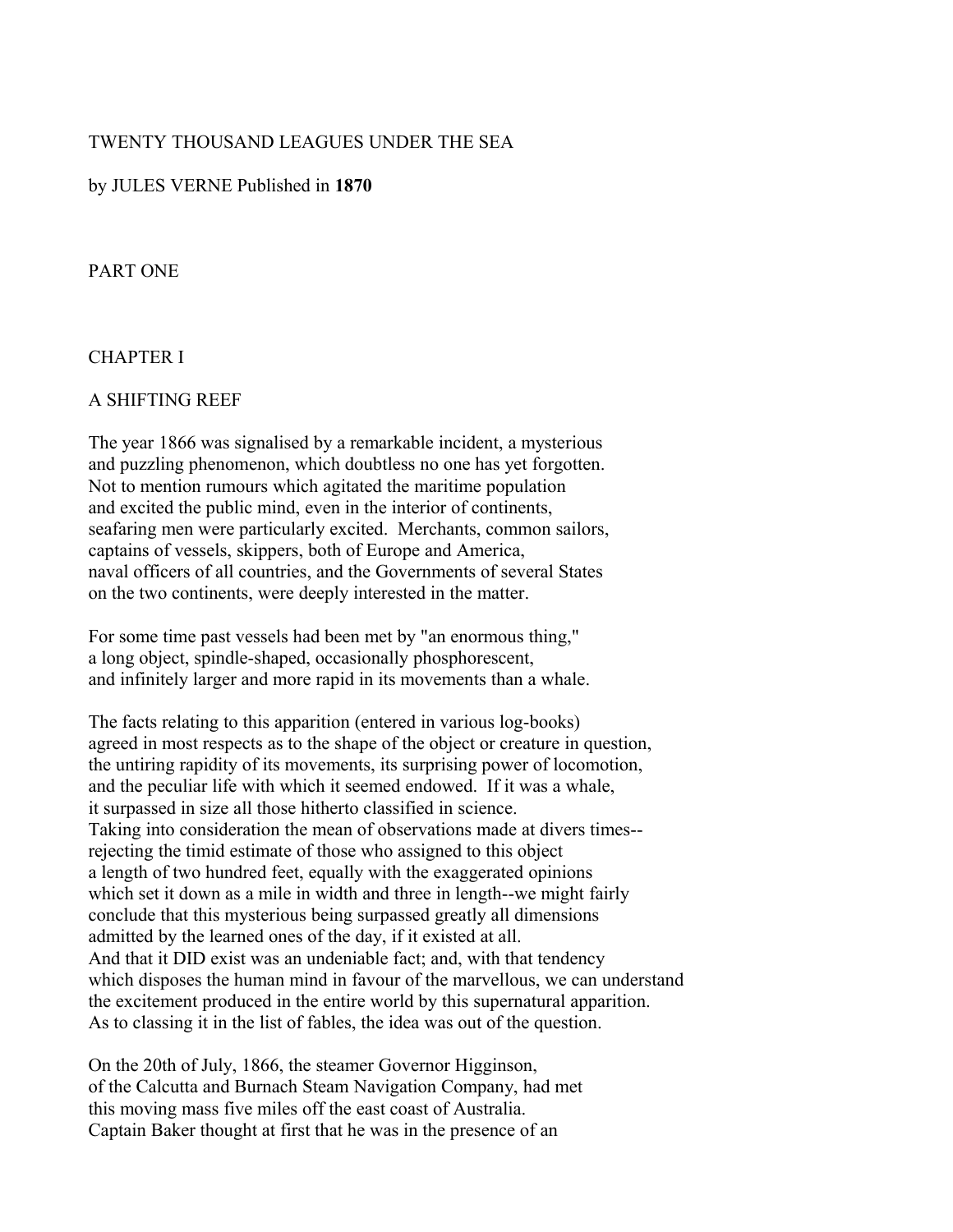unknown sandbank; he even prepared to determine its exact position when two columns of water, projected by the mysterious object, shot with a hissing noise a hundred and fifty feet up into the air. Now, unless the sandbank had been submitted to the intermittent eruption of a geyser, the Governor Higginson had to do neither more nor less than with an aquatic mammal, unknown till then, which threw up from its blow-holes columns of water mixed with air and vapour.

Similar facts were observed on the 23rd of July in the same year, in the Pacific Ocean, by the Columbus, of the West India and Pacific Steam Navigation Company. But this extraordinary creature could transport itself from one place to another with surprising velocity; as, in an interval of three days, the Governor Higginson and the Columbus had observed it at two different points of the chart, separated by a distance of more than seven hundred nautical leagues.

Fifteen days later, two thousand miles farther off, the Helvetia, of the Compagnie-Nationale, and the Shannon, of the Royal Mail Steamship Company, sailing to windward in that portion of the Atlantic lying between the United States and Europe, respectively signalled the monster to each other in  $42\omega$  15' N. lat. and  $60\omega$  35' W. long. In these simultaneous observations they thought themselves justified in estimating the minimum length of the mammal at more than three hundred and fifty feet, as the Shannon and Helvetia were of smaller dimensions than it, though they measured three hundred feet over all.

Now the largest whales, those which frequent those parts of the sea round the Aleutian, Kulammak, and Umgullich islands, have never exceeded the length of sixty yards, if they attain that.

In every place of great resort the monster was the fashion. They sang of it in the cafes, ridiculed it in the papers, and represented it on the stage. All kinds of stories were circulated regarding it. There appeared in the papers caricatures of every gigantic and imaginary creature, from the white whale, the terrible "Moby Dick" of sub-arctic regions, to the immense kraken, whose tentacles could entangle a ship of five hundred tons and hurry it into the abyss of the ocean. The legends of ancient times were even revived.

Then burst forth the unending argument between the believers and the unbelievers in the societies of the wise and the scientific journals. "The question of the monster" inflamed all minds. Editors of scientific journals, quarrelling with believers in the supernatural, spilled seas of ink during this memorable campaign, some even drawing blood; for from the sea-serpent they came to direct personalities.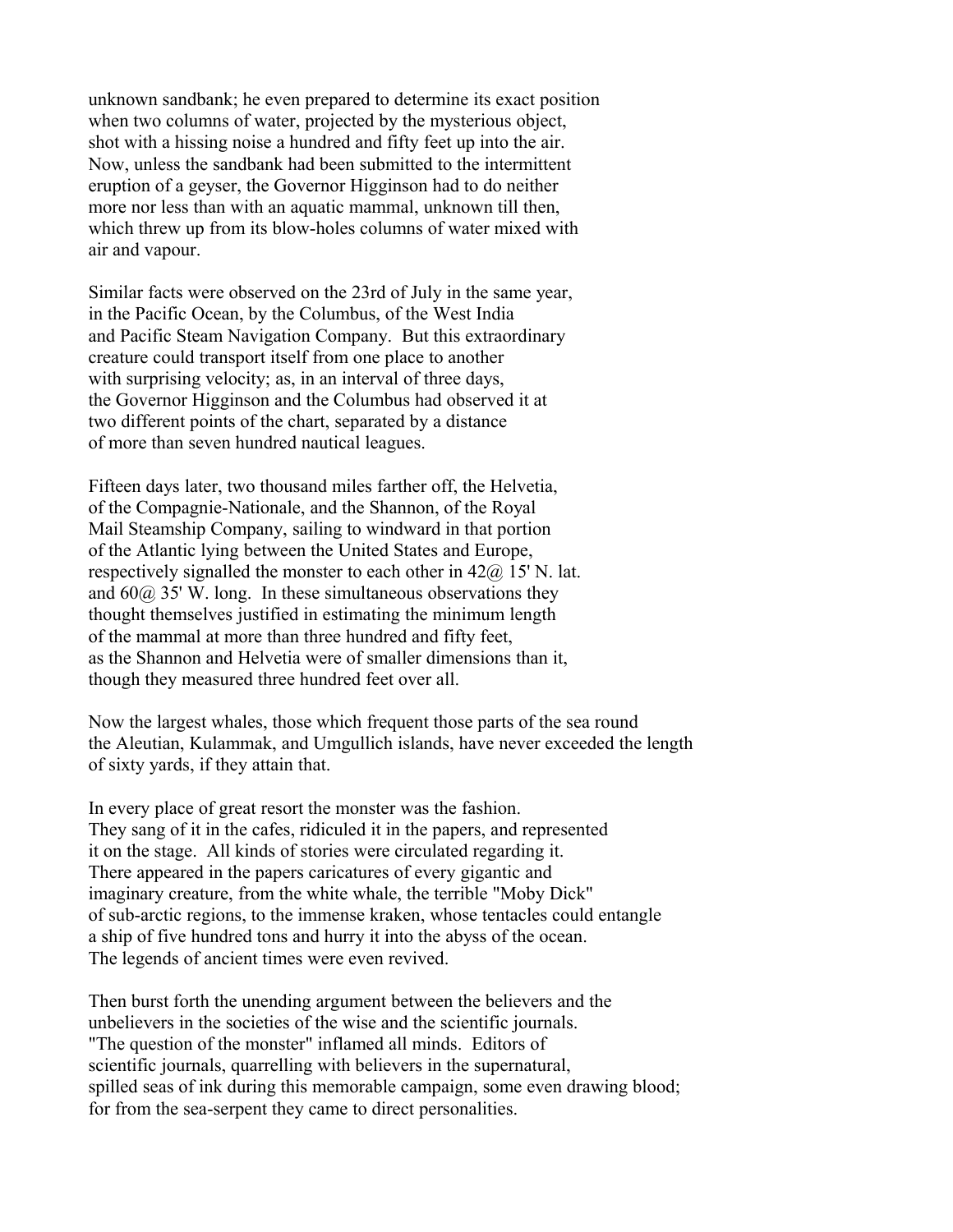During the first months of the year 1867 the question seemed buried, never to revive, when new facts were brought before the public. It was then no longer a scientific problem to be solved, but a real danger seriously to be avoided. The question took quite another shape. The monster became a small island, a rock, a reef, but a reef of indefinite and shifting proportions.

On the 5th of March, 1867, the Moravian, of the Montreal Ocean Company, finding herself during the night in  $27\omega$  30' lat. and  $72\omega$  15' long., struck on her starboard quarter a rock, marked in no chart for that part of the sea. Under the combined efforts of the wind and its four hundred horse power, it was going at the rate of thirteen knots. Had it not been for the superior strength of the hull of the Moravian, she would have been broken by the shock and gone down with the 237 passengers she was bringing home from Canada.

The accident happened about five o'clock in the morning, as the day was breaking. The officers of the quarter-deck hurried to the after-part of the vessel. They examined the sea with the most careful attention. They saw nothing but a strong eddy about three cables' length distant, as if the surface had been violently agitated. The bearings of the place were taken exactly, and the Moravian continued its route without apparent damage. Had it struck on a submerged rock, or on an enormous wreck? They could not tell; but, on examination of the ship's bottom when undergoing repairs, it was found that part of her keel was broken.

This fact, so grave in itself, might perhaps have been forgotten like many others if, three weeks after, it had not been re-enacted under similar circumstances. But, thanks to the nationality of the victim of the shock, thanks to the reputation of the company to which the vessel belonged, the circumstance became extensively circulated.

The 13th of April, 1867, the sea being beautiful, the breeze favourable, the Scotia, of the Cunard Company's line, found herself in 15@ 12' long. and  $45\omega$  37' lat. She was going at the speed of thirteen knots and a half.

At seventeen minutes past four in the afternoon, whilst the passengers were assembled at lunch in the great saloon, a slight shock was felt on the hull of the Scotia, on her quarter, a little aft of the port-paddle.

The Scotia had not struck, but she had been struck, and seemingly by something rather sharp and penetrating than blunt. The shock had been so slight that no one had been alarmed, had it not been for the shouts of the carpenter's watch, who rushed on to the bridge, exclaiming, "We are sinking! we are sinking!" At first the passengers were much frightened, but Captain Anderson hastened to reassure them. The danger could not be imminent. The Scotia, divided into seven compartments by strong partitions, could brave with impunity any leak. Captain Anderson went down immediately into the hold.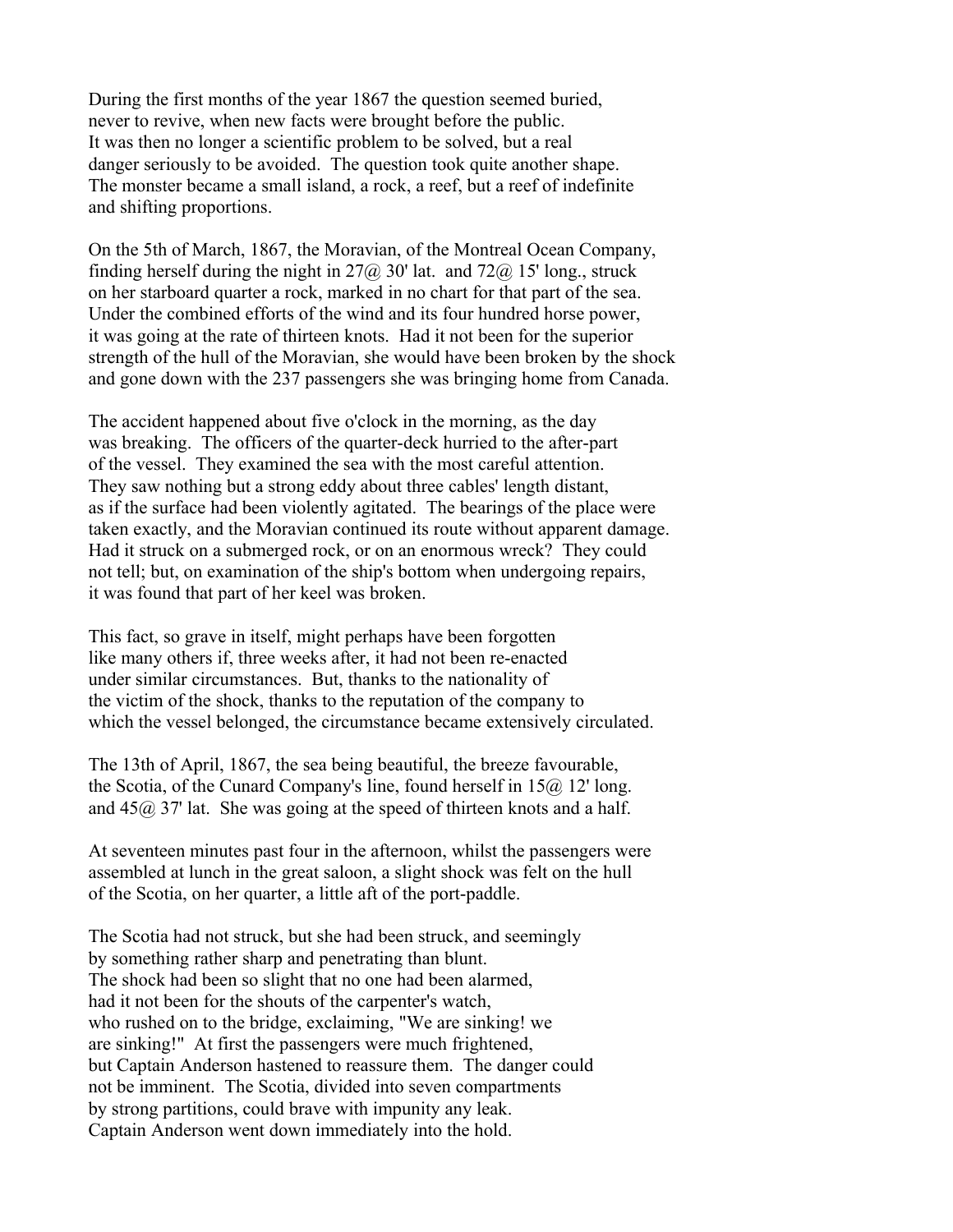He found that the sea was pouring into the fifth compartment; and the rapidity of the influx proved that the force of the water was considerable. Fortunately this compartment did not hold the boilers, or the fires would have been immediately extinguished. Captain Anderson ordered the engines to be stopped at once, and one of the men went down to ascertain the extent of the injury. Some minutes afterwards they discovered the existence of a large hole, two yards in diameter, in the ship's bottom. Such a leak could not be stopped; and the Scotia, her paddles half submerged, was obliged to continue her course. She was then three hundred miles from Cape Clear, and, after three days' delay, which caused great uneasiness in Liverpool, she entered the basin of the company.

The engineers visited the Scotia, which was put in dry dock. They could scarcely believe it possible; at two yards and a half below water-mark was a regular rent, in the form of an isosceles triangle. The broken place in the iron plates was so perfectly defined that it could not have been more neatly done by a punch. It was clear, then, that the instrument producing the perforation was not of a common stamp and, after having been driven with prodigious strength, and piercing an iron plate 1 3/8 inches thick, had withdrawn itself by a backward motion.

Such was the last fact, which resulted in exciting once more the torrent of public opinion. From this moment all unlucky casualties which could not be otherwise accounted for were put down to the monster.

Upon this imaginary creature rested the responsibility of all these shipwrecks, which unfortunately were considerable; for of three thousand ships whose loss was annually recorded at Lloyd's, the number of sailing and steam-ships supposed to be totally lost, from the absence of all news, amounted to not less than two hundred!

Now, it was the "monster" who, justly or unjustly, was accused of their disappearance, and, thanks to it, communication between the different continents became more and more dangerous. The public demanded sharply that the seas should at any price be relieved from this formidable cetacean. [1]

[1] Member of the whale family.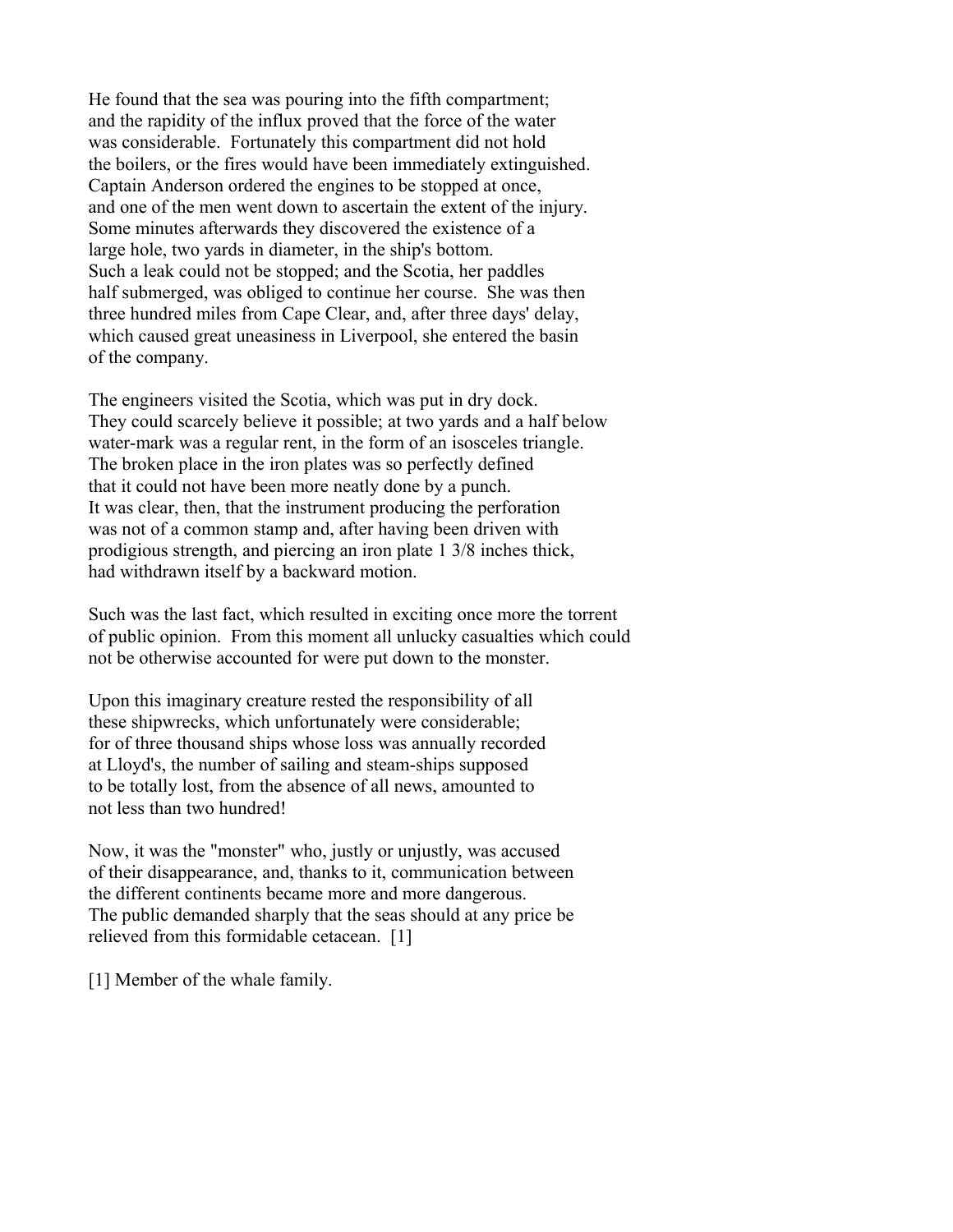## CHAPTER II

#### PRO AND CON

At the period when these events took place, I had just returned from a scientific research in the disagreeable territory of Nebraska, in the United States. In virtue of my office as Assistant Professor in the Museum of Natural History in Paris, the French Government had attached me to that expedition. After six months in Nebraska, I arrived in New York towards the end of March, laden with a precious collection. My departure for France was fixed for the first days in May. Meanwhile I was occupying myself in classifying my mineralogical, botanical, and zoological riches, when the accident happened to the Scotia.

I was perfectly up in the subject which was the question of the day. How could I be otherwise? I had read and reread all the American and European papers without being any nearer a conclusion. This mystery puzzled me. Under the impossibility of forming an opinion, I jumped from one extreme to the other. That there really was something could not be doubted, and the incredulous were invited to put their finger on the wound of the Scotia.

On my arrival at New York the question was at its height. The theory of the floating island, and the unapproachable sandbank, supported by minds little competent to form a judgment, was abandoned. And, indeed, unless this shoal had a machine in its stomach, how could it change its position with such astonishing rapidity?

From the same cause, the idea of a floating hull of an enormous wreck was given up.

There remained, then, only two possible solutions of the question, which created two distinct parties: on one side, those who were for a monster of colossal strength; on the other, those who were for a submarine vessel of enormous motive power.

But this last theory, plausible as it was, could not stand against inquiries made in both worlds. That a private gentleman should have such a machine at his command was not likely. Where, when, and how was it built? and how could its construction have been kept secret? Certainly a Government might possess such a destructive machine. And in these disastrous times, when the ingenuity of man has multiplied the power of weapons of war, it was possible that, without the knowledge of others, a State might try to work such a formidable engine.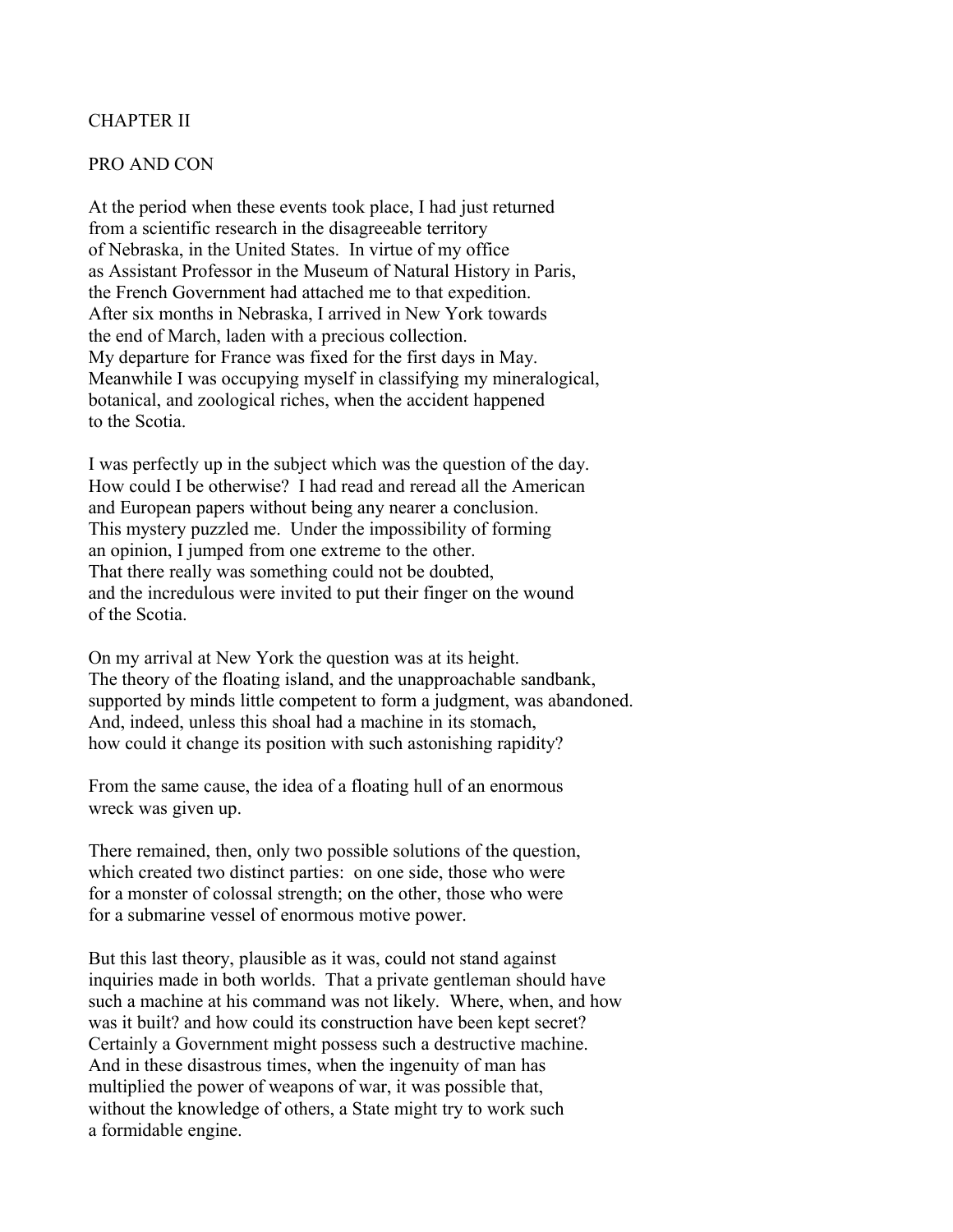But the idea of a war machine fell before the declaration of Governments. As public interest was in question, and transatlantic communications suffered, their veracity could not be doubted. But how admit that the construction of this submarine boat had escaped the public eye? For a private gentleman to keep the secret under such circumstances would be very difficult, and for a State whose every act is persistently watched by powerful rivals, certainly impossible.

Upon my arrival in New York several persons did me the honour of consulting me on the phenomenon in question. I had published in France a work in quarto, in two volumes, entitled Mysteries of the Great Submarine Grounds. This book, highly approved of in the learned world, gained for me a special reputation in this rather obscure branch of Natural History. My advice was asked. As long as I could deny the reality of the fact, I confined myself to a decided negative. But soon, finding myself driven into a corner, I was obliged to explain myself point by point. I discussed the question in all its forms, politically and scientifically; and I give here an extract from a carefully-studied article which I published in the number of the 30th of April. It ran as follows:

"After examining one by one the different theories, rejecting all other suggestions, it becomes necessary to admit the existence of a marine animal of enormous power.

"The great depths of the ocean are entirely unknown to us. Soundings cannot reach them. What passes in those remote depths- what beings live, or can live, twelve or fifteen miles beneath the surface of the waters--what is the organisation of these animals, we can scarcely conjecture. However, the solution of the problem submitted to me may modify the form of the dilemma. Either we do know all the varieties of beings which people our planet, or we do not. If we do NOT know them all--if Nature has still secrets in the deeps for us, nothing is more conformable to reason than to admit the existence of fishes, or cetaceans of other kinds, or even of new species, of an organisation formed to inhabit the strata inaccessible to soundings, and which an accident of some sort has brought at long intervals to the upper level of the ocean.

"If, on the contrary, we DO know all living kinds, we must necessarily seek for the animal in question amongst those marine beings already classed; and, in that case, I should be disposed to admit the existence of a gigantic narwhal.

"The common narwhal, or unicorn of the sea, often attains a length of sixty feet. Increase its size fivefold or tenfold,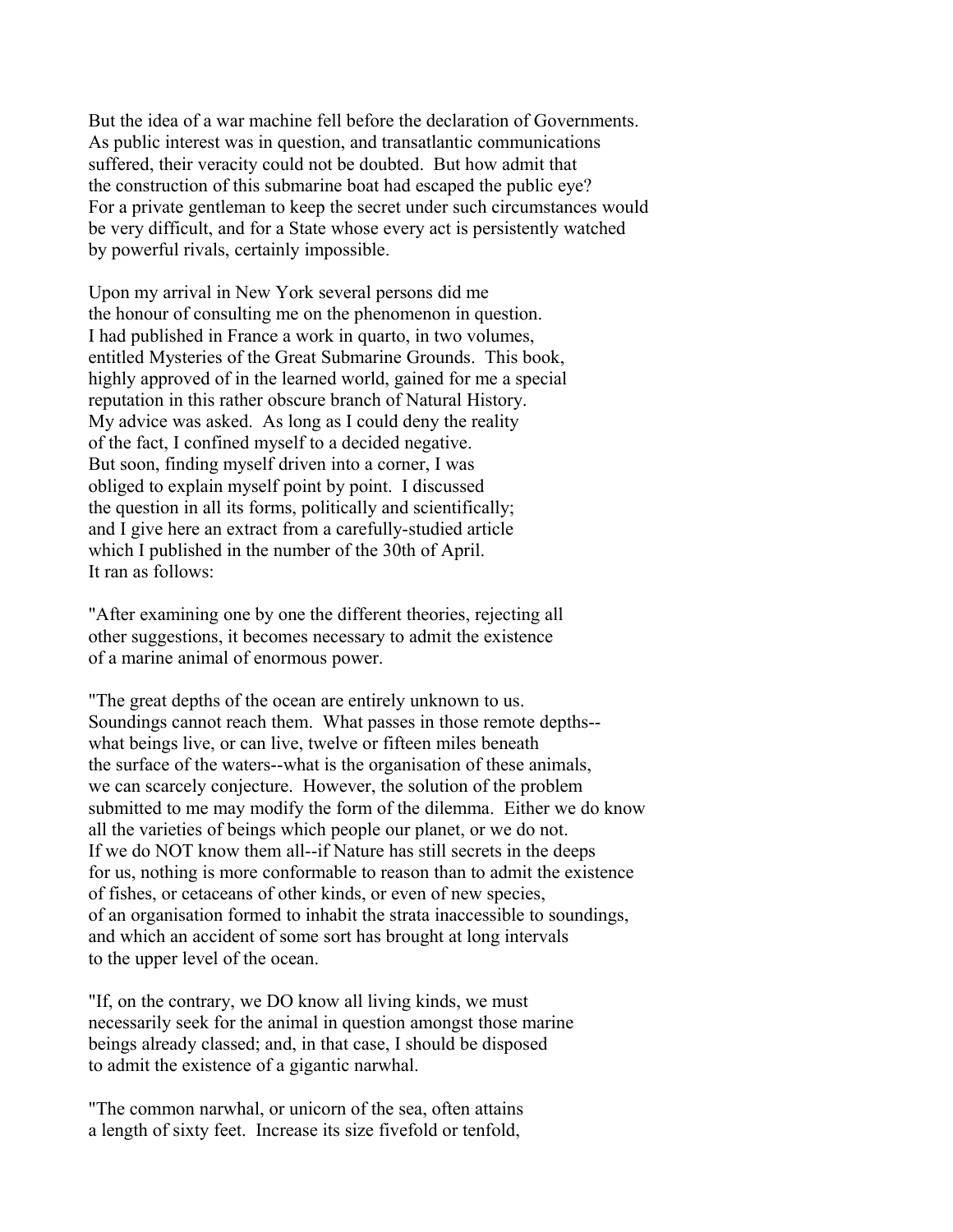give it strength proportionate to its size, lengthen its destructive weapons, and you obtain the animal required. It will have the proportions determined by the officers of the Shannon, the instrument required by the perforation of the Scotia, and the power necessary to pierce the hull of the steamer.

"Indeed, the narwhal is armed with a sort of ivory sword, a halberd, according to the expression of certain naturalists. The principal tusk has the hardness of steel. Some of these tusks have been found buried in the bodies of whales, which the unicorn always attacks with success. Others have been drawn out, not without trouble, from the bottoms of ships, which they had pierced through and through, as a gimlet pierces a barrel. The Museum of the Faculty of Medicine of Paris possesses one of these defensive weapons, two yards and a quarter in length, and fifteen inches in diameter at the base.

"Very well! suppose this weapon to be six times stronger and the animal ten times more powerful; launch it at the rate of twenty miles an hour, and you obtain a shock capable of producing the catastrophe required. Until further information, therefore, I shall maintain it to be a sea-unicorn of colossal dimensions, armed not with a halberd, but with a real spur, as the armoured frigates, or the `rams' of war, whose massiveness and motive power it would possess at the same time. Thus may this puzzling phenomenon be explained, unless there be something over and above all that one has ever conjectured, seen, perceived, or experienced; which is just within the bounds of possibility."

These last words were cowardly on my part; but, up to a certain point, I wished to shelter my dignity as professor, and not give too much cause for laughter to the Americans, who laugh well when they do laugh. I reserved for myself a way of escape. In effect, however, I admitted the existence of the "monster." My article was warmly discussed, which procured it a high reputation. It rallied round it a certain number of partisans. The solution it proposed gave, at least, full liberty to the imagination. The human mind delights in grand conceptions of supernatural beings. And the sea is precisely their best vehicle, the only medium through which these giants (against which terrestrial animals, such as elephants or rhinoceroses, are as nothing) can be produced or developed.

The industrial and commercial papers treated the question chiefly from this point of view. The Shipping and Mercantile Gazette, the Lloyd's List, the Packet-Boat, and the Maritime and Colonial Review, all papers devoted to insurance companies which threatened to raise their rates of premium, were unanimous on this point. Public opinion had been pronounced. The United States were the first in the field; and in New York they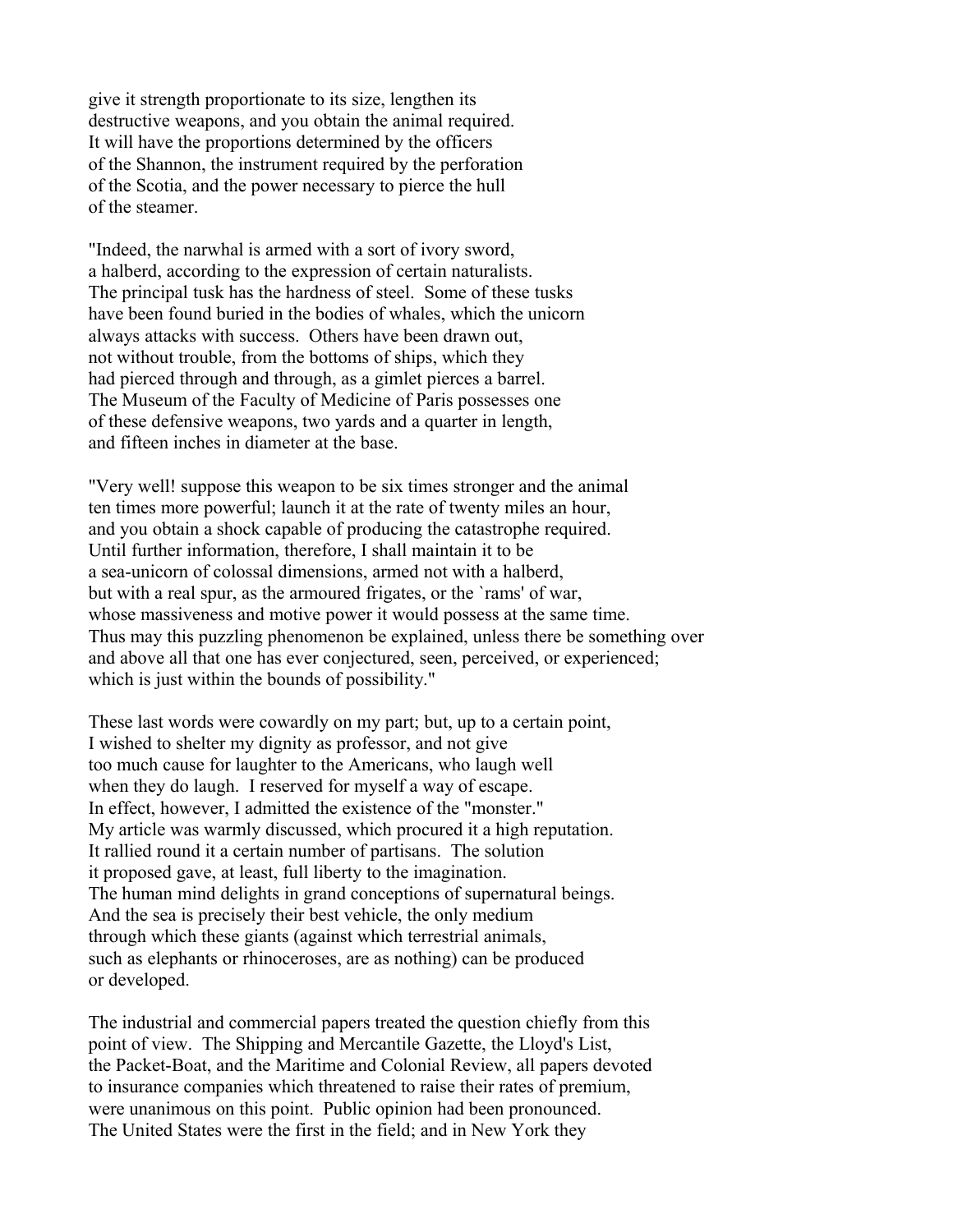made preparations for an expedition destined to pursue this narwhal. A frigate of great speed, the Abraham Lincoln, was put in commission as soon as possible. The arsenals were opened to Commander Farragut, who hastened the arming of his frigate; but, as it always happens, the moment it was decided to pursue the monster, the monster did not appear. For two months no one heard it spoken of. No ship met with it. It seemed as if this unicorn knew of the plots weaving around it. It had been so much talked of, even through the Atlantic cable, that jesters pretended that this slender fly had stopped a telegram on its passage and was making the most of it.

So when the frigate had been armed for a long campaign, and provided with formidable fishing apparatus, no one could tell what course to pursue. Impatience grew apace, when, on the 2nd of July, they learned that a steamer of the line of San Francisco, from California to Shanghai, had seen the animal three weeks before in the North Pacific Ocean. The excitement caused by this news was extreme. The ship was revictualled and well stocked with coal.

Three hours before the Abraham Lincoln left Brooklyn pier, I received a letter worded as follows:

To M. ARONNAX, Professor in the Museum of Paris, Fifth Avenue Hotel, New York.

SIR,--If you will consent to join the Abraham Lincoln in this expedition, the Government of the United States will with pleasure see France represented in the enterprise. Commander Farragut has a cabin at your disposal.

Very cordially yours, J.B. HOBSON, Secretary of Marine.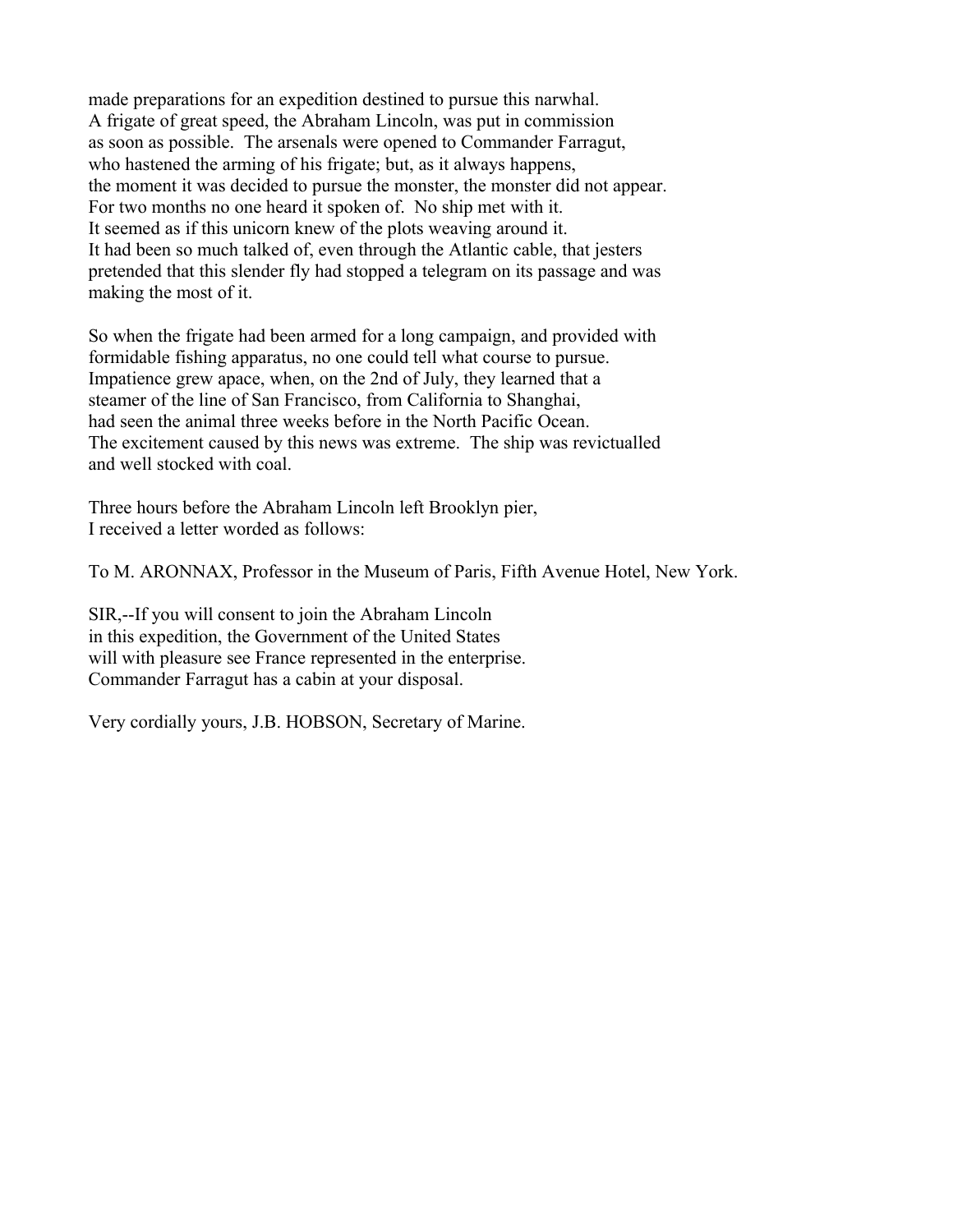## CHAPTER III

### I FORM MY RESOLUTION

Three seconds before the arrival of J. B. Hobson's letter I no more thought of pursuing the unicorn than of attempting the passage of the North Sea. Three seconds after reading the letter of the honourable Secretary of Marine, I felt that my true vocation, the sole end of my life, was to chase this disturbing monster and purge it from the world.

But I had just returned from a fatiguing journey, weary and longing for repose. I aspired to nothing more than again seeing my country, my friends, my little lodging by the Jardin des Plantes, my dear and precious collections--but nothing could keep me back! I forgot all--fatigue, friends and collections--and accepted without hesitation the offer of the American Government.

"Besides," thought I, "all roads lead back to Europe; and the unicorn may be amiable enough to hurry me towards the coast of France. This worthy animal may allow itself to be caught in the seas of Europe (for my particular benefit), and I will not bring back less than half a yard of his ivory halberd to the Museum of Natural History." But in the meanwhile I must seek this narwhal in the North Pacific Ocean, which, to return to France, was taking the road to the antipodes.

"Conseil," I called in an impatient voice.

Conseil was my servant, a true, devoted Flemish boy, who had accompanied me in all my travels. I liked him, and he returned the liking well. He was quiet by nature, regular from principle, zealous from habit, evincing little disturbance at the different surprises of life, very quick with his hands, and apt at any service required of him; and, despite his name, never giving advice--even when asked for it.

Conseil had followed me for the last ten years wherever science led. Never once did he complain of the length or fatigue of a journey, never make an objection to pack his portmanteau for whatever country it might be, or however far away, whether China or Congo. Besides all this, he had good health, which defied all sickness, and solid muscles, but no nerves; good morals are understood. This boy was thirty years old, and his age to that of his master as fifteen to twenty. May I be excused for saying that I was forty years old?

But Conseil had one fault: he was ceremonious to a degree, and would never speak to me but in the third person, which was sometimes provoking.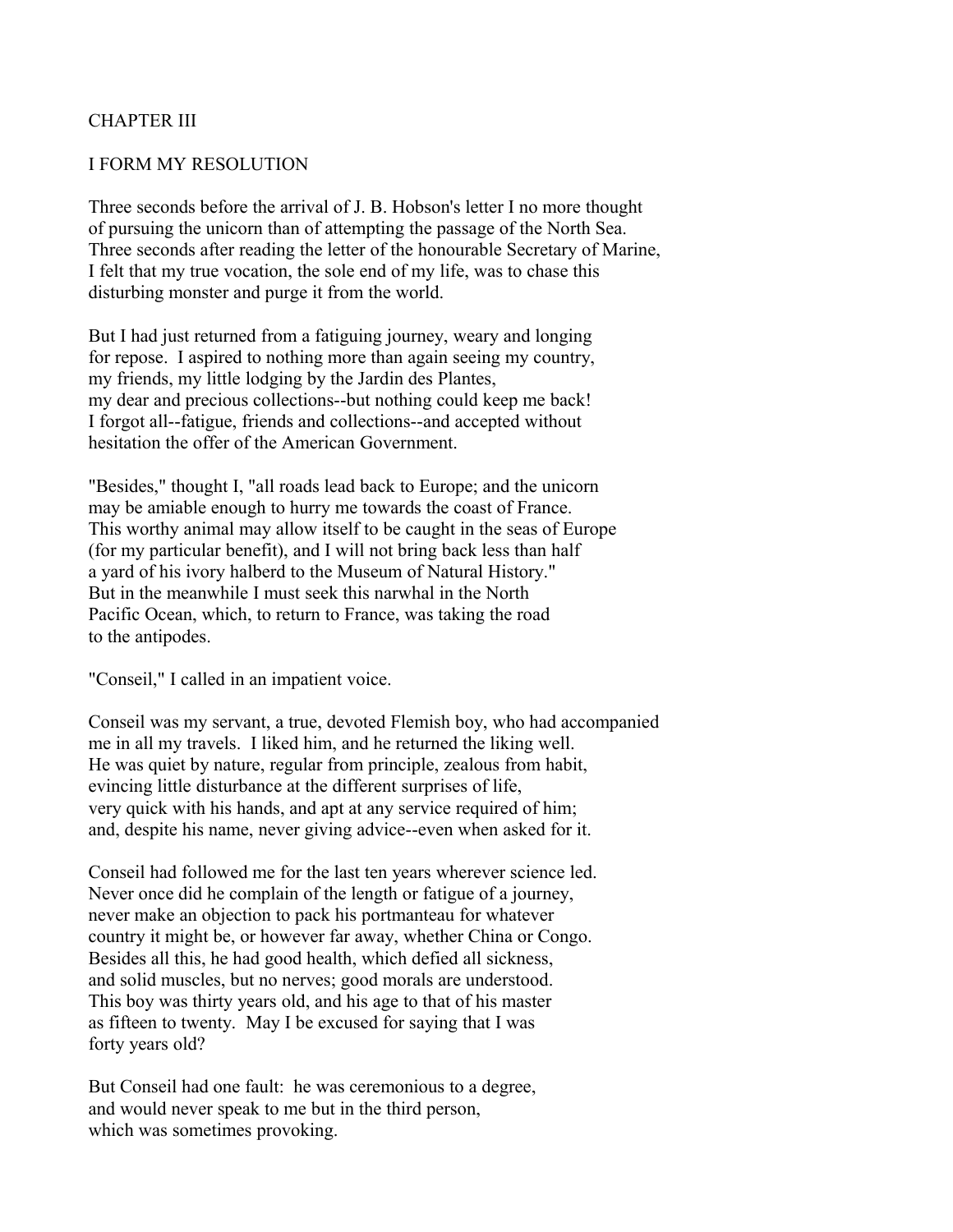"Conseil," said I again, beginning with feverish hands to make preparations for my departure.

Certainly I was sure of this devoted boy. As a rule, I never asked him if it were convenient for him or not to follow me in my travels; but this time the expedition in question might be prolonged, and the enterprise might be hazardous in pursuit of an animal capable of sinking a frigate as easily as a nutshell. Here there was matter for reflection even to the most impassive man in the world. What would Conseil say?

"Conseil," I called a third time.

Conseil appeared.

"Did you call, sir?" said he, entering.

"Yes, my boy; make preparations for me and yourself too. We leave in two hours."

"As you please, sir," replied Conseil, quietly.

"Not an instant to lose; lock in my trunk all travelling utensils, coats, shirts, and stockings--without counting, as many as you can, and make haste."

"And your collections, sir?" observed Conseil.

"They will keep them at the hotel."

"We are not returning to Paris, then?" said Conseil.

"Oh! certainly," I answered, evasively, "by making a curve."

"Will the curve please you, sir?"

"Oh! it will be nothing; not quite so direct a road, that is all. We take our passage in the Abraham, Lincoln."

"As you think proper, sir," coolly replied Conseil.

"You see, my friend, it has to do with the monster- the famous narwhal. We are going to purge it from the seas. A glorious mission, but a dangerous one! We cannot tell where we may go; these animals can be very capricious. But we will go whether or no; we have got a captain who is pretty wide-awake."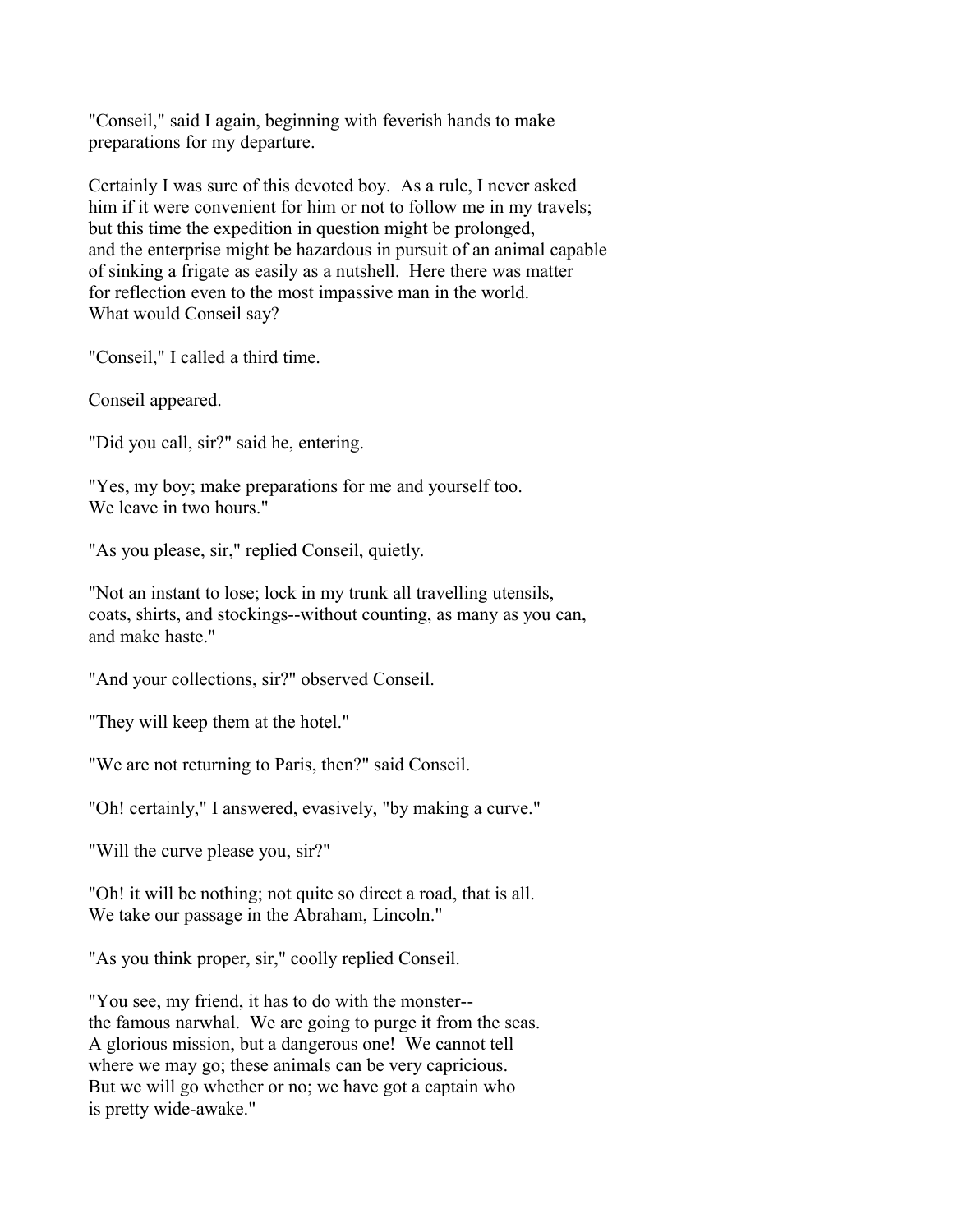Our luggage was transported to the deck of the frigate immediately. I hastened on board and asked for Commander Farragut. One of the sailors conducted me to the poop, where I found myself in the presence of a good-looking officer, who held out his hand to me.

"Monsieur Pierre Aronnax?" said he.

"Himself," replied I. "Commander Farragut?"

"You are welcome, Professor; your cabin is ready for you."

I bowed, and desired to be conducted to the cabin destined for me.

The Abraham Lincoln had been well chosen and equipped for her new destination. She was a frigate of great speed, fitted with high-pressure engines which admitted a pressure of seven atmospheres. Under this the Abraham Lincoln attained the mean speed of nearly eighteen knots and a third an hour- a considerable speed, but, nevertheless, insufficient to grapple with this gigantic cetacean.

The interior arrangements of the frigate corresponded to its nautical qualities. I was well satisfied with my cabin, which was in the after part, opening upon the gunroom.

"We shall be well off here," said I to Conseil.

"As well, by your honour's leave, as a hermit-crab in the shell of a whelk," said Conseil.

I left Conseil to stow our trunks conveniently away, and remounted the poop in order to survey the preparations for departure.

At that moment Commander Farragut was ordering the last moorings to be cast loose which held the Abraham Lincoln to the pier of Brooklyn. So in a quarter of an hour, perhaps less, the frigate would have sailed without me. I should have missed this extraordinary, supernatural, and incredible expedition, the recital of which may well meet with some suspicion.

But Commander Farragut would not lose a day nor an hour in scouring the seas in which the animal had been sighted. He sent for the engineer.

"Is the steam full on?" asked he.

"Yes, sir," replied the engineer.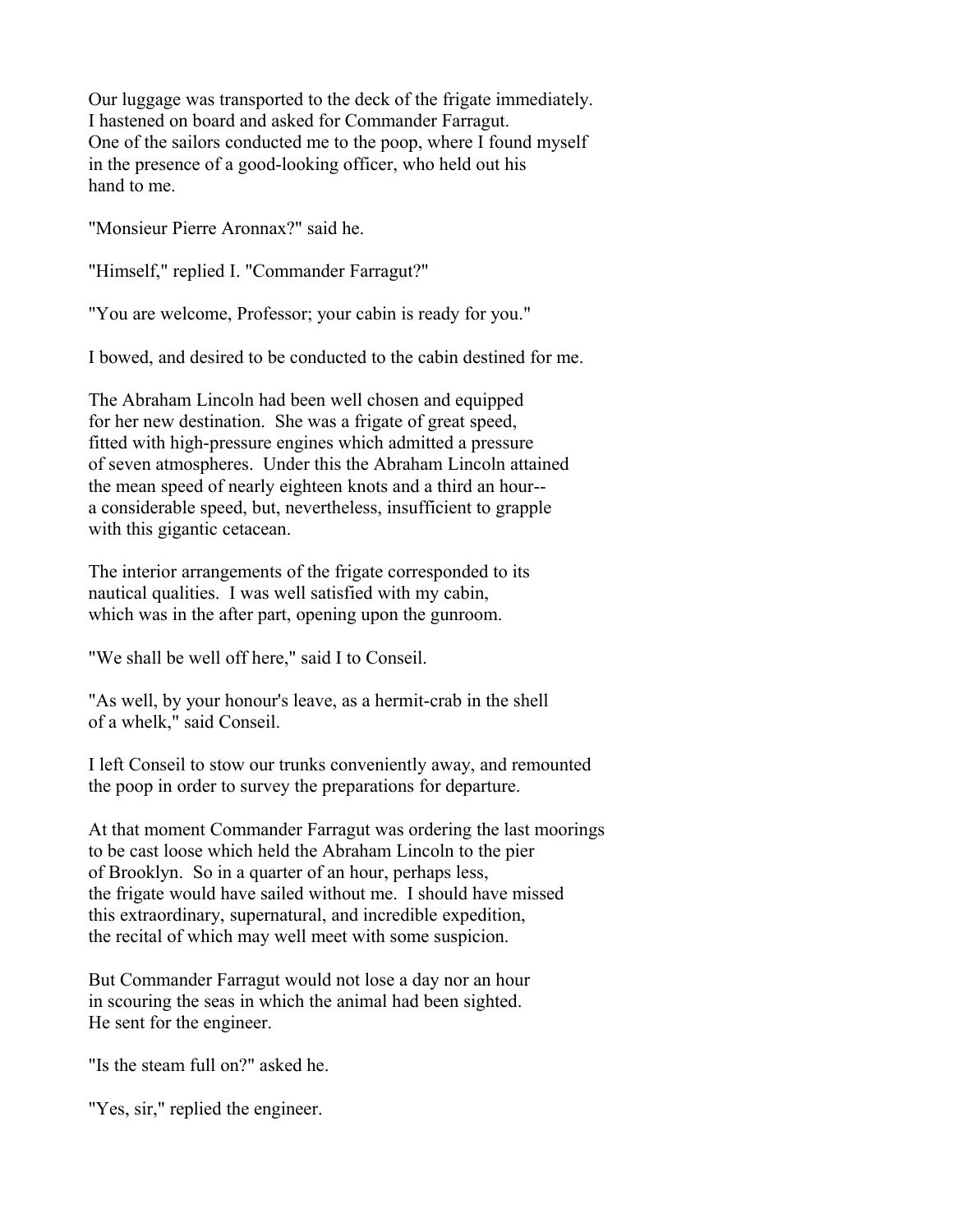"Go ahead," cried Commander Farragut.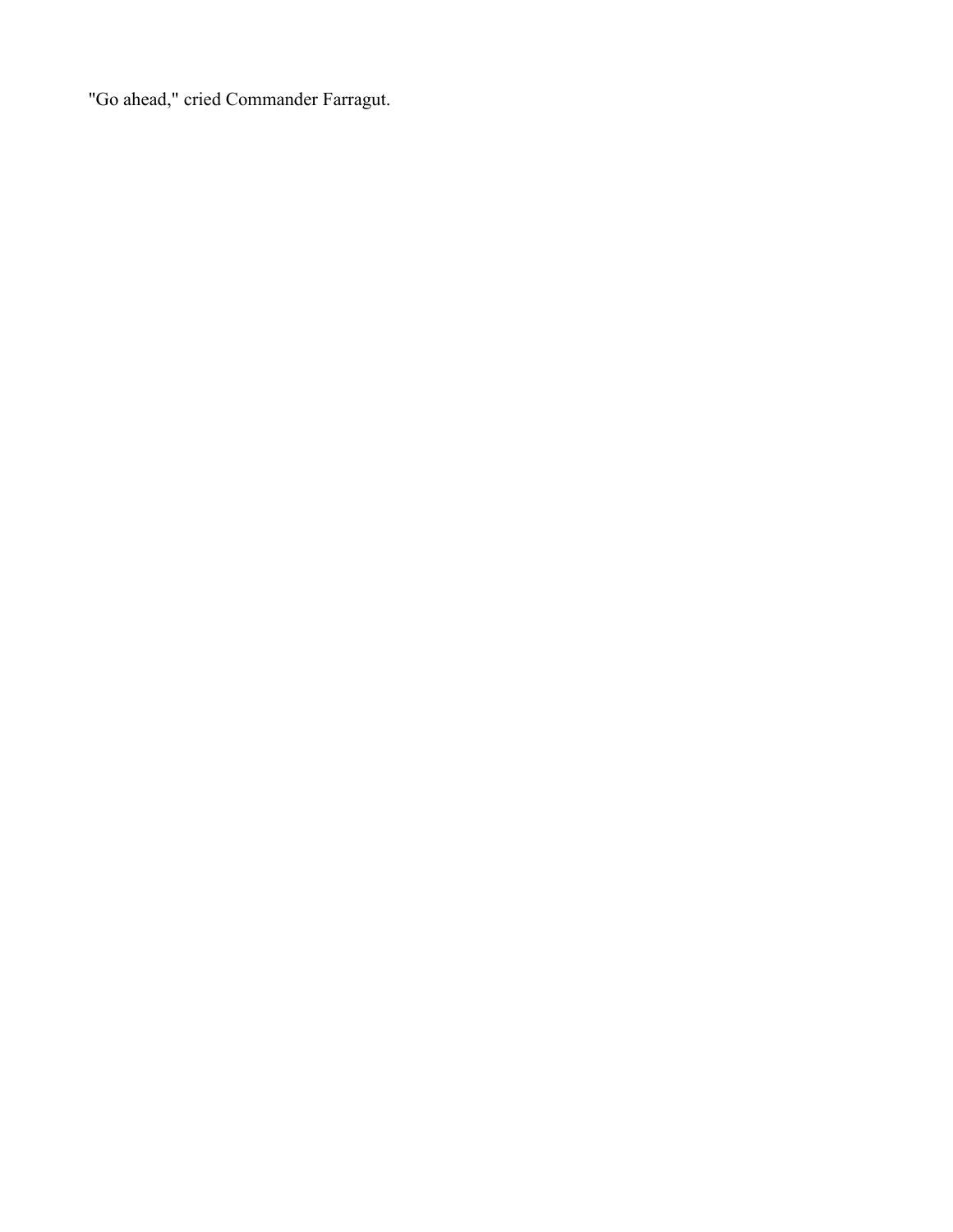### CHAPTER IV

#### NED LAND

Captain Farragut was a good seaman, worthy of the frigate he commanded. His vessel and he were one. He was the soul of it. On the question of the monster there was no doubt in his mind, and he would not allow the existence of the animal to be disputed on board. He believed in it, as certain good women believe in the leviathan--by faith, not by reason. The monster did exist, and he had sworn to rid the seas of it. Either Captain Farragut would kill the narwhal, or the narwhal would kill the captain. There was no third course.

The officers on board shared the opinion of their chief. They were ever chatting, discussing, and calculating the various chances of a meeting, watching narrowly the vast surface of the ocean. More than one took up his quarters voluntarily in the cross-trees, who would have cursed such a berth under any other circumstances. As long as the sun described its daily course, the rigging was crowded with sailors, whose feet were burnt to such an extent by the heat of the deck as to render it unbearable; still the Abraham Lincoln had not yet breasted the suspected waters of the Pacific. As to the ship's company, they desired nothing better than to meet the unicorn, to harpoon it, hoist it on board, and despatch it. They watched the sea with eager attention.

Besides, Captain Farragut had spoken of a certain sum of two thousand dollars, set apart for whoever should first sight the monster, were he cabin-boy, common seaman, or officer.

I leave you to judge how eyes were used on board the Abraham Lincoln.

For my own part I was not behind the others, and, left to no one my share of daily observations. The frigate might have been called the Argus, for a hundred reasons. Only one amongst us, Conseil, seemed to protest by his indifference against the question which so interested us all, and seemed to be out of keeping with the general enthusiasm on board.

I have said that Captain Farragut had carefully provided his ship with every apparatus for catching the gigantic cetacean. No whaler had ever been better armed. We possessed every known engine, from the harpoon thrown by the hand to the barbed arrows of the blunderbuss, and the explosive balls of the duck-gun. On the forecastle lay the perfection of a breech-loading gun, very thick at the breech, and very narrow in the bore, the model of which had been in the Exhibition of 1867. This precious weapon of American origin could throw with ease a conical projectile of nine pounds to a mean distance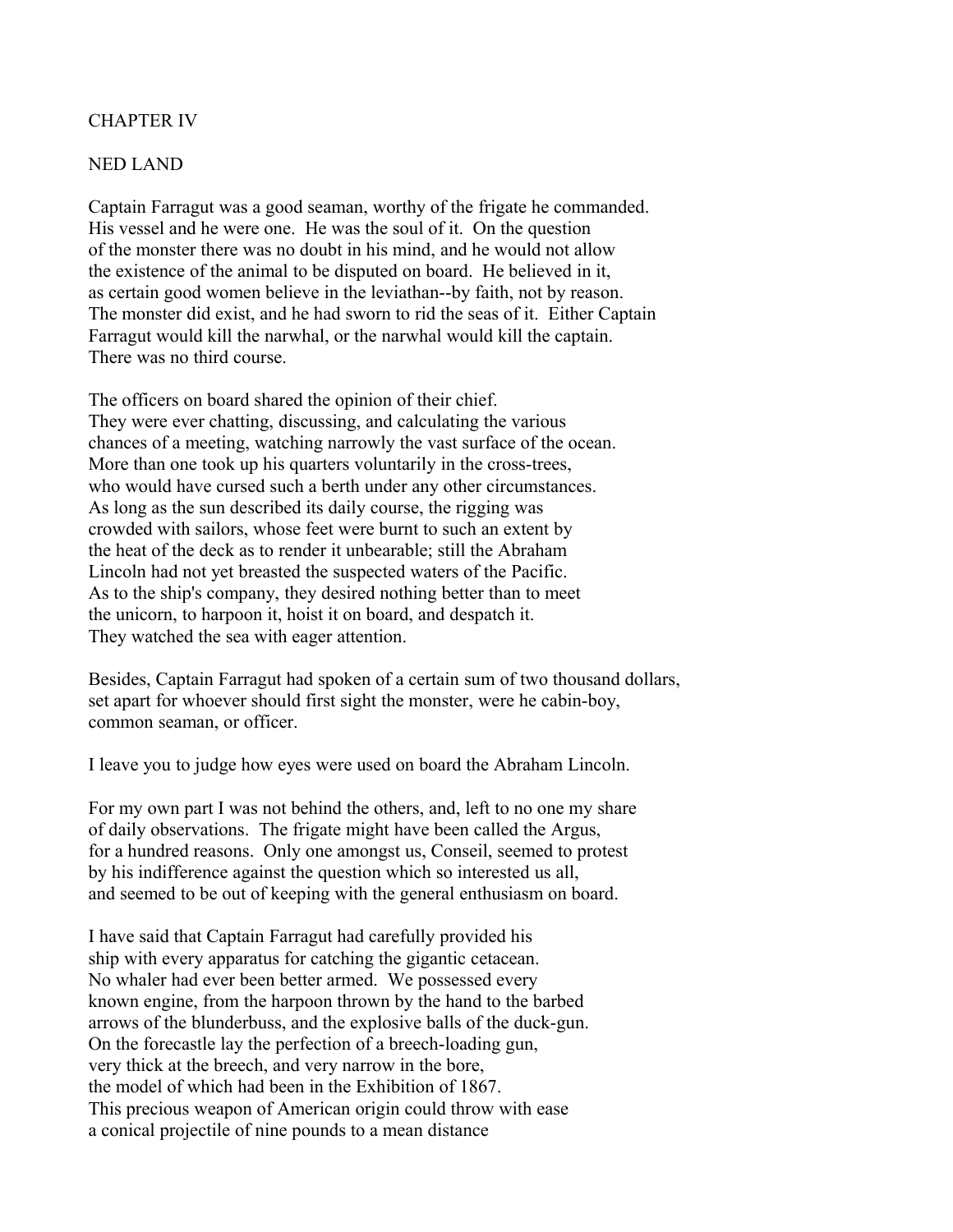of ten miles.

Thus the Abraham Lincoln wanted for no means of destruction; and, what was better still she had on board Ned Land, the prince of harpooners.

Ned Land was a Canadian, with an uncommon quickness of hand, and who knew no equal in his dangerous occupation. Skill, coolness, audacity, and cunning he possessed in a superior degree, and it must be a cunning whale to escape the stroke of his harpoon.

Ned Land was about forty years of age; he was a tall man (more than six feet high), strongly built, grave and taciturn, occasionally violent, and very passionate when contradicted. His person attracted attention, but above all the boldness of his look, which gave a singular expression to his face.

Who calls himself Canadian calls himself French; and, little communicative as Ned Land was, I must admit that he took a certain liking for me. My nationality drew him to me, no doubt. It was an opportunity for him to talk, and for me to hear, that old language of Rabelais, which is still in use in some Canadian provinces. The harpooner's family was originally from Quebec, and was already a tribe of hardy fishermen when this town belonged to France.

Little by little, Ned Land acquired a taste for chatting, and I loved to hear the recital of his adventures in the polar seas. He related his fishing, and his combats, with natural poetry of expression; his recital took the form of an epic poem, and I seemed to be listening to a Canadian Homer singing the Iliad of the regions of the North.

I am portraying this hardy companion as I really knew him. We are old friends now, united in that unchangeable friendship which is born and cemented amidst extreme dangers. Ah, brave Ned! I ask no more than to live a hundred years longer, that I may have more time to dwell the longer on your memory.

Now, what was Ned Land's opinion upon the question of the marine monster? I must admit that he did not believe in the unicorn, and was the only one on board who did not share that universal conviction. He even avoided the subject, which I one day thought it my duty to press upon him. One magnificent evening, the 30th July (that is to say, three weeks after our departure), the frigate was abreast of Cape Blanc, thirty miles to leeward of the coast of Patagonia. We had crossed the tropic of Capricorn, and the Straits of Magellan opened less than seven hundred miles to the south. Before eight days were over the Abraham Lincoln would be ploughing the waters of the Pacific.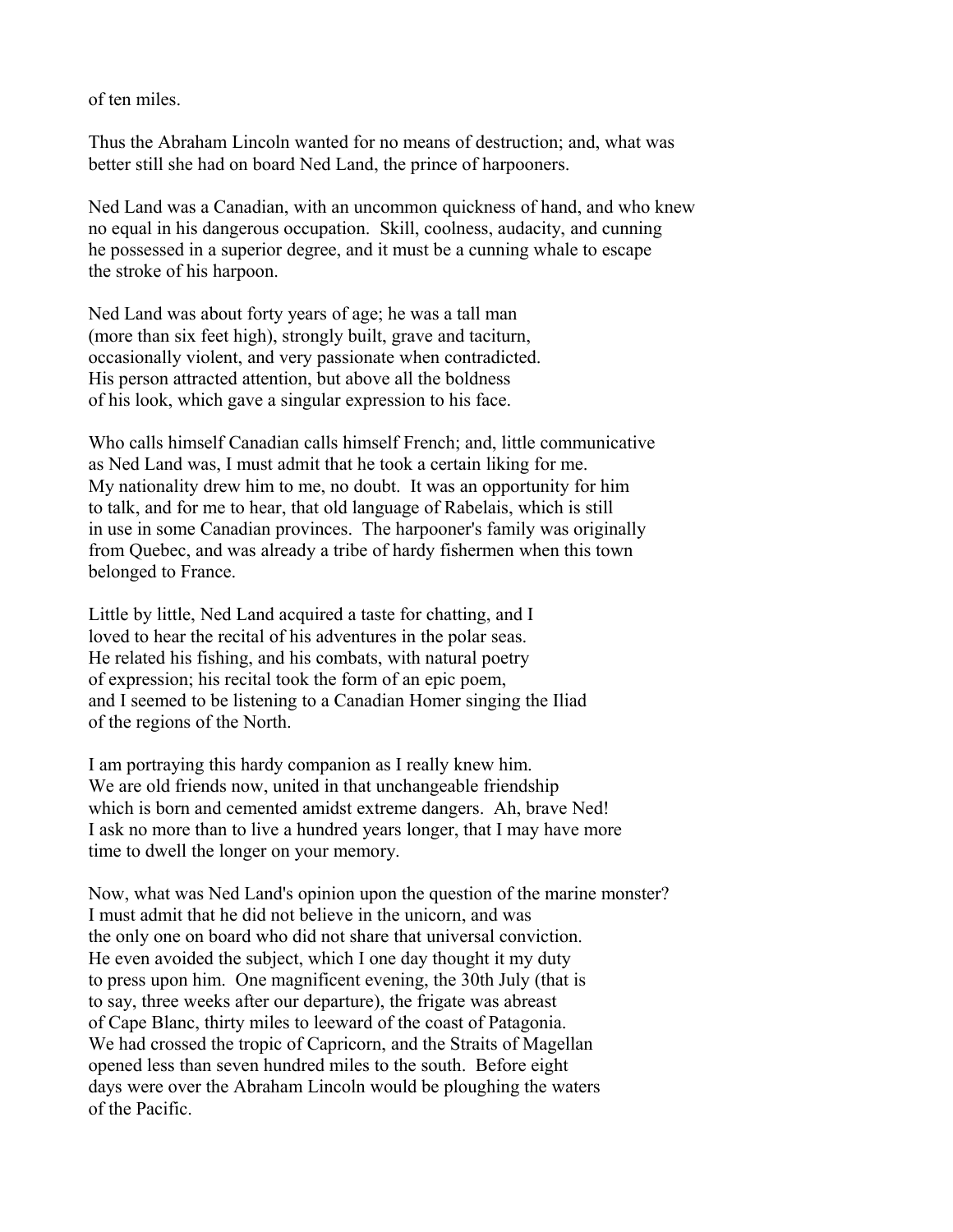Seated on the poop, Ned Land and I were chatting of one thing and another as we looked at this mysterious sea, whose great depths had up to this time been inaccessible to the eye of man. I naturally led up the conversation to the giant unicorn, and examined the various chances of success or failure of the expedition. But, seeing that Ned Land let me speak without saying too much himself, I pressed him more closely.

"Well, Ned," said I, "is it possible that you are not convinced of the existence of this cetacean that we are following? Have you any particular reason for being so incredulous?"

The harpooner looked at me fixedly for some moments before answering, struck his broad forehead with his hand (a habit of his), as if to collect himself, and said at last, "Perhaps I have, Mr. Aronnax."

"But, Ned, you, a whaler by profession, familiarised with all the great marine mammalia--YOU ought to be the last to doubt under such circumstances!"

"That is just what deceives you, Professor," replied Ned. "As a whaler I have followed many a cetacean, harpooned a great number, and killed several; but, however strong or well-armed they may have been, neither their tails nor their weapons would have been able even to scratch the iron plates of a steamer."

"But, Ned, they tell of ships which the teeth of the narwhal have pierced through and through."

"Wooden ships--that is possible," replied the Canadian, "but I have never seen it done; and, until further proof, I deny that whales, cetaceans, or sea-unicorns could ever produce the effect you describe."

"Well, Ned, I repeat it with a conviction resting on the logic of facts. I believe in the existence of a mammal power fully organised, belonging to the branch of vertebrata, like the whales, the cachalots, or the dolphins, and furnished with a horn of defence of great penetrating power."

"Hum!" said the harpooner, shaking his head with the air of a man who would not be convinced.

"Notice one thing, my worthy Canadian," I resumed. "If such an animal is in existence, if it inhabits the depths of the ocean, if it frequents the strata lying miles below the surface of the water, it must necessarily possess an organisation the strength of which would defy all comparison."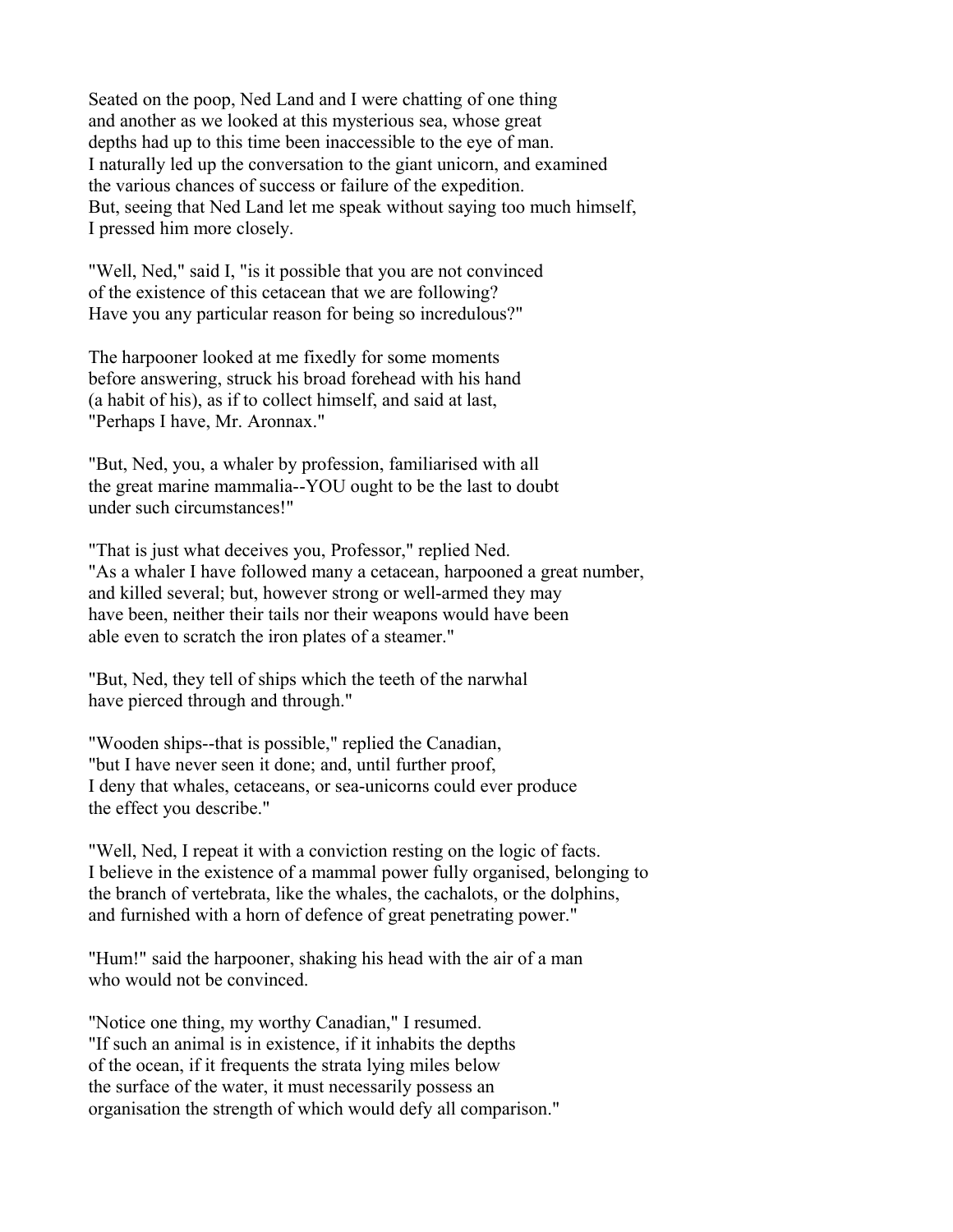"And why this powerful organisation?" demanded Ned.

"Because it requires incalculable strength to keep one's self in these strata and resist their pressure. Listen to me. Let us admit that the pressure of the atmosphere is represented by the weight of a column of water thirty-two feet high. In reality the column of water would be shorter, as we are speaking of sea water, the density of which is greater than that of fresh water. Very well, when you dive, Ned, as many times 32 feet of water as there are above you, so many times does your body bear a pressure equal to that of the atmosphere, that is to say, 15 lb. for each square inch of its surface. It follows, then, that at 320 feet this pressure equals that of 10 atmospheres, of 100 atmospheres at 3,200 feet, and of 1,000 atmospheres at 32,000 feet, that is, about 6 miles; which is equivalent to saying that if you could attain this depth in the ocean, each square three-eighths of an inch of the surface of your body would bear a pressure of 5,600 lb. Ah! my brave Ned, do you know how many square inches you carry on the surface of your body?"

"I have no idea, Mr. Aronnax."

"About 6,500; and as in reality the atmospheric pressure is about 15 lb. to the square inch, your 6,500 square inches bear at this moment a pressure of 97,500 lb."

"Without my perceiving it?"

"Without your perceiving it. And if you are not crushed by such a pressure, it is because the air penetrates the interior of your body with equal pressure. Hence perfect equilibrium between the interior and exterior pressure, which thus neutralise each other, and which allows you to bear it without inconvenience. But in the water it is another thing."

"Yes, I understand," replied Ned, becoming more attentive; "because the water surrounds me, but does not penetrate."

"Precisely, Ned: so that at 32 feet beneath the surface of the sea you would undergo a pressure of 97,500 lb.; at 320 feet, ten times that pressure; at 3,200 feet, a hundred times that pressure; lastly, at 32,000 feet, a thousand times that pressure would be 97,500,000 lb.--that is to say, that you would be flattened as if you had been drawn from the plates of a hydraulic machine!"

"The devil!" exclaimed Ned.

"Very well, my worthy harpooner, if some vertebrate, several hundred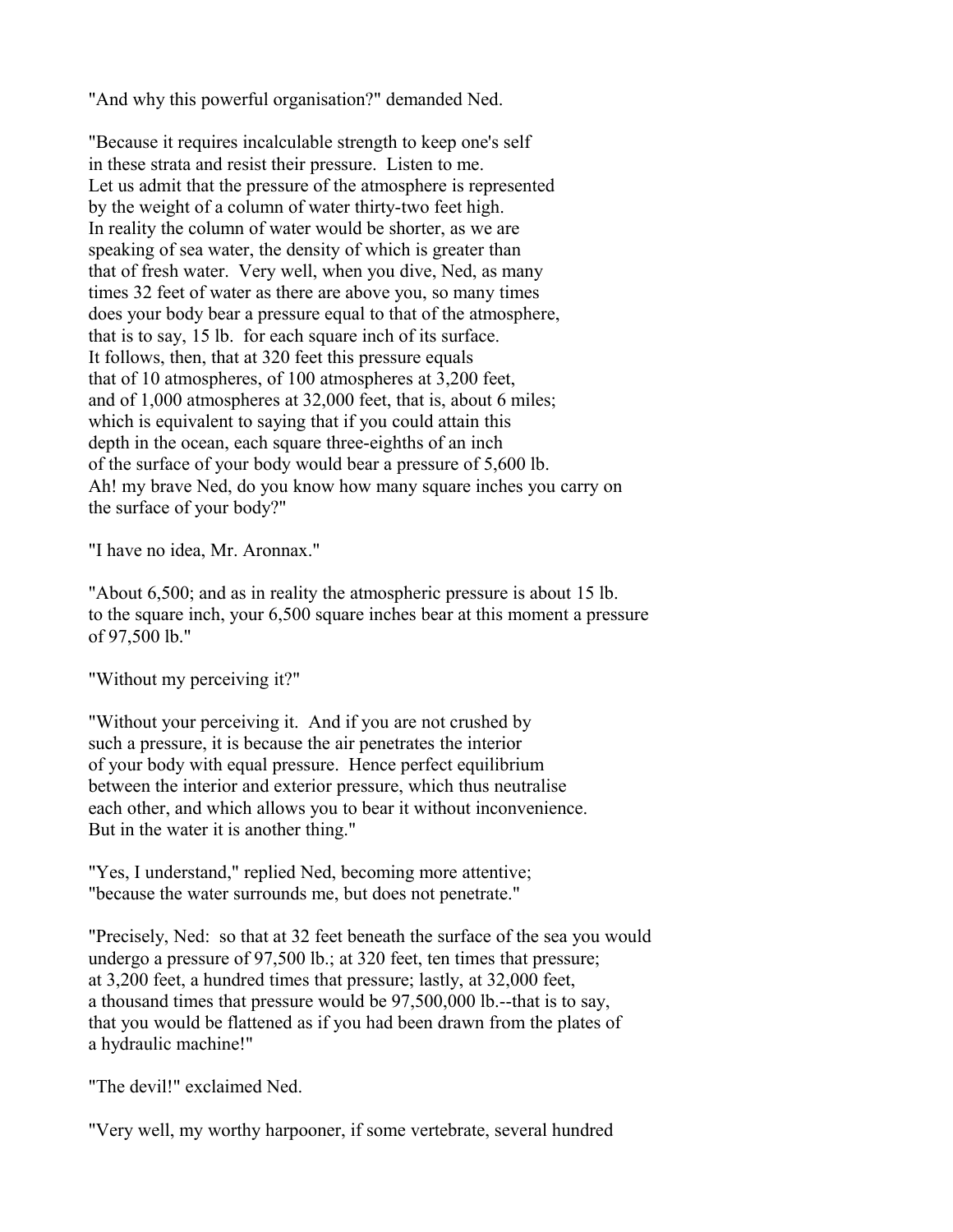yards long, and large in proportion, can maintain itself in such depths- of those whose surface is represented by millions of square inches, that is by tens of millions of pounds, we must estimate the pressure they undergo. Consider, then, what must be the resistance of their bony structure, and the strength of their organisation to withstand such pressure!"

"Why!" exclaimed Ned Land, "they must be made of iron plates eight inches thick, like the armoured frigates."

"As you say, Ned. And think what destruction such a mass would cause, if hurled with the speed of an express train against the hull of a vessel."

"Yes--certainly--perhaps," replied the Canadian, shaken by these figures, but not yet willing to give in.

"Well, have I convinced you?"

"You have convinced me of one thing, sir, which is that, if such animals do exist at the bottom of the seas, they must necessarily be as strong as you say."

"But if they do not exist, mine obstinate harpooner, how explain the accident to the Scotia?"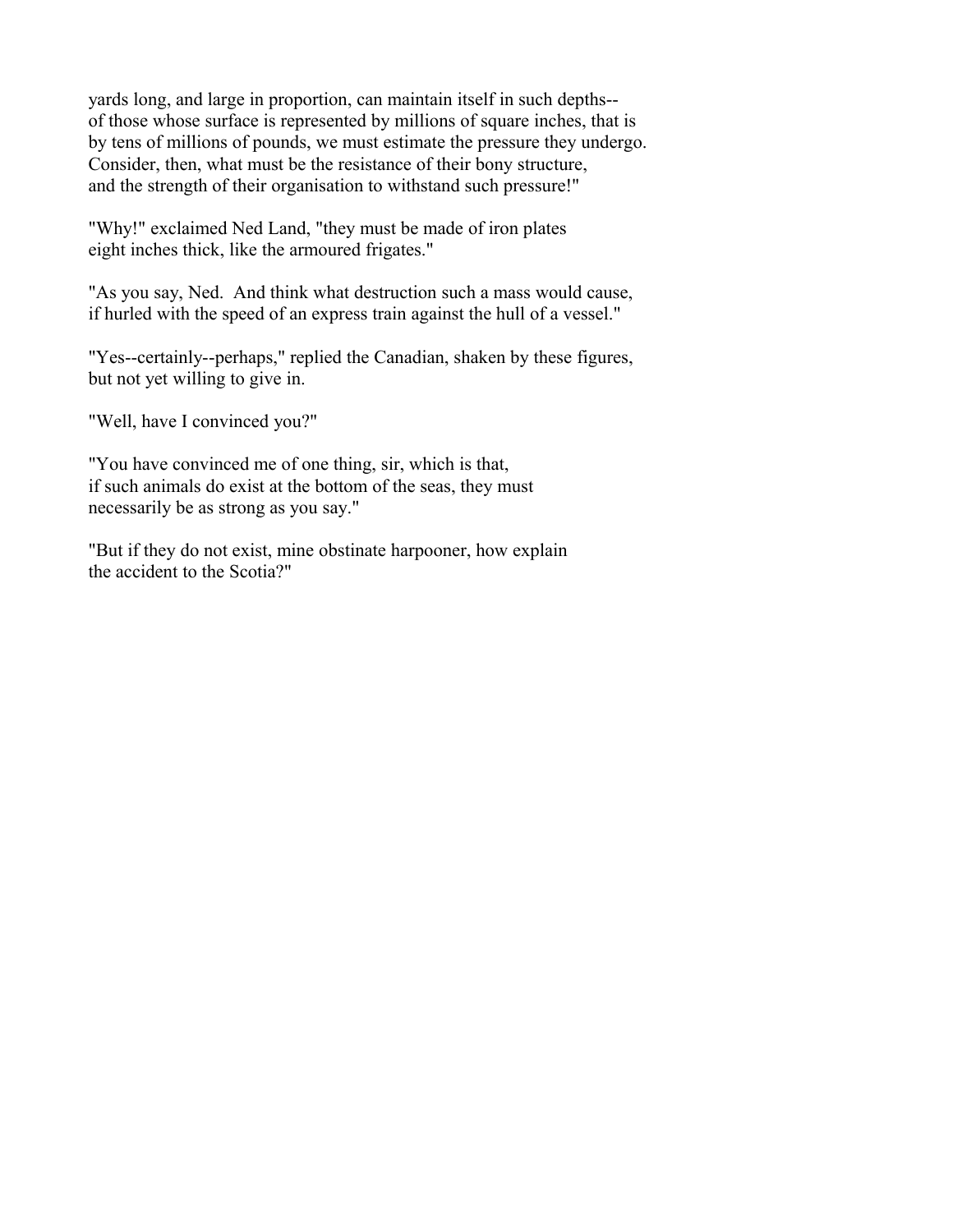# CHAPTER V

## AT A VENTURE

The voyage of the Abraham Lincoln was for a long time marked by no special incident. But one circumstance happened which showed the wonderful dexterity of Ned Land, and proved what confidence we might place in him.

The 30th of June, the frigate spoke some American whalers, from whom we learned that they knew nothing about the narwhal. But one of them, the captain of the Monroe, knowing that Ned Land had shipped on board the Abraham Lincoln, begged for his help in chasing a whale they had in sight. Commander Farragut, desirous of seeing Ned Land at work, gave him permission to go on board the Monroe. And fate served our Canadian so well that, instead of one whale, he harpooned two with a double blow, striking one straight to the heart, and catching the other after some minutes' pursuit.

Decidedly, if the monster ever had to do with Ned Land's harpoon, I would not bet in its favour.

The frigate skirted the south-east coast of America with great rapidity. The 3rd of July we were at the opening of the Straits of Magellan, level with Cape Vierges. But Commander Farragut would not take a tortuous passage, but doubled Cape Horn.

The ship's crew agreed with him. And certainly it was possible that they might meet the narwhal in this narrow pass. Many of the sailors affirmed that the monster could not pass there, "that he was too big for that!"

The 6th of July, about three o'clock in the afternoon, the Abraham Lincoln, at fifteen miles to the south, doubled the solitary island, this lost rock at the extremity of the American continent, to which some Dutch sailors gave the name of their native town, Cape Horn. The course was taken towards the north-west, and the next day the screw of the frigate was at last beating the waters of the Pacific.

"Keep your eyes open!" called out the sailors.

And they were opened widely. Both eyes and glasses, a little dazzled, it is true, by the prospect of two thousand dollars, had not an instant's repose.

I myself, for whom money had no charms, was not the least attentive on board. Giving but few minutes to my meals, but a few hours to sleep, indifferent to either rain or sunshine,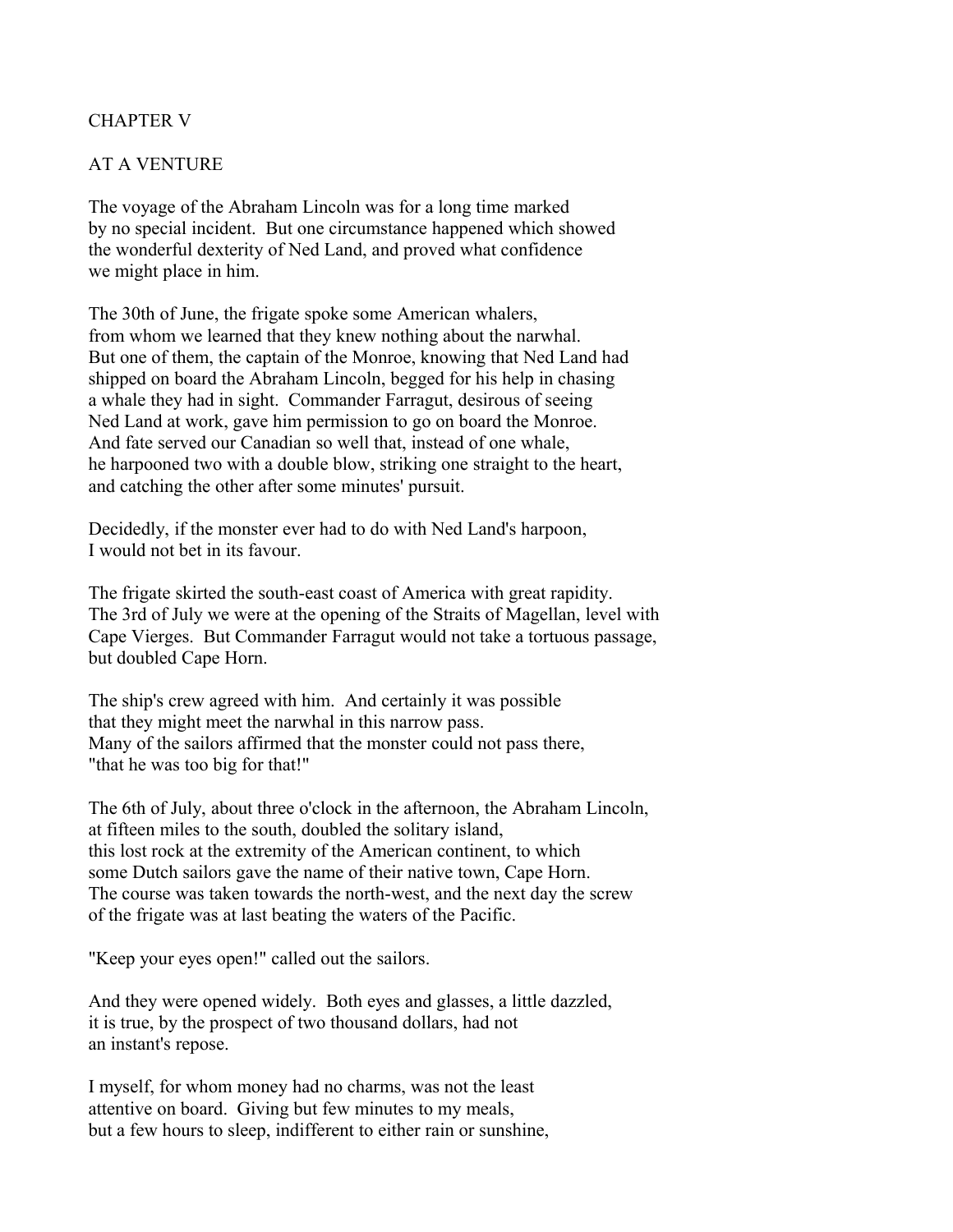I did not leave the poop of the vessel. Now leaning on the netting of the forecastle, now on the taffrail, I devoured with eagerness the soft foam which whitened the sea as far as the eye could reach; and how often have I shared the emotion of the majority of the crew, when some capricious whale raised its black back above the waves! The poop of the vessel was crowded on a moment. The cabins poured forth a torrent of sailors and officers, each with heaving breast and troubled eye watching the course of the cetacean. I looked and looked till I was nearly blind, whilst Conseil kept repeating in a calm voice:

"If, sir, you would not squint so much, you would see better!"

But vain excitement! The Abraham Lincoln checked its speed and made for the animal signalled, a simple whale, or common cachalot, which soon disappeared amidst a storm of abuse.

But the weather was good. The voyage was being accomplished under the most favourable auspices. It was then the bad season in Australia, the July of that zone corresponding to our January in Europe, but the sea was beautiful and easily scanned round a vast circumference.

The 20th of July, the tropic of Capricorn was cut by 105d of longitude, and the 27th of the same month we crossed the Equator on the 110th meridian. This passed, the frigate took a more decided westerly direction, and scoured the central waters of the Pacific. Commander Farragut thought, and with reason, that it was better to remain in deep water, and keep clear of continents or islands, which the beast itself seemed to shun (perhaps because there was not enough water for him! suggested the greater part of the crew). The frigate passed at some distance from the Marquesas and the Sandwich Islands, crossed the tropic of Cancer, and made for the China Seas. We were on the theatre of the last diversions of the monster: and, to say truth, we no longer LIVED on board. The entire ship's crew were undergoing a nervous excitement, of which I can give no idea: they could not eat, they could not sleep--twenty times a day, a misconception or an optical illusion of some sailor seated on the taffrail, would cause dreadful perspirations, and these emotions, twenty times repeated, kept us in a state of excitement so violent that a reaction was unavoidable.

And truly, reaction soon showed itself. For three months, during which a day seemed an age, the Abraham Lincoln furrowed all the waters of the Northern Pacific, running at whales, making sharp deviations from her course, veering suddenly from one tack to another, stopping suddenly, putting on steam, and backing ever and anon at the risk of deranging her machinery, and not one point of the Japanese or American coast was left unexplored.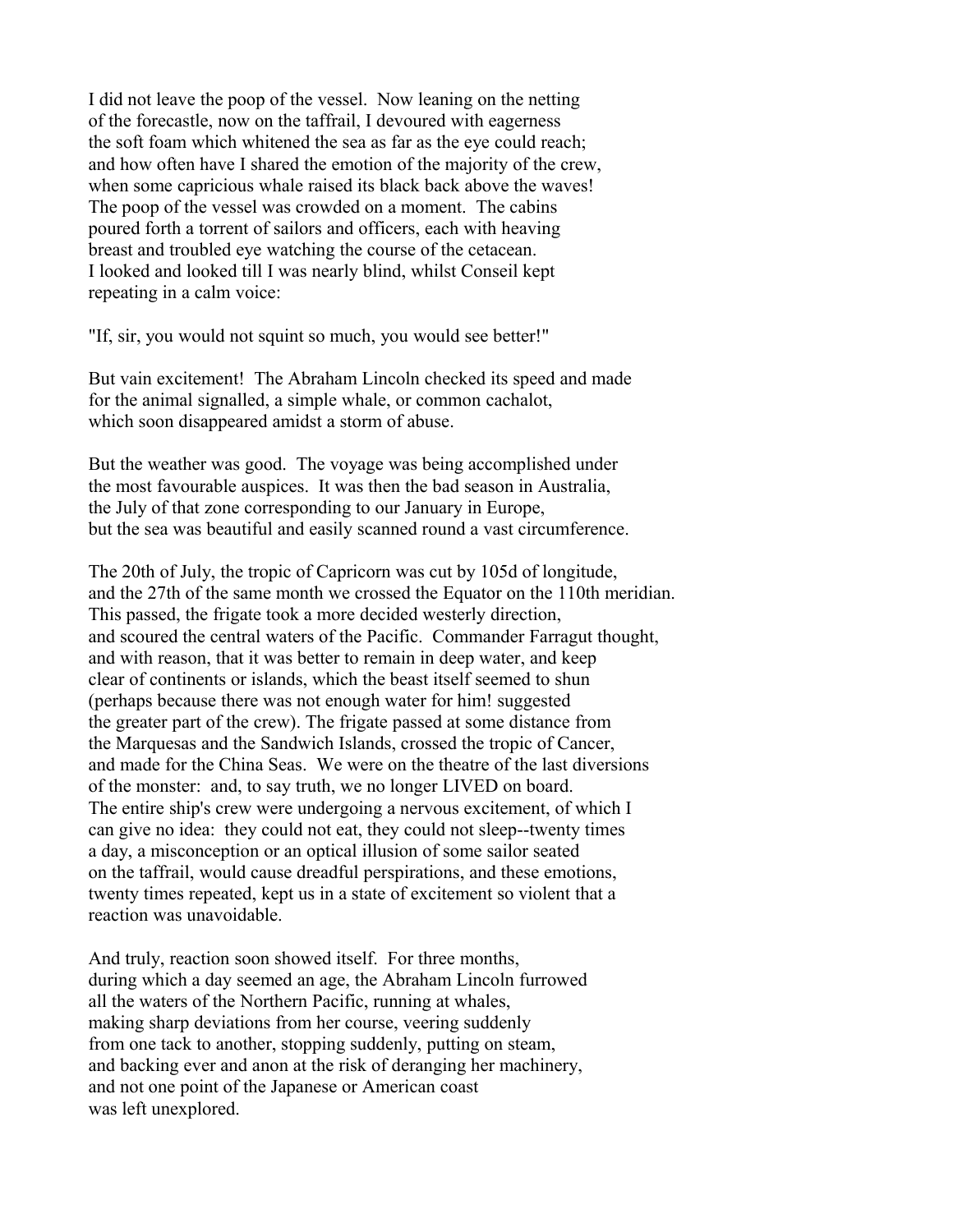The warmest partisans of the enterprise now became its most ardent detractors. Reaction mounted from the crew to the captain himself, and certainly, had it not been for the resolute determination on the part of Captain Farragut, the frigate would have headed due southward. This useless search could not last much longer. The Abraham Lincoln had nothing to reproach herself with, she had done her best to succeed. Never had an American ship's crew shown more zeal or patience; its failure could not be placed to their charge--there remained nothing but to return.

This was represented to the commander. The sailors could not hide their discontent, and the service suffered. I will not say there was a mutiny on board, but after a reasonable period of obstinacy, Captain Farragut (as Columbus did) asked for three days' patience. If in three days the monster did not appear, the man at the helm should give three turns of the wheel, and the Abraham Lincoln would make for the European seas.

This promise was made on the 2nd of November. It had the effect of rallying the ship's crew. The ocean was watched with renewed attention. Each one wished for a last glance in which to sum up his remembrance. Glasses were used with feverish activity. It was a grand defiance given to the giant narwhal, and he could scarcely fail to answer the summons and "appear."

Two days passed, the steam was at half pressure; a thousand schemes were tried to attract the attention and stimulate the apathy of the animal in case it should be met in those parts. Large quantities of bacon were trailed in the wake of the ship, to the great satisfaction (I must say) of the sharks. Small craft radiated in all directions round the Abraham Lincoln as she lay to, and did not leave a spot of the sea unexplored. But the night of the 4th of November arrived without the unveiling of this submarine mystery.

The next day, the 5th of November, at twelve, the delay would (morally speaking) expire; after that time, Commander Farragut, faithful to his promise, was to turn the course to the south-east and abandon for ever the northern regions of the Pacific.

The frigate was then in  $31\omega$ , 15' N. lat. and  $136\omega$ , 42' E. long. The coast of Japan still remained less than two hundred miles to leeward. Night was approaching. They had just struck eight bells; large clouds veiled the face of the moon, then in its first quarter. The sea undulated peaceably under the stern of the vessel.

At that moment I was leaning forward on the starboard netting. Conseil, standing near me, was looking straight before him. The crew, perched in the ratlines, examined the horizon which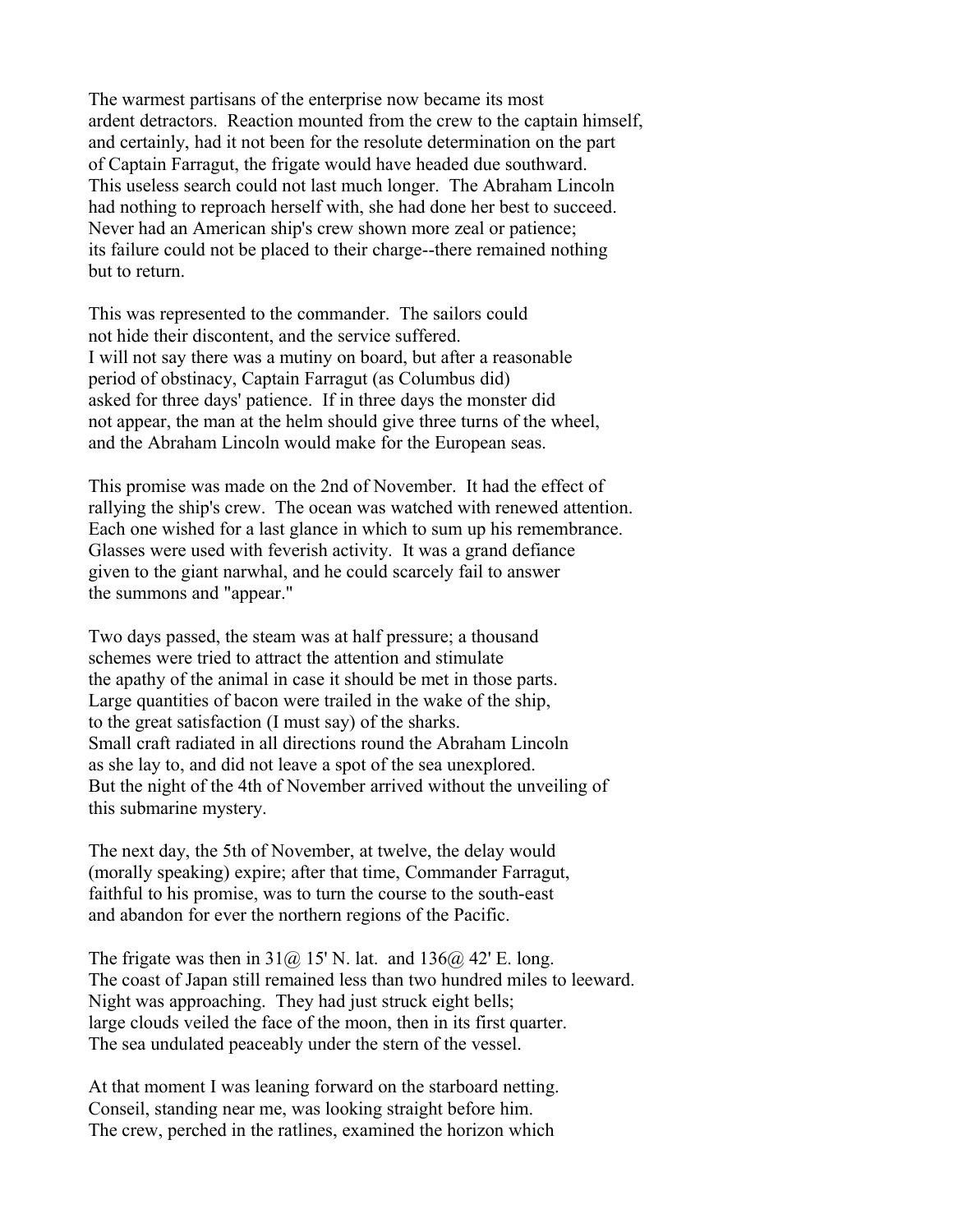contracted and darkened by degrees. Officers with their night glasses scoured the growing darkness: sometimes the ocean sparkled under the rays of the moon, which darted between two clouds, then all trace of light was lost in the darkness.

In looking at Conseil, I could see he was undergoing a little of the general influence. At least I thought so. Perhaps for the first time his nerves vibrated to a sentiment of curiosity.

"Come, Conseil," said I, "this is the last chance of pocketing the two thousand dollars."

"May I be permitted to say, sir," replied Conseil, "that I never reckoned on getting the prize; and, had the government of the Union offered a hundred thousand dollars, it would have been none the poorer."

"You are right, Conseil. It is a foolish affair after all, and one upon which we entered too lightly. What time lost, what useless emotions! We should have been back in France six months ago."

"In your little room, sir," replied Conseil, "and in your museum, sir; and I should have already classed all your fossils, sir. And the Babiroussa would have been installed in its cage in the Jardin des Plantes, and have drawn all the curious people of the capital!"

"As you say, Conseil. I fancy we shall run a fair chance of being laughed at for our pains."

"That's tolerably certain," replied Conseil, quietly; "I think they will make fun of you, sir. And, must I say it----?"

"Go on, my good friend."

"Well, sir, you will only get your deserts."

"Indeed!"

"When one has the honour of being a savant as you are, sir, one should not expose one's self to----"

Conseil had not time to finish his compliment. In the midst of general silence a voice had just been heard. It was the voice of Ned Land shouting:

"Look out there! The very thing we are looking for- on our weather beam!"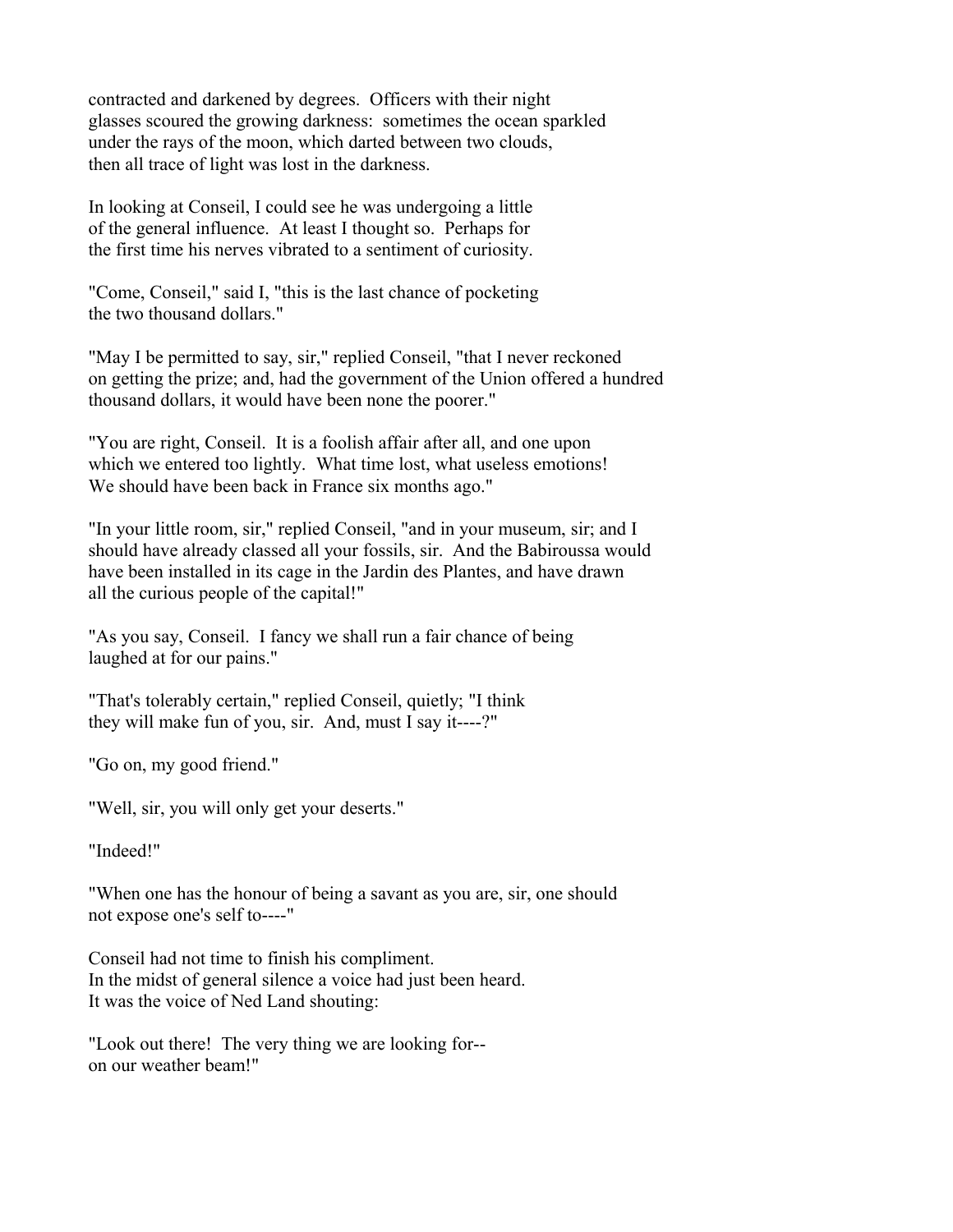# CHAPTER VI

## AT FULL STEAM

At this cry the whole ship's crew hurried towards the harpooner- commander, officers, masters, sailors, cabin boys; even the engineers left their engines, and the stokers their furnaces.

The order to stop her had been given, and the frigate now simply went on by her own momentum. The darkness was then profound, and, however good the Canadian's eyes were, I asked myself how he had managed to see, and what he had been able to see. My heart beat as if it would break. But Ned Land was not mistaken, and we all perceived the object he pointed to. At two cables' length from the Abraham Lincoln, on the starboard quarter, the sea seemed to be illuminated all over. It was not a mere phosphoric phenomenon. The monster emerged some fathoms from the water, and then threw out that very intense but mysterious light mentioned in the report of several captains. This magnificent irradiation must have been produced by an agent of great SHINING power. The luminous part traced on the sea an immense oval, much elongated, the centre of which condensed a burning heat, whose overpowering brilliancy died out by successive gradations.

"It is only a massing of phosphoric particles," cried one of the officers.

"No, sir, certainly not," I replied. "That brightness is of an essentially electrical nature. Besides, see, see! it moves; it is moving forwards, backwards; it is darting towards us!"

A general cry arose from the frigate.

"Silence!" said the captain. "Up with the helm, reverse the engines."

The steam was shut off, and the Abraham Lincoln, beating to port, described a semicircle.

"Right the helm, go ahead," cried the captain.

These orders were executed, and the frigate moved rapidly from the burning light.

I was mistaken. She tried to sheer off, but the supernatural animal approached with a velocity double her own.

We gasped for breath. Stupefaction more than fear made us dumb and motionless. The animal gained on us, sporting with the waves. It made the round of the frigate, which was then making fourteen knots, and enveloped it with its electric rings like luminous dust.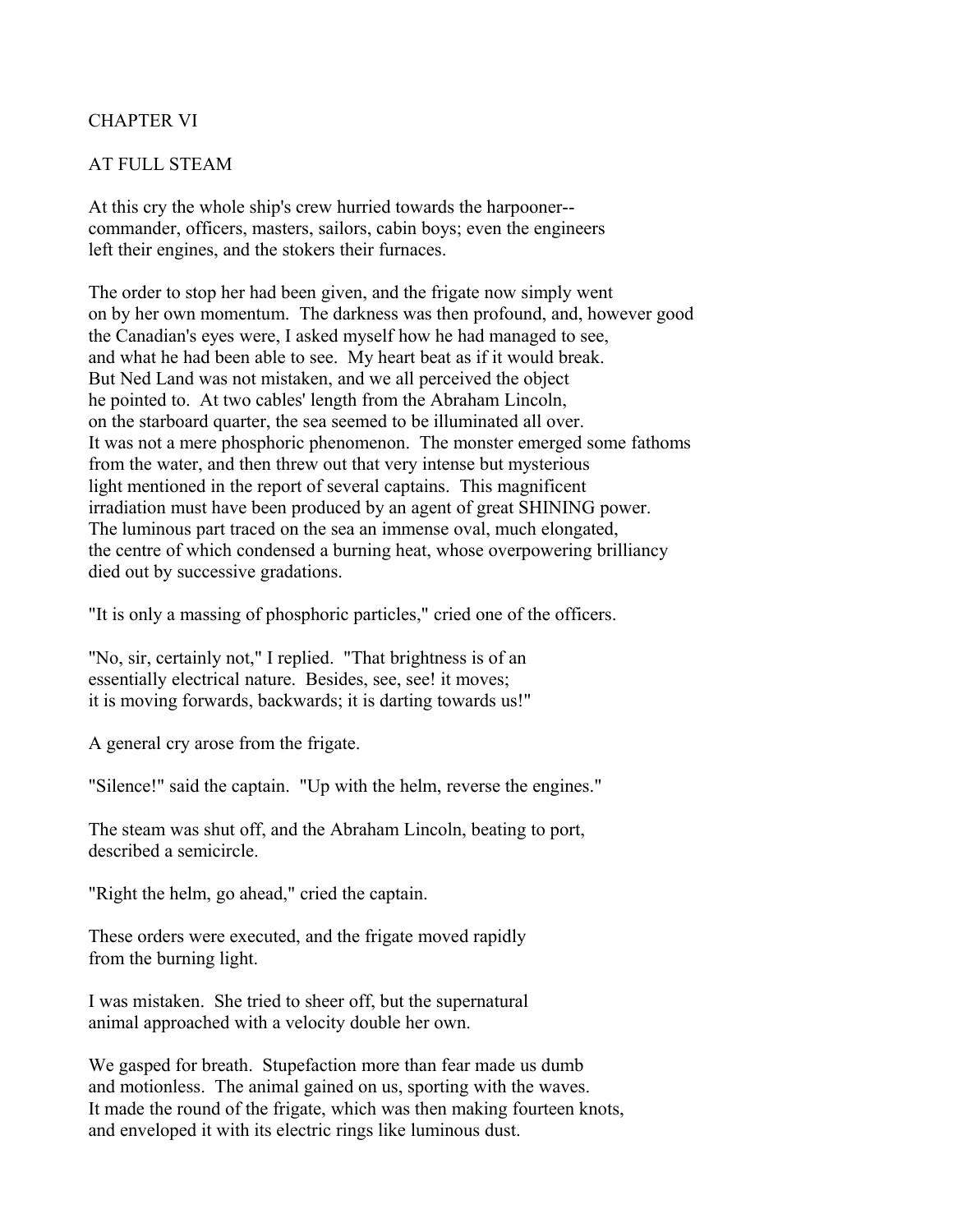Then it moved away two or three miles, leaving a phosphorescent track, like those volumes of steam that the express trains leave behind. All at once from the dark line of the horizon whither it retired to gain its momentum, the monster rushed suddenly towards the Abraham Lincoln with alarming rapidity, stopped suddenly about twenty feet from the hull, and died out--not diving under the water, for its brilliancy did not abate--but suddenly, and as if the source of this brilliant emanation was exhausted. Then it reappeared on the other side of the vessel, as if it had turned and slid under the hull. Any moment a collision might have occurred which would have been fatal to us. However, I was astonished at the manoeuvres of the frigate. She fled and did not attack.

On the captain's face, generally so impassive, was an expression of unaccountable astonishment.

"Mr. Aronnax," he said, "I do not know with what formidable being I have to deal, and I will not imprudently risk my frigate in the midst of this darkness. Besides, how attack this unknown thing, how defend one's self from it? Wait for daylight, and the scene will change."

"You have no further doubt, captain, of the nature of the animal?"

"No, sir; it is evidently a gigantic narwhal, and an electric one."

"Perhaps," added I, "one can only approach it with a torpedo."

"Undoubtedly," replied the captain, "if it possesses such dreadful power, it is the most terrible animal that ever was created. That is why, sir, I must be on my guard."

The crew were on their feet all night. No one thought of sleep. The Abraham Lincoln, not being able to struggle with such velocity, had moderated its pace, and sailed at half speed. For its part, the narwhal, imitating the frigate, let the waves rock it at will, and seemed decided not to leave the scene of the struggle. Towards midnight, however, it disappeared, or, to use a more appropriate term, it "died out" like a large glow-worm. Had it fled? One could only fear, not hope it. But at seven minutes to one o'clock in the morning a deafening whistling was heard, like that produced by a body of water rushing with great violence.

The captain, Ned Land, and I were then on the poop, eagerly peering through the profound darkness.

"Ned Land," asked the commander, "you have often heard the roaring of whales?"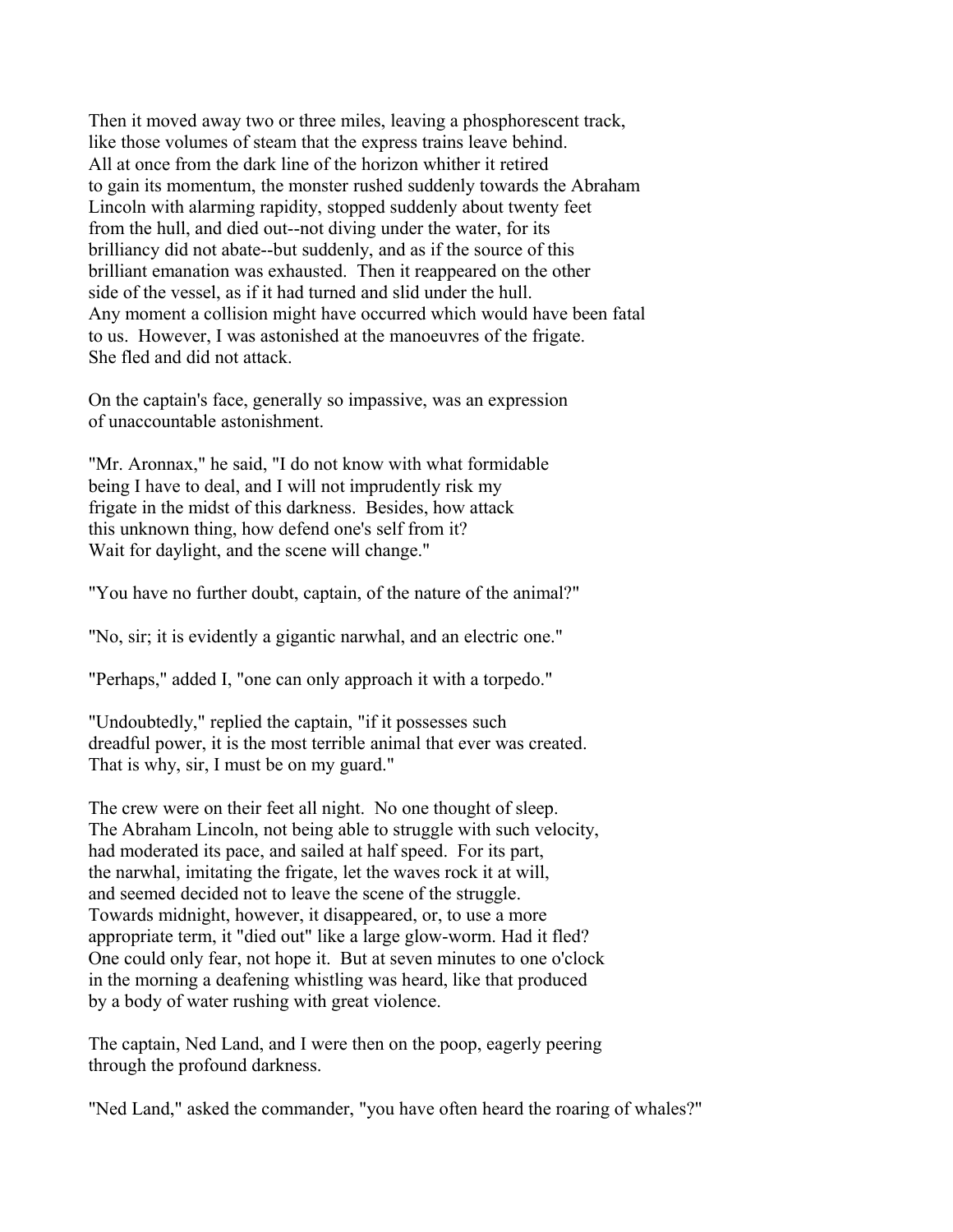"Often, sir; but never such whales the sight of which brought me in two thousand dollars. If I can only approach within four harpoons' length of it!"

"But to approach it," said the commander, "I ought to put a whaler at your disposal?"

"Certainly, sir."

"That will be trifling with the lives of my men."

"And mine too," simply said the harpooner.

Towards two o'clock in the morning, the burning light reappeared, not less intense, about five miles to windward of the Abraham Lincoln. Notwithstanding the distance, and the noise of the wind and sea, one heard distinctly the loud strokes of the animal's tail, and even its panting breath. It seemed that, at the moment that the enormous narwhal had come to take breath at the surface of the water, the air was engulfed in its lungs, like the steam in the vast cylinders of a machine of two thousand horse-power.

"Hum!" thought I, "a whale with the strength of a cavalry regiment would be a pretty whale!"

We were on the qui vive till daylight, and prepared for the combat. The fishing implements were laid along the hammock nettings. The second lieutenant loaded the blunder busses, which could throw harpoons to the distance of a mile, and long duck-guns, with explosive bullets, which inflicted mortal wounds even to the most terrible animals. Ned Land contented himself with sharpening his harpoon--a terrible weapon in his hands.

At six o'clock day began to break; and, with the first glimmer of light, the electric light of the narwhal disappeared. At seven o'clock the day was sufficiently advanced, but a very thick sea fog obscured our view, and the best spy glasses could not pierce it. That caused disappointment and anger.

I climbed the mizzen-mast. Some officers were already perched on the mast-heads. At eight o'clock the fog lay heavily on the waves, and its thick scrolls rose little by little. The horizon grew wider and clearer at the same time. Suddenly, just as on the day before, Ned Land's voice was heard:

"The thing itself on the port quarter!" cried the harpooner.

Every eye was turned towards the point indicated. There, a mile and a half from the frigate, a long blackish body emerged a yard above the waves.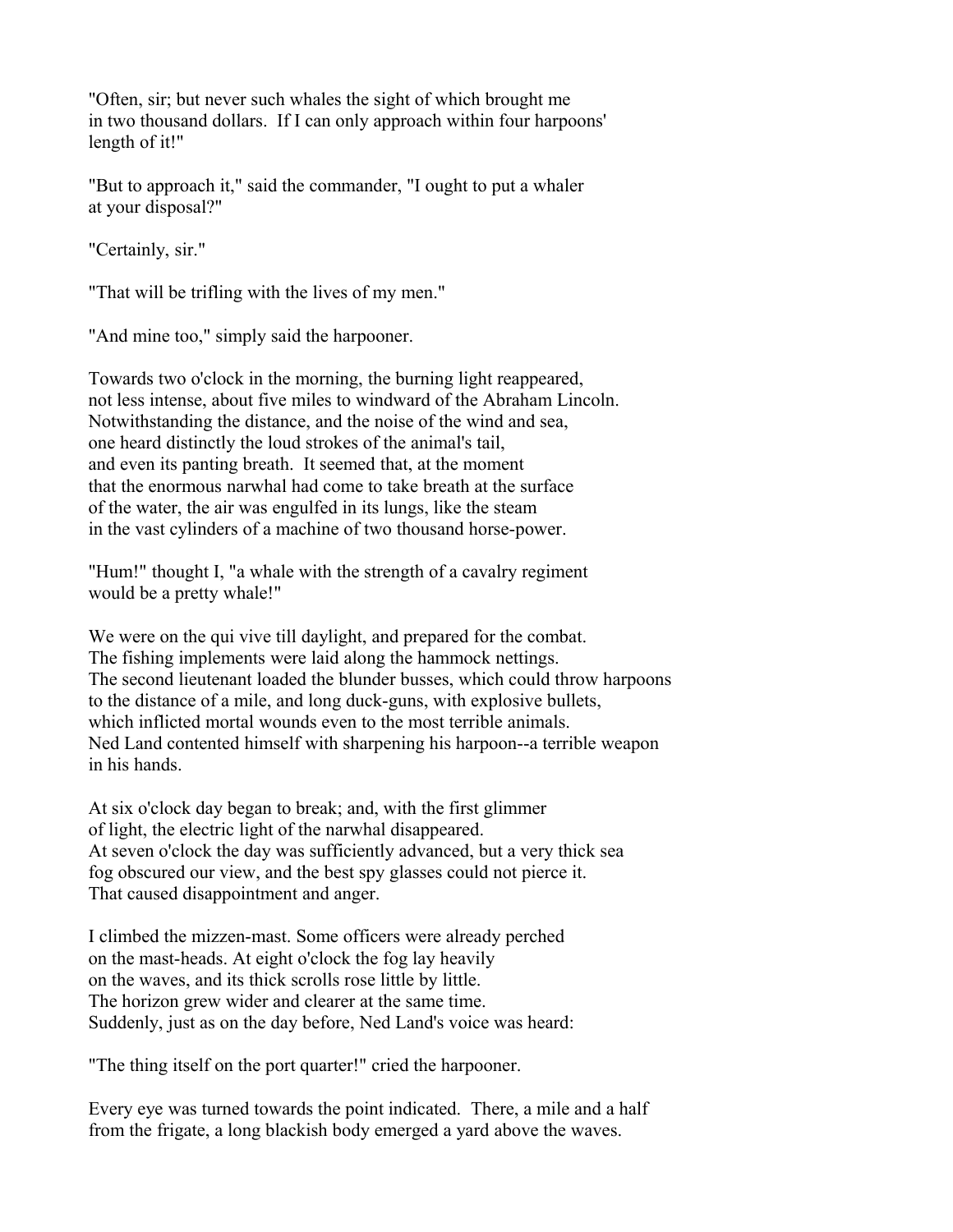Its tail, violently agitated, produced a considerable eddy. Never did a tail beat the sea with such violence. An immense track, of dazzling whiteness, marked the passage of the animal, and described a long curve.

The frigate approached the cetacean. I examined it thoroughly.

The reports of the Shannon and of the Helvetia had rather exaggerated its size, and I estimated its length at only two hundred and fifty feet. As to its dimensions, I could only conjecture them to be admirably proportioned. While I watched this phenomenon, two jets of steam and water were ejected from its vents, and rose to the height of 120 feet; thus I ascertained its way of breathing. I concluded definitely that it belonged to the vertebrate branch, class mammalia.

The crew waited impatiently for their chief's orders. The latter, after having observed the animal attentively, called the engineer. The engineer ran to him.

"Sir," said the commander, "you have steam up?"

"Yes, sir," answered the engineer.

"Well, make up your fires and put on all steam."

Three hurrahs greeted this order. The time for the struggle had arrived. Some moments after, the two funnels of the frigate vomited torrents of black smoke, and the bridge quaked under the trembling of the boilers.

The Abraham Lincoln, propelled by her wonderful screw, went straight at the animal. The latter allowed it to come within half a cable's length; then, as if disdaining to dive, it took a little turn, and stopped a short distance off.

This pursuit lasted nearly three-quarters of an hour, without the frigate gaining two yards on the cetacean. It was quite evident that at that rate we should never come up with it.

"Well, Mr. Land," asked the captain, "do you advise me to put the boats out to sea?"

"No, sir," replied Ned Land; "because we shall not take that beast easily."

"What shall we do then?"

"Put on more steam if you can, sir. With your leave, I mean to post myself under the bowsprit, and, if we get within harpooning distance,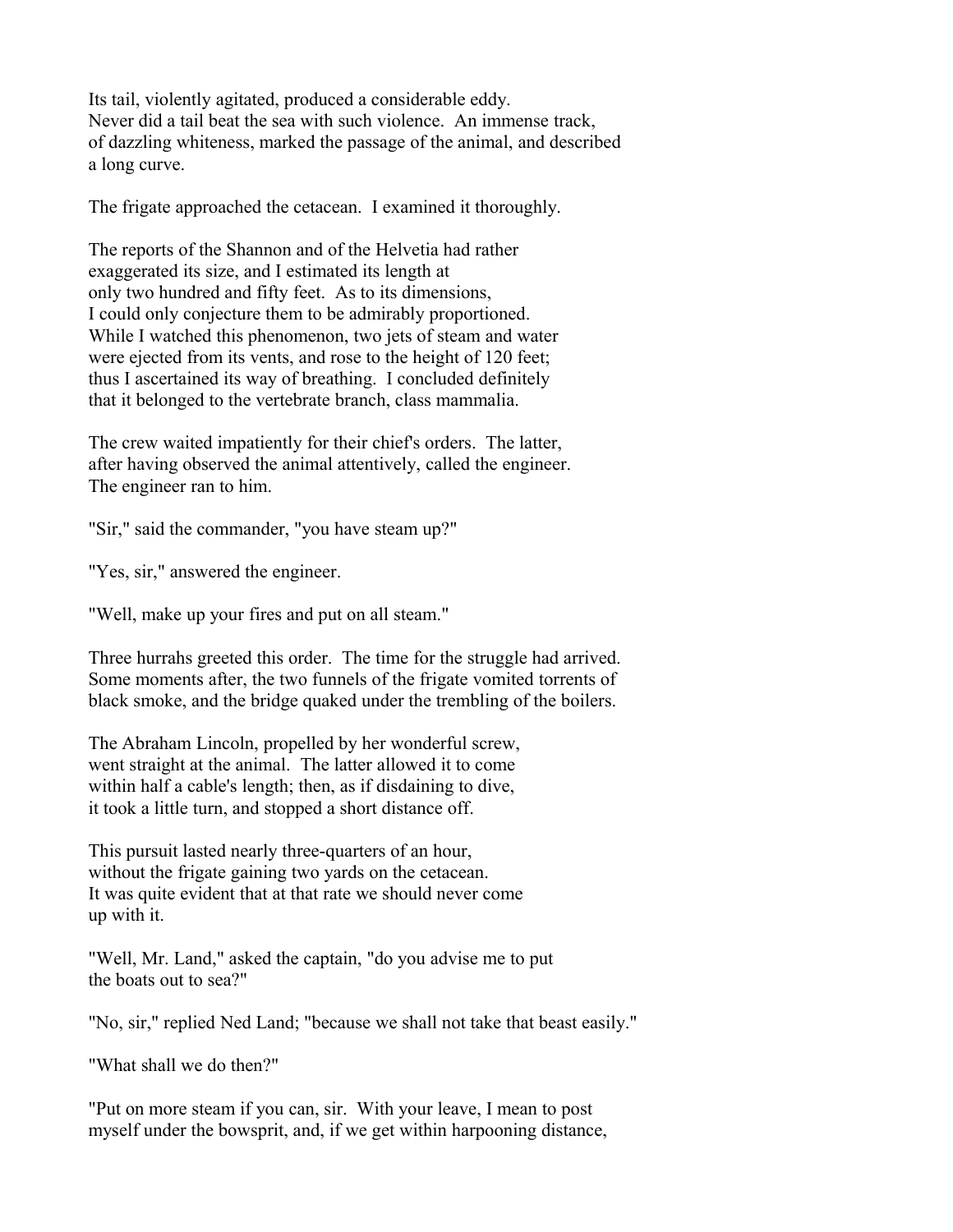I shall throw my harpoon."

"Go, Ned," said the captain. "Engineer, put on more pressure."

Ned Land went to his post. The fires were increased, the screw revolved forty-three times a minute, and the steam poured out of the valves. We heaved the log, and calculated that the Abraham Lincoln was going at the rate of 18 1/2 miles an hour.

But the accursed animal swam at the same speed.

For a whole hour the frigate kept up this pace, without gaining six feet. It was humiliating for one of the swiftest sailers in the American navy. A stubborn anger seized the crew; the sailors abused the monster, who, as before, disdained to answer them; the captain no longer contented himself with twisting his beard--he gnawed it.

The engineer was called again.

"You have turned full steam on?"

"Yes, sir," replied the engineer.

The speed of the Abraham Lincoln increased. Its masts trembled down to their stepping holes, and the clouds of smoke could hardly find way out of the narrow funnels.

They heaved the log a second time.

"Well?" asked the captain of the man at the wheel.

"Nineteen miles and three-tenths, sir."

"Clap on more steam."

The engineer obeyed. The manometer showed ten degrees. But the cetacean grew warm itself, no doubt; for without straining itself, it made 19 3/10 miles.

What a pursuit! No, I cannot describe the emotion that vibrated through me. Ned Land kept his post, harpoon in hand. Several times the animal let us gain upon it.--"We shall catch it! we shall catch it!" cried the Canadian. But just as he was going to strike, the cetacean stole away with a rapidity that could not be estimated at less than thirty miles an hour, and even during our maximum of speed, it bullied the frigate, going round and round it. A cry of fury broke from everyone!

At noon we were no further advanced than at eight o'clock in the morning.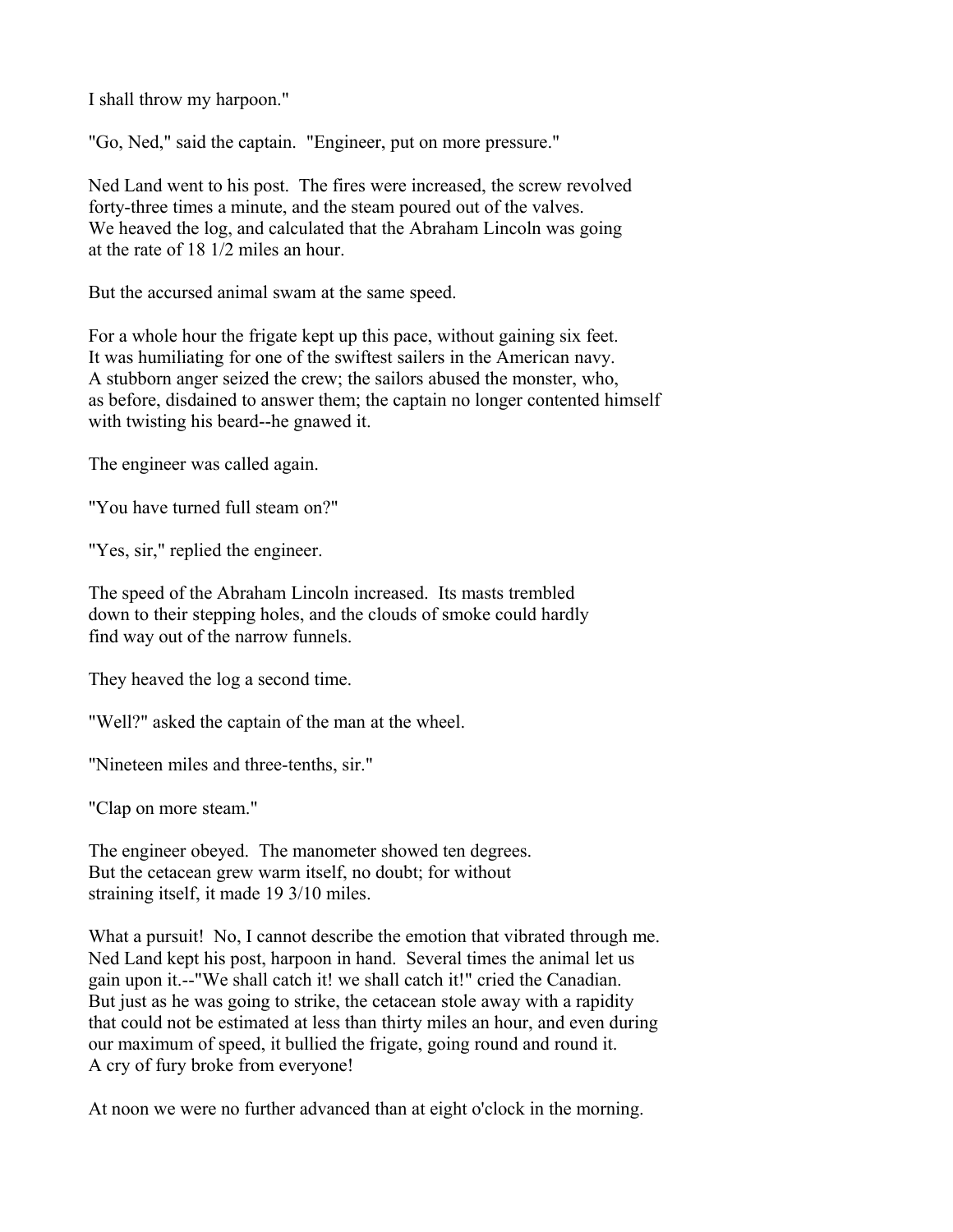The captain then decided to take more direct means.

"Ah!" said he, "that animal goes quicker than the Abraham Lincoln. Very well! we will see whether it will escape these conical bullets. Send your men to the forecastle, sir."

The forecastle gun was immediately loaded and slewed round. But the shot passed some feet above the cetacean, which was half a mile off.

"Another, more to the right," cried the commander, "and five dollars to whoever will hit that infernal beast."

An old gunner with a grey beard--that I can see now--with steady eye and grave face, went up to the gun and took a long aim. A loud report was heard, with which were mingled the cheers of the crew.

The bullet did its work; it hit the animal, and, sliding off the rounded surface, was lost in two miles depth of sea.

The chase began again, and the captain, leaning towards me, said:

"I will pursue that beast till my frigate bursts up."

"Yes," answered I; "and you will be quite right to do it."

I wished the beast would exhaust itself, and not be insensible to fatigue like a steam engine. But it was of no use. Hours passed, without its showing any signs of exhaustion.

However, it must be said in praise of the Abraham Lincoln that she struggled on indefatigably. I cannot reckon the distance she made under three hundred miles during this unlucky day, November the 6th. But night came on, and overshadowed the rough ocean.

Now I thought our expedition was at an end, and that we should never again see the extraordinary animal. I was mistaken. At ten minutes to eleven in the evening, the electric light reappeared three miles to windward of the frigate, as pure, as intense as during the preceding night.

The narwhal seemed motionless; perhaps, tired with its day's work, it slept, letting itself float with the undulation of the waves. Now was a chance of which the captain resolved to take advantage.

He gave his orders. The Abraham Lincoln kept up half steam, and advanced cautiously so as not to awake its adversary. It is no rare thing to meet in the middle of the ocean whales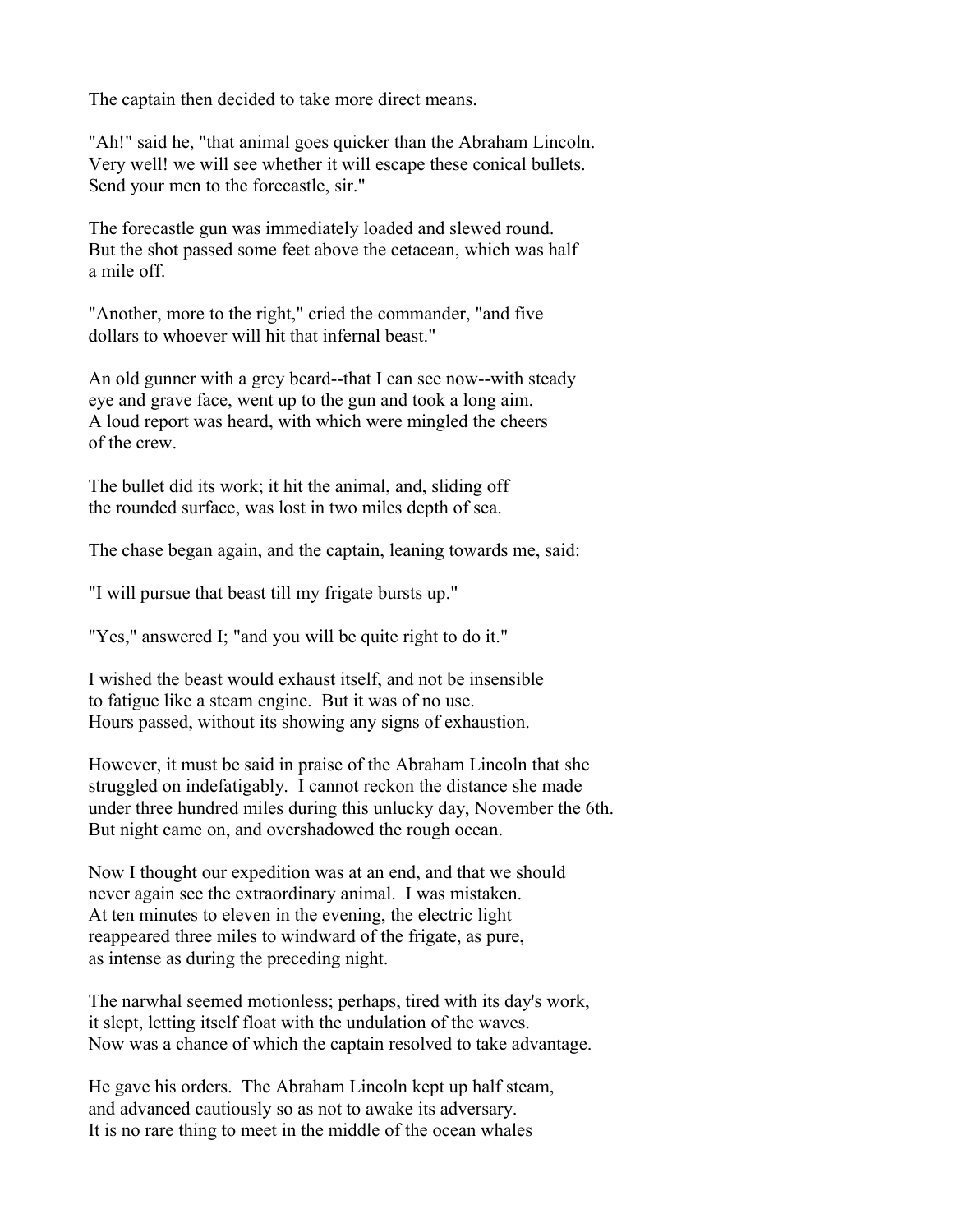so sound asleep that they can be successfully attacked, and Ned Land had harpooned more than one during its sleep. The Canadian went to take his place again under the bowsprit.

The frigate approached noiselessly, stopped at two cables' lengths from the animal, and following its track. No one breathed; a deep silence reigned on the bridge. We were not a hundred feet from the burning focus, the light of which increased and dazzled our eyes.

At this moment, leaning on the forecastle bulwark, I saw below me Ned Land grappling the martingale in one hand, brandishing his terrible harpoon in the other, scarcely twenty feet from the motionless animal. Suddenly his arm straightened, and the harpoon was thrown; I heard the sonorous stroke of the weapon, which seemed to have struck a hard body. The electric light went out suddenly, and two enormous waterspouts broke over the bridge of the frigate, rushing like a torrent from stem to stern, overthrowing men, and breaking the lashings of the spars. A fearful shock followed, and, thrown over the rail without having time to stop myself, I fell into the sea.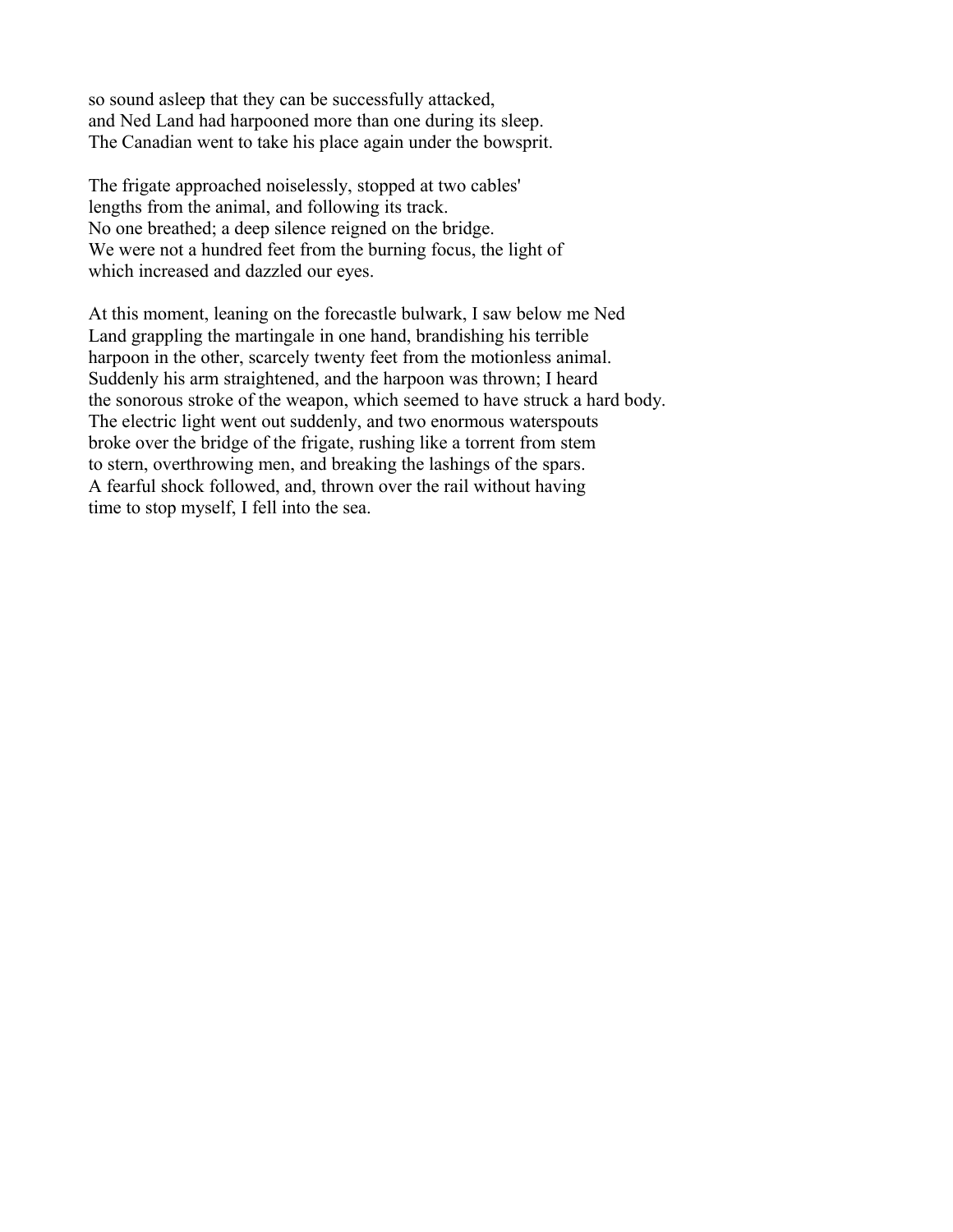# CHAPTER VII

### AN UNKNOWN SPECIES OF WHALE

This unexpected fall so stunned me that I have no clear recollection of my sensations at the time. I was at first drawn down to a depth of about twenty feet. I am a good swimmer (though without pretending to rival Byron or Edgar Poe, who were masters of the art), and in that plunge I did not lose my presence of mind. Two vigorous strokes brought me to the surface of the water. My first care was to look for the frigate. Had the crew seen me disappear? Had the Abraham Lincoln veered round? Would the captain put out a boat? Might I hope to be saved?

The darkness was intense. I caught a glimpse of a black mass disappearing in the east, its beacon lights dying out in the distance. It was the frigate! I was lost.

"Help, help!" I shouted, swimming towards the Abraham Lincoln in desperation.

My clothes encumbered me; they seemed glued to my body, and paralysed my movements.

I was sinking! I was suffocating!

"Help!"

This was my last cry. My mouth filled with water; I struggled against being drawn down the abyss. Suddenly my clothes were seized by a strong hand, and I felt myself quickly drawn up to the surface of the sea; and I heard, yes, I heard these words pronounced in my ear:

"If master would be so good as to lean on my shoulder, master would swim with much greater ease."

I seized with one hand my faithful Conseil's arm.

"Is it you?" said I, "you?"

"Myself," answered Conseil; "and waiting master's orders."

"That shock threw you as well as me into the sea?"

"No; but, being in my master's service, I followed him."

The worthy fellow thought that was but natural.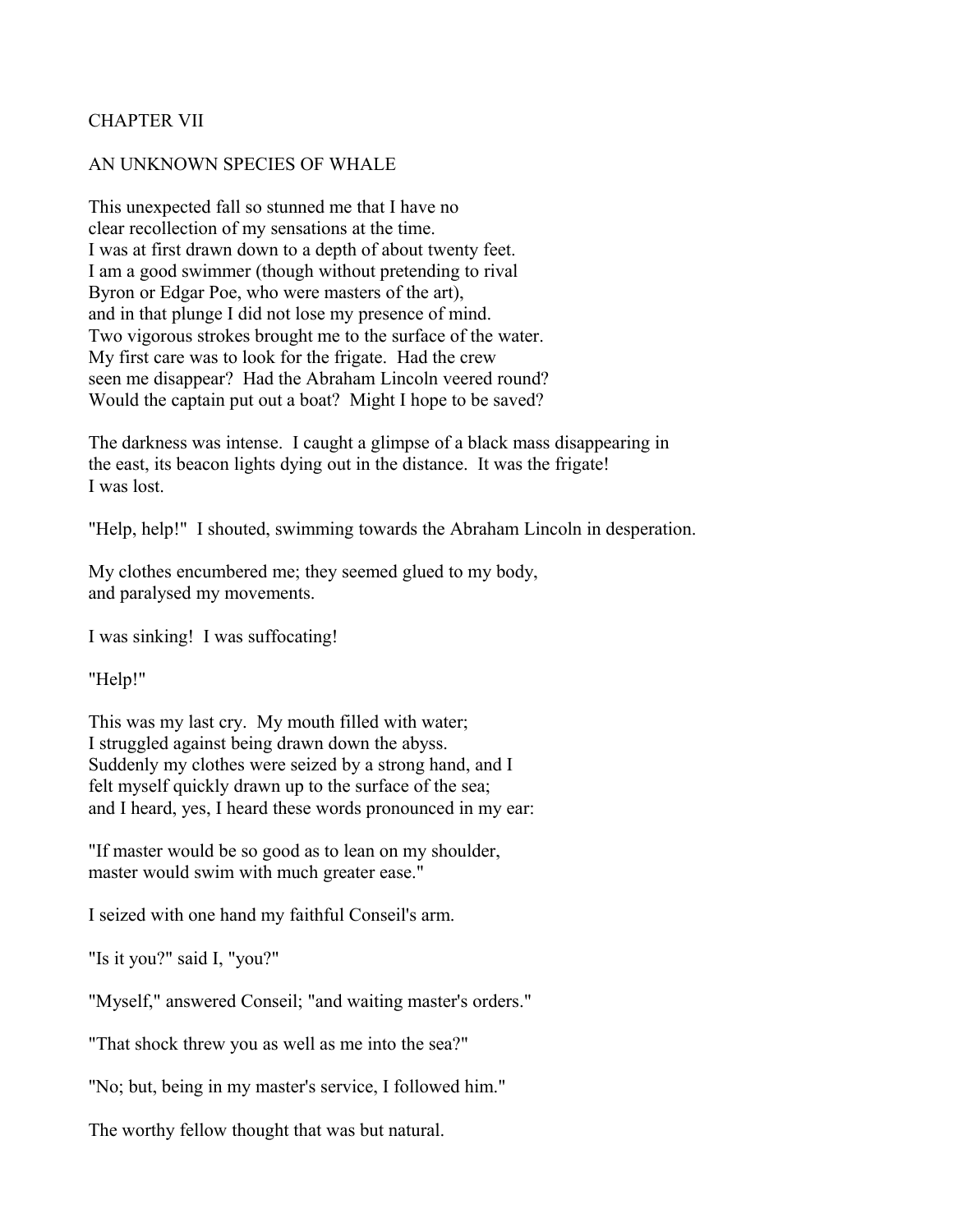"And the frigate?" I asked.

"The frigate?" replied Conseil, turning on his back; "I think that master had better not count too much on her."

"You think so?"

"I say that, at the time I threw myself into the sea, I heard the men at the wheel say, `The screw and the rudder are broken.'

"Broken?"

"Yes, broken by the monster's teeth. It is the only injury the Abraham Lincoln has sustained. But it is a bad look-out for us- she no longer answers her helm."

"Then we are lost!"

"Perhaps so," calmly answered Conseil. "However, we have still several hours before us, and one can do a good deal in some hours."

Conseil's imperturbable coolness set me up again. I swam more vigorously; but, cramped by my clothes, which stuck to me like a leaden weight, I felt great difficulty in bearing up. Conseil saw this.

"Will master let me make a slit?" said he; and, slipping an open knife under my clothes, he ripped them up from top to bottom very rapidly. Then he cleverly slipped them off me, while I swam for both of us.

Then I did the same for Conseil, and we continued to swim near to each other.

Nevertheless, our situation was no less terrible. Perhaps our disappearance had not been noticed; and, if it had been, the frigate could not tack, being without its helm. Conseil argued on this supposition, and laid his plans accordingly. This quiet boy was perfectly self-possessed. We then decided that, as our only chance of safety was being picked up by the Abraham Lincoln's boats, we ought to manage so as to wait for them as long as possible. I resolved then to husband our strength, so that both should not be exhausted at the same time; and this is how we managed: while one of us lay on our back, quite still, with arms crossed, and legs stretched out, the other would swim and push the other on in front. This towing business did not last more than ten minutes each; and relieving each other thus, we could swim on for some hours, perhaps till day-break. Poor chance! but hope is so firmly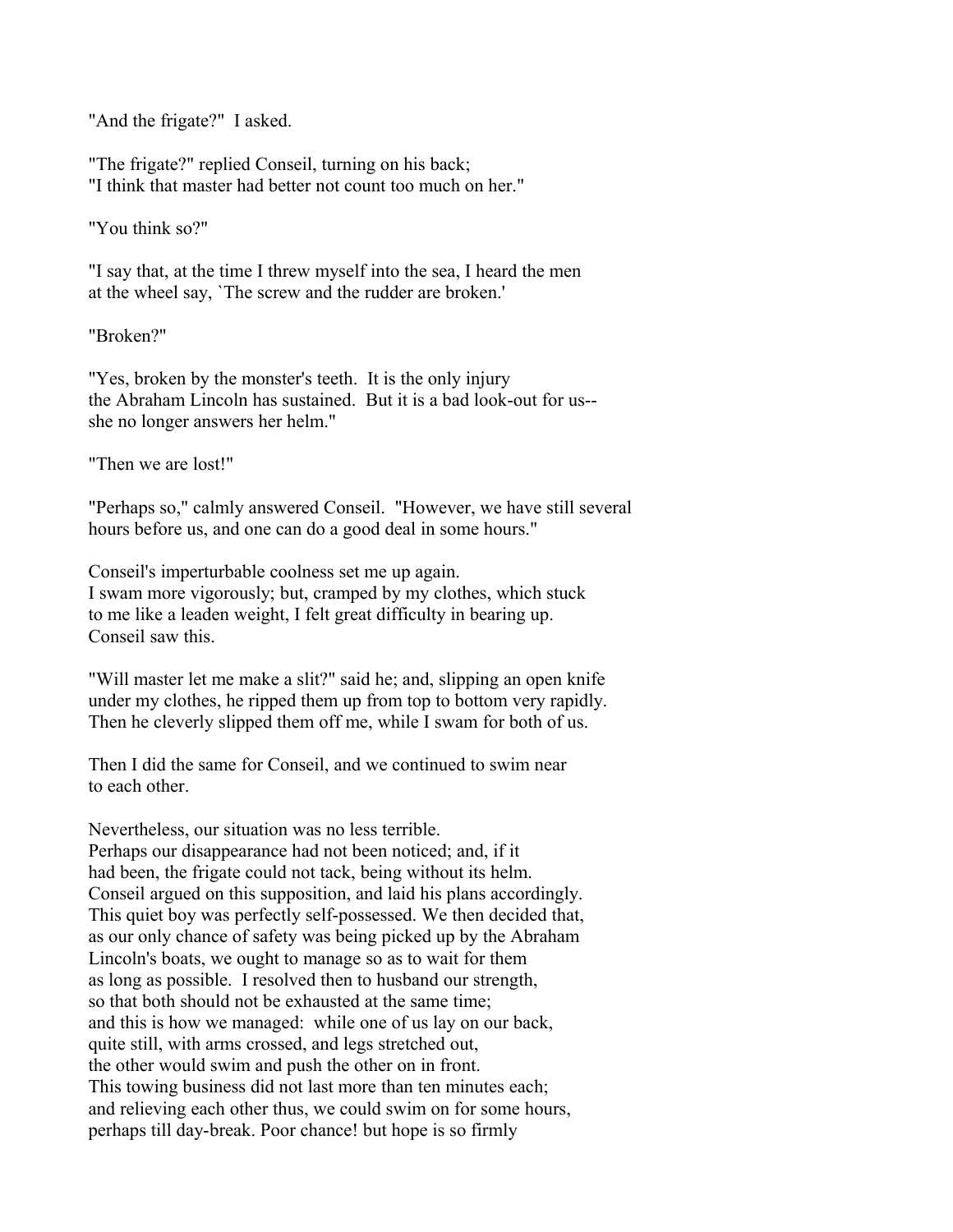rooted in the heart of man! Moreover, there were two of us. Indeed I declare (though it may seem improbable) if I sought to destroy all hope--if I wished to despair, I could not.

The collision of the frigate with the cetacean had occurred about eleven o'clock in the evening before. I reckoned then we should have eight hours to swim before sunrise, an operation quite practicable if we relieved each other. The sea, very calm, was in our favour. Sometimes I tried to pierce the intense darkness that was only dispelled by the phosphorescence caused by our movements. I watched the luminous waves that broke over my hand, whose mirror-like surface was spotted with silvery rings. One might have said that we were in a bath of quicksilver.

Near one o'clock in the morning, I was seized with dreadful fatigue. My limbs stiffened under the strain of violent cramp. Conseil was obliged to keep me up, and our preservation devolved on him alone. I heard the poor boy pant; his breathing became short and hurried. I found that he could not keep up much longer.

"Leave me! leave me!" I said to him.

"Leave my master? Never!" replied he. "I would drown first."

Just then the moon appeared through the fringes of a thick cloud that the wind was driving to the east. The surface of the sea glittered with its rays. This kindly light reanimated us. My head got better again. I looked at all points of the horizon. I saw the frigate! She was five miles from us, and looked like a dark mass, hardly discernible. But no boats!

I would have cried out. But what good would it have been at such a distance! My swollen lips could utter no sounds. Conseil could articulate some words, and I heard him repeat at intervals, "Help! help!"

Our movements were suspended for an instant; we listened. It might be only a singing in the ear, but it seemed to me as if a cry answered the cry from Conseil.

"Did you hear?" I murmured.

"Yes! Yes!"

And Conseil gave one more despairing cry.

This time there was no mistake! A human voice responded to ours!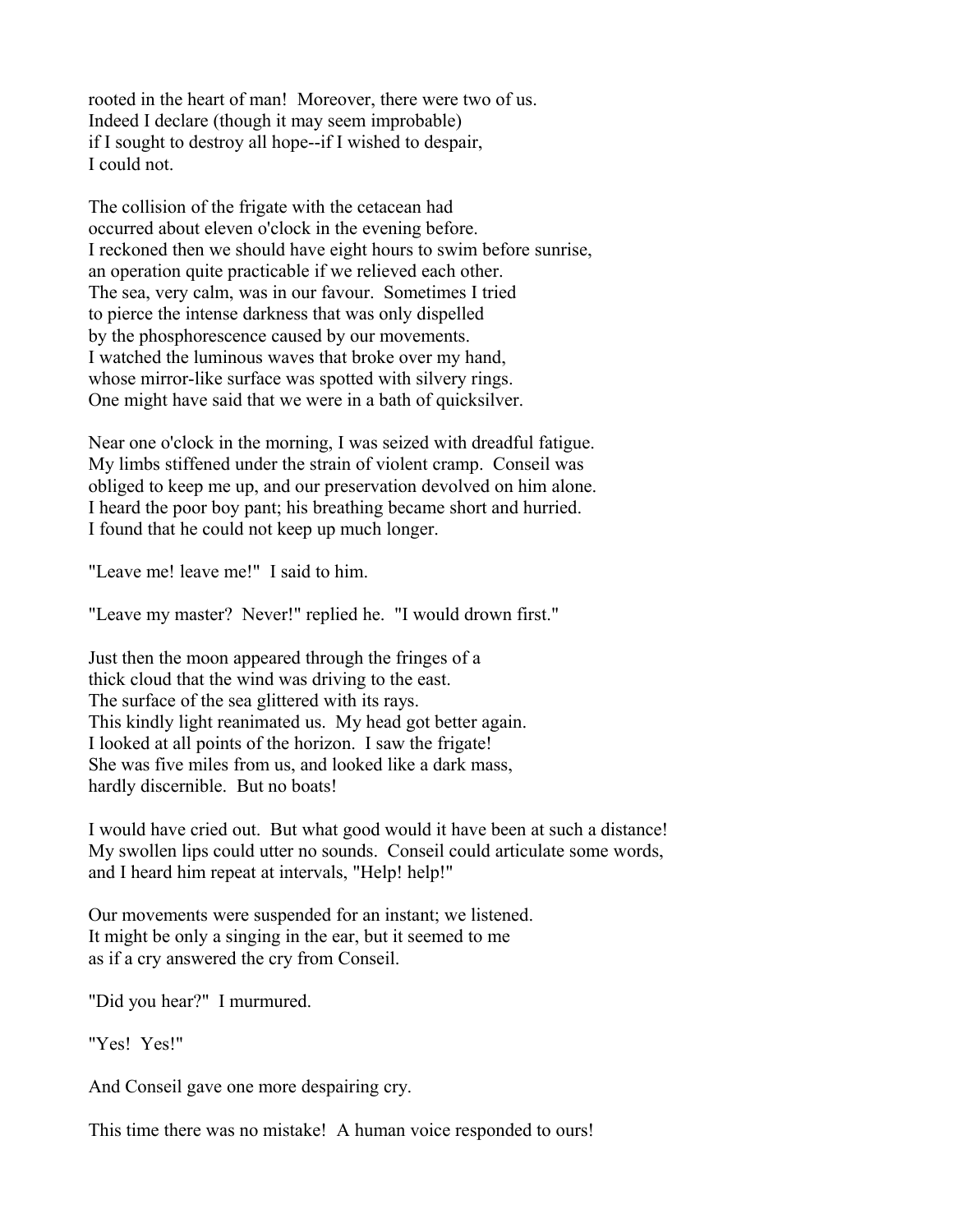Was it the voice of another unfortunate creature, abandoned in the middle of the ocean, some other victim of the shock sustained by the vessel? Or rather was it a boat from the frigate, that was hailing us in the darkness?

Conseil made a last effort, and, leaning on my shoulder, while I struck out in a desperate effort, he raised himself half out of the water, then fell back exhausted.

"What did you see?"

"I saw----" murmured he; "I saw--but do not talk--reserve all your strength!"

What had he seen? Then, I know not why, the thought of the monster came into my head for the first time! But that voice! The time is past for Jonahs to take refuge in whales' bellies! However, Conseil was towing me again. He raised his head sometimes, looked before us, and uttered a cry of recognition, which was responded to by a voice that came nearer and nearer. I scarcely heard it. My strength was exhausted; my fingers stiffened; my hand afforded me support no longer; my mouth, convulsively opening, filled with salt water. Cold crept over me. I raised my head for the last time, then I sank.

At this moment a hard body struck me. I clung to it: then I felt that I was being drawn up, that I was brought to the surface of the water, that my chest collapsed--I fainted.

It is certain that I soon came to, thanks to the vigorous rubbings that I received. I half opened my eyes.

"Conseil!" I murmured.

"Does master call me?" asked Conseil.

Just then, by the waning light of the moon which was sinking down to the horizon, I saw a face which was not Conseil's and which I immediately recognised.

"Ned!" I cried.

"The same, sir, who is seeking his prize!" replied the Canadian.

"Were you thrown into the sea by the shock to the frigate?"

"Yes, Professor; but more fortunate than you, I was able to find a footing almost directly upon a floating island."

"An island?"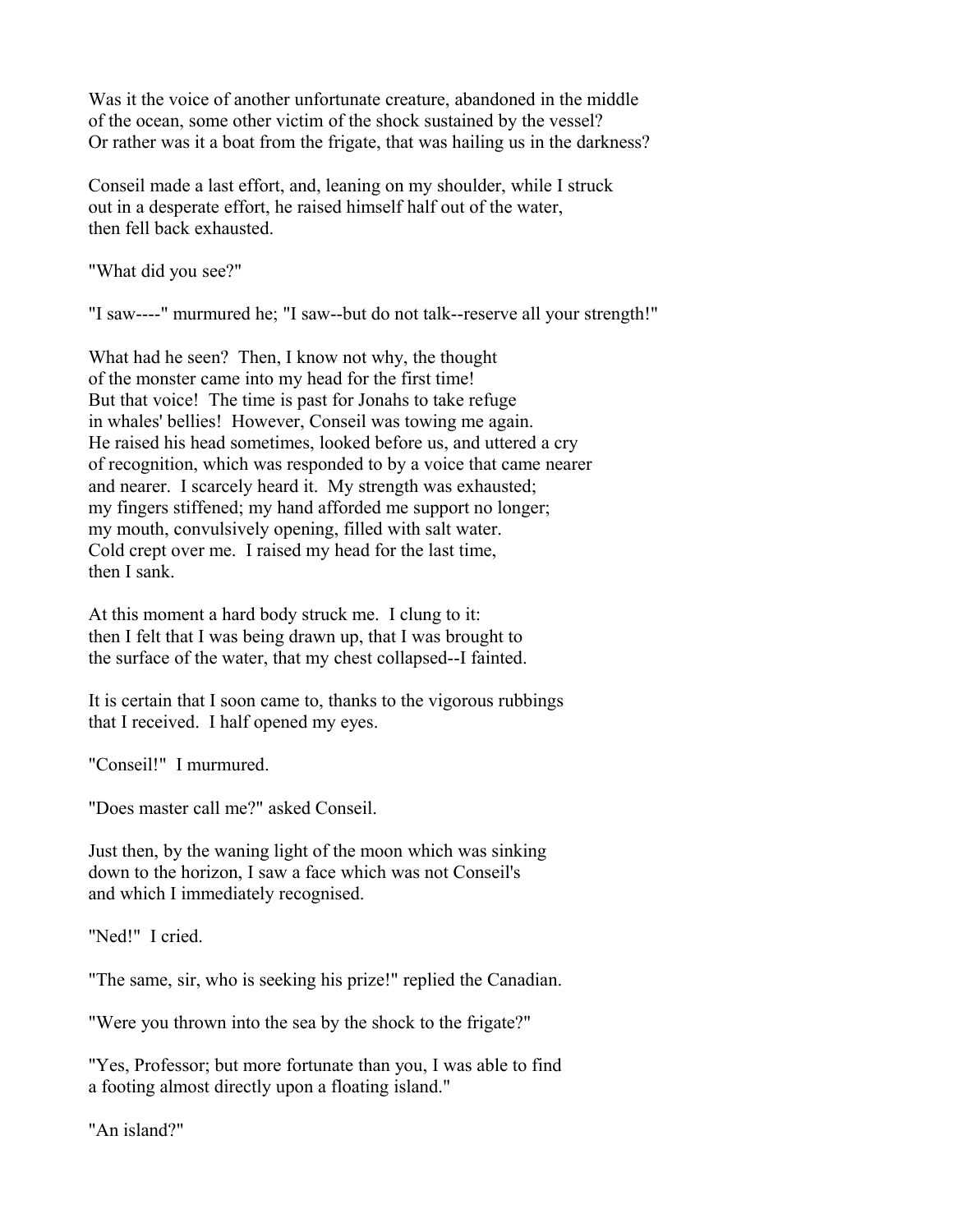"Or, more correctly speaking, on our gigantic narwhal."

"Explain yourself, Ned!"

"Only I soon found out why my harpoon had not entered its skin and was blunted."

"Why, Ned, why?"

"Because, Professor, that beast is made of sheet iron."

The Canadian's last words produced a sudden revolution in my brain. I wriggled myself quickly to the top of the being, or object, half out of the water, which served us for a refuge. I kicked it. It was evidently a hard, impenetrable body, and not the soft substance that forms the bodies of the great marine mammalia. But this hard body might be a bony covering, like that of the antediluvian animals; and I should be free to class this monster among amphibious reptiles, such as tortoises or alligators.

Well, no! the blackish back that supported me was smooth, polished, without scales. The blow produced a metallic sound; and, incredible though it may be, it seemed, I might say, as if it was made of riveted plates.

There was no doubt about it! This monster, this natural phenomenon that had puzzled the learned world, and over thrown and misled the imagination of seamen of both hemispheres, it must be owned was a still more astonishing phenomenon, inasmuch as it was a simply human construction.

We had no time to lose, however. We were lying upon the back of a sort of submarine boat, which appeared (as far as I could judge) like a huge fish of steel. Ned Land's mind was made up on this point. Conseil and I could only agree with him.

Just then a bubbling began at the back of this strange thing (which was evidently propelled by a screw), and it began to move. We had only just time to seize hold of the upper part, which rose about seven feet out of the water, and happily its speed was not great.

"As long as it sails horizontally," muttered Ned Land, "I do not mind; but, if it takes a fancy to dive, I would not give two straws for my life."

The Canadian might have said still less. It became really necessary to communicate with the beings, whatever they were, shut up inside the machine.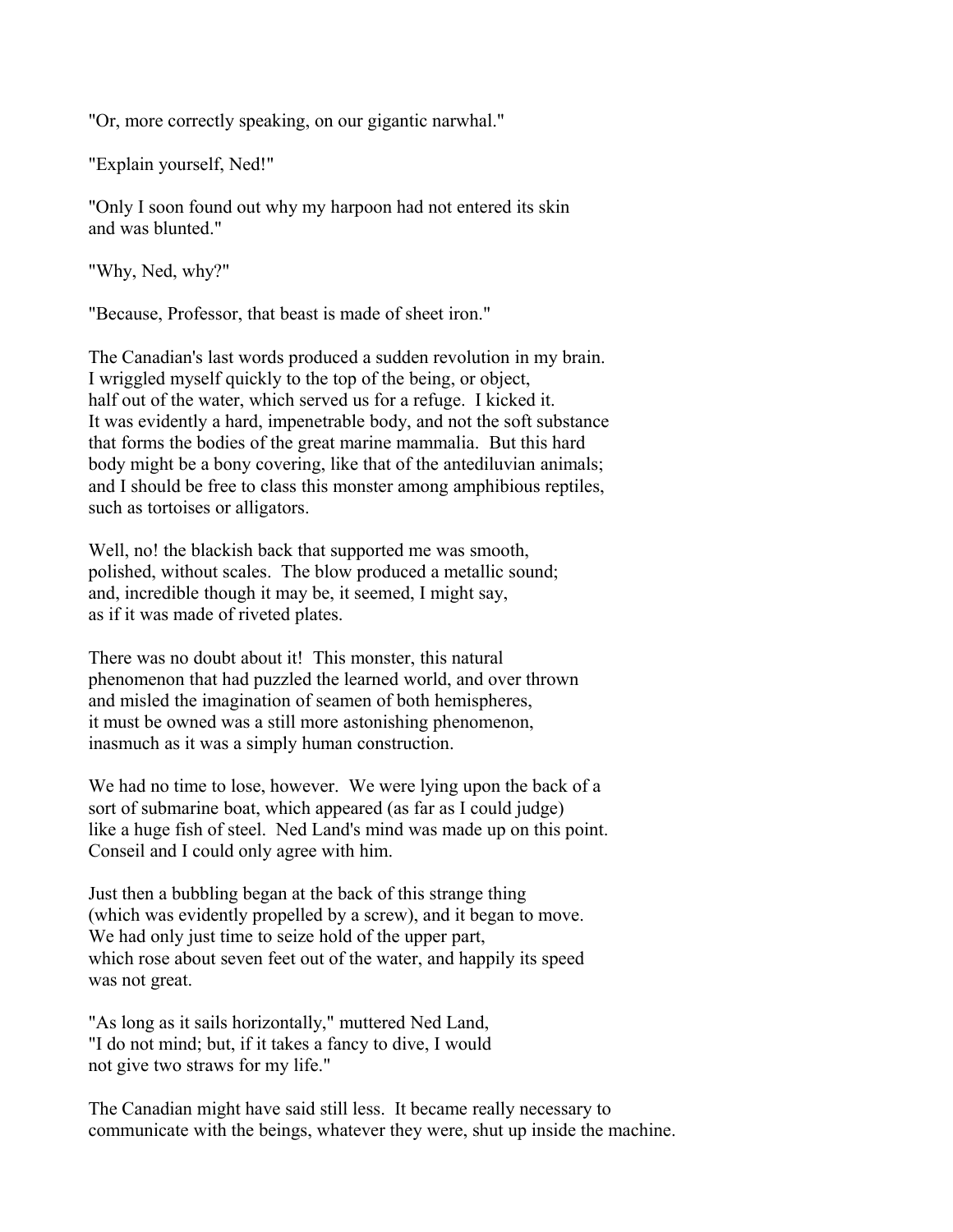I searched all over the outside for an aperture, a panel, or a manhole, to use a technical expression; but the lines of the iron rivets, solidly driven into the joints of the iron plates, were clear and uniform. Besides, the moon disappeared then, and left us in total darkness.

At last this long night passed. My indistinct remembrance prevents my describing all the impressions it made. I can only recall one circumstance. During some lulls of the wind and sea, I fancied I heard several times vague sounds, a sort of fugitive harmony produced by words of command. What was, then, the mystery of this submarine craft, of which the whole world vainly sought an explanation? What kind of beings existed in this strange boat? What mechanical agent caused its prodigious speed?

Daybreak appeared. The morning mists surrounded us, but they soon cleared off. I was about to examine the hull, which formed on deck a kind of horizontal platform, when I felt it gradually sinking.

"Oh! confound it!" cried Ned Land, kicking the resounding plate. "Open, you inhospitable rascals!"

Happily the sinking movement ceased. Suddenly a noise, like iron works violently pushed aside, came from the interior of the boat. One iron plate was moved, a man appeared, uttered an odd cry, and disappeared immediately.

Some moments after, eight strong men, with masked faces, appeared noiselessly, and drew us down into their formidable machine.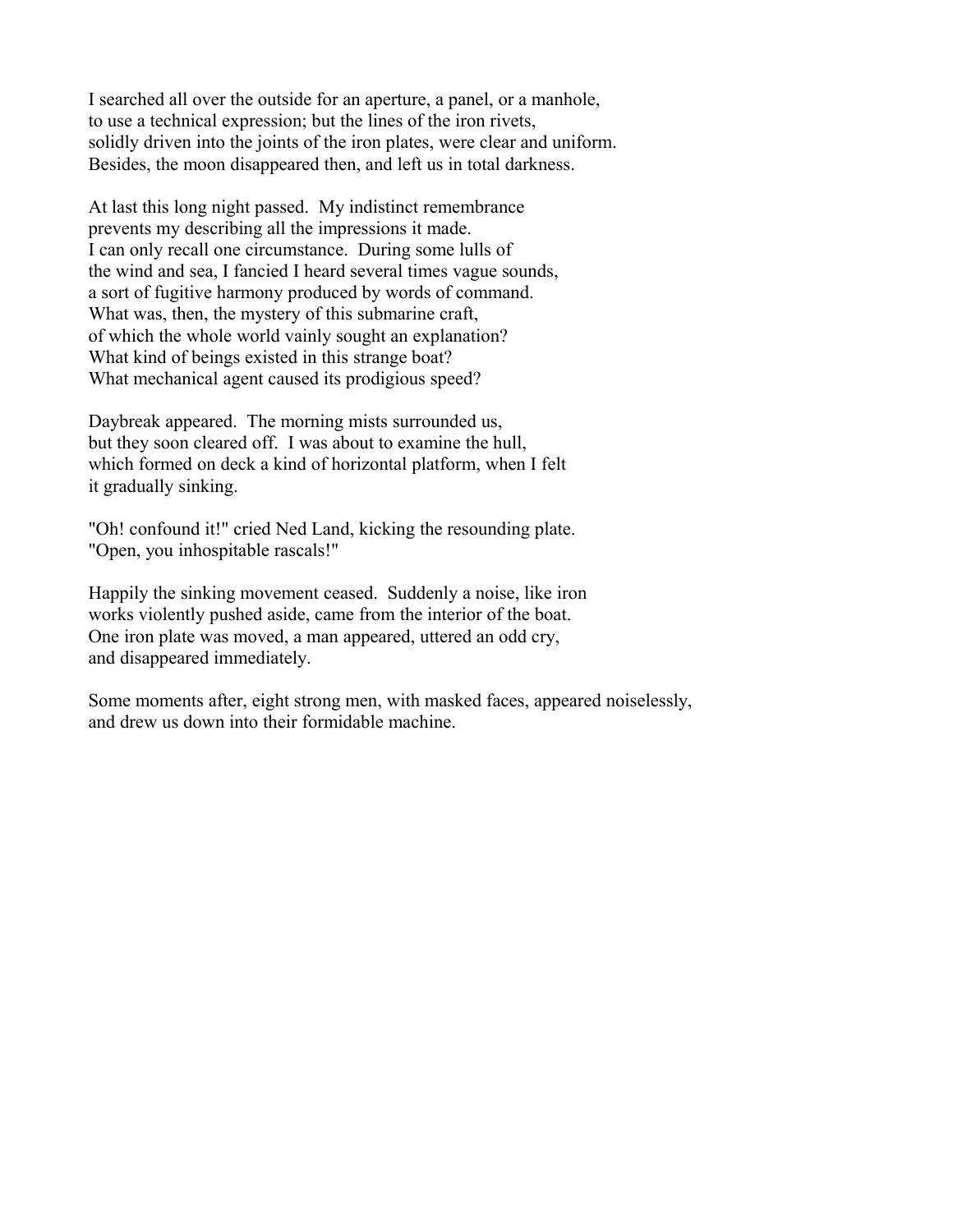### CHAPTER VIII

#### MOBILIS IN MOBILI

This forcible abduction, so roughly carried out, was accomplished with the rapidity of lightning. I shivered all over. Whom had we to deal with? No doubt some new sort of pirates, who explored the sea in their own way. Hardly had the narrow panel closed upon me, when I was enveloped in darkness. My eyes, dazzled with the outer light, could distinguish nothing. I felt my naked feet cling to the rungs of an iron ladder. Ned Land and Conseil, firmly seized, followed me. At the bottom of the ladder, a door opened, and shut after us immediately with a bang.

We were alone. Where, I could not say, hardly imagine. All was black, and such a dense black that, after some minutes, my eyes had not been able to discern even the faintest glimmer.

Meanwhile, Ned Land, furious at these proceedings, gave free vent to his indignation.

"Confound it!" cried he, "here are people who come up to the Scotch for hospitality. They only just miss being cannibals. I should not be surprised at it, but I declare that they shall not eat me without my protesting."

"Calm yourself, friend Ned, calm yourself," replied Conseil, quietly. "Do not cry out before you are hurt. We are not quite done for yet."

"Not quite," sharply replied the Canadian, "but pretty near, at all events. Things look black. Happily, my bowie knife I have still, and I can always see well enough to use it. The first of these pirates who lays a hand on me----"

"Do not excite yourself, Ned," I said to the harpooner, "and do not compromise us by useless violence. Who knows that they will not listen to us? Let us rather try to find out where we are."

I groped about. In five steps I came to an iron wall, made of plates bolted together. Then turning back I struck against a wooden table, near which were ranged several stools. The boards of this prison were concealed under a thick mat, which deadened the noise of the feet. The bare walls revealed no trace of window or door. Conseil, going round the reverse way, met me, and we went back to the middle of the cabin, which measured about twenty feet by ten. As to its height, Ned Land, in spite of his own great height, could not measure it.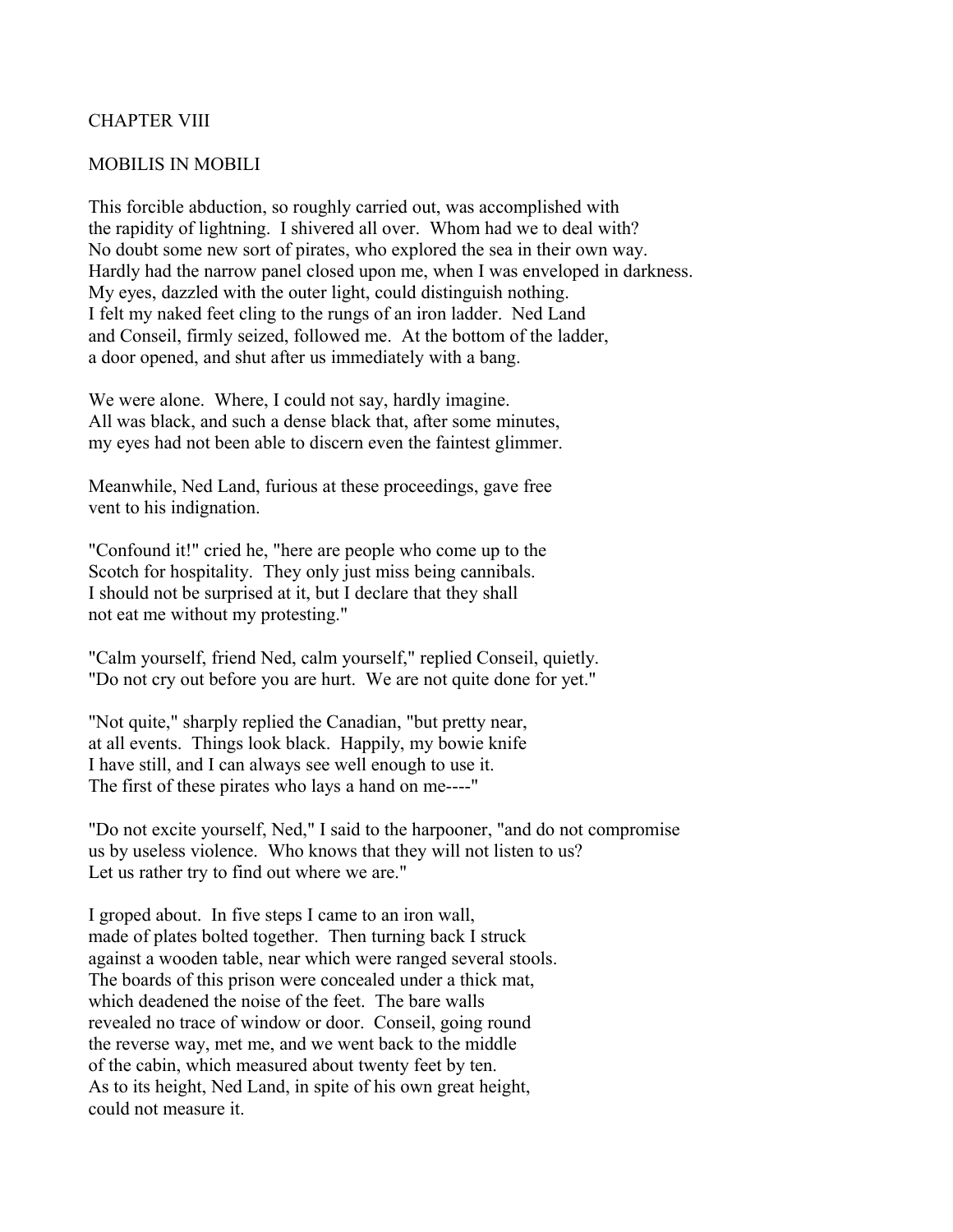Half an hour had already passed without our situation being bettered, when the dense darkness suddenly gave way to extreme light. Our prison was suddenly lighted, that is to say, it became filled with a luminous matter, so strong that I could not bear it at first. In its whiteness and intensity I recognised that electric light which played round the submarine boat like a magnificent phenomenon of phosphorescence. After shutting my eyes involuntarily, I opened them, and saw that this luminous agent came from a half globe, unpolished, placed in the roof of the cabin.

"At last one can see," cried Ned Land, who, knife in hand, stood on the defensive.

"Yes," said I; "but we are still in the dark about ourselves."

"Let master have patience," said the imperturbable Conseil.

The sudden lighting of the cabin enabled me to examine it minutely. It only contained a table and five stools. The invisible door might be hermetically sealed. No noise was heard. All seemed dead in the interior of this boat. Did it move, did it float on the surface of the ocean, or did it dive into its depths? I could not guess.

A noise of bolts was now heard, the door opened, and two men appeared.

One was short, very muscular, broad-shouldered, with robust limbs, strong head, an abundance of black hair, thick moustache, a quick penetrating look, and the vivacity which characterises the population of Southern France.

The second stranger merits a more detailed description. I made out his prevailing qualities directly: self-confidence--because his head was well set on his shoulders, and his black eyes looked around with cold assurance; calmness--for his skin, rather pale, showed his coolness of blood; energy--evinced by the rapid contraction of his lofty brows; and courage--because his deep breathing denoted great power of lungs.

Whether this person was thirty-five or fifty years of age, I could not say. He was tall, had a large forehead, straight nose, a clearly cut mouth, beautiful teeth, with fine taper hands, indicative of a highly nervous temperament. This man was certainly the most admirable specimen I had ever met. One particular feature was his eyes, rather far from each other, and which could take in nearly a quarter of the horizon at once.

This faculty--(I verified it later)--gave him a range of vision far superior to Ned Land's. When this stranger fixed upon an object, his eyebrows met, his large eyelids closed around so as to contract the range of his vision,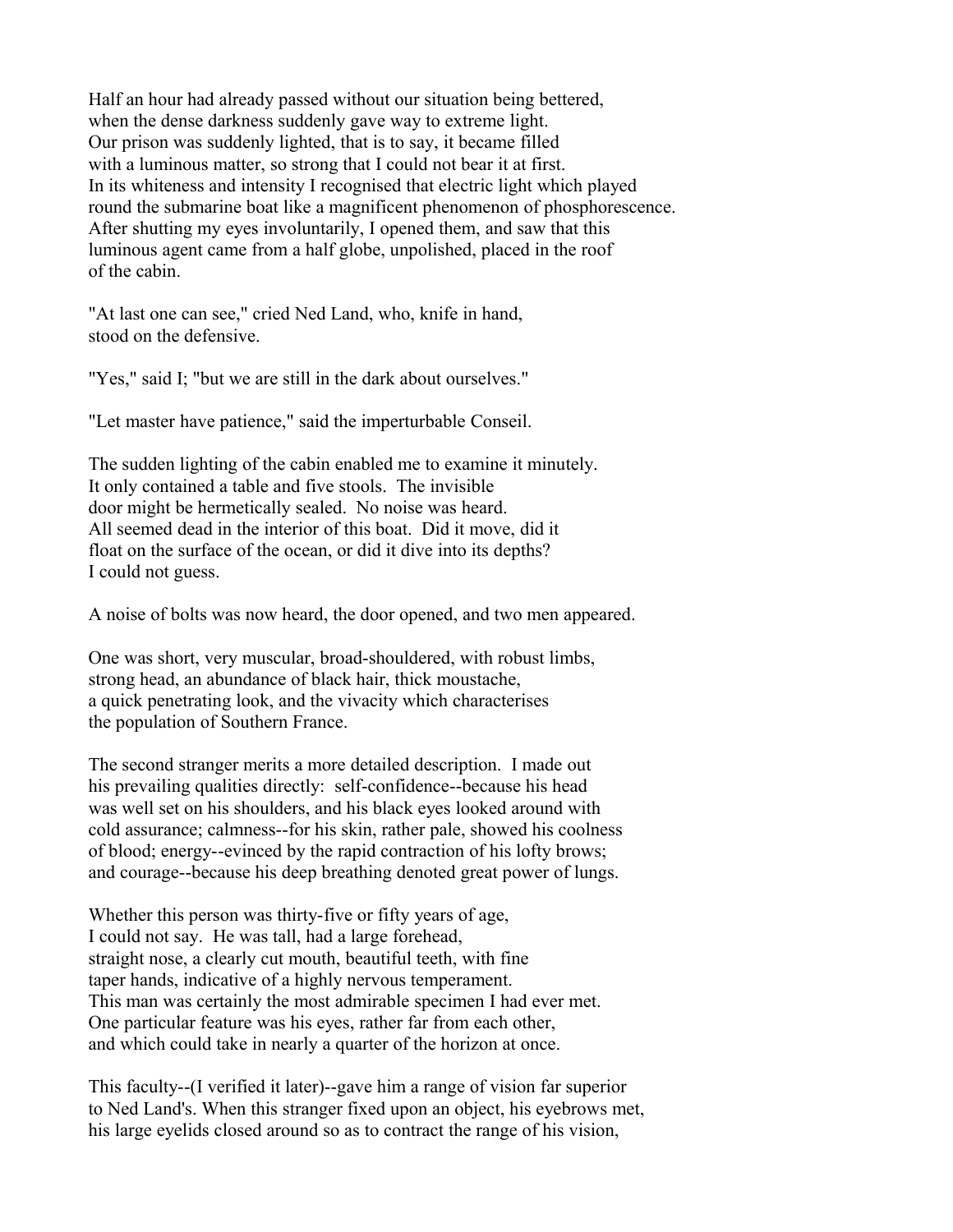and he looked as if he magnified the objects lessened by distance, as if he pierced those sheets of water so opaque to our eyes, and as if he read the very depths of the seas.

The two strangers, with caps made from the fur of the sea otter, and shod with sea boots of seal's skin, were dressed in clothes of a particular texture, which allowed free movement of the limbs. The taller of the two, evidently the chief on board, examined us with great attention, without saying a word; then, turning to his companion, talked with him in an unknown tongue. It was a sonorous, harmonious, and flexible dialect, the vowels seeming to admit of very varied accentuation.

The other replied by a shake of the head, and added two or three perfectly incomprehensible words. Then he seemed to question me by a look.

I replied in good French that I did not know his language; but he seemed not to understand me, and my situation became more embarrassing.

"If master were to tell our story," said Conseil, "perhaps these gentlemen may understand some words."

I began to tell our adventures, articulating each syllable clearly, and without omitting one single detail. I announced our names and rank, introducing in person Professor Aronnax, his servant Conseil, and master Ned Land, the harpooner.

The man with the soft calm eyes listened to me quietly, even politely, and with extreme attention; but nothing in his countenance indicated that he had understood my story. When I finished, he said not a word.

There remained one resource, to speak English. Perhaps they would know this almost universal language. I knew it--as well as the German language--well enough to read it fluently, but not to speak it correctly. But, anyhow, we must make ourselves understood.

"Go on in your turn," I said to the harpooner; "speak your best Anglo-Saxon, and try to do better than I."

Ned did not beg off, and recommenced our story.

To his great disgust, the harpooner did not seem to have made himself more intelligible than I had. Our visitors did not stir. They evidently understood neither the language of England nor of France.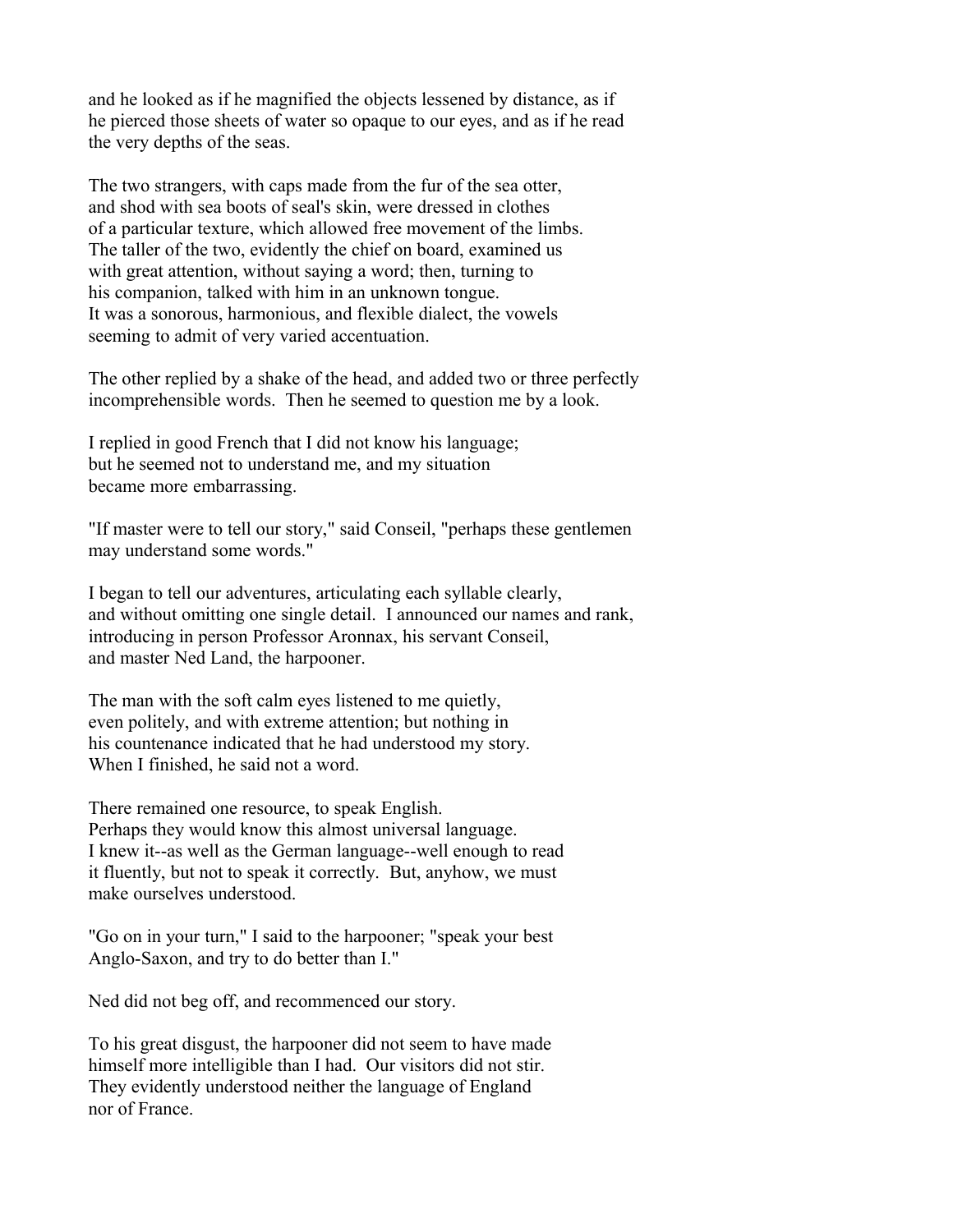Very much embarrassed, after having vainly exhausted our speaking resources, I knew not what part to take, when Conseil said:

"If master will permit me, I will relate it in German."

But in spite of the elegant terms and good accent of the narrator, the German language had no success. At last, nonplussed, I tried to remember my first lessons, and to narrate our adventures in Latin, but with no better success. This last attempt being of no avail, the two strangers exchanged some words in their unknown language, and retired.

The door shut.

"It is an infamous shame," cried Ned Land, who broke out for the twentieth time. "We speak to those rogues in French, English, German, and Latin, and not one of them has the politeness to answer!"

"Calm yourself," I said to the impetuous Ned; "anger will do no good."

"But do you see, Professor," replied our irascible companion, "that we shall absolutely die of hunger in this iron cage?"

"Bah!" said Conseil, philosophically; "we can hold out some time yet."

"My friends," I said, "we must not despair. We have been worse off than this. Do me the favour to wait a little before forming an opinion upon the commander and crew of this boat."

"My opinion is formed," replied Ned Land, sharply. "They are rascals."

"Good! and from what country?"

"From the land of rogues!"

"My brave Ned, that country is not clearly indicated on the map of the world; but I admit that the nationality of the two strangers is hard to determine. Neither English, French, nor German, that is quite certain. However, I am inclined to think that the commander and his companion were born in low latitudes. There is southern blood in them. But I cannot decide by their appearance whether they are Spaniards, Turks, Arabians, or Indians. As to their language, it is quite incomprehensible."

"There is the disadvantage of not knowing all languages," said Conseil, "or the disadvantage of not having one universal language."

As he said these words, the door opened. A steward entered. He brought us clothes, coats and trousers, made of a stuff I did not know. I hastened to dress myself, and my companions followed my example.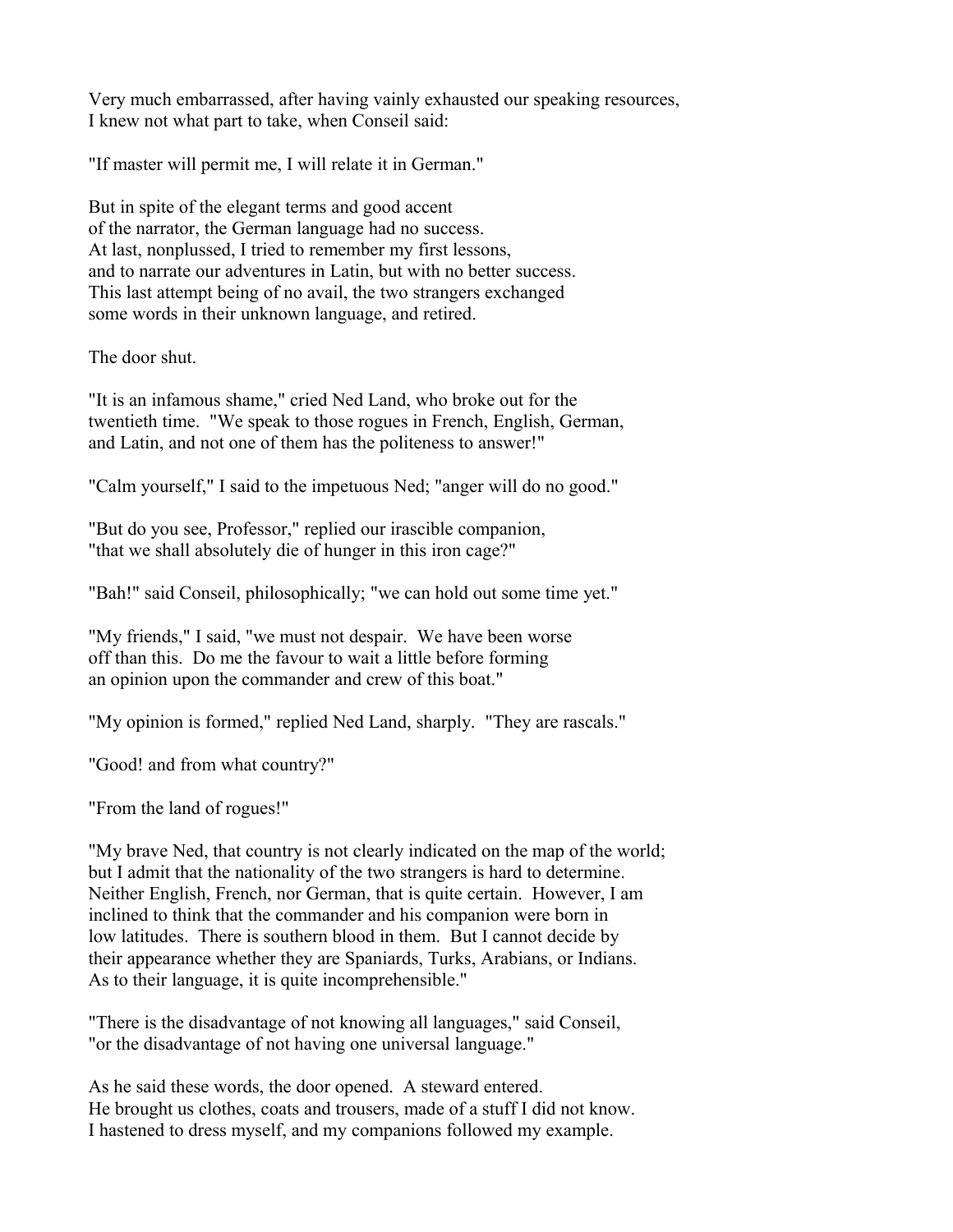During that time, the steward--dumb, perhaps deaf--had arranged the table, and laid three plates.

"This is something like!" said Conseil.

"Bah!" said the angry harpooner, "what do you suppose they eat here? Tortoise liver, filleted shark, and beef steaks from seadogs."

"We shall see," said Conseil.

The dishes, of bell metal, were placed on the table, and we took our places. Undoubtedly we had to do with civilised people, and, had it not been for the electric light which flooded us, I could have fancied I was in the dining-room of the Adelphi Hotel at Liverpool, or at the Grand Hotel in Paris. I must say, however, that there was neither bread nor wine. The water was fresh and clear, but it was water and did not suit Ned Land's taste. Amongst the dishes which were brought to us, I recognised several fish delicately dressed; but of some, although excellent, I could give no opinion, neither could I tell to what kingdom they belonged, whether animal or vegetable. As to the dinner-service, it was elegant, and in perfect taste. Each utensil--spoon, fork, knife, plate--had a letter engraved on it, with a motto above it, of which this is an exact facsimile:

## MOBILIS IN MOBILI N

The letter N was no doubt the initial of the name of the enigmatical person who commanded at the bottom of the seas.

Ned and Conseil did not reflect much. They devoured the food, and I did likewise. I was, besides, reassured as to our fate; and it seemed evident that our hosts would not let us die of want.

However, everything has an end, everything passes away, even the hunger of people who have not eaten for fifteen hours. Our appetites satisfied, we felt overcome with sleep.

"Faith! I shall sleep well," said Conseil.

"So shall I," replied Ned Land.

My two companions stretched themselves on the cabin carpet, and were soon sound asleep. For my own part, too many thoughts crowded my brain, too many insoluble questions pressed upon me, too many fancies kept my eyes half open. Where were we? What strange power carried us on? I felt--or rather fancied I felt- the machine sinking down to the lowest beds of the sea.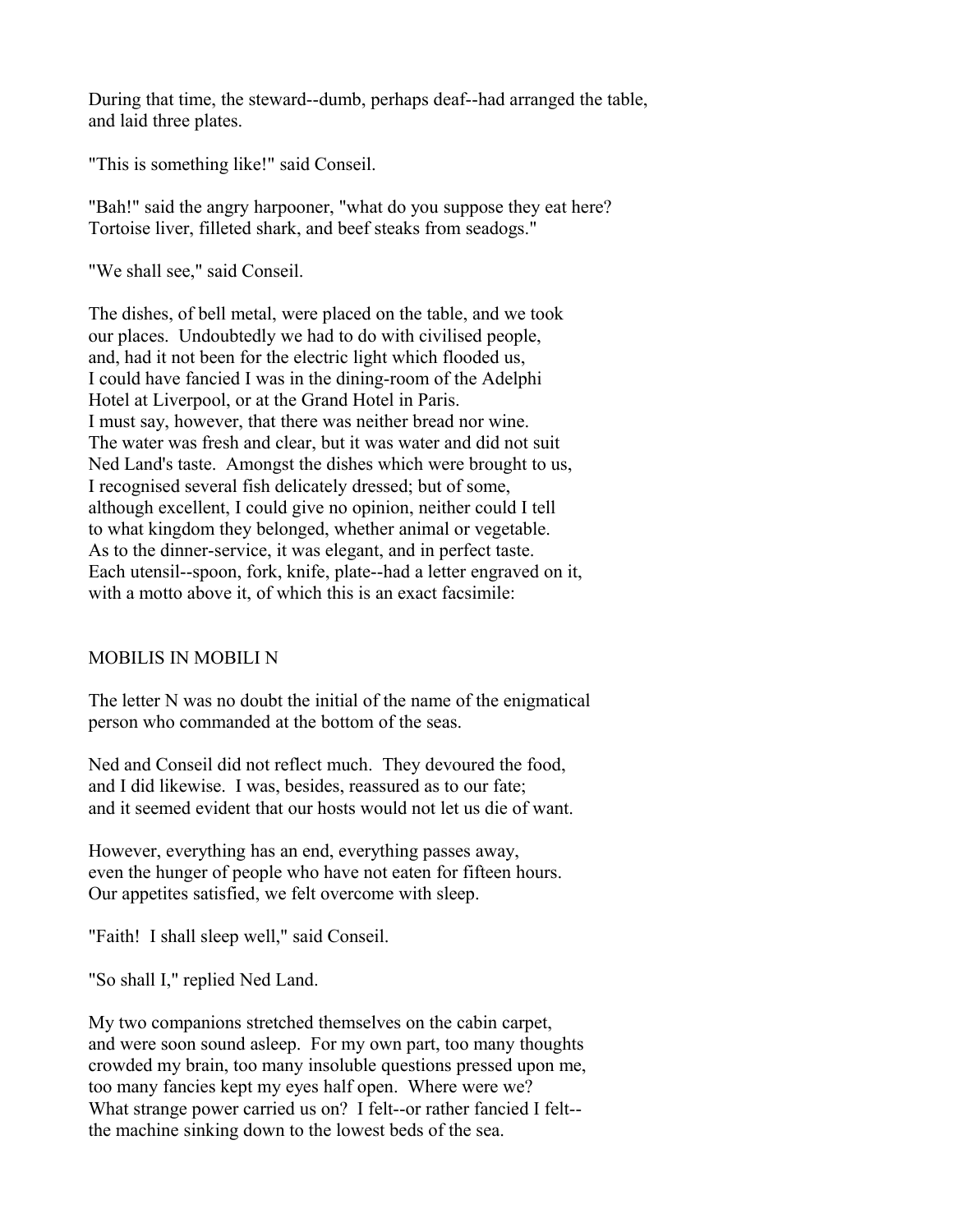Dreadful nightmares beset me; I saw in these mysterious asylums a world of unknown animals, amongst which this submarine boat seemed to be of the same kind, living, moving, and formidable as they. Then my brain grew calmer, my imagination wandered into vague unconsciousness, and I soon fell into a deep sleep.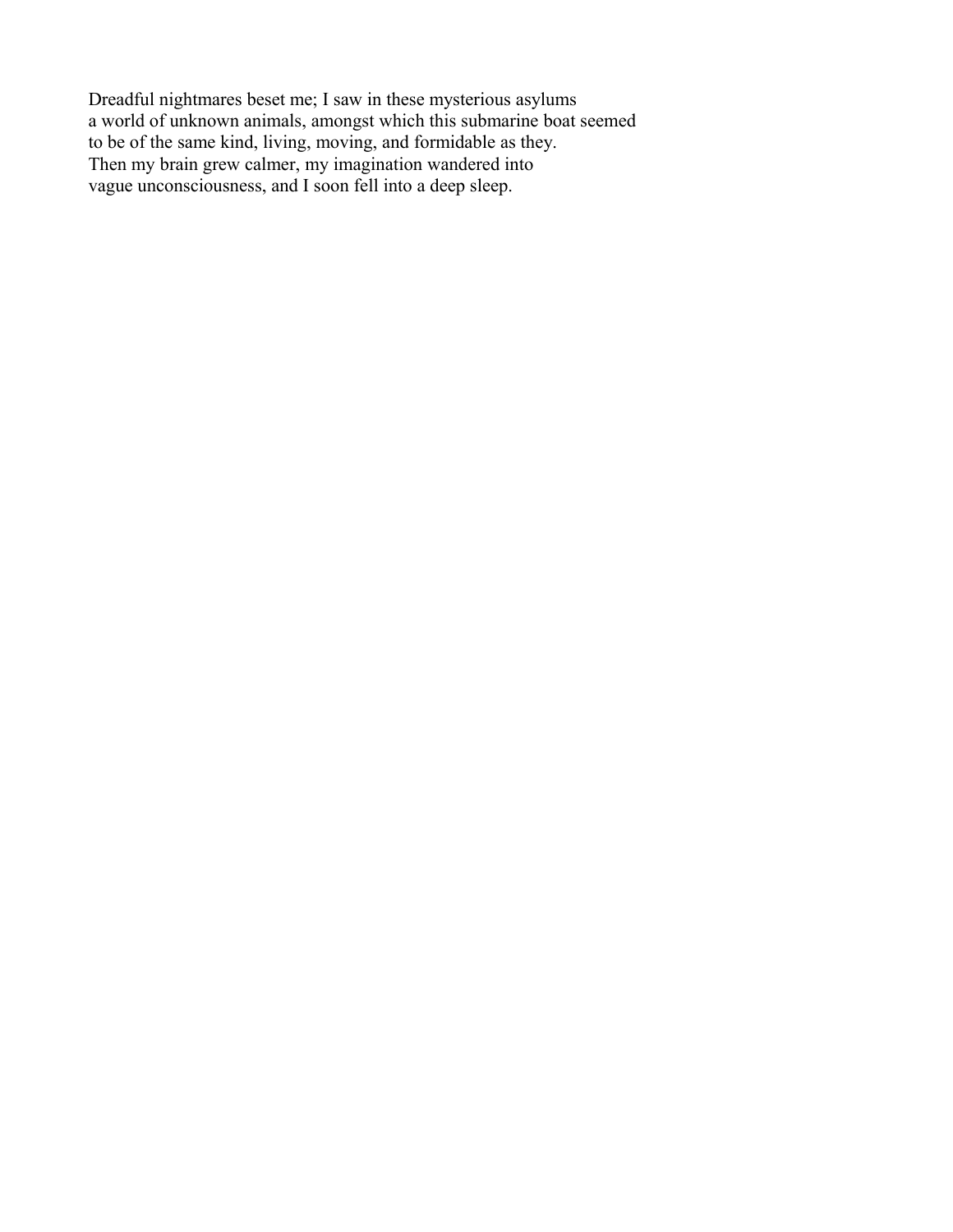## CHAPTER IX

### NED LAND'S TEMPERS

How long we slept I do not know; but our sleep must have lasted long, for it rested us completely from our fatigues. I woke first. My companions had not moved, and were still stretched in their corner.

Hardly roused from my somewhat hard couch, I felt my brain freed, my mind clear. I then began an attentive examination of our cell. Nothing was changed inside. The prison was still a prison- the prisoners, prisoners. However, the steward, during our sleep, had cleared the table. I breathed with difficulty. The heavy air seemed to oppress my lungs. Although the cell was large, we had evidently consumed a great part of the oxygen that it contained. Indeed, each man consumes, in one hour, the oxygen contained in more than 176 pints of air, and this air, charged (as then) with a nearly equal quantity of carbonic acid, becomes unbreathable.

It became necessary to renew the atmosphere of our prison, and no doubt the whole in the submarine boat. That gave rise to a question in my mind. How would the commander of this floating dwelling-place proceed? Would he obtain air by chemical means, in getting by heat the oxygen contained in chlorate of potash, and in absorbing carbonic acid by caustic potash? Or--a more convenient, economical, and consequently more probable alternative- would he be satisfied to rise and take breath at the surface of the water, like a whale, and so renew for twenty-four hours the atmospheric provision?

In fact, I was already obliged to increase my respirations to eke out of this cell the little oxygen it contained, when suddenly I was refreshed by a current of pure air, and perfumed with saline emanations. It was an invigorating sea breeze, charged with iodine. I opened my mouth wide, and my lungs saturated themselves with fresh particles.

At the same time I felt the boat rolling. The iron-plated monster had evidently just risen to the surface of the ocean to breathe, after the fashion of whales. I found out from that the mode of ventilating the boat.

When I had inhaled this air freely, I sought the conduit pipe, which conveyed to us the beneficial whiff, and I was not long in finding it. Above the door was a ventilator, through which volumes of fresh air renewed the impoverished atmosphere of the cell.

I was making my observations, when Ned and Conseil awoke almost at the same time, under the influence of this reviving air. They rubbed their eyes, stretched themselves, and were on their feet in an instant.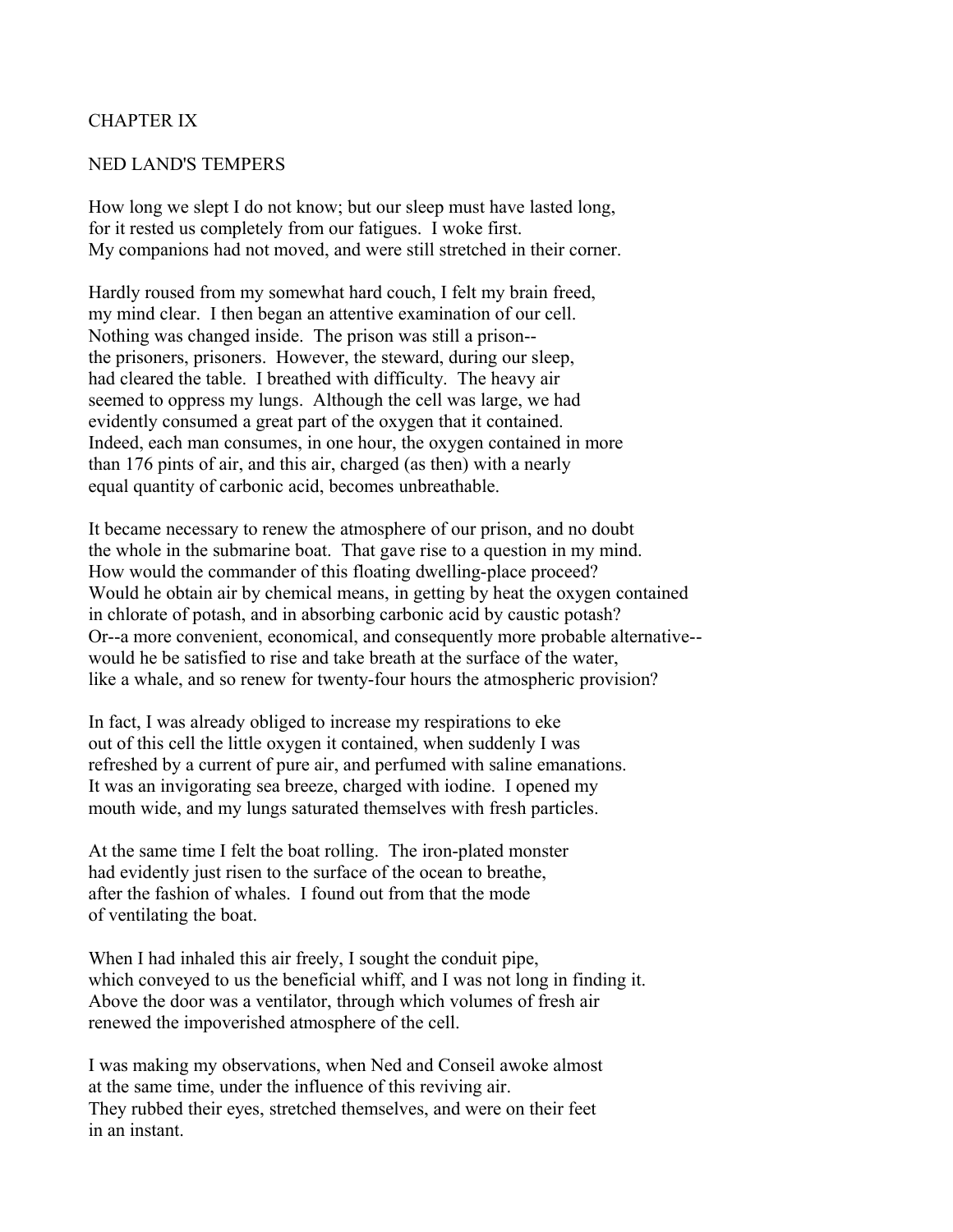"Did master sleep well?" asked Conseil, with his usual politeness.

"Very well, my brave boy. And you, Mr. Land?"

"Soundly, Professor. But, I don't know if I am right or not, there seems to be a sea breeze!"

A seaman could not be mistaken, and I told the Canadian all that had passed during his sleep.

"Good!" said he. "That accounts for those roarings we heard, when the supposed narwhal sighted the Abraham Lincoln."

"Quite so, Master Land; it was taking breath."

"Only, Mr. Aronnax, I have no idea what o'clock it is, unless it is dinner-time."

"Dinner-time! my good fellow? Say rather breakfast-time, for we certainly have begun another day."

"So," said Conseil, "we have slept twenty-four hours?"

"That is my opinion."

"I will not contradict you," replied Ned Land. "But, dinner or breakfast, the steward will be welcome, whichever he brings."

"Master Land, we must conform to the rules on board, and I suppose our appetites are in advance of the dinner hour."

"That is just like you, friend Conseil," said Ned, impatiently. "You are never out of temper, always calm; you would return thanks before grace, and die of hunger rather than complain!"

Time was getting on, and we were fearfully hungry; and this time the steward did not appear. It was rather too long to leave us, if they really had good intentions towards us. Ned Land, tormented by the cravings of hunger, got still more angry; and, notwithstanding his promise, I dreaded an explosion when he found himself with one of the crew.

For two hours more Ned Land's temper increased; he cried, he shouted, but in vain. The walls were deaf. There was no sound to be heard in the boat; all was still as death. It did not move, for I should have felt the trembling motion of the hull under the influence of the screw. Plunged in the depths of the waters, it belonged no longer to earth: this silence was dreadful.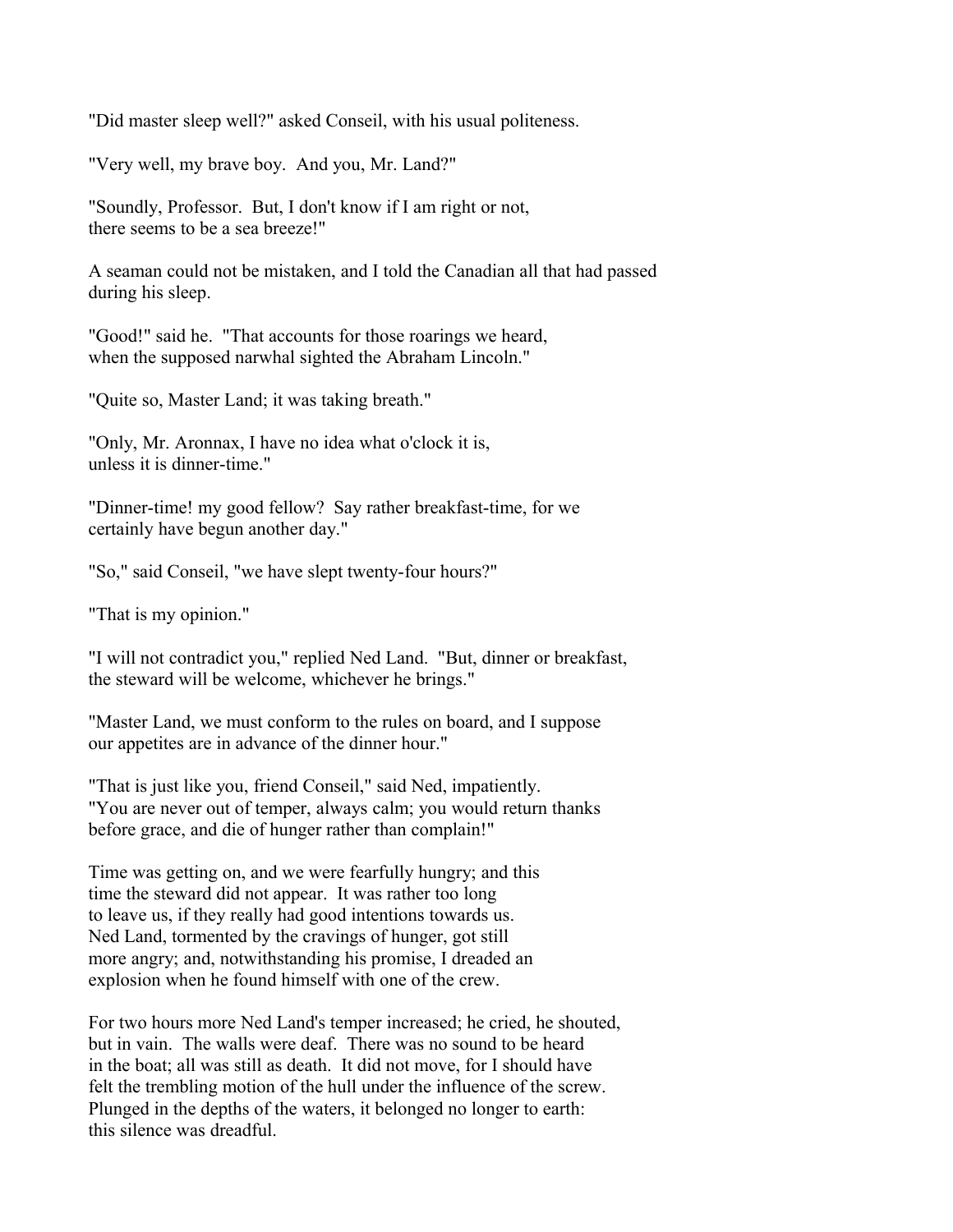I felt terrified, Conseil was calm, Ned Land roared.

Just then a noise was heard outside. Steps sounded on the metal flags. The locks were turned, the door opened, and the steward appeared.

Before I could rush forward to stop him, the Canadian had thrown him down, and held him by the throat. The steward was choking under the grip of his powerful hand.

Conseil was already trying to unclasp the harpooner's hand from his half-suffocated victim, and I was going to fly to the rescue, when suddenly I was nailed to the spot by hearing these words in French:

"Be quiet, Master Land; and you, Professor, will you be so good as to listen to me?"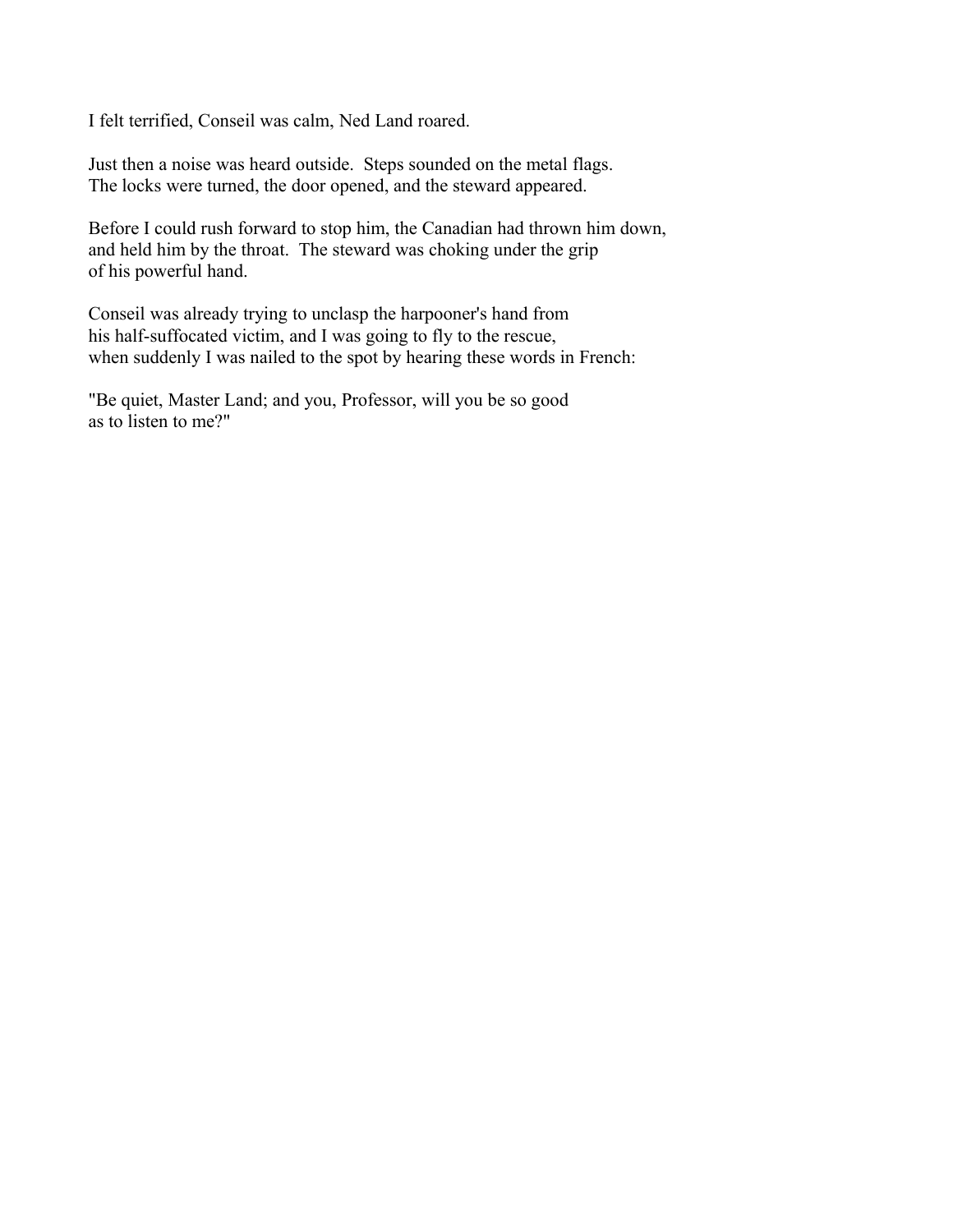# CHAPTER X

### THE MAN OF THE SEAS

It was the commander of the vessel who thus spoke.

At these words, Ned Land rose suddenly. The steward, nearly strangled, tottered out on a sign from his master. But such was the power of the commander on board, that not a gesture betrayed the resentment which this man must have felt towards the Canadian. Conseil interested in spite of himself, I stupefied, awaited in silence the result of this scene.

The commander, leaning against the corner of a table with his arms folded, scanned us with profound attention. Did he hesitate to speak? Did he regret the words which he had just spoken in French? One might almost think so.

After some moments of silence, which not one of us dreamed of breaking, "Gentlemen," said he, in a calm and penetrating voice, "I speak French, English, German, and Latin equally well. I could, therefore, have answered you at our first interview, but I wished to know you first, then to reflect. The story told by each one, entirely agreeing in the main points, convinced me of your identity. I know now that chance has brought before me M. Pierre Aronnax, Professor of Natural History at the Museum of Paris, entrusted with a scientific mission abroad, Conseil, his servant, and Ned Land, of Canadian origin, harpooner on board the frigate Abraham Lincoln of the navy of the United States of America."

I bowed assent. It was not a question that the commander put to me. Therefore there was no answer to be made. This man expressed himself with perfect ease, without any accent. His sentences were well turned, his words clear, and his fluency of speech remarkable. Yet, I did not recognise in him a fellow-countryman.

He continued the conversation in these terms:

"You have doubtless thought, sir, that I have delayed long in paying you this second visit. The reason is that, your identity recognised, I wished to weigh maturely what part to act towards you. I have hesitated much. Most annoying circumstances have brought you into the presence of a man who has broken all the ties of humanity. You have come to trouble my existence."

"Unintentionally!" said I.

"Unintentionally?" replied the stranger, raising his voice a little.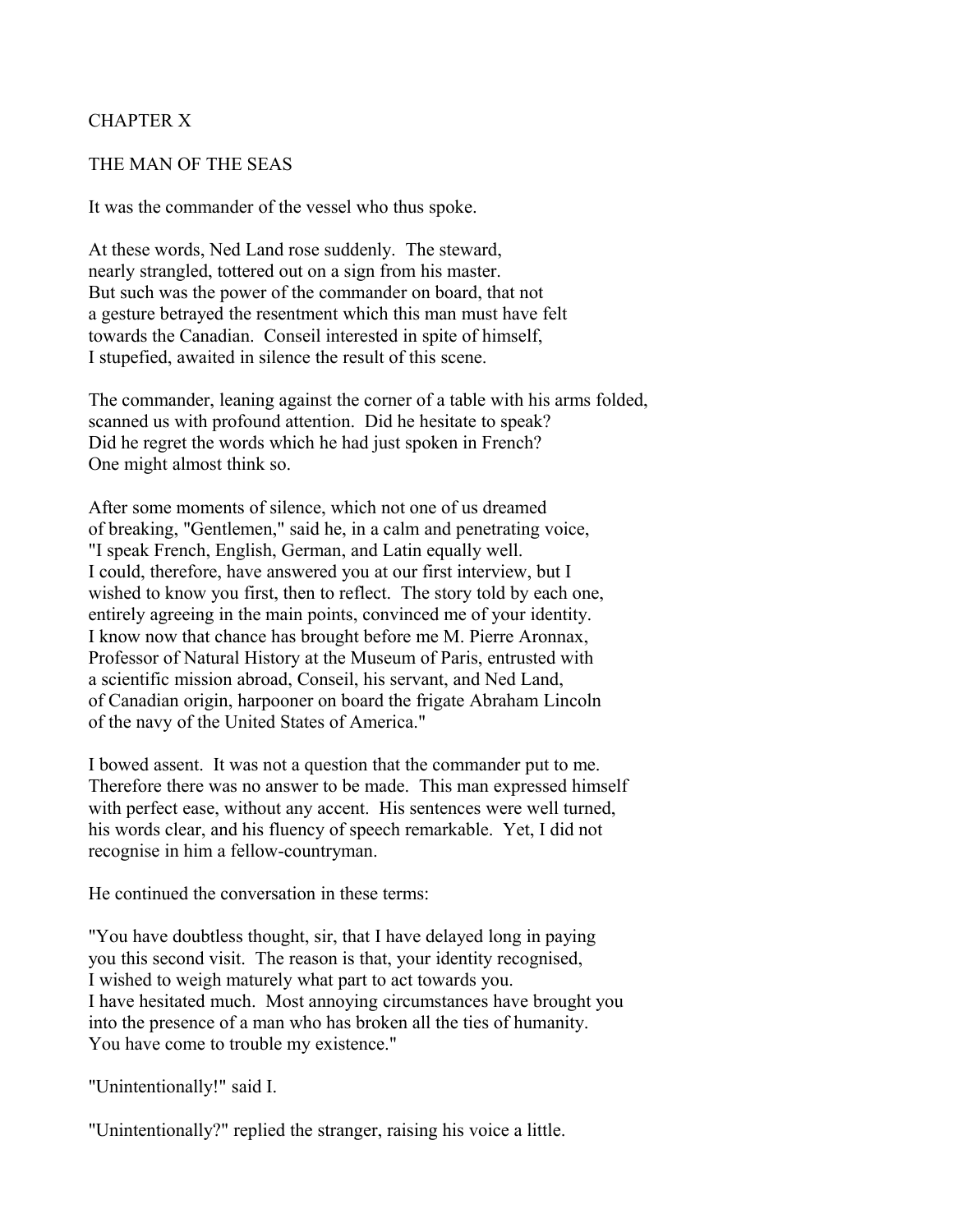"Was it unintentionally that the Abraham Lincoln pursued me all over the seas? Was it unintentionally that you took passage in this frigate? Was it unintentionally that your cannon-balls rebounded off the plating of my vessel? Was it unintentionally that Mr. Ned Land struck me with his harpoon?"

I detected a restrained irritation in these words. But to these recriminations I had a very natural answer to make, and I made it.

"Sir," said I, "no doubt you are ignorant of the discussions which have taken place concerning you in America and Europe. You do not know that divers accidents, caused by collisions with your submarine machine, have excited public feeling in the two continents. I omit the theories without number by which it was sought to explain that of which you alone possess the secret. But you must understand that, in pursuing you over the high seas of the Pacific, the Abraham Lincoln believed itself to be chasing some powerful sea-monster, of which it was necessary to rid the ocean at any price."

A half-smile curled the lips of the commander: then, in a calmer tone:

"M. Aronnax," he replied, "dare you affirm that your frigate would not as soon have pursued and cannonaded a submarine boat as a monster?"

This question embarrassed me, for certainly Captain Farragut might not have hesitated. He might have thought it his duty to destroy a contrivance of this kind, as he would a gigantic narwhal.

"You understand then, sir," continued the stranger, "that I have the right to treat you as enemies?"

I answered nothing, purposely. For what good would it be to discuss such a proposition, when force could destroy the best arguments?

"I have hesitated some time," continued the commander; "nothing obliged me to show you hospitality. If I chose to separate myself from you, I should have no interest in seeing you again; I could place you upon the deck of this vessel which has served you as a refuge, I could sink beneath the waters, and forget that you had ever existed. Would not that be my right?"

"It might be the right of a savage," I answered, "but not that of a civilised man."

"Professor," replied the commander, quickly, "I am not what you call a civilised man! I have done with society entirely,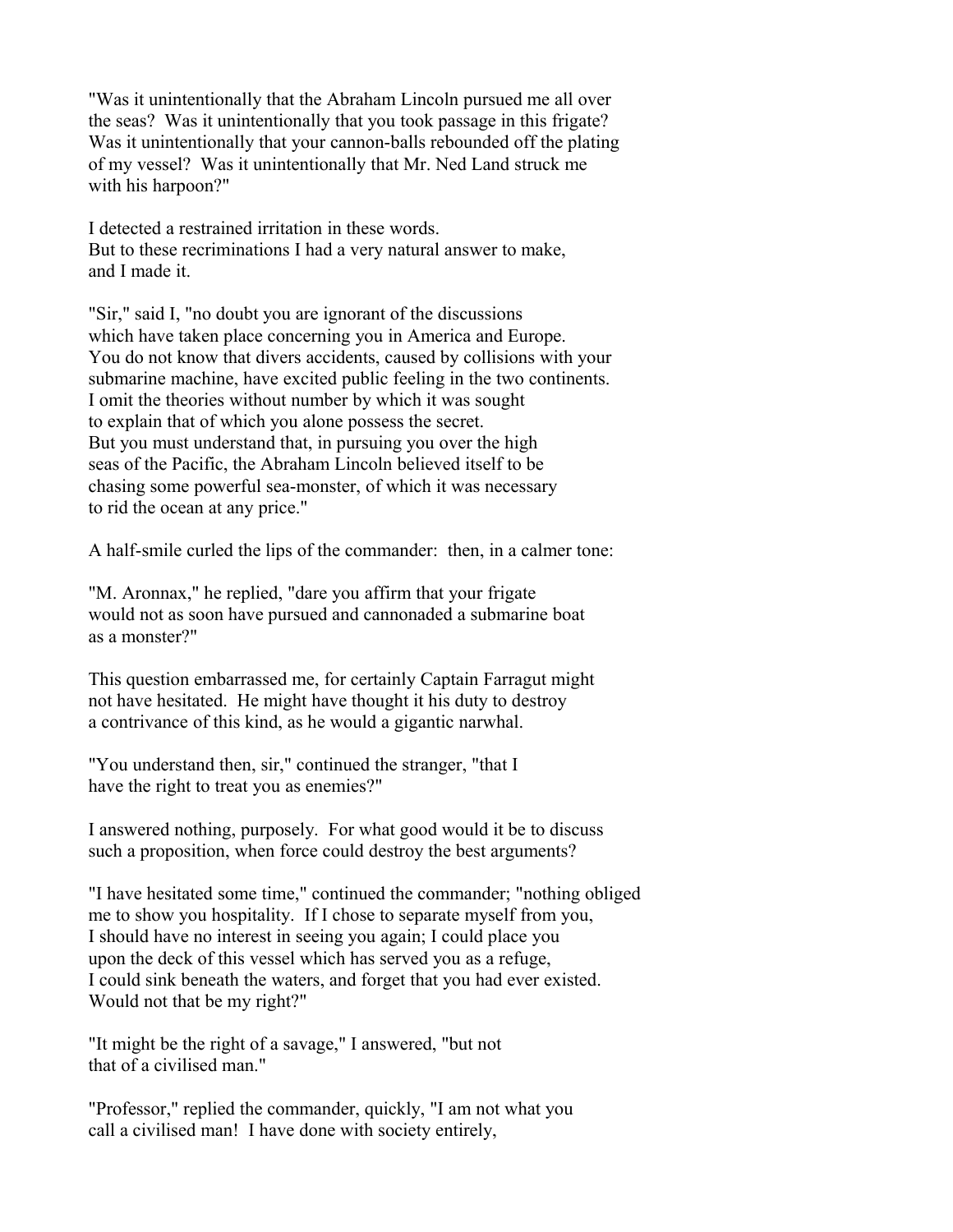for reasons which I alone have the right of appreciating. I do not, therefore, obey its laws, and I desire you never to allude to them before me again!"

This was said plainly. A flash of anger and disdain kindled in the eyes of the Unknown, and I had a glimpse of a terrible past in the life of this man. Not only had he put himself beyond the pale of human laws, but he had made himself independent of them, free in the strictest acceptation of the word, quite beyond their reach! Who then would dare to pursue him at the bottom of the sea, when, on its surface, he defied all attempts made against him?

What vessel could resist the shock of his submarine monitor? What cuirass, however thick, could withstand the blows of his spur? No man could demand from him an account of his actions; God, if he believed in one--his conscience, if he had one- were the sole judges to whom he was answerable.

These reflections crossed my mind rapidly, whilst the stranger personage was silent, absorbed, and as if wrapped up in himself. I regarded him with fear mingled with interest, as, doubtless, OEdiphus regarded the Sphinx.

After rather a long silence, the commander resumed the conversation.

"I have hesitated," said he, "but I have thought that my interest might be reconciled with that pity to which every human being has a right. You will remain on board my vessel, since fate has cast you there. You will be free; and, in exchange for this liberty, I shall only impose one single condition. Your word of honour to submit to it will suffice."

"Speak, sir," I answered. "I suppose this condition is one which a man of honour may accept?"

"Yes, sir; it is this: It is possible that certain events, unforeseen, may oblige me to consign you to your cabins for some hours or some days, as the case may be. As I desire never to use violence, I expect from you, more than all the others, a passive obedience. In thus acting, I take all the responsibility: I acquit you entirely, for I make it an impossibility for you to see what ought not to be seen. Do you accept this condition?"

Then things took place on board which, to say the least, were singular, and which ought not to be seen by people who were not placed beyond the pale of social laws. Amongst the surprises which the future was preparing for me, this might not be the least.

"We accept," I answered; "only I will ask your permission, sir, to address one question to you--one only."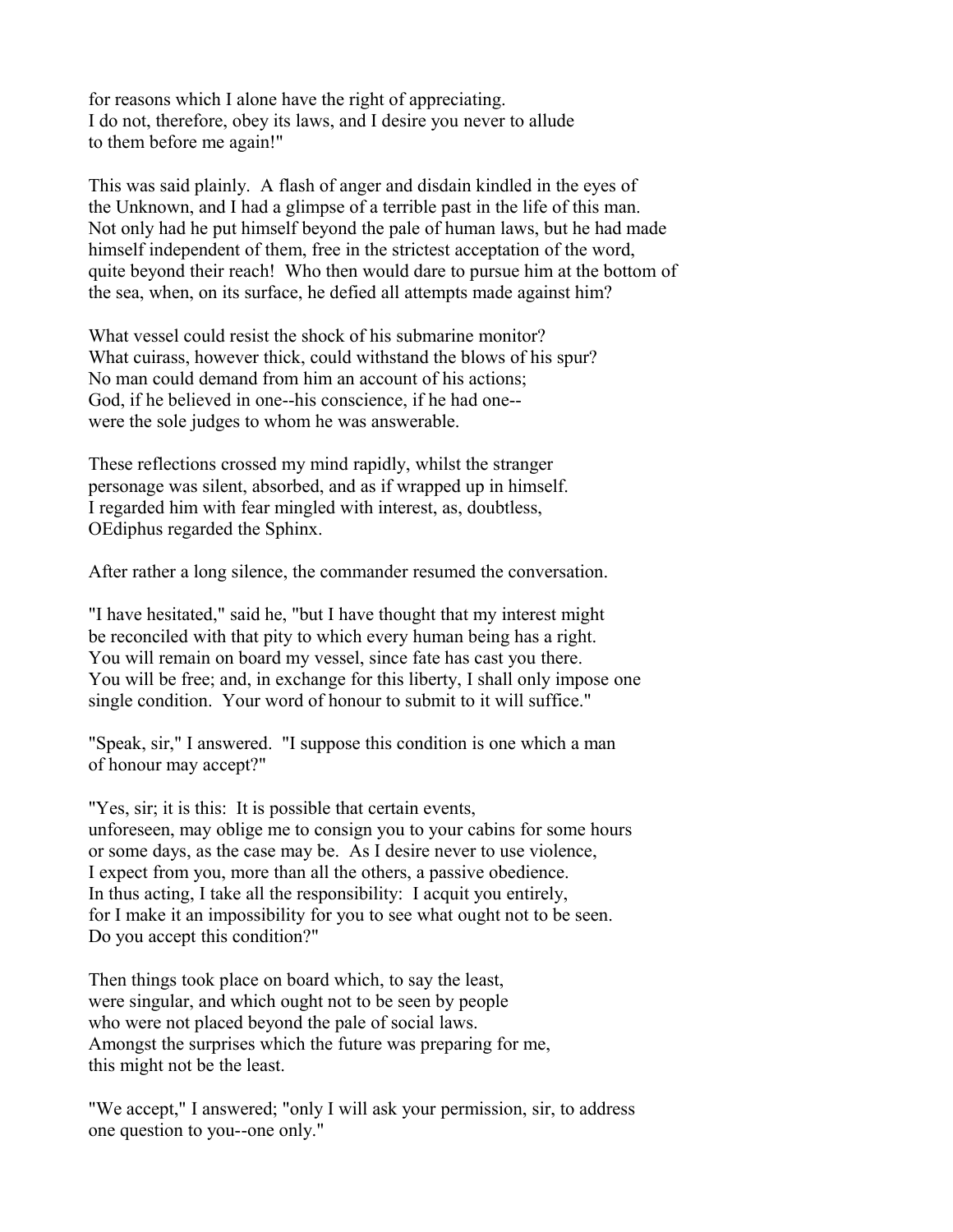"Speak, sir."

"You said that we should be free on board."

"Entirely."

"I ask you, then, what you mean by this liberty?"

"Just the liberty to go, to come, to see, to observe even all that passes here save under rare circumstances--the liberty, in short, which we enjoy ourselves, my companions and I."

It was evident that we did not understand one another.

"Pardon me, sir," I resumed, "but this liberty is only what every prisoner has of pacing his prison. It cannot suffice us."

"It must suffice you, however."

"What! we must renounce for ever seeing our country, our friends, our relations again?"

"Yes, sir. But to renounce that unendurable worldly yoke which men believe to be liberty is not perhaps so painful as you think."

"Well," exclaimed Ned Land, "never will I give my word of honour not to try to escape."

"I did not ask you for your word of honour, Master Land," answered the commander, coldly.

"Sir," I replied, beginning to get angry in spite of my self, "you abuse your situation towards us; it is cruelty."

"No, sir, it is clemency. You are my prisoners of war. I keep you, when I could, by a word, plunge you into the depths of the ocean. You attacked me. You came to surprise a secret which no man in the world must penetrate--the secret of my whole existence. And you think that I am going to send you back to that world which must know me no more? Never! In retaining you, it is not you whom I guard- it is myself."

These words indicated a resolution taken on the part of the commander, against which no arguments would prevail.

"So, sir," I rejoined, "you give us simply the choice between life and death?"

"Simply."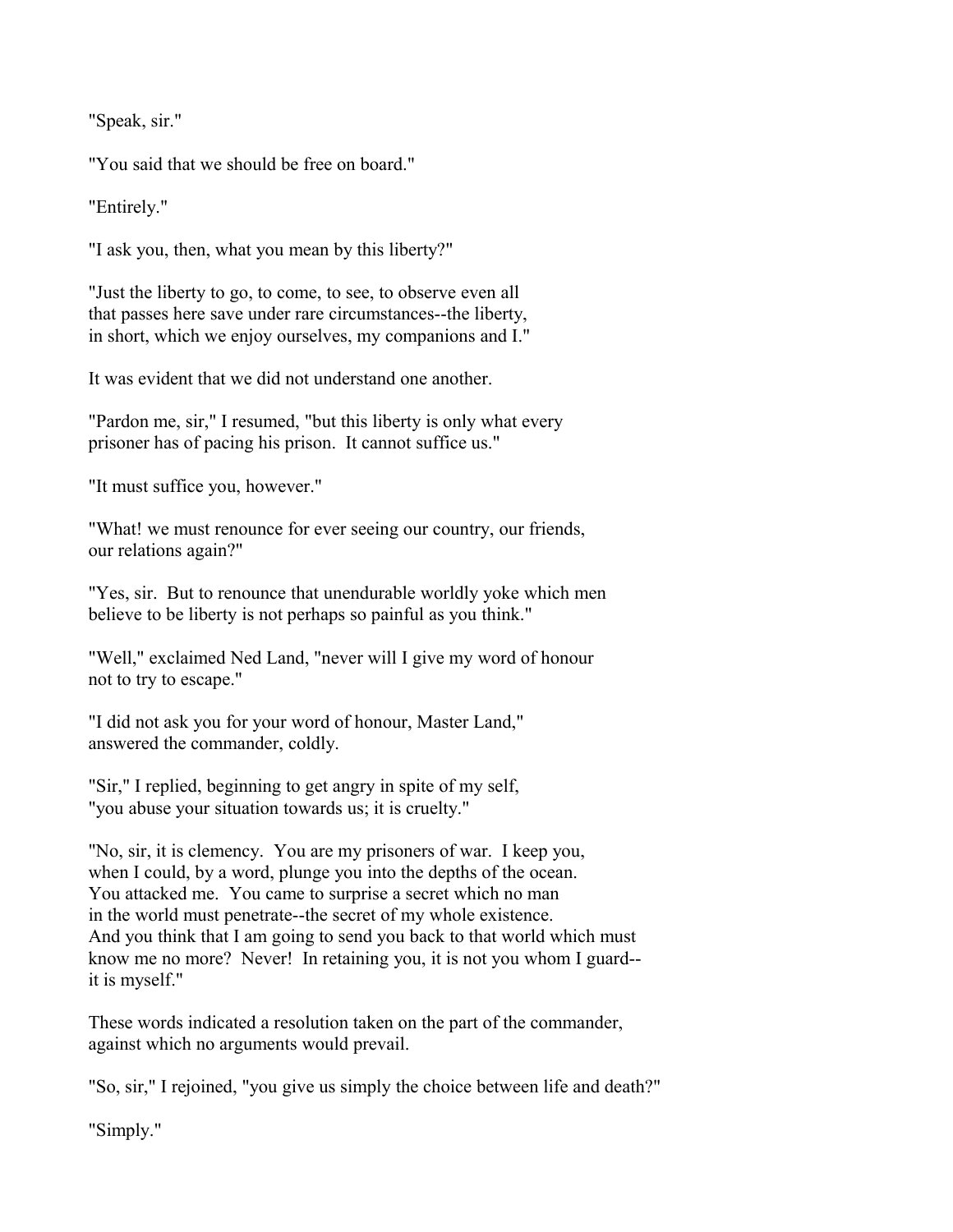"My friends," said I, "to a question thus put, there is nothing to answer. But no word of honour binds us to the master of this vessel."

"None, sir," answered the Unknown.

Then, in a gentler tone, he continued:

"Now, permit me to finish what I have to say to you. I know you, M. Aronnax. You and your companions will not, perhaps, have so much to complain of in the chance which has bound you to my fate. You will find amongst the books which are my favourite study the work which you have published on 'the depths of the sea.' I have often read it. You have carried out your work as far as terrestrial science permitted you. But you do not know all--you have not seen all. Let me tell you then, Professor, that you will not regret the time passed on board my vessel. You are going to visit the land of marvels."

These words of the commander had a great effect upon me. I cannot deny it. My weak point was touched; and I forgot, for a moment, that the contemplation of these sublime subjects was not worth the loss of liberty. Besides, I trusted to the future to decide this grave question. So I contented myself with saying:

"By what name ought I to address you?"

"Sir," replied the commander, "I am nothing to you but Captain Nemo; and you and your companions are nothing to me but the passengers of the Nautilus."

Captain Nemo called. A steward appeared. The captain gave him his orders in that strange language which I did not understand. Then, turning towards the Canadian and Conseil:

"A repast awaits you in your cabin," said he. "Be so good as to follow this man.

"And now, M. Aronnax, our breakfast is ready. Permit me to lead the way."

"I am at your service, Captain."

I followed Captain Nemo; and as soon as I had passed through the door, I found myself in a kind of passage lighted by electricity, similar to the waist of a ship. After we had proceeded a dozen yards, a second door opened before me.

I then entered a dining-room, decorated and furnished in severe taste. High oaken sideboards, inlaid with ebony, stood at the two extremities of the room, and upon their shelves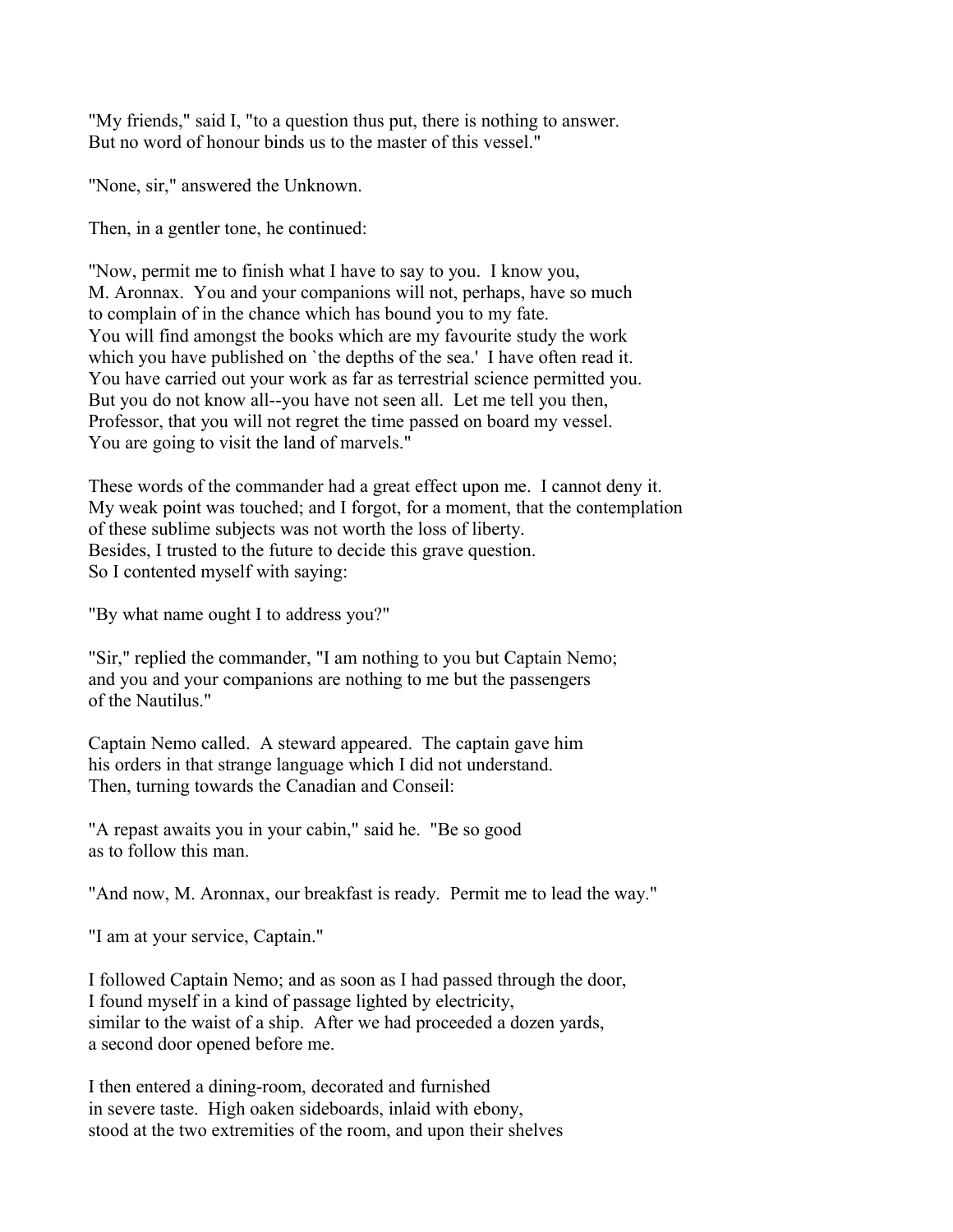glittered china, porcelain, and glass of inestimable value. The plate on the table sparkled in the rays which the luminous ceiling shed around, while the light was tempered and softened by exquisite paintings.

In the centre of the room was a table richly laid out. Captain Nemo indicated the place I was to occupy.

The breakfast consisted of a certain number of dishes, the contents of which were furnished by the sea alone; and I was ignorant of the nature and mode of preparation of some of them. I acknowledged that they were good, but they had a peculiar flavour, which I easily became accustomed to. These different aliments appeared to me to be rich in phosphorus, and I thought they must have a marine origin.

Captain Nemo looked at me. I asked him no questions, but he guessed my thoughts, and answered of his own accord the questions which I was burning to address to him.

"The greater part of these dishes are unknown to you," he said to me. "However, you may partake of them without fear. They are wholesome and nourishing. For a long time I have renounced the food of the earth, and I am never ill now. My crew, who are healthy, are fed on the same food."

"So," said I, "all these eatables are the produce of the sea?"

"Yes, Professor, the sea supplies all my wants. Sometimes I cast my nets in tow, and I draw them in ready to break. Sometimes I hunt in the midst of this element, which appears to be inaccessible to man, and quarry the game which dwells in my submarine forests. My flocks, like those of Neptune's old shepherds, graze fearlessly in the immense prairies of the ocean. I have a vast property there, which I cultivate myself, and which is always sown by the hand of the Creator of all things."

"I can understand perfectly, sir, that your nets furnish excellent fish for your table; I can understand also that you hunt aquatic game in your submarine forests; but I cannot understand at all how a particle of meat, no matter how small, can figure in your bill of fare."

"This, which you believe to be meat, Professor, is nothing else than fillet of turtle. Here are also some dolphins' livers, which you take to be ragout of pork. My cook is a clever fellow, who excels in dressing these various products of the ocean. Taste all these dishes. Here is a preserve of sea-cucumber, which a Malay would declare to be unrivalled in the world; here is a cream, of which the milk has been furnished by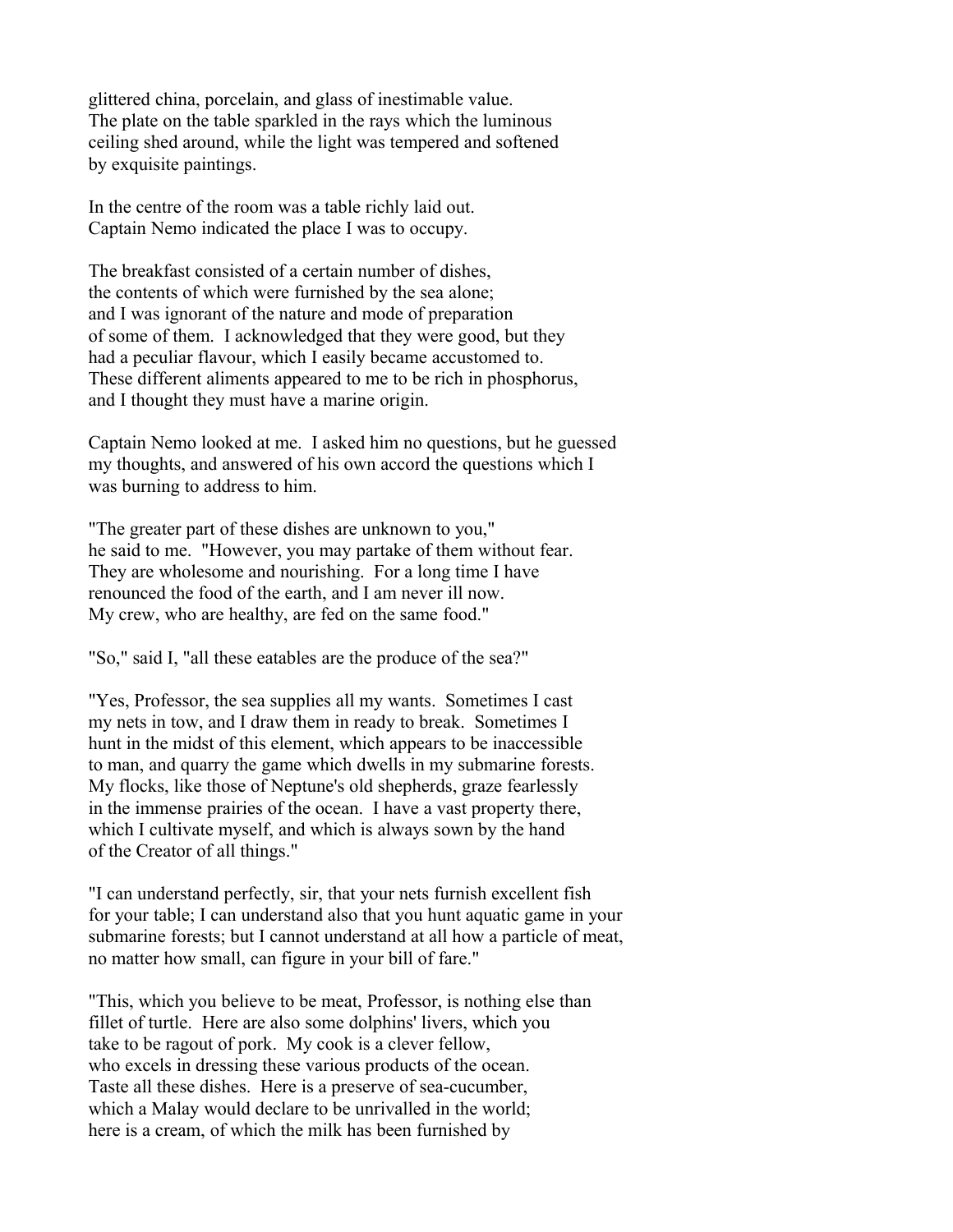the cetacea, and the sugar by the great fucus of the North Sea; and, lastly, permit me to offer you some preserve of anemones, which is equal to that of the most delicious fruits."

I tasted, more from curiosity than as a connoisseur, whilst Captain Nemo enchanted me with his extraordinary stories.

"You like the sea, Captain?"

"Yes; I love it! The sea is everything. It covers seven tenths of the terrestrial globe. Its breath is pure and healthy. It is an immense desert, where man is never lonely, for he feels life stirring on all sides. The sea is only the embodiment of a supernatural and wonderful existence. It is nothing but love and emotion; it is the `Living Infinite,' as one of your poets has said. In fact, Professor, Nature manifests herself in it by her three kingdoms--mineral, vegetable, and animal. The sea is the vast reservoir of Nature. The globe began with sea, so to speak; and who knows if it will not end with it? In it is supreme tranquillity. The sea does not belong to despots. Upon its surface men can still exercise unjust laws, fight, tear one another to pieces, and be carried away with terrestrial horrors. But at thirty feet below its level, their reign ceases, their influence is quenched, and their power disappears. Ah! sir, live--live in the bosom of the waters! There only is independence! There I recognise no masters! There I am free!"

Captain Nemo suddenly became silent in the midst of this enthusiasm, by which he was quite carried away. For a few moments he paced up and down, much agitated. Then he became more calm, regained his accustomed coldness of expression, and turning towards me:

"Now, Professor," said he, "if you wish to go over the Nautilus, I am at your service."

Captain Nemo rose. I followed him. A double door, contrived at the back of the dining-room, opened, and I entered a room equal in dimensions to that which I had just quitted.

It was a library. High pieces of furniture, of black violet ebony inlaid with brass, supported upon their wide shelves a great number of books uniformly bound. They followed the shape of the room, terminating at the lower part in huge divans, covered with brown leather, which were curved, to afford the greatest comfort. Light movable desks, made to slide in and out at will, allowed one to rest one's book while reading. In the centre stood an immense table, covered with pamphlets,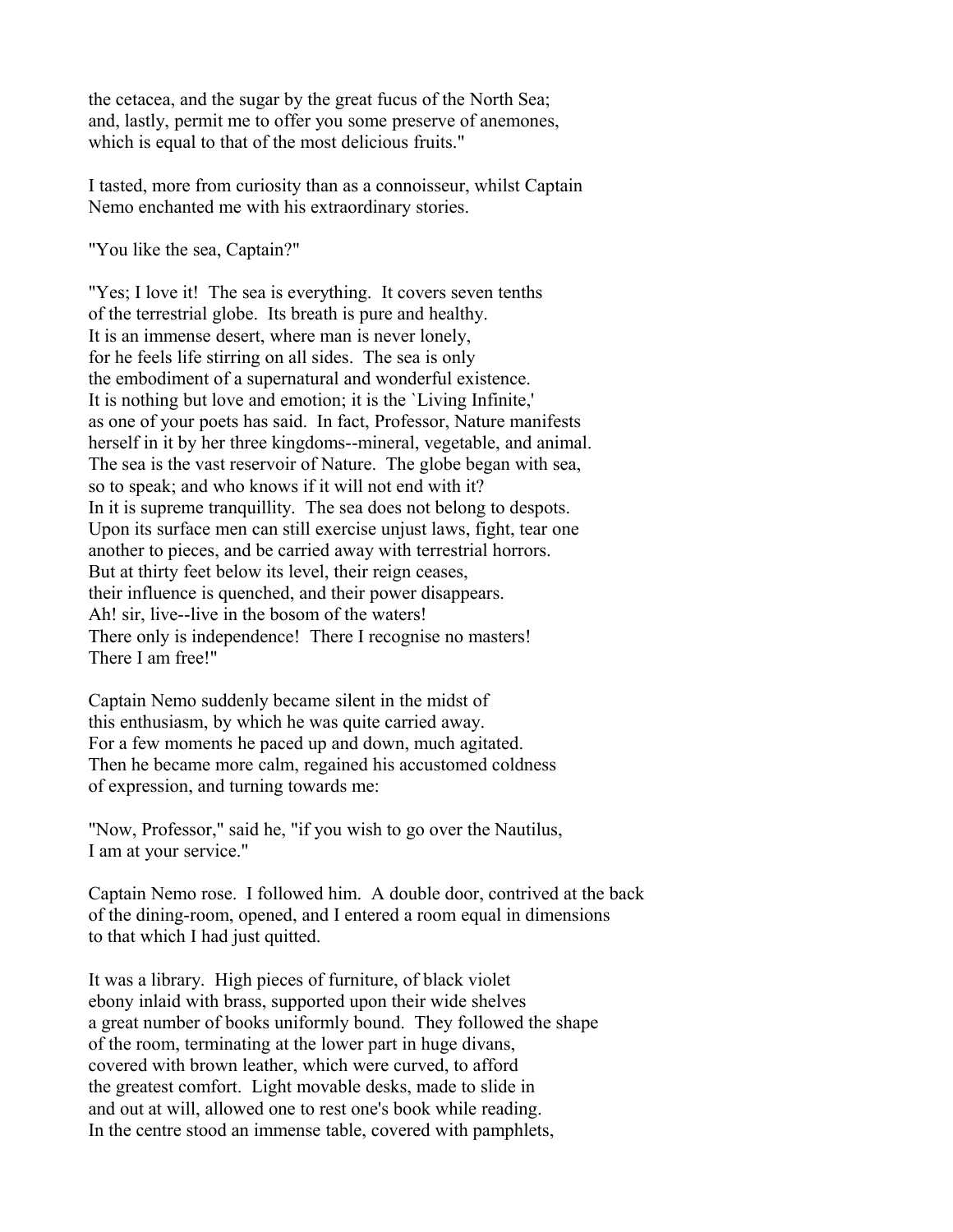amongst which were some newspapers, already of old date. The electric light flooded everything; it was shed from four unpolished globes half sunk in the volutes of the ceiling. I looked with real admiration at this room, so ingeniously fitted up, and I could scarcely believe my eyes.

"Captain Nemo," said I to my host, who had just thrown himself on one of the divans, "this is a library which would do honour to more than one of the continental palaces, and I am absolutely astounded when I consider that it can follow you to the bottom of the seas."

"Where could one find greater solitude or silence, Professor?" replied Captain Nemo. "Did your study in the Museum afford you such perfect quiet?"

"No, sir; and I must confess that it is a very poor one after yours. You must have six or seven thousand volumes here."

"Twelve thousand, M. Aronnax. These are the only ties which bind me to the earth. But I had done with the world on the day when my Nautilus plunged for the first time beneath the waters. That day I bought my last volumes, my last pamphlets, my last papers, and from that time I wish to think that men no longer think or write. These books, Professor, are at your service besides, and you can make use of them freely."

I thanked Captain Nemo, and went up to the shelves of the library. Works on science, morals, and literature abounded in every language; but I did not see one single work on political economy; that subject appeared to be strictly proscribed. Strange to say, all these books were irregularly arranged, in whatever language they were written; and this medley proved that the Captain of the Nautilus must have read indiscriminately the books which he took up by chance.

"Sir," said I to the Captain, "I thank you for having placed this library at my disposal. It contains treasures of science, and I shall profit by them."

"This room is not only a library," said Captain Nemo, "it is also a smoking-room."

"A smoking-room!" I cried. "Then one may smoke on board?"

"Certainly."

"Then, sir, I am forced to believe that you have kept up a communication with Havannah."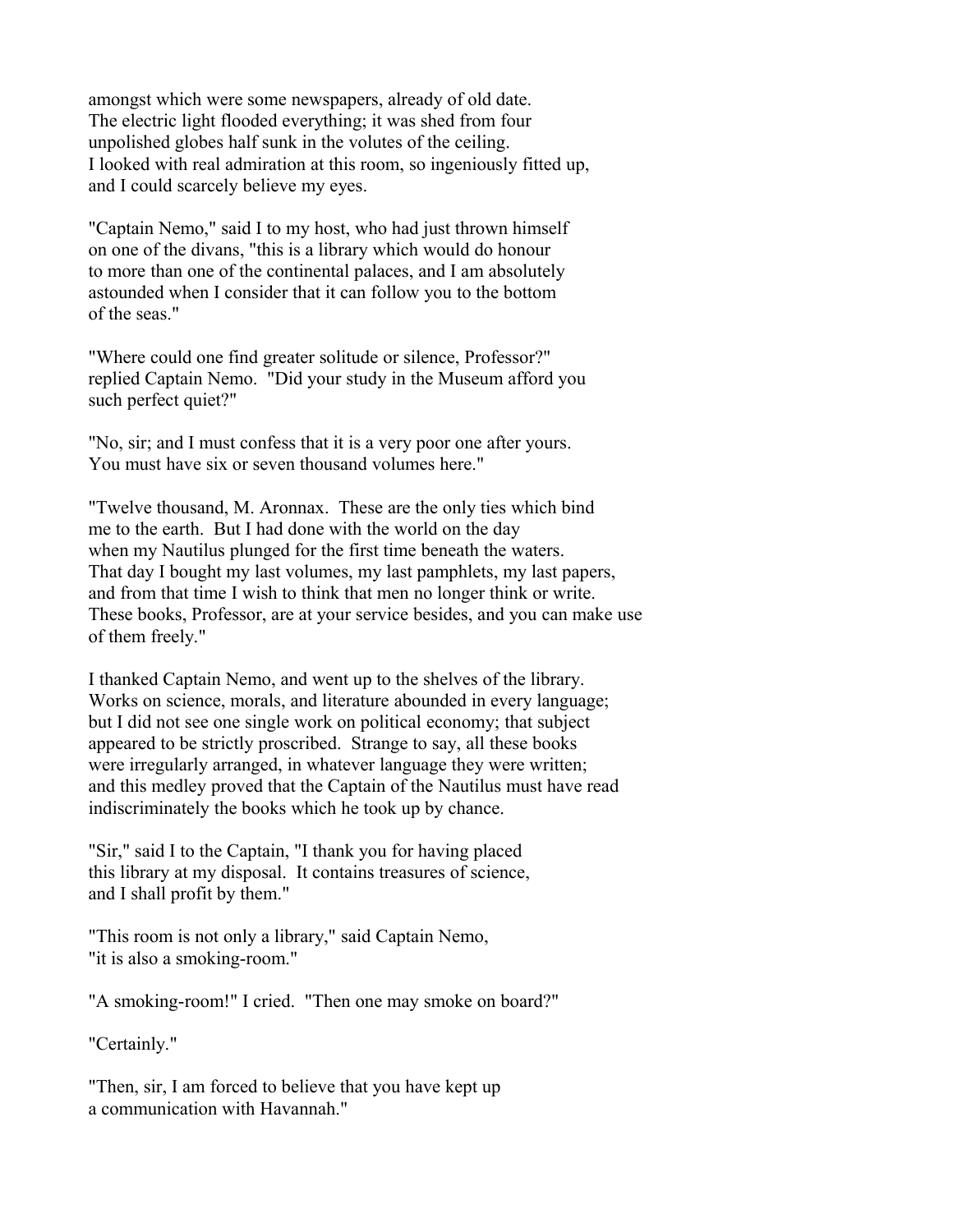"Not any," answered the Captain. "Accept this cigar, M. Aronnax; and, though it does not come from Havannah, you will be pleased with it, if you are a connoisseur."

I took the cigar which was offered me; its shape recalled the London ones, but it seemed to be made of leaves of gold. I lighted it at a little brazier, which was supported upon an elegant bronze stem, and drew the first whiffs with the delight of a lover of smoking who has not smoked for two days.

"It is excellent, but it is not tobacco."

"No!" answered the Captain, "this tobacco comes neither from Havannah nor from the East. It is a kind of sea-weed, rich in nicotine, with which the sea provides me, but somewhat sparingly."

At that moment Captain Nemo opened a door which stood opposite to that by which I had entered the library, and I passed into an immense drawing-room splendidly lighted.

It was a vast, four-sided room, thirty feet long, eighteen wide, and fifteen high. A luminous ceiling, decorated with light arabesques, shed a soft clear light over all the marvels accumulated in this museum. For it was in fact a museum, in which an intelligent and prodigal hand had gathered all the treasures of nature and art, with the artistic confusion which distinguishes a painter's studio.

{several sentences are missing here in the omnibus edition}

Thirty first-rate pictures, uniformly framed, separated by bright drapery, ornamented the walls, which were hung with tapestry of severe design. I saw works of great value, the greater part of which I had admired in the special collections of Europe, and in the exhibitions of paintings.

Some admirable statues in marble and bronze, after the finest antique models, stood upon pedestals in the corners of this magnificent museum. Amazement, as the Captain of the Nautilus had predicted, had already begun to take possession of me.

"Professor," said this strange man, "you must excuse the unceremonious way in which I receive you, and the disorder of this room."

"Sir," I answered, "without seeking to know who you are, I recognise in you an artist."

"An amateur, nothing more, sir. Formerly I loved to collect these beautiful works created by the hand of man. I sought them greedily, and ferreted them out indefatigably, and I have been able to bring together some objects of great value.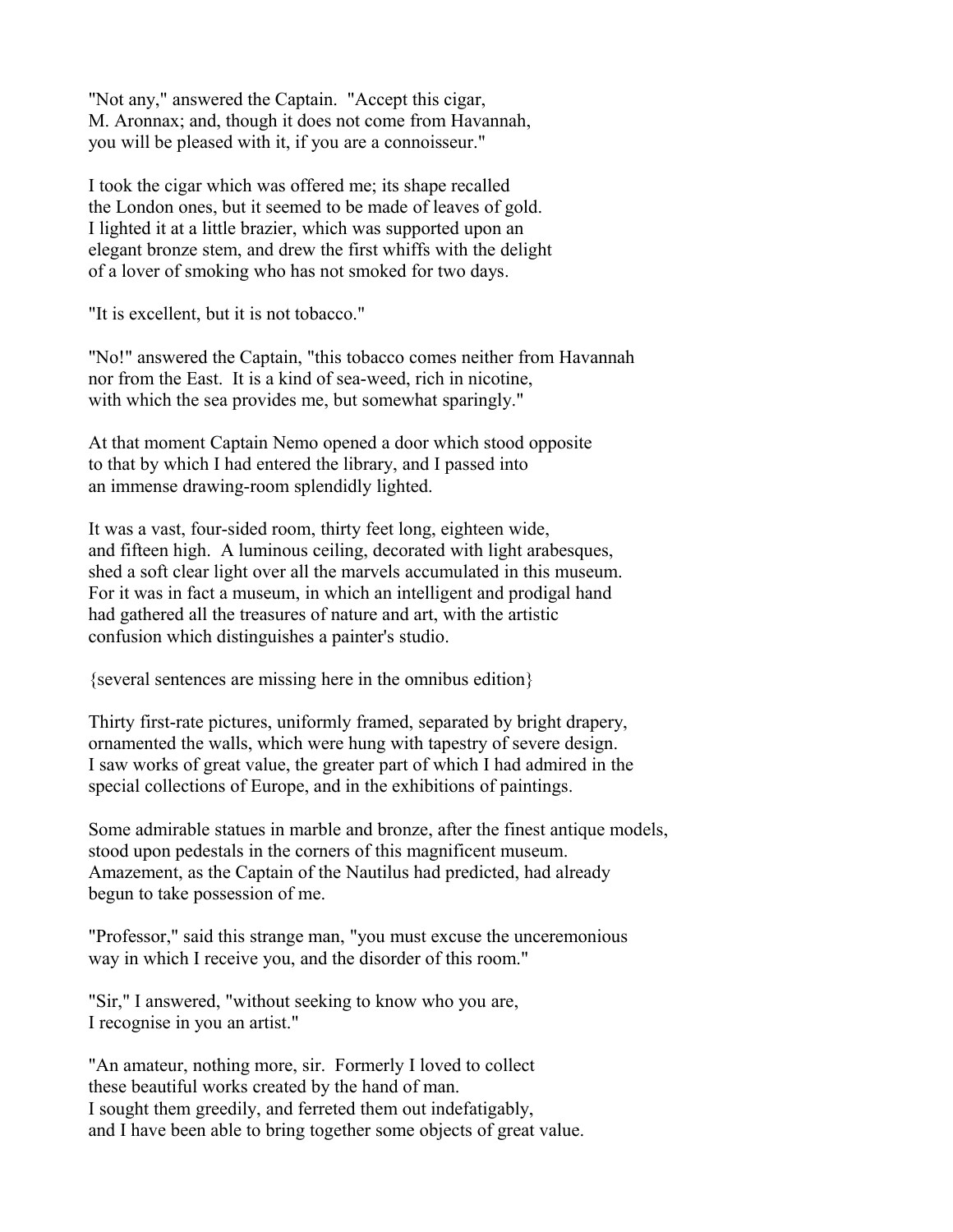These are my last souvenirs of that world which is dead to me. In my eyes, your modern artists are already old; they have two or three thousand years of existence; I confound them in my own mind. Masters have no age."

{4 paragraphs seem to be missing from this omnibus text here they have to do with musical composers, a piano, and a brief revery on the part of Nemo}

Under elegant glass cases, fixed by copper rivets, were classed and labelled the most precious productions of the sea which had ever been presented to the eye of a naturalist. My delight as a professor may be conceived.

{2 long paragraphs seem to be missing from this omnibus here}

Apart, in separate compartments, were spread out chaplets of pearls of the greatest beauty, which reflected the electric light in little sparks of fire; pink pearls, torn from the pinna-marina of the Red Sea; green pearls, yellow, blue, and black pearls, the curious productions of the divers molluscs of every ocean, and certain mussels of the water courses of the North; lastly, several specimens of inestimable value. Some of these pearls were larger than a pigeon's egg, and were worth millions.

{this para has been altered the last sentence reworded}

Therefore, to estimate the value of this collection was simply impossible. Captain Nemo must have expended millions in the acquirement of these various specimens, and I was thinking what source he could have drawn from, to have been able thus to gratify his fancy for collecting, when I was interrupted by these words:

"You are examining my shells, Professor? Unquestionably they must be interesting to a naturalist; but for me they have a far greater charm, for I have collected them all with my own hand, and there is not a sea on the face of the globe which has escaped my researches."

"I can understand, Captain, the delight of wandering about in the midst of such riches. You are one of those who have collected their treasures themselves. No museum in Europe possesses such a collection of the produce of the ocean. But if I exhaust all my admiration upon it, I shall have none left for the vessel which carries it. I do not wish to pry into your secrets: but I must confess that this Nautilus, with the motive power which is confined in it, the contrivances which enable it to be worked, the powerful agent which propels it, all excite my curiosity to the highest pitch. I see suspended on the walls of this room instruments of whose use I am ignorant."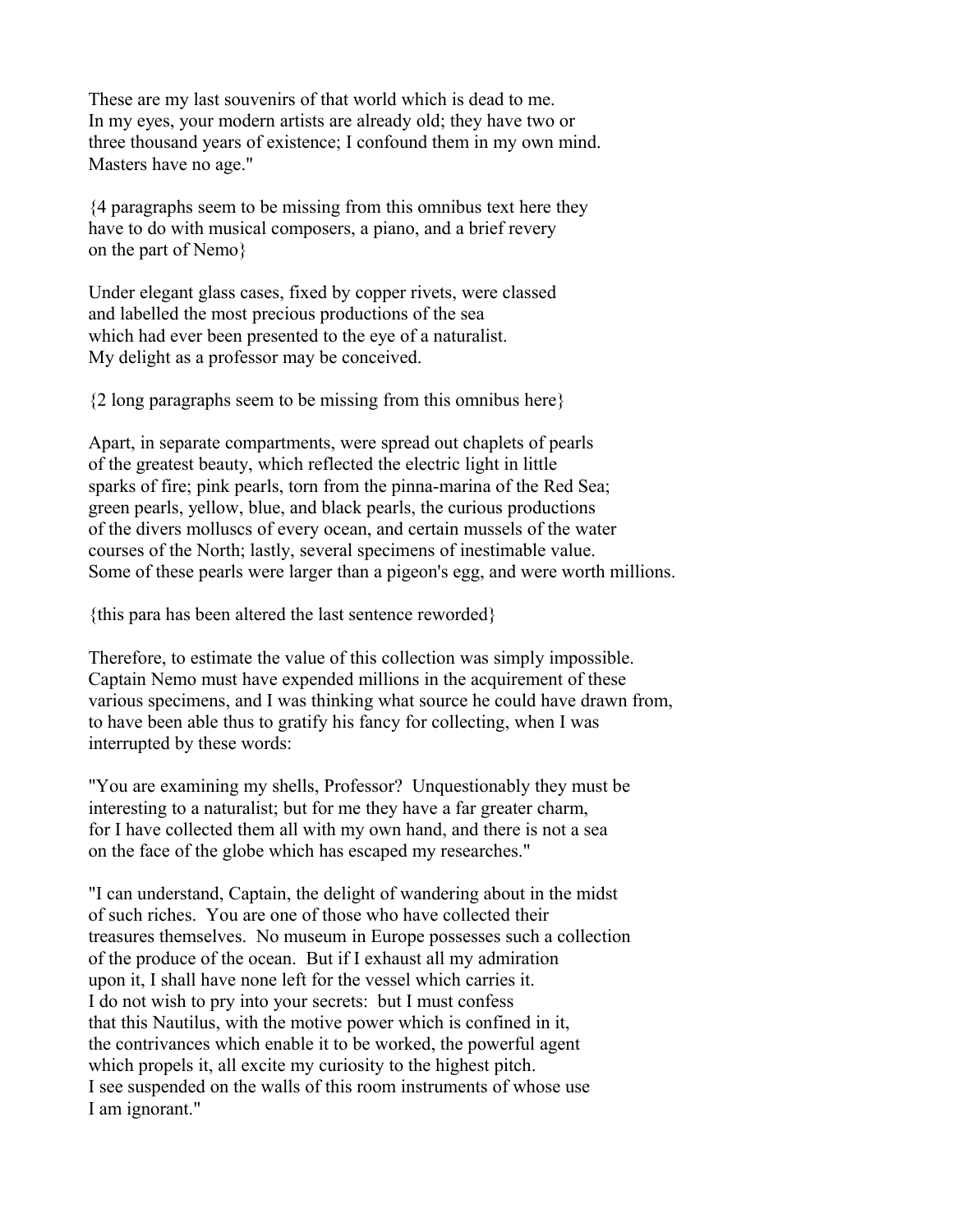"You will find these same instruments in my own room, Professor, where I shall have much pleasure in explaining their use to you. But first come and inspect the cabin which is set apart for your own use. You must see how you will be accommodated on board the Nautilus."

I followed Captain Nemo who, by one of the doors opening from each panel of the drawing-room, regained the waist. He conducted me towards the bow, and there I found, not a cabin, but an elegant room, with a bed, dressing-table, and several other pieces of excellent furniture.

I could only thank my host.

"Your room adjoins mine," said he, opening a door, "and mine opens into the drawing-room that we have just quitted."

I entered the Captain's room: it had a severe, almost a monkish aspect. A small iron bedstead, a table, some articles for the toilet; the whole lighted by a skylight. No comforts, the strictest necessaries only.

Captain Nemo pointed to a seat.

"Be so good as to sit down," he said. I seated myself, and he began thus: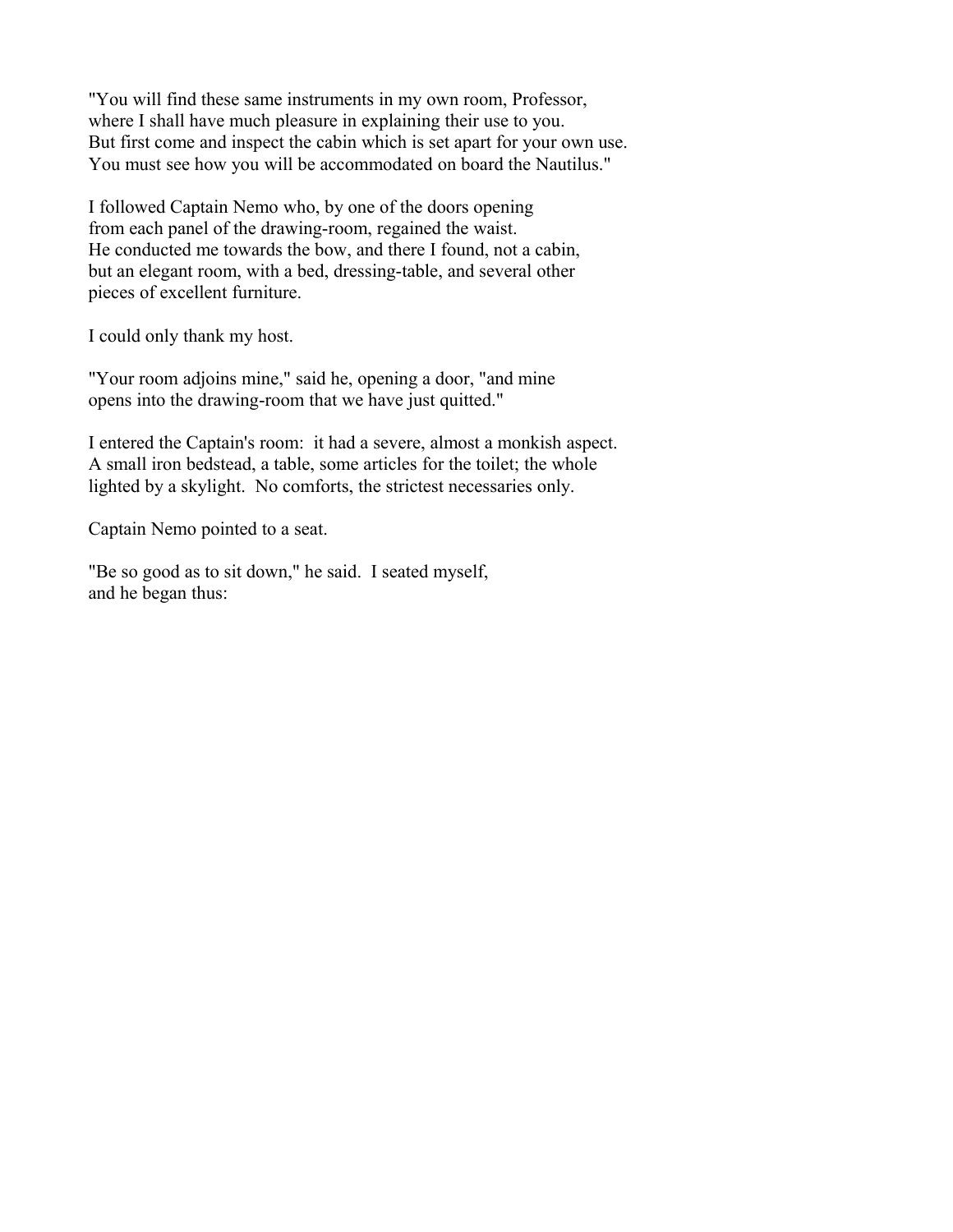## CHAPTER XI

### ALL BY ELECTRICITY

"Sir," said Captain Nemo, showing me the instruments hanging on the walls of his room, "here are the contrivances required for the navigation of the Nautilus. Here, as in the drawing-room, I have them always under my eyes, and they indicate my position and exact direction in the middle of the ocean. Some are known to you, such as the thermometer, which gives the internal temperature of the Nautilus; the barometer, which indicates the weight of the air and foretells the changes of the weather; the hygrometer, which marks the dryness of the atmosphere; the storm-glass, the contents of which, by decomposing, announce the approach of tempests; the compass, which guides my course; the sextant, which shows the latitude by the altitude of the sun; chronometers, by which I calculate the longitude; and glasses for day and night, which I use to examine the points of the horizon, when the Nautilus rises to the surface of the waves."

"These are the usual nautical instruments," I replied, "and I know the use of them. But these others, no doubt, answer to the particular requirements of the Nautilus. This dial with movable needle is a manometer, is it not?"

"It is actually a manometer. But by communication with the water, whose external pressure it indicates, it gives our depth at the same time."

"And these other instruments, the use of which I cannot guess?"

"Here, Professor, I ought to give you some explanations. Will you be kind enough to listen to me?"

He was silent for a few moments, then he said:

"There is a powerful agent, obedient, rapid, easy, which conforms to every use, and reigns supreme on board my vessel. Everything is done by means of it. It lights, warms it, and is the soul of my mechanical apparatus. This agent is electricity."

"Electricity?" I cried in surprise.

"Yes, sir."

"Nevertheless, Captain, you possess an extreme rapidity of movement, which does not agree well with the power of electricity. Until now, its dynamic force has remained under restraint, and has only been able to produce a small amount of power."

"Professor," said Captain Nemo, "my electricity is not everybody's.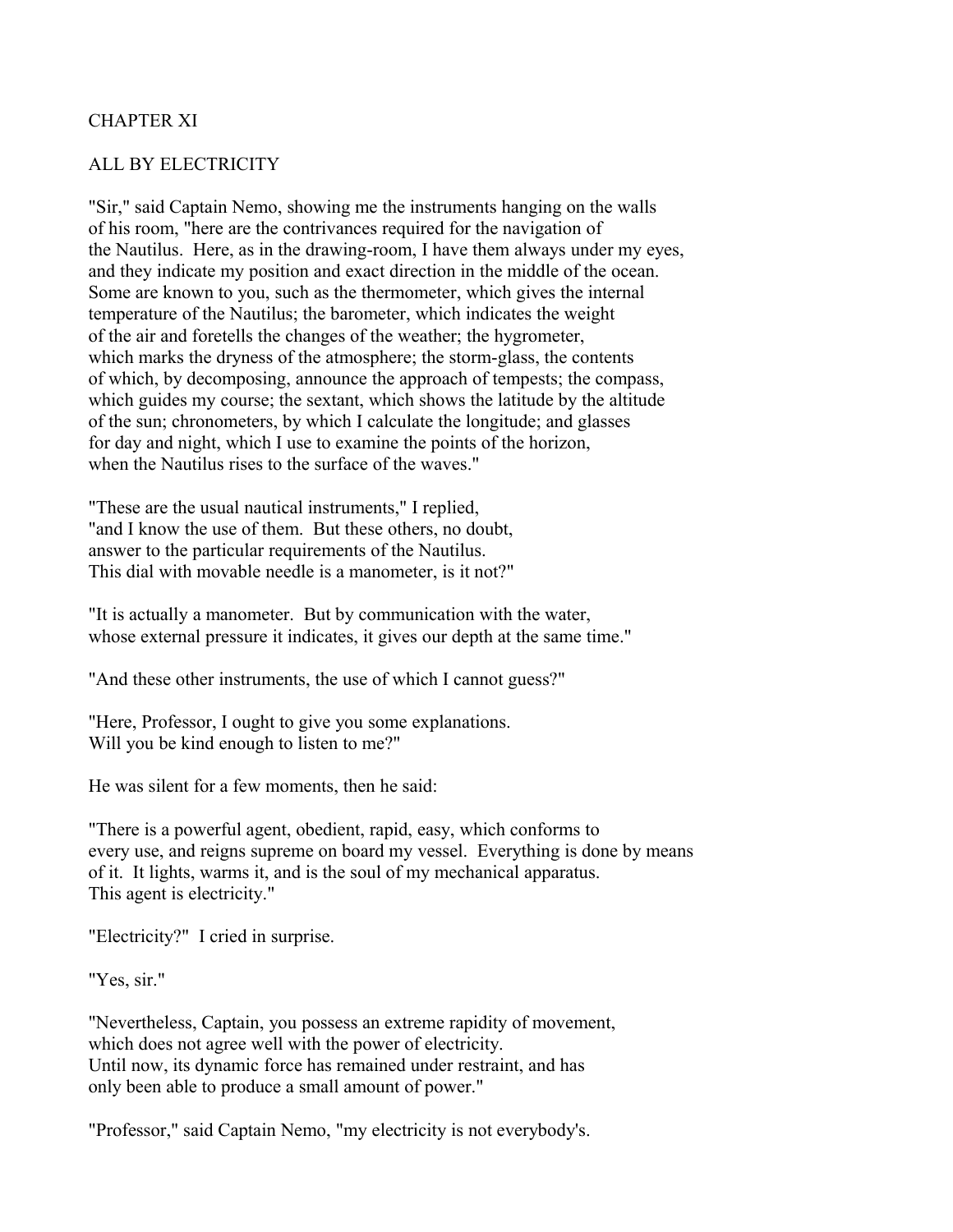You know what sea-water is composed of. In a thousand grammes are found 96 1/2 per cent. of water, and about 2 2/3 per cent. of chloride of sodium; then, in a smaller quantity, chlorides of magnesium and of potassium, bromide of magnesium, sulphate of magnesia, sulphate and carbonate of lime. You see, then, that chloride of sodium forms a large part of it. So it is this sodium that I extract from the sea-water, and of which I compose my ingredients. I owe all to the ocean; it produces electricity, and electricity gives heat, light, motion, and, in a word, life to the Nautilus."

"But not the air you breathe?"

"Oh! I could manufacture the air necessary for my consumption, but it is useless, because I go up to the surface of the water when I please. However, if electricity does not furnish me with air to breathe, it works at least the powerful pumps that are stored in spacious reservoirs, and which enable me to prolong at need, and as long as I will, my stay in the depths of the sea. It gives a uniform and unintermittent light, which the sun does not. Now look at this clock; it is electrical, and goes with a regularity that defies the best chronometers. I have divided it into twenty-four hours, like the Italian clocks, because for me there is neither night nor day, sun nor moon, but only that factitious light that I take with me to the bottom of the sea. Look! just now, it is ten o'clock in the morning."

### "Exactly."

"Another application of electricity. This dial hanging in front of us indicates the speed of the Nautilus. An electric thread puts it in communication with the screw, and the needle indicates the real speed. Look! now we are spinning along with a uniform speed of fifteen miles an hour."

"It is marvelous! And I see, Captain, you were right to make use of this agent that takes the place of wind, water, and steam."

"We have not finished, M. Aronnax," said Captain Nemo, rising. "If you will allow me, we will examine the stern of the Nautilus."

Really, I knew already the anterior part of this submarine boat, of which this is the exact division, starting from the ship's head: the dining-room, five yards long, separated from the library by a water-tight partition; the library, five yards long; the large drawing-room, ten yards long, separated from the Captain's room by a second water-tight partition; the said room, five yards in length; mine, two and a half yards; and, lastly a reservoir of air, seven and a half yards, that extended to the bows. Total length thirty five yards, or one hundred and five feet. The partitions had doors that were shut hermetically by means of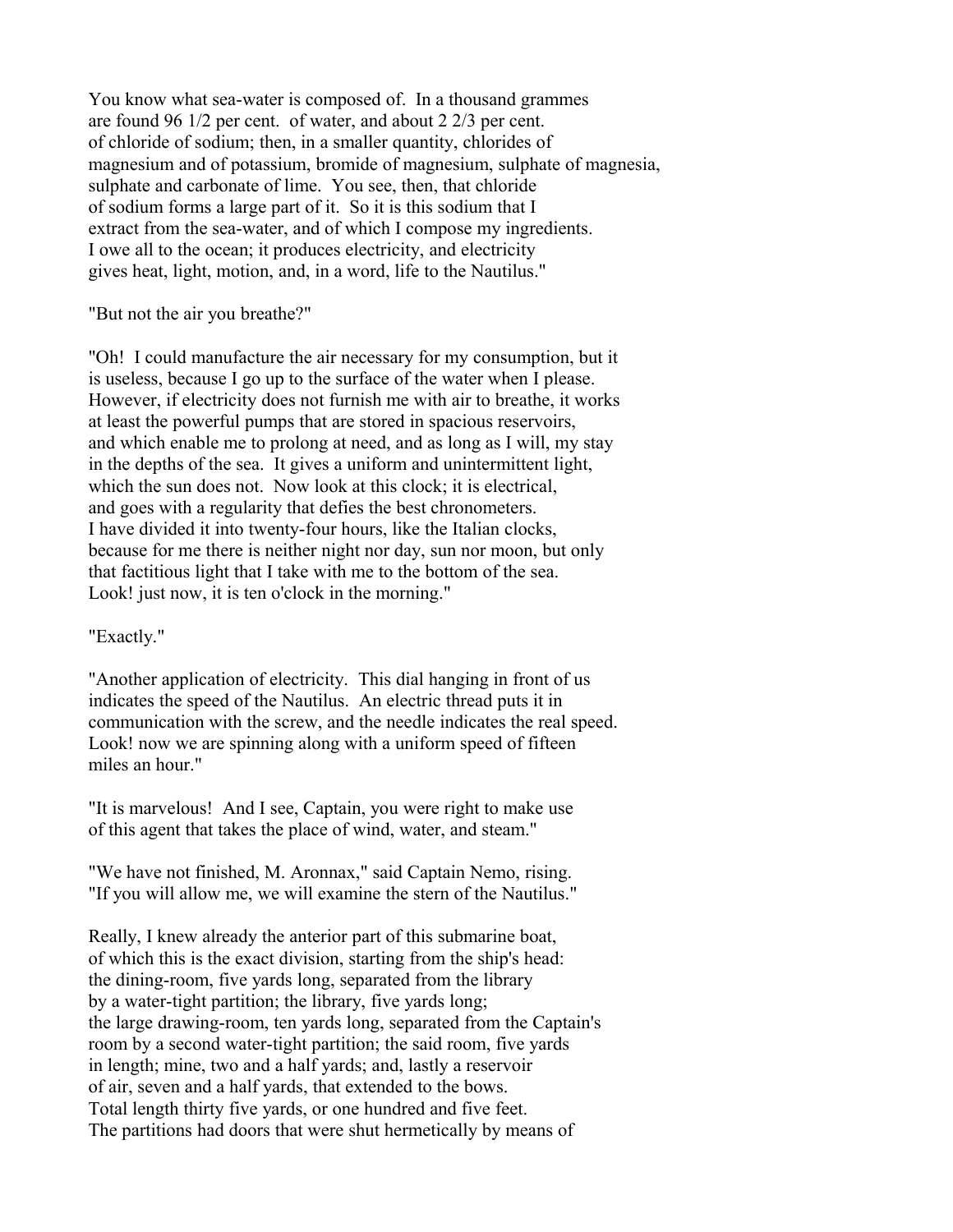india-rubber instruments, and they ensured the safety of the Nautilus in case of a leak.

I followed Captain Nemo through the waist, and arrived at the centre of the boat. There was a sort of well that opened between two partitions. An iron ladder, fastened with an iron hook to the partition, led to the upper end. I asked the Captain what the ladder was used for.

"It leads to the small boat," he said.

"What! have you a boat?" I exclaimed, in surprise.

"Of course; an excellent vessel, light and insubmersible, that serves either as a fishing or as a pleasure boat."

"But then, when you wish to embark, you are obliged to come to the surface of the water?"

"Not at all. This boat is attached to the upper part of the hull of the Nautilus, and occupies a cavity made for it. It is decked, quite water-tight, and held together by solid bolts. This ladder leads to a man-hole made in the hull of the Nautilus, that corresponds with a similar hole made in the side of the boat. By this double opening I get into the small vessel. They shut the one belonging to the Nautilus; I shut the other by means of screw pressure. I undo the bolts, and the little boat goes up to the surface of the sea with prodigious rapidity. I then open the panel of the bridge, carefully shut till then; I mast it, hoist my sail, take my oars, and I'm off."

"But how do you get back on board?"

"I do not come back, M. Aronnax; the Nautilus comes to me."

"By your orders?"

"By my orders. An electric thread connects us. I telegraph to it, and that is enough."

"Really," I said, astonished at these marvels, "nothing can be more simple."

After having passed by the cage of the staircase that led to the platform, I saw a cabin six feet long, in which Conseil and Ned Land, enchanted with their repast, were devouring it with avidity. Then a door opened into a kitchen nine feet long, situated between the large store-rooms. There electricity, better than gas itself, did all the cooking. The streams under the furnaces gave out to the sponges of platina a heat which was regularly kept up and distributed.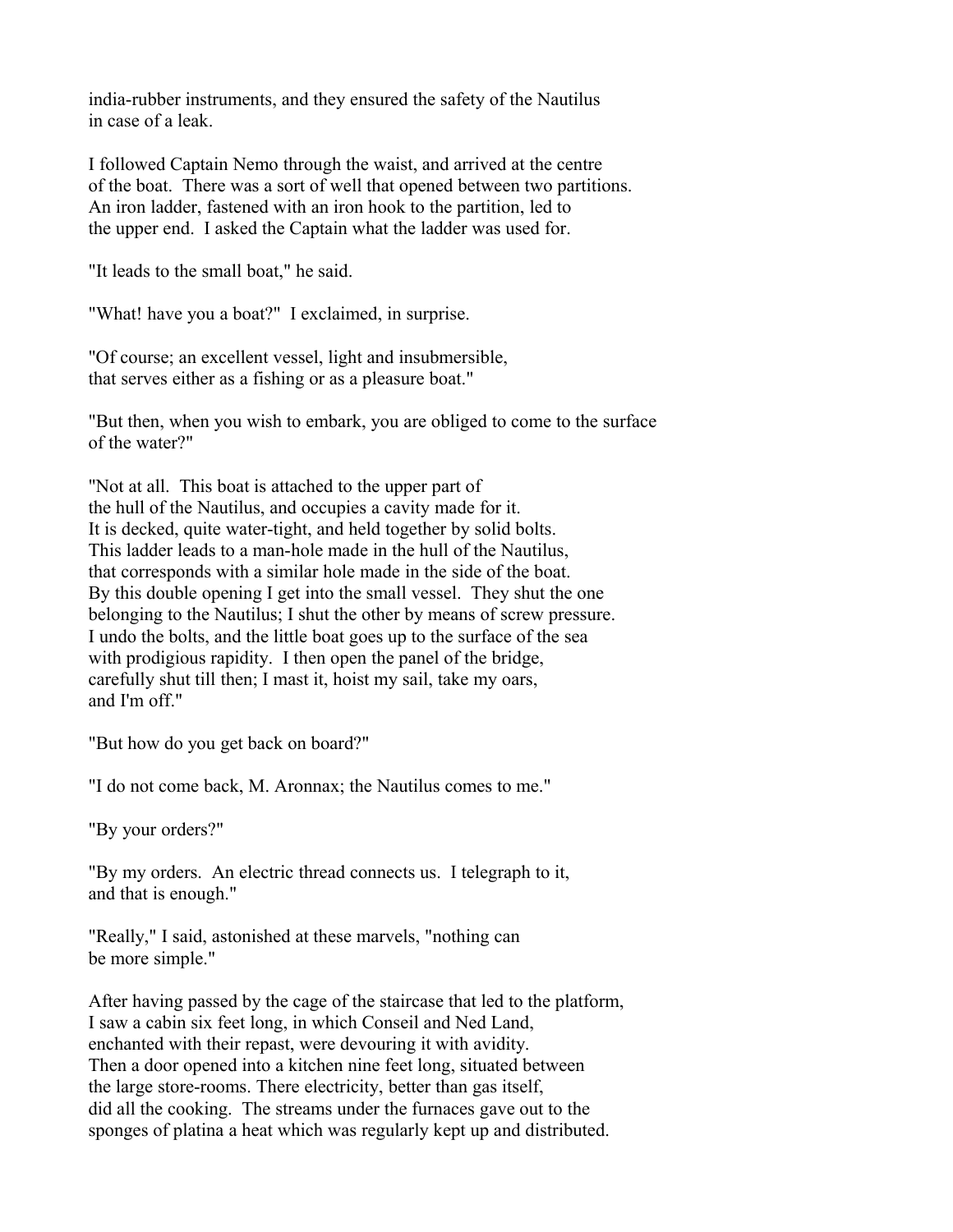They also heated a distilling apparatus, which, by evaporation, furnished excellent drinkable water. Near this kitchen was a bathroom comfortably furnished, with hot and cold water taps.

Next to the kitchen was the berth-room of the vessel, sixteen feet long. But the door was shut, and I could not see the management of it, which might have given me an idea of the number of men employed on board the Nautilus.

At the bottom was a fourth partition that separated this office from the engine-room. A door opened, and I found myself in the compartment where Captain Nemo--certainly an engineer of a very high order--had arranged his locomotive machinery. This engine-room, clearly lighted, did not measure less than sixty-five feet in length. It was divided into two parts; the first contained the materials for producing electricity, and the second the machinery that connected it with the screw. I examined it with great interest, in order to understand the machinery of the Nautilus.

"You see," said the Captain, "I use Bunsen's contrivances, not Ruhmkorff's. Those would not have been powerful enough. Bunsen's are fewer in number, but strong and large, which experience proves to be the best. The electricity produced passes forward, where it works, by electro-magnets of great size, on a system of levers and cog-wheels that transmit the movement to the axle of the screw. This one, the diameter of which is nineteen feet, and the thread twenty-three feet, performs about 120 revolutions in a second."

"And you get then?"

"A speed of fifty miles an hour."

"I have seen the Nautilus manoeuvre before the Abraham Lincoln, and I have my own ideas as to its speed. But this is not enough. We must see where we go. We must be able to direct it to the right, to the left, above, below. How do you get to the great depths, where you find an increasing resistance, which is rated by hundreds of atmospheres? How do you return to the surface of the ocean? And how do you maintain yourselves in the requisite medium? Am I asking too much?"

"Not at all, Professor," replied the Captain, with some hesitation; "since you may never leave this submarine boat. Come into the saloon, it is our usual study, and there you will learn all you want to know about the Nautilus."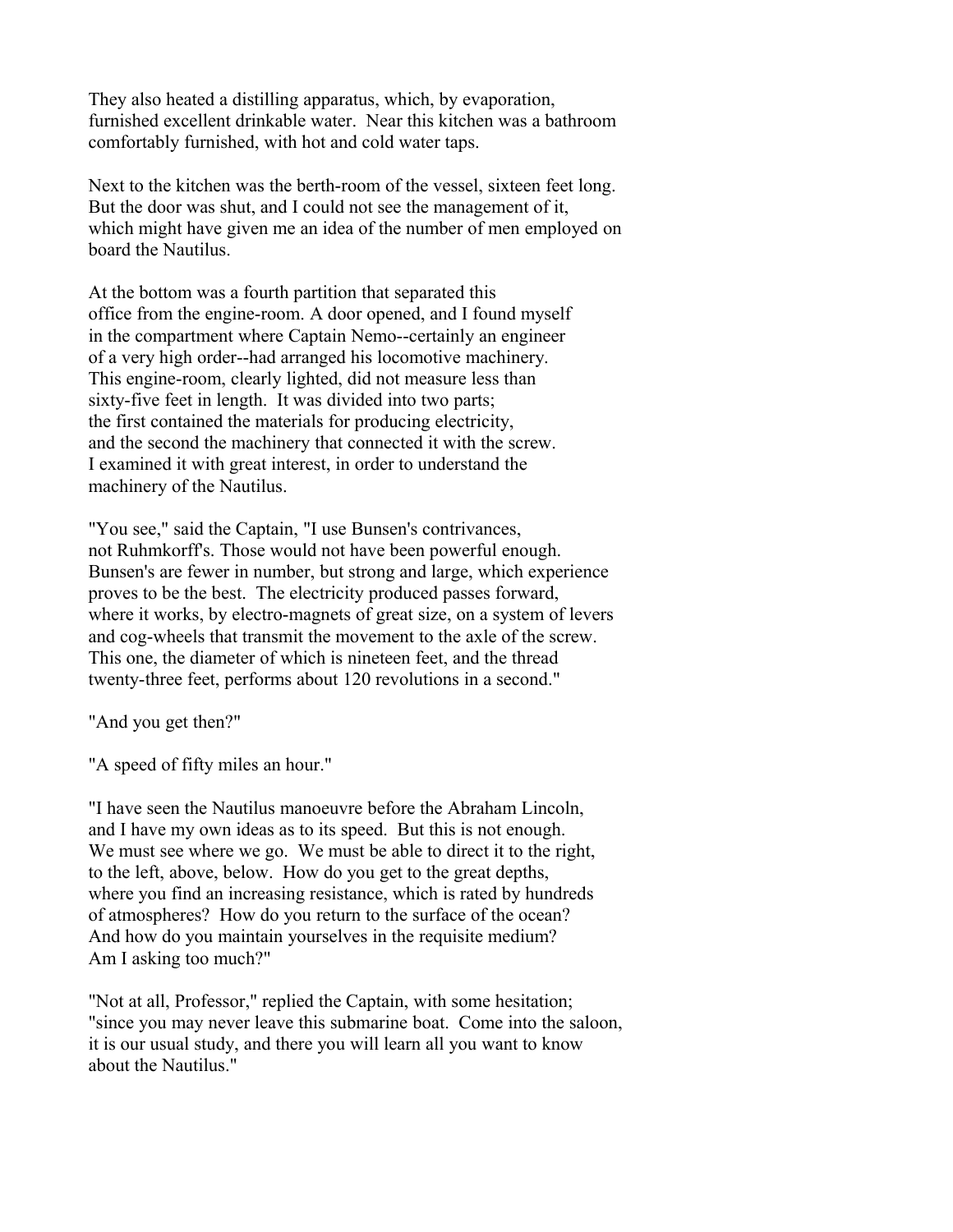## CHAPTER XII

### SOME FIGURES

A moment after we were seated on a divan in the saloon smoking. The Captain showed me a sketch that gave the plan, section, and elevation of the Nautilus. Then he began his description in these words:

"Here, M. Aronnax, are the several dimensions of the boat you are in. It is an elongated cylinder with conical ends. It is very like a cigar in shape, a shape already adopted in London in several constructions of the same sort. The length of this cylinder, from stem to stern, is exactly 232 feet, and its maximum breadth is twenty-six feet. It is not built quite like your long-voyage steamers, but its lines are sufficiently long, and its curves prolonged enough, to allow the water to slide off easily, and oppose no obstacle to its passage. These two dimensions enable you to obtain by a simple calculation the surface and cubic contents of the Nautilus. Its area measures 6,032 feet; and its contents about 1,500 cubic yards; that is to say, when completely immersed it displaces 50,000 feet of water, or weighs 1,500 tons.

"When I made the plans for this submarine vessel, I meant that nine-tenths should be submerged: consequently it ought only to displace nine-tenths of its bulk, that is to say, only to weigh that number of tons. I ought not, therefore, to have exceeded that weight, constructing it on the aforesaid dimensions.

"The Nautilus is composed of two hulls, one inside, the other outside, joined by T-shaped irons, which render it very strong. Indeed, owing to this cellular arrangement it resists like a block, as if it were solid. Its sides cannot yield; it coheres spontaneously, and not by the closeness of its rivets; and its perfect union of the materials enables it to defy the roughest seas.

"These two hulls are composed of steel plates, whose density is from .7 to .8 that of water. The first is not less than two inches and a half thick and weighs 394 tons. The second envelope, the keel, twenty inches high and ten thick, weighs only sixty-two tons. The engine, the ballast, the several accessories and apparatus appendages, the partitions and bulkheads, weigh 961.62 tons. Do you follow all this?"

### "I do."

"Then, when the Nautilus is afloat under these circumstances,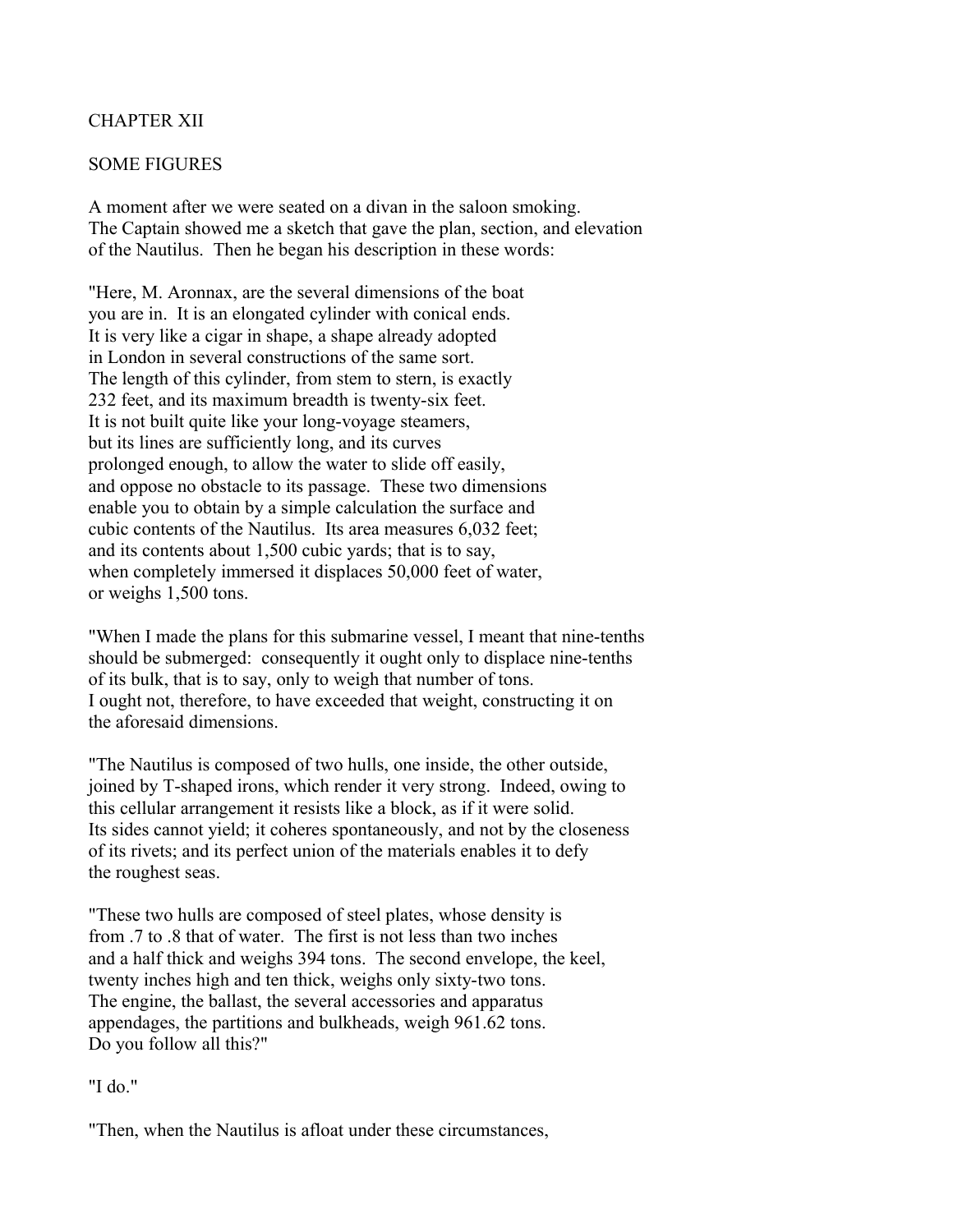one-tenth is out of the water. Now, if I have made reservoirs of a size equal to this tenth, or capable of holding 150 tons, and if I fill them with water, the boat, weighing then 1,507 tons, will be completely immersed. That would happen, Professor. These reservoirs are in the lower part of the Nautilus. I turn on taps and they fill, and the vessel sinks that had just been level with the surface."

"Well, Captain, but now we come to the real difficulty. I can understand your rising to the surface; but, diving below the surface, does not your submarine contrivance encounter a pressure, and consequently undergo an upward thrust of one atmosphere for every thirty feet of water, just about fifteen pounds per square inch?"

"Just so, sir."

"Then, unless you quite fill the Nautilus, I do not see how you can draw it down to those depths."

"Professor, you must not confound statics with dynamics or you will be exposed to grave errors. There is very little labour spent in attaining the lower regions of the ocean, for all bodies have a tendency to sink. When I wanted to find out the necessary increase of weight required to sink the Nautilus, I had only to calculate the reduction of volume that sea-water acquires according to the depth."

"That is evident."

"Now, if water is not absolutely incompressible, it is at least capable of very slight compression. Indeed, after the most recent calculations this reduction is only .000436 of an atmosphere for each thirty feet of depth. If we want to sink 3,000 feet, I should keep account of the reduction of bulk under a pressure equal to that of a column of water of a thousand feet. The calculation is easily verified. Now, I have supplementary reservoirs capable of holding a hundred tons. Therefore I can sink to a considerable depth. When I wish to rise to the level of the sea, I only let off the water, and empty all the reservoirs if I want the Nautilus to emerge from the tenth part of her total capacity."

I had nothing to object to these reasonings.

"I admit your calculations, Captain," I replied; "I should be wrong to dispute them since daily experience confirms them; but I foresee a real difficulty in the way."

"What, sir?"

"When you are about 1,000 feet deep, the walls of the Nautilus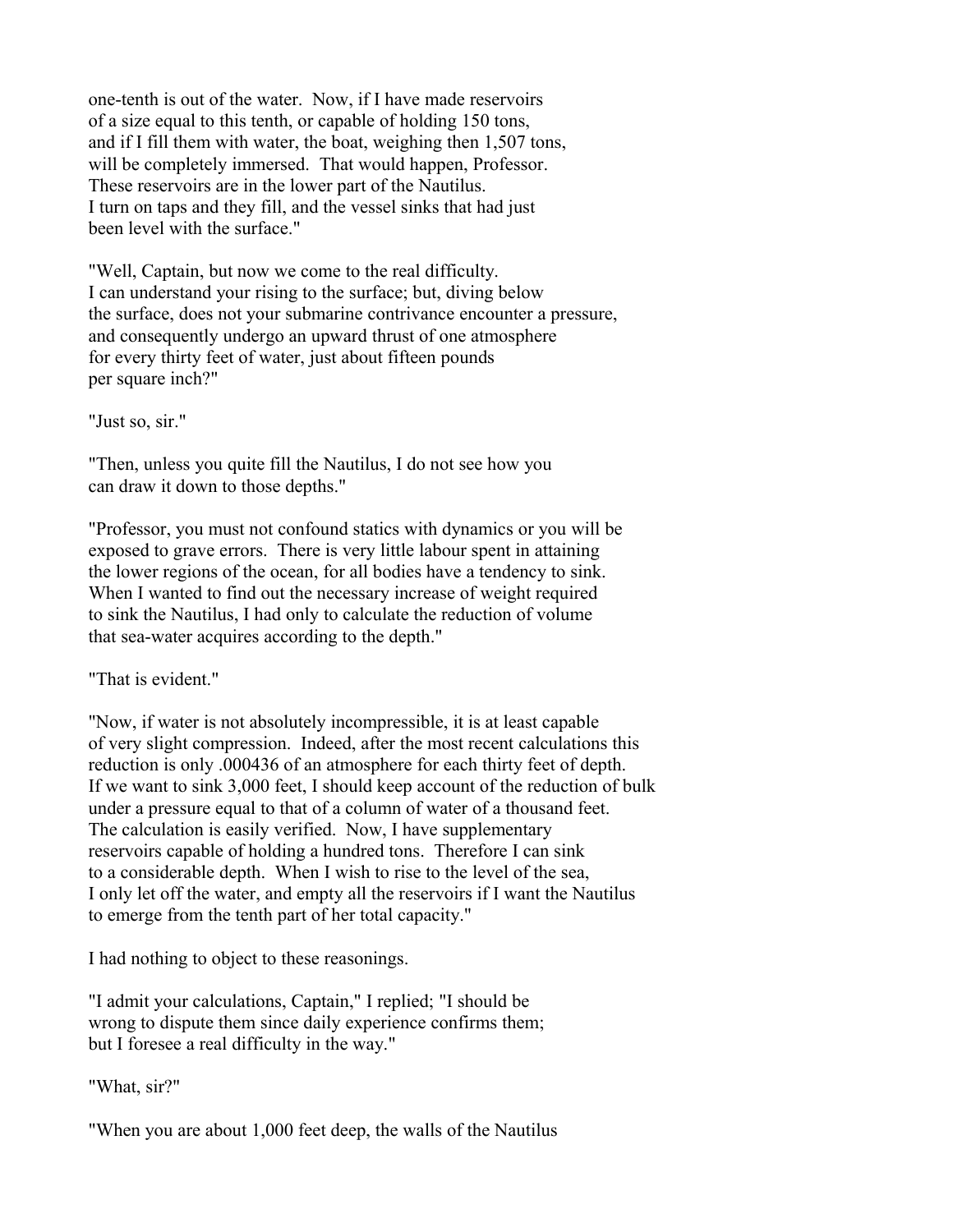bear a pressure of 100 atmospheres. If, then, just now you were to empty the supplementary reservoirs, to lighten the vessel, and to go up to the surface, the pumps must overcome the pressure of 100 atmospheres, which is 1,500 lbs. per square inch. From that a power----"

"That electricity alone can give," said the Captain, hastily. "I repeat, sir, that the dynamic power of my engines is almost infinite. The pumps of the Nautilus have an enormous power, as you must have observed when their jets of water burst like a torrent upon the Abraham Lincoln. Besides, I use subsidiary reservoirs only to attain a mean depth of 750 to 1,000 fathoms, and that with a view of managing my machines. Also, when I have a mind to visit the depths of the ocean five or six mlles below the surface, I make use of slower but not less infallible means."

"What are they, Captain?"

"That involves my telling you how the Nautilus is worked."

"I am impatient to learn."

"To steer this boat to starboard or port, to turn, in a word, following a horizontal plan, I use an ordinary rudder fixed on the back of the stern-post, and with one wheel and some tackle to steer by. But I can also make the Nautilus rise and sink, and sink and rise, by a vertical movement by means of two inclined planes fastened to its sides, opposite the centre of flotation, planes that move in every direction, and that are worked by powerful levers from the interior. If the planes are kept parallel with the boat, it moves horizontally. If slanted, the Nautilus, according to this inclination, and under the influence of the screw, either sinks diagonally or rises diagonally as it suits me. And even if I wish to rise more quickly to the surface, I ship the screw, and the pressure of the water causes the Nautilus to rise vertically like a balloon filled with hydrogen."

"Bravo, Captain! But how can the steersman follow the route in the middle of the waters?"

"The steersman is placed in a glazed box, that is raised about the hull of the Nautilus, and furnished with lenses."

"Are these lenses capable of resisting such pressure?"

"Perfectly. Glass, which breaks at a blow, is, nevertheless, capable of offering considerable resistance. During some experiments of fishing by electric light in 1864 in the Northern Seas, we saw plates less than a third of an inch thick resist a pressure of sixteen atmospheres. Now, the glass that I use is not less than thirty times thicker."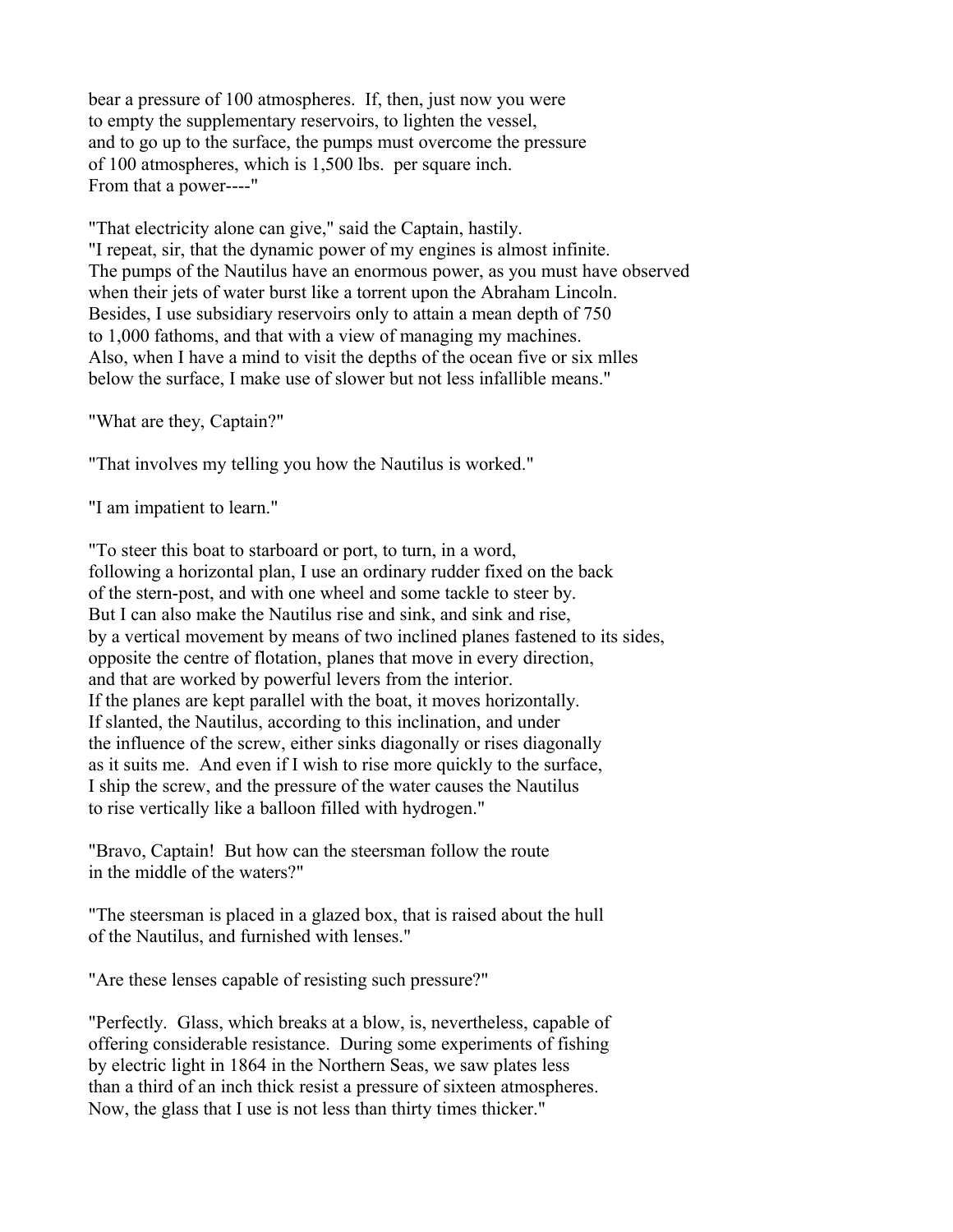"Granted. But, after all, in order to see, the light must exceed the darkness, and in the midst of the darkness in the water, how can you see?"

"Behind the steersman's cage is placed a powerful electric reflector, the rays from which light up the sea for half a mile in front."

"Ah! bravo, bravo, Captain! Now I can account for this phosphorescence in the supposed narwhal that puzzled us so. I now ask you if the boarding of the Nautilus and of the Scotia, that has made such a noise, has been the result of a chance rencontre?"

"Quite accidental, sir. I was sailing only one fathom below the surface of the water when the shock came. It had no bad result."

"None, sir. But now, about your rencontre with the Abraham Lincoln?"

"Professor, I am sorry for one of the best vessels in the American navy; but they attacked me, and I was bound to defend myself. I contented myself, however, with putting the frigate hors de combat; she will not have any difficulty in getting repaired at the next port."

"Ah, Commander! your Nautilus is certainly a marvellous boat."

"Yes, Professor; and I love it as if it were part of myself. If danger threatens one of your vessels on the ocean, the first impression is the feeling of an abyss above and below. On the Nautilus men's hearts never fail them. No defects to be afraid of, for the double shell is as firm as iron; no rigging to attend to; no sails for the wind to carry away; no boilers to burst; no fire to fear, for the vessel is made of iron, not of wood; no coal to run short, for electricity is the only mechanical agent; no collision to fear, for it alone swims in deep water; no tempest to brave, for when it dives below the water it reaches absolute tranquillity. There, sir! that is the perfection of vessels! And if it is true that the engineer has more confidence in the vessel than the builder, and the builder than the captain himself, you understand the trust I repose in my Nautilus; for I am at once captain, builder, and engineer."

"But how could you construct this wonderful Nautilus in secret?"

"Each separate portion, M. Aronnax, was brought from different parts of the globe."

"But these parts had to be put together and arranged?"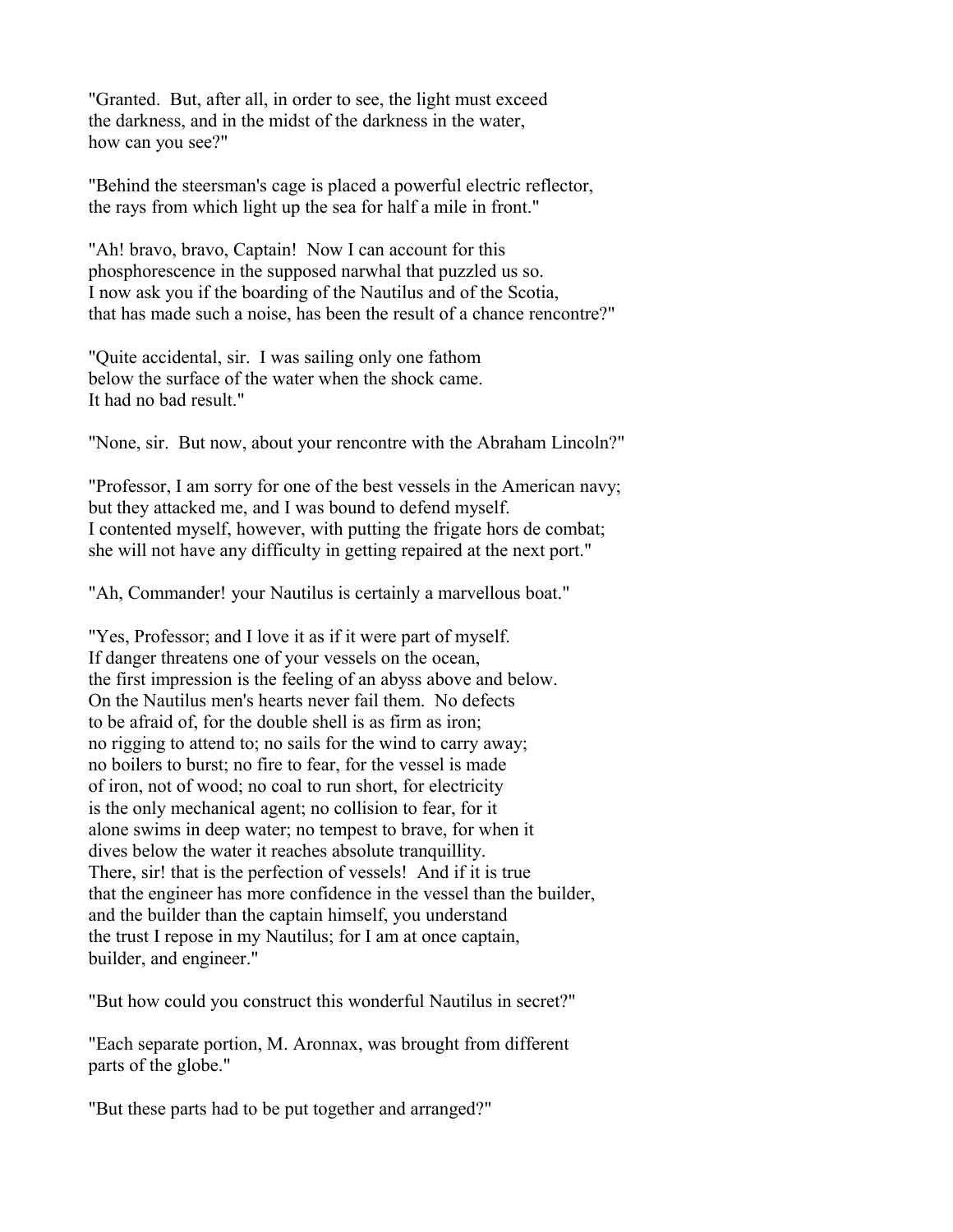"Professor, I had set up my workshops upon a desert island in the ocean. There my workmen, that is to say, the brave men that I instructed and educated, and myself have put together our Nautilus. Then, when the work was finished, fire destroyed all trace of our proceedings on this island, that I could have jumped over if I had liked."

"Then the cost of this vessel is great?"

"M. Aronnax, an iron vessel costs L145 per ton. Now the Nautilus weighed 1,500. It came therefore to L67,500, and L80,000 more for fitting it up, and about L200,000, with the works of art and the collections it contains."

"One last question, Captain Nemo."

"Ask it, Professor."

"You are rich?"

"Immensely rich, sir; and I could, without missing it, pay the national debt of France."

I stared at the singular person who spoke thus. Was he playing upon my credulity? The future would decide that.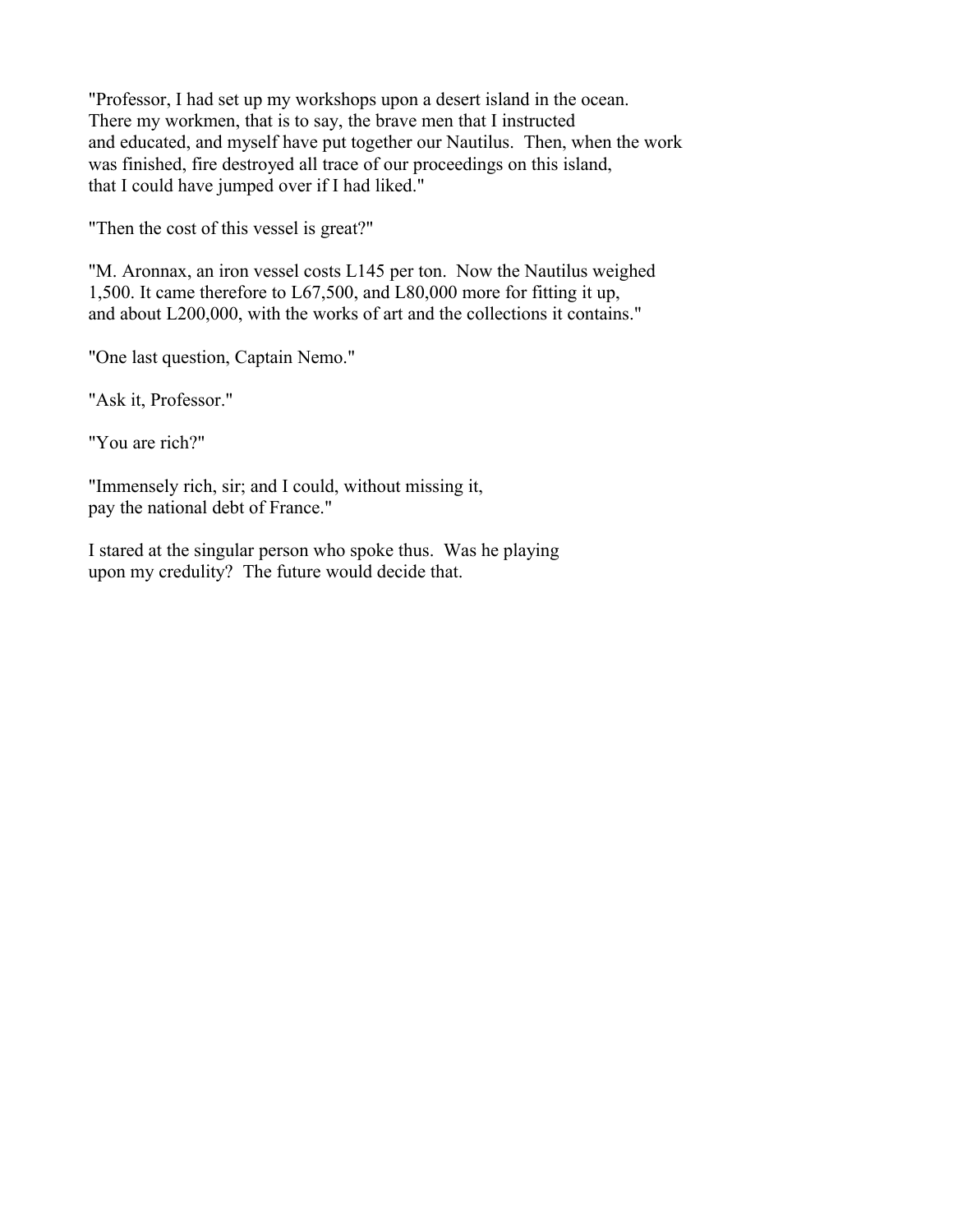### CHAPTER XIII

### THE BLACK RIVER

The portion of the terrestrial globe which is covered by water is estimated at upwards of eighty millions of acres. This fluid mass comprises two billions two hundred and fifty millions of cubic miles, forming a spherical body of a diameter of sixty leagues, the weight of which would be three quintillions of tons. To comprehend the meaning of these figures, it is necessary to observe that a quintillion is to a billion as a billion is to unity; in other words, there are as many billions in a quintillion as there are units in a billion. This mass of fluid is equal to about the quantity of water which would be discharged by all the rivers of the earth in forty thousand years.

During the geological epochs the ocean originally prevailed everywhere. Then by degrees, in the silurian period, the tops of the mountains began to appear, the islands emerged, then disappeared in partial deluges, reappeared, became settled, formed continents, till at length the earth became geographically arranged, as we see in the present day. The solid had wrested from the liquid thirty-seven million six hundred and fifty-seven square miles, equal to twelve billions nine hundred and sixty millions of acres.

The shape of continents allows us to divide the waters into five great portions: the Arctic or Frozen Ocean, the Antarctic, or Frozen Ocean, the Indian, the Atlantic, and the Pacific Oceans.

The Pacific Ocean extends from north to south between the two Polar Circles, and from east to west between Asia and America, over an extent of 145 degrees of longitude. It is the quietest of seas; its currents are broad and slow, it has medium tides, and abundant rain. Such was the ocean that my fate destined me first to travel over under these strange conditions.

"Sir," said Captain Nemo, "we will, if you please, take our bearings and fix the starting-point of this voyage. It is a quarter to twelve; I will go up again to the surface."

The Captain pressed an electric clock three times. The pumps began to drive the water from the tanks; the needle of the manometer marked by a different pressure the ascent of the Nautilus, then it stopped.

"We have arrived," said the Captain.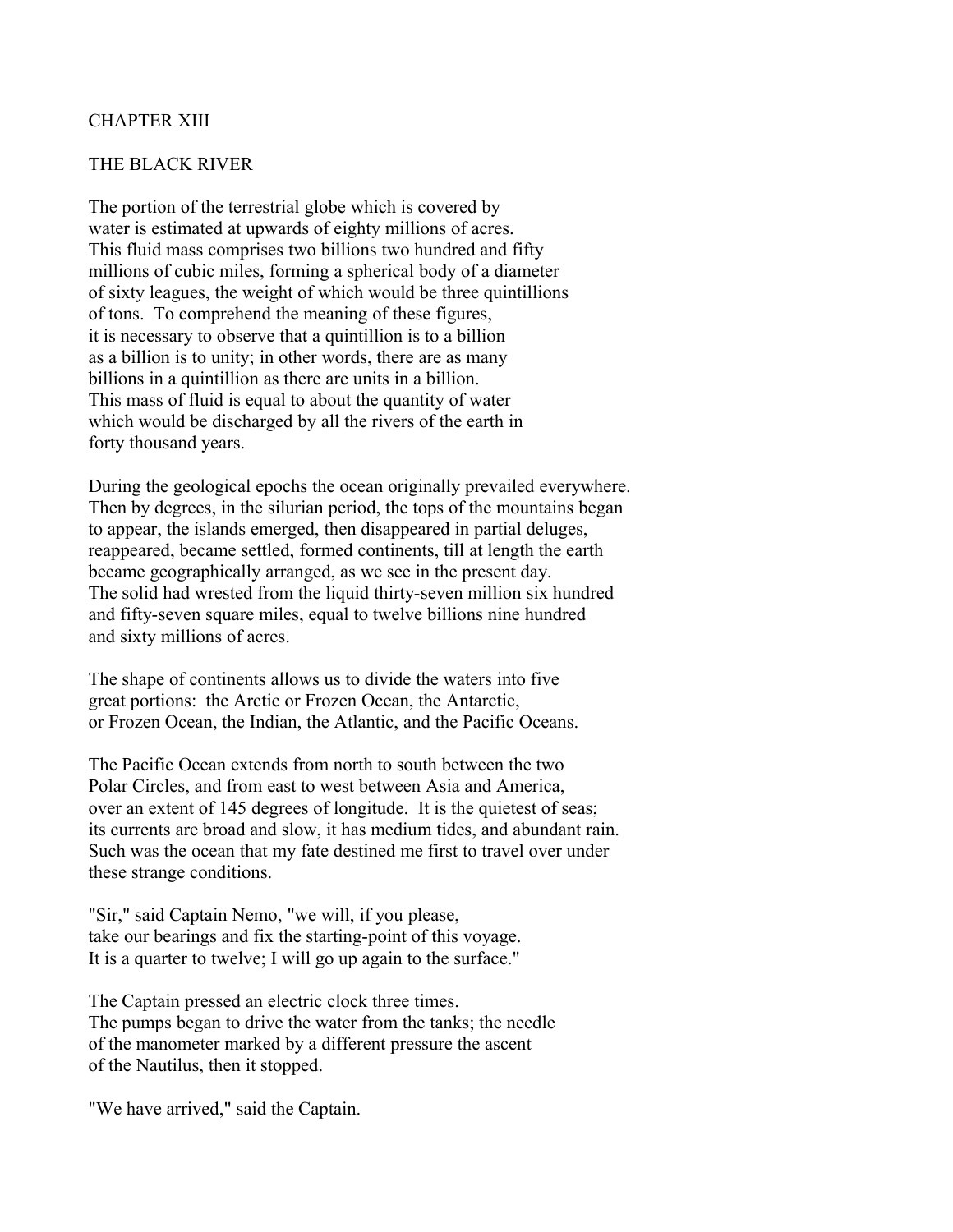I went to the central staircase which opened on to the platform, clambered up the iron steps, and found myself on the upper part of the Nautilus.

The platform was only three feet out of water. The front and back of the Nautilus was of that spindle-shape which caused it justly to be compared to a cigar. I noticed that its iron plates, slightly overlaying each other, resembled the shell which clothes the bodies of our large terrestrial reptiles. It explained to me how natural it was, in spite of all glasses, that this boat should have been taken for a marine animal.

Toward the middle of the platform the longboat, half buried in the hull of the vessel, formed a slight excrescence. Fore and aft rose two cages of medium height with inclined sides, and partly closed by thick lenticular glasses; one destined for the steersman who directed the Nautilus, the other containing a brilliant lantern to give light on the road.

The sea was beautiful, the sky pure. Scarcely could the long vehicle feel the broad undulations of the ocean. A light breeze from the east rippled the surface of the waters. The horizon, free from fog, made observation easy. Nothing was in sight. Not a quicksand, not an island. A vast desert.

Captain Nemo, by the help of his sextant, took the altitude of the sun, which ought also to give the latitude. He waited for some moments till its disc touched the horizon. Whilst taking observations not a muscle moved, the instrument could not have been more motionless in a hand of marble.

"Twelve o'clock, sir," said he. "When you like----"

I cast a last look upon the sea, slightly yellowed by the Japanese coast, and descended to the saloon.

"And now, sir, I leave you to your studies," added the Captain; "our course is E.N.E., our depth is twenty-six fathoms. Here are maps on a large scale by which you may follow it. The saloon is at your disposal, and, with your permission, I will retire." Captain Nemo bowed, and I remained alone, lost in thoughts all bearing on the commander of the Nautilus.

For a whole hour was I deep in these reflections, seeking to pierce this mystery so interesting to me. Then my eyes fell upon the vast planisphere spread upon the table, and I placed my finger on the very spot where the given latitude and longitude crossed.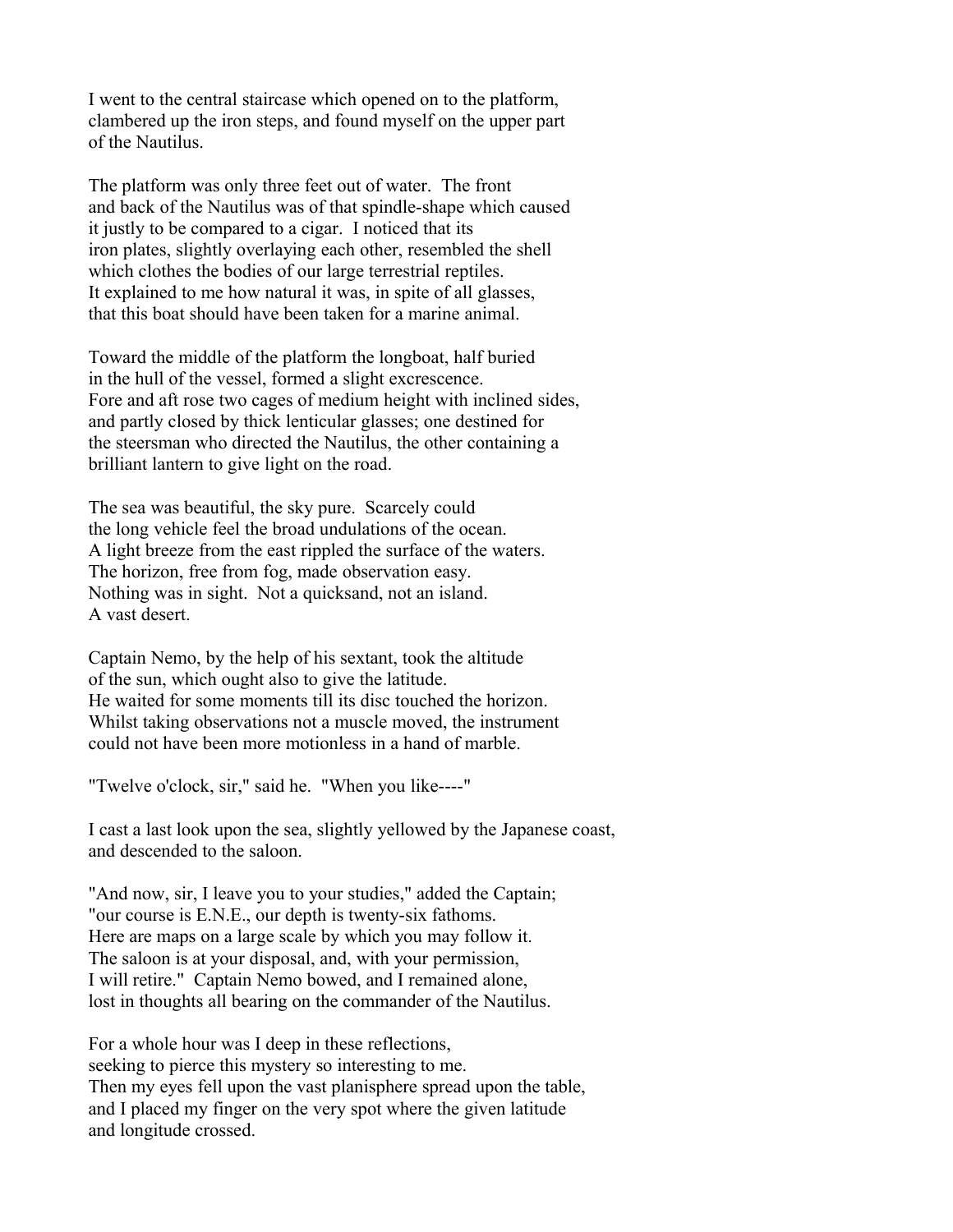The sea has its large rivers like the continents. They are special currents known by their temperature and their colour. The most remarkable of these is known by the name of the Gulf Stream. Science has decided on the globe the direction of five principal currents: one in the North Atlantic, a second in the South, a third in the North Pacific, a fourth in the South, and a fifth in the Southern Indian Ocean. It is even probable that a sixth current existed at one time or another in the Northern Indian Ocean, when the Caspian and Aral Seas formed but one vast sheet of water.

At this point indicated on the planisphere one of these currents was rolling, the Kuro-Scivo of the Japanese, the Black River, which, leaving the Gulf of Bengal, where it is warmed by the perpendicular rays of a tropical sun, crosses the Straits of Malacca along the coast of Asia, turns into the North Pacific to the Aleutian Islands, carrying with it trunks of camphor-trees and other indigenous productions, and edging the waves of the ocean with the pure indigo of its warm water. It was this current that the Nautilus was to follow. I followed it with my eye; saw it lose itself in the vastness of the Pacific, and felt myself drawn with it, when Ned Land and Conseil appeared at the door of the saloon.

My two brave companions remained petrified at the sight of the wonders spread before them.

"Where are we, where are we?" exclaimed the Canadian. "In the museum at Quebec?"

"My friends," I answered, making a sign for them to enter, "you are not in Canada, but on board the Nautilus, fifty yards below the level of the sea."

"But, M. Aronnax," said Ned Land, "can you tell me how many men there are on board? Ten, twenty, fifty, a hundred?"

"I cannot answer you, Mr. Land; it is better to abandon for a time all idea of seizing the Nautilus or escaping from it. This ship is a masterpiece of modern industry, and I should be sorry not to have seen it. Many people would accept the situation forced upon us, if only to move amongst such wonders. So be quiet and let us try and see what passes around us."

"See!" exclaimed the harpooner, "but we can see nothing in this iron prison! We are walking--we are sailing--blindly."

Ned Land had scarcely pronounced these words when all was suddenly darkness. The luminous ceiling was gone, and so rapidly that my eyes received a painful impression.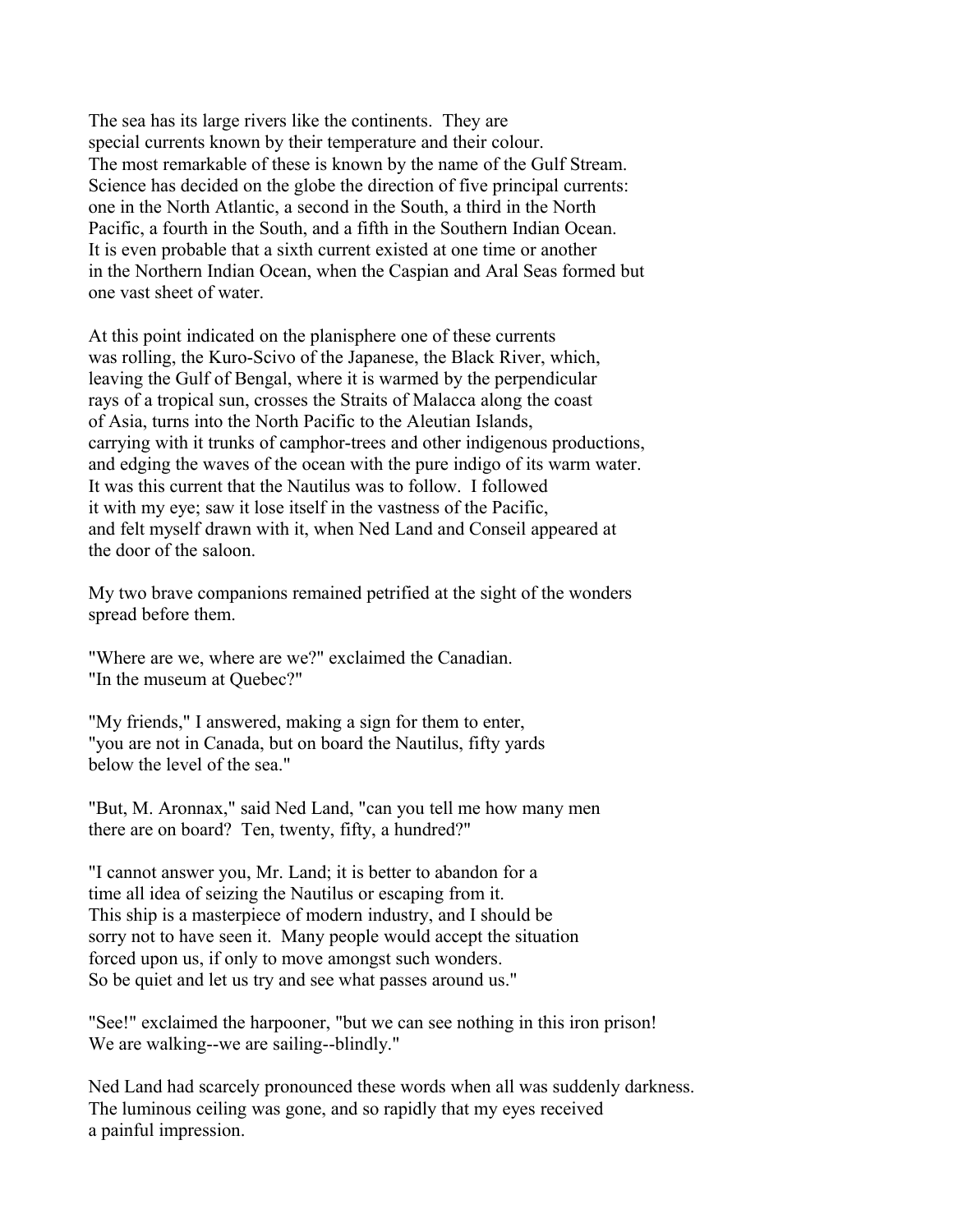We remained mute, not stirring, and not knowing what surprise awaited us, whether agreeable or disagreeable. A sliding noise was heard: one would have said that panels were working at the sides of the Nautilus.

"It is the end of the end!" said Ned Land.

Suddenly light broke at each side of the saloon, through two oblong openings. The liquid mass appeared vividly lit up by the electric gleam. Two crystal plates separated us from the sea. At first I trembled at the thought that this frail partition might break, but strong bands of copper bound them, giving an almost infinite power of resistance.

The sea was distinctly visible for a mile all round the Nautilus. What a spectacle! What pen can describe it? Who could paint the effects of the light through those transparent sheets of water, and the softness of the successive gradations from the lower to the superior strata of the ocean?

We know the transparency of the sea and that its clearness is far beyond that of rock-water. The mineral and organic substances which it holds in suspension heightens its transparency. In certain parts of the ocean at the Antilles, under seventy-five fathoms of water, can be seen with surprising clearness a bed of sand. The penetrating power of the solar rays does not seem to cease for a depth of one hundred and fifty fathoms. But in this middle fluid travelled over by the Nautilus, the electric brightness was produced even in the bosom of the waves. It was no longer luminous water, but liquid light.

On each side a window opened into this unexplored abyss. The obscurity of the saloon showed to advantage the brightness outside, and we looked out as if this pure crystal had been the glass of an immense aquarium.

"You wished to see, friend Ned; well, you see now."

"Curious! curious!" muttered the Canadian, who, forgetting his ill-temper, seemed to submit to some irresistible attraction; "and one would come further than this to admire such a sight!"

"Ah!" thought I to myself, "I understand the life of this man; he has made a world apart for himself, in which he treasures all his greatest wonders."

For two whole hours an aquatic army escorted the Nautilus. During their games, their bounds, while rivalling each other in beauty, brightness, and velocity, I distinguished the green labre; the banded mullet, marked by a double line of black; the round-tailed goby,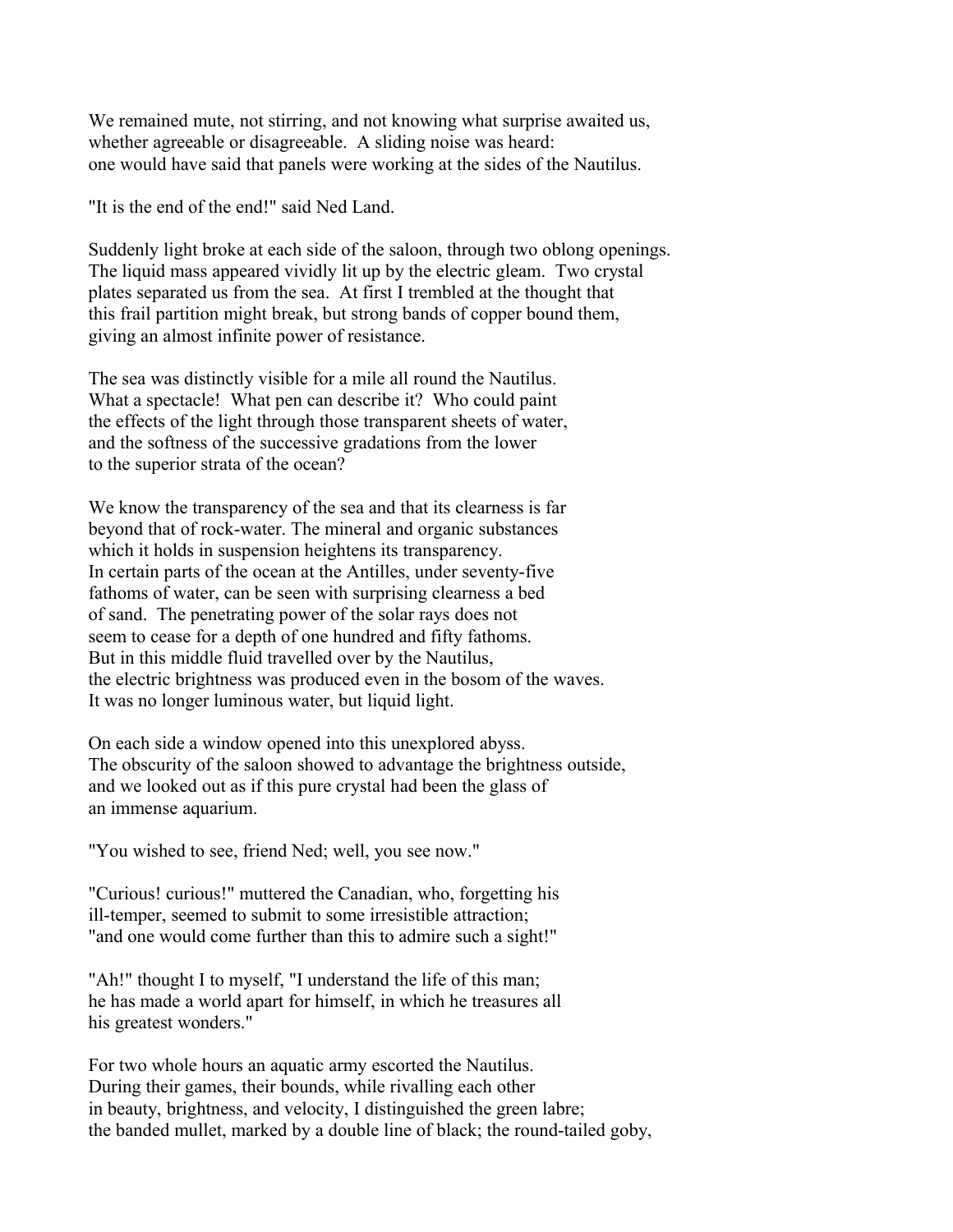of a white colour, with violet spots on the back; the Japanese scombrus, a beautiful mackerel of these seas, with a blue body and silvery head; the brilliant azurors, whose name alone defies description; some banded spares, with variegated fins of blue and yellow; the woodcocks of the seas, some specimens of which attain a yard in length; Japanese salamanders, spider lampreys, serpents six feet long, with eyes small and lively, and a huge mouth bristling with teeth; with many other species.

Our imagination was kept at its height, interjections followed quickly on each other. Ned named the fish, and Conseil classed them. I was in ecstasies with the vivacity of their movements and the beauty of their forms. Never had it been given to me to surprise these animals, alive and at liberty, in their natural element. I will not mention all the varieties which passed before my dazzled eyes, all the collection of the seas of China and Japan. These fish, more numerous than the birds of the air, came, attracted, no doubt, by the brilliant focus of the electric light.

Suddenly there was daylight in the saloon, the iron panels closed again, and the enchanting vision disappeared. But for a long time I dreamt on, till my eyes fell on the instruments hanging on the partition. The compass still showed the course to be E.N.E., the manometer indicated a pressure of five atmospheres, equivalent to a depth of twenty five fathoms, and the electric log gave a speed of fifteen miles an hour. I expected Captain Nemo, but he did not appear. The clock marked the hour of five.

Ned Land and Conseil returned to their cabin, and I retired to my chamber. My dinner was ready. It was composed of turtle soup made of the most delicate hawks bills, of a surmullet served with puff paste (the liver of which, prepared by itself, was most delicious), and fillets of the emperor-holocanthus, the savour of which seemed to me superior even to salmon.

I passed the evening reading, writing, and thinking. Then sleep overpowered me, and I stretched myself on my couch of zostera, and slept profoundly, whilst the Nautilus was gliding rapidly through the current of the Black River.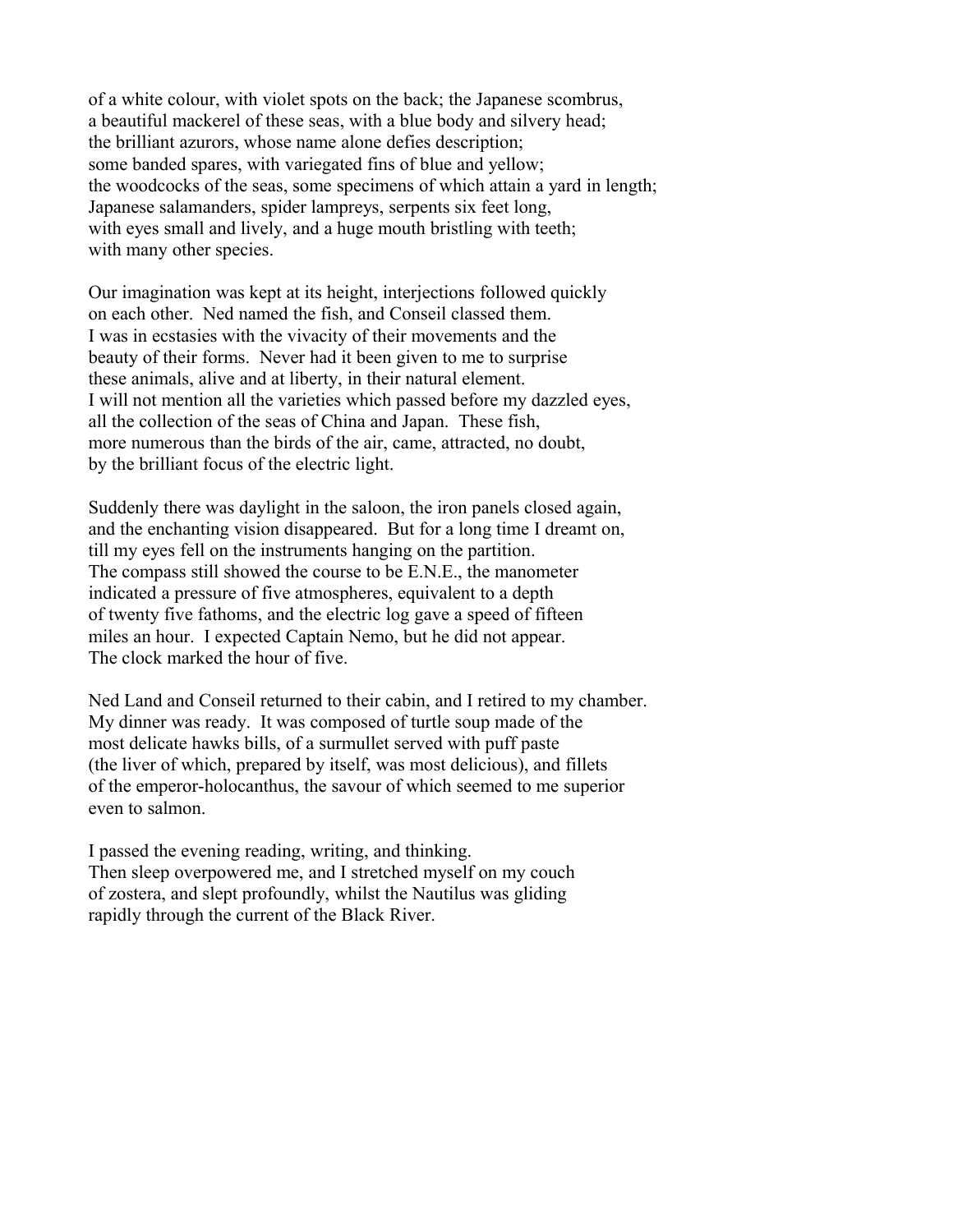### CHAPTER XIV

#### A NOTE OF INVITATION

The next day was the 9th of November. I awoke after a long sleep of twelve hours. Conseil came, according to custom, to know "how I passed the night," and to offer his services. He had left his friend the Canadian sleeping like a man who had never done anything else all his life. I let the worthy fellow chatter as he pleased, without caring to answer him. I was preoccupied by the absence of the Captain during our sitting of the day before, and hoping to see him to-day.

As soon as I was dressed I went into the saloon. It was deserted. I plunged into the study of the shell treasures hidden behind the glasses.

The whole day passed without my being honoured by a visit from Captain Nemo. The panels of the saloon did not open. Perhaps they did not wish us to tire of these beautiful things.

The course of the Nautilus was E.N.E., her speed twelve knots, the depth below the surface between twenty-five and thirty fathoms.

The next day, 10th of November, the same desertion, the same solitude. I did not see one of the ship's crew: Ned and Conseil spent the greater part of the day with me. They were astonished at the puzzling absence of the Captain. Was this singular man ill?--had he altered his intentions with regard to us?

After all, as Conseil said, we enjoyed perfect liberty, we were delicately and abundantly fed. Our host kept to his terms of the treaty. We could not complain, and, indeed, the singularity of our fate reserved such wonderful compensation for us that we had no right to accuse it as yet.

That day I commenced the journal of these adventures which has enabled me to relate them with more scrupulous exactitude and minute detail.

11th November, early in the morning. The fresh air spreading over the interior of the Nautilus told me that we had come to the surface of the ocean to renew our supply of oxygen. I directed my steps to the central staircase, and mounted the platform.

It was six o'clock, the weather was cloudy, the sea grey, but calm. Scarcely a billow. Captain Nemo, whom I hoped to meet, would he be there? I saw no one but the steersman imprisoned in his glass cage. Seated upon the projection formed by the hull of the pinnace,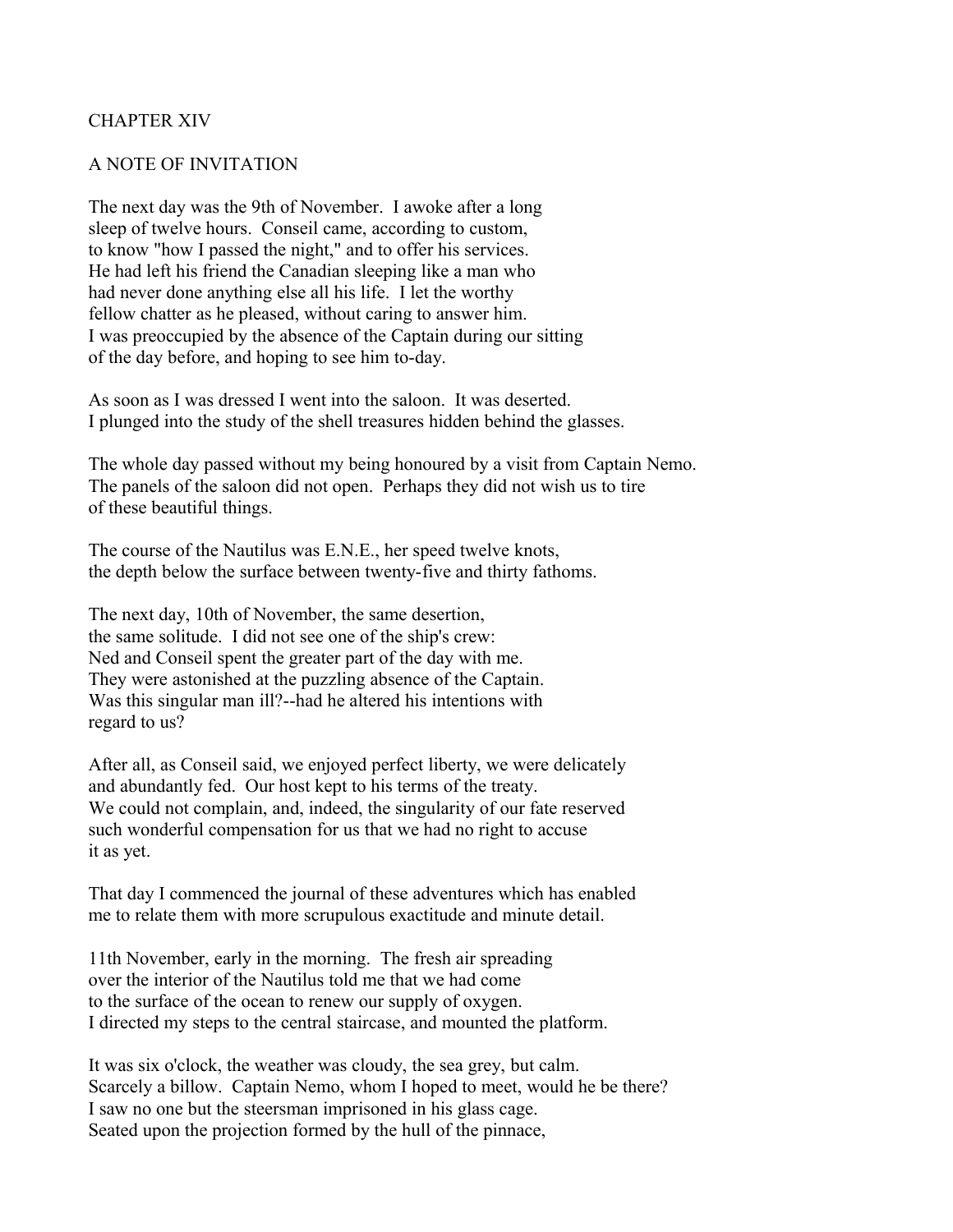I inhaled the salt breeze with delight.

By degrees the fog disappeared under the action of the sun's rays, the radiant orb rose from behind the eastern horizon. The sea flamed under its glance like a train of gunpowder. The clouds scattered in the heights were coloured with lively tints of beautiful shades, and numerous "mare's tails," which betokened wind for that day. But what was wind to this Nautilus, which tempests could not frighten!

I was admiring this joyous rising of the sun, so gay, and so life-giving, when I heard steps approaching the platform. I was prepared to salute Captain Nemo, but it was his second (whom I had already seen on the Captain's first visit) who appeared. He advanced on the platform, not seeming to see me. With his powerful glass to his eye, he scanned every point of the horizon with great attention. This examination over, he approached the panel and pronounced a sentence in exactly these terms. I have remembered it, for every morning it was repeated under exactly the same conditions. It was thus worded:

"Nautron respoc lorni virch."

What it meant I could not say.

These words pronounced, the second descended. I thought that the Nautilus was about to return to its submarine navigation. I regained the panel and returned to my chamber.

Five days sped thus, without any change in our situation. Every morning I mounted the platform. The same phrase was pronounced by the same individual. But Captain Nemo did not appear.

I had made up my mind that I should never see him again, when, on the 16th November, on returning to my room with Ned and Conseil, I found upon my table a note addressed to me. I opened it impatiently. It was written in a bold, clear hand, the characters rather pointed, recalling the German type. The note was worded as follows:

TO PROFESSOR ARONNAX, On board the Nautilus. 16th of November, 1867.

Captain Nemo invites Professor Aronnax to a hunting-party, which will take place to-morrow morning in the forests of the Island of Crespo. He hopes that nothing will prevent the Professor from being present, and he will with pleasure see him joined by his companions.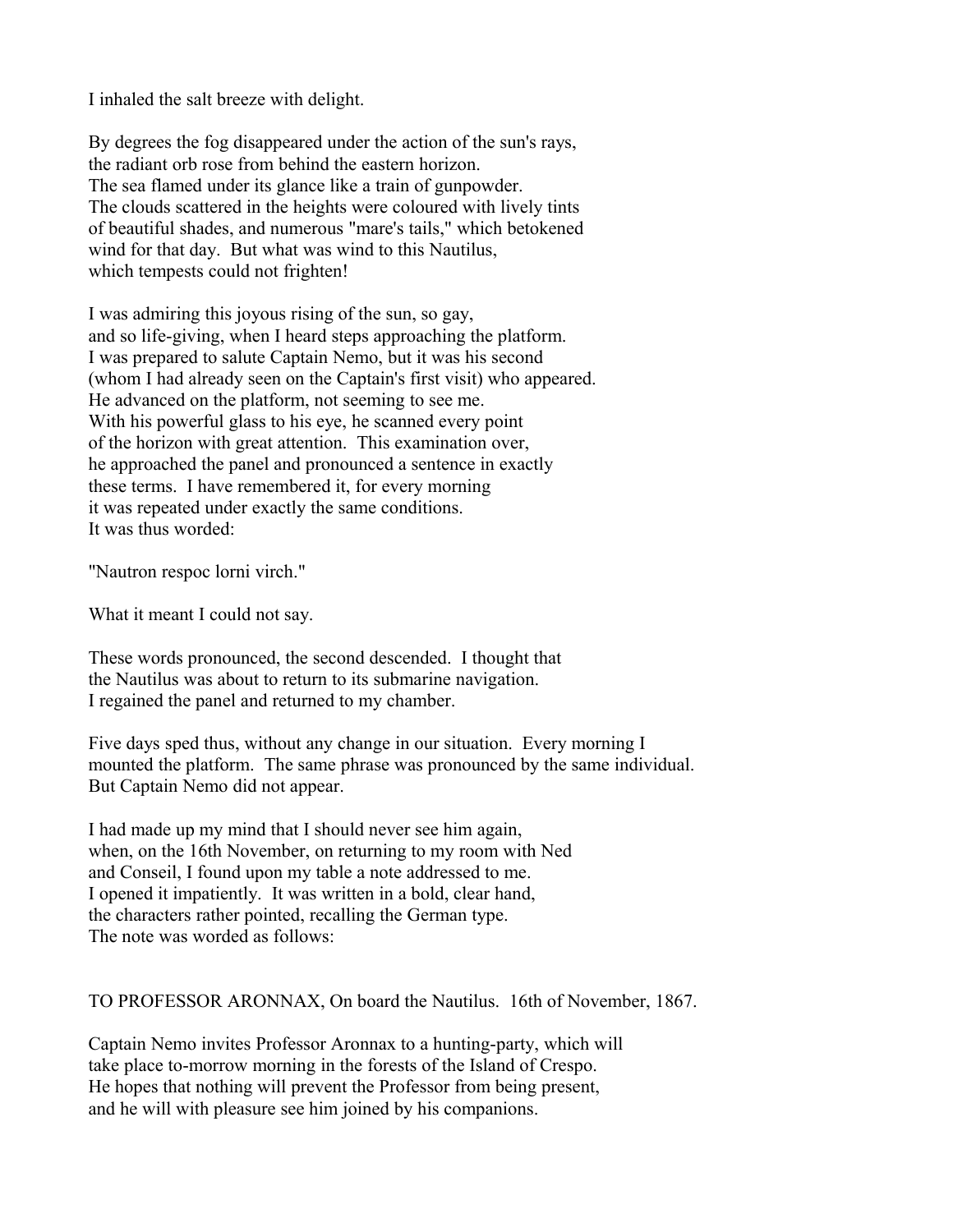CAPTAIN NEMO, Commander of the Nautilus.

"A hunt!" exclaimed Ned.

"And in the forests of the Island of Crespo!" added Conseil.

"Oh! then the gentleman is going on terra firma?" replied Ned Land.

"That seems to me to be clearly indicated," said I, reading the letter once more.

"Well, we must accept," said the Canadian. "But once more on dry ground, we shall know what to do. Indeed, I shall not be sorry to eat a piece of fresh venison."

Without seeking to reconcile what was contradictory between Captain Nemo's manifest aversion to islands and continents, and his invitation to hunt in a forest, I contented myself with replying:

"Let us first see where the Island of Crespo is."

I consulted the planisphere, and in  $32\omega/40$  N. lat. and 157@ 50' W. long., I found a small island, recognised in 1801 by Captain Crespo, and marked in the ancient Spanish maps as Rocca de la Plata, the meaning of which is The Silver Rock. We were then about eighteen hundred miles from our starting-point, and the course of the Nautilus, a little changed, was bringing it back towards the southeast.

I showed this little rock, lost in the midst of the North Pacific, to my companions.

"If Captain Nemo does sometimes go on dry ground," said I, "he at least chooses desert islands."

Ned Land shrugged his shoulders without speaking, and Conseil and he left me.

After supper, which was served by the steward, mute and impassive, I went to bed, not without some anxiety.

The next morning, the 17th of November, on awakening, I felt that the Nautilus was perfectly still. I dressed quickly and entered the saloon.

Captain Nemo was there, waiting for me. He rose, bowed, and asked me if it was convenient for me to accompany him. As he made no allusion to his absence during the last eight days,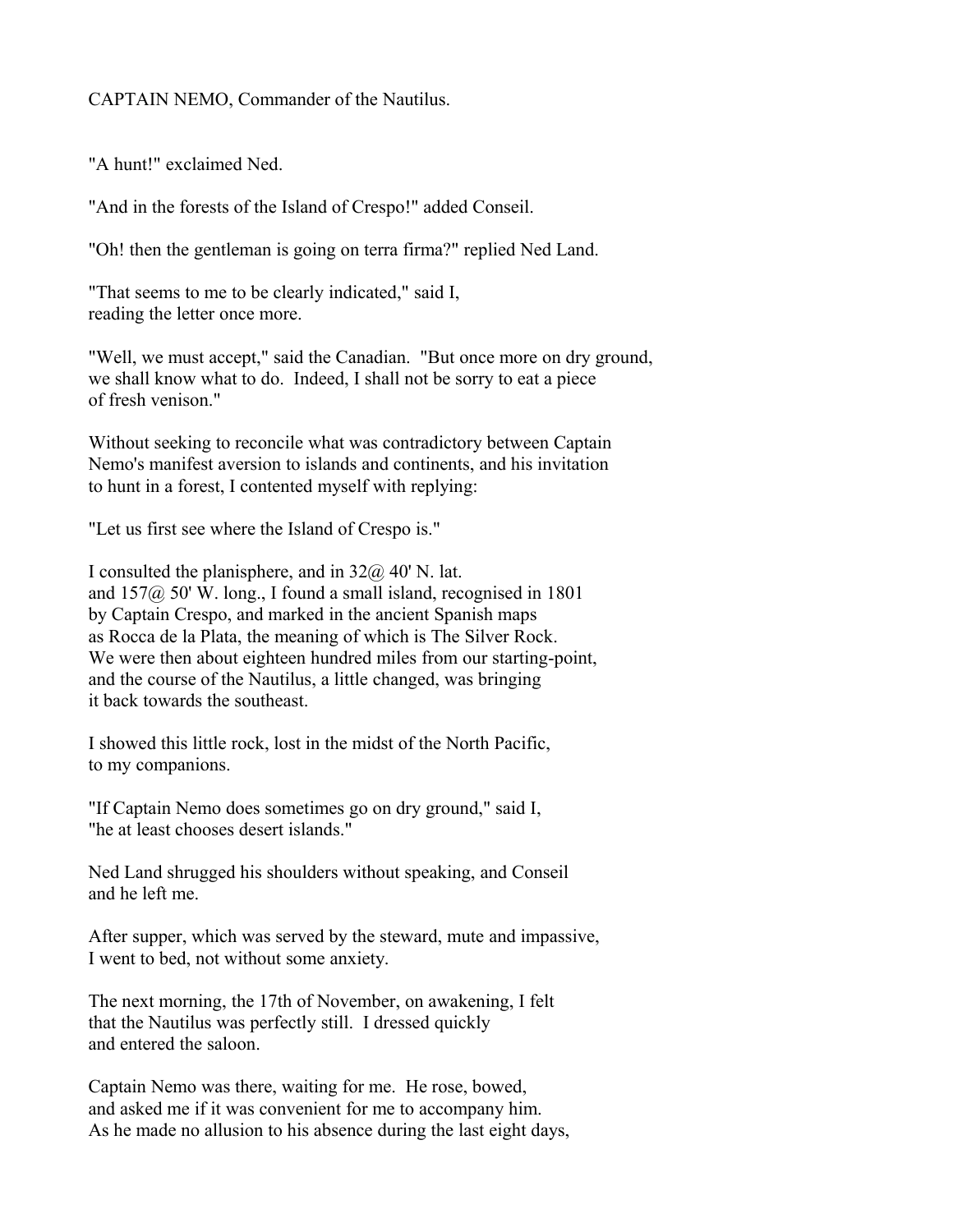I did not mention it, and simply answered that my companions and myself were ready to follow him.

We entered the dining-room, where breakfast was served.

"M. Aronnax," said the Captain, "pray, share my breakfast without ceremony; we will chat as we eat. For, though I promised you a walk in the forest, I did not undertake to find hotels there. So breakfast as a man who will most likely not have his dinner till very late."

I did honour to the repast. It was composed of several kinds of fish, and slices of sea-cucumber, and different sorts of seaweed. Our drink consisted of pure water, to which the Captain added some drops of a fermented liquor, extracted by the Kamschatcha method from a seaweed known under the name of Rhodomenia palmata. Captain Nemo ate at first without saying a word. Then he began:

"Sir, when I proposed to you to hunt in my submarine forest of Crespo, you evidently thought me mad. Sir, you should never judge lightly of any man."

"But Captain, believe me----"

"Be kind enough to listen, and you will then see whether you have any cause to accuse me of folly and contradiction."

"I listen"

"You know as well as I do, Professor, that man can live under water, providing he carries with him a sufficient supply of breathable air. In submarine works, the workman, clad in an impervious dress, with his head in a metal helmet, receives air from above by means of forcing pumps and regulators."

"That is a diving apparatus," said I.

"Just so, but under these conditions the man is not at liberty; he is attached to the pump which sends him air through an india-rubber tube, and if we were obliged to be thus held to the Nautilus, we could not go far."

"And the means of getting free?" I asked.

"It is to use the Rouquayrol apparatus, invented by two of your own countrymen, which I have brought to perfection for my own use, and which will allow you to risk yourself under these new physiological conditions without any organ whatever suffering. It consists of a reservoir of thick iron plates, in which I store the air under a pressure of fifty atmospheres. This reservoir is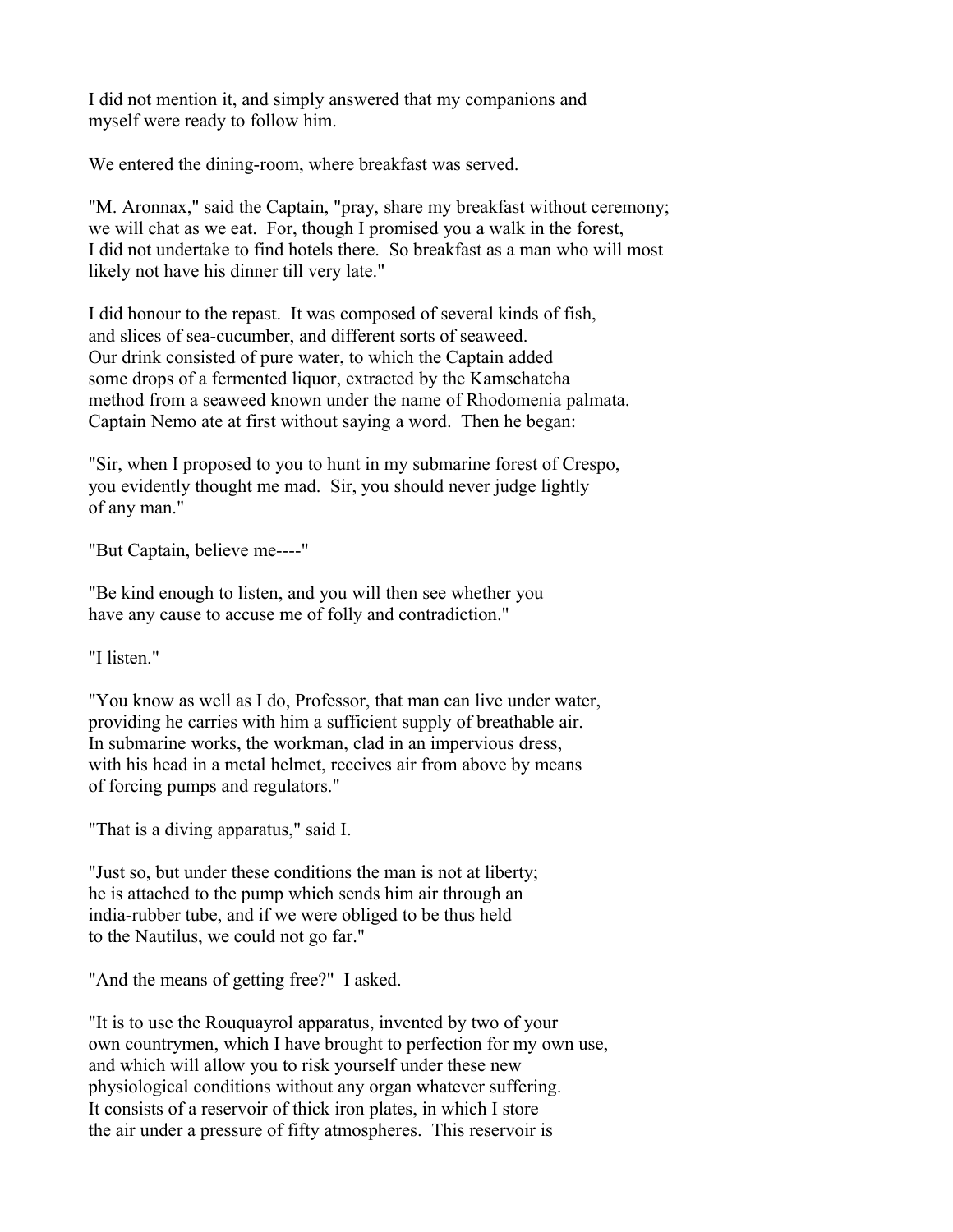fixed on the back by means of braces, like a soldier's knapsack. Its upper part forms a box in which the air is kept by means of a bellows, and therefore cannot escape unless at its normal tension. In the Rouquayrol apparatus such as we use, two india rubber pipes leave this box and join a sort of tent which holds the nose and mouth; one is to introduce fresh air, the other to let out the foul, and the tongue closes one or the other according to the wants of the respirator. But I, in encountering great pressures at the bottom of the sea, was obliged to shut my head, like that of a diver in a ball of copper; and it is to this ball of copper that the two pipes, the inspirator and the expirator, open."

"Perfectly, Captain Nemo; but the air that you carry with you must soon be used; when it only contains fifteen per cent. of oxygen it is no longer fit to breathe."

"Right! But I told you, M. Aronnax, that the pumps of the Nautilus allow me to store the air under considerable pressure, and on those conditions the reservoir of the apparatus can furnish breathable air for nine or ten hours."

"I have no further objections to make," I answered. "I will only ask you one thing, Captain--how can you light your road at the bottom of the sea?"

"With the Ruhmkorff apparatus, M. Aronnax; one is carried on the back, the other is fastened to the waist. It is composed of a Bunsen pile, which I do not work with bichromate of potash, but with sodium. A wire is introduced which collects the electricity produced, and directs it towards a particularly made lantern. In this lantern is a spiral glass which contains a small quantity of carbonic gas. When the apparatus is at work this gas becomes luminous, giving out a white and continuous light. Thus provided, I can breathe and I can see."

"Captain Nemo, to all my objections you make such crushing answers that I dare no longer doubt. But, if I am forced to admit the Rouquayrol and Ruhmkorff apparatus, I must be allowed some reservations with regard to the gun I am to carry."

"But it is not a gun for powder," answered the Captain.

"Then it is an air-gun."

"Doubtless! How would you have me manufacture gun powder on board, without either saltpetre, sulphur, or charcoal?"

"Besides," I added, "to fire under water in a medium eight hundred and fifty-five times denser than the air, we must conquer very considerable resistance."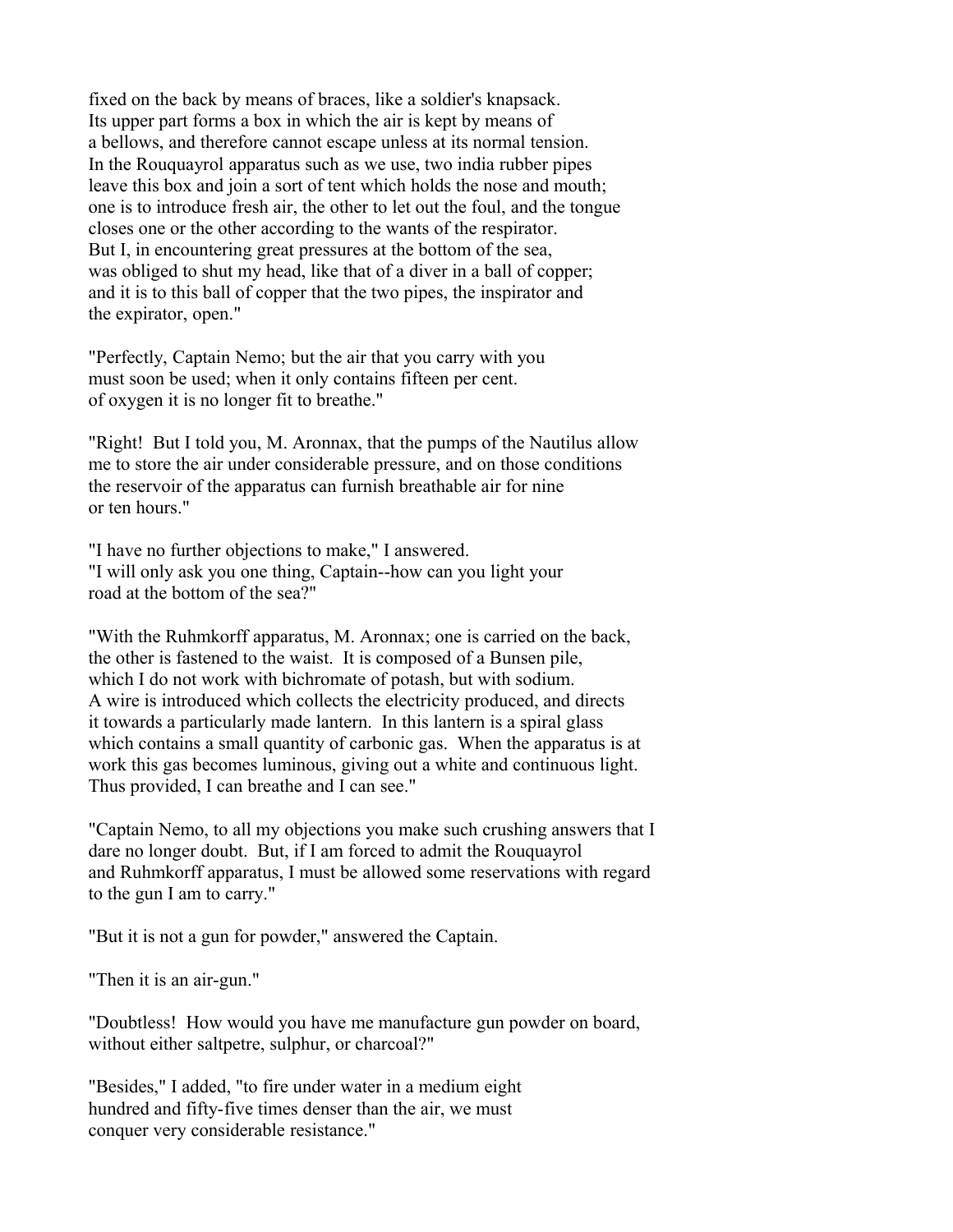"That would be no difficulty. There exist guns, according to Fulton, perfected in England by Philip Coles and Burley, in France by Furcy, and in Italy by Landi, which are furnished with a peculiar system of closing, which can fire under these conditions. But I repeat, having no powder, I use air under great pressure, which the pumps of the Nautilus furnish abundantly."

"But this air must be rapidly used?"

"Well, have I not my Rouquayrol reservoir, which can furnish it at need? A tap is all that is required. Besides M. Aronnax, you must see yourself that, during our submarine hunt, we can spend but little air and but few balls."

"But it seems to me that in this twilight, and in the midst of this fluid, which is very dense compared with the atmosphere, shots could not go far, nor easily prove mortal."

"Sir, on the contrary, with this gun every blow is mortal; and, however lightly the animal is touched, it falls as if struck by a thunderbolt."

"Why?"

"Because the balls sent by this gun are not ordinary balls, but little cases of glass. These glass cases are covered with a case of steel, and weighted with a pellet of lead; they are real Leyden bottles, into which the electricity is forced to a very high tension. With the slightest shock they are discharged, and the animal, however strong it may be, falls dead. I must tell you that these cases are size number four, and that the charge for an ordinary gun would be ten."

"I will argue no longer," I replied, rising from the table. "I have nothing left me but to take my gun. At all events, I will go where you go."

Captain Nemo then led me aft; and in passing before Ned's and Conseil's cabin, I called my two companions, who followed promptly. We then came to a cell near the machinery-room, in which we put on our walking-dress.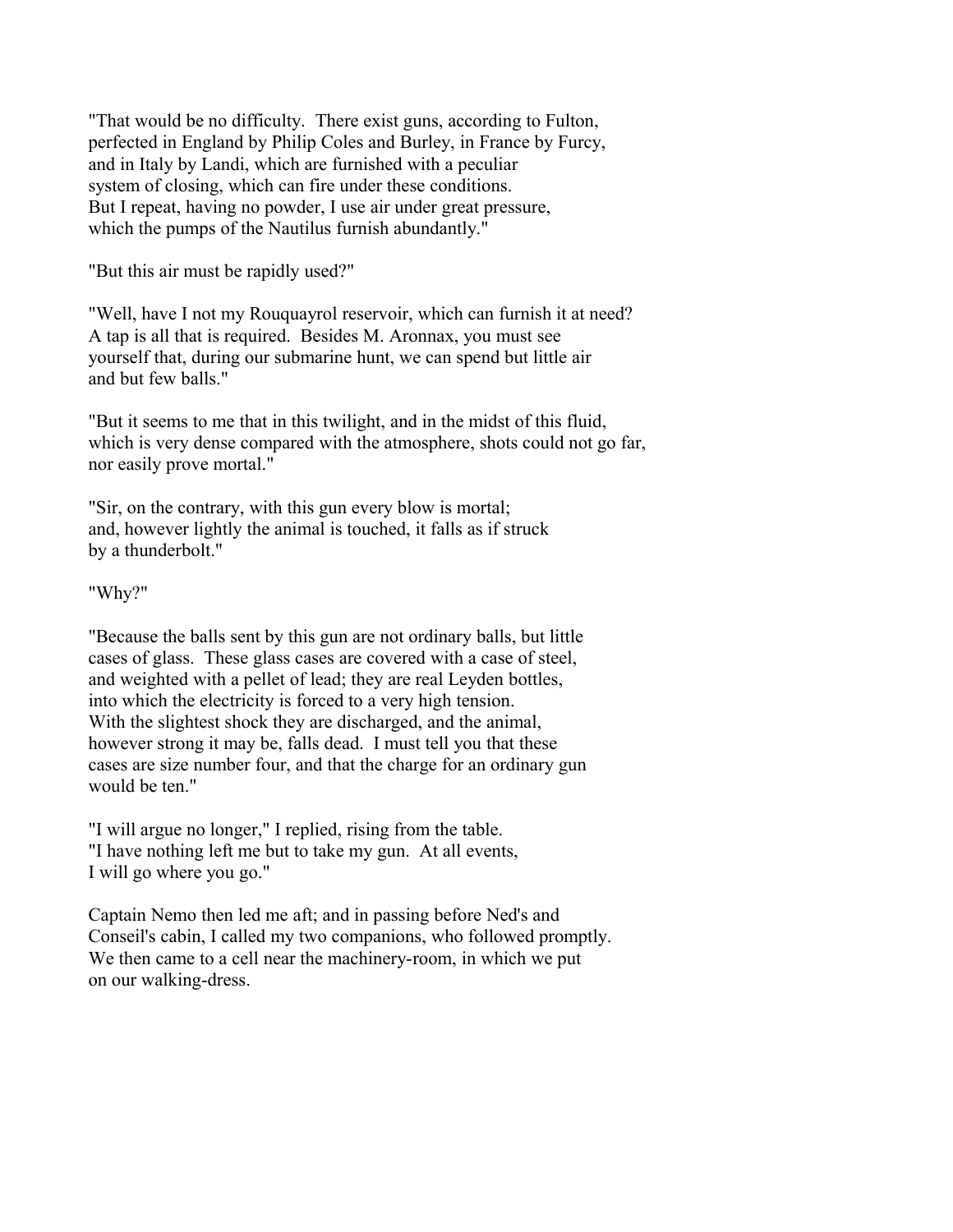## CHAPTER XV

#### A WALK ON THE BOTTOM OF THE SEA

This cell was, to speak correctly, the arsenal and wardrobe of the Nautilus. A dozen diving apparatuses hung from the partition waiting our use.

Ned Land, on seeing them, showed evident repugnance to dress himself in one.

"But, my worthy Ned, the forests of the Island of Crespo are nothing but submarine forests."

"Good!" said the disappointed harpooner, who saw his dreams of fresh meat fade away. "And you, M. Aronnax, are you going to dress yourself in those clothes?"

"There is no alternative, Master Ned."

"As you please, sir," replied the harpooner, shrugging his shoulders; "but, as for me, unless I am forced, I will never get into one."

"No one will force you, Master Ned," said Captain Nemo.

"Is Conseil going to risk it?" asked Ned.

"I follow my master wherever he goes," replied Conseil.

At the Captain's call two of the ship's crew came to help us dress in these heavy and impervious clothes, made of india-rubber without seam, and constructed expressly to resist considerable pressure. One would have thought it a suit of armour, both supple and resisting. This suit formed trousers and waistcoat. The trousers were finished off with thick boots, weighted with heavy leaden soles. The texture of the waistcoat was held together by bands of copper, which crossed the chest, protecting it from the great pressure of the water, and leaving the lungs free to act; the sleeves ended in gloves, which in no way restrained the movement of the hands. There was a vast difference noticeable between these consummate apparatuses and the old cork breastplates, jackets, and other contrivances in vogue during the eighteenth century.

Captain Nemo and one of his companions (a sort of Hercules, who must have possessed great strength), Conseil and myself were soon enveloped in the dresses. There remained nothing more to be done but to enclose our heads in the metal box. But, before proceeding to this operation, I asked the Captain's permission to examine the guns.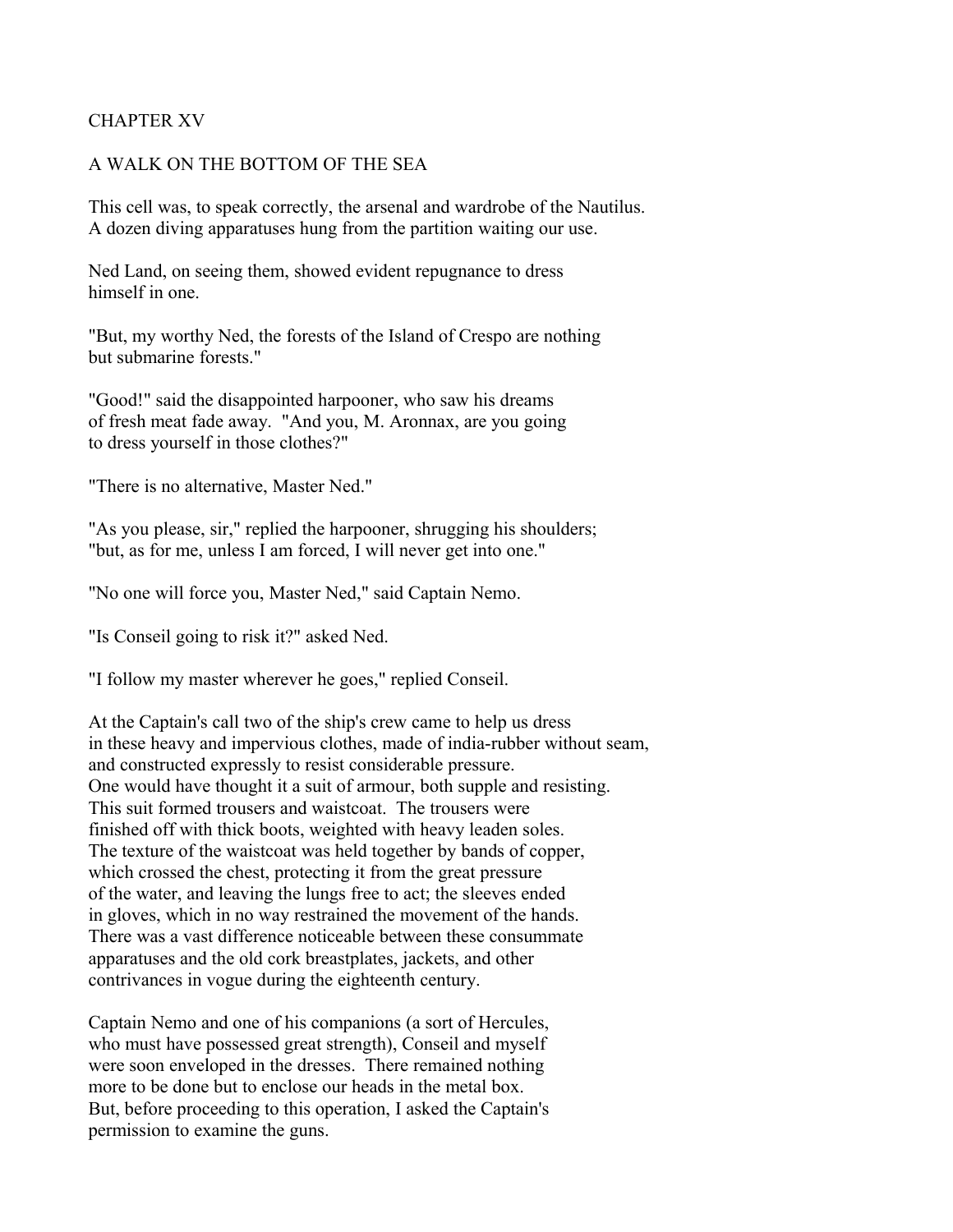One of the Nautilus men gave me a simple gun, the butt end of which, made of steel, hollow in the centre, was rather large. It served as a reservoir for compressed air, which a valve, worked by a spring, allowed to escape into a metal tube. A box of projectiles in a groove in the thickness of the butt end contained about twenty of these electric balls, which, by means of a spring, were forced into the barrel of the gun. As soon as one shot was fired, another was ready.

"Captain Nemo," said I, "this arm is perfect, and easily handled: I only ask to be allowed to try it. But how shall we gain the bottom of the sea?"

"At this moment, Professor, the Nautilus is stranded in five fathoms, and we have nothing to do but to start."

"But how shall we get off?"

"You shall see."

Captain Nemo thrust his head into the helmet, Conseil and I did the same, not without hearing an ironical "Good sport!" from the Canadian. The upper part of our dress terminated in a copper collar upon which was screwed the metal helmet. Three holes, protected by thick glass, allowed us to see in all directions, by simply turning our head in the interior of the head-dress. As soon as it was in position, the Rouquayrol apparatus on our backs began to act; and, for my part, I could breathe with ease.

With the Ruhmkorff lamp hanging from my belt, and the gun in my hand, I was ready to set out. But to speak the truth, imprisoned in these heavy garments, and glued to the deck by my leaden soles, it was impossible for me to take a step.

But this state of things was provided for. I felt myself being pushed into a little room contiguous to the wardrobe room. My companions followed, towed along in the same way. I heard a water-tight door, furnished with stopper plates, close upon us, and we were wrapped in profound darkness.

After some minutes, a loud hissing was heard. I felt the cold mount from my feet to my chest. Evidently from some part of the vessel they had, by means of a tap, given entrance to the water, which was invading us, and with which the room was soon filled. A second door cut in the side of the Nautilus then opened. We saw a faint light. In another instant our feet trod the bottom of the sea.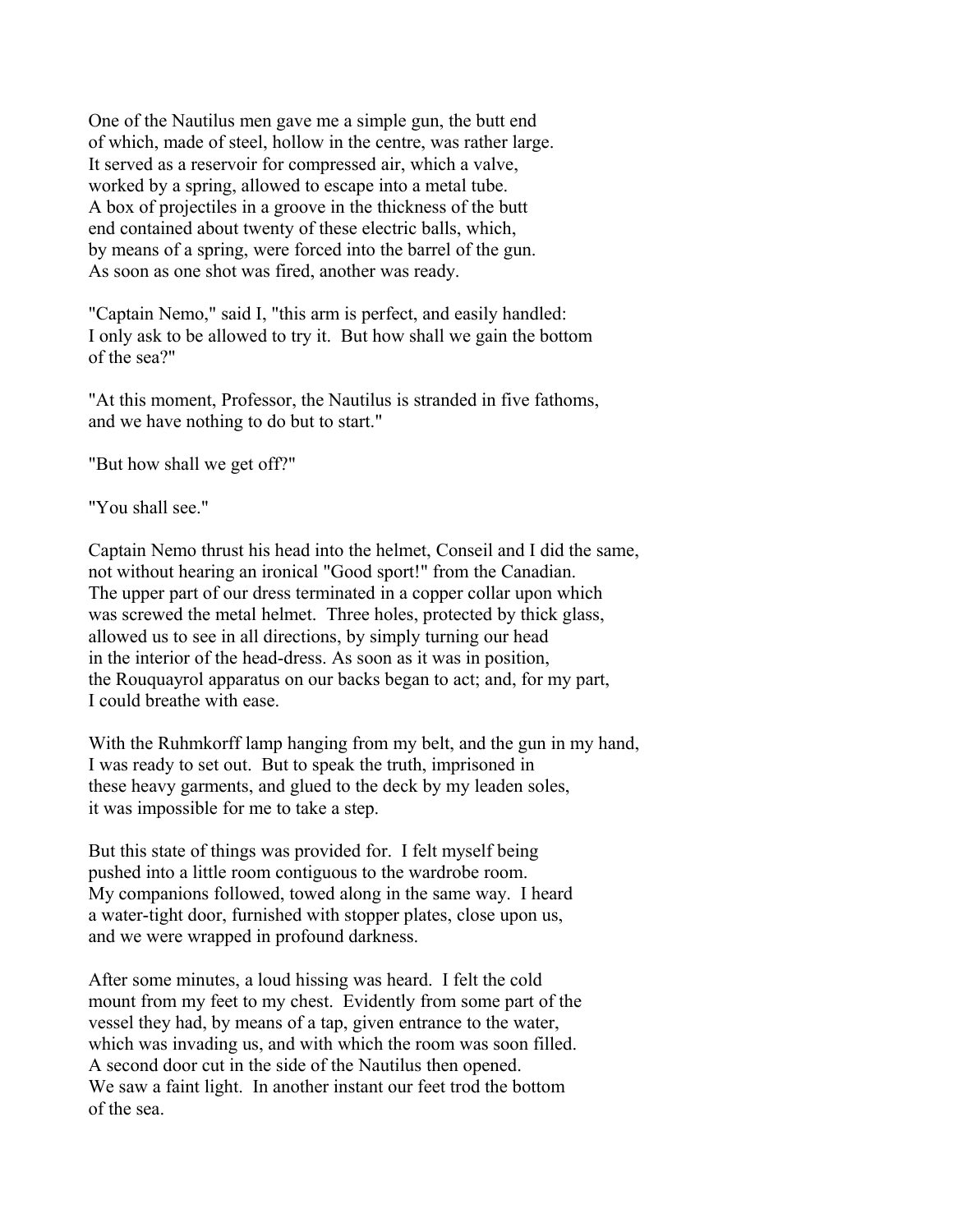And now, how can I retrace the impression left upon me by that walk under the waters? Words are impotent to relate such wonders! Captain Nemo walked in front, his companion followed some steps behind. Conseil and I remained near each other, as if an exchange of words had been possible through our metallic cases. I no longer felt the weight of my clothing, or of my shoes, of my reservoir of air, or my thick helmet, in the midst of which my head rattled like an almond in its shell.

The light, which lit the soil thirty feet below the surface of the ocean, astonished me by its power. The solar rays shone through the watery mass easily, and dissipated all colour, and I clearly distinguished objects at a distance of a hundred and fifty yards. Beyond that the tints darkened into fine gradations of ultramarine, and faded into vague obscurity. Truly this water which surrounded me was but another air denser than the terrestrial atmosphere, but almost as transparent. Above me was the calm surface of the sea. We were walking on fine, even sand, not wrinkled, as on a flat shore, which retains the impression of the billows. This dazzling carpet, really a reflector, repelled the rays of the sun with wonderful intensity, which accounted for the vibration which penetrated every atom of liquid. Shall I be believed when I say that, at the depth of thirty feet, I could see as if I was in broad daylight?

For a quarter of an hour I trod on this sand, sown with the impalpable dust of shells. The hull of the Nautilus, resembling a long shoal, disappeared by degrees; but its lantern, when darkness should overtake us in the waters, would help to guide us on board by its distinct rays.

Soon forms of objects outlined in the distance were discernible. I recognised magnificent rocks, hung with a tapestry of zoophytes of the most beautiful kind, and I was at first struck by the peculiar effect of this medium.

It was then ten in the morning; the rays of the sun struck the surface of the waves at rather an oblique angle, and at the touch of their light, decomposed by refraction as through a prism, flowers, rocks, plants, shells, and polypi were shaded at the edges by the seven solar colours. It was marvellous, a feast for the eyes, this complication of coloured tints, a perfect kaleidoscope of green, yellow, orange, violet, indigo, and blue; in one word, the whole palette of an enthusiastic colourist! Why could I not communicate to Conseil the lively sensations which were mounting to my brain, and rival him in expressions of admiration? For aught I knew, Captain Nemo and his companion might be able to exchange thoughts by means of signs previously agreed upon. So, for want of better, I talked to myself; I declaimed in the copper box which covered my head, thereby expending more air in vain words than was perhaps wise.

Various kinds of isis, clusters of pure tuft-coral, prickly fungi,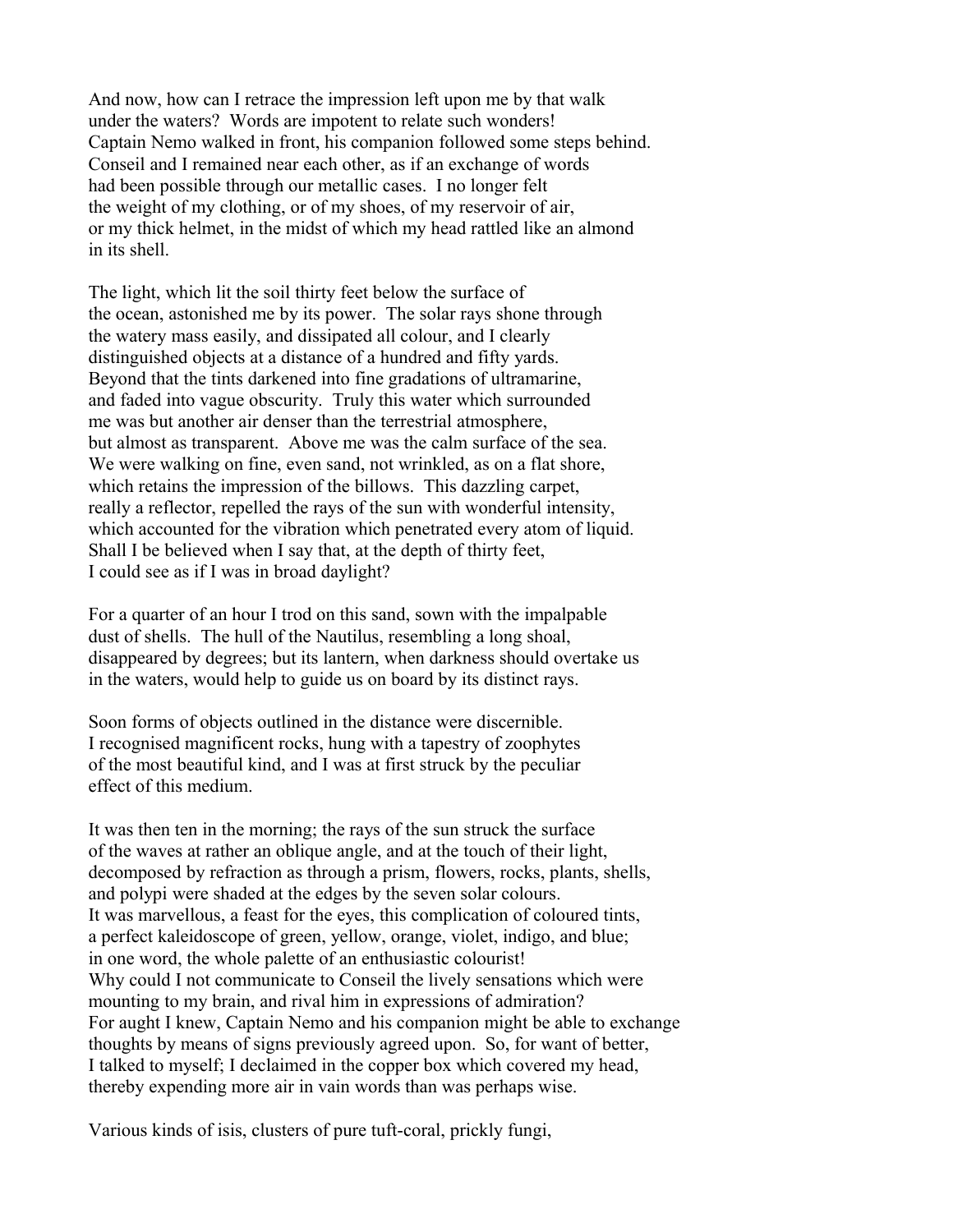and anemones formed a brilliant garden of flowers, decked with their collarettes of blue tentacles, sea-stars studding the sandy bottom. It was a real grief to me to crush under my feet the brilliant specimens of molluscs which strewed the ground by thousands, of hammerheads, donaciae (veritable bounding shells), of staircases, and red helmet-shells, angel-wings, and many others produced by this inexhaustible ocean. But we were bound to walk, so we went on, whilst above our heads waved medusae whose umbrellas of opal or rose-pink, escalloped with a band of blue, sheltered us from the rays of the sun and fiery pelagiae, which, in the darkness, would have strewn our path with phosphorescent light.

All these wonders I saw in the space of a quarter of a mile, scarcely stopping, and following Captain Nemo, who beckoned me on by signs. Soon the nature of the soil changed; to the sandy plain succeeded an extent of slimy mud which the Americans call "ooze," composed of equal parts of silicious and calcareous shells. We then travelled over a plain of seaweed of wild and luxuriant vegetation. This sward was of close texture, and soft to the feet, and rivalled the softest carpet woven by the hand of man. But whilst verdure was spread at our feet, it did not abandon our heads. A light network of marine plants, of that inexhaustible family of seaweeds of which more than two thousand kinds are known, grew on the surface of the water.

I noticed that the green plants kept nearer the top of the sea, whilst the red were at a greater depth, leaving to the black or brown the care of forming gardens and parterres in the remote beds of the ocean.

We had quitted the Nautilus about an hour and a half. It was near noon; I knew by the perpendicularity of the sun's rays, which were no longer refracted. The magical colours disappeared by degrees, and the shades of emerald and sapphire were effaced. We walked with a regular step, which rang upon the ground with astonishing intensity; the slightest noise was transmitted with a quickness to which the ear is unaccustomed on the earth; indeed, water is a better conductor of sound than air, in the ratio of four to one. At this period the earth sloped downwards; the light took a uniform tint. We were at a depth of a hundred and five yards and twenty inches, undergoing a pressure of six atmospheres.

At this depth I could still see the rays of the sun, though feebly; to their intense brilliancy had succeeded a reddish twilight, the lowest state between day and night; but we could still see well enough; it was not necessary to resort to the Ruhmkorff apparatus as yet. At this moment Captain Nemo stopped; he waited till I joined him, and then pointed to an obscure mass, looming in the shadow, at a short distance.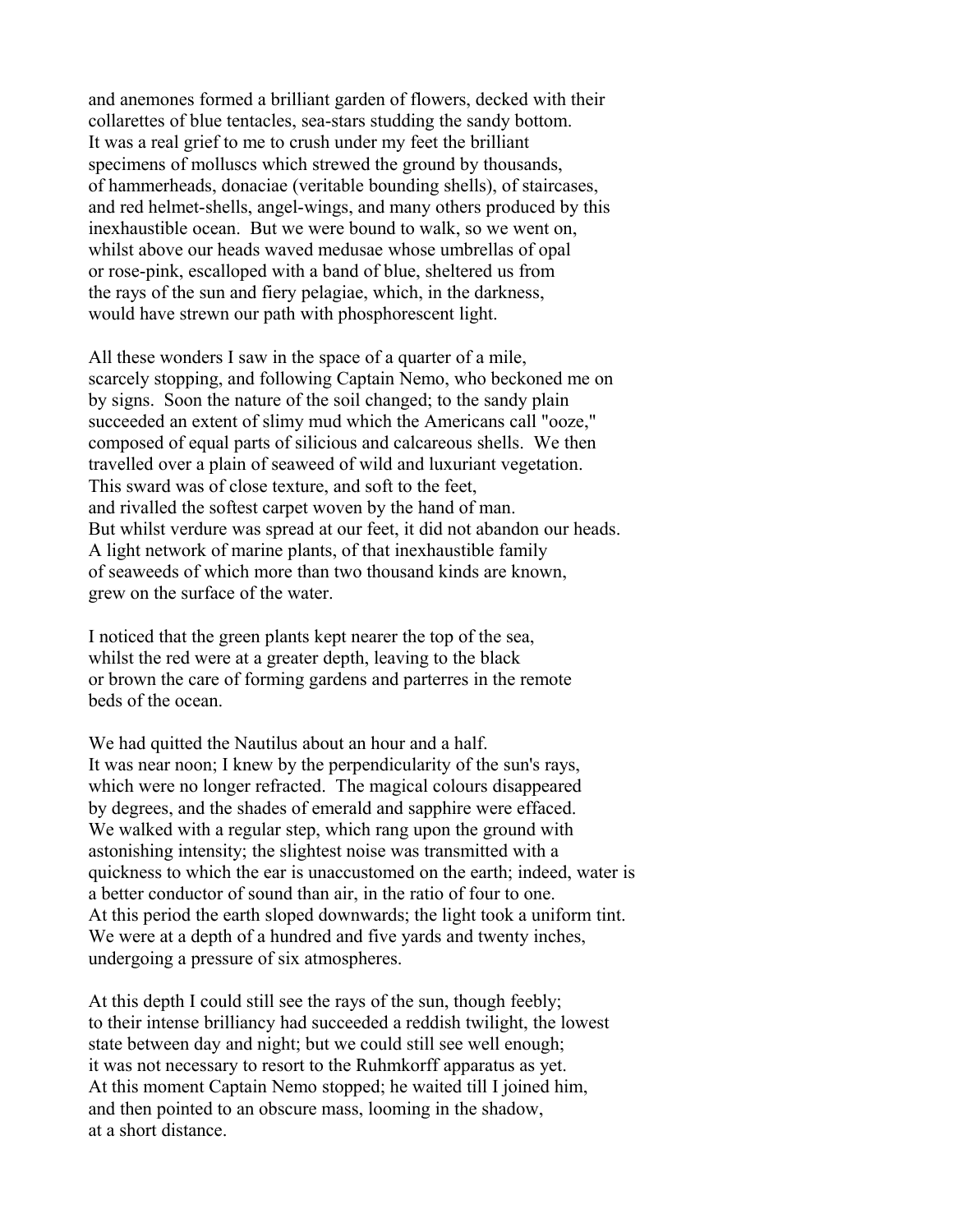"It is the forest of the Island of Crespo," thought I; and I was not mistaken.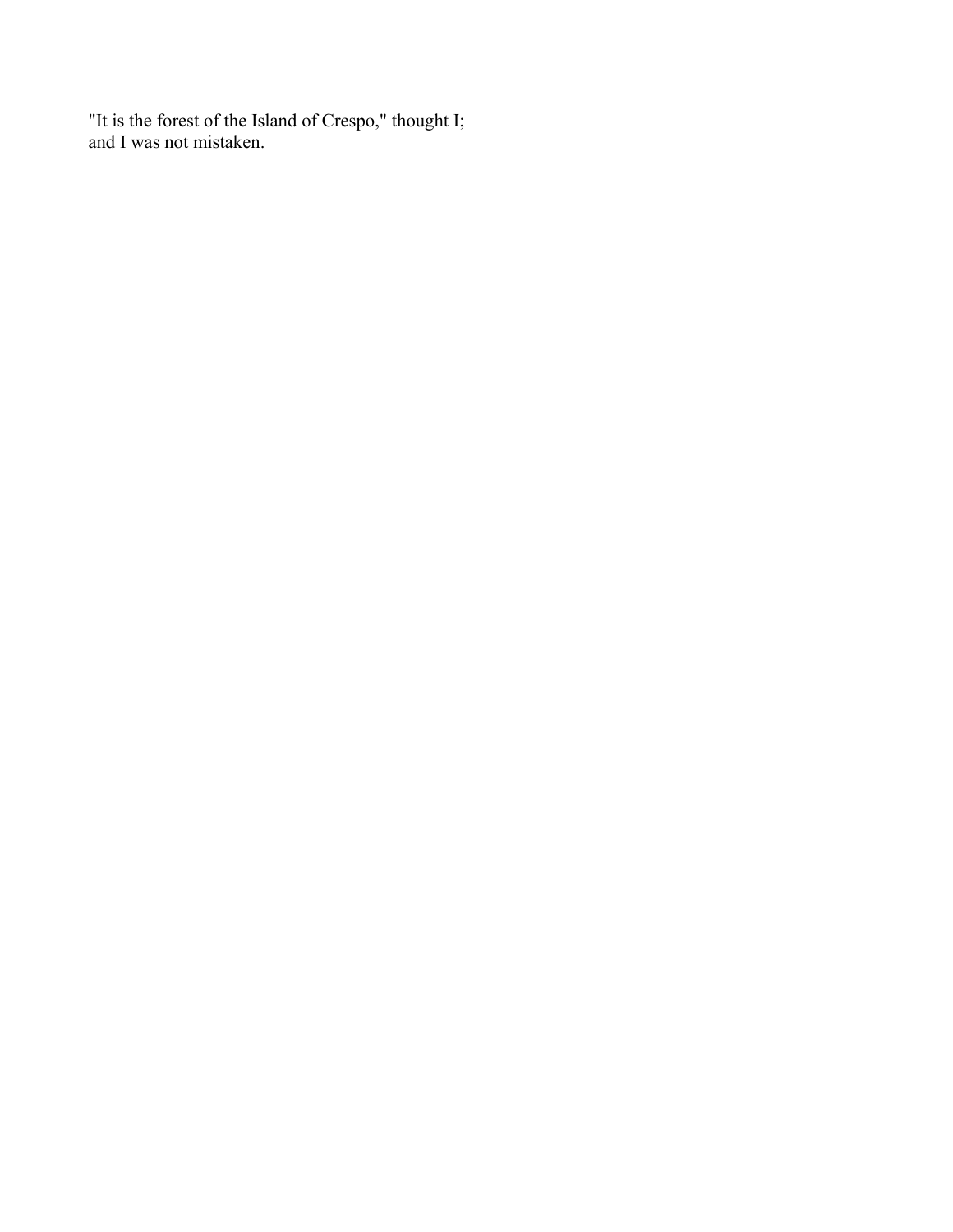## CHAPTER XVI

#### A SUBMARINE FOREST

We had at last arrived on the borders of this forest, doubtless one of the finest of Captain Nemo's immense domains. He looked upon it as his own, and considered he had the same right over it that the first men had in the first days of the world. And, indeed, who would have disputed with him the possession of this submarine property? What other hardier pioneer would come, hatchet in hand, to cut down the dark copses?

This forest was composed of large tree-plants; and the moment we penetrated under its vast arcades, I was struck by the singular position of their branches--a position I had not yet observed.

Not an herb which carpeted the ground, not a branch which clothed the trees, was either broken or bent, nor did they extend horizontally; all stretched up to the surface of the ocean. Not a filament, not a ribbon, however thin they might be, but kept as straight as a rod of iron. The fuci and llianas grew in rigid perpendicular lines, due to the density of the element which had produced them. Motionless yet, when bent to one side by the hand, they directly resumed their former position. Truly it was the region of perpendicularity!

I soon accustomed myself to this fantastic position, as well as to the comparative darkness which surrounded us. The soil of the forest seemed covered with sharp blocks, difficult to avoid. The submarine flora struck me as being very perfect, and richer even than it would have been in the arctic or tropical zones, where these productions are not so plentiful. But for some minutes I involuntarily confounded the genera, taking animals for plants; and who would not have been mistaken? The fauna and the flora are too closely allied in this submarine world.

These plants are self-propagated, and the principle of their existence is in the water, which upholds and nourishes them. The greater number, instead of leaves, shoot forth blades of capricious shapes, comprised within a scale of colours pink, carmine, green, olive, fawn, and brown.

"Curious anomaly, fantastic element!" said an ingenious naturalist, "in which the animal kingdom blossoms, and the vegetable does not!"

In about an hour Captain Nemo gave the signal to halt; I, for my part, was not sorry, and we stretched ourselves under an arbour of alariae, the long thin blades of which stood up like arrows.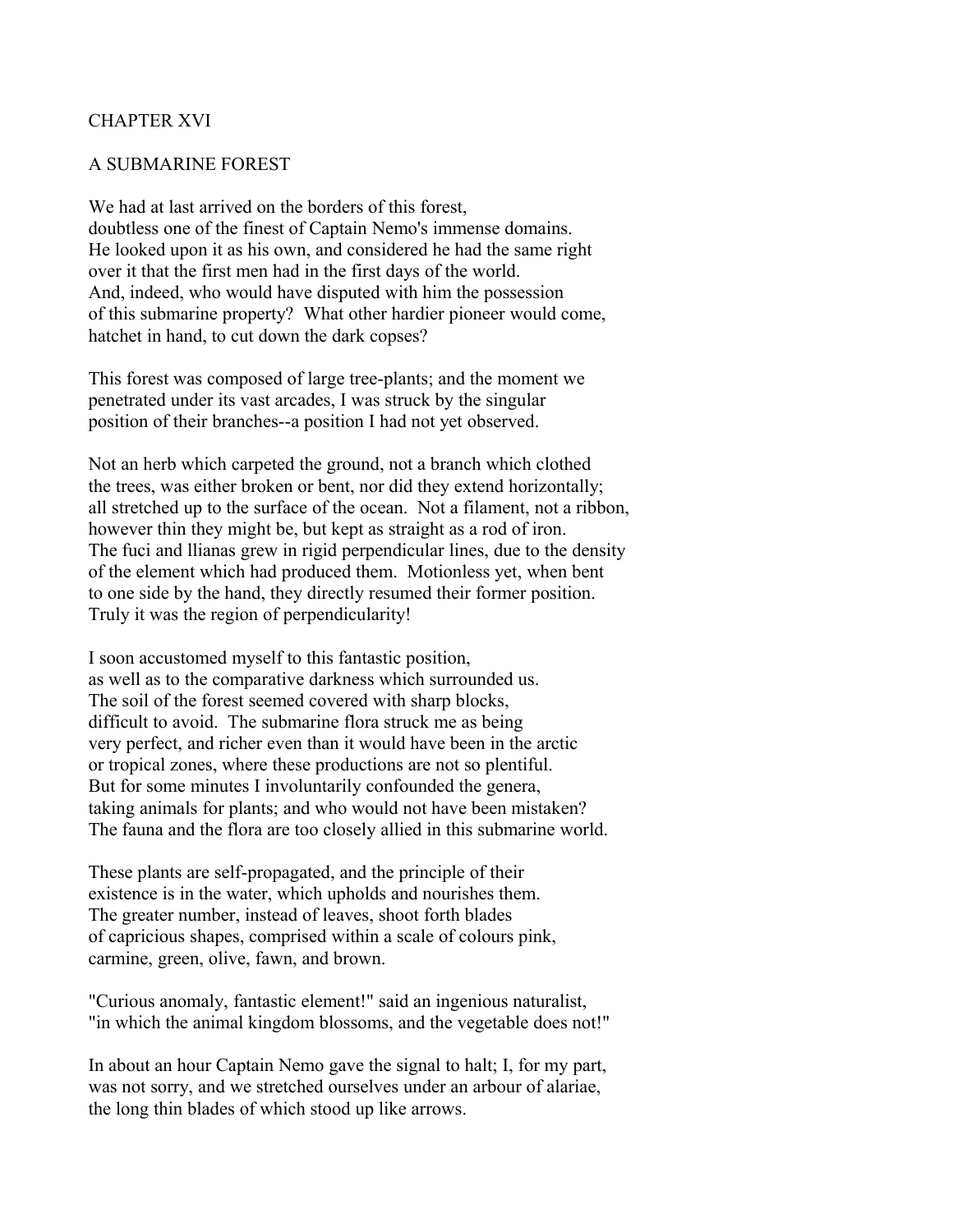This short rest seemed delicious to me; there was nothing wanting but the charm of conversation; but, impossible to speak, impossible to answer, I only put my great copper head to Conseil's. I saw the worthy fellow's eyes glistening with delight, and, to show his satisfaction, he shook himself in his breastplate of air, in the most comical way in the world.

After four hours of this walking, I was surprised not to find myself dreadfully hungry. How to account for this state of the stomach I could not tell. But instead I felt an insurmountable desire to sleep, which happens to all divers. And my eyes soon closed behind the thick glasses, and I fell into a heavy slumber, which the movement alone had prevented before. Captain Nemo and his robust companion, stretched in the clear crystal, set us the example.

How long I remained buried in this drowsiness I cannot judge, but, when I woke, the sun seemed sinking towards the horizon. Captain Nemo had already risen, and I was beginning to stretch my limbs, when an unexpected apparition brought me briskly to my feet.

A few steps off, a monstrous sea-spider, about thirty-eight inches high, was watching me with squinting eyes, ready to spring upon me. Though my diver's dress was thick enough to defend me from the bite of this animal, I could not help shuddering with horror. Conseil and the sailor of the Nautilus awoke at this moment. Captain Nemo pointed out the hideous crustacean, which a blow from the butt end of the gun knocked over, and I saw the horrible claws of the monster writhe in terrible convulsions. This incident reminded me that other animals more to be feared might haunt these obscure depths, against whose attacks my diving-dress would not protect me. I had never thought of it before, but I now resolved to be upon my guard. Indeed, I thought that this halt would mark the termination of our walk; but I was mistaken, for, instead of returning to the Nautilus, Captain Nemo continued his bold excursion. The ground was still on the incline, its declivity seemed to be getting greater, and to be leading us to greater depths. It must have been about three o'clock when we reached a narrow valley, between high perpendicular walls, situated about seventy-five fathoms deep. Thanks to the perfection of our apparatus, we were forty-five fathoms below the limit which nature seems to have imposed on man as to his submarine excursions.

I say seventy-five fathoms, though I had no instrument by which to judge the distance. But I knew that even in the clearest waters the solar rays could not penetrate further. And accordingly the darkness deepened. At ten paces not an object was visible.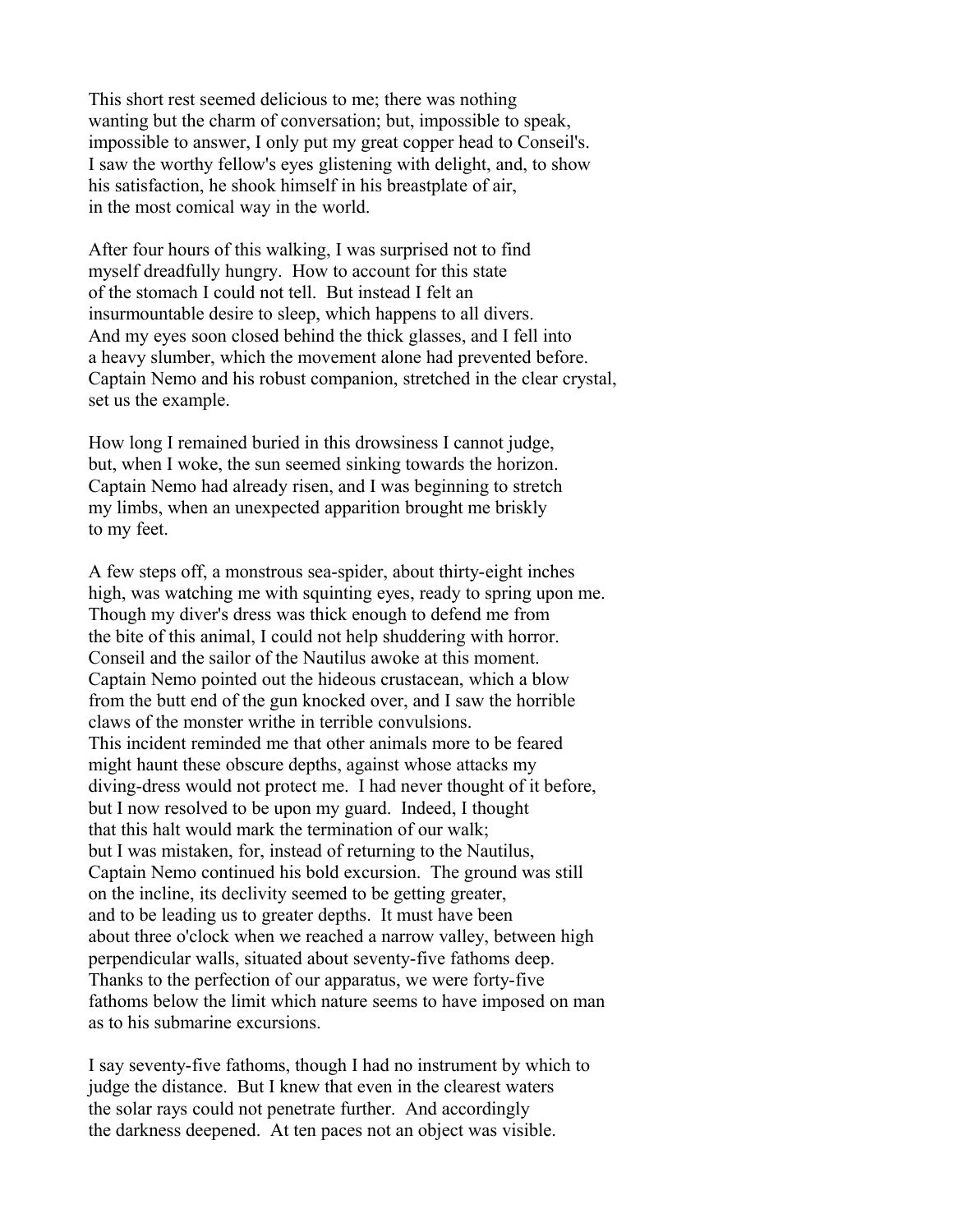I was groping my way, when I suddenly saw a brilliant white light. Captain Nemo had just put his electric apparatus into use; his companion did the same, and Conseil and I followed their example. By turning a screw I established a communication between the wire and the spiral glass, and the sea, lit by our four lanterns, was illuminated for a circle of thirty-six yards.

As we walked I thought the light of our Ruhmkorff apparatus could not fail to draw some inhabitant from its dark couch. But if they did approach us, they at least kept at a respectful distance from the hunters. Several times I saw Captain Nemo stop, put his gun to his shoulder, and after some moments drop it and walk on. At last, after about four hours, this marvellous excursion came to an end. A wall of superb rocks, in an imposing mass, rose before us, a heap of gigantic blocks, an enormous, steep granite shore, forming dark grottos, but which presented no practicable slope; it was the prop of the Island of Crespo. It was the earth! Captain Nemo stopped suddenly. A gesture of his brought us all to a halt; and, however desirous I might be to scale the wall, I was obliged to stop. Here ended Captain Nemo's domains. And he would not go beyond them. Further on was a portion of the globe he might not trample upon.

The return began. Captain Nemo had returned to the head of his little band, directing their course without hesitation. I thought we were not following the same road to return to the Nautilus. The new road was very steep, and consequently very painful. We approached the surface of the sea rapidly. But this return to the upper strata was not so sudden as to cause relief from the pressure too rapidly, which might have produced serious disorder in our organisation, and brought on internal lesions, so fatal to divers. Very soon light reappeared and grew, and, the sun being low on the horizon, the refraction edged the different objects with a spectral ring. At ten yards and a half deep, we walked amidst a shoal of little fishes of all kinds, more numerous than the birds of the air, and also more agile; but no aquatic game worthy of a shot had as yet met our gaze, when at that moment I saw the Captain shoulder his gun quickly, and follow a moving object into the shrubs. He fired; I heard a slight hissing, and a creature fell stunned at some distance from us. It was a magnificent sea-otter, an enhydrus, the only exclusively marine quadruped. This otter was five feet long, and must have been very valuable. Its skin, chestnut-brown above and silvery underneath, would have made one of those beautiful furs so sought after in the Russian and Chinese markets: the fineness and the lustre of its coat would certainly fetch L80. I admired this curious mammal, with its rounded head ornamented with short ears, its round eyes, and white whiskers like those of a cat, with webbed feet and nails, and tufted tail. This precious animal, hunted and tracked by fishermen, has now become very rare, and taken refuge chiefly in the northern parts of the Pacific, or probably its race would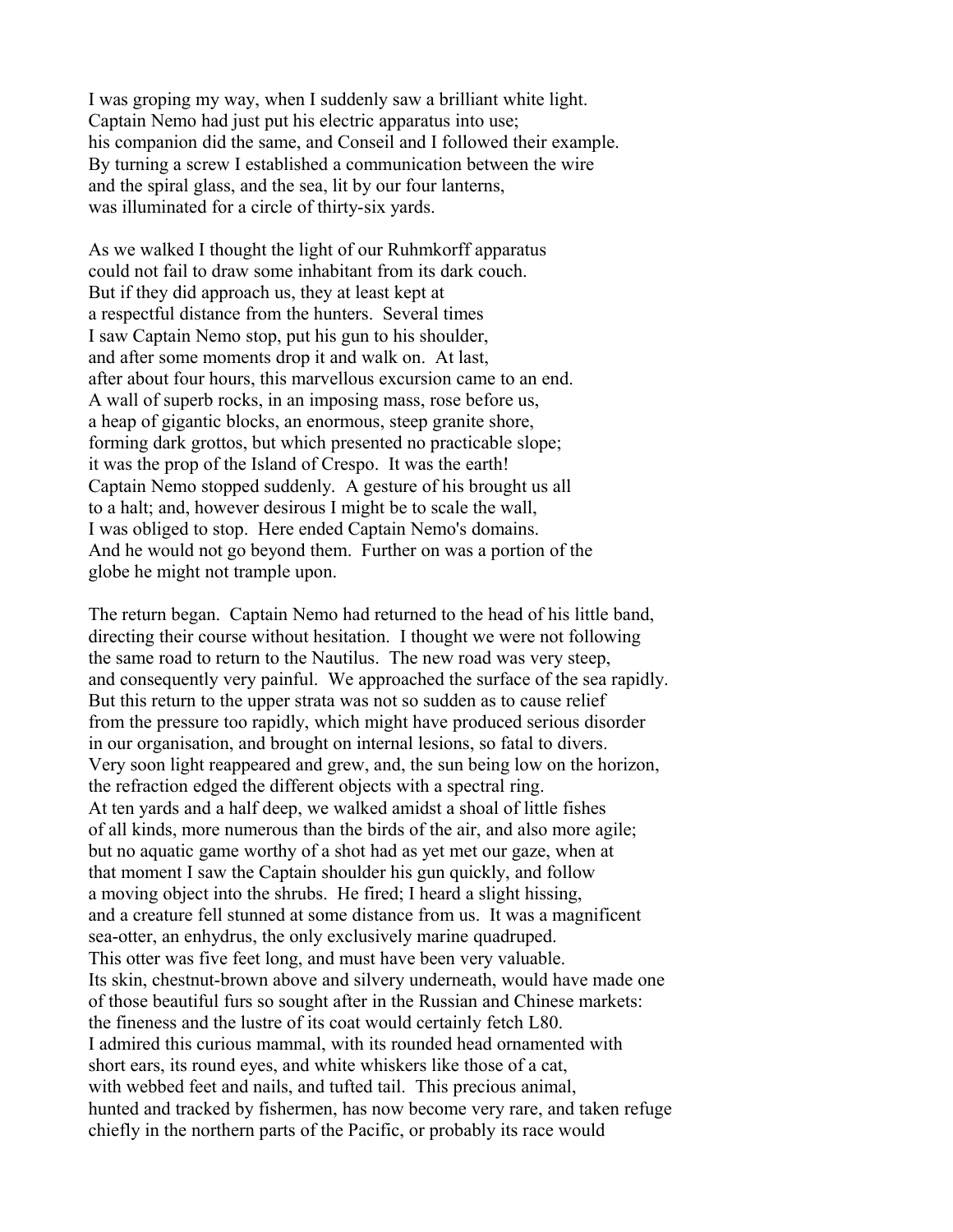soon become extinct.

Captain Nemo's companion took the beast, threw it over his shoulder, and we continued our journey. For one hour a plain of sand lay stretched before us. Sometimes it rose to within two yards and some inches of the surface of the water. I then saw our image clearly reflected, drawn inversely, and above us appeared an identical group reflecting our movements and our actions; in a word, like us in every point, except that they walked with their heads downward and their feet in the air.

Another effect I noticed, which was the passage of thick clouds which formed and vanished rapidly; but on reflection I understood that these seeming clouds were due to the varying thickness of the reeds at the bottom, and I could even see the fleecy foam which their broken tops multiplied on the water, and the shadows of large birds passing above our heads, whose rapid flight I could discern on the surface of the sea.

On this occasion I was witness to one of the finest gun shots which ever made the nerves of a hunter thrill. A large bird of great breadth of wing, clearly visible, approached, hovering over us. Captain Nemo's companion shouldered his gun and fired, when it was only a few yards above the waves. The creature fell stunned, and the force of its fall brought it within the reach of dexterous hunter's grasp. It was an albatross of the finest kind.

Our march had not been interrupted by this incident. For two hours we followed these sandy plains, then fields of algae very disagreeable to cross. Candidly, I could do no more when I saw a glimmer of light, which, for a half mile, broke the darkness of the waters. It was the lantern of the Nautilus. Before twenty minutes were over we should be on board, and I should be able to breathe with ease, for it seemed that my reservoir supplied air very deficient in oxygen. But I did not reckon on an accidental meeting which delayed our arrival for some time.

I had remained some steps behind, when I presently saw Captain Nemo coming hurriedly towards me. With his strong hand he bent me to the ground, his companion doing the same to Conseil. At first I knew not what to think of this sudden attack, but I was soon reassured by seeing the Captain lie down beside me, and remain immovable.

I was stretched on the ground, just under the shelter of a bush of algae, when, raising my head, I saw some enormous mass, casting phosphorescent gleams, pass blusteringly by.

My blood froze in my veins as I recognised two formidable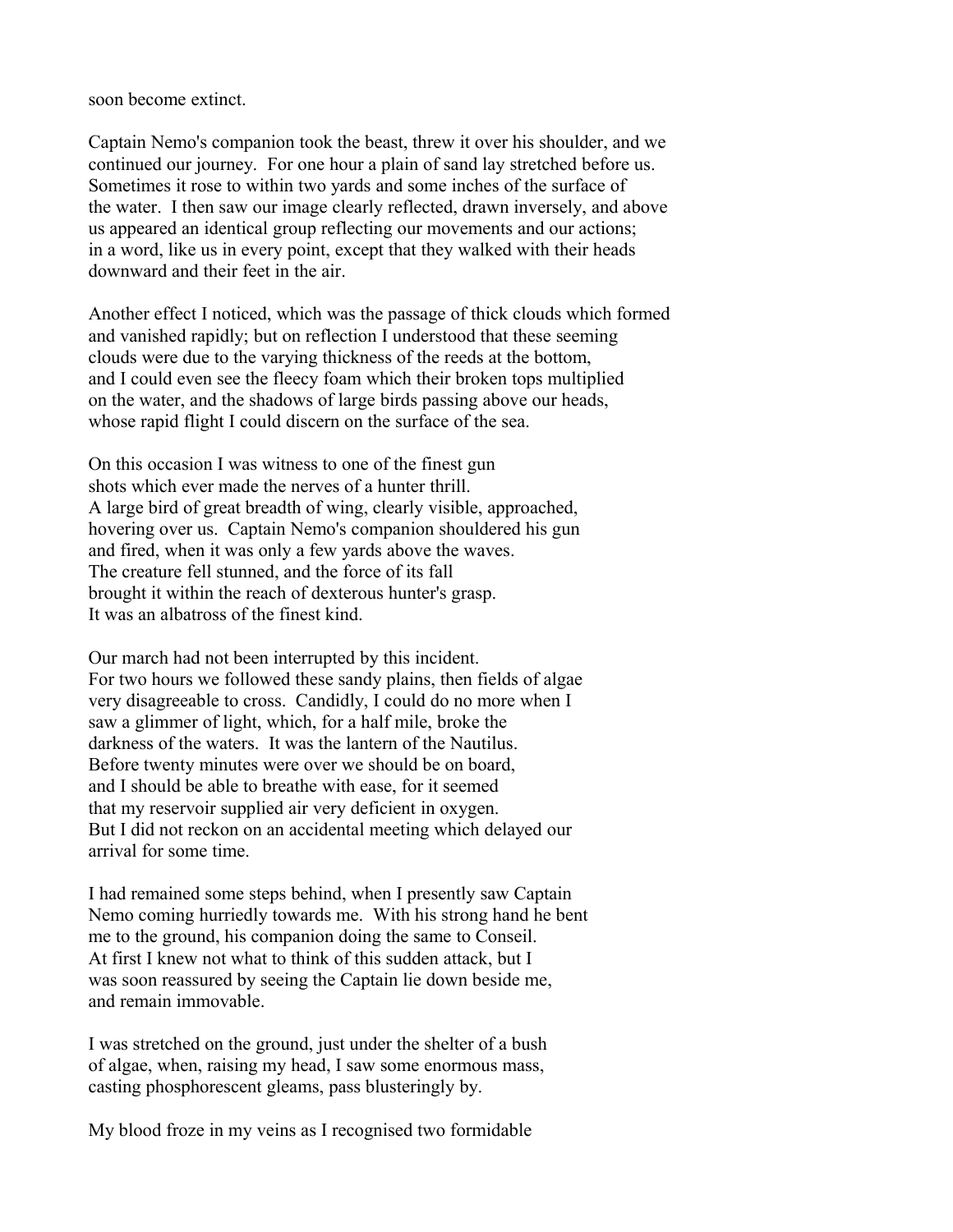sharks which threatened us. It was a couple of tintoreas, terrible creatures, with enormous tails and a dull glassy stare, the phosphorescent matter ejected from holes pierced around the muzzle. Monstrous brutes! which would crush a whole man in their iron jaws. I did not know whether Conseil stopped to classify them; for my part, I noticed their silver bellies, and their huge mouths bristling with teeth, from a very unscientific point of view, and more as a possible victim than as a naturalist.

Happily the voracious creatures do not see well. They passed without seeing us, brushing us with their brownish fins, and we escaped by a miracle from a danger certainly greater than meeting a tiger full-face in the forest. Half an hour after, guided by the electric light we reached the Nautilus. The outside door had been left open, and Captain Nemo closed it as soon as we had entered the first cell. He then pressed a knob. I heard the pumps working in the midst of the vessel, I felt the water sinking from around me, and in a few moments the cell was entirely empty. The inside door then opened, and we entered the vestry.

There our diving-dress was taken off, not without some trouble, and, fairly worn out from want of food and sleep, I returned to my room, in great wonder at this surprising excursion at the bottom of the sea.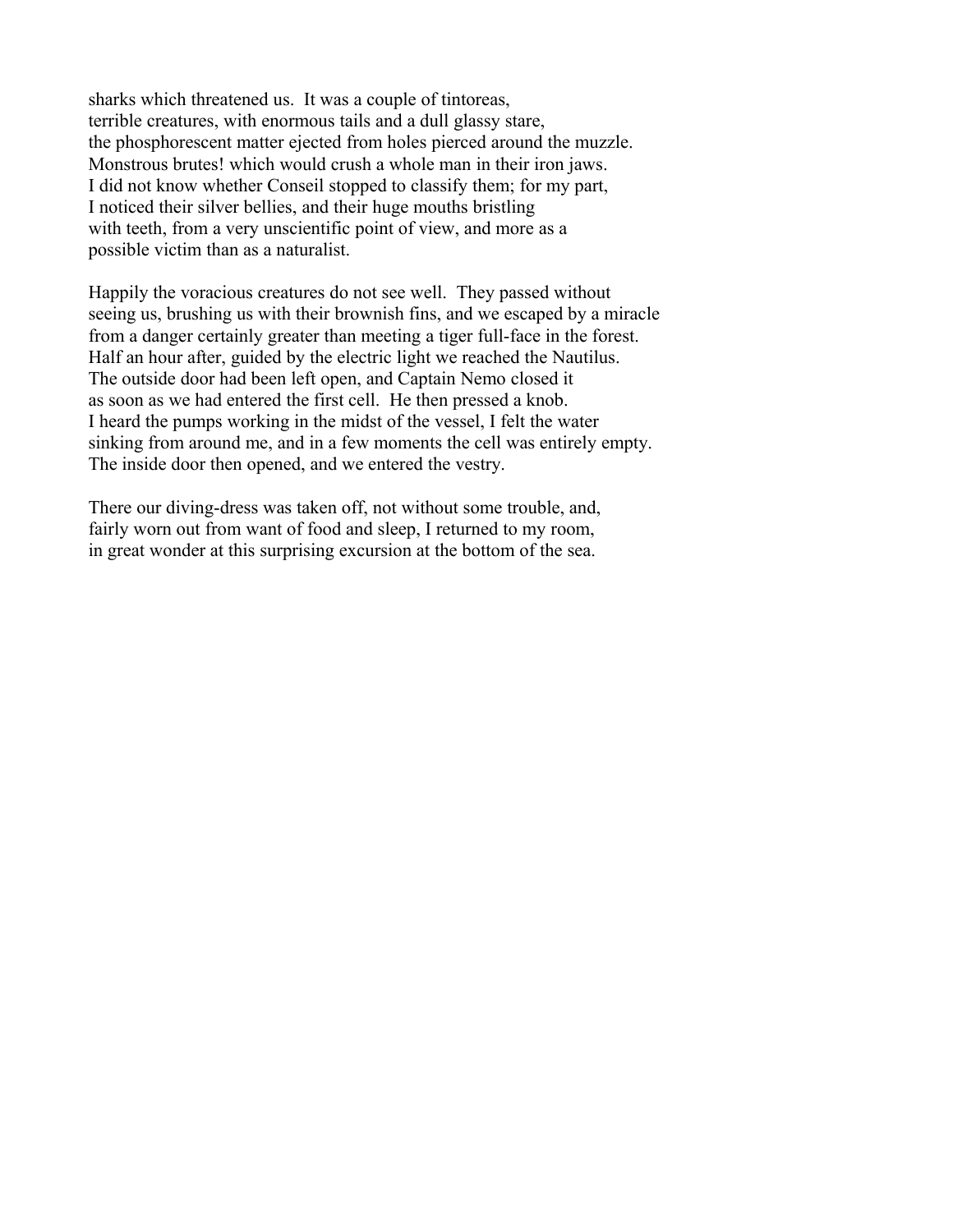## CHAPTER XVII

#### FOUR THOUSAND LEAGUES UNDER THE PACIFIC

The next morning, the 18th of November, I had quite recovered from my fatigues of the day before, and I went up on to the platform, just as the second lieutenant was uttering his daily phrase.

I was admiring the magnificent aspect of the ocean when Captain Nemo appeared. He did not seem to be aware of my presence, and began a series of astronomical observations. Then, when he had finished, he went and leant on the cage of the watch-light, and gazed abstractedly on the ocean. In the meantime, a number of the sailors of the Nautilus, all strong and healthy men, had come up onto the platform. They came to draw up the nets that had been laid all night. These sailors were evidently of different nations, although the European type was visible in all of them. I recognised some unmistakable Irishmen, Frenchmen, some Sclaves, and a Greek, or a Candiote. They were civil, and only used that odd language among themselves, the origin of which I could not guess, neither could I question them.

The nets were hauled in. They were a large kind of "chaluts," like those on the Normandy coasts, great pockets that the waves and a chain fixed in the smaller meshes kept open. These pockets, drawn by iron poles, swept through the water, and gathered in everything in their way. That day they brought up curious specimens from those productive coasts.

I reckoned that the haul had brought in more than nine hundredweight of fish. It was a fine haul, but not to be wondered at. Indeed, the nets are let down for several hours, and enclose in their meshes an infinite variety. We had no lack of excellent food, and the rapidity of the Nautilus and the attraction of the electric light could always renew our supply. These several productions of the sea were immediately lowered through the panel to the steward's room, some to be eaten fresh, and others pickled.

The fishing ended, the provision of air renewed, I thought that the Nautilus was about to continue its submarine excursion, and was preparing to return to my room, when, without further preamble, the Captain turned to me, saying:

"Professor, is not this ocean gifted with real life? It has its tempers and its gentle moods. Yesterday it slept as we did, and now it has woke after a quiet night. Look!" he continued, "it wakes under the caresses of the sun. It is going to renew its diurnal existence. It is an interesting study to watch the play of its organisation. It has a pulse, arteries, spasms; and I agree with the learned Maury,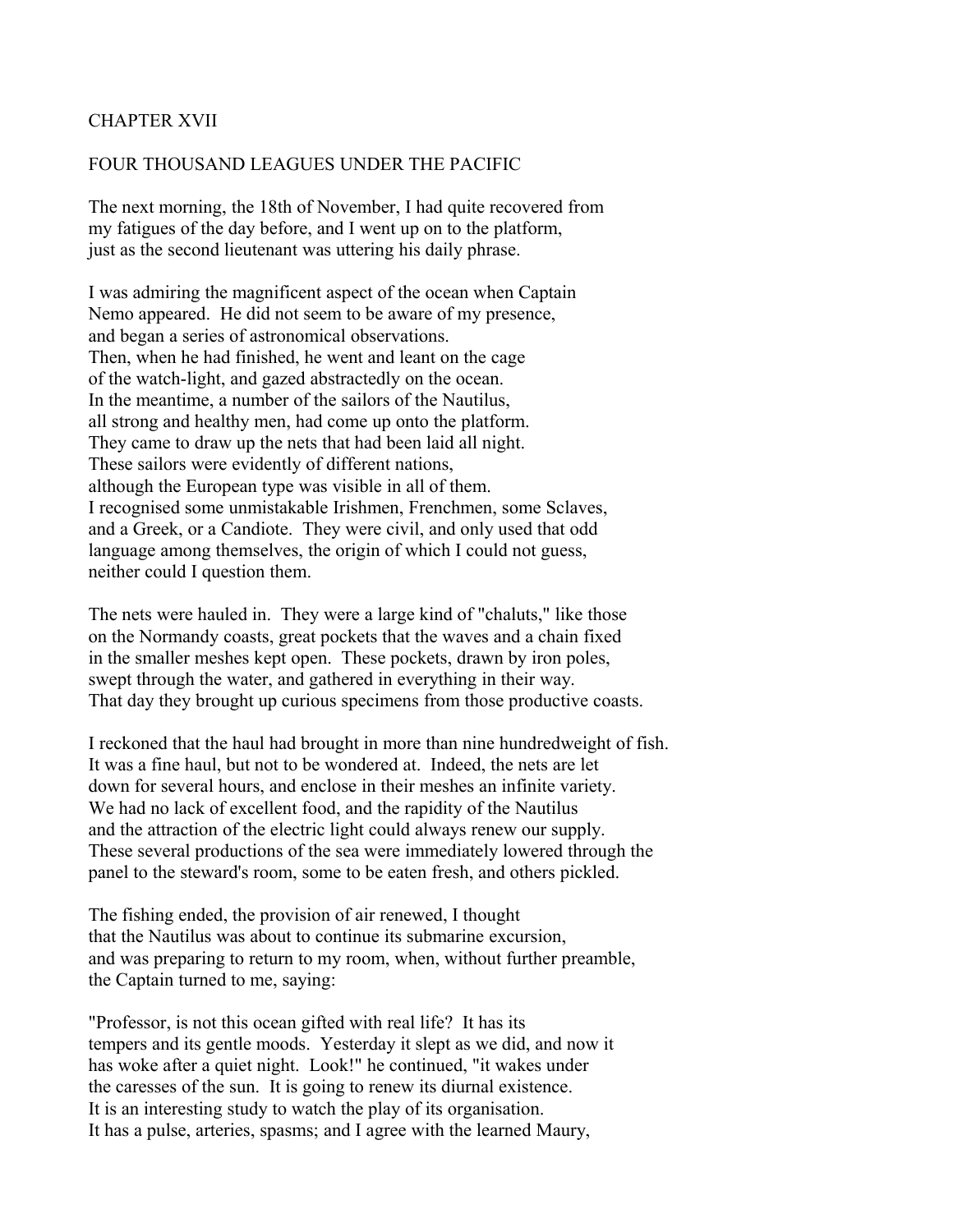who discovered in it a circulation as real as the circulation of blood in animals.

"Yes, the ocean has indeed circulation, and to promote it, the Creator has caused things to multiply in it--caloric, salt, and animalculae."

When Captain Nemo spoke thus, he seemed altogether changed, and aroused an extraordinary emotion in me.

"Also," he added, "true existence is there; and I can imagine the foundations of nautical towns, clusters of submarine houses, which, like the Nautilus, would ascend every morning to breathe at the surface of the water, free towns, independent cities. Yet who knows whether some despot----"

Captain Nemo finished his sentence with a violent gesture. Then, addressing me as if to chase away some sorrowful thought:

"M. Aronnax," he asked. "do you know the depth of the ocean?"

"I only know, Captain, what the principal soundings have taught us."

"Could you tell me them, so that I can suit them to my purpose?"

"These are some," I replied, "that I remember. If I am not mistaken, a depth of 8,000 yards has been found in the North Atlantic, and 2,500 yards in the Mediterranean. The most remarkable soundings have been made in the South Atlantic, near the thirty-fifth parallel, and they gave 12,000 yards, 14,000 yards, and 15,000 yards. To sum up all, it is reckoned that if the bottom of the sea were levelled, its mean depth would be about one and three-quarter leagues."

"Well, Professor," replied the Captain, "we shall show you better than that I hope. As to the mean depth of this part of the Pacific, I tell you it is only 4,000 yards."

Having said this, Captain Nemo went towards the panel, and disappeared down the ladder. I followed him, and went into the large drawing-room. The screw was immediately put in motion, and the log gave twenty miles an hour.

During the days and weeks that passed, Captain Nemo was very sparing of his visits. I seldom saw him. The lieutenant pricked the ship's course regularly on the chart, so I could always tell exactly the route of the Nautilus.

Nearly every day, for some time, the panels of the drawing-room were opened, and we were never tired of penetrating the mysteries of the submarine world.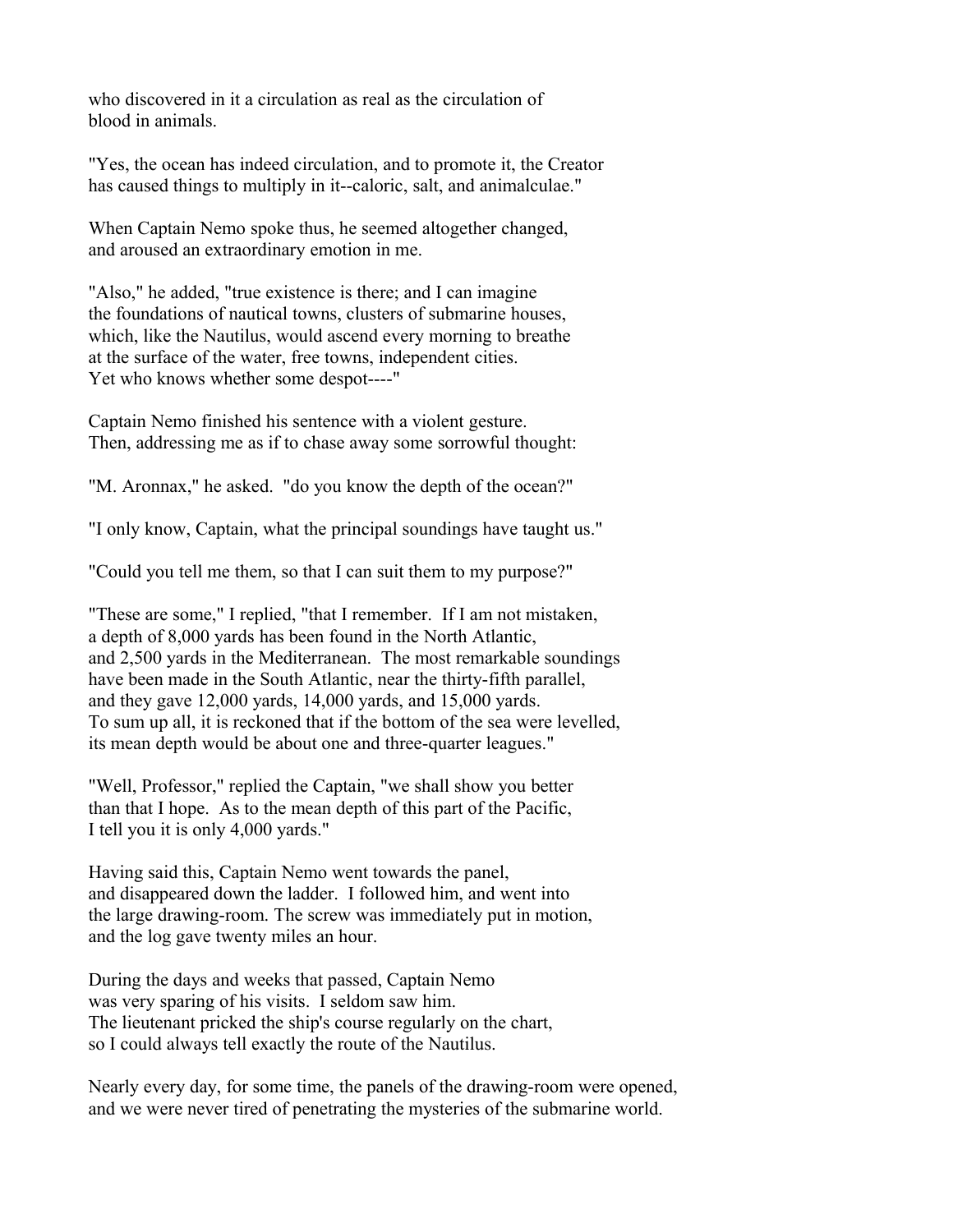The general direction of the Nautilus was south-east, and it kept between 100 and 150 yards of depth. One day, however, I do not know why, being drawn diagonally by means of the inclined planes, it touched the bed of the sea. The thermometer indicated a temperature of 4.25 (cent.): a temperature that at this depth seemed common to all latitudes.

At three o'clock in the morning of the 26th of November the Nautilus crossed the tropic of Cancer at 172@ long. On 27th instant it sighted the Sandwich Islands, where Cook died, February 14, 1779. We had then gone 4,860 leagues from our starting-point. In the morning, when I went on the platform, I saw two miles to windward, Hawaii, the largest of the seven islands that form the group. I saw clearly the cultivated ranges, and the several mountain-chains that run parallel with the side, and the volcanoes that overtop Mouna-Rea, which rise 5,000 yards above the level of the sea. Besides other things the nets brought up, were several flabellariae and graceful polypi, that are peculiar to that part of the ocean. The direction of the Nautilus was still to the south-east. It crossed the equator December 1, in  $142\omega$  long, and on the 4th of the same month, after crossing rapidly and without anything in particular occurring, we sighted the Marquesas group. I saw, three miles off, Martin's peak in Nouka-Hiva, the largest of the group that belongs to France. I only saw the woody mountains against the horizon, because Captain Nemo did not wish to bring the ship to the wind. There the nets brought up beautiful specimens of fish: some with azure fins and tails like gold, the flesh of which is unrivalled; some nearly destitute of scales, but of exquisite flavour; others, with bony jaws, and yellow-tinged gills, as good as bonitos; all fish that would be of use to us. After leaving these charming islands protected by the French flag, from the 4th to the 11th of December the Nautilus sailed over about 2,000 miles.

During the daytime of the 11th of December I was busy reading in the large drawing-room. Ned Land and Conseil watched the luminous water through the half-open panels. The Nautilus was immovable. While its reservoirs were filled, it kept at a depth of 1,000 yards, a region rarely visited in the ocean, and in which large fish were seldom seen.

I was then reading a charming book by Jean Mace, The Slaves of the Stomach, and I was learning some valuable lessons from it, when Conseil interrupted me.

"Will master come here a moment?" he said, in a curious voice.

"What is the matter, Conseil?"

"I want master to look."

I rose, went, and leaned on my elbows before the panes and watched.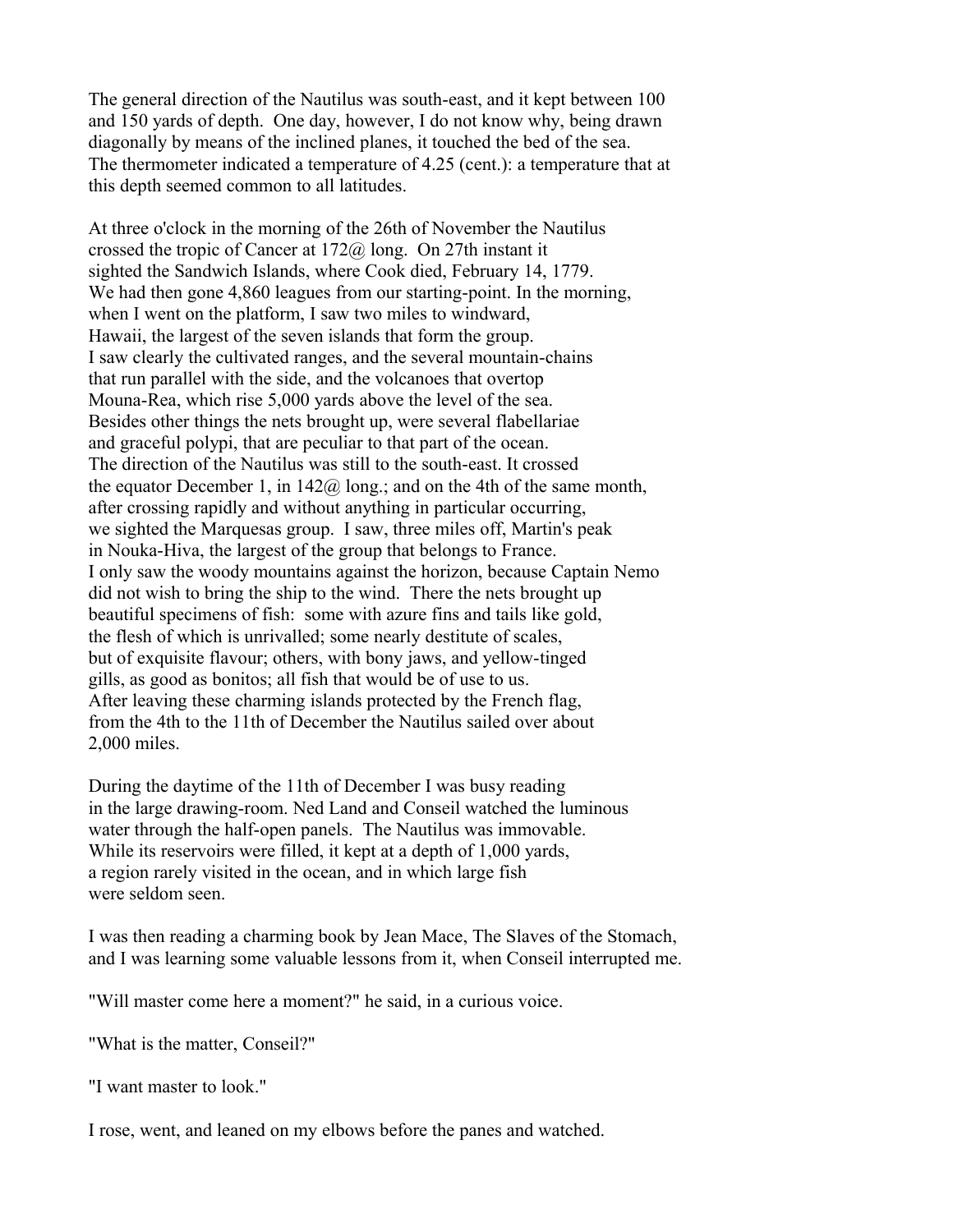In a full electric light, an enormous black mass, quite immovable, was suspended in the midst of the waters. I watched it attentively, seeking to find out the nature of this gigantic cetacean. But a sudden thought crossed my mind. "A vessel!" I said, half aloud.

"Yes," replied the Canadian, "a disabled ship that has sunk perpendicularly."

Ned Land was right; we were close to a vessel of which the tattered shrouds still hung from their chains. The keel seemed to be in good order, and it had been wrecked at most some few hours. Three stumps of masts, broken off about two feet above the bridge, showed that the vessel had had to sacrifice its masts. But, lying on its side, it had filled, and it was heeling over to port. This skeleton of what it had once been was a sad spectacle as it lay lost under the waves, but sadder still was the sight of the bridge, where some corpses, bound with ropes, were still lying. I counted five--four men, one of whom was standing at the helm, and a woman standing by the poop, holding an infant in her arms. She was quite young. I could distinguish her features, which the water had not decomposed, by the brilliant light from the Nautilus. In one despairing effort, she had raised her infant above her head- poor little thing!--whose arms encircled its mother's neck. The attitude of the four sailors was frightful, distorted as they were by their convulsive movements, whilst making a last effort to free themselves from the cords that bound them to the vessel. The steersman alone, calm, with a grave, clear face, his grey hair glued to his forehead, and his hand clutching the wheel of the helm, seemed even then to be guiding the three broken masts through the depths of the ocean.

What a scene! We were dumb; our hearts beat fast before this shipwreck, taken as it were from life and photographed in its last moments. And I saw already, coming towards it with hungry eyes, enormous sharks, attracted by the human flesh.

However, the Nautilus, turning, went round the submerged vessel, and in one instant I read on the stern--"The Florida, Sunderland."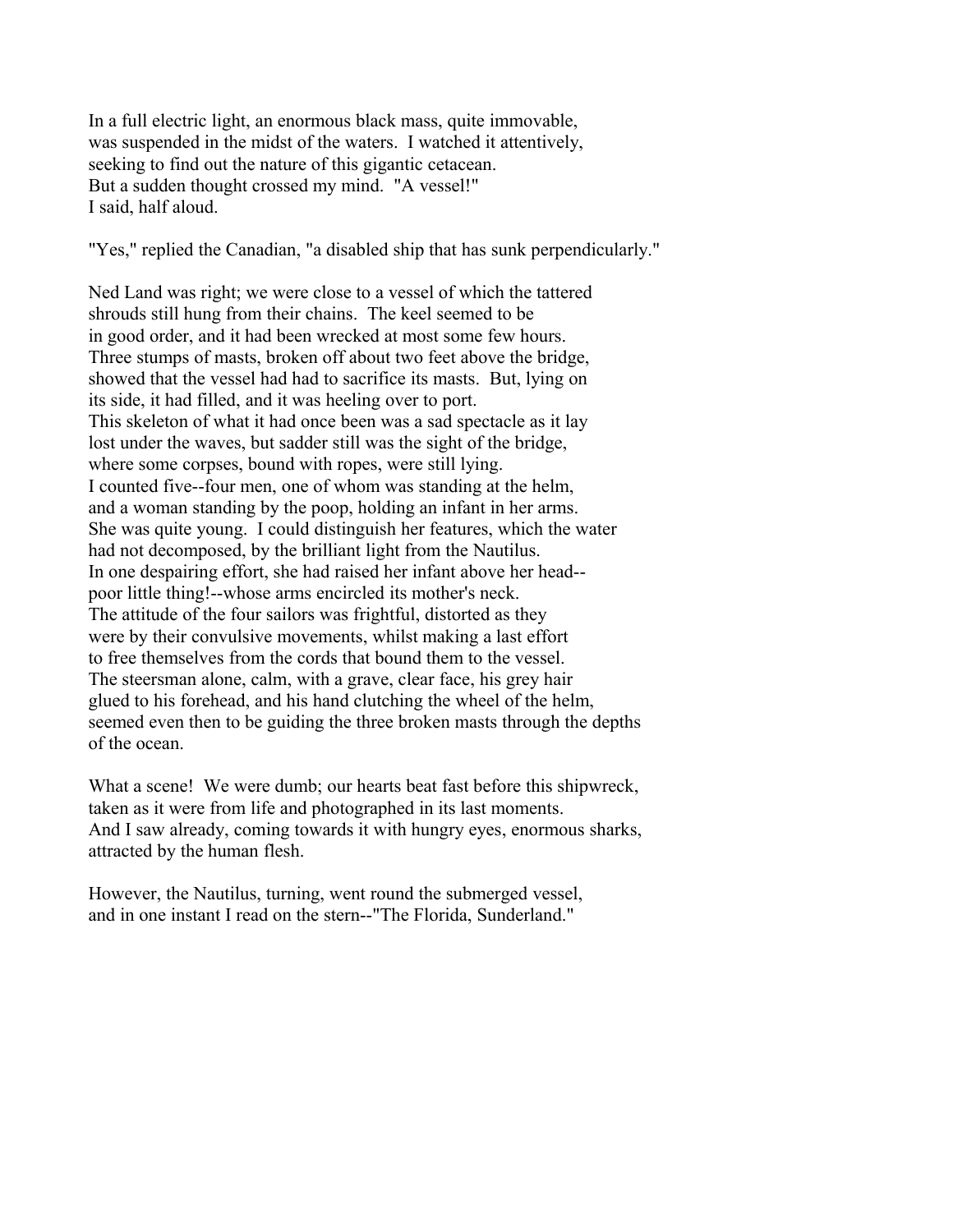## CHAPTER XVIII

#### VANIKORO

This terrible spectacle was the forerunner of the series of maritime catastrophes that the Nautilus was destined to meet with in its route. As long as it went through more frequented waters, we often saw the hulls of shipwrecked vessels that were rotting in the depths, and deeper down cannons, bullets, anchors, chains, and a thousand other iron materials eaten up by rust. However, on the 11th of December we sighted the Pomotou Islands, the old "dangerous group" of Bougainville, that extend over a space of 500 leagues at E.S.E. to W.N.W., from the Island Ducie to that of Lazareff. This group covers an area of 370 square leagues, and it is formed of sixty groups of islands, among which the Gambier group is remarkable, over which France exercises sway. These are coral islands, slowly raised, but continuous, created by the daily work of polypi. Then this new island will be joined later on to the neighboring groups, and a fifth continent will stretch from New Zealand and New Caledonia, and from thence to the Marquesas.

One day, when I was suggesting this theory to Captain Nemo, he replied coldly:

"The earth does not want new continents, but new men."

{5 paragraphs have been stripped from this edition}

On 15th of December, we left to the east the bewitching group of the Societies and the graceful Tahiti, queen of the Pacific. I saw in the morning, some miles to the windward, the elevated summits of the island. These waters furnished our table with excellent fish, mackerel, bonitos, and some varieties of a sea-serpent.

On the 25th of December the Nautilus sailed into the midst of the New Hebrides, discovered by Quiros in 1606, and that Bougainville explored in 1768, and to which Cook gave its present name in 1773. This group is composed principally of nine large islands, that form a band of 120 leagues N.N.S. to S.S.W., between  $15\omega$  and  $2\omega$  S. lat., and 164@ and 168@ long. We passed tolerably near to the Island of Aurou, that at noon looked like a mass of green woods, surmounted by a peak of great height.

That day being Christmas Day, Ned Land seemed to regret sorely the non-celebration of "Christmas," the family fete of which Protestants are so fond. I had not seen Captain Nemo for a week, when, on the morning of the 27th, he came into the large drawing-room,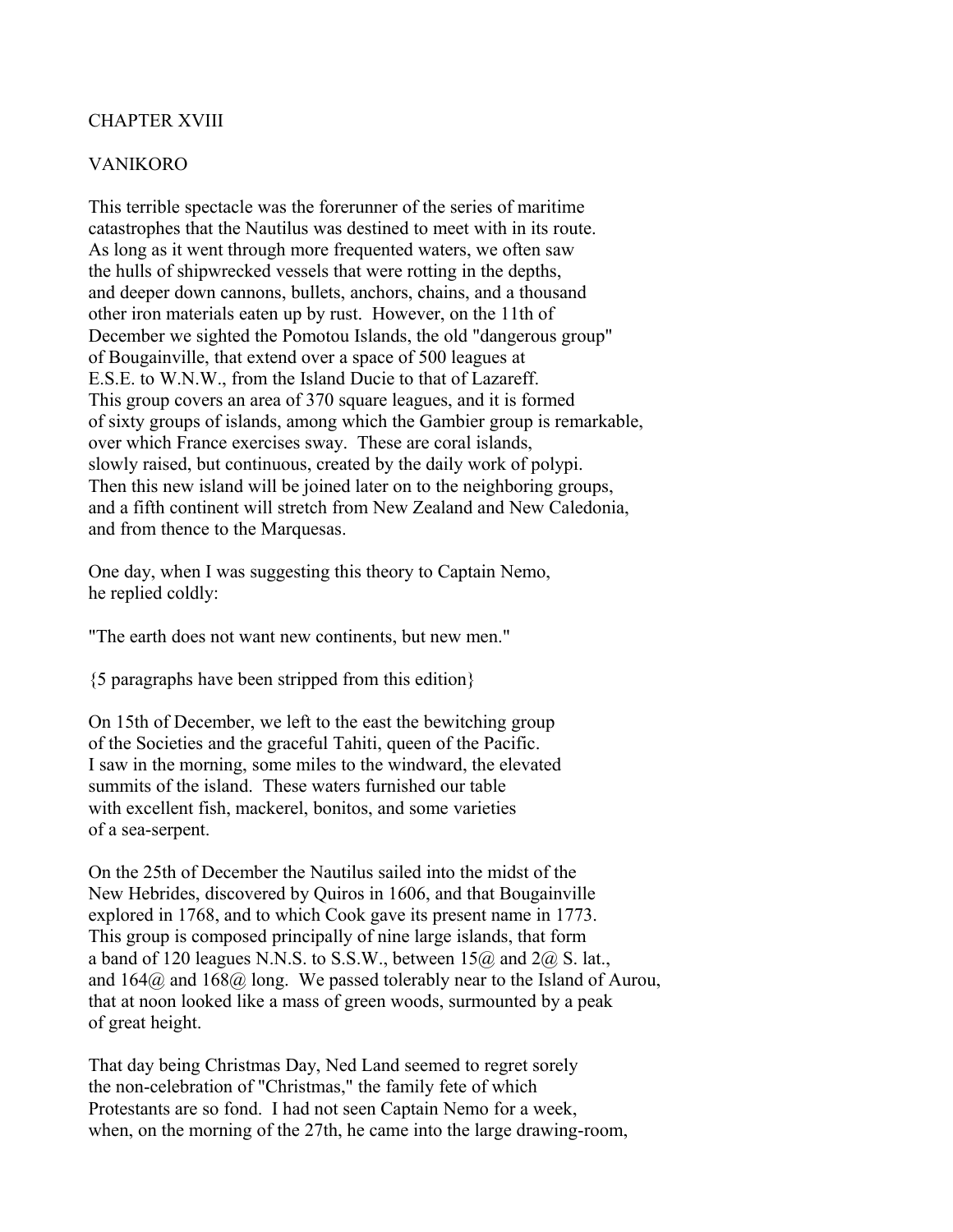always seeming as if he had seen you five minutes before. I was busily tracing the route of the Nautilus on the planisphere. The Captain came up to me, put his finger on one spot on the chart, and said this single word.

"Vanikoro."

The effect was magical! It was the name of the islands on which La Perouse had been lost! I rose suddenly.

"The Nautilus has brought us to Vanikoro?" I asked.

"Yes, Professor," said the Captain.

"And I can visit the celebrated islands where the Boussole and the Astrolabe struck?"

"If you like, Professor."

"When shall we be there?"

"We are there now"

Followed by Captain Nemo, I went up on to the platform, and greedily scanned the horizon.

To the N.E. two volcanic islands emerged of unequal size, surrounded by a coral reef that measured forty miles in circumference. We were close to Vanikoro, really the one to which Dumont d'Urville gave the name of Isle de la Recherche, and exactly facing the little harbour of Vanou, situated in  $16@4'$  S. lat., and  $164@32'$  E. long. The earth seemed covered with verdure from the shore to the summits in the interior, that were crowned by Mount Kapogo, 476 feet high. The Nautilus, having passed the outer belt of rocks by a narrow strait, found itself among breakers where the sea was from thirty to forty fathoms deep. Under the verdant shade of some mangroves I perceived some savages, who appeared greatly surprised at our approach. In the long black body, moving between wind and water, did they not see some formidable cetacean that they regarded with suspicion?

Just then Captain Nemo asked me what I knew about the wreck of La Perouse.

"Only what everyone knows, Captain," I replied.

"And could you tell me what everyone knows about it?" he inquired, ironically.

"Easily."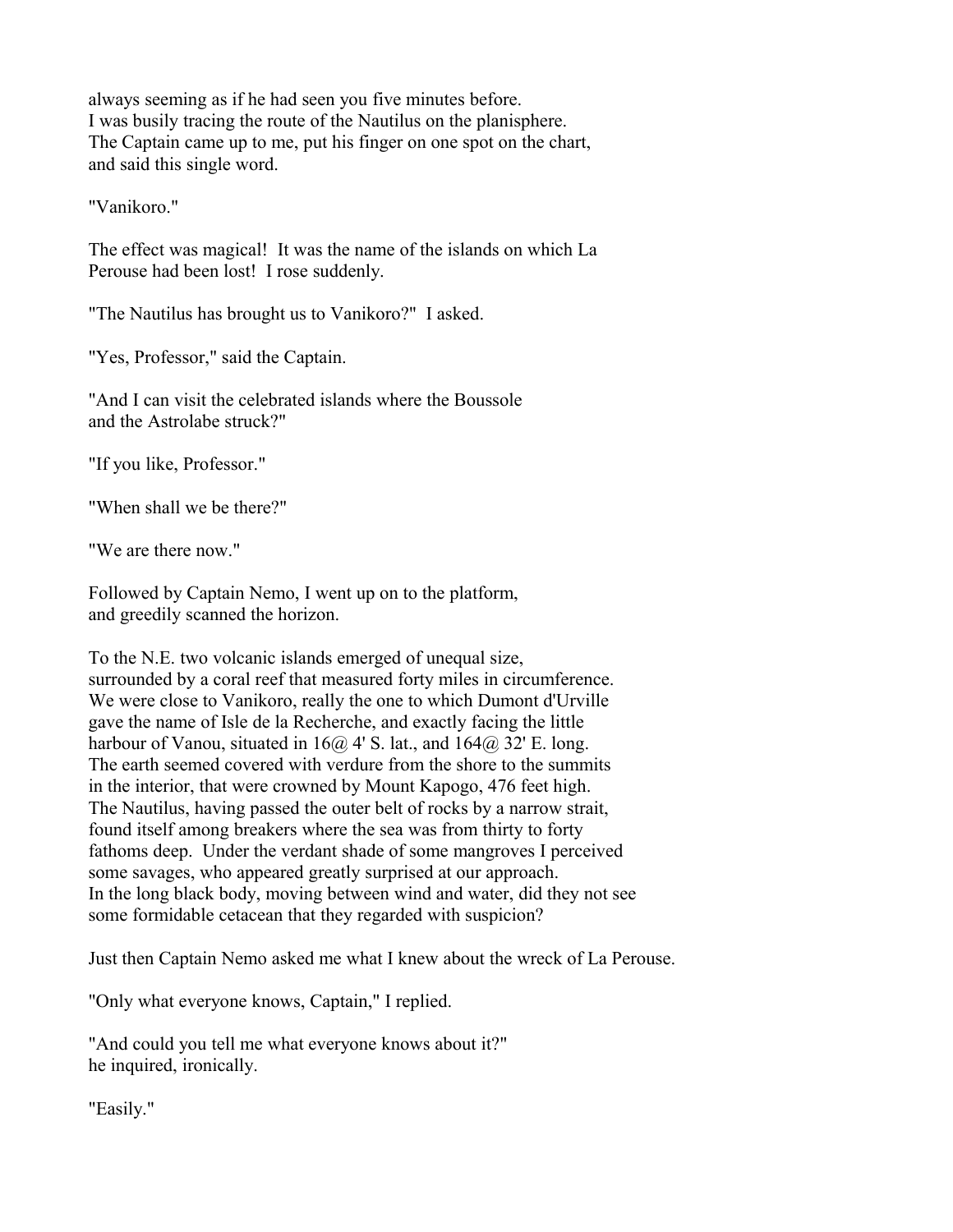I related to him all that the last works of Dumont d'Urville had made known- works from which the following is a brief account.

La Perouse, and his second, Captain de Langle, were sent by Louis XVI, in 1785, on a voyage of circumnavigation. They embarked in the corvettes Boussole and the Astrolabe, neither of which were again heard of. In 1791, the French Government, justly uneasy as to the fate of these two sloops, manned two large merchantmen, the Recherche and the Esperance, which left Brest the 28th of September under the command of Bruni d'Entrecasteaux.

Two months after, they learned from Bowen, commander of the Albemarle, that the debris of shipwrecked vessels had been seen on the coasts of New Georgia. But D'Entrecasteaux, ignoring this communication- rather uncertain, besides--directed his course towards the Admiralty Islands, mentioned in a report of Captain Hunter's as being the place where La Perouse was wrecked.

They sought in vain. The Esperance and the Recherche passed before Vanikoro without stopping there, and, in fact, this voyage was most disastrous, as it cost D'Entrecasteaux his life, and those of two of his lieutenants, besides several of his crew.

Captain Dillon, a shrewd old Pacific sailor, was the first to find unmistakable traces of the wrecks. On the 15th of May, 1824, his vessel, the St. Patrick, passed close to Tikopia, one of the New Hebrides. There a Lascar came alongside in a canoe, sold him the handle of a sword in silver that bore the print of characters engraved on the hilt. The Lascar pretended that six years before, during a stay at Vanikoro, he had seen two Europeans that belonged to some vessels that had run aground on the reefs some years ago.

Dillon guessed that he meant La Perouse, whose disappearance had troubled the whole world. He tried to get on to Vanikoro, where, according to the Lascar, he would find numerous debris of the wreck, but winds and tides prevented him.

Dillon returned to Calcutta. There he interested the Asiatic Society and the Indian Company in his discovery. A vessel, to which was given the name of the Recherche, was put at his disposal, and he set out, 23rd January, 1827, accompanied by a French agent.

The Recherche, after touching at several points in the Pacific, cast anchor before Vanikoro, 7th July, 1827, in that same harbour of Vanou where the Nautilus was at this time.

There it collected numerous relics of the wreck- iron utensils, anchors, pulley-strops, swivel-guns, an 18 lb.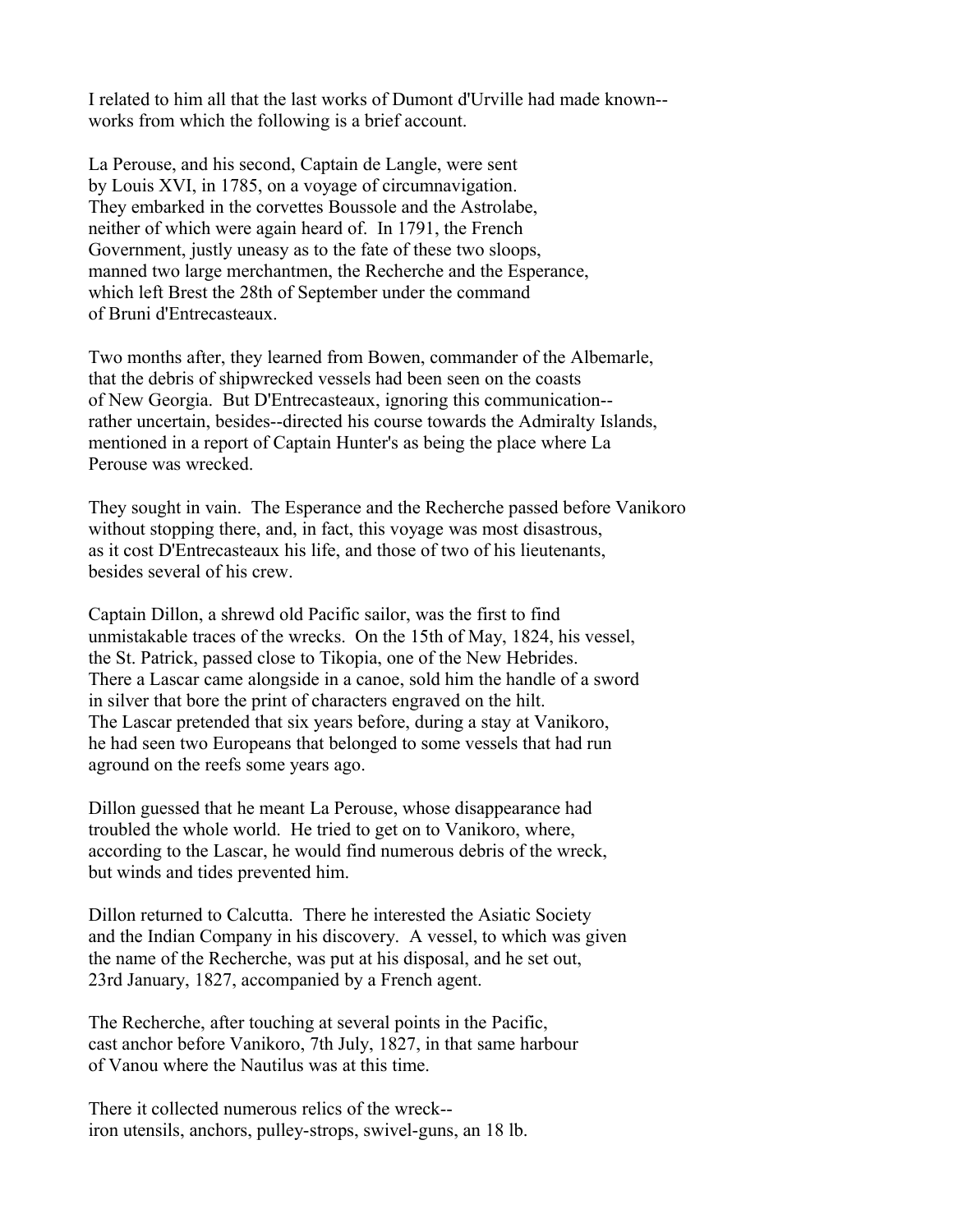shot, fragments of astronomical instruments, a piece of crown work, and a bronze clock, bearing this inscription--"Bazin m'a fait," the mark of the foundry of the arsenal at Brest about 1785. There could be no further doubt.

Dillon, having made all inquiries, stayed in the unlucky place till October. Then he quitted Vanikoro, and directed his course towards New Zealand; put into Calcutta, 7th April, 1828, and returned to France, where he was warmly welcomed by Charles X.

But at the same time, without knowing Dillon's movements, Dumont d'Urville had already set out to find the scene of the wreck. And they had learned from a whaler that some medals and a cross of St. Louis had been found in the hands of some savages of Louisiade and New Caledonia. Dumont d'Urville, commander of the Astrolabe, had then sailed, and two months after Dillon had left Vanikoro he put into Hobart Town. There he learned the results of Dillon's inquiries, and found that a certain James Hobbs, second lieutenant of the Union of Calcutta, after landing on an island situated  $8\omega$ , 18' S. lat., and  $156\omega$ , 30' E. long., had seen some iron bars and red stuffs used by the natives of these parts. Dumont d'Urville, much perplexed, and not knowing how to credit the reports of low-class journals, decided to follow Dillon's track.

On the 10th of February, 1828, the Astrolabe appeared off Tikopia, and took as guide and interpreter a deserter found on the island; made his way to Vanikoro, sighted it on the 12th inst., lay among the reefs until the 14th, and not until the 20th did he cast anchor within the barrier in the harbour of Vanou.

On the 23rd, several officers went round the island and brought back some unimportant trifles. The natives, adopting a system of denials and evasions, refused to take them to the unlucky place. This ambiguous conduct led them to believe that the natives had ill-treated the castaways, and indeed they seemed to fear that Dumont d'Urville had come to avenge La Perouse and his unfortunate crew.

However, on the 26th, appeased by some presents, and understanding that they had no reprisals to fear, they led M. Jacquireot to the scene of the wreck.

There, in three or four fathoms of water, between the reefs of Pacou and Vanou, lay anchors, cannons, pigs of lead and iron, embedded in the limy concretions. The large boat and the whaler belonging to the Astrolabe were sent to this place, and, not without some difficulty, their crews hauled up an anchor weighing 1,800 lbs., a brass gun, some pigs of iron, and two copper swivel-guns.

Dumont d'Urville, questioning the natives, learned too that La Perouse, after losing both his vessels on the reefs of this island, had constructed a smaller boat, only to be lost a second time.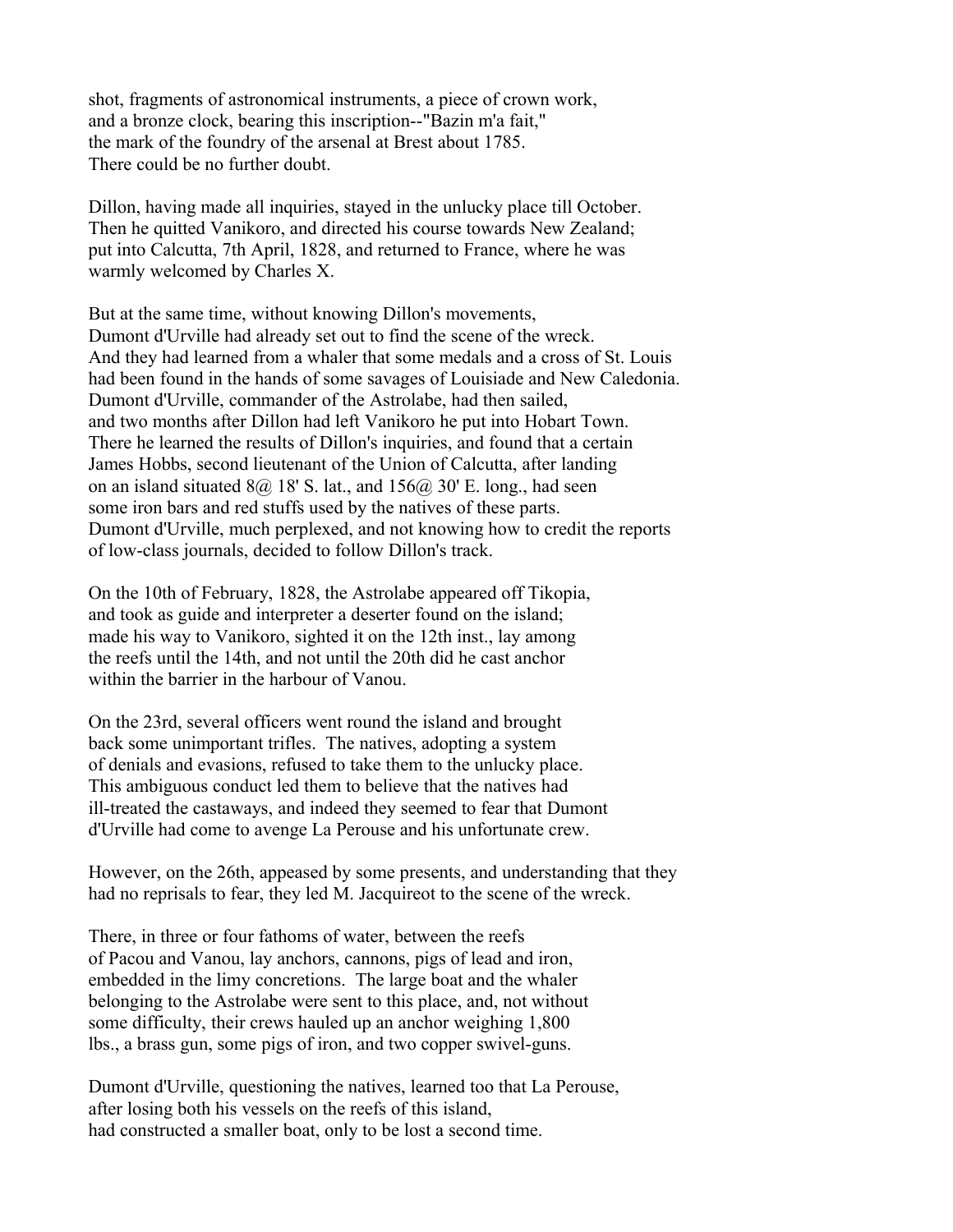Where, no one knew.

But the French Government, fearing that Dumont d'Urville was not acquainted with Dillon's movements, had sent the sloop Bayonnaise, commanded by Legoarant de Tromelin, to Vanikoro, which had been stationed on the west coast of America. The Bayonnaise cast her anchor before Vanikoro some months after the departure of the Astrolabe, but found no new document; but stated that the savages had respected the monument to La Perouse. That is the substance of what I told Captain Nemo.

"So," he said, "no one knows now where the third vessel perished that was constructed by the castaways on the island of Vanikoro?"

"No one knows."

Captain Nemo said nothing, but signed to me to follow him into the large saloon. The Nautilus sank several yards below the waves, and the panels were opened.

I hastened to the aperture, and under the crustations of coral, covered with fungi, I recognised certain debris that the drags had not been able to tear up--iron stirrups, anchors, cannons, bullets, capstan fittings, the stem of a ship, all objects clearly proving the wreck of some vessel, and now carpeted with living flowers. While I was looking on this desolate scene, Captain Nemo said, in a sad voice:

{this above para was edited}

"Commander La Perouse set out 7th December, 1785, with his vessels La Boussole and the Astrolabe. He first cast anchor at Botany Bay, visited the Friendly Isles, New Caledonia, then directed his course towards Santa Cruz, and put into Namouka, one of the Hapai group. Then his vessels struck on the unknown reefs of Vanikoro. The Boussole, which went first, ran aground on the southerly coast. The Astrolabe went to its help, and ran aground too. The first vessel was destroyed almost immediately. The second, stranded under the wind, resisted some days. The natives made the castaways welcome. They installed themselves in the island, and constructed a smaller boat with the debris of the two large ones. Some sailors stayed willingly at Vanikoro; the others, weak and ill, set out with La Perouse. They directed their course towards the Solomon Islands, and there perished, with everything, on the westerly coast of the chief island of the group, between Capes Deception and Satisfaction."

"How do you know that?"

"By this, that I found on the spot where was the last wreck."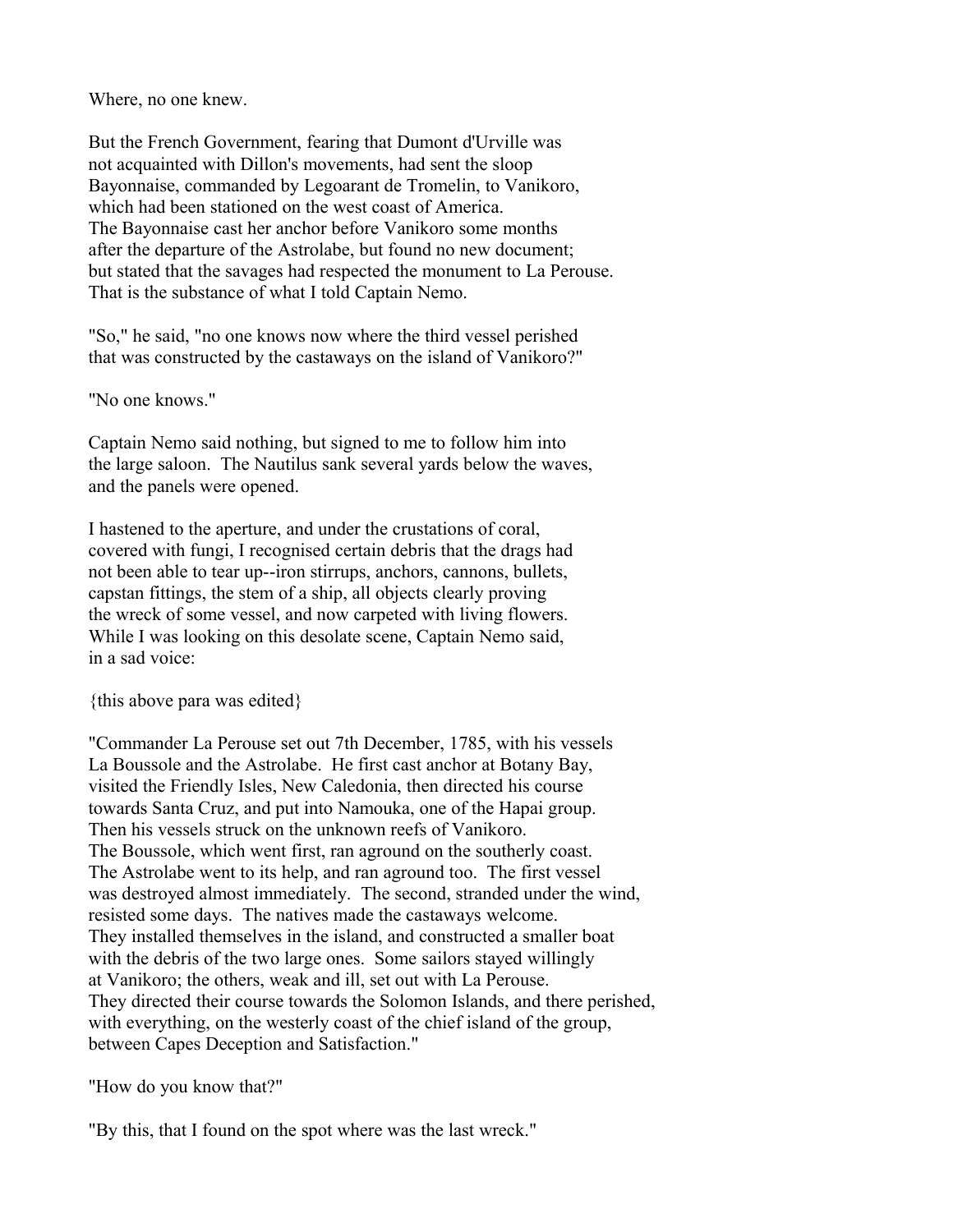Captain Nemo showed me a tin-plate box, stamped with the French arms, and corroded by the salt water. He opened it, and I saw a bundle of papers, yellow but still readable.

They were the instructions of the naval minister to Commander La Perouse, annotated in the margin in Louis XVI's handwriting.

"Ah! it is a fine death for a sailor!" said Captain Nemo, at last. "A coral tomb makes a quiet grave; and I trust that I and my comrades will find no other."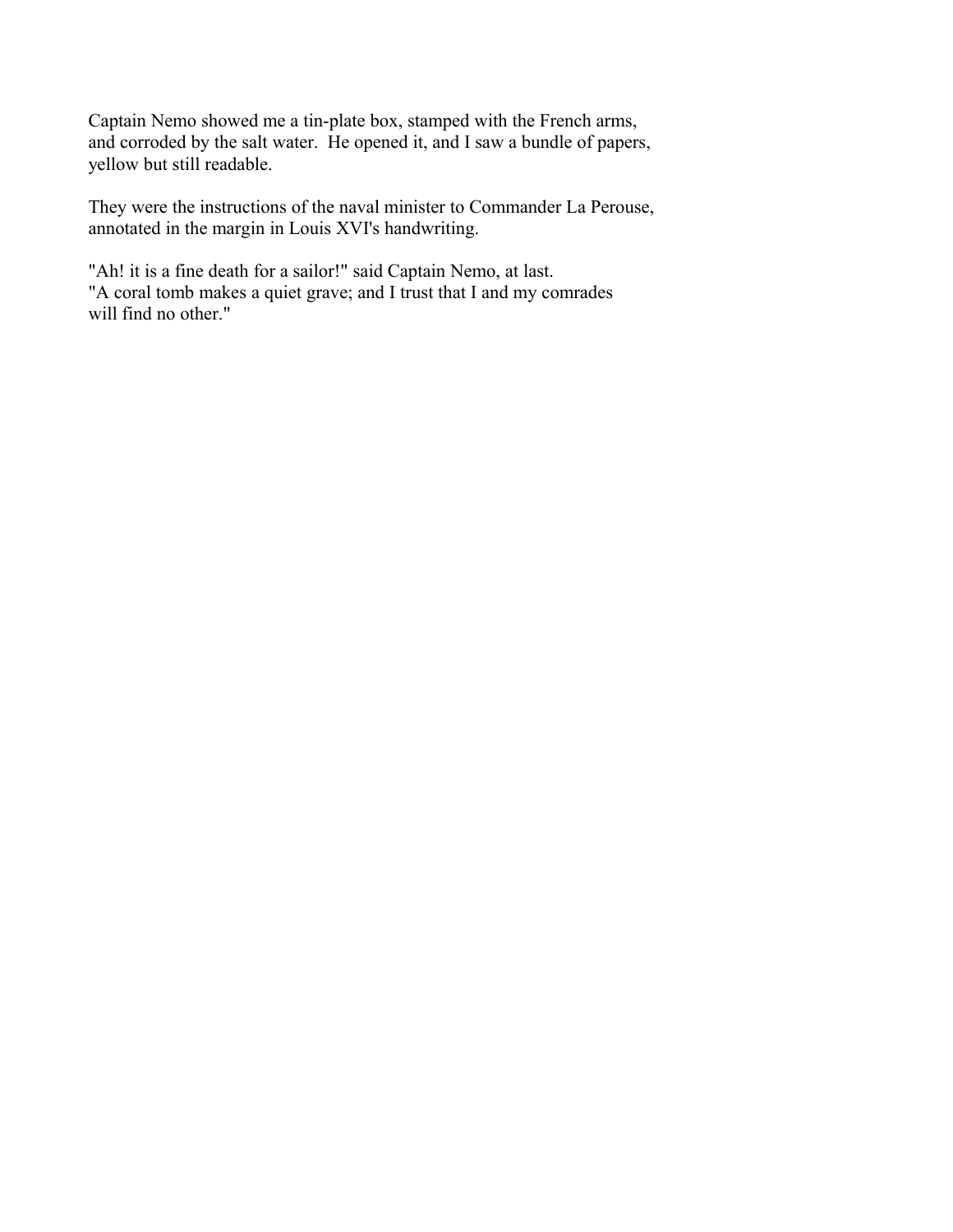## CHAPTER XIX

#### TORRES STRAITS

During the night of the 27th or 28th of December, the Nautilus left the shores of Vanikoro with great speed. Her course was south-westerly, and in three days she had gone over the 750 leagues that separated it from La Perouse's group and the south-east point of Papua.

Early on the 1st of January, 1863, Conseil joined me on the platform.

"Master, will you permit me to wish you a happy New Year?"

"What! Conseil; exactly as if I was at Paris in my study at the Jardin des Plantes? Well, I accept your good wishes, and thank you for them. Only, I will ask you what you mean by a `Happy New Year' under our circumstances? Do you mean the year that will bring us to the end of our imprisonment, or the year that sees us continue this strange voyage?"

"Really, I do not know how to answer, master. We are sure to see curious things, and for the last two months we have not had time for dullness. The last marvel is always the most astonishing; and, if we continue this progression, I do not know how it will end. It is my opinion that we shall never again see the like. I think then, with no offence to master, that a happy year would be one in which we could see everything."

On 2nd January we had made 11,340 miles, or 5,250 French leagues, since our starting-point in the Japan Seas. Before the ship's head stretched the dangerous shores of the coral sea, on the north-east coast of Australia. Our boat lay along some miles from the redoubtable bank on which Cook's vessel was lost, 10th June, 1770. The boat in which Cook was struck on a rock, and, if it did not sink, it was owing to a piece of coral that was broken by the shock, and fixed itself in the broken keel.

I had wished to visit the reef, 360 leagues long, against which the sea, always rough, broke with great violence, with a noise like thunder. But just then the inclined planes drew the Nautilus down to a great depth, and I could see nothing of the high coral walls. I had to content myself with the different specimens of fish brought up by the nets. I remarked, among others, some germons, a species of mackerel as large as a tunny, with bluish sides, and striped with transverse bands, that disappear with the animal's life. These fish followed us in shoals, and furnished us with very delicate food. We took also a large number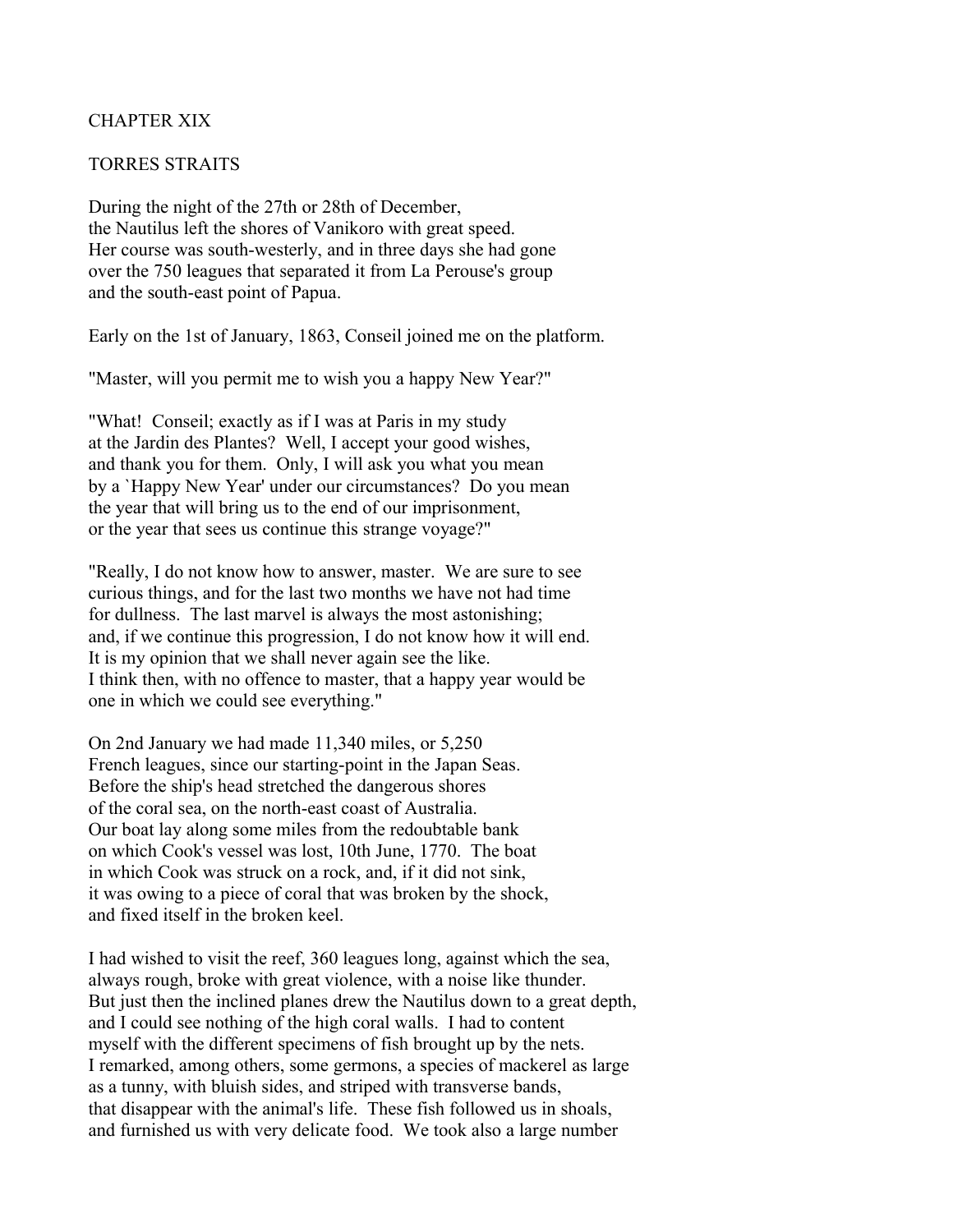of giltheads, about one and a half inches long, tasting like dorys; and flying fire-fish like submarine swallows, which, in dark nights, light alternately the air and water with their phosphorescent light. {2} sentences missing here}

Two days after crossing the coral sea, 4th January, we sighted the Papuan coasts. On this occasion, Captain Nemo informed me that his intention was to get into the Indian Ocean by the Strait of Torres. His communication ended there.

The Torres Straits are nearly thirty-four leagues wide; but they are obstructed by an innumerable quantity of islands, islets, breakers, and rocks, that make its navigation almost impracticable; so that Captain Nemo took all needful precautions to cross them. The Nautilus, floating betwixt wind and water, went at a moderate pace. Her screw, like a cetacean's tail, beat the waves slowly.

Profiting by this, I and my two companions went up on to the deserted platform. Before us was the steersman's cage, and I expected that Captain Nemo was there directing the course of the Nautilus. I had before me the excellent charts of the Straits of Torres, and I consulted them attentively. Round the Nautilus the sea dashed furiously. The course of the waves, that went from south-east to north-west at the rate of two and a half miles, broke on the coral that showed itself here and there.

"This is a bad sea!" remarked Ned Land.

"Detestable indeed, and one that does not suit a boat like the Nautilus."

"The Captain must be very sure of his route, for I see there pieces of coral that would do for its keel if it only touched them slightly."

Indeed the situation was dangerous, but the Nautilus seemed to slide like magic off these rocks. It did not follow the routes of the Astrolabe and the Zelee exactly, for they proved fatal to Dumont d'Urville. It bore more northwards, coasted the Islands of Murray, and came back to the south-west towards Cumberland Passage. I thought it was going to pass it by, when, going back to north-west, it went through a large quantity of islands and islets little known, towards the Island Sound and Canal Mauvais.

I wondered if Captain Nemo, foolishly imprudent, would steer his vessel into that pass where Dumont d'Urville's two corvettes touched; when, swerving again, and cutting straight through to the west, he steered for the Island of Gilboa.

It was then three in the afternoon. The tide began to recede, being quite full. The Nautilus approached the island, that I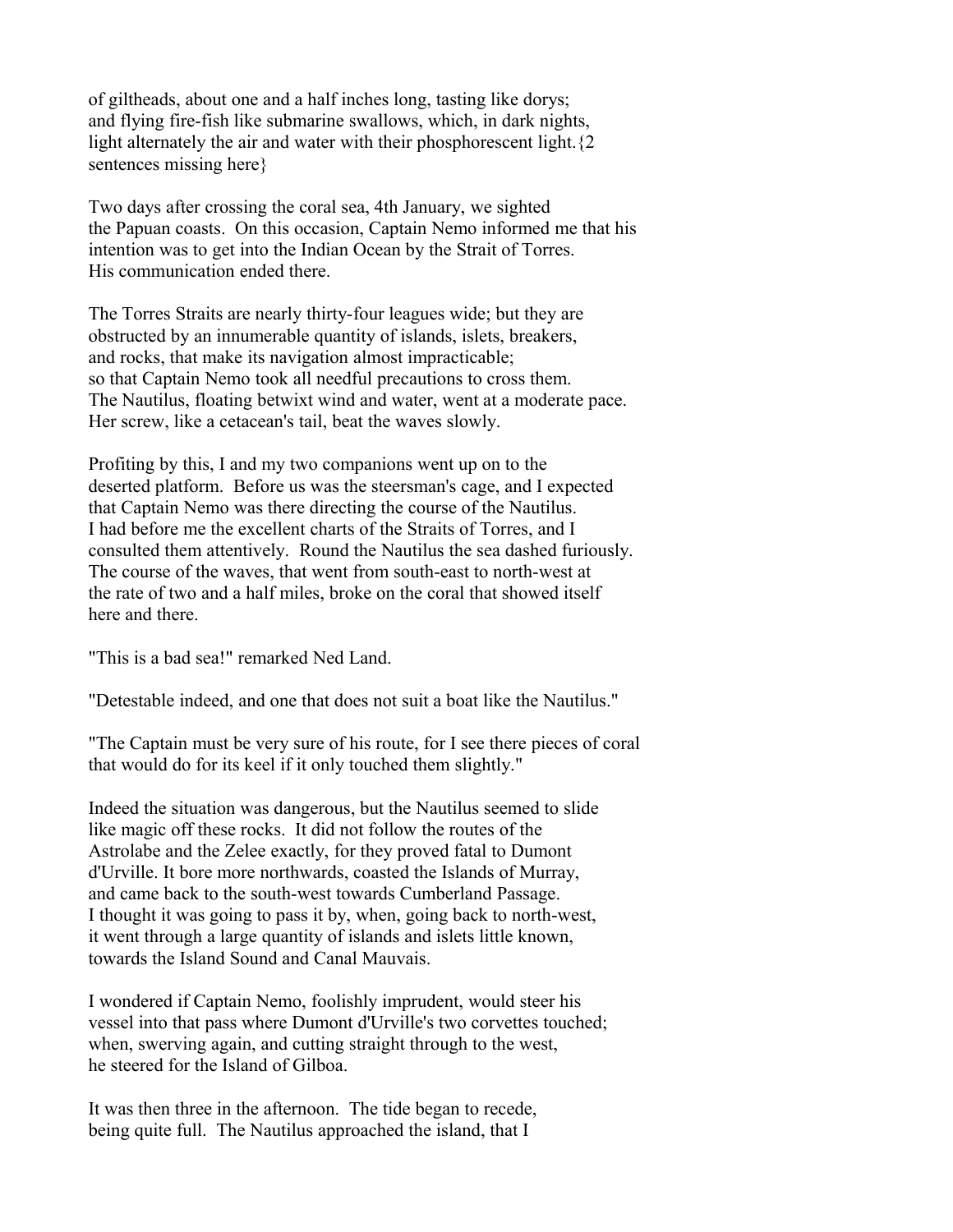still saw, with its remarkable border of screw-pines. He stood off it at about two miles distant. Suddenly a shock overthrew me. The Nautilus just touched a rock, and stayed immovable, laying lightly to port side.

When I rose, I perceived Captain Nemo and his lieutenant on the platform. They were examining the situation of the vessel, and exchanging words in their incomprehensible dialect.

She was situated thus: Two miles, on the starboard side, appeared Gilboa, stretching from north to west like an immense arm. Towards the south and east some coral showed itself, left by the ebb. We had run aground, and in one of those seas where the tides are middling--a sorry matter for the floating of the Nautilus. However, the vessel had not suffered, for her keel was solidly joined. But, if she could neither glide off nor move, she ran the risk of being for ever fastened to these rocks, and then Captain Nemo's submarine vessel would be done for.

I was reflecting thus, when the Captain, cool and calm, always master of himself, approached me.

"An accident?" I asked.

"No; an incident."

"But an incident that will oblige you perhaps to become an inhabitant of this land from which you flee?"

Captain Nemo looked at me curiously, and made a negative gesture, as much as to say that nothing would force him to set foot on terra firma again. Then he said:

"Besides, M. Aronnax, the Nautilus is not lost; it will carry you yet into the midst of the marvels of the ocean. Our voyage is only begun, and I do not wish to be deprived so soon of the honour of your company."

"However, Captain Nemo," I replied, without noticing the ironical turn of his phrase, "the Nautilus ran aground in open sea. Now the tides are not strong in the Pacific; and, if you cannot lighten the Nautilus, I do not see how it will be reinflated."

"The tides are not strong in the Pacific: you are right there, Professor; but in Torres Straits one finds still a difference of a yard and a half between the level of high and low seas. To-day is 4th January, and in five days the moon will be full. Now, I shall be very much astonished if that satellite does not raise these masses of water sufficiently, and render me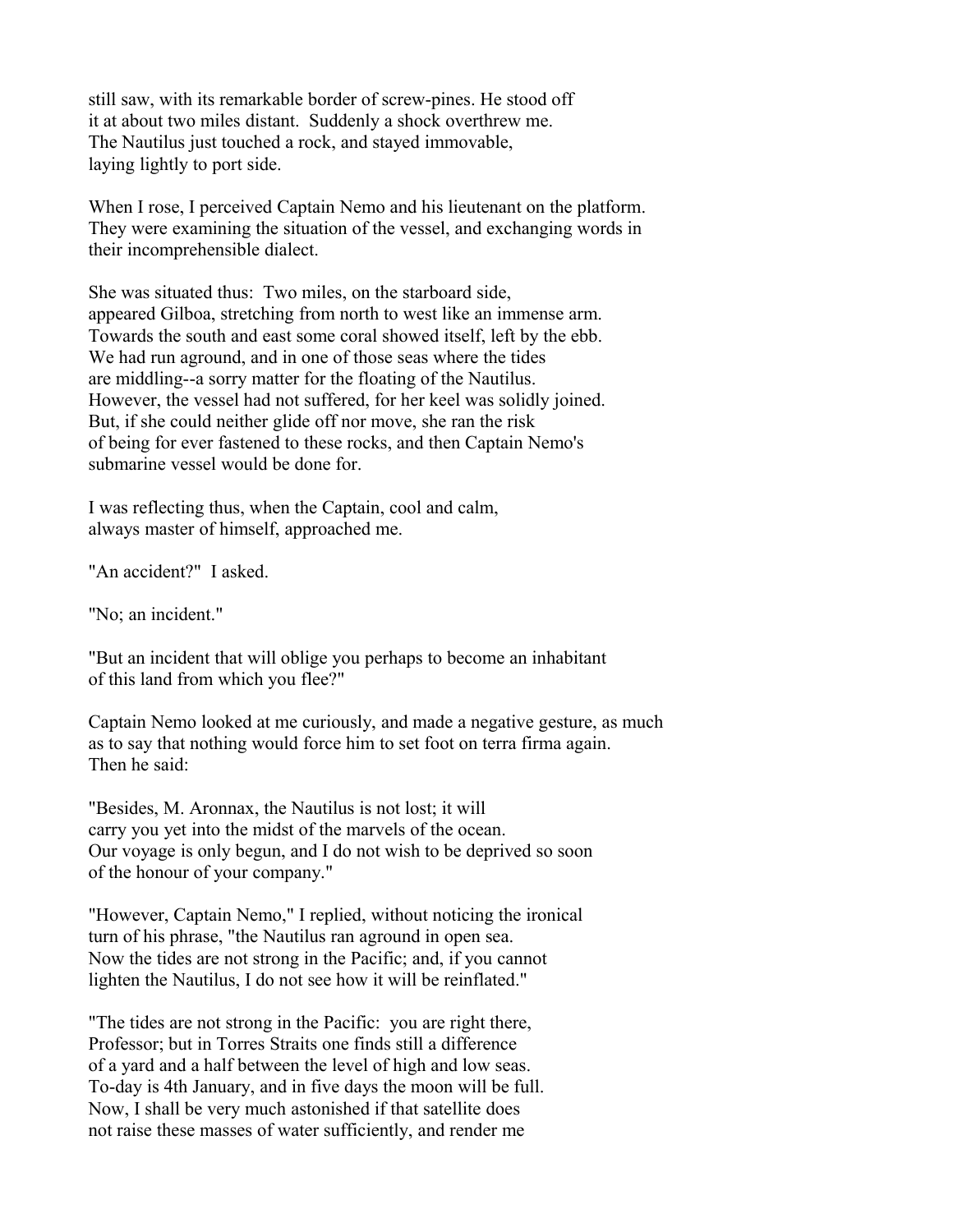a service that I should be indebted to her for."

Having said this, Captain Nemo, followed by his lieutenant, redescended to the interior of the Nautilus. As to the vessel, it moved not, and was immovable, as if the coralline polypi had already walled it up with their in destructible cement.

"Well, sir?" said Ned Land, who came up to me after the departure of the Captain.

"Well, friend Ned, we will wait patiently for the tide on the 9th instant; for it appears that the moon will have the goodness to put it off again."

"Really?"

"Really."

"And this Captain is not going to cast anchor at all since the tide will suffice?" said Conseil, simply.

The Canadian looked at Conseil, then shrugged his shoulders.

"Sir, you may believe me when I tell you that this piece of iron will navigate neither on nor under the sea again; it is only fit to be sold for its weight. I think, therefore, that the time has come to part company with Captain Nemo."

"Friend Ned, I do not despair of this stout Nautilus, as you do; and in four days we shall know what to hold to on the Pacific tides. Besides, flight might be possible if we were in sight of the English or Provencal coast; but on the Papuan shores, it is another thing; and it will be time enough to come to that extremity if the Nautilus does not recover itself again, which I look upon as a grave event."

"But do they know, at least, how to act circumspectly? There is an island; on that island there are trees; under those trees, terrestrial animals, bearers of cutlets and roast beef, to which I would willingly give a trial."

"In this, friend Ned is right," said Conseil, "and I agree with him. Could not master obtain permission from his friend Captain Nemo to put us on land, if only so as not to lose the habit of treading on the solid parts of our planet?"

"I can ask him, but he will refuse."

"Will master risk it?" asked Conseil, "and we shall know how to rely upon the Captain's amiability."

To my great surprise, Captain Nemo gave me the permission I asked for, and he gave it very agreeably, without even exacting from me a promise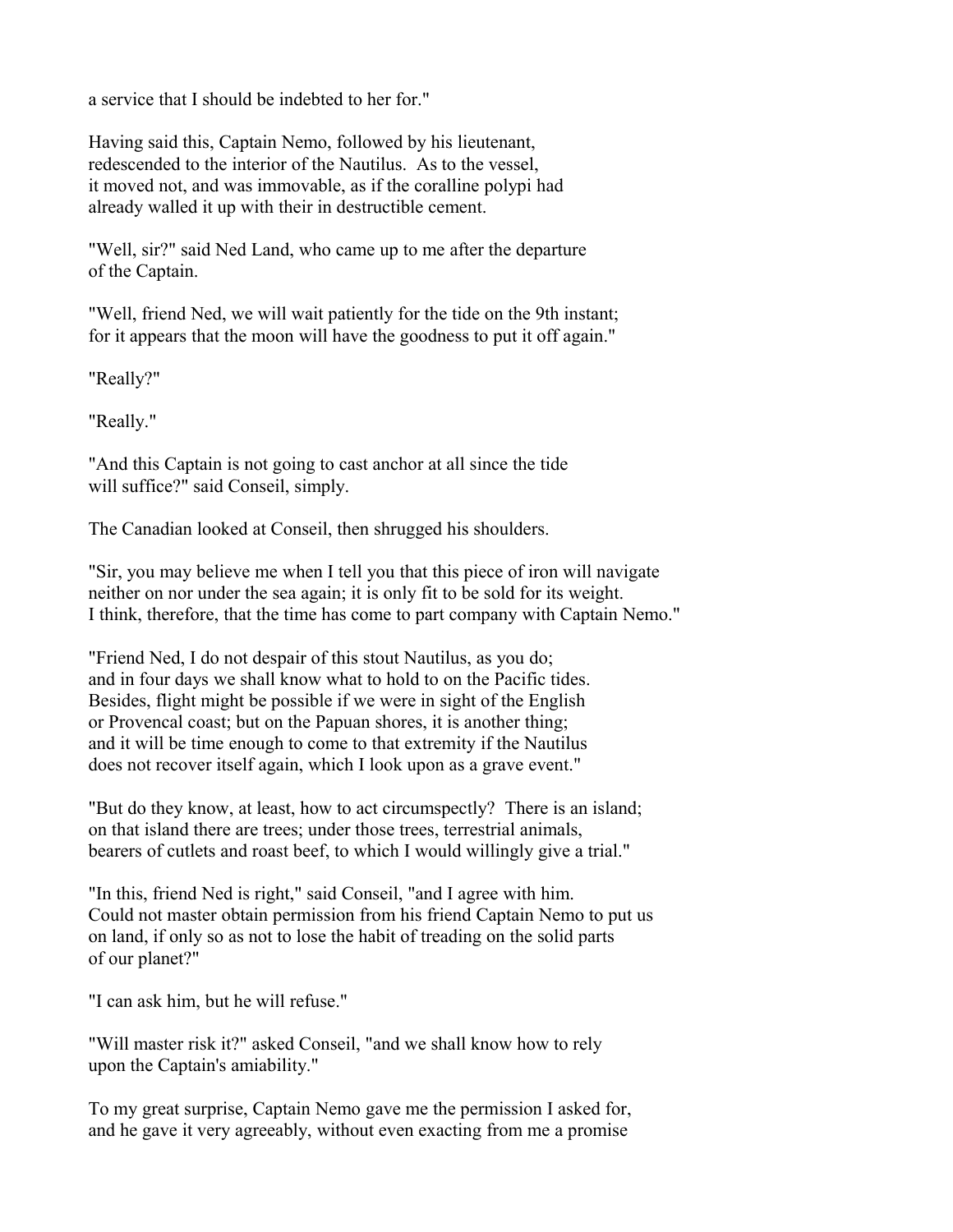to return to the vessel; but flight across New Guinea might be very perilous, and I should not have counselled Ned Land to attempt it. Better to be a prisoner on board the Nautilus than to fall into the hands of the natives.

At eight o'clock, armed with guns and hatchets, we got off the Nautilus. The sea was pretty calm; a slight breeze blew on land. Conseil and I rowing, we sped along quickly, and Ned steered in the straight passage that the breakers left between them. The boat was well handled, and moved rapidly.

Ned Land could not restrain his joy. He was like a prisoner that had escaped from prison, and knew not that it was necessary to re-enter it.

"Meat! We are going to eat some meat; and what meat!" he replied. "Real game! no, bread, indeed."

"I do not say that fish is not good; we must not abuse it; but a piece of fresh venison, grilled on live coals, will agreeably vary our ordinary course."

"Glutton!" said Conseil, "he makes my mouth water."

"It remains to be seen," I said, "if these forests are full of game, and if the game is not such as will hunt the hunter himself."

"Well said, M. Aronnax," replied the Canadian, whose teeth seemed sharpened like the edge of a hatchet; "but I will eat tiger- loin of tiger--if there is no other quadruped on this island."

"Friend Ned is uneasy about it," said Conseil.

"Whatever it may be," continued Ned Land, "every animal with four paws without feathers, or with two paws without feathers, will be saluted by my first shot."

"Very well! Master Land's imprudences are beginning."

"Never fear, M. Aronnax," replied the Canadian; "I do not want twenty-five minutes to offer you a dish, of my sort."

At half-past eight the Nautilus boat ran softly aground on a heavy sand, after having happily passed the coral reef that surrounds the Island of Gilboa.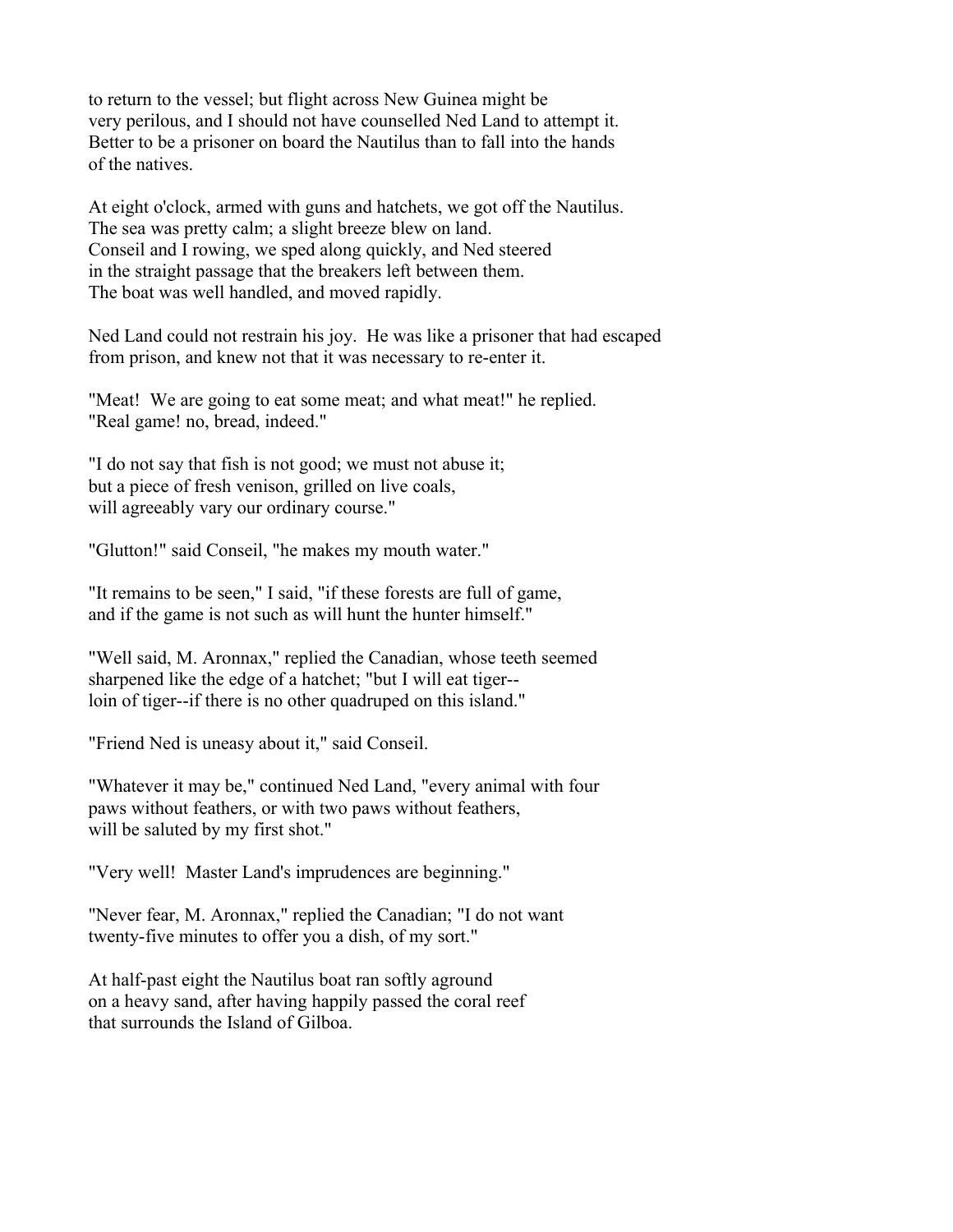# CHAPTER XX

## A FEW DAYS ON LAND

I was much impressed on touching land. Ned Land tried the soil with his feet, as if to take possession of it. However, it was only two months before that we had become, according to Captain Nemo, "passengers on board the Nautilus," but, in reality, prisoners of its commander.

In a few minutes we were within musket-shot of the coast. The whole horizon was hidden behind a beautiful curtain of forests. Enormous trees, the trunks of which attained a height of 200 feet, were tied to each other by garlands of bindweed, real natural hammocks, which a light breeze rocked. They were mimosas, figs, hibisci, and palm trees, mingled together in profusion; and under the shelter of their verdant vault grew orchids, leguminous plants, and ferns.

But, without noticing all these beautiful specimens of Papuan flora, the Canadian abandoned the agreeable for the useful. He discovered a coco-tree, beat down some of the fruit, broke them, and we drunk the milk and ate the nut with a satisfaction that protested against the ordinary food on the Nautilus.

"Excellent!" said Ned Land.

"Exquisite!" replied Conseil.

"And I do not think," said the Canadian, "that he would object to our introducing a cargo of coco-nuts on board."

"I do not think he would, but he would not taste them."

"So much the worse for him," said Conseil.

"And so much the better for us," replied Ned Land. "There will be more for us."

"One word only, Master Land," I said to the harpooner, who was beginning to ravage another coco-nut tree. "Coco-nuts are good things, but before filling the canoe with them it would be wise to reconnoitre and see if the island does not produce some substance not less useful. Fresh vegetables would be welcome on board the Nautilus."

"Master is right," replied Conseil; "and I propose to reserve three places in our vessel, one for fruits, the other for vegetables, and the third for the venison, of which I have not yet seen the smallest specimen."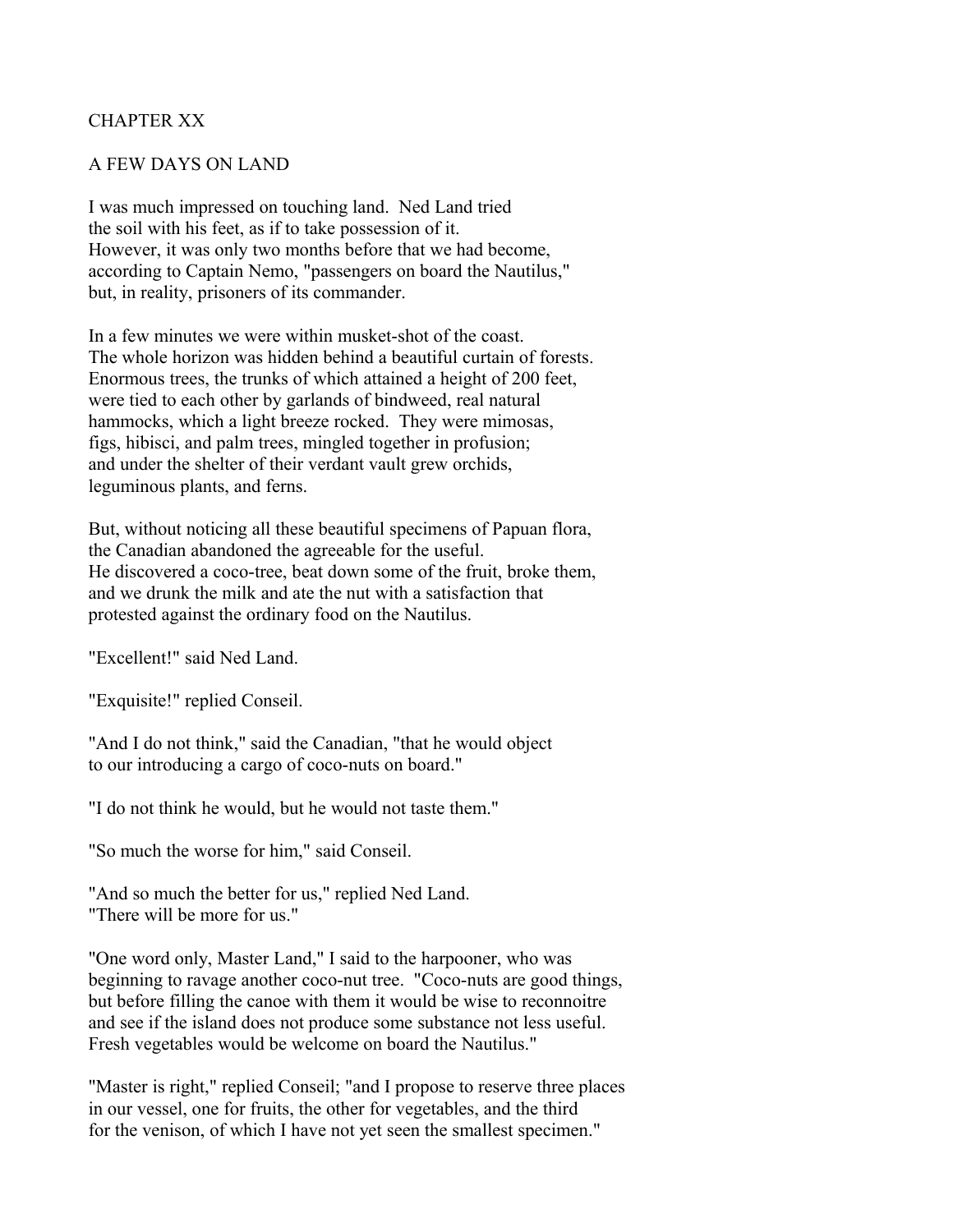"Conseil, we must not despair," said the Canadian.

"Let us continue," I returned, "and lie in wait. Although the island seems uninhabited, it might still contain some individuals that would be less hard than we on the nature of game."

"Ho! ho!" said Ned Land, moving his jaws significantly.

"Well, Ned!" said Conseil.

"My word!" returned the Canadian, "I begin to understand the charms of anthropophagy."

"Ned! Ned! what are you saying? You, a man-eater? I should not feel safe with you, especially as I share your cabin. I might perhaps wake one day to find myself half devoured."

"Friend Conseil, I like you much, but not enough to eat you unnecessarily."

"I would not trust you," replied Conseil. "But enough. We must absolutely bring down some game to satisfy this cannibal, or else one of these fine mornings, master will find only pieces of his servant to serve him."

While we were talking thus, we were penetrating the sombre arches of the forest, and for two hours we surveyed it in all directions.

Chance rewarded our search for eatable vegetables, and one of the most useful products of the tropical zones furnished us with precious food that we missed on board. I would speak of the bread-fruit tree, very abundant in the island of Gilboa; and I remarked chiefly the variety destitute of seeds, which bears in Malaya the name of "rima."

Ned Land knew these fruits well. He had already eaten many during his numerous voyages, and he knew how to prepare the eatable substance. Moreover, the sight of them excited him, and he could contain himself no longer.

"Master," he said, "I shall die if I do not taste a little of this bread-fruit pie."

"Taste it, friend Ned--taste it as you want. We are here to make experiments--make them."

"It won't take long," said the Canadian.

And, provided with a lentil, he lighted a fire of dead wood that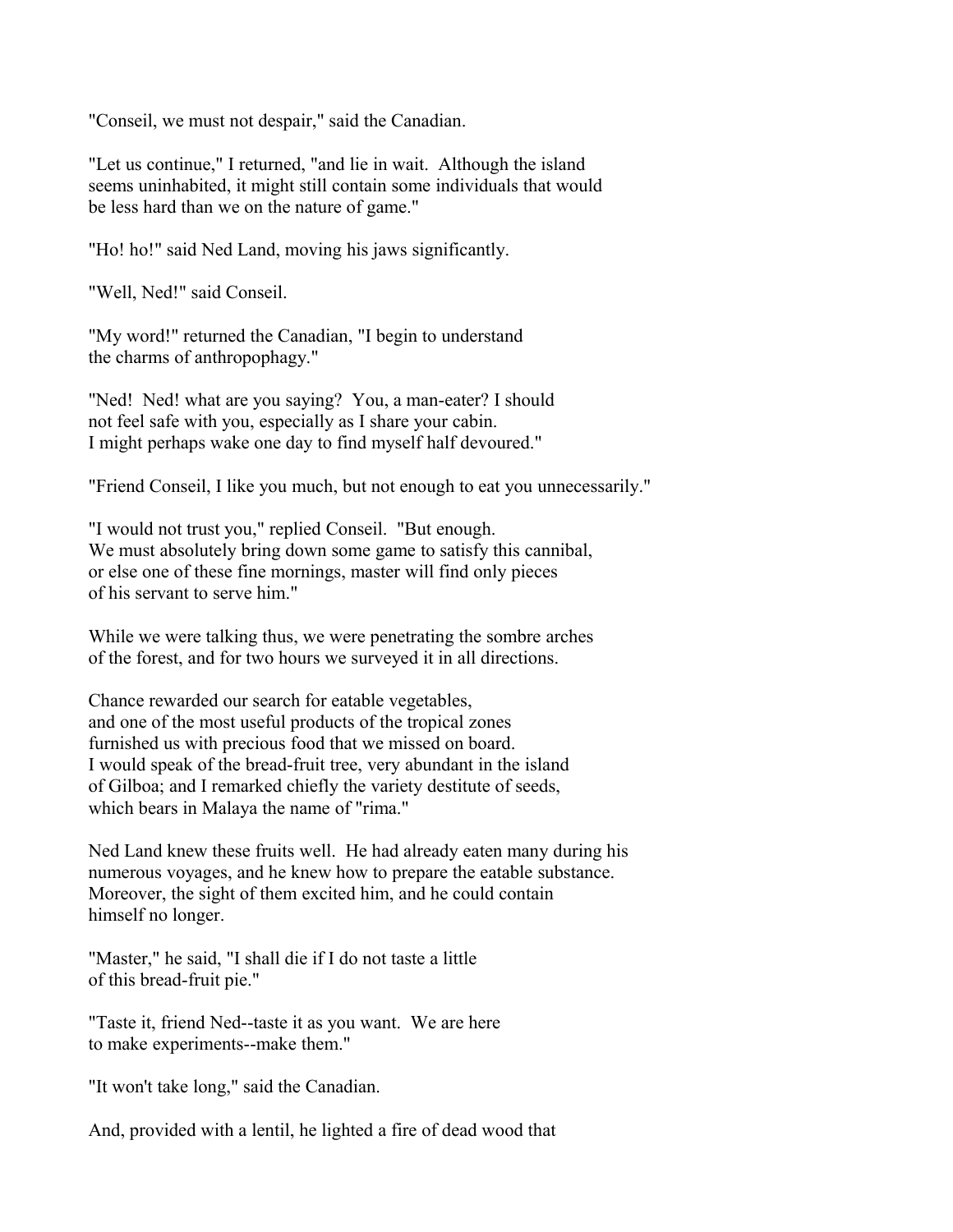crackled joyously. During this time, Conseil and I chose the best fruits of the bread-fruit. Some had not then attained a sufficient degree of maturity; and their thick skin covered a white but rather fibrous pulp. Others, the greater number yellow and gelatinous, waited only to be picked.

These fruits enclosed no kernel. Conseil brought a dozen to Ned Land, who placed them on a coal fire, after having cut them in thick slices, and while doing this repeating:

"You will see, master, how good this bread is. More so when one has been deprived of it so long. It is not even bread," added he, "but a delicate pastry. You have eaten none, master?"

"No, Ned."

"Very well, prepare yourself for a juicy thing. If you do not come for more, I am no longer the king of harpooners."

After some minutes, the part of the fruits that was exposed to the fire was completely roasted. The interior looked like a white pasty, a sort of soft crumb, the flavour of which was like that of an artichoke.

It must be confessed this bread was excellent, and I ate of it with great relish.

"What time is it now?" asked the Canadian.

"Two o'clock at least," replied Conseil.

"How time flies on firm ground!" sighed Ned Land.

"Let us be off," replied Conseil.

We returned through the forest, and completed our collection by a raid upon the cabbage-palms, that we gathered from the tops of the trees, little beans that I recognised as the "abrou" of the Malays, and yams of a superior quality.

We were loaded when we reached the boat. But Ned Land did not find his provisions sufficient. Fate, however, favoured us. Just as we were pushing off, he perceived several trees, from twenty-five to thirty feet high, a species of palm-tree.

At last, at five o'clock in the evening, loaded with our riches, we quitted the shore, and half an hour after we hailed the Nautilus. No one appeared on our arrival. The enormous iron-plated cylinder seemed deserted. The provisions embarked, I descended to my chamber,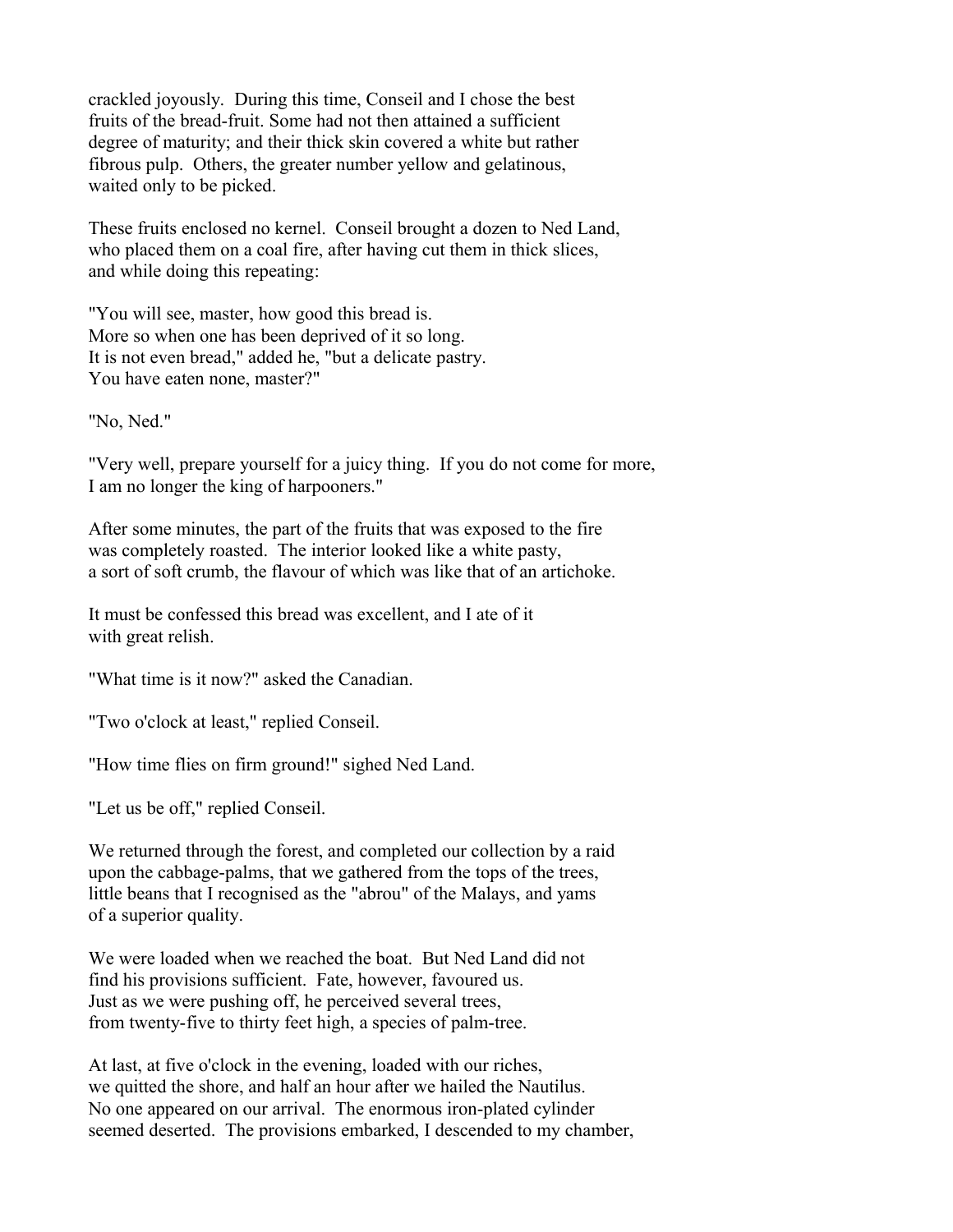and after supper slept soundly.

The next day, 6th January, nothing new on board. Not a sound inside, not a sign of life. The boat rested along the edge, in the same place in which we had left it. We resolved to return to the island. Ned Land hoped to be more fortunate than on the day before with regard to the hunt, and wished to visit another part of the forest.

At dawn we set off. The boat, carried on by the waves that flowed to shore, reached the island in a few minutes.

We landed, and, thinking that it was better to give in to the Canadian, we followed Ned Land, whose long limbs threatened to distance us. He wound up the coast towards the west: then, fording some torrents, he gained the high plain that was bordered with admirable forests. Some kingfishers were rambling along the water-courses, but they would not let themselves be approached. Their circumspection proved to me that these birds knew what to expect from bipeds of our species, and I concluded that, if the island was not inhabited, at least human beings occasionally frequented it.

After crossing a rather large prairie, we arrived at the skirts of a little wood that was enlivened by the songs and flight of a large number of birds.

"There are only birds," said Conseil.

"But they are eatable," replied the harpooner.

"I do not agree with you, friend Ned, for I see only parrots there."

"Friend Conseil," said Ned, gravely, "the parrot is like pheasant to those who have nothing else."

"And," I added, "this bird, suitably prepared, is worth knife and fork."

Indeed, under the thick foliage of this wood, a world of parrots were flying from branch to branch, only needing a careful education to speak the human language. For the moment, they were chattering with parrots of all colours, and grave cockatoos, who seemed to meditate upon some philosophical problem, whilst brilliant red lories passed like a piece of bunting carried away by the breeze, papuans, with the finest azure colours, and in all a variety of winged things most charming to behold, but few eatable.

However, a bird peculiar to these lands, and which has never passed the limits of the Arrow and Papuan islands, was wanting in this collection. But fortune reserved it for me before long.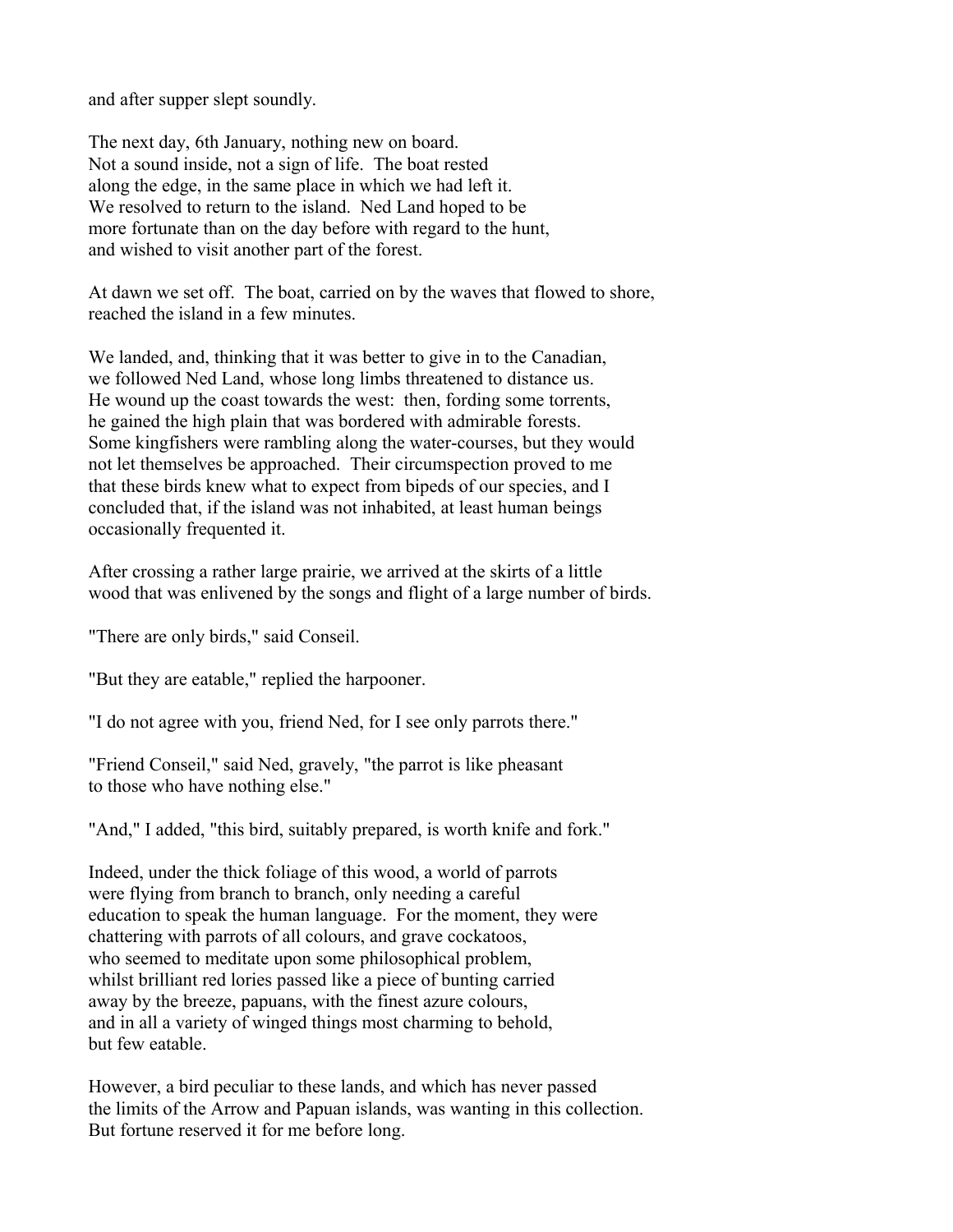After passing through a moderately thick copse, we found a plain obstructed with bushes. I saw then those magnificent birds, the disposition of whose long feathers obliges them to fly against the wind. Their undulating flight, graceful aerial curves, and the shading of their colours, attracted and charmed one's looks. I had no trouble in recognising them.

"Birds of paradise!" I exclaimed.

The Malays, who carry on a great trade in these birds with the Chinese, have several means that we could not employ for taking them. Sometimes they put snares on the top of high trees that the birds of paradise prefer to frequent. Sometimes they catch them with a viscous birdlime that paralyses their movements. They even go so far as to poison the fountains that the birds generally drink from. But we were obliged to fire at them during flight, which gave us few chances to bring them down; and, indeed, we vainly exhausted one half our ammunition.

About eleven o'clock in the morning, the first range of mountains that form the centre of the island was traversed, and we had killed nothing. Hunger drove us on. The hunters had relied on the products of the chase, and they were wrong. Happily Conseil, to his great surprise, made a double shot and secured breakfast. He brought down a white pigeon and a wood-pigeon, which, cleverly plucked and suspended from a skewer, was roasted before a red fire of dead wood. While these interesting birds were cooking, Ned prepared the fruit of the bread-tree. Then the wood-pigeons were devoured to the bones, and declared excellent. The nutmeg, with which they are in the habit of stuffing their crops, flavours their flesh and renders it delicious eating.

"Now, Ned, what do you miss now?"

"Some four-footed game, M. Aronnax. All these pigeons are only side-dishes and trifles; and until I have killed an animal with cutlets I shall not be content."

"Nor I, Ned, if I do not catch a bird of paradise."

"Let us continue hunting," replied Conseil. "Let us go towards the sea. We have arrived at the first declivities of the mountains, and I think we had better regain the region of forests."

That was sensible advice, and was followed out. After walking for one hour we had attained a forest of sago-trees. Some inoffensive serpents glided away from us. The birds of paradise fled at our approach, and truly I despaired of getting near one when Conseil, who was walking in front,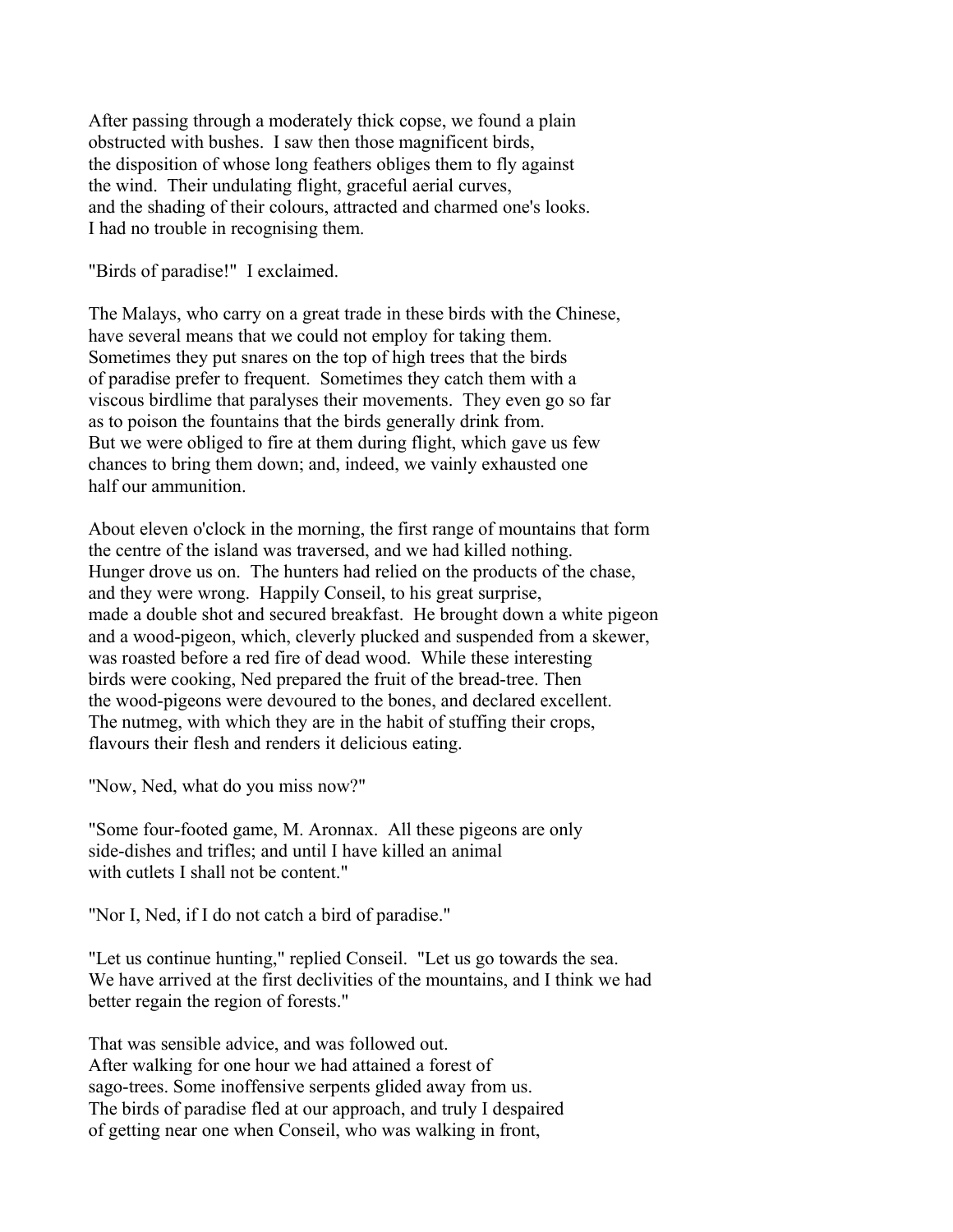suddenly bent down, uttered a triumphal cry, and came back to me bringing a magnificent specimen.

"Ah! bravo, Conseil!"

"Master is very good."

"No, my boy; you have made an excellent stroke. Take one of these living birds, and carry it in your hand."

"If master will examine it, he will see that I have not deserved great merit."

"Why, Conseil?"

"Because this bird is as drunk as a quail."

"Drunk!"

"Yes, sir; drunk with the nutmegs that it devoured under the nutmeg-tree, under which I found it. See, friend Ned, see the monstrous effects of intemperance!"

"By Jove!" exclaimed the Canadian, "because I have drunk gin for two months, you must needs reproach me!"

However, I examined the curious bird. Conseil was right. The bird, drunk with the juice, was quite powerless. It could not fly; it could hardly walk.

This bird belonged to the most beautiful of the eight species that are found in Papua and in the neighbouring islands. It was the "large emerald bird, the most rare kind." It measured three feet in length. Its head was comparatively small, its eyes placed near the opening of the beak, and also small. But the shades of colour were beautiful, having a yellow beak, brown feet and claws, nut-coloured wings with purple tips, pale yellow at the back of the neck and head, and emerald colour at the throat, chestnut on the breast and belly. Two horned, downy nets rose from below the tail, that prolonged the long light feathers of admirable fineness, and they completed the whole of this marvellous bird, that the natives have poetically named the "bird of the sun."

But if my wishes were satisfied by the possession of the bird of paradise, the Canadian's were not yet. Happily, about two o'clock, Ned Land brought down a magnificent hog; from the brood of those the natives call "bari-outang." The animal came in time for us to procure real quadruped meat, and he was well received. Ned Land was very proud of his shot. The hog, hit by the electric ball,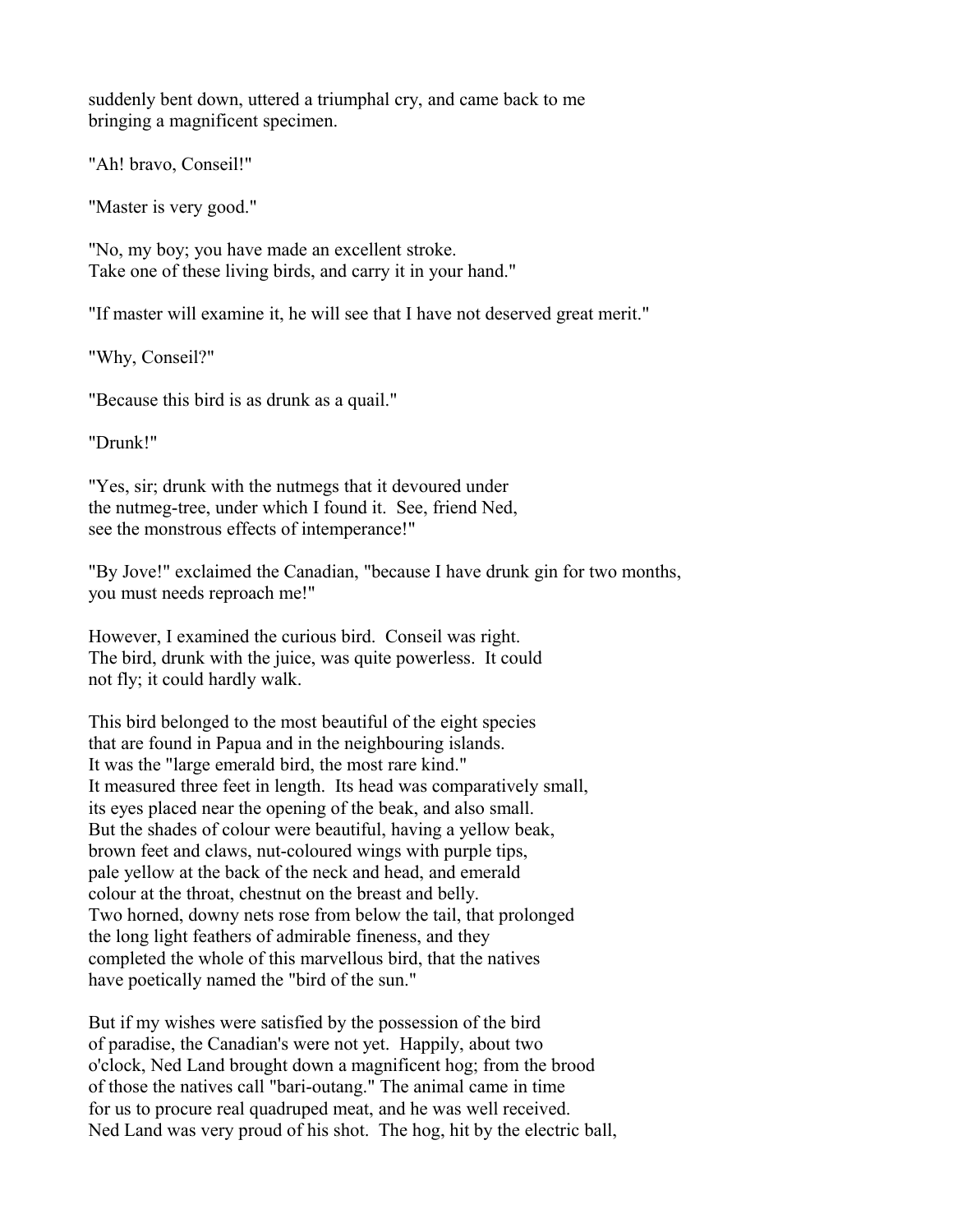fell stone dead. The Canadian skinned and cleaned it properly, after having taken half a dozen cutlets, destined to furnish us with a grilled repast in the evening. Then the hunt was resumed, which was still more marked by Ned and Conseil's exploits.

Indeed, the two friends, beating the bushes, roused a herd of kangaroos that fled and bounded along on their elastic paws. But these animals did not take to flight so rapidly but what the electric capsule could stop their course.

"Ah, Professor!" cried Ned Land, who was carried away by the delights of the chase, "what excellent game, and stewed, too! What a supply for the Nautilus! Two! three! five down! And to think that we shall eat that flesh, and that the idiots on board shall not have a crumb!"

I think that, in the excess of his joy, the Canadian, if he had not talked so much, would have killed them all. But he contented himself with a single dozen of these interesting marsupians. These animals were small. They were a species of those "kangaroo rabbits" that live habitually in the hollows of trees, and whose speed is extreme; but they are moderately fat, and furnish, at least, estimable food. We were very satisfied with the results of the hunt. Happy Ned proposed to return to this enchanting island the next day, for he wished to depopulate it of all the eatable quadrupeds. But he had reckoned without his host.

At six o'clock in the evening we had regained the shore; our boat was moored to the usual place. The Nautilus, like a long rock, emerged from the waves two miles from the beach. Ned Land, without waiting, occupied himself about the important dinner business. He understood all about cooking well. The "bari-outang," grilled on the coals, soon scented the air with a delicious odour.

Indeed, the dinner was excellent. Two wood-pigeons completed this extraordinary menu. The sago pasty, the artocarpus bread, some mangoes, half a dozen pineapples, and the liquor fermented from some coco-nuts, overjoyed us. I even think that my worthy companions' ideas had not all the plainness desirable.

"Suppose we do not return to the Nautilus this evening?" said Conseil.

"Suppose we never return?" added Ned Land.

Just then a stone fell at our feet and cut short the harpooner's proposition.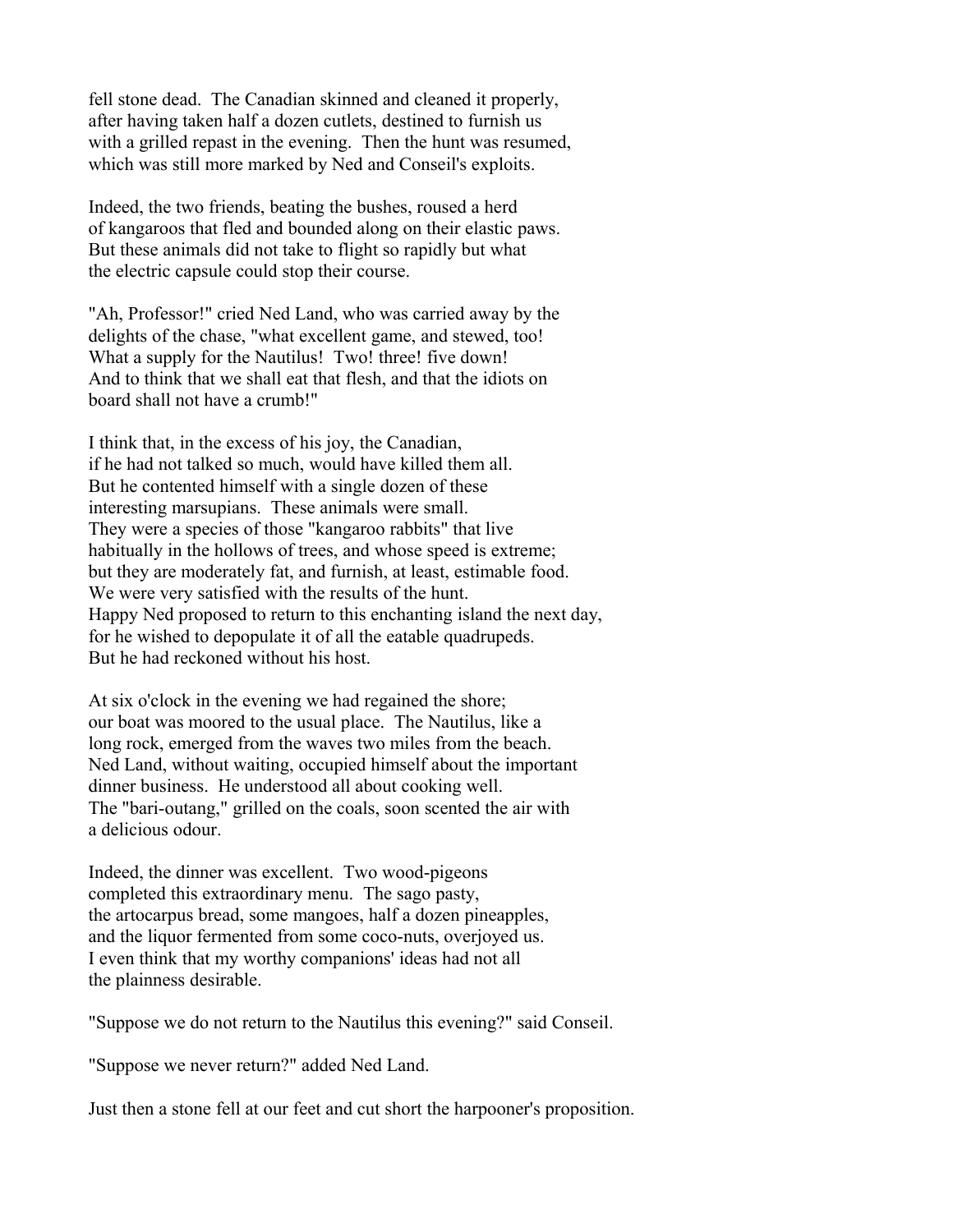## CHAPTER XXI

#### CAPTAIN NEMO'S THUNDERBOLT

We looked at the edge of the forest without rising, my hand stopping in the action of putting it to my mouth, Ned Land's completing its office.

"Stones do not fall from the sky," remarked Conseil, "or they would merit the name aerolites."

A second stone, carefully aimed, that made a savoury pigeon's leg fall from Conseil's hand, gave still more weight to his observation. We all three arose, shouldered our guns, and were ready to reply to any attack.

"Are they apes?" cried Ned Land.

"Very nearly--they are savages."

"To the boat!" I said, hurrying to the sea.

It was indeed necessary to beat a retreat, for about twenty natives armed with bows and slings appeared on the skirts of a copse that masked the horizon to the right, hardly a hundred steps from us.

Our boat was moored about sixty feet from us. The savages approached us, not running, but making hostile demonstrations. Stones and arrows fell thickly.

Ned Land had not wished to leave his provisions; and, in spite of his imminent danger, his pig on one side and kangaroos on the other, he went tolerably fast. In two minutes we were on the shore. To load the boat with provisions and arms, to push it out to sea, and ship the oars, was the work of an instant. We had not gone two cable-lengths, when a hundred savages, howling and gesticulating, entered the water up to their waists. I watched to see if their apparition would attract some men from the Nautilus on to the platform. But no. The enormous machine, lying off, was absolutely deserted.

Twenty minutes later we were on board. The panels were open. After making the boat fast, we entered into the interior of the Nautilus.

I descended to the drawing-room, from whence I heard some chords. Captain Nemo was there, bending over his organ, and plunged in a musical ecstasy.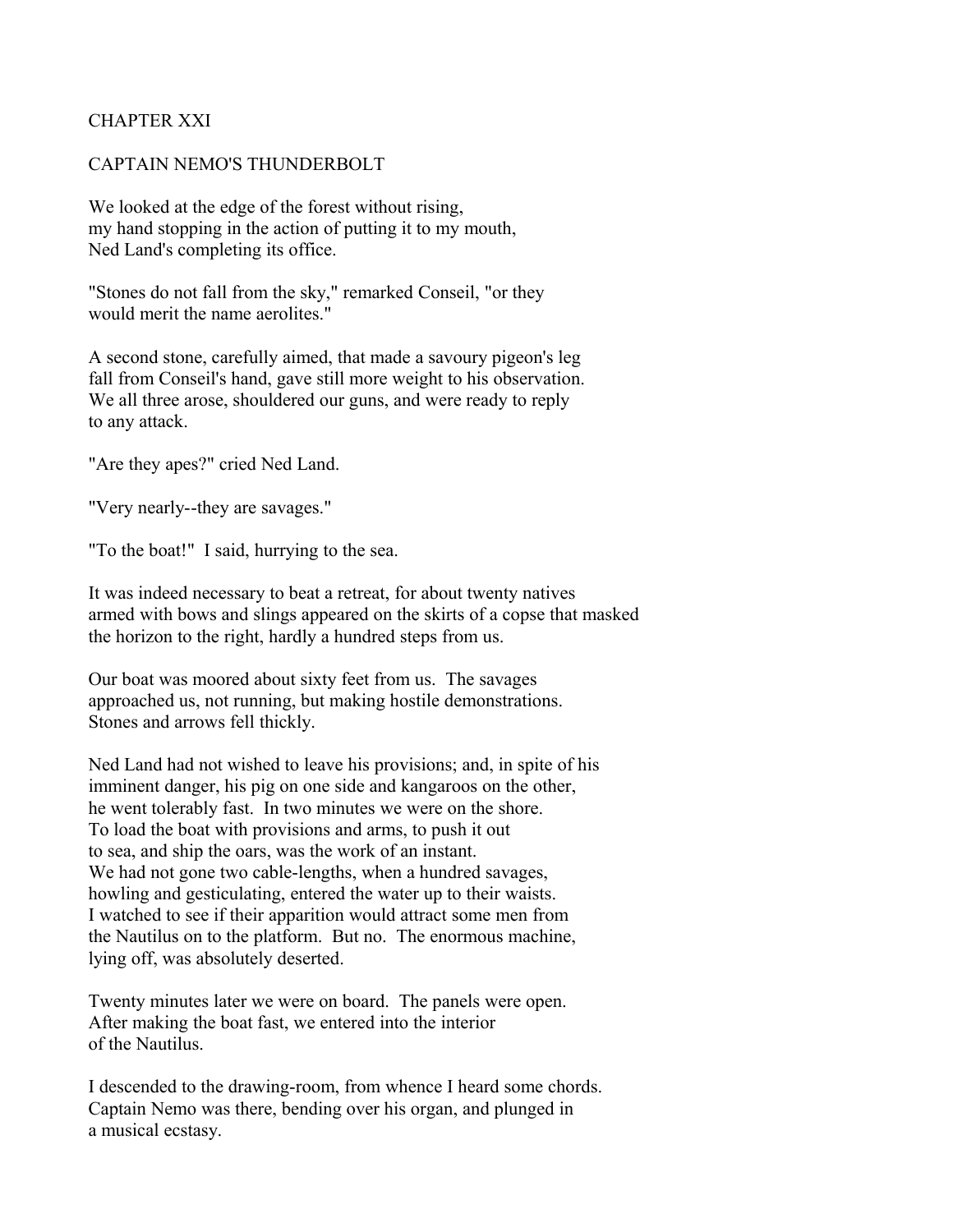"Captain!"

He did not hear me.

"Captain!" I said, touching his hand.

He shuddered, and, turning round, said, "Ah! it is you, Professor? Well, have you had a good hunt, have you botanised successfully?"

"Yes Captain; but we have unfortunately brought a troop of bipeds, whose vicinity troubles me."

"What bipeds?"

"Savages."

"Savages!" he echoed, ironically. "So you are astonished, Professor, at having set foot on a strange land and finding savages? Savages! where are there not any? Besides, are they worse than others, these whom you call savages?"

"But Captain----"

"How many have you counted?"

"A hundred at least."

"M. Aronnax," replied Captain Nemo, placing his fingers on the organ stops, "when all the natives of Papua are assembled on this shore, the Nautilus will have nothing to fear from their attacks."

The Captain's fingers were then running over the keys of the instrument, and I remarked that he touched only the black keys, which gave his melodies an essentially Scotch character. Soon he had forgotten my presence, and had plunged into a reverie that I did not disturb. I went up again on to the platform: night had already fallen; for, in this low latitude, the sun sets rapidly and without twilight. I could only see the island indistinctly; but the numerous fires, lighted on the beach, showed that the natives did not think of leaving it. I was alone for several hours, sometimes thinking of the natives- but without any dread of them, for the imperturbable confidence of the Captain was catching--sometimes forgetting them to admire the splendours of the night in the tropics. My remembrances went to France in the train of those zodiacal stars that would shine in some hours' time. The moon shone in the midst of the constellations of the zenith.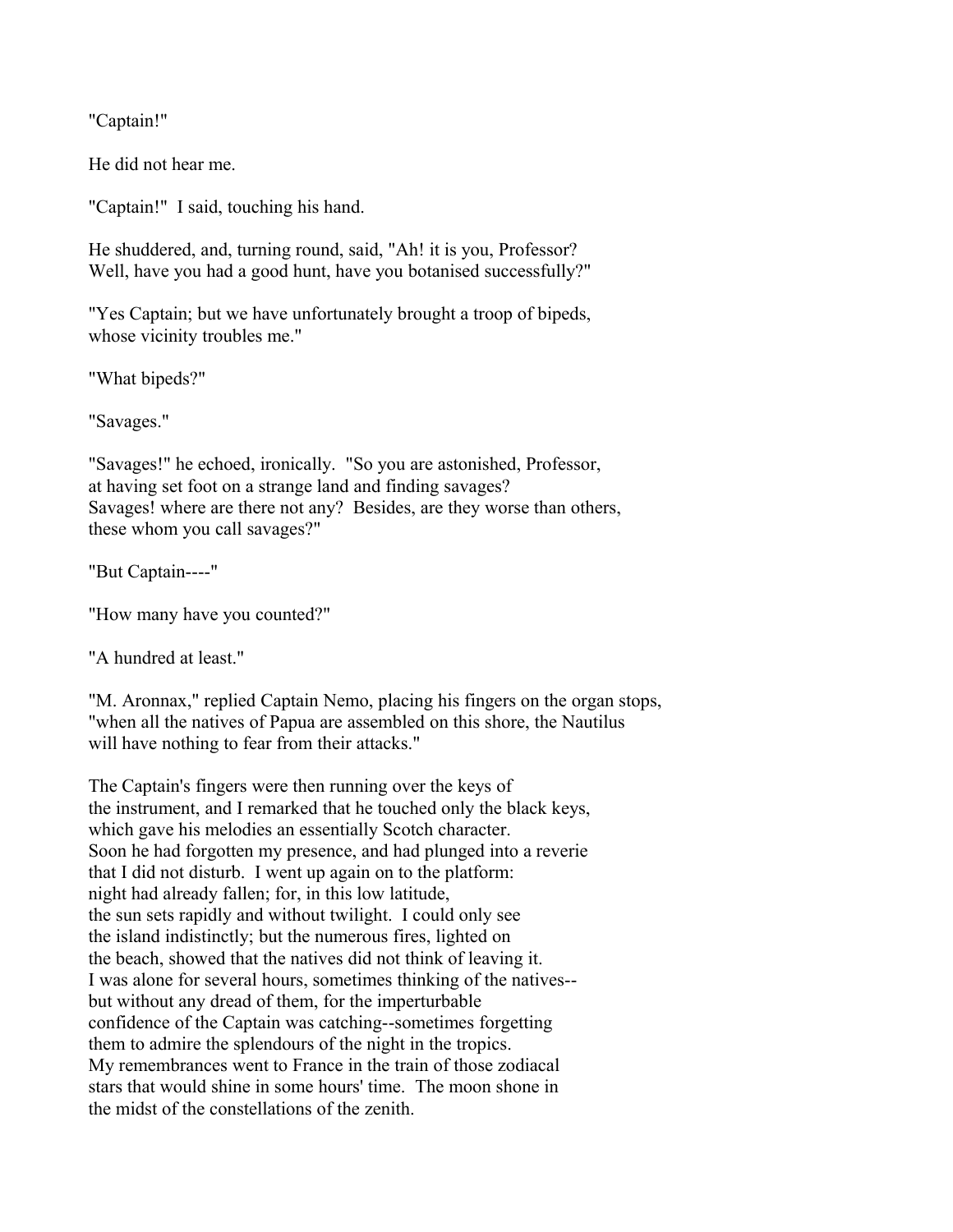The night slipped away without any mischance, the islanders frightened no doubt at the sight of a monster aground in the bay. The panels were open, and would have offered an easy access to the interior of the Nautilus.

At six o'clock in the morning of the 8th January I went up on to the platform. The dawn was breaking. The island soon showed itself through the dissipating fogs, first the shore, then the summits.

The natives were there, more numerous than on the day before- five or six hundred perhaps--some of them, profiting by the low water, had come on to the coral, at less than two cable-lengths from the Nautilus. I distinguished them easily; they were true Papuans, with athletic figures, men of good race, large high foreheads, large, but not broad and flat, and white teeth. Their woolly hair, with a reddish tinge, showed off on their black shining bodies like those of the Nubians. From the lobes of their ears, cut and distended, hung chaplets of bones. Most of these savages were naked. Amongst them, I remarked some women, dressed from the hips to knees in quite a crinoline of herbs, that sustained a vegetable waistband. Some chiefs had ornamented their necks with a crescent and collars of glass beads, red and white; nearly all were armed with bows, arrows, and shields and carried on their shoulders a sort of net containing those round stones which they cast from their slings with great skill. One of these chiefs, rather near to the Nautilus, examined it attentively. He was, perhaps, a "mado" of high rank, for he was draped in a mat of banana-leaves, notched round the edges, and set off with brilliant colours.

I could easily have knocked down this native, who was within a short length; but I thought that it was better to wait for real hostile demonstrations. Between Europeans and savages, it is proper for the Europeans to parry sharply, not to attack.

During low water the natives roamed about near the Nautilus, but were not troublesome; I heard them frequently repeat the word "Assai," and by their gestures I understood that they invited me to go on land, an invitation that I declined.

So that, on that day, the boat did not push off, to the great displeasure of Master Land, who could not complete his provisions.

This adroit Canadian employed his time in preparing the viands and meat that he had brought off the island. As for the savages, they returned to the shore about eleven o'clock in the morning, as soon as the coral tops began to disappear under the rising tide; but I saw their numbers had increased considerably on the shore. Probably they came from the neighbouring islands, or very likely from Papua. However, I had not seen a single native canoe. Having nothing better to do, I thought of dragging these beautiful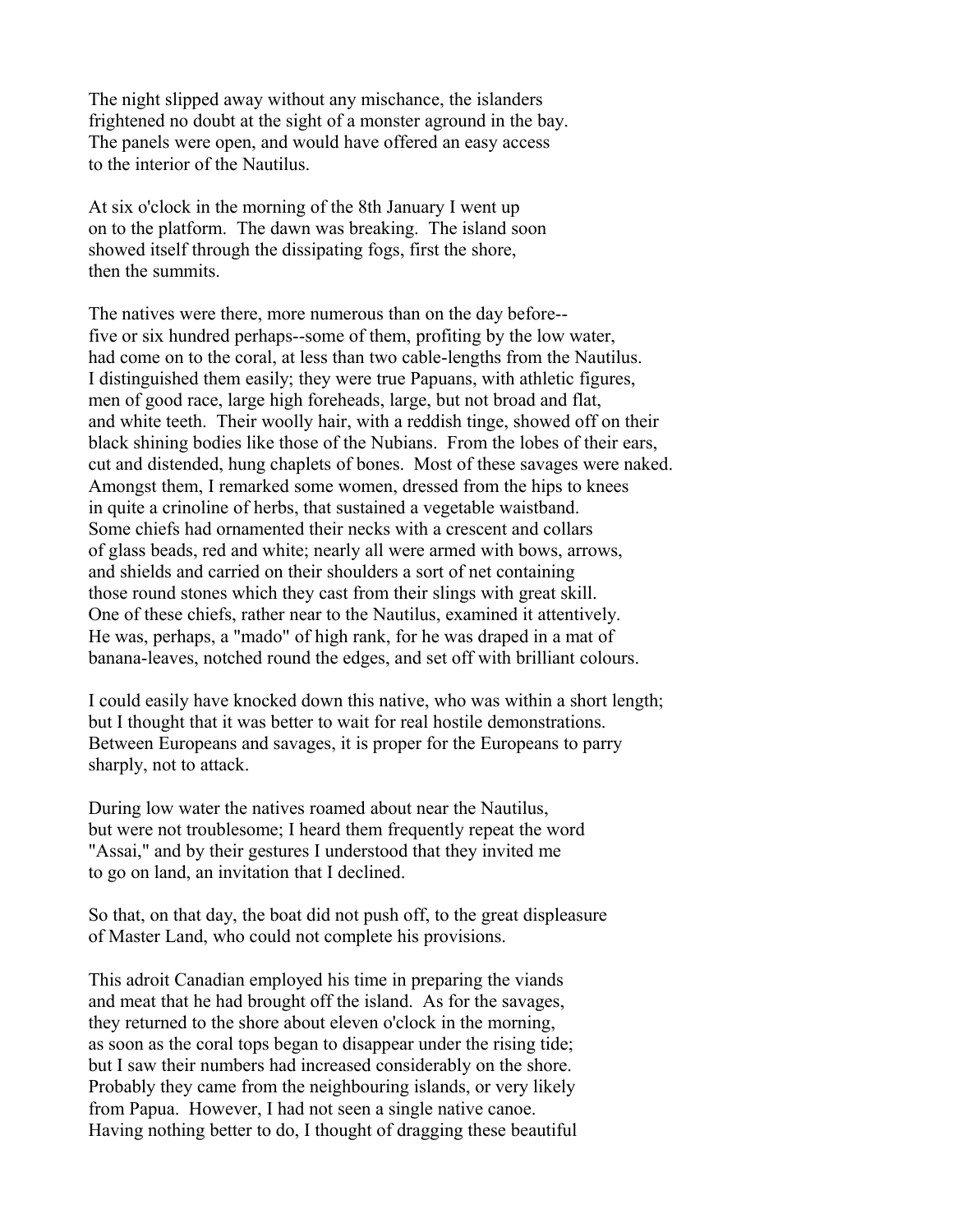limpid waters, under which I saw a profusion of shells, zoophytes, and marine plants. Moreover, it was the last day that the Nautilus would pass in these parts, if it float in open sea the next day, according to Captain Nemo's promise.

I therefore called Conseil, who brought me a little light drag, very like those for the oyster fishery. Now to work! For two hours we fished unceasingly, but without bringing up any rarities. The drag was filled with midas-ears, harps, melames, and particularly the most beautiful hammers I have ever seen. We also brought up some sea-slugs, pearl-oysters, and a dozen little turtles that were reserved for the pantry on board.

But just when I expected it least, I put my hand on a wonder, I might say a natural deformity, very rarely met with. Conseil was just dragging, and his net came up filled with divers ordinary shells, when, all at once, he saw me plunge my arm quickly into the net, to draw out a shell, and heard me utter a cry.

"What is the matter, sir?" he asked in surprise. "Has master been bitten?"

"No, my boy; but I would willingly have given a finger for my discovery."

"What discovery?"

"This shell," I said, holding up the object of my triumph.

"It is simply an olive porphyry." {genus species missing}

"Yes, Conseil; but, instead of being rolled from right to left, this olive turns from left to right."

"Is it possible?"

"Yes, my boy; it is a left shell."

Shells are all right-handed, with rare exceptions; and, when by chance their spiral is left, amateurs are ready to pay their weight in gold.

Conseil and I were absorbed in the contemplation of our treasure, and I was promising myself to enrich the museum with it, when a stone unfortunately thrown by a native struck against, and broke, the precious object in Conseil's hand. I uttered a cry of despair! Conseil took up his gun, and aimed at a savage who was poising his sling at ten yards from him. I would have stopped him, but his blow took effect and broke the bracelet of amulets which encircled the arm of the savage.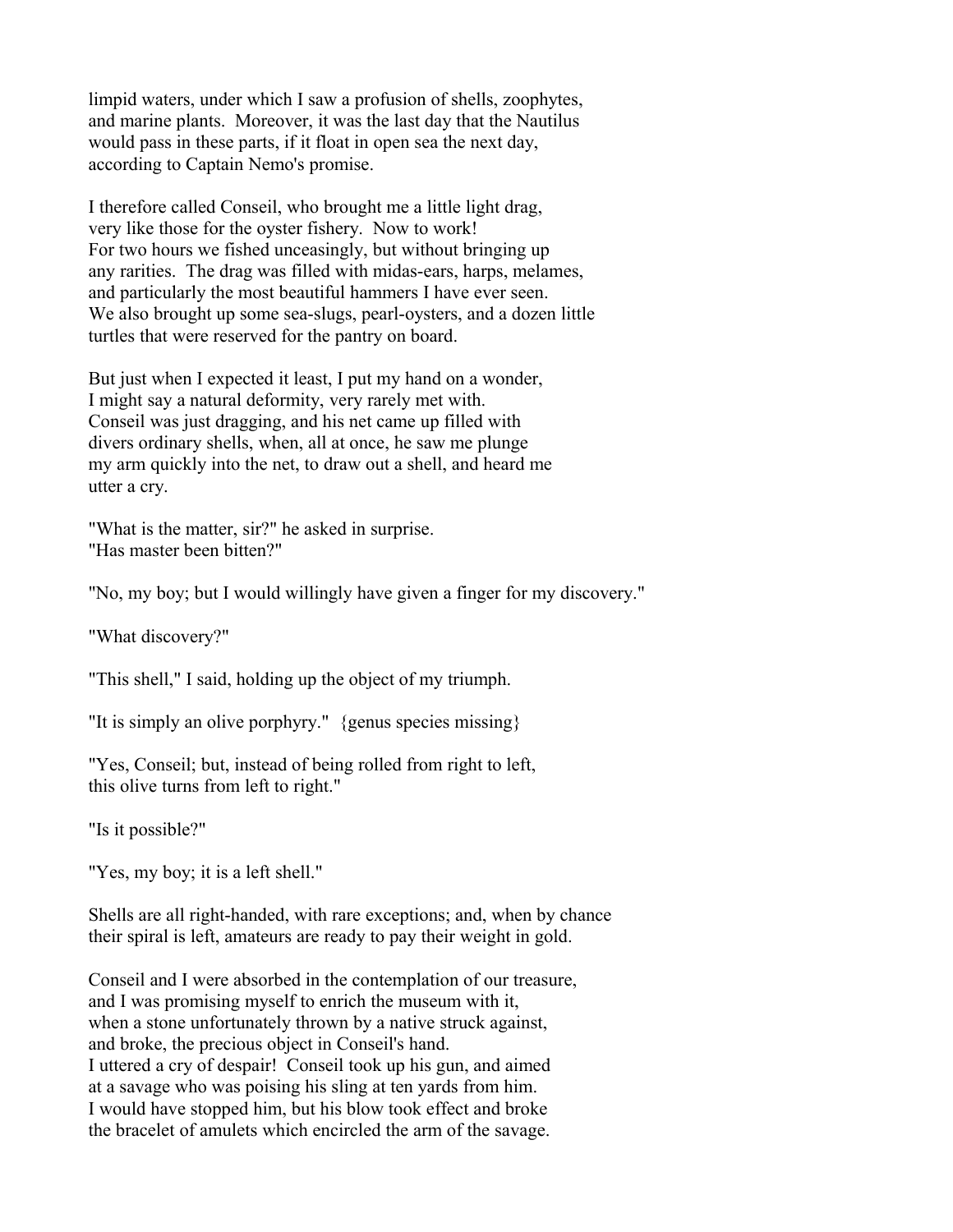"Conseil!" cried I. "Conseil!"

"Well, sir! do you not see that the cannibal has commenced the attack?"

"A shell is not worth the life of a man," said I.

"Ah! the scoundrel!" cried Conseil; "I would rather he had broken my shoulder!"

Conseil was in earnest, but I was not of his opinion. However, the situation had changed some minutes before, and we had not perceived. A score of canoes surrounded the Nautilus. These canoes, scooped out of the trunk of a tree, long, narrow, well adapted for speed, were balanced by means of a long bamboo pole, which floated on the water. They were managed by skilful, half-naked paddlers, and I watched their advance with some uneasiness. It was evident that these Papuans had already had dealings with the Europeans and knew their ships. But this long iron cylinder anchored in the bay, without masts or chimneys, what could they think of it? Nothing good, for at first they kept at a respectful distance. However, seeing it motionless, by degrees they took courage, and sought to familiarise themselves with it. Now this familiarity was precisely what it was necessary to avoid. Our arms, which were noiseless, could only produce a moderate effect on the savages, who have little respect for aught but blustering things. The thunderbolt without the reverberations of thunder would frighten man but little, though the danger lies in the lightning, not in the noise.

At this moment the canoes approached the Nautilus, and a shower of arrows alighted on her.

I went down to the saloon, but found no one there. I ventured to knock at the door that opened into the Captain's room. "Come in," was the answer.

I entered, and found Captain Nemo deep in algebraical calculations of \_x\_ and other quantities.

"I am disturbing you," said I, for courtesy's sake.

"That is true, M. Aronnax," replied the Captain; "but I think you have serious reasons for wishing to see me?"

"Very grave ones; the natives are surrounding us in their canoes, and in a few minutes we shall certainly be attacked by many hundreds of savages."

"Ah!," said Captain Nemo quietly, "they are come with their canoes?"

"Yes, sir."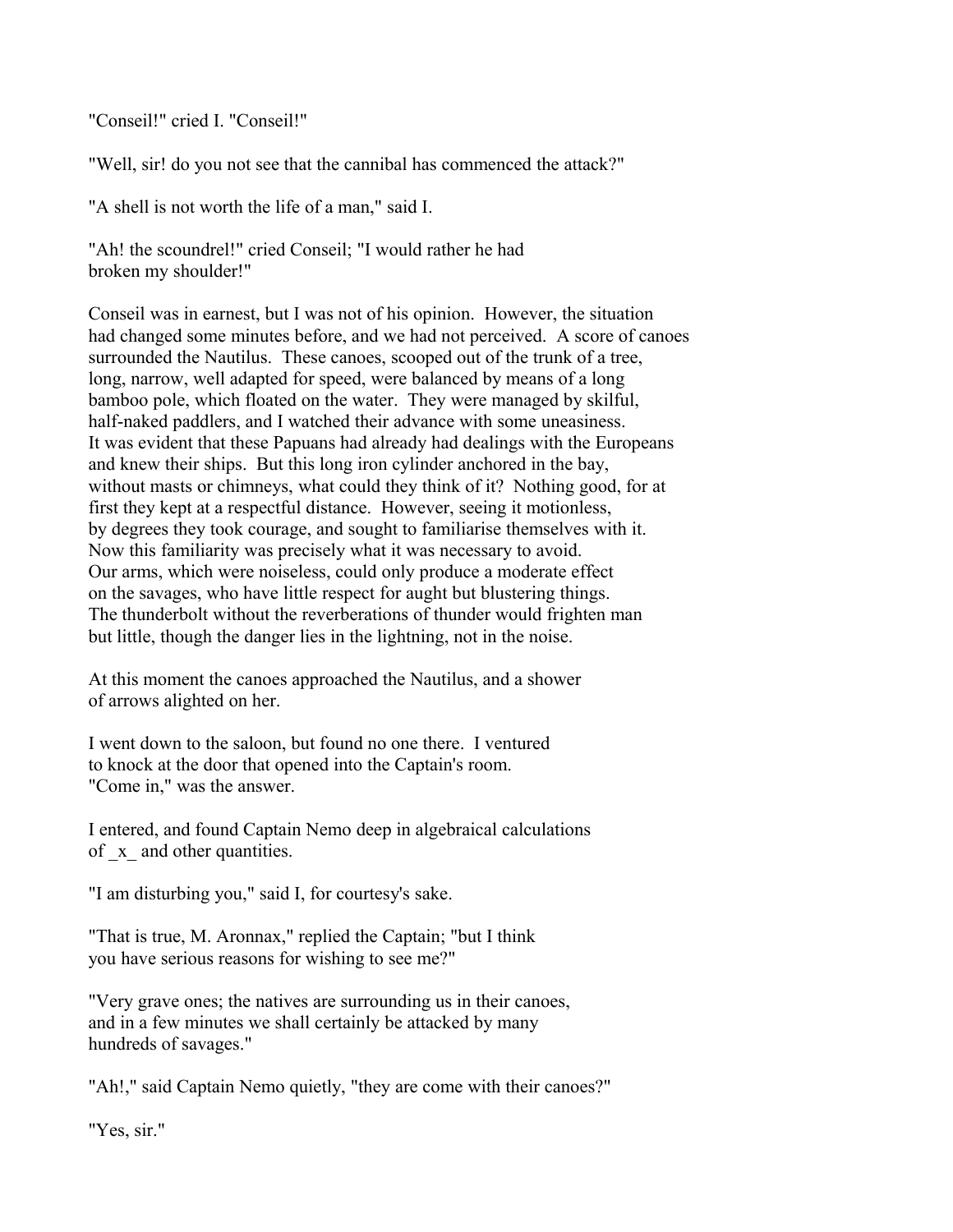"Well, sir, we must close the hatches."

"Exactly, and I came to say to you----"

"Nothing can be more simple," said Captain Nemo. And, pressing an electric button, he transmitted an order to the ship's crew.

"It is all done, sir," said he, after some moments. "The pinnace is ready, and the hatches are closed. You do not fear, I imagine, that these gentlemen could stave in walls on which the balls of your frigate have had no effect?"

"No, Captain; but a danger still exists."

"What is that, sir?"

"It is that to-morrow, at about this hour, we must open the hatches to renew the air of the Nautilus. Now, if, at this moment, the Papuans should occupy the platform, I do not see how you could prevent them from entering."

"Then, sir, you suppose that they will board us?"

"I am certain of it."

"Well, sir, let them come. I see no reason for hindering them. After all, these Papuans are poor creatures, and I am unwilling that my visit to the island should cost the life of a single one of these wretches."

Upon that I was going away; But Captain Nemo detained me, and asked me to sit down by him. He questioned me with interest about our excursions on shore, and our hunting; and seemed not to understand the craving for meat that possessed the Canadian. Then the conversation turned on various subjects, and, without being more communicative, Captain Nemo showed himself more amiable.

Amongst other things, we happened to speak of the situation of the Nautilus, run aground in exactly the same spot in this strait where Dumont d'Urville was nearly lost. Apropos of this:

"This D'Urville was one of your great sailors," said the Captain to me, "one of your most intelligent navigators. He is the Captain Cook of you Frenchmen. Unfortunate man of science, after having braved the icebergs of the South Pole, the coral reefs of Oceania, the cannibals of the Pacific, to perish miserably in a railway train! If this energetic man could have reflected during the last moments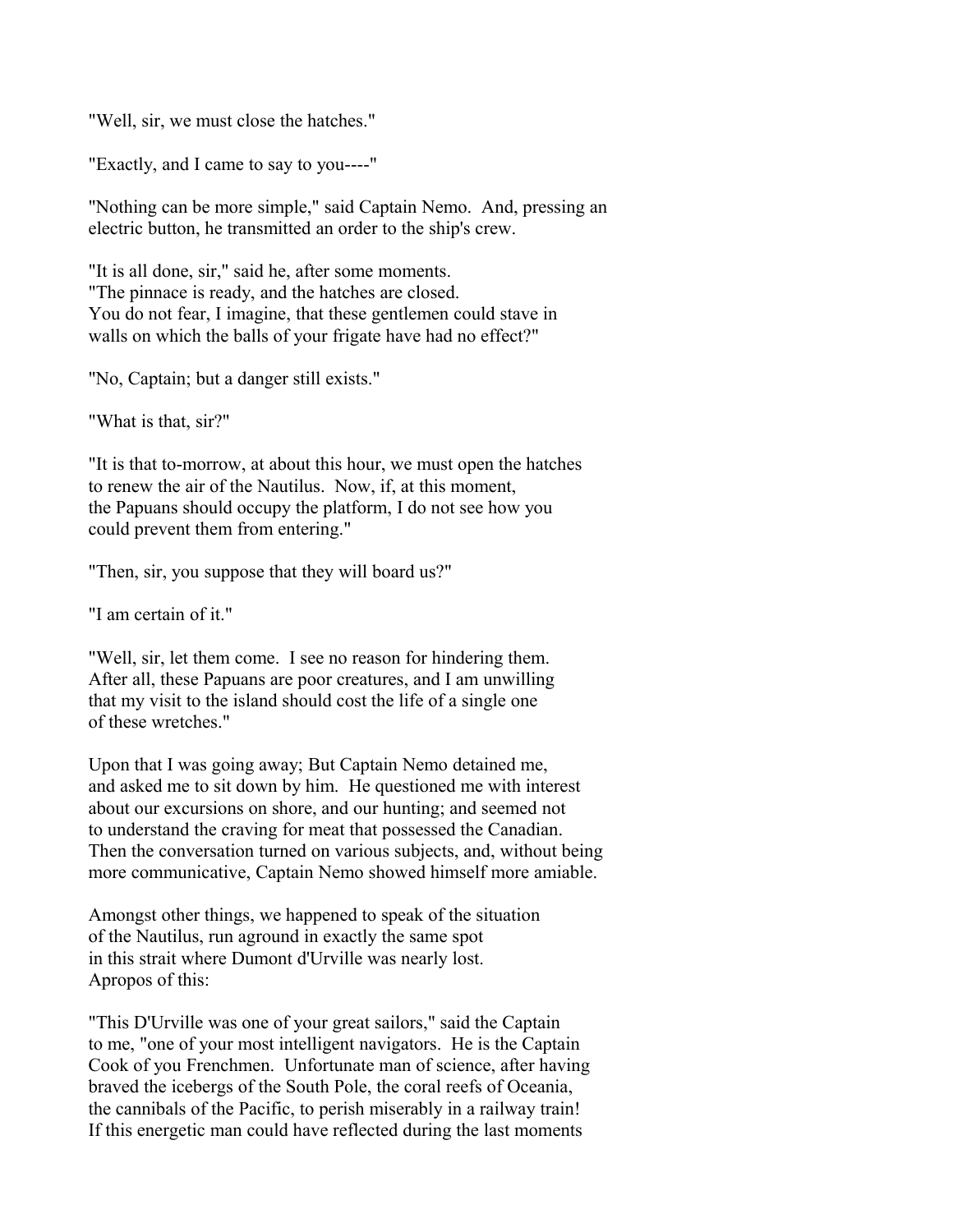of his life, what must have been uppermost in his last thoughts, do you suppose?"

So speaking, Captain Nemo seemed moved, and his emotion gave me a better opinion of him. Then, chart in hand, we reviewed the travels of the French navigator, his voyages of circumnavigation, his double detention at the South Pole, which led to the discovery of Adelaide and Louis Philippe, and fixing the hydrographical bearings of the principal islands of Oceania.

"That which your D'Urville has done on the surface of the seas," said Captain Nemo, "that have I done under them, and more easily, more completely than he. The Astrolabe and the Zelee, incessantly tossed about by the hurricane, could not be worth the Nautilus, quiet repository of labour that she is, truly motionless in the midst of the waters.

"To-morrow," added the Captain, rising, "to-morrow, at twenty minutes to three p.m., the Nautilus shall float, and leave the Strait of Torres uninjured."

Having curtly pronounced these words, Captain Nemo bowed slightly. This was to dismiss me, and I went back to my room.

There I found Conseil, who wished to know the result of my interview with the Captain.

"My boy," said I, "when I feigned to believe that his Nautilus was threatened by the natives of Papua, the Captain answered me very sarcastically. I have but one thing to say to you: Have confidence in him, and go to sleep in peace."

"Have you no need of my services, sir?"

"No, my friend. What is Ned Land doing?"

"If you will excuse me, sir," answered Conseil, "friend Ned is busy making a kangaroo-pie which will be a marvel."

I remained alone and went to bed, but slept indifferently. I heard the noise of the savages, who stamped on the platform, uttering deafening cries. The night passed thus, without disturbing the ordinary repose of the crew. The presence of these cannibals affected them no more than the soldiers of a masked battery care for the ants that crawl over its front.

At six in the morning I rose. The hatches had not been opened. The inner air was not renewed, but the reservoirs, filled ready for any emergency, were now resorted to, and discharged several cubic feet of oxygen into the exhausted atmosphere of the Nautilus.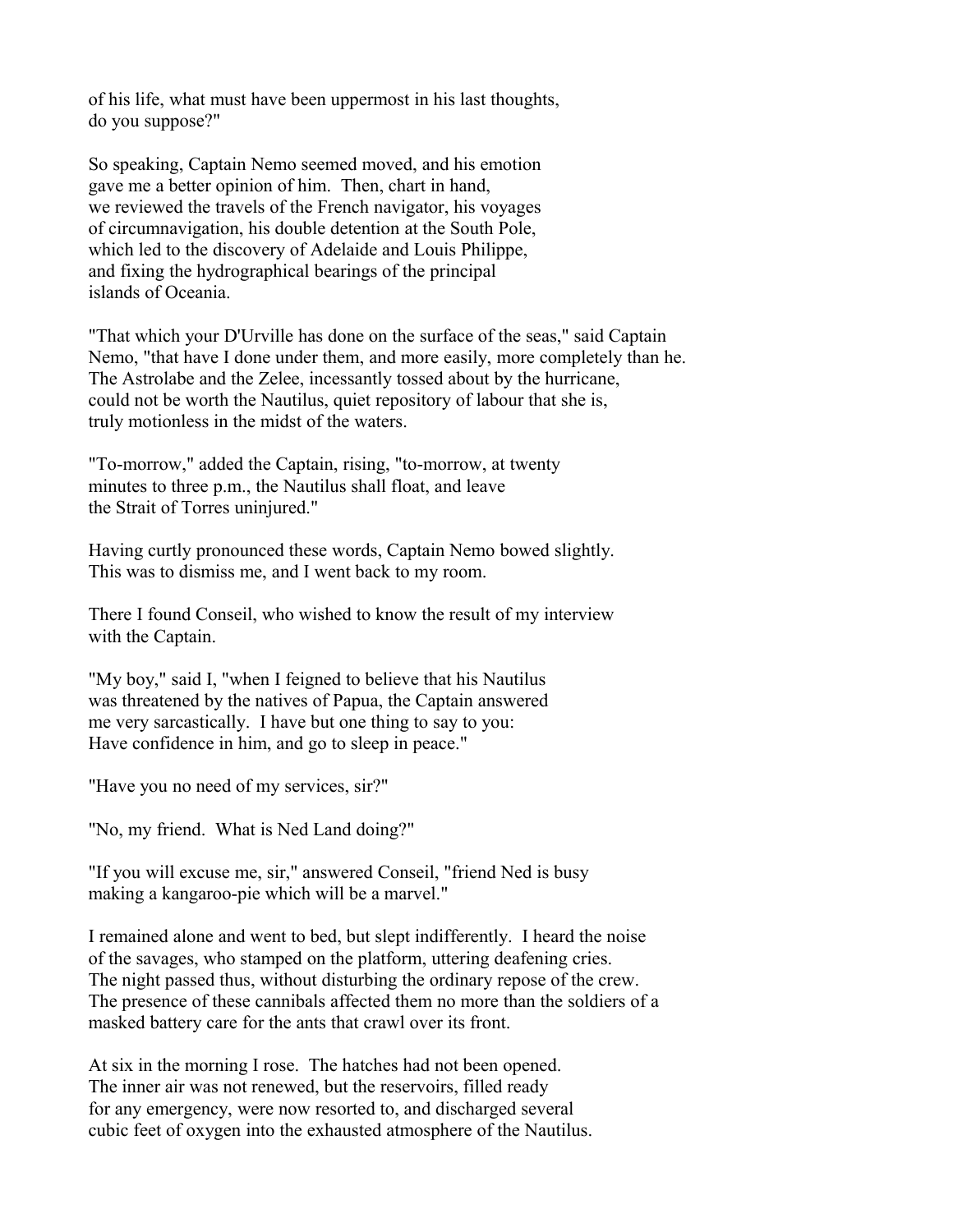I worked in my room till noon, without having seen Captain Nemo, even for an instant. On board no preparations for departure were visible.

I waited still some time, then went into the large saloon. The clock marked half-past two. In ten minutes it would be high-tide: and, if Captain Nemo had not made a rash promise, the Nautilus would be immediately detached. If not, many months would pass ere she could leave her bed of coral.

However, some warning vibrations began to be felt in the vessel. I heard the keel grating against the rough calcareous bottom of the coral reef.

At five-and-twenty minutes to three, Captain Nemo appeared in the saloon.

"We are going to start," said he.

"Ah!" replied I.

"I have given the order to open the hatches."

"And the Papuans?"

"The Papuans?" answered Captain Nemo, slightly shrugging his shoulders.

"Will they not come inside the Nautilus?"

"How?"

"Only by leaping over the hatches you have opened."

"M. Aronnax," quietly answered Captain Nemo, "they will not enter the hatches of the Nautilus in that way, even if they were open."

I looked at the Captain.

"You do not understand?" said he.

"Hardly."

"Well, come and you will see."

I directed my steps towards the central staircase. There Ned Land and Conseil were slyly watching some of the ship's crew, who were opening the hatches, while cries of rage and fearful vociferations resounded outside.

The port lids were pulled down outside. Twenty horrible faces appeared.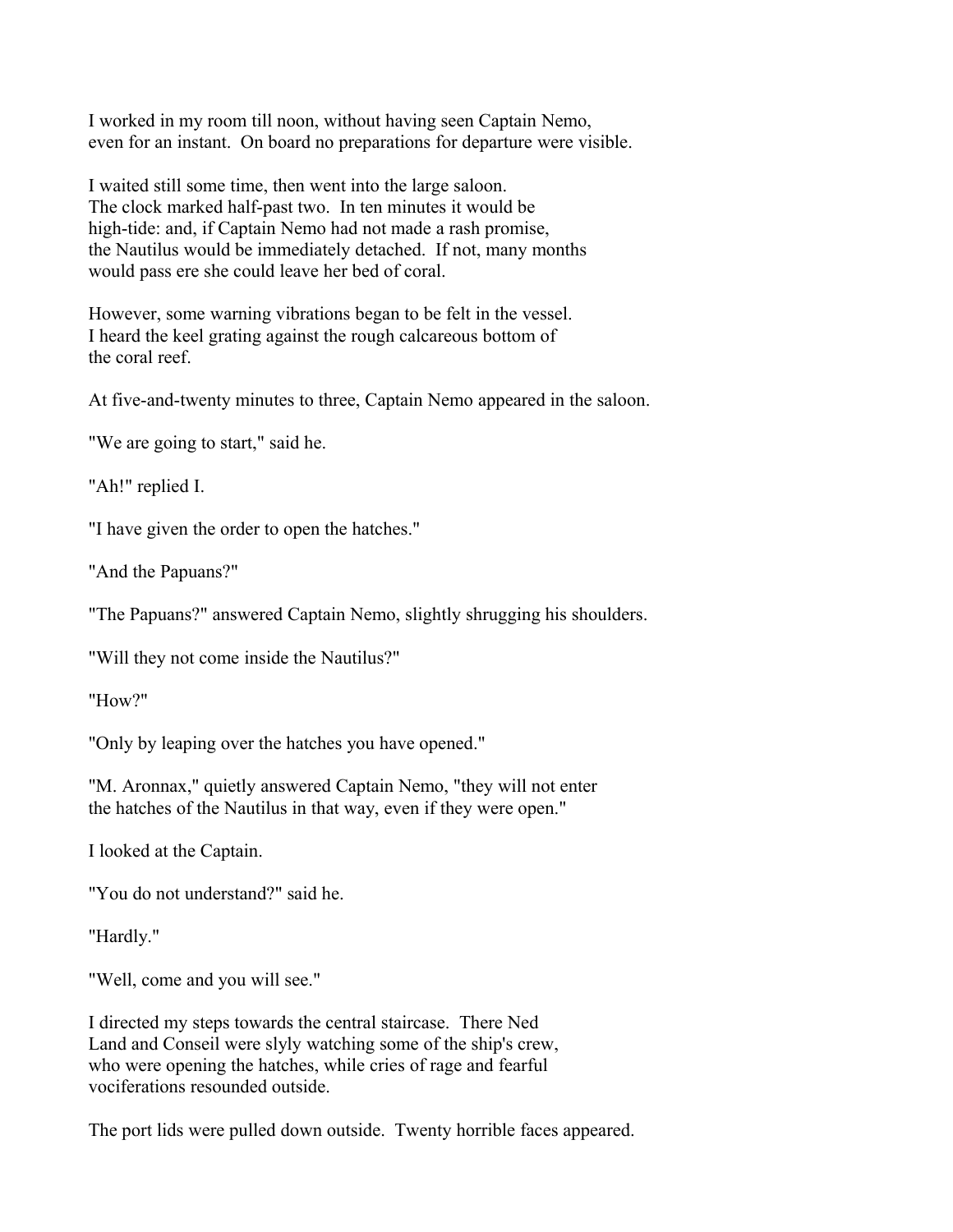But the first native who placed his hand on the stair-rail, struck from behind by some invisible force, I know not what, fled, uttering the most fearful cries and making the wildest contortions.

Ten of his companions followed him. They met with the same fate.

Conseil was in ecstasy. Ned Land, carried away by his violent instincts, rushed on to the staircase. But the moment he seized the rail with both hands, he, in his turn, was overthrown.

"I am struck by a thunderbolt," cried he, with an oath.

This explained all. It was no rail; but a metallic cable charged with electricity from the deck communicating with the platform. Whoever touched it felt a powerful shock- and this shock would have been mortal if Captain Nemo had discharged into the conductor the whole force of the current. It might truly be said that between his assailants and himself he had stretched a network of electricity which none could pass with impunity.

Meanwhile, the exasperated Papuans had beaten a retreat paralysed with terror. As for us, half laughing, we consoled and rubbed the unfortunate Ned Land, who swore like one possessed.

But at this moment the Nautilus, raised by the last waves of the tide, quitted her coral bed exactly at the fortieth minute fixed by the Captain. Her screw swept the waters slowly and majestically. Her speed increased gradually, and, sailing on the surface of the ocean, she quitted safe and sound the dangerous passes of the Straits of Torres.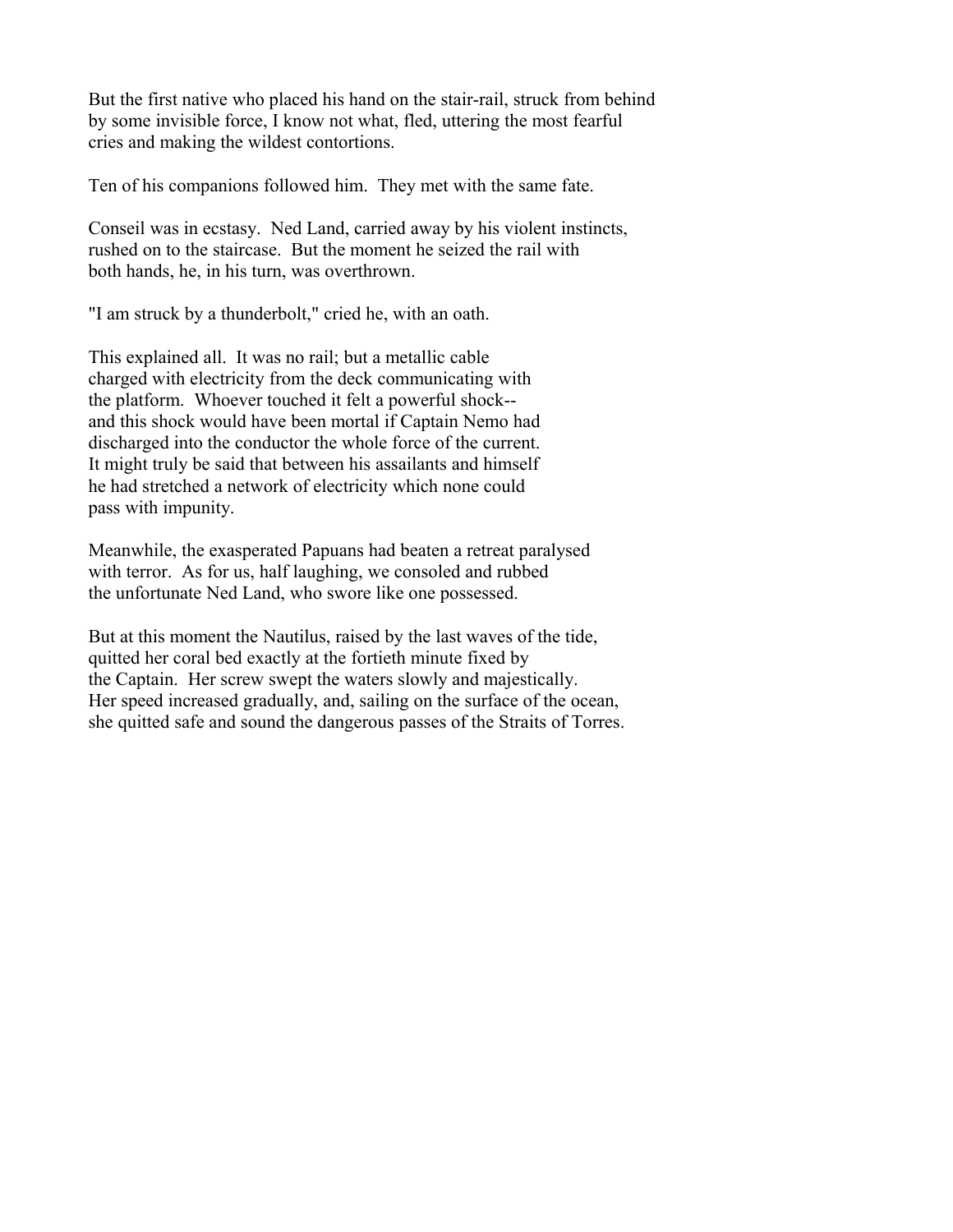### CHAPTER XXII

#### "AEGRI SOMNIA"

The following day 10th January, the Nautilus continued her course between two seas, but with such remarkable speed that I could not estimate it at less than thirty-five miles an hour. The rapidity of her screw was such that I could neither follow nor count its revolutions. When I reflected that this marvellous electric agent, after having afforded motion, heat, and light to the Nautilus, still protected her from outward attack, and transformed her into an ark of safety which no profane hand might touch without being thunderstricken, my admiration was unbounded, and from the structure it extended to the engineer who had called it into existence.

Our course was directed to the west, and on the 11th of January we doubled Cape Wessel, situation in 135 $@$  long. and 10 $@$  S. lat., which forms the east point of the Gulf of Carpentaria. The reefs were still numerous, but more equalised, and marked on the chart with extreme precision. The Nautilus easily avoided the breakers of Money to port and the Victoria reefs to starboard, placed at 130@ long. and on the 10th parallel, which we strictly followed.

On the 13th of January, Captain Nemo arrived in the Sea of Timor, and recognised the island of that name in  $122\omega$  long.

From this point the direction of the Nautilus inclined towards the south-west. Her head was set for the Indian Ocean. Where would the fancy of Captain Nemo carry us next? Would he return to the coast of Asia or would he approach again the shores of Europe? Improbable conjectures both, to a man who fled from inhabited continents. Then would he descend to the south? Was he going to double the Cape of Good Hope, then Cape Horn, and finally go as far as the Antarctic pole? Would he come back at last to the Pacific, where his Nautilus could sail free and independently? Time would show.

After having skirted the sands of Cartier, of Hibernia, Seringapatam, and Scott, last efforts of the solid against the liquid element, on the 14th of January we lost sight of land altogether. The speed of the Nautilus was considerably abated, and with irregular course she sometimes swam in the bosom of the waters, sometimes floated on their surface.

During this period of the voyage, Captain Nemo made some interesting experiments on the varied temperature of the sea, in different beds.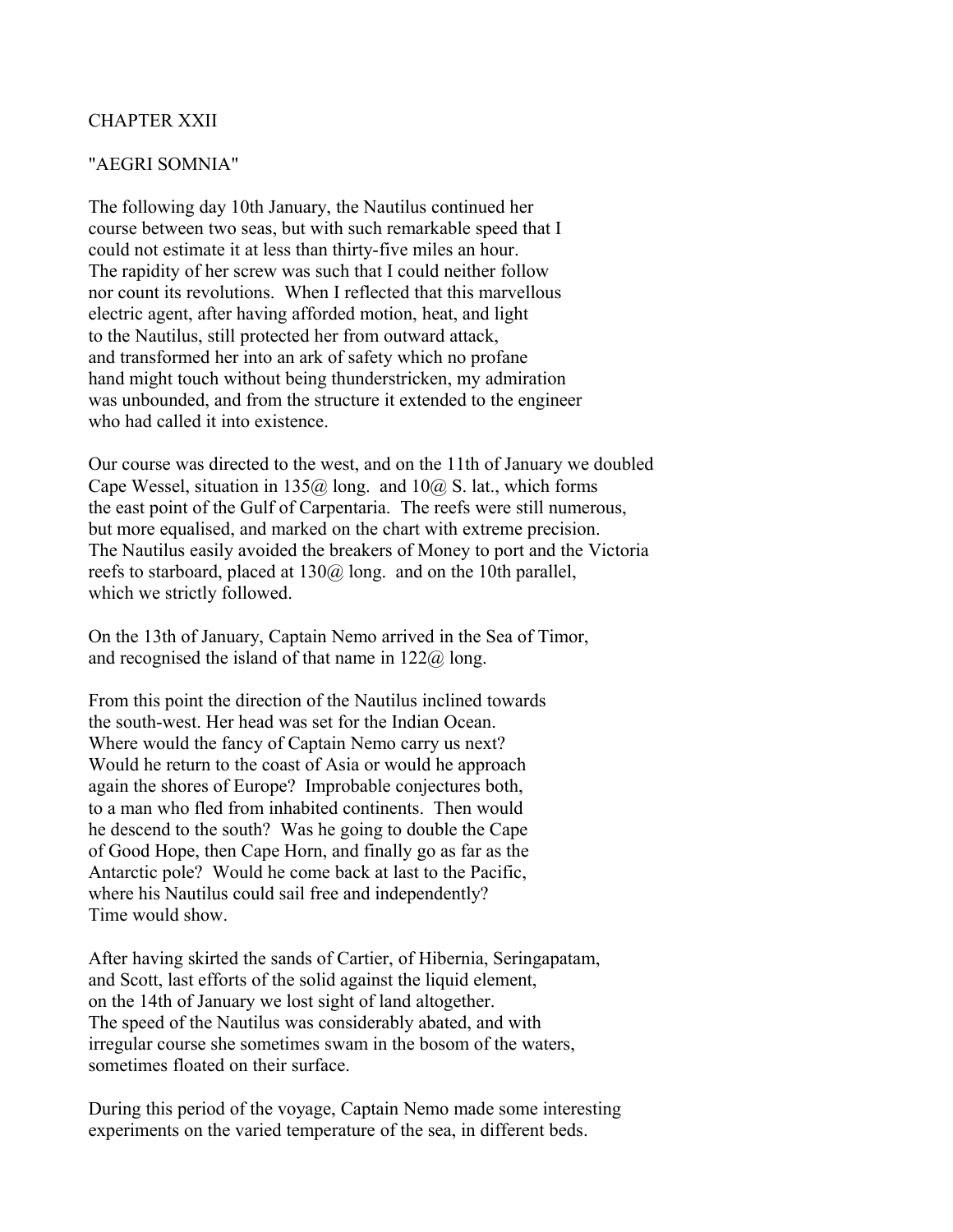Under ordinary conditions these observations are made by means of rather complicated instruments, and with somewhat doubtful results, by means of thermometrical sounding-leads, the glasses often breaking under the pressure of the water, or an apparatus grounded on the variations of the resistance of metals to the electric currents. Results so obtained could not be correctly calculated. On the contrary, Captain Nemo went himself to test the temperature in the depths of the sea, and his thermometer, placed in communication with the different sheets of water, gave him the required degree immediately and accurately.

It was thus that, either by overloading her reservoirs or by descending obliquely by means of her inclined planes, the Nautilus successively attained the depth of three, four, five, seven, nine, and ten thousand yards, and the definite result of this experience was that the sea preserved an average temperature of four degrees and a half at a depth of five thousand fathoms under all latitudes.

On the 16th of January, the Nautilus seemed becalmed only a few yards beneath the surface of the waves. Her electric apparatus remained inactive and her motionless screw left her to drift at the mercy of the currents. I supposed that the crew was occupied with interior repairs, rendered necessary by the violence of the mechanical movements of the machine.

My companions and I then witnessed a curious spectacle. The hatches of the saloon were open, and, as the beacon light of the Nautilus was not in action, a dim obscurity reigned in the midst of the waters. I observed the state of the sea, under these conditions, and the largest fish appeared to me no more than scarcely defined shadows, when the Nautilus found herself suddenly transported into full light. I thought at first that the beacon had been lighted, and was casting its electric radiance into the liquid mass. I was mistaken, and after a rapid survey perceived my error.

The Nautilus floated in the midst of a phosphorescent bed which, in this obscurity, became quite dazzling. It was produced by myriads of luminous animalculae, whose brilliancy was increased as they glided over the metallic hull of the vessel. I was surprised by lightning in the midst of these luminous sheets, as though they bad been rivulets of lead melted in an ardent furnace or metallic masses brought to a white heat, so that, by force of contrast, certain portions of light appeared to cast a shade in the midst of the general ignition, from which all shade seemed banished. No; this was not the calm irradiation of our ordinary lightning. There was unusual life and vigour: this was truly living light!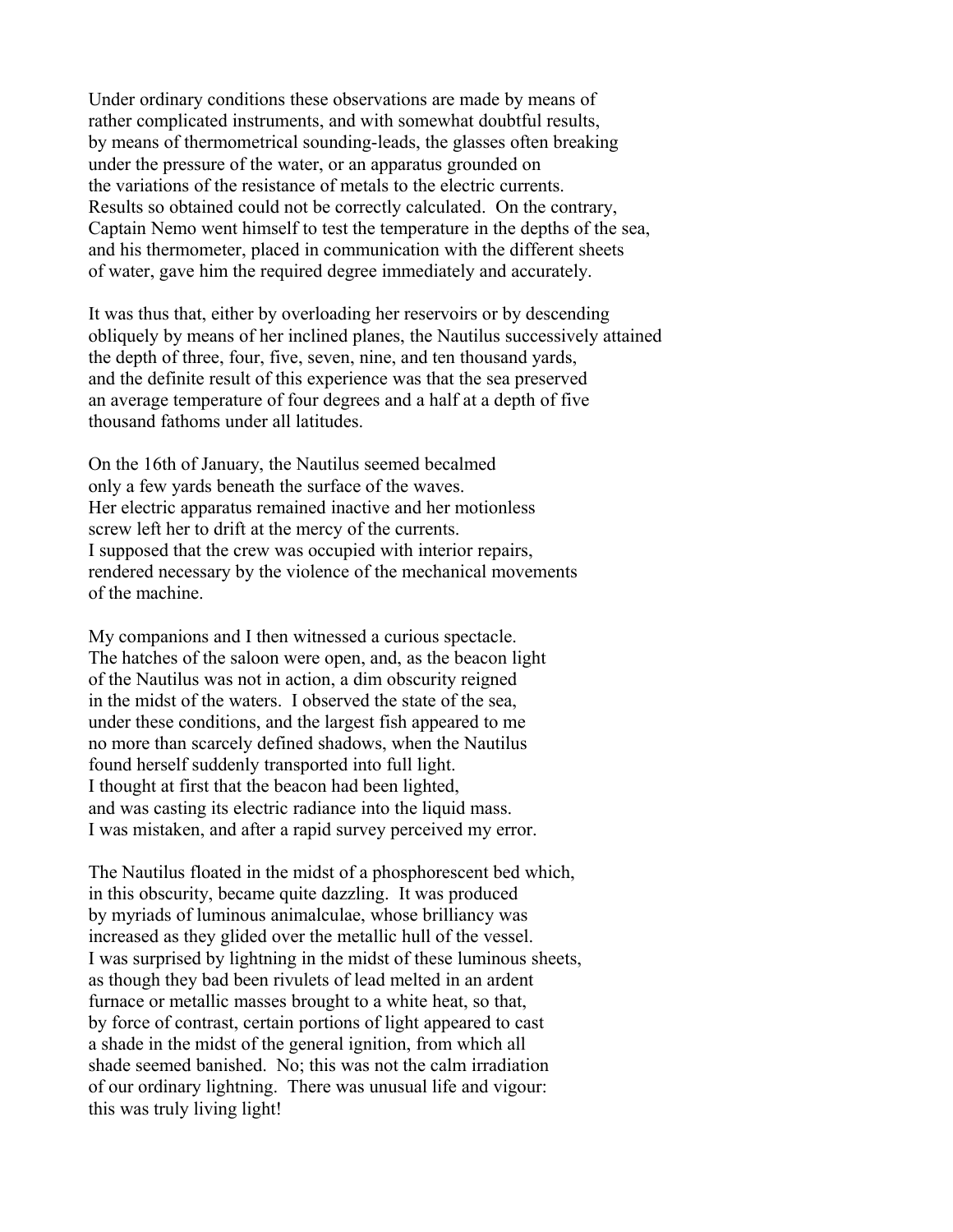In reality, it was an infinite agglomeration of coloured infusoria, of veritable globules of jelly, provided with a threadlike tentacle, and of which as many as twenty-five thousand have been counted in less than two cubic half-inches of water.

During several hours the Nautilus floated in these brilliant waves, and our admiration increased as we watched the marine monsters disporting themselves like salamanders. I saw there in the midst of this fire that burns not the swift and elegant porpoise (the indefatigable clown of the ocean), and some swordfish ten feet long, those prophetic heralds of the hurricane whose formidable sword would now and then strike the glass of the saloon. Then appeared the smaller fish, the balista, the leaping mackerel, wolf-thorn-tails, and a hundred others which striped the luminous atmosphere as they swam. This dazzling spectacle was enchanting! Perhaps some atmospheric condition increased the intensity of this phenomenon. Perhaps some storm agitated the surface of the waves. But at this depth of some yards, the Nautilus was unmoved by its fury and reposed peacefully in still water.

So we progressed, incessantly charmed by some new marvel. The days passed rapidly away, and I took no account of them. Ned, according to habit, tried to vary the diet on board. Like snails, we were fixed to our shells, and I declare it is easy to lead a snail's life.

Thus this life seemed easy and natural, and we thought no longer of the life we led on land; but something happened to recall us to the strangeness of our situation.

On the 18th of January, the Nautilus was in  $105\omega$  long. and  $15\omega$ , S. lat. The weather was threatening, the sea rough and rolling. There was a strong east wind. The barometer, which had been going down for some days, foreboded a coming storm. I went up on to the platform just as the second lieutenant was taking the measure of the horary angles, and waited, according to habit till the daily phrase was said. But on this day it was exchanged for another phrase not less incomprehensible. Almost directly, I saw Captain Nemo appear with a glass, looking towards the horizon.

For some minutes he was immovable, without taking his eye off the point of observation. Then he lowered his glass and exchanged a few words with his lieutenant. The latter seemed to be a victim to some emotion that he tried in vain to repress. Captain Nemo, having more command over himself, was cool. He seemed, too, to be making some objections to which the lieutenant replied by formal assurances. At least I concluded so by the difference of their tones and gestures. For myself, I had looked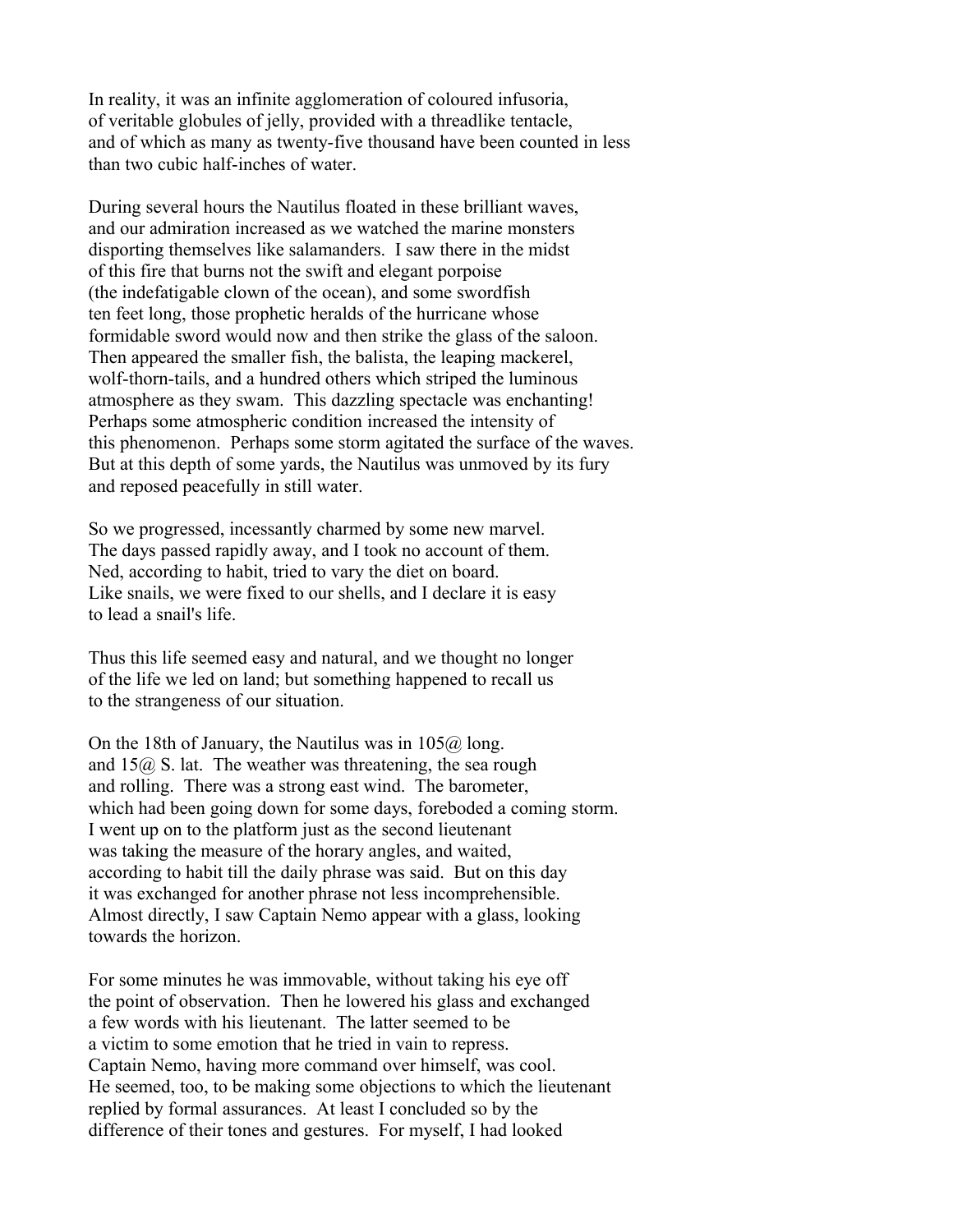carefully in the direction indicated without seeing anything. The sky and water were lost in the clear line of the horizon.

However, Captain Nemo walked from one end of the platform to the other, without looking at me, perhaps without seeing me. His step was firm, but less regular than usual. He stopped sometimes, crossed his arms, and observed the sea. What could he be looking for on that immense expanse?

The Nautilus was then some hundreds of miles from the nearest coast.

The lieutenant had taken up the glass and examined the horizon steadfastly, going and coming, stamping his foot and showing more nervous agitation than his superior officer. Besides, this mystery must necessarily be solved, and before long; for, upon an order from Captain Nemo, the engine, increasing its propelling power, made the screw turn more rapidly.

Just then the lieutenant drew the Captain's attention again. The latter stopped walking and directed his glass towards the place indicated. He looked long. I felt very much puzzled, and descended to the drawing-room, and took out an excellent telescope that I generally used. Then, leaning on the cage of the watch-light that jutted out from the front of the platform, set myself to look over all the line of the sky and sea.

But my eye was no sooner applied to the glass than it was quickly snatched out of my hands.

I turned round. Captain Nemo was before me, but I did not know him. His face was transfigured. His eyes flashed sullenly; his teeth were set; his stiff body, clenched fists, and head shrunk between his shoulders, betrayed the violent agitation that pervaded his whole frame. He did not move. My glass, fallen from his hands, had rolled at his feet.

Had I unwittingly provoked this fit of anger? Did this incomprehensible person imagine that I had discovered some forbidden secret? No; I was not the object of this hatred, for he was not looking at me; his eye was steadily fixed upon the impenetrable point of the horizon. At last Captain Nemo recovered himself. His agitation subsided. He addressed some words in a foreign language to his lieutenant, then turned to me. "M. Aronnax," he said, in rather an imperious tone, "I require you to keep one of the conditions that bind you to me."

"What is it, Captain?"

"You must be confined, with your companions, until I think fit to release you."

"You are the master," I replied, looking steadily at him.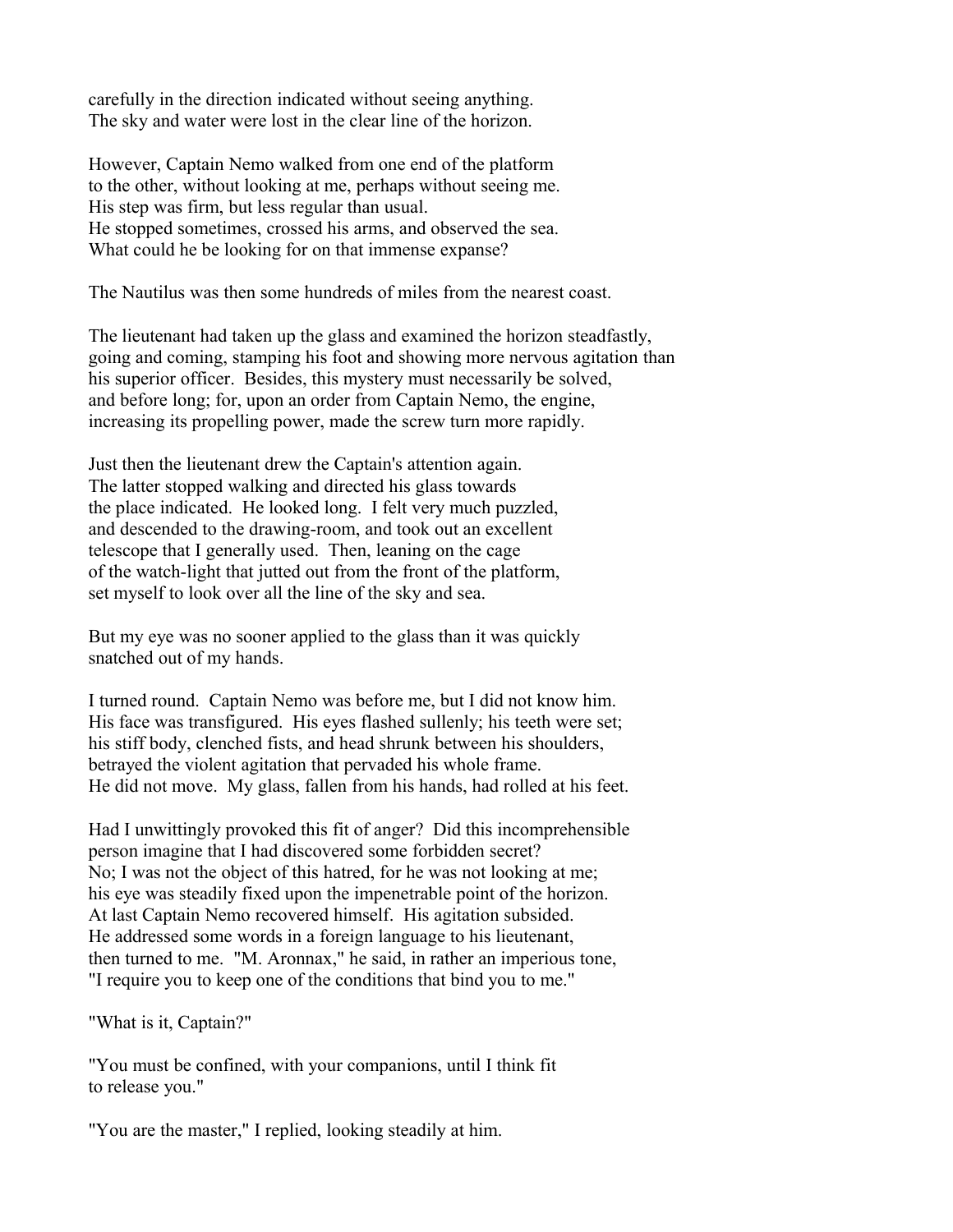"But may I ask you one question?"

"None, sir."

There was no resisting this imperious command, it would have been useless. I went down to the cabin occupied by Ned Land and Conseil, and told them the Captain's determination. You may judge how this communication was received by the Canadian.

But there was not time for altercation. Four of the crew waited at the door, and conducted us to that cell where we had passed our first night on board the Nautilus.

Ned Land would have remonstrated, but the door was shut upon him.

"Will master tell me what this means?" asked Conseil.

I told my companions what had passed. They were as much astonished as I, and equally at a loss how to account for it.

Meanwhile, I was absorbed in my own reflections, and could think of nothing but the strange fear depicted in the Captain's countenance. I was utterly at a loss to account for it, when my cogitations were disturbed by these words from Ned Land:

"Hallo! breakfast is ready."

And indeed the table was laid. Evidently Captain Nemo had given this order at the same time that he had hastened the speed of the Nautilus.

"Will master permit me to make a recommendation?" asked Conseil.

"Yes, my boy."

"Well, it is that master breakfasts. It is prudent, for we do not know what may happen."

"You are right, Conseil."

"Unfortunately," said Ned Land, "they have only given us the ship's fare."

"Friend Ned," asked Conseil, "what would you have said if the breakfast had been entirely forgotten?"

This argument cut short the harpooner's recriminations.

We sat down to table. The meal was eaten in silence.

Just then the luminous globe that lighted the cell went out, and left us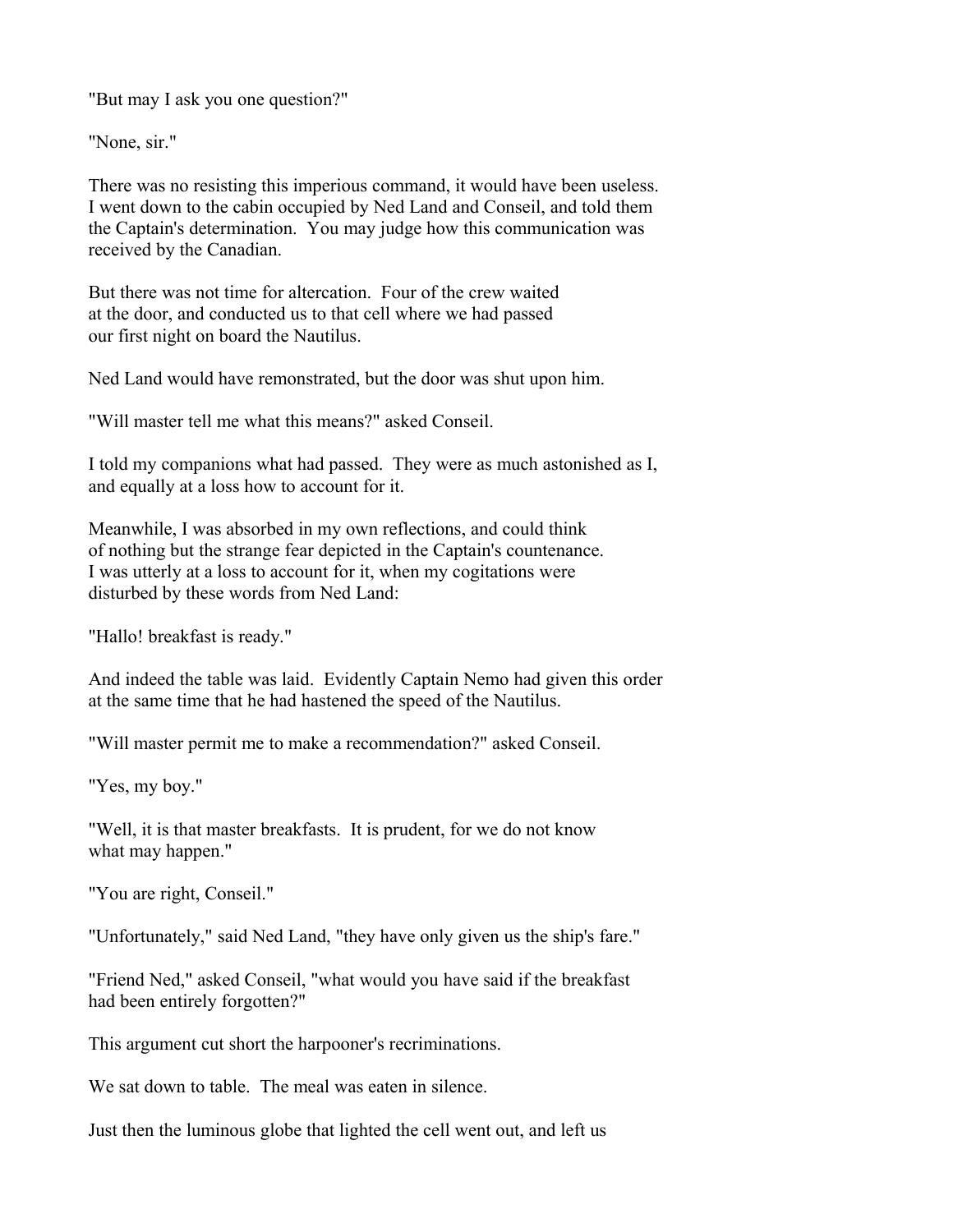in total darkness. Ned Land was soon asleep, and what astonished me was that Conseil went off into a heavy slumber. I was thinking what could have caused his irresistible drowsiness, when I felt my brain becoming stupefied. In spite of my efforts to keep my eyes open, they would close. A painful suspicion seized me. Evidently soporific substances had been mixed with the food we had just taken. Imprisonment was not enough to conceal Captain Nemo's projects from us, sleep was more necessary. I then heard the panels shut. The undulations of the sea, which caused a slight rolling motion, ceased. Had the Nautilus quitted the surface of the ocean? Had it gone back to the motionless bed of water? I tried to resist sleep. It was impossible. My breathing grew weak. I felt a mortal cold freeze my stiffened and half-paralysed limbs. My eye lids, like leaden caps, fell over my eyes. I could not raise them; a morbid sleep, full of hallucinations, bereft me of my being. Then the visions disappeared, and left me in complete insensibility.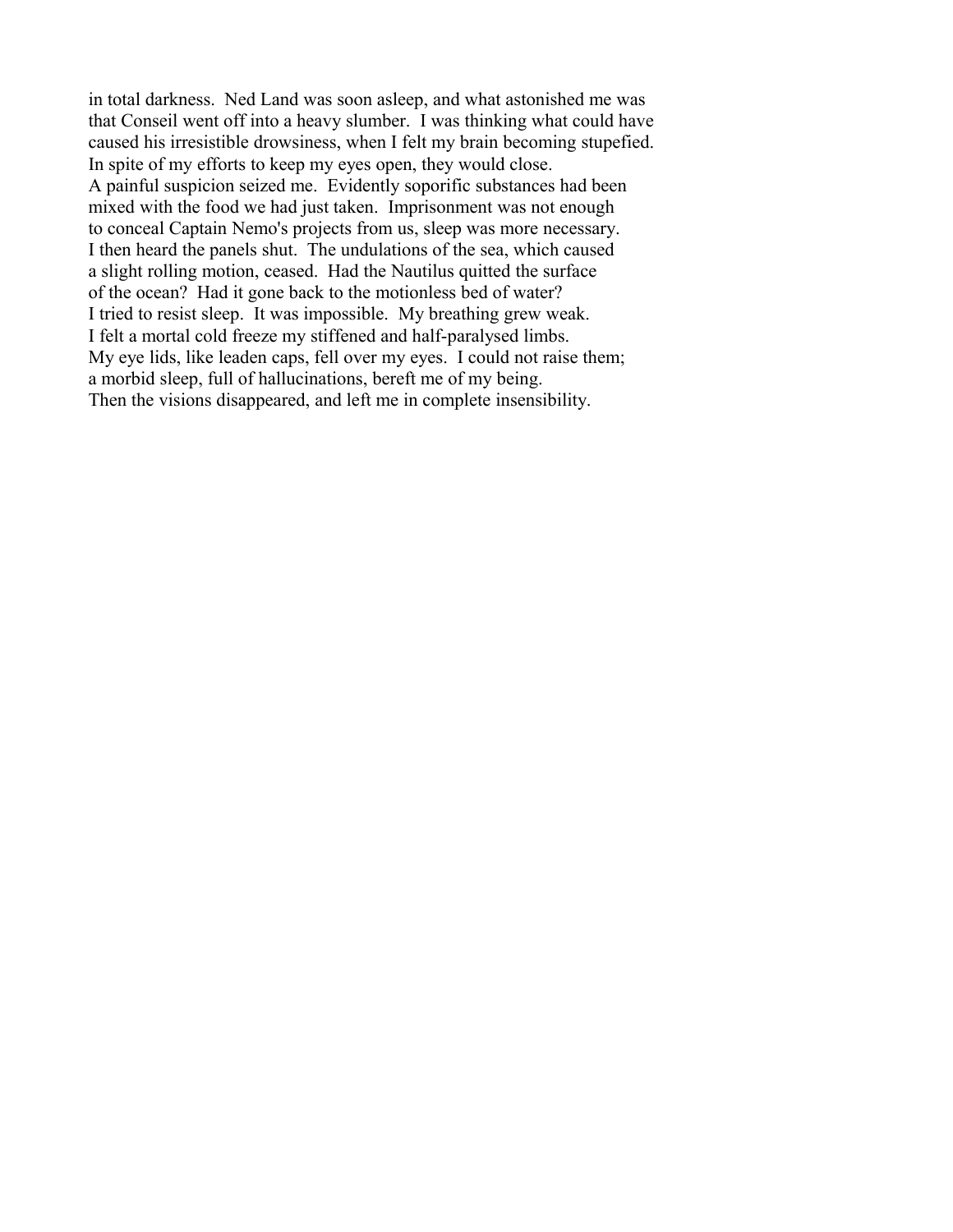## CHAPTER XXIII

#### THE CORAL KINGDOM

The next day I woke with my head singularly clear. To my great surprise, I was in my own room. My companions, no doubt, had been reinstated in their cabin, without having perceived it any more than I. Of what had passed during the night they were as ignorant as I was, and to penetrate this mystery I only reckoned upon the chances of the future.

I then thought of quitting my room. Was I free again or a prisoner? Quite free. I opened the door, went to the half-deck, went up the central stairs. The panels, shut the evening before, were open. I went on to the platform.

Ned Land and Conseil waited there for me. I questioned them; they knew nothing. Lost in a heavy sleep in which they had been totally unconscious, they had been astonished at finding themselves in their cabin.

As for the Nautilus, it seemed quiet and mysterious as ever. It floated on the surface of the waves at a moderate pace. Nothing seemed changed on board.

The second lieutenant then came on to the platform, and gave the usual order below.

As for Captain Nemo, he did not appear.

Of the people on board, I only saw the impassive steward, who served me with his usual dumb regularity.

About two o'clock, I was in the drawing-room, busied in arranging my notes, when the Captain opened the door and appeared. I bowed. He made a slight inclination in return, without speaking. I resumed my work, hoping that he would perhaps give me some explanation of the events of the preceding night. He made none. I looked at him. He seemed fatigued; his heavy eyes had not been refreshed by sleep; his face looked very sorrowful. He walked to and fro, sat down and got up again, took a chance book, put it down, consulted his instruments without taking his habitual notes, and seemed restless and uneasy. At last, he came up to me, and said:

"Are you a doctor, M. Aronnax?"

I so little expected such a question that I stared some time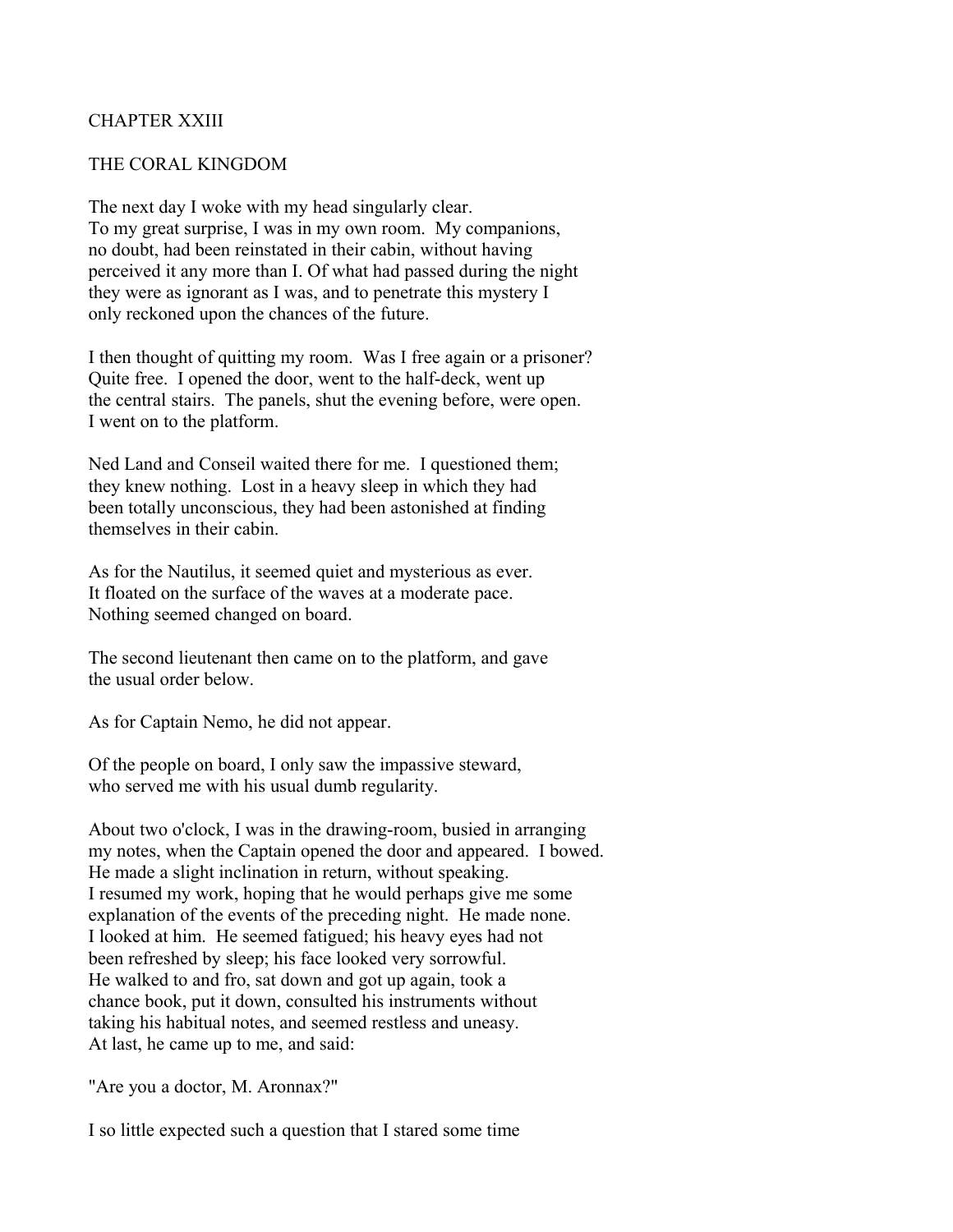at him without answering.

"Are you a doctor?" he repeated. "Several of your colleagues have studied medicine."

"Well," said I, "I am a doctor and resident surgeon to the hospital. I practised several years before entering the museum."

"Very well, sir."

My answer had evidently satisfied the Captain. But, not knowing what he would say next, I waited for other questions, reserving my answers according to circumstances.

"M. Aronnax, will you consent to prescribe for one of my men?" be asked.

"Is he ill?"

"Yes."

"I am ready to follow you."

"Come, then."

I own my heart beat, I do not know why. I saw certain connection between the illness of one of the crew and the events of the day before; and this mystery interested me at least as much as the sick man.

Captain Nemo conducted me to the poop of the Nautilus, and took me into a cabin situated near the sailors' quarters.

There, on a bed, lay a man about forty years of age, with a resolute expression of countenance, a true type of an Anglo-Saxon.

I leant over him. He was not only ill, he was wounded. His head, swathed in bandages covered with blood, lay on a pillow. I undid the bandages, and the wounded man looked at me with his large eyes and gave no sign of pain as I did it. It was a horrible wound. The skull, shattered by some deadly weapon, left the brain exposed, which was much injured. Clots of blood had formed in the bruised and broken mass, in colour like the dregs of wine.

There was both contusion and suffusion of the brain. His breathing was slow, and some spasmodic movements of the muscles agitated his face. I felt his pulse. It was intermittent. The extremities of the body were growing cold already, and I saw death must inevitably ensue. After dressing the unfortunate man's wounds, I readjusted the bandages on his head, and turned to Captain Nemo.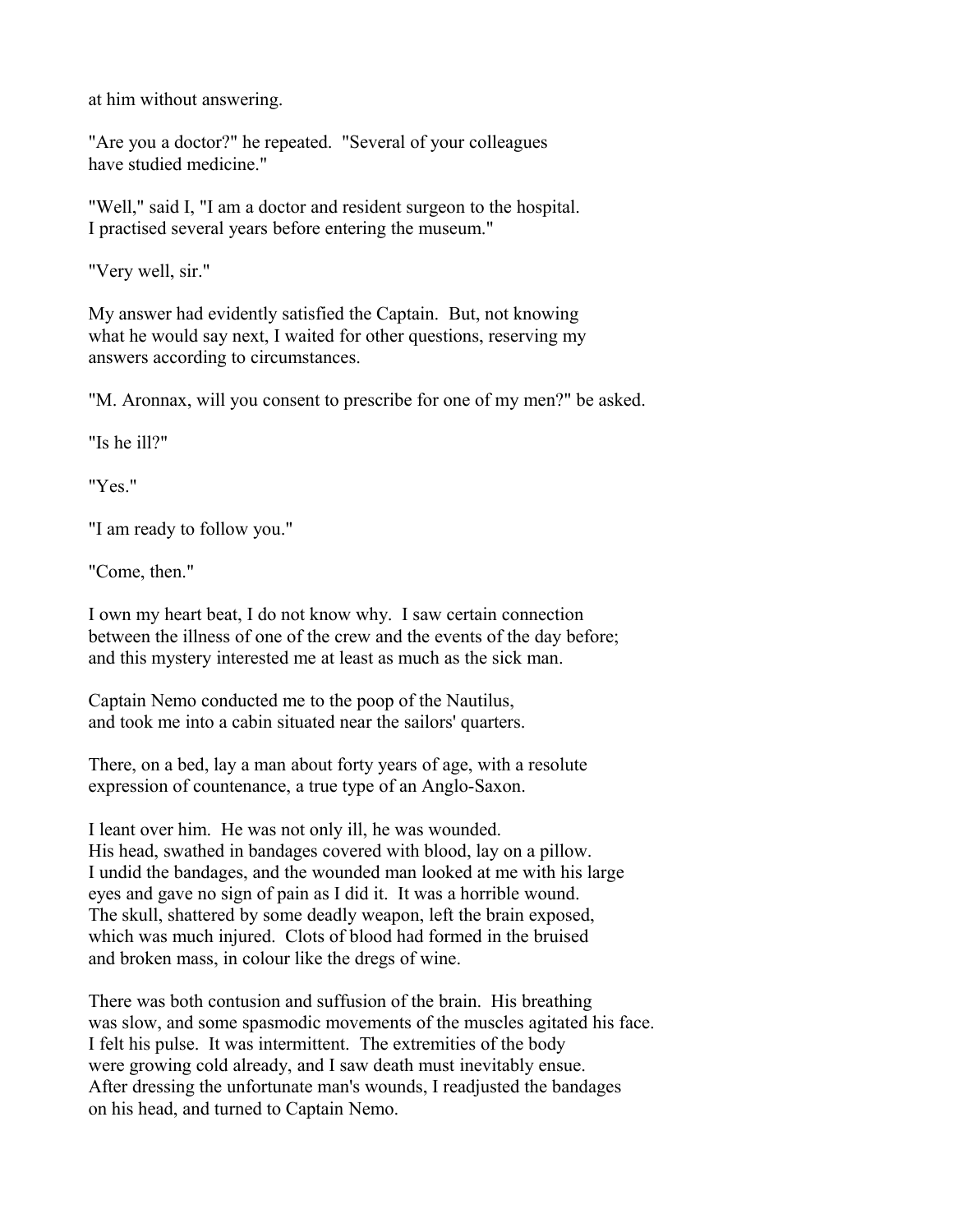"What caused this wound?" I asked.

"What does it signify?" he replied, evasively. "A shock has broken one of the levers of the engine, which struck myself. But your opinion as to his state?"

I hesitated before giving it.

"You may speak," said the Captain. "This man does not understand French."

I gave a last look at the wounded man.

"He will be dead in two hours."

"Can nothing save him?"

"Nothing."

Captain Nemo's hand contracted, and some tears glistened in his eyes, which I thought incapable of shedding any.

For some moments I still watched the dying man, whose life ebbed slowly. His pallor increased under the electric light that was shed over his death-bed. I looked at his intelligent forehead, furrowed with premature wrinkles, produced probably by misfortune and sorrow. I tried to learn the secret of his life from the last words that escaped his lips.

"You can go now, M. Aronnax," said the Captain.

I left him in the dying man's cabin, and returned to my room much affected by this scene. During the whole day, I was haunted by uncomfortable suspicions, and at night I slept badly, and between my broken dreams I fancied I heard distant sighs like the notes of a funeral psalm. Were they the prayers of the dead, murmured in that language that I could not understand?

The next morning I went on to the bridge. Captain Nemo was there before me. As soon as he perceived me he came to me.

"Professor, will it be convenient to you to make a submarine excursion to-day?"

"With my companions?" I asked.

"If they like."

"We obey your orders, Captain."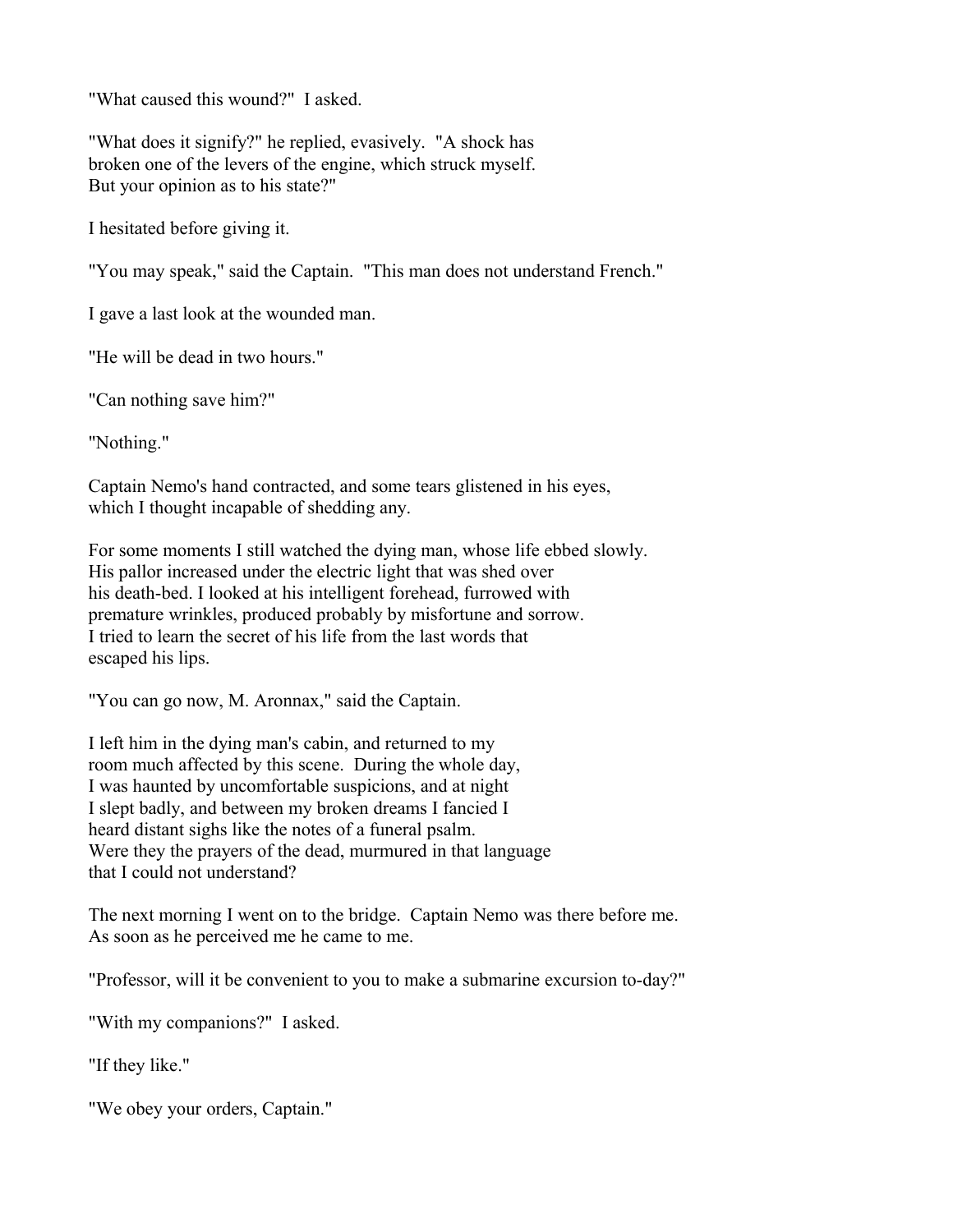"Will you be so good then as to put on your cork jackets?"

It was not a question of dead or dying. I rejoined Ned Land and Conseil, and told them of Captain Nemo's proposition. Conseil hastened to accept it, and this time the Canadian seemed quite willing to follow our example.

It was eight o'clock in the morning. At half-past eight we were equipped for this new excursion, and provided with two contrivances for light and breathing. The double door was open; and, accompanied by Captain Nemo, who was followed by a dozen of the crew, we set foot, at a depth of about thirty feet, on the solid bottom on which the Nautilus rested.

A slight declivity ended in an uneven bottom, at fifteen fathoms depth. This bottom differed entirely from the one I had visited on my first excursion under the waters of the Pacific Ocean. Here, there was no fine sand, no submarine prairies, no sea-forest. I immediately recognised that marvellous region in which, on that day, the Captain did the honours to us. It was the coral kingdom.

The light produced a thousand charming varieties, playing in the midst of the branches that were so vividly coloured. I seemed to see the membraneous and cylindrical tubes tremble beneath the undulation of the waters. I was tempted to gather their fresh petals, ornamented with delicate tentacles, some just blown, the others budding, while a small fish, swimming swiftly, touched them slightly, like flights of birds. But if my hand approached these living flowers, these animated, sensitive plants, the whole colony took alarm. The white petals re-entered their red cases, the flowers faded as I looked, and the bush changed into a block of stony knobs.

Chance had thrown me just by the most precious specimens of the zoophyte. This coral was more valuable than that found in the Mediterranean, on the coasts of France, Italy and Barbary. Its tints justified the poetical names of "Flower of Blood," and "Froth of Blood," that trade has given to its most beautiful productions. Coral is sold for L20 per ounce; and in this place the watery beds would make the fortunes of a company of coral-divers. This precious matter, often confused with other polypi, formed then the inextricable plots called "macciota," and on which I noticed several beautiful specimens of pink coral.

{opening sentence missing} Real petrified thickets, long joints of fantastic architecture, were disclosed before us. Captain Nemo placed himself under a dark gallery, where by a slight declivity we reached a depth of a hundred yards. The light from our lamps produced sometimes magical effects, following the rough outlines of the natural arches and pendants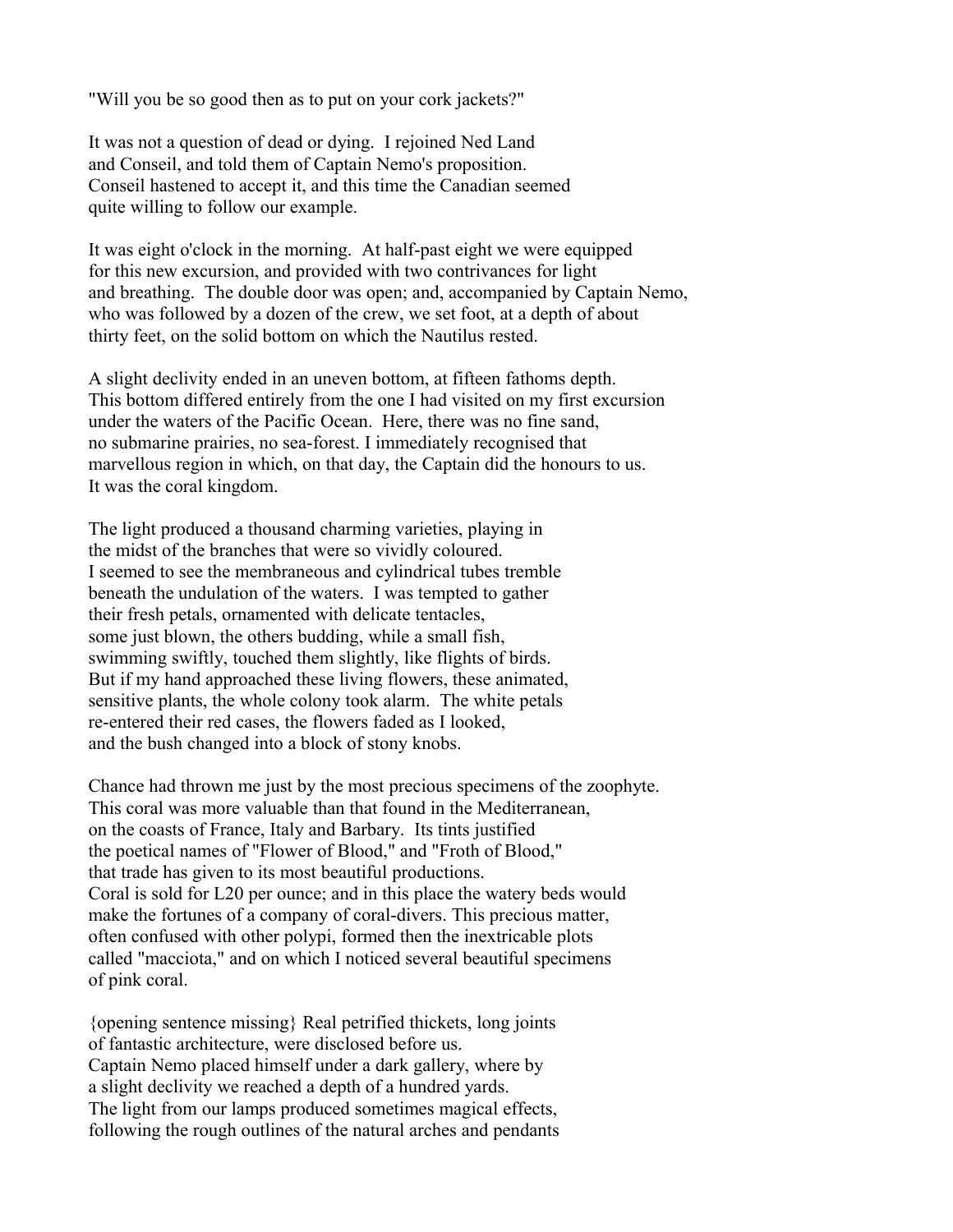disposed like lustres, that were tipped with points of fire.

At last, after walking two hours, we had attained a depth of about three hundred yards, that is to say, the extreme limit on which coral begins to form. But there was no isolated bush, nor modest brushwood, at the bottom of lofty trees. It was an immense forest of large mineral vegetations, enormous petrified trees, united by garlands of elegant sea-bindweed, all adorned with clouds and reflections. We passed freely under their high branches, lost in the shade of the waves.

Captain Nemo had stopped. I and my companions halted, and, turning round, I saw his men were forming a semi-circle round their chief. Watching attentively, I observed that four of them carried on their shoulders an object of an oblong shape.

We occupied, in this place, the centre of a vast glade surrounded by the lofty foliage of the submarine forest. Our lamps threw over this place a sort of clear twilight that singularly elongated the shadows on the ground. At the end of the glade the darkness increased, and was only relieved by little sparks reflected by the points of coral.

Ned Land and Conseil were near me. We watched, and I thought I was going to witness a strange scene. On observing the ground, I saw that it was raised in certain places by slight excrescences encrusted with limy deposits, and disposed with a regularity that betrayed the hand of man.

In the midst of the glade, on a pedestal of rocks roughly piled up, stood a cross of coral that extended its long arms that one might have thought were made of petrified blood. Upon a sign from Captain Nemo one of the men advanced; and at some feet from the cross he began to dig a hole with a pickaxe that he took from his belt. I understood all! This glade was a cemetery, this hole a tomb, this oblong object the body of the man who had died in the night! The Captain and his men had come to bury their companion in this general resting-place, at the bottom of this inaccessible ocean!

The grave was being dug slowly; the fish fled on all sides while their retreat was being thus disturbed; I heard the strokes of the pickaxe, which sparkled when it hit upon some flint lost at the bottom of the waters. The hole was soon large and deep enough to receive the body. Then the bearers approached; the body, enveloped in a tissue of white linen, was lowered into the damp grave. Captain Nemo, with his arms crossed on his breast, and all the friends of him who had loved them, knelt in prayer.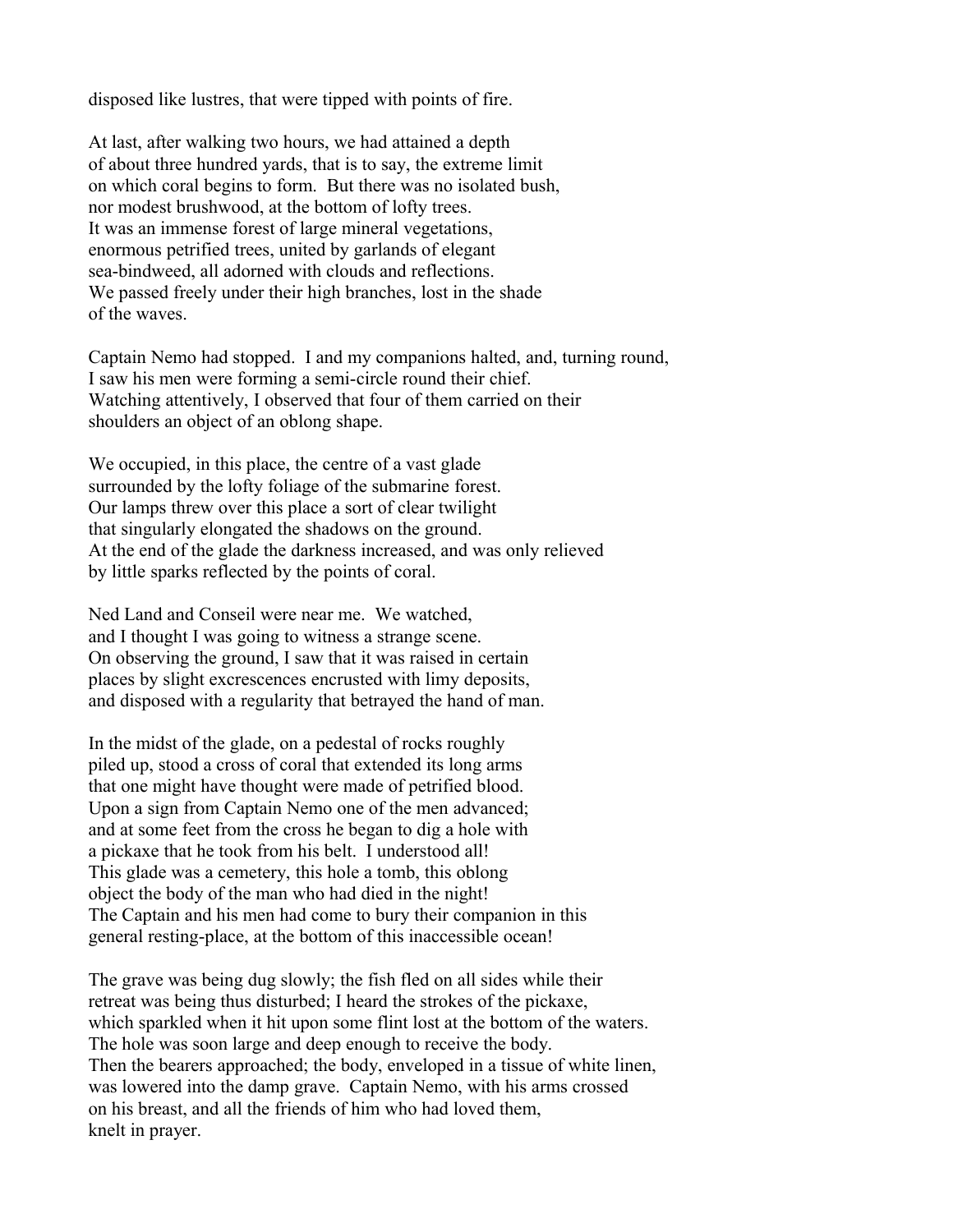The grave was then filled in with the rubbish taken from the ground, which formed a slight mound. When this was done, Captain Nemo and his men rose; then, approaching the grave, they knelt again, and all extended their hands in sign of a last adieu. Then the funeral procession returned to the Nautilus, passing under the arches of the forest, in the midst of thickets, along the coral bushes, and still on the ascent. At last the light of the ship appeared, and its luminous track guided us to the Nautilus. At one o'clock we had returned.

As soon as I had changed my clothes I went up on to the platform, and, a prey to conflicting emotions, I sat down near the binnacle. Captain Nemo joined me. I rose and said to him:

"So, as I said he would, this man died in the night?"

"Yes, M. Aronnax."

"And he rests now, near his companions, in the coral cemetery?"

"Yes, forgotten by all else, but not by us. We dug the grave, and the polypi undertake to seal our dead for eternity." And, burying his face quickly in his hands, he tried in vain to suppress a sob. Then he added: "Our peaceful cemetery is there, some hundred feet below the surface of the waves."

"Your dead sleep quietly, at least, Captain, out of the reach of sharks."

"Yes, sir, of sharks and men," gravely replied the Captain.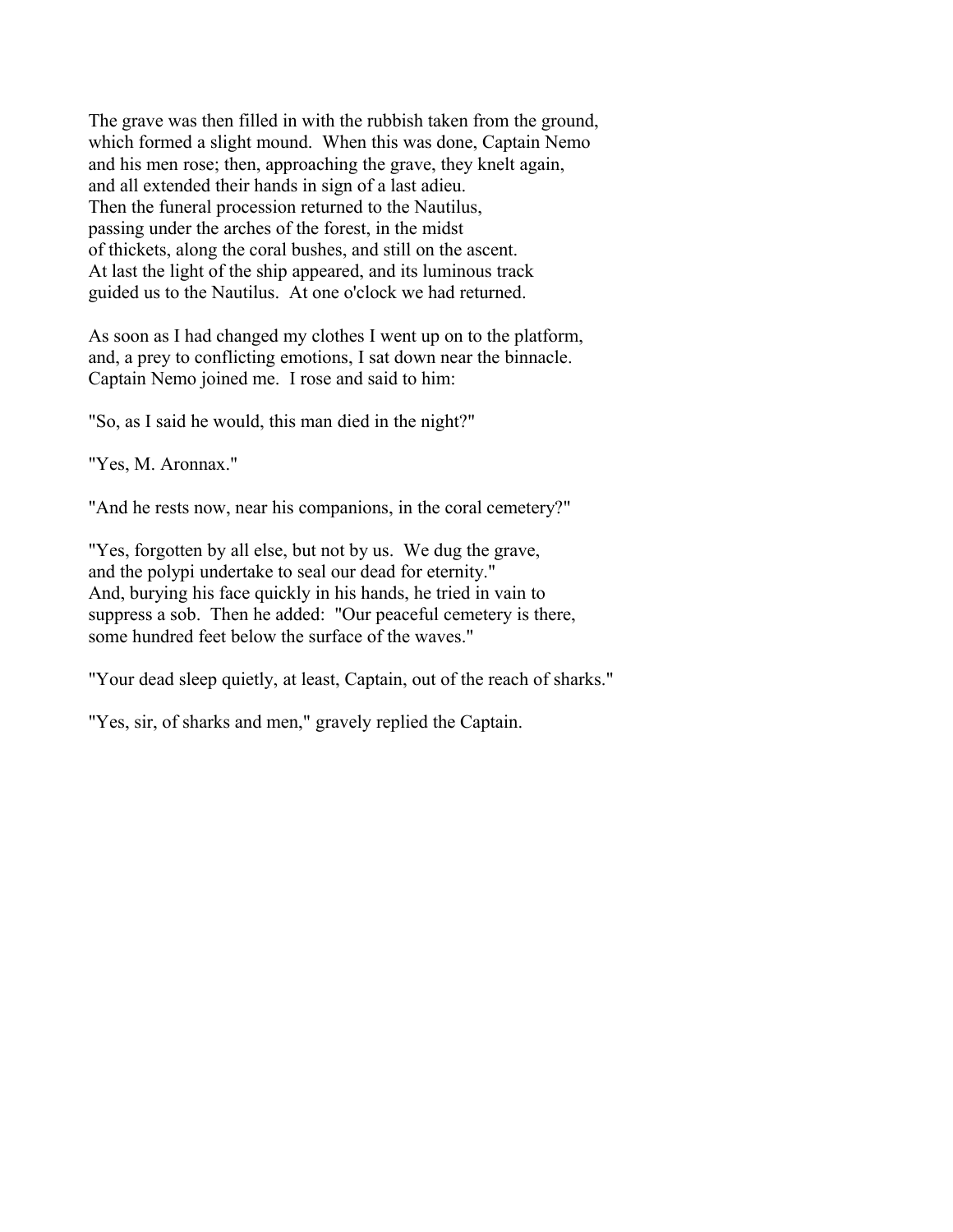# PART TWO

### CHAPTER I

#### THE INDIAN OCEAN

We now come to the second part of our journey under the sea. The first ended with the moving scene in the coral cemetery which left such a deep impression on my mind. Thus, in the midst of this great sea, Captain Nemo's life was passing, even to his grave, which he had prepared in one of its deepest abysses. There, not one of the ocean's monsters could trouble the last sleep of the crew of the Nautilus, of those friends riveted to each other in death as in life. "Nor any man, either," had added the Captain. Still the same fierce, implacable defiance towards human society!

I could no longer content myself with the theory which satisfied Conseil.

That worthy fellow persisted in seeing in the Commander of the Nautilus one of those unknown servants who return mankind contempt for indifference. For him, he was a misunderstood genius who, tired of earth's deceptions, had taken refuge in this inaccessible medium, where he might follow his instincts freely. To my mind, this explains but one side of Captain Nemo's character. Indeed, the mystery of that last night during which we had been chained in prison, the sleep, and the precaution so violently taken by the Captain of snatching from my eyes the glass I had raised to sweep the horizon, the mortal wound of the man, due to an unaccountable shock of the Nautilus, all put me on a new track. No; Captain Nemo was not satisfied with shunning man. His formidable apparatus not only suited his instinct of freedom, but perhaps also the design of some terrible retaliation.

At this moment nothing is clear to me; I catch but a glimpse of light amidst all the darkness, and I must confine myself to writing as events shall dictate.

That day, the 24th of January, 1868, at noon, the second officer came to take the altitude of the sun. I mounted the platform, lit a cigar, and watched the operation. It seemed to me that the man did not understand French; for several times I made remarks in a loud voice, which must have drawn from him some involuntary sign of attention, if he had understood them; but he remained undisturbed and dumb.

As he was taking observations with the sextant, one of the sailors of the Nautilus (the strong man who had accompanied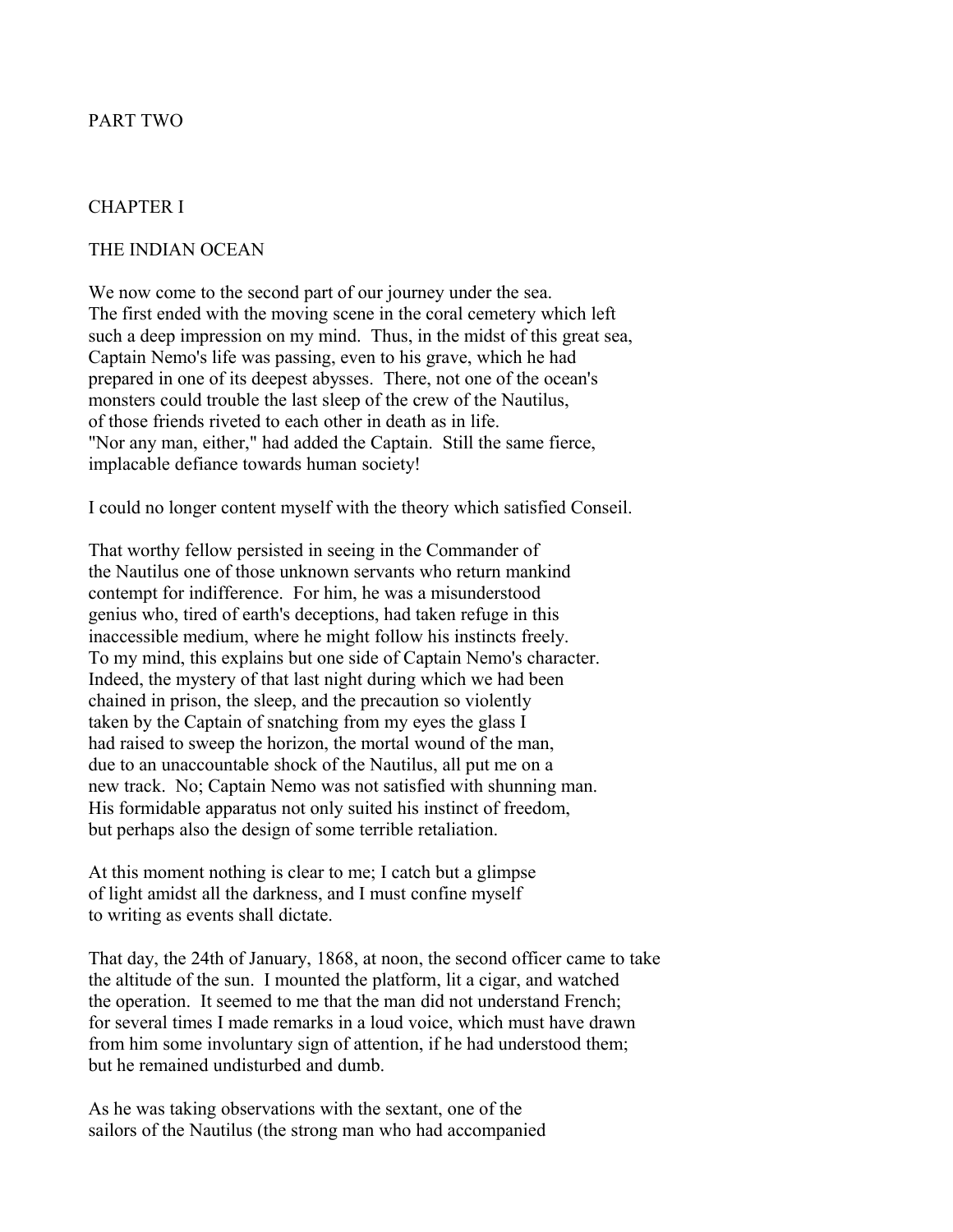us on our first submarine excursion to the Island of Crespo) came to clean the glasses of the lantern. I examined the fittings of the apparatus, the strength of which was increased a hundredfold by lenticular rings, placed similar to those in a lighthouse, and which projected their brilliance in a horizontal plane. The electric lamp was combined in such a way as to give its most powerful light. Indeed, it was produced in vacuo, which insured both its steadiness and its intensity. This vacuum economised the graphite points between which the luminous arc was developed--an important point of economy for Captain Nemo, who could not easily have replaced them; and under these conditions their waste was imperceptible. When the Nautilus was ready to continue its submarine journey, I went down to the saloon. The panel was closed, and the course marked direct west.

We were furrowing the waters of the Indian Ocean, a vast liquid plain, with a surface of 1,200,000,000 of acres, and whose waters are so clear and transparent that any one leaning over them would turn giddy. The Nautilus usually floated between fifty and a hundred fathoms deep. We went on so for some days. To anyone but myself, who had a great love for the sea, the hours would have seemed long and monotonous; but the daily walks on the platform, when I steeped myself in the reviving air of the ocean, the sight of the rich waters through the windows of the saloon, the books in the library, the compiling of my memoirs, took up all my time, and left me not a moment of ennui or weariness.

For some days we saw a great number of aquatic birds, sea-mews or gulls. Some were cleverly killed and, prepared in a certain way, made very acceptable water-game. Amongst large-winged birds, carried a long distance from all lands and resting upon the waves from the fatigue of their flight, I saw some magnificent albatrosses, uttering discordant cries like the braying of an ass, and birds belonging to the family of the long-wings.

As to the fish, they always provoked our admiration when we surprised the secrets of their aquatic life through the open panels. I saw many kinds which I never before had a chance of observing.

{3 paragraphs are missing}

From the 21st to the 23rd of January the Nautilus went at the rate of two hundred and fifty leagues in twenty-four hours, being five hundred and forty miles, or twenty-two miles an hour. If we recognised so many different varieties of fish, it was because, attracted by the electric light, they tried to follow us; the greater part, however, were soon distanced by our speed, though some kept their place in the waters of the Nautilus for a time. The morning of the 24th, in  $12\omega$  5' S. lat., and  $94\omega$  33' long., we observed Keeling Island, a coral formation,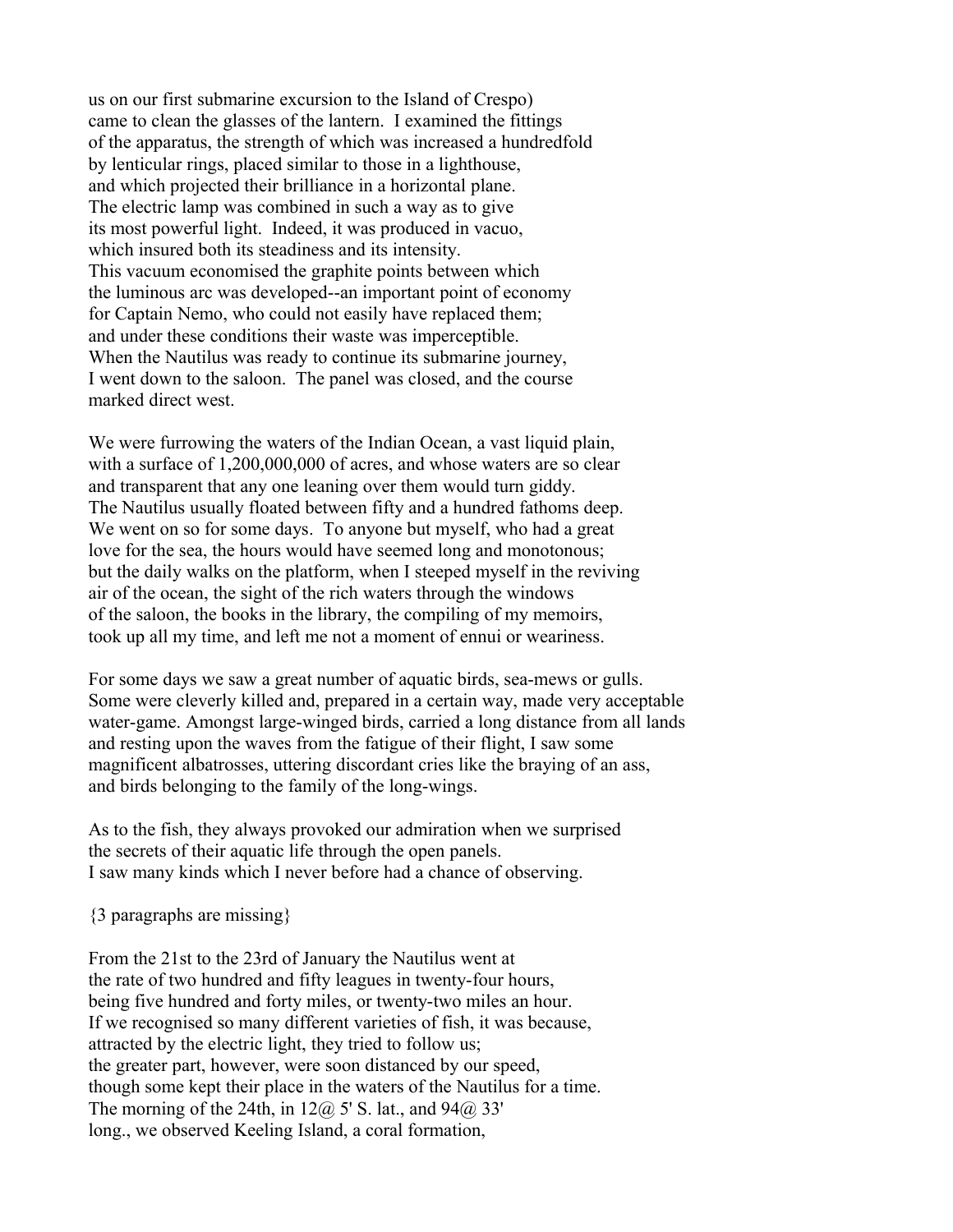planted with magnificent cocos, and which had been visited by Mr. Darwin and Captain Fitzroy. The Nautilus skirted the shores of this desert island for a little distance. Its nets brought up numerous specimens of polypi and curious shells of mollusca. {one sentence stripped here}

Soon Keeling Island disappeared from the horizon, and our course was directed to the north-west in the direction of the Indian Peninsula.

From Keeling Island our course was slower and more variable, often taking us into great depths. Several times they made use of the inclined planes, which certain internal levers placed obliquely to the waterline. In that way we went about two miles, but without ever obtaining the greatest depths of the Indian Sea, which soundings of seven thousand fathoms have never reached. As to the temperature of the lower strata, the thermometer invariably indicated  $4\omega$  above zero. I only observed that in the upper regions the water was always colder in the high levels than at the surface of the sea.

On the 25th of January the ocean was entirely deserted; the Nautilus passed the day on the surface, beating the waves with its powerful screw and making them rebound to a great height. Who under such circumstances would not have taken it for a gigantic cetacean? Three parts of this day I spent on the platform. I watched the sea. Nothing on the horizon, till about four o'clock a steamer running west on our counter. Her masts were visible for an instant, but she could not see the Nautilus, being too low in the water. I fancied this steamboat belonged to the P.O. Company, which runs from Ceylon to Sydney, touching at King George's Point and Melbourne.

At five o'clock in the evening, before that fleeting twilight which binds night to day in tropical zones, Conseil and I were astonished by a curious spectacle.

It was a shoal of argonauts travelling along on the surface of the ocean. We could count several hundreds. They belonged to the tubercle kind which are peculiar to the Indian seas.

These graceful molluscs moved backwards by means of their locomotive tube, through which they propelled the water already drawn in. Of their eight tentacles, six were elongated, and stretched out floating on the water, whilst the other two, rolled up flat, were spread to the wing like a light sail. I saw their spiral-shaped and fluted shells, which Cuvier justly compares to an elegant skiff. A boat indeed! It bears the creature which secretes it without its adhering to it.

For nearly an hour the Nautilus floated in the midst of this shoal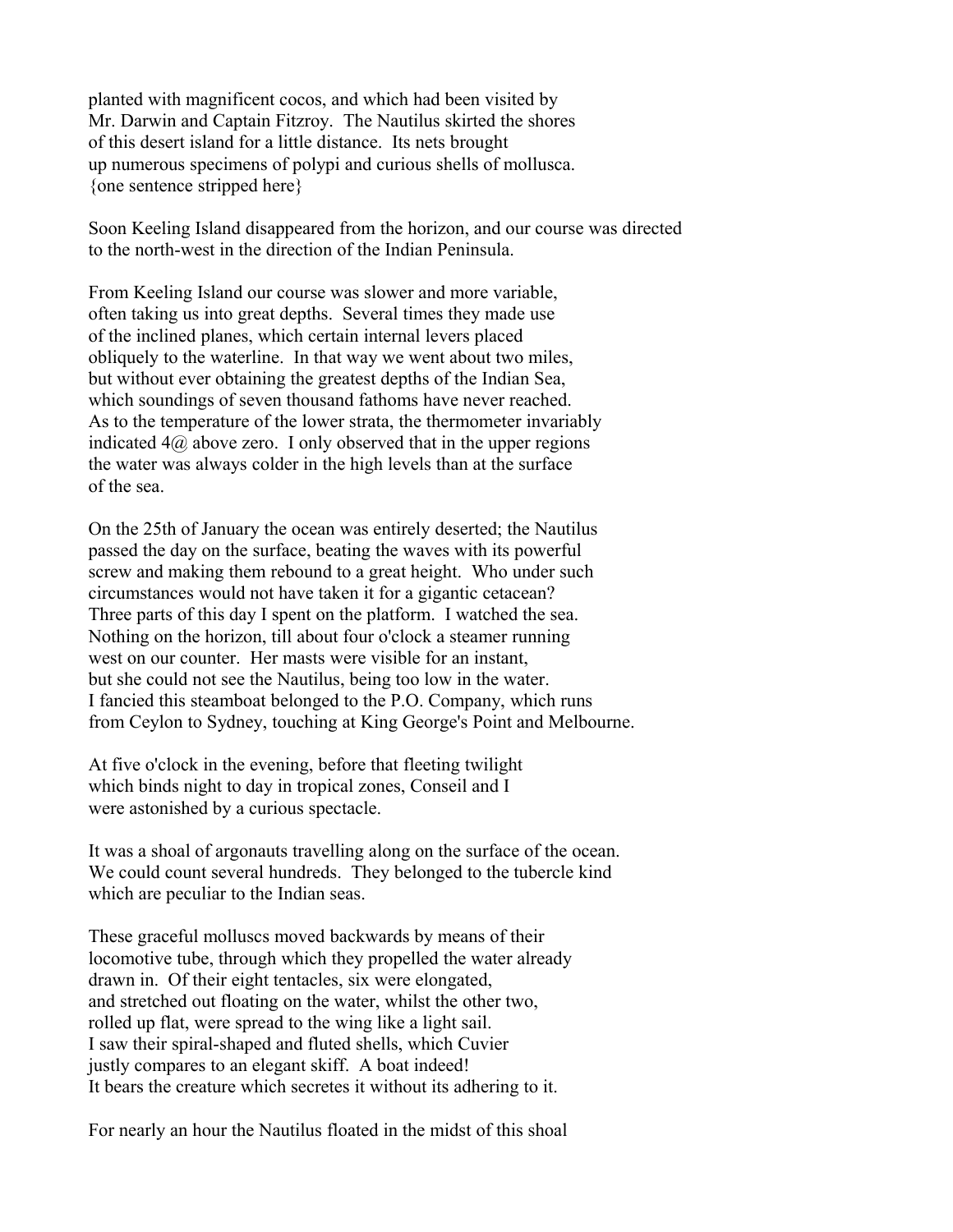of molluscs. Then I know not what sudden fright they took. But as if at a signal every sail was furled, the arms folded, the body drawn in, the shells turned over, changing their centre of gravity, and the whole fleet disappeared under the waves. Never did the ships of a squadron manoeuvre with more unity.

At that moment night fell suddenly, and the reeds, scarcely raised by the breeze, lay peaceably under the sides of the Nautilus.

The next day, 26th of January, we cut the equator at the eighty-second meridian and entered the northern hemisphere. During the day a formidable troop of sharks accompanied us, terrible creatures, which multiply in these seas and make them very dangerous. They were "cestracio philippi" sharks, with brown backs and whitish bellies, armed with eleven rows of teeth- eyed sharks--their throat being marked with a large black spot surrounded with white like an eye. There were also some Isabella sharks, with rounded snouts marked with dark spots. These powerful creatures often hurled themselves at the windows of the saloon with such violence as to make us feel very insecure. At such times Ned Land was no longer master of himself. He wanted to go to the surface and harpoon the monsters, particularly certain smooth-hound sharks, whose mouth is studded with teeth like a mosaic; and large tiger-sharks nearly six yards long, the last named of which seemed to excite him more particularly. But the Nautilus, accelerating her speed, easily left the most rapid of them behind.

The 27th of January, at the entrance of the vast Bay of Bengal, we met repeatedly a forbidding spectacle, dead bodies floating on the surface of the water. They were the dead of the Indian villages, carried by the Ganges to the level of the sea, and which the vultures, the only undertakers of the country, had not been able to devour. But the sharks did not fail to help them at their funeral work.

About seven o'clock in the evening, the Nautilus, half-immersed, was sailing in a sea of milk. At first sight the ocean seemed lactified. Was it the effect of the lunar rays? No; for the moon, scarcely two days old, was still lying hidden under the horizon in the rays of the sun. The whole sky, though lit by the sidereal rays, seemed black by contrast with the whiteness of the waters.

Conseil could not believe his eyes, and questioned me as to the cause of this strange phenomenon. Happily I was able to answer him.

"It is called a milk sea," I explained. "A large extent of white wavelets often to be seen on the coasts of Amboyna, and in these parts of the sea."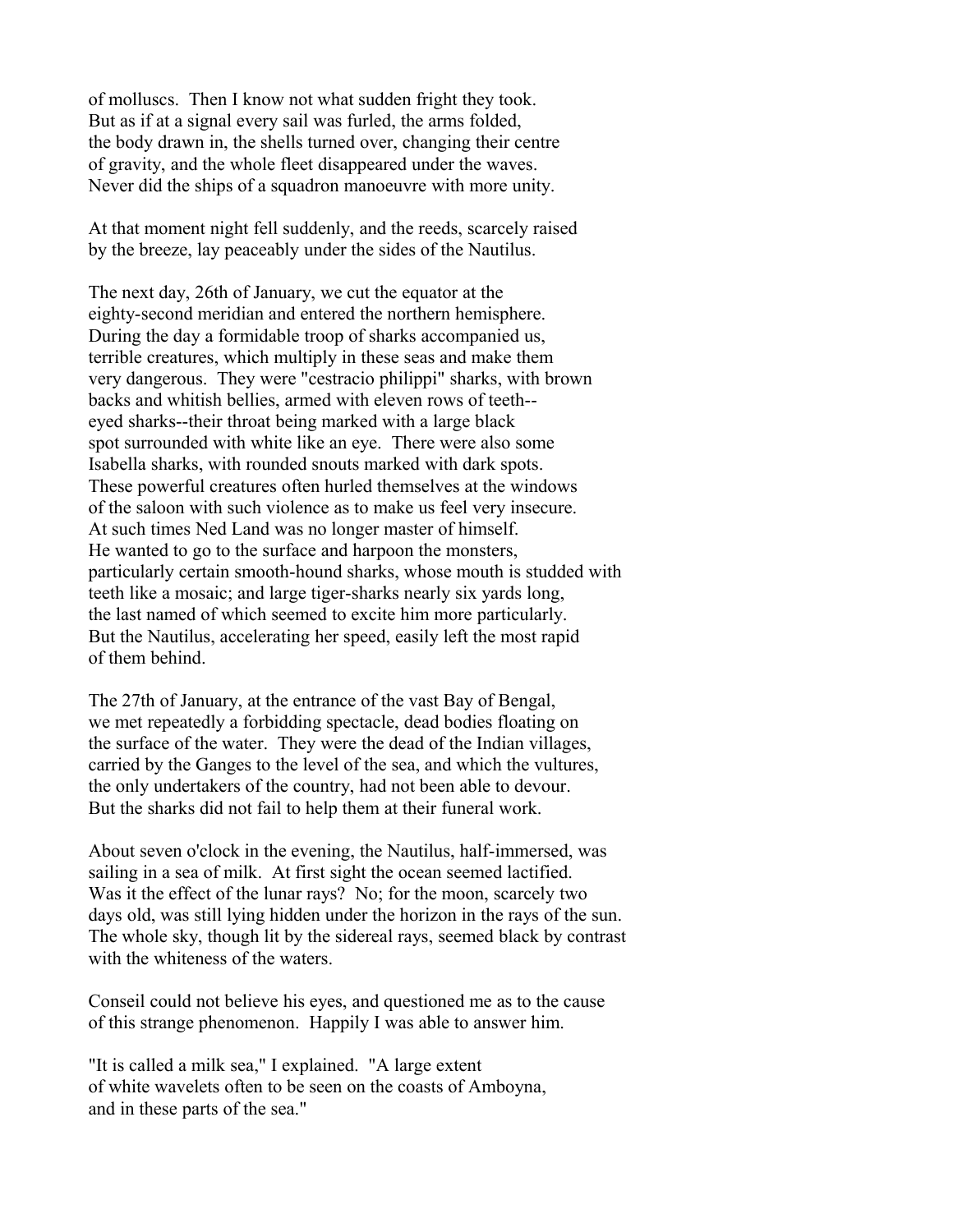"But, sir," said Conseil, "can you tell me what causes such an effect? for I suppose the water is not really turned into milk."

"No, my boy; and the whiteness which surprises you is caused only by the presence of myriads of infusoria, a sort of luminous little worm, gelatinous and without colour, of the thickness of a hair, and whose length is not more than seven-thousandths of an inch. These insects adhere to one another sometimes for several leagues."

"Several leagues!" exclaimed Conseil.

"Yes, my boy; and you need not try to compute the number of these infusoria. You will not be able, for, if I am not mistaken, ships have floated on these milk seas for more than forty miles."

Towards midnight the sea suddenly resumed its usual colour; but behind us, even to the limits of the horizon, the sky reflected the whitened waves, and for a long time seemed impregnated with the vague glimmerings of an aurora borealis.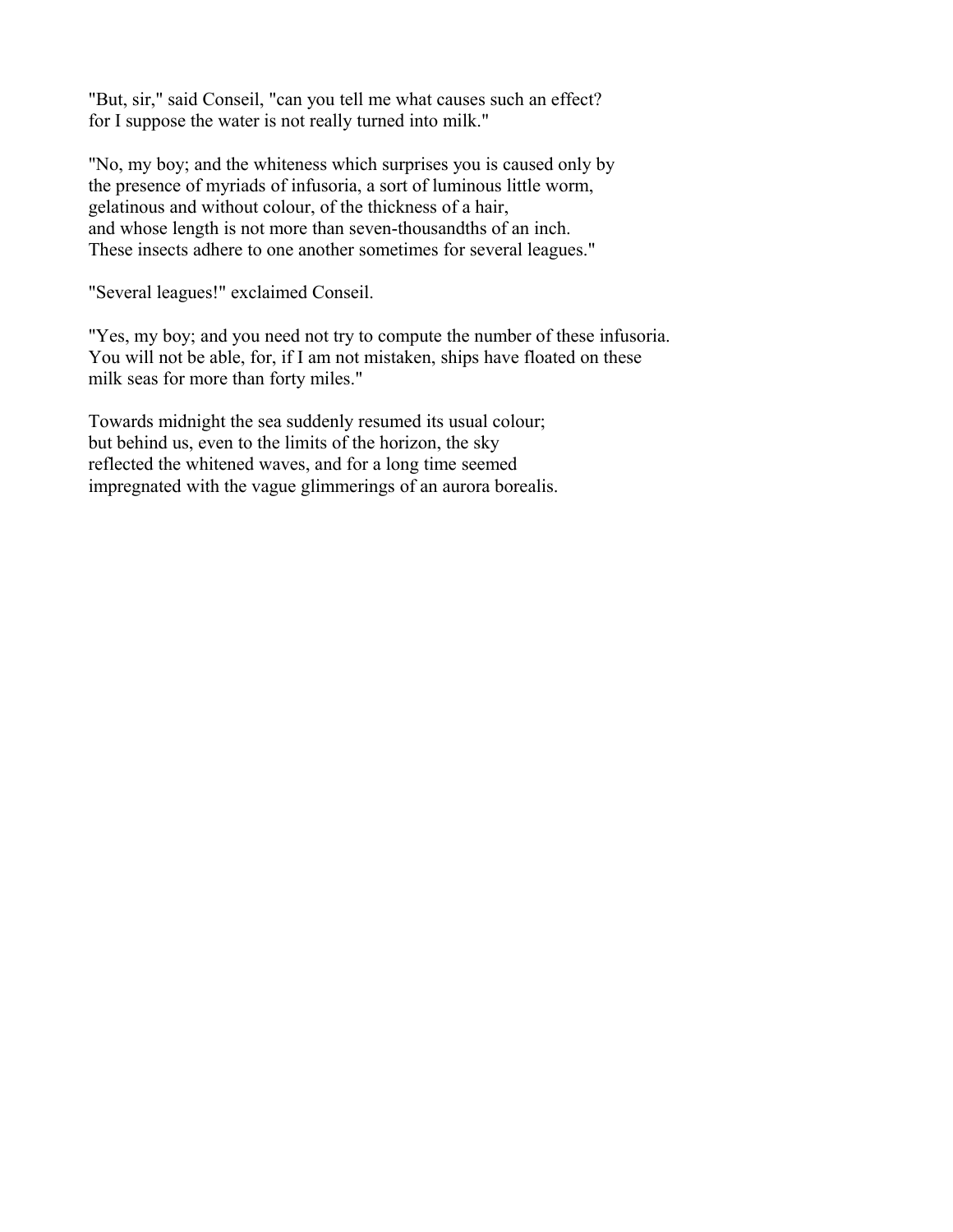# CHAPTER II

### A NOVEL PROPOSAL OF CAPTAIN NEMO'S

On the 28th of February, when at noon the Nautilus came to the surface of the sea, in  $9\omega$  4' N. lat., there was land in sight about eight miles to westward. The first thing I noticed was a range of mountains about two thousand feet high, the shapes of which were most capricious. On taking the bearings, I knew that we were nearing the island of Ceylon, the pearl which hangs from the lobe of the Indian Peninsula.

Captain Nemo and his second appeared at this moment. The Captain glanced at the map. Then turning to me, said:

"The Island of Ceylon, noted for its pearl-fisheries. Would you like to visit one of them, M. Aronnax?"

"Certainly, Captain."

"Well, the thing is easy. Though, if we see the fisheries, we shall not see the fishermen. The annual exportation has not yet begun. Never mind, I will give orders to make for the Gulf of Manaar, where we shall arrive in the night."

The Captain said something to his second, who immediately went out. Soon the Nautilus returned to her native element, and the manometer showed that she was about thirty feet deep.

"Well, sir," said Captain Nemo, "you and your companions shall visit the Bank of Manaar, and if by chance some fisherman should be there, we shall see him at work."

"Agreed, Captain!"

"By the bye, M. Aronnax you are not afraid of sharks?"

"Sharks!" exclaimed I.

This question seemed a very hard one.

"Well?" continued Captain Nemo.

"I admit, Captain, that I am not yet very familiar with that kind of fish."

"We are accustomed to them," replied Captain Nemo, "and in time you will be too. However, we shall be armed, and on the road we may be able to hunt some of the tribe. It is interesting. So, till to-morrow, sir, and early."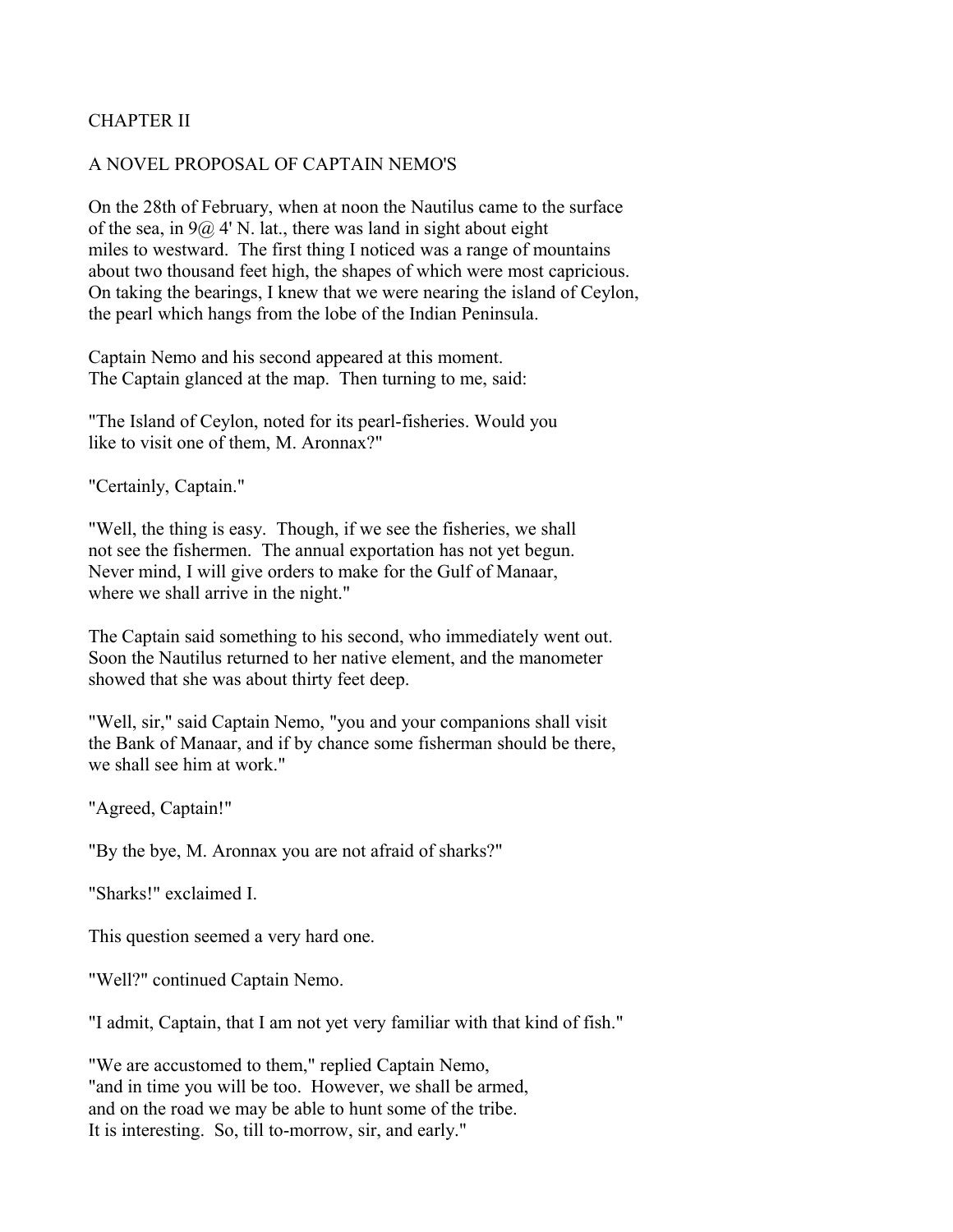This said in a careless tone, Captain Nemo left the saloon. Now, if you were invited to hunt the bear in the mountains of Switzerland, what would you say?

"Very well! to-morrow we will go and hunt the bear." If you were asked to hunt the lion in the plains of Atlas, or the tiger in the Indian jungles, what would you say?

"Ha! ha! it seems we are going to hunt the tiger or the lion!" But when you are invited to hunt the shark in its natural element, you would perhaps reflect before accepting the invitation. As for myself, I passed my hand over my forehead, on which stood large drops of cold perspiration. "Let us reflect," said I, "and take our time. Hunting otters in submarine forests, as we did in the Island of Crespo, will pass; but going up and down at the bottom of the sea. where one is almost certain to meet sharks, is quite another thing! I know well that in certain countries, particularly in the Andaman Islands, the negroes never hesitate to attack them with a dagger in one hand and a running noose in the other; but I also know that few who affront those creatures ever return alive. However, I am not a negro, and if I were I think a little hesitation in this case would not be ill-timed."

At this moment Conseil and the Canadian entered, quite composed, and even joyous. They knew not what awaited them.

"Faith, sir," said Ned Land, "your Captain Nemo--the devil take him!- has just made us a very pleasant offer."

"Ah!" said I, "you know?"

"If agreeable to you, sir," interrupted Conseil, "the commander of the Nautilus has invited us to visit the magnificent Ceylon fisheries to-morrow, in your company; he did it kindly, and behaved like a real gentleman."

"He said nothing more?"

"Nothing more, sir, except that he had already spoken to you of this little walk."

"Sir," said Conseil, "would you give us some details of the pearl fishery?"

"As to the fishing itself," I asked, "or the incidents, which?"

"On the fishing," replied the Canadian; "before entering upon the ground, it is as well to know something about it."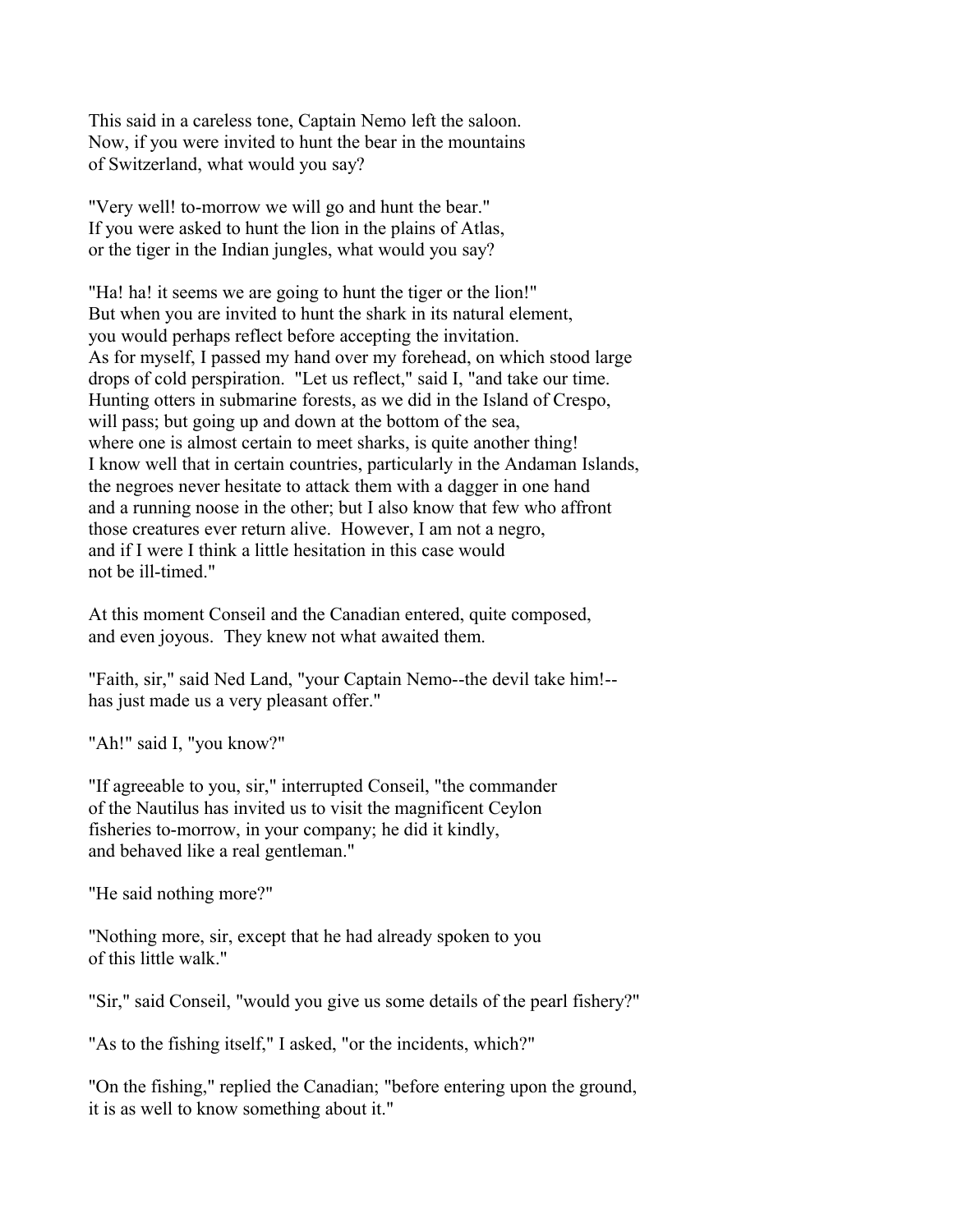"Very well; sit down, my friends, and I will teach you."

Ned and Conseil seated themselves on an ottoman, and the first thing the Canadian asked was:

"Sir, what is a pearl?"

"My worthy Ned," I answered, "to the poet, a pearl is a tear of the sea; to the Orientals, it is a drop of dew solidified; to the ladies, it is a jewel of an oblong shape, of a brilliancy of mother-of-pearl substance, which they wear on their fingers, their necks, or their ears; for the chemist it is a mixture of phosphate and carbonate of lime, with a little gelatine; and lastly, for naturalists, it is simply a morbid secretion of the organ that produces the mother-of-pearl amongst certain bivalves."

"Branch of molluscs," said Conseil.

"Precisely so, my learned Conseil; and, amongst these testacea the earshell, the tridacnae, the turbots, in a word, all those which secrete mother-of-pearl, that is, the blue, bluish, violet, or white substance which lines the interior of their shells, are capable of producing pearls."

"Mussels too?" asked the Canadian.

"Yes, mussels of certain waters in Scotland, Wales, Ireland, Saxony, Bohemia, and France."

"Good! For the future I shall pay attention," replied the Canadian.

"But," I continued, "the particular mollusc which secretes the pearl is the pearl-oyster. The pearl is nothing but a formation deposited in a globular form, either adhering to the oyster-shell or buried in the folds of the creature. On the shell it is fast: in the flesh it is loose; but always has for a kernel a small hard substance, maybe a barren egg, maybe a grain of sand, around which the pearly matter deposits itself year after year successively, and by thin concentric layers." {this paragraph is edited}

"Are many pearls found in the same oyster?" asked Conseil.

"Yes, my boy. Some are a perfect casket. One oyster has been mentioned, though I allow myself to doubt it, as having contained no less than a hundred and fifty sharks."

"A hundred and fifty sharks!" exclaimed Ned Land.

"Did I say sharks?" said I hurriedly. "I meant to say a hundred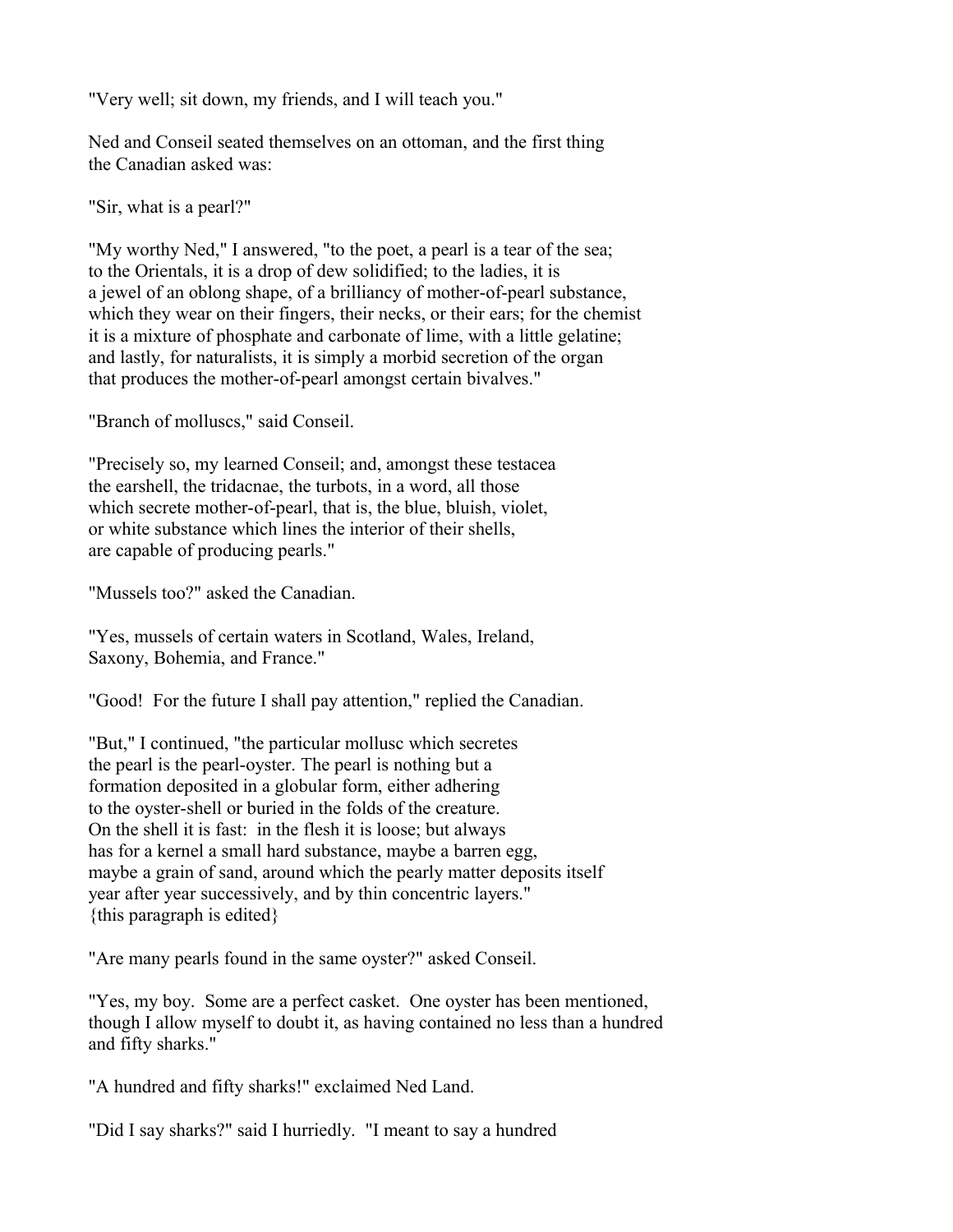and fifty pearls. Sharks would not be sense."

"Certainly not," said Conseil; "but will you tell us now by what means they extract these pearls?"

"They proceed in various ways. When they adhere to the shell, the fishermen often pull them off with pincers; but the most common way is to lay the oysters on mats of the seaweed which covers the banks. Thus they die in the open air; and at the end of ten days they are in a forward state of decomposition. They are then plunged into large reservoirs of sea-water; then they are opened and washed."

"The price of these pearls varies according to their size?" asked Conseil.

"Not only according to their size," I answered, "but also according to their shape, their water (that is, their colour), and their lustre: that is, that bright and diapered sparkle which makes them so charming to the eye. The most beautiful are called virgin pearls, or paragons. They are formed alone in the tissue of the mollusc, are white, often opaque, and sometimes have the transparency of an opal; they are generally round or oval. The round are made into bracelets, the oval into pendants, and, being more precious, are sold singly. Those adhering to the shell of the oyster are more irregular in shape, and are sold by weight. Lastly, in a lower order are classed those small pearls known under the name of seed-pearls; they are sold by measure, and are especially used in embroidery for church ornaments."

"But," said Conseil, "is this pearl-fishery dangerous?"

"No," I answered, quickly; "particularly if certain precautions are taken."

"What does one risk in such a calling?" said Ned Land, "the swallowing of some mouthfuls of sea-water?"

"As you say, Ned. By the bye," said I, trying to take Captain Nemo's careless tone, "are you afraid of sharks, brave Ned?"

"I!" replied the Canadian; "a harpooner by profession? It is my trade to make light of them."

"But," said I, "it is not a question of fishing for them with an iron-swivel, hoisting them into the vessel, cutting off their tails with a blow of a chopper, ripping them up, and throwing their heart into the sea!"

"Then, it is a question of----"

"Precisely."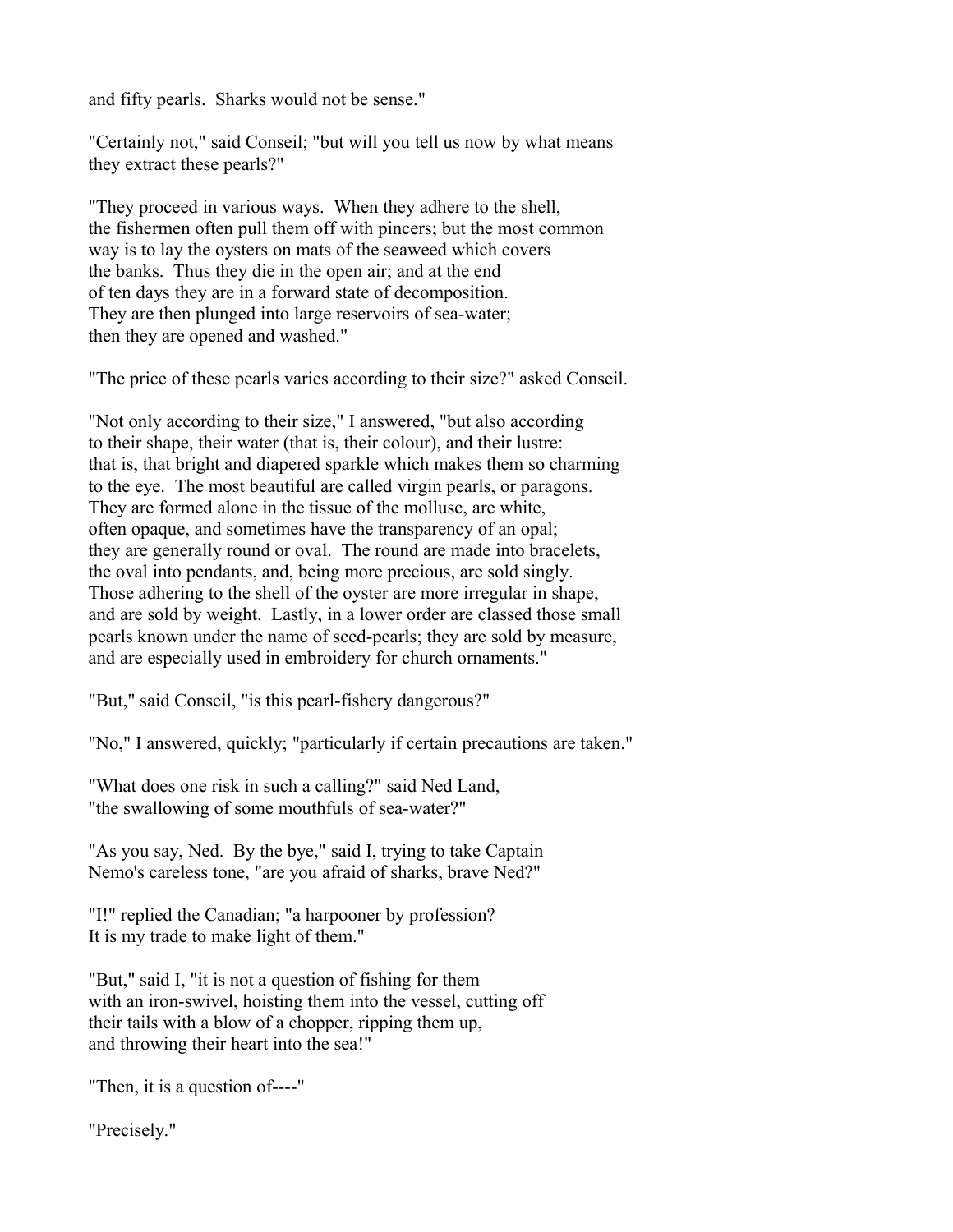"In the water?"

"In the water."

"Faith, with a good harpoon! You know, sir, these sharks are ill-fashioned beasts. They turn on their bellies to seize you, and in that time----"

Ned Land had a way of saying "seize" which made my blood run cold.

"Well, and you, Conseil, what do you think of sharks?"

"Me!" said Conseil. "I will be frank, sir."

"So much the better," thought I.

"If you, sir, mean to face the sharks, I do not see why your faithful servant should not face them with you."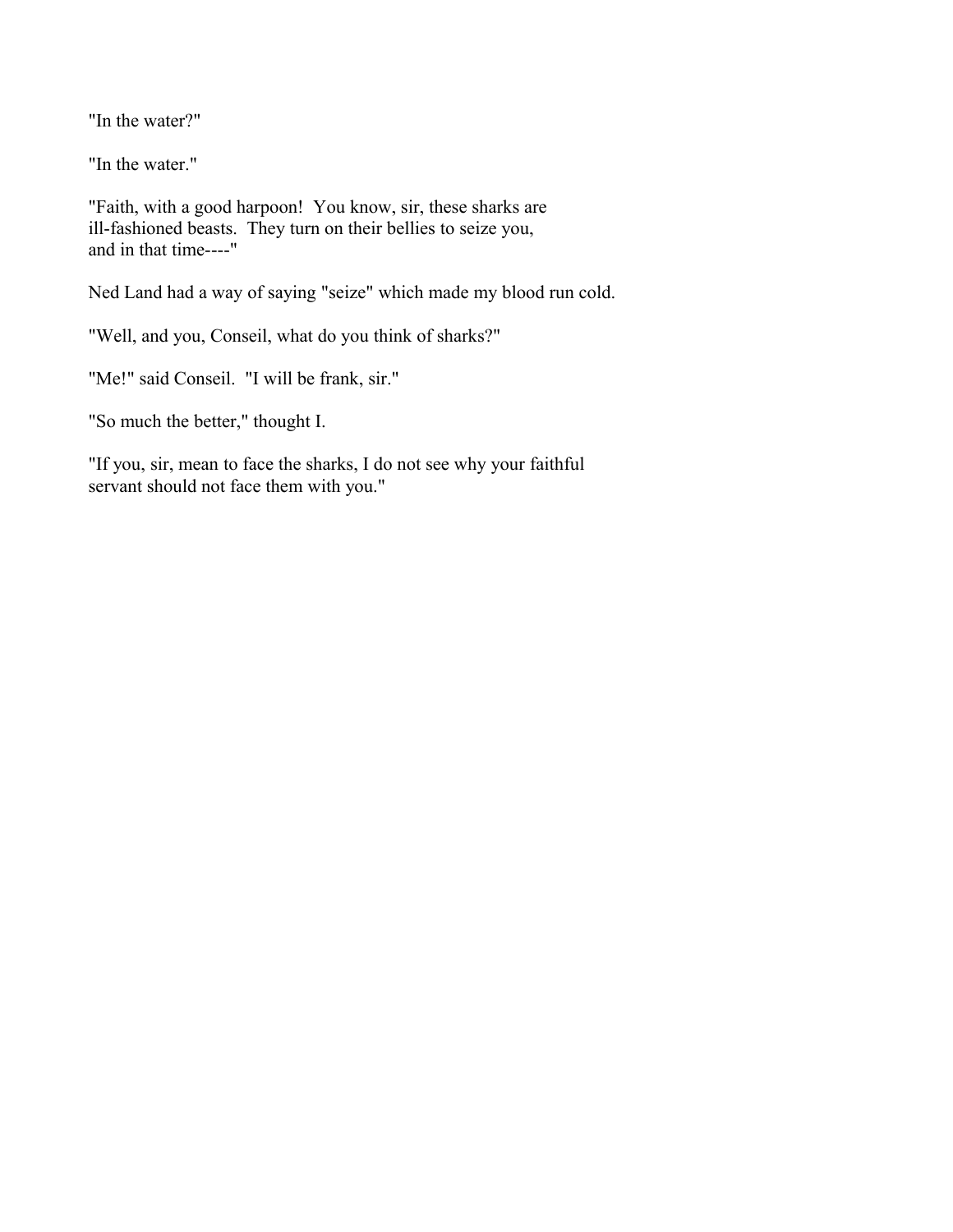## CHAPTER III

#### A PEARL OF TEN MILLIONS

The next morning at four o'clock I was awakened by the steward whom Captain Nemo had placed at my service. I rose hurriedly, dressed, and went into the saloon.

Captain Nemo was awaiting me.

"M. Aronnax," said he, "are you ready to start?"

"I am ready."

"Then please to follow me."

"And my companions, Captain?"

"They have been told and are waiting."

"Are we not to put on our diver's dresses?" asked I.

"Not yet. I have not allowed the Nautilus to come too near this coast, and we are some distance from the Manaar Bank; but the boat is ready, and will take us to the exact point of disembarking, which will save us a long way. It carries our diving apparatus, which we will put on when we begin our submarine journey."

Captain Nemo conducted me to the central staircase, which led on the platform. Ned and Conseil were already there, delighted at the idea of the "pleasure party" which was preparing. Five sailors from the Nautilus, with their oars, waited in the boat, which had been made fast against the side.

The night was still dark. Layers of clouds covered the sky, allowing but few stars to be seen. I looked on the side where the land lay, and saw nothing but a dark line enclosing three parts of the horizon, from south-west to north west. The Nautilus, having returned during the night up the western coast of Ceylon, was now west of the bay, or rather gulf, formed by the mainland and the Island of Manaar. There, under the dark waters, stretched the pintadine bank, an inexhaustible field of pearls, the length of which is more than twenty miles.

Captain Nemo, Ned Land, Conseil, and I took our places in the stern of the boat. The master went to the tiller; his four companions leaned on their oars, the painter was cast off,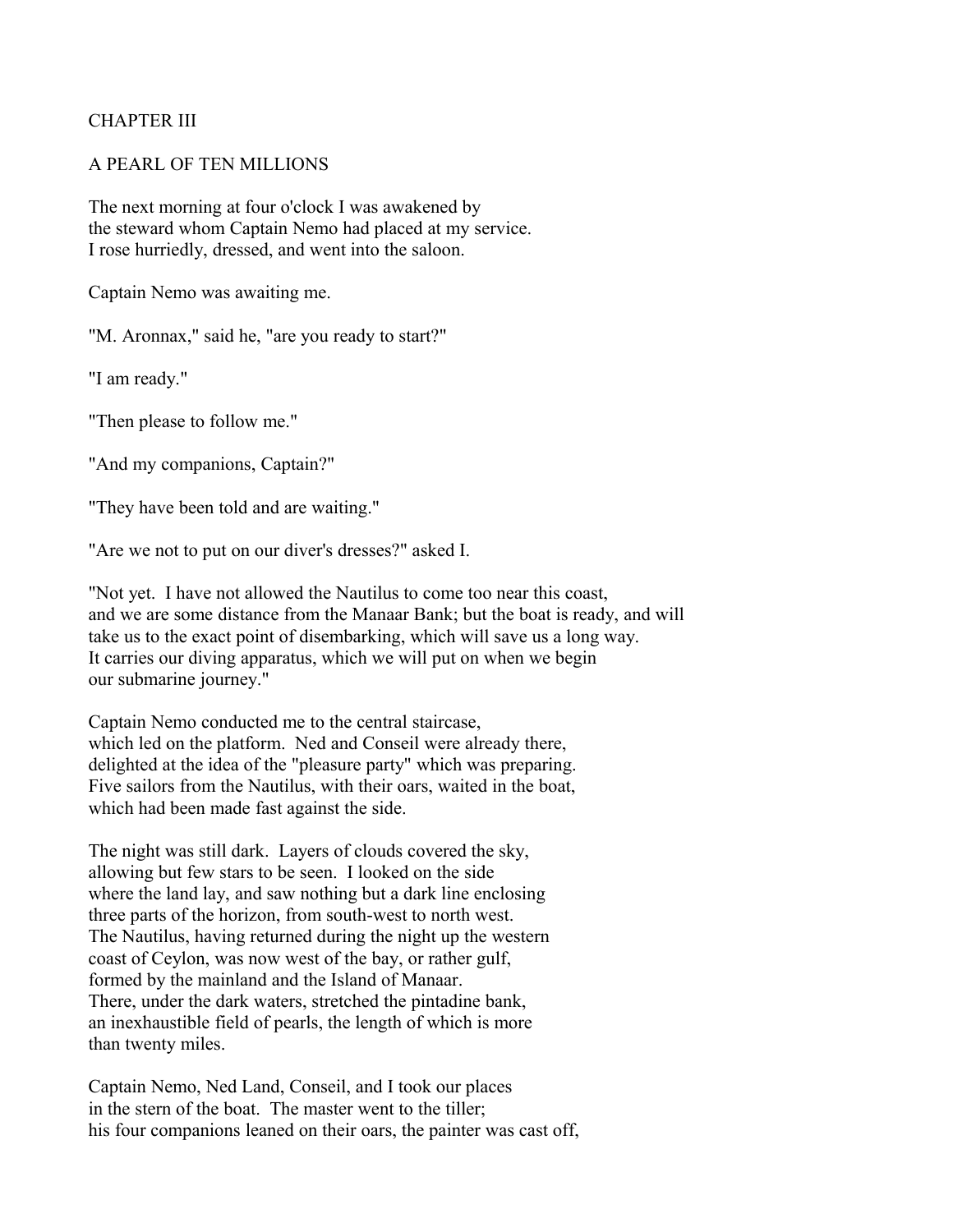and we sheered off.

The boat went towards the south; the oarsmen did not hurry. I noticed that their strokes, strong in the water, only followed each other every ten seconds, according to the method generally adopted in the navy. Whilst the craft was running by its own velocity, the liquid drops struck the dark depths of the waves crisply like spats of melted lead. A little billow, spreading wide, gave a slight roll to the boat, and some samphire reeds flapped before it.

We were silent. What was Captain Nemo thinking of? Perhaps of the land he was approaching, and which he found too near to him, contrary to the Canadian's opinion, who thought it too far off. As to Conseil, he was merely there from curiosity.

About half-past five the first tints on the horizon showed the upper line of coast more distinctly. Flat enough in the east, it rose a little to the south. Five miles still lay between us, and it was indistinct owing to the mist on the water. At six o'clock it became suddenly daylight, with that rapidity peculiar to tropical regions, which know neither dawn nor twilight. The solar rays pierced the curtain of clouds, piled up on the eastern horizon, and the radiant orb rose rapidly. I saw land distinctly, with a few trees scattered here and there. The boat neared Manaar Island, which was rounded to the south. Captain Nemo rose from his seat and watched the sea.

At a sign from him the anchor was dropped, but the chain scarcely ran, for it was little more than a yard deep, and this spot was one of the highest points of the bank of pintadines.

"Here we are, M. Aronnax," said Captain Nemo. "You see that enclosed bay? Here, in a month will be assembled the numerous fishing boats of the exporters, and these are the waters their divers will ransack so boldly. Happily, this bay is well situated for that kind of fishing. It is sheltered from the strongest winds; the sea is never very rough here, which makes it favourable for the diver's work. We will now put on our dresses, and begin our walk."

I did not answer, and, while watching the suspected waves, began with the help of the sailors to put on my heavy sea-dress. Captain Nemo and my companions were also dressing. None of the Nautilus men were to accompany us on this new excursion.

Soon we were enveloped to the throat in india-rubber clothing; the air apparatus fixed to our backs by braces. As to the Ruhmkorff apparatus, there was no necessity for it. Before putting my head into the copper cap, I had asked the question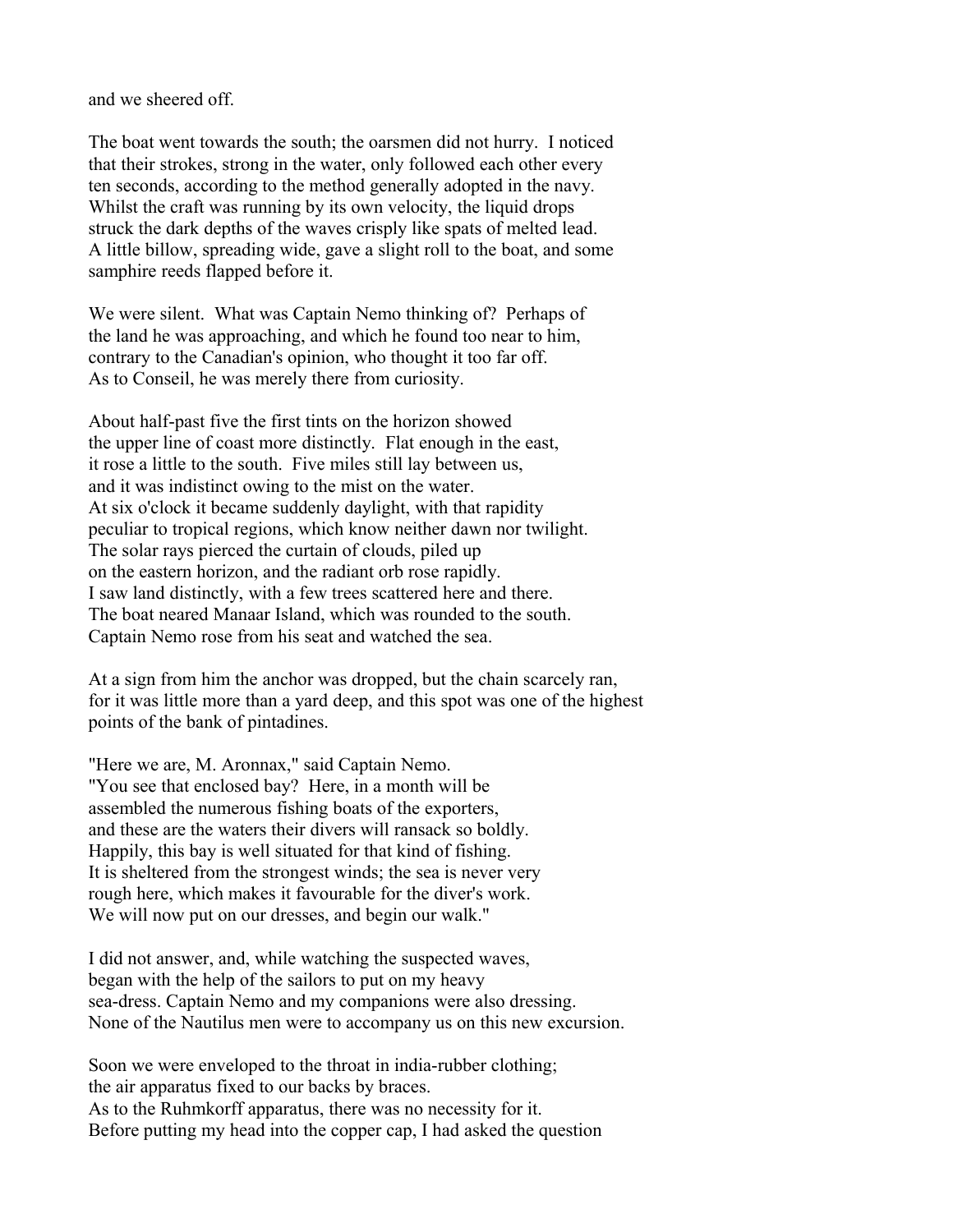of the Captain.

"They would be useless," he replied. "We are going to no great depth, and the solar rays will be enough to light our walk. Besides, it would not be prudent to carry the electric light in these waters; its brilliancy might attract some of the dangerous inhabitants of the coast most inopportunely."

As Captain Nemo pronounced these words, I turned to Conseil and Ned Land. But my two friends had already encased their heads in the metal cap, and they could neither hear nor answer.

One last question remained to ask of Captain Nemo.

"And our arms?" asked I; "our guns?"

"Guns! What for? Do not mountaineers attack the bear with a dagger in their hand, and is not steel surer than lead? Here is a strong blade; put it in your belt, and we start."

I looked at my companions; they were armed like us, and, more than that, Ned Land was brandishing an enormous harpoon, which he had placed in the boat before leaving the Nautilus.

Then, following the Captain's example, I allowed myself to be dressed in the heavy copper helmet, and our reservoirs of air were at once in activity. An instant after we were landed, one after the other, in about two yards of water upon an even sand. Captain Nemo made a sign with his hand, and we followed him by a gentle declivity till we disappeared under the waves.

{3 paragraphs missing}

At about seven o'clock we found ourselves at last surveying the oyster-banks on which the pearl-oysters are reproduced by millions.

Captain Nemo pointed with his hand to the enormous heap of oysters; and I could well understand that this mine was inexhaustible, for Nature's creative power is far beyond man's instinct of destruction. Ned Land, faithful to his instinct, hastened to fill a net which he carried by his side with some of the finest specimens. But we could not stop. We must follow the Captain, who seemed to guide him self by paths known only to himself. The ground was sensibly rising, and sometimes, on holding up my arm, it was above the surface of the sea. Then the level of the bank would sink capriciously. Often we rounded high rocks scarped into pyramids. In their dark fractures huge crustacea, perched upon their high claws like some war-machine, watched us with fixed eyes,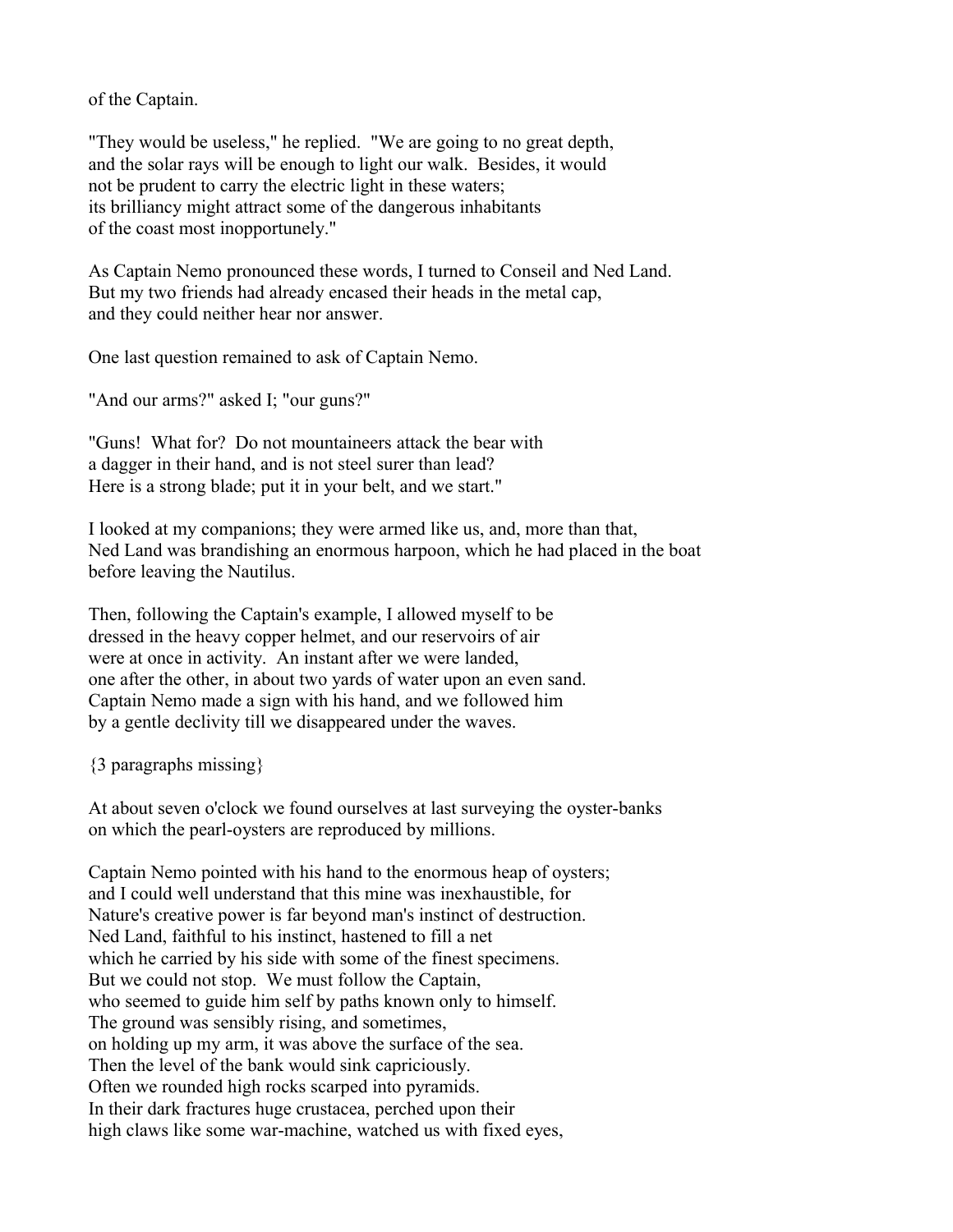and under our feet crawled various kinds of annelides.

At this moment there opened before us a large grotto dug in a picturesque heap of rocks and carpeted with all the thick warp of the submarine flora. At first it seemed very dark to me. The solar rays seemed to be extinguished by successive gradations, until its vague transparency became nothing more than drowned light. Captain Nemo entered; we followed. My eyes soon accustomed themselves to this relative state of darkness. I could distinguish the arches springing capriciously from natural pillars, standing broad upon their granite base, like the heavy columns of Tuscan architecture. Why had our incomprehensible guide led us to the bottom of this submarine crypt? I was soon to know. After descending a rather sharp declivity, our feet trod the bottom of a kind of circular pit. There Captain Nemo stopped, and with his hand indicated an object I had not yet perceived. It was an oyster of extraordinary dimensions, a gigantic tridacne, a goblet which could have contained a whole lake of holy-water, a basin the breadth of which was more than two yards and a half, and consequently larger than that ornamenting the saloon of the Nautilus. I approached this extraordinary mollusc. It adhered by its filaments to a table of granite, and there, isolated, it developed itself in the calm waters of the grotto. I estimated the weight of this tridacne at 600 lb. Such an oyster would contain 30 lb. of meat; and one must have the stomach of a Gargantua to demolish some dozens of them.

Captain Nemo was evidently acquainted with the existence of this bivalve, and seemed to have a particular motive in verifying the actual state of this tridacne. The shells were a little open; the Captain came near and put his dagger between to prevent them from closing; then with his hand he raised the membrane with its fringed edges, which formed a cloak for the creature. There, between the folded plaits, I saw a loose pearl, whose size equalled that of a coco-nut. Its globular shape, perfect clearness, and admirable lustre made it altogether a jewel of inestimable value. Carried away by my curiosity, I stretched out my hand to seize it, weigh it, and touch it; but the Captain stopped me, made a sign of refusal, and quickly withdrew his dagger, and the two shells closed suddenly. I then understood Captain Nemo's intention. In leaving this pearl hidden in the mantle of the tridacne he was allowing it to grow slowly. Each year the secretions of the mollusc would add new concentric circles. I estimated its value at L500,000 at least.

After ten minutes Captain Nemo stopped suddenly. I thought he had halted previously to returning. No; by a gesture he bade us crouch beside him in a deep fracture of the rock, his hand pointed to one part of the liquid mass, which I watched attentively.

About five yards from me a shadow appeared, and sank to the ground. The disquieting idea of sharks shot through my mind, but I was mistaken; and once again it was not a monster of the ocean that we had anything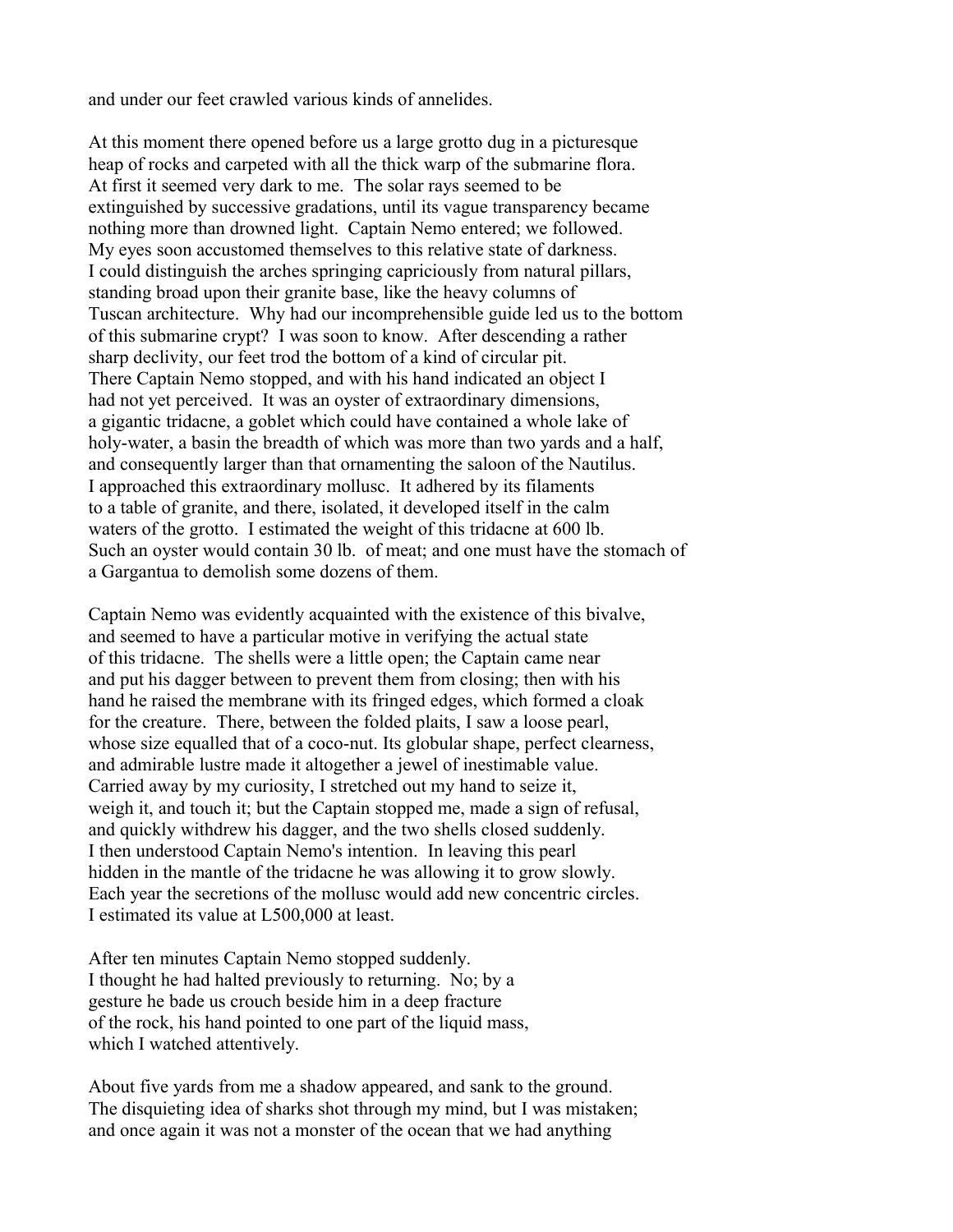to do with.

It was a man, a living man, an Indian, a fisherman, a poor devil who, I suppose, had come to glean before the harvest. I could see the bottom of his canoe anchored some feet above his head. He dived and went up successively. A stone held between his feet, cut in the shape of a sugar loaf, whilst a rope fastened him to his boat, helped him to descend more rapidly. This was all his apparatus. Reaching the bottom, about five yards deep, he went on his knees and filled his bag with oysters picked up at random. Then he went up, emptied it, pulled up his stone, and began the operation once more, which lasted thirty seconds.

The diver did not see us. The shadow of the rock hid us from sight. And how should this poor Indian ever dream that men, beings like himself, should be there under the water watching his movements and losing no detail of the fishing? Several times he went up in this way, and dived again. He did not carry away more than ten at each plunge, for he was obliged to pull them from the bank to which they adhered by means of their strong byssus. And how many of those oysters for which he risked his life had no pearl in them! I watched him closely; his manoeuvres were regular; and for the space of half an hour no danger appeared to threaten him.

I was beginning to accustom myself to the sight of this interesting fishing, when suddenly, as the Indian was on the ground, I saw him make a gesture of terror, rise, and make a spring to return to the surface of the sea.

I understood his dread. A gigantic shadow appeared just above the unfortunate diver. It was a shark of enormous size advancing diagonally, his eyes on fire, and his jaws open. I was mute with horror and unable to move.

The voracious creature shot towards the Indian, who threw himself on one side to avoid the shark's fins; but not its tail, for it struck his chest and stretched him on the ground.

This scene lasted but a few seconds: the shark returned, and, turning on his back, prepared himself for cutting the Indian in two, when I saw Captain Nemo rise suddenly, and then, dagger in hand, walk straight to the monster, ready to fight face to face with him. The very moment the shark was going to snap the unhappy fisherman in two, he perceived his new adversary, and, turning over, made straight towards him.

I can still see Captain Nemo's position. Holding himself well together, he waited for the shark with admirable coolness; and, when it rushed at him, threw himself on one side with wonderful quickness, avoiding the shock, and burying his dagger deep into its side. But it was not all over. A terrible combat ensued.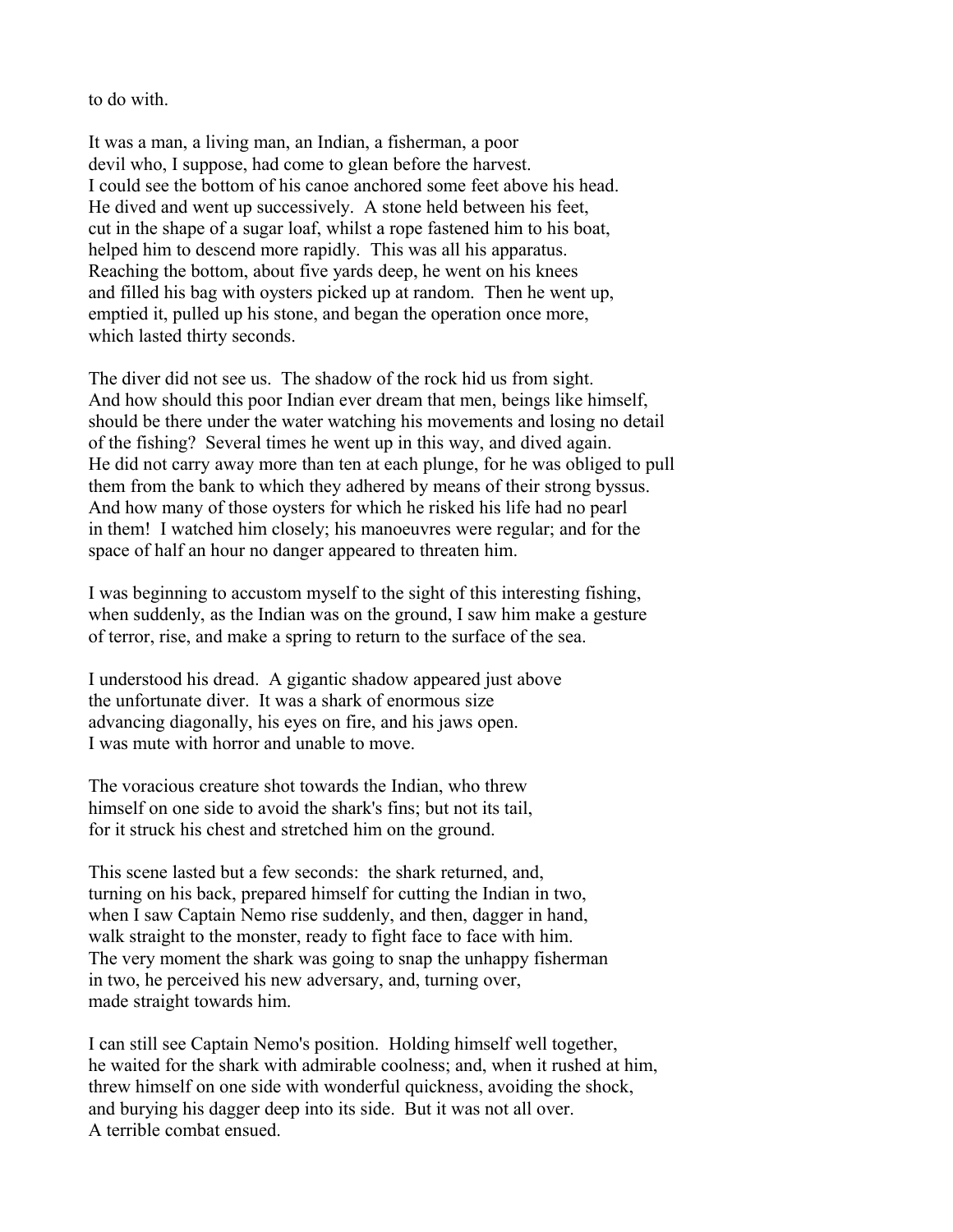The shark had seemed to roar, if I might say so. The blood rushed in torrents from its wound. The sea was dyed red, and through the opaque liquid I could distinguish nothing more. Nothing more until the moment when, like lightning, I saw the undaunted Captain hanging on to one of the creature's fins, struggling, as it were, hand to hand with the monster, and dealing successive blows at his enemy, yet still unable to give a decisive one.

The shark's struggles agitated the water with such fury that the rocking threatened to upset me.

I wanted to go to the Captain's assistance, but, nailed to the spot with horror, I could not stir.

I saw the haggard eye; I saw the different phases of the fight. The Captain fell to the earth, upset by the enormous mass which leant upon him. The shark's jaws opened wide, like a pair of factory shears, and it would have been all over with the Captain; but, quick as thought, harpoon in hand, Ned Land rushed towards the shark and struck it with its sharp point.

The waves were impregnated with a mass of blood. They rocked under the shark's movements, which beat them with indescribable fury. Ned Land had not missed his aim. It was the monster's death-rattle. Struck to the heart, it struggled in dreadful convulsions, the shock of which overthrew Conseil.

But Ned Land had disentangled the Captain, who, getting up without any wound, went straight to the Indian, quickly cut the cord which held him to his stone, took him in his arms, and, with a sharp blow of his heel, mounted to the surface.

We all three followed in a few seconds, saved by a miracle, and reached the fisherman's boat.

Captain Nemo's first care was to recall the unfortunate man to life again. I did not think he could succeed. I hoped so, for the poor creature's immersion was not long; but the blow from the shark's tail might have been his death-blow.

Happily, with the Captain's and Conseil's sharp friction, I saw consciousness return by degrees. He opened his eyes. What was his surprise, his terror even, at seeing four great copper heads leaning over him! And, above all, what must he have thought when Captain Nemo, drawing from the pocket of his dress a bag of pearls, placed it in his hand! This munificent charity from the man of the waters to the poor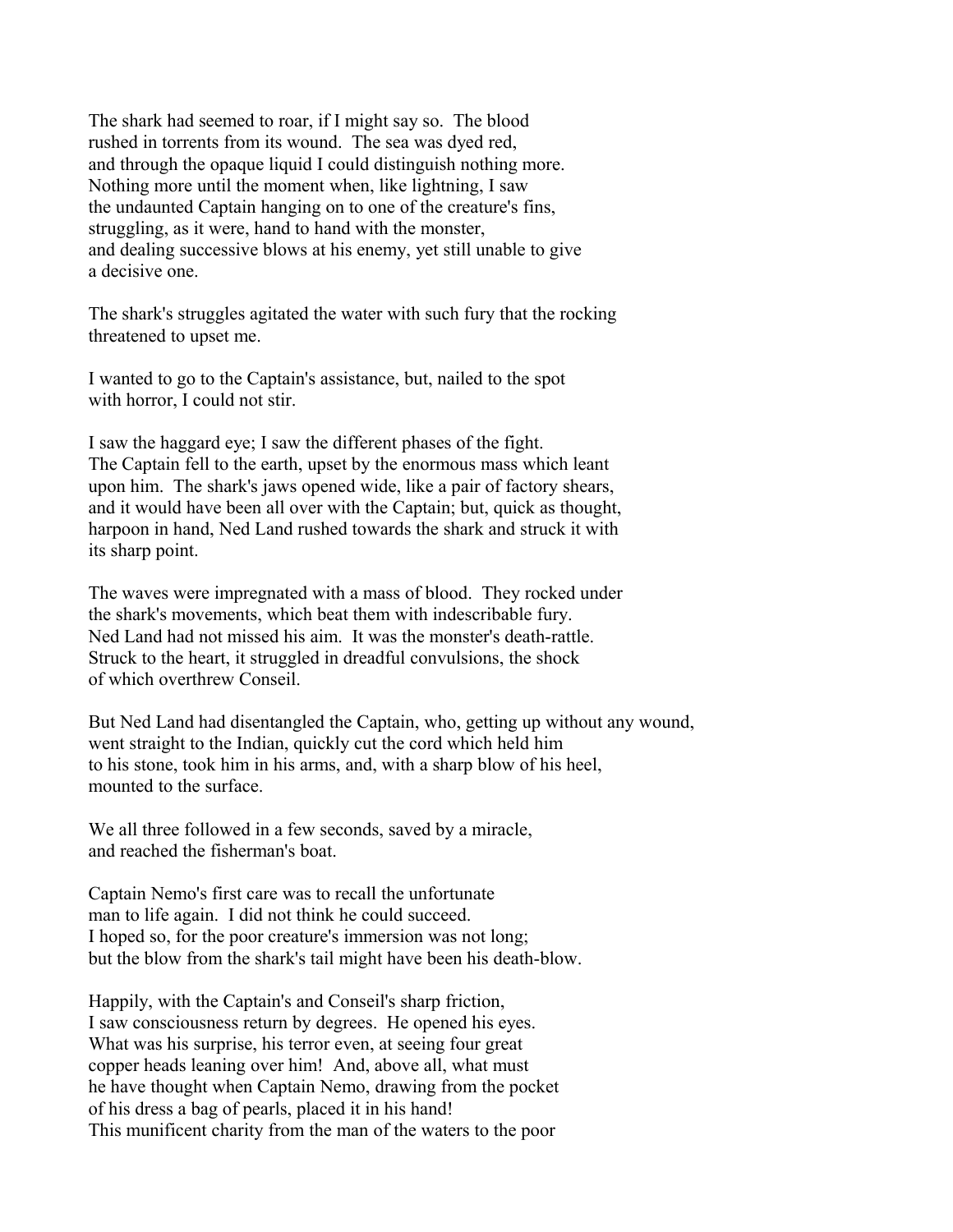Cingalese was accepted with a trembling hand. His wondering eyes showed that he knew not to what super-human beings he owed both fortune and life.

At a sign from the Captain we regained the bank, and, following the road already traversed, came in about half an hour to the anchor which held the canoe of the Nautilus to the earth.

Once on board, we each, with the help of the sailors, got rid of the heavy copper helmet.

Captain Nemo's first word was to the Canadian.

"Thank you, Master Land," said he.

"It was in revenge, Captain," replied Ned Land. "I owed you that."

A ghastly smile passed across the Captain's lips, and that was all.

"To the Nautilus," said he.

The boat flew over the waves. Some minutes after we met the shark's dead body floating. By the black marking of the extremity of its fins, I recognised the terrible melanopteron of the Indian Seas, of the species of shark so properly called. It was more than twenty-five feet long; its enormous mouth occupied one-third of its body. It was an adult, as was known by its six rows of teeth placed in an isosceles triangle in the upper jaw.

Whilst I was contemplating this inert mass, a dozen of these voracious beasts appeared round the boat; and, without noticing us, threw themselves upon the dead body and fought with one another for the pieces.

At half-past eight we were again on board the Nautilus. There I reflected on the incidents which had taken place in our excursion to the Manaar Bank.

Two conclusions I must inevitably draw from it--one bearing upon the unparalleled courage of Captain Nemo, the other upon his devotion to a human being, a representative of that race from which he fled beneath the sea. Whatever he might say, this strange man had not yet succeeded in entirely crushing his heart.

When I made this observation to him, he answered in a slightly moved tone:

"That Indian, sir, is an inhabitant of an oppressed country; and I am still, and shall be, to my last breath, one of them!"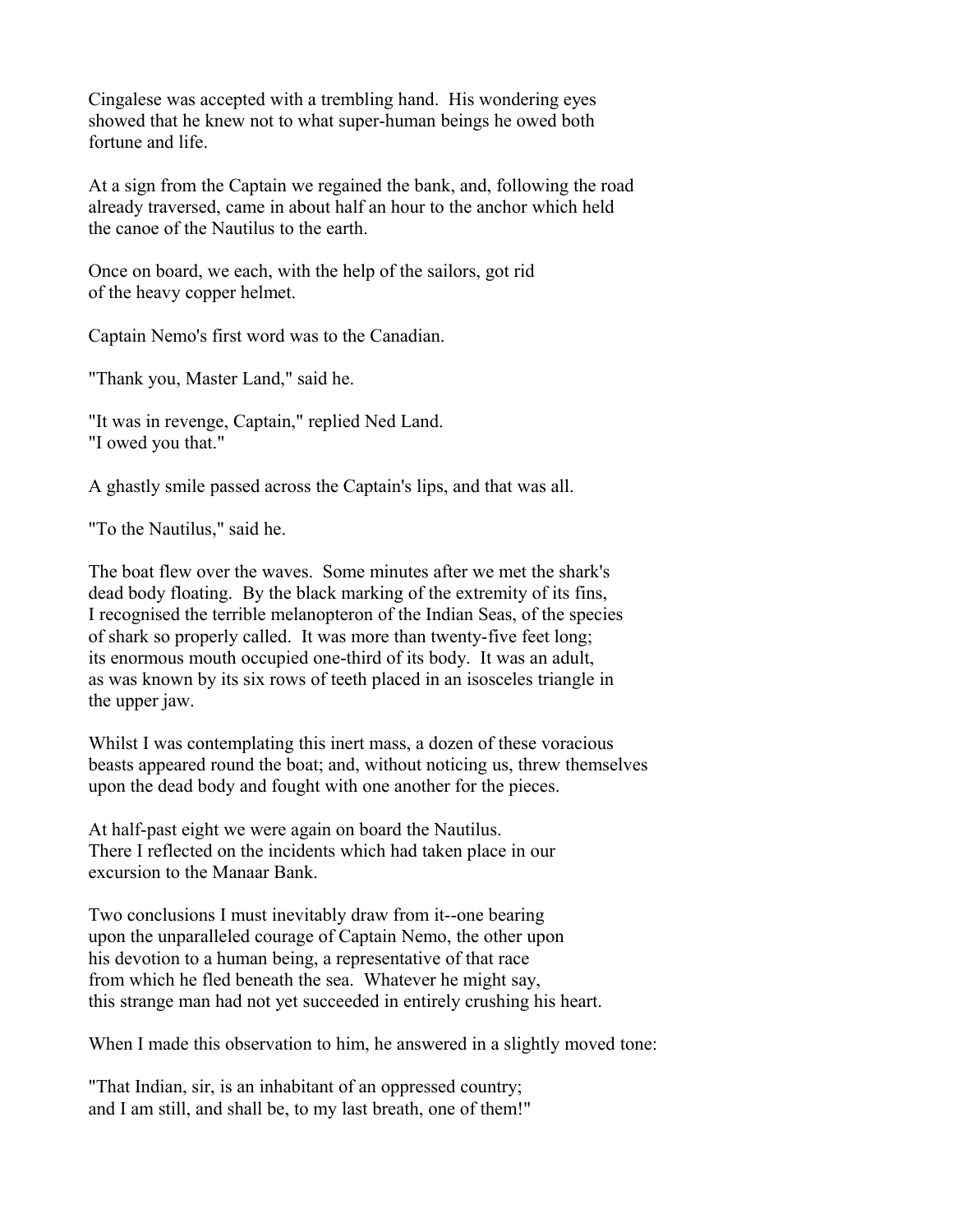## CHAPTER IV

#### THE RED SEA

In the course of the day of the 29th of January, the island of Ceylon disappeared under the horizon, and the Nautilus, at a speed of twenty miles an hour, slid into the labyrinth of canals which separate the Maldives from the Laccadives. It coasted even the Island of Kiltan, a land originally coraline, discovered by Vasco da Gama in 1499, and one of the nineteen principal islands of the Laccadive Archipelago, situated between 10@ and 14@ 30' N. lat., and 69@ 50' 72" E. long.

We had made 16,220 miles, or 7,500 (French) leagues from our starting-point in the Japanese Seas.

The next day (30th January), when the Nautilus went to the surface of the ocean there was no land in sight. Its course was N.N.E., in the direction of the Sea of Oman, between Arabia and the Indian Peninsula, which serves as an outlet to the Persian Gulf. It was evidently a block without any possible egress. Where was Captain Nemo taking us to? I could not say. This, however, did not satisfy the Canadian, who that day came to me asking where we were going.

"We are going where our Captain's fancy takes us, Master Ned."

"His fancy cannot take us far, then," said the Canadian. "The Persian Gulf has no outlet: and, if we do go in, it will not be long before we are out again."

"Very well, then, we will come out again, Master Land; and if, after the Persian Gulf, the Nautilus would like to visit the Red Sea, the Straits of Bab-el-mandeb are there to give us entrance."

"I need not tell you, sir," said Ned Land, "that the Red Sea is as much closed as the Gulf, as the Isthmus of Suez is not yet cut; and, if it was, a boat as mysterious as ours would not risk itself in a canal cut with sluices. And again, the Red Sea is not the road to take us back to Europe."

"But I never said we were going back to Europe."

"What do you suppose, then?"

"I suppose that, after visiting the curious coasts of Arabia and Egypt, the Nautilus will go down the Indian Ocean again, perhaps cross the Channel of Mozambique, perhaps off the Mascarenhas, so as to gain the Cape of Good Hope."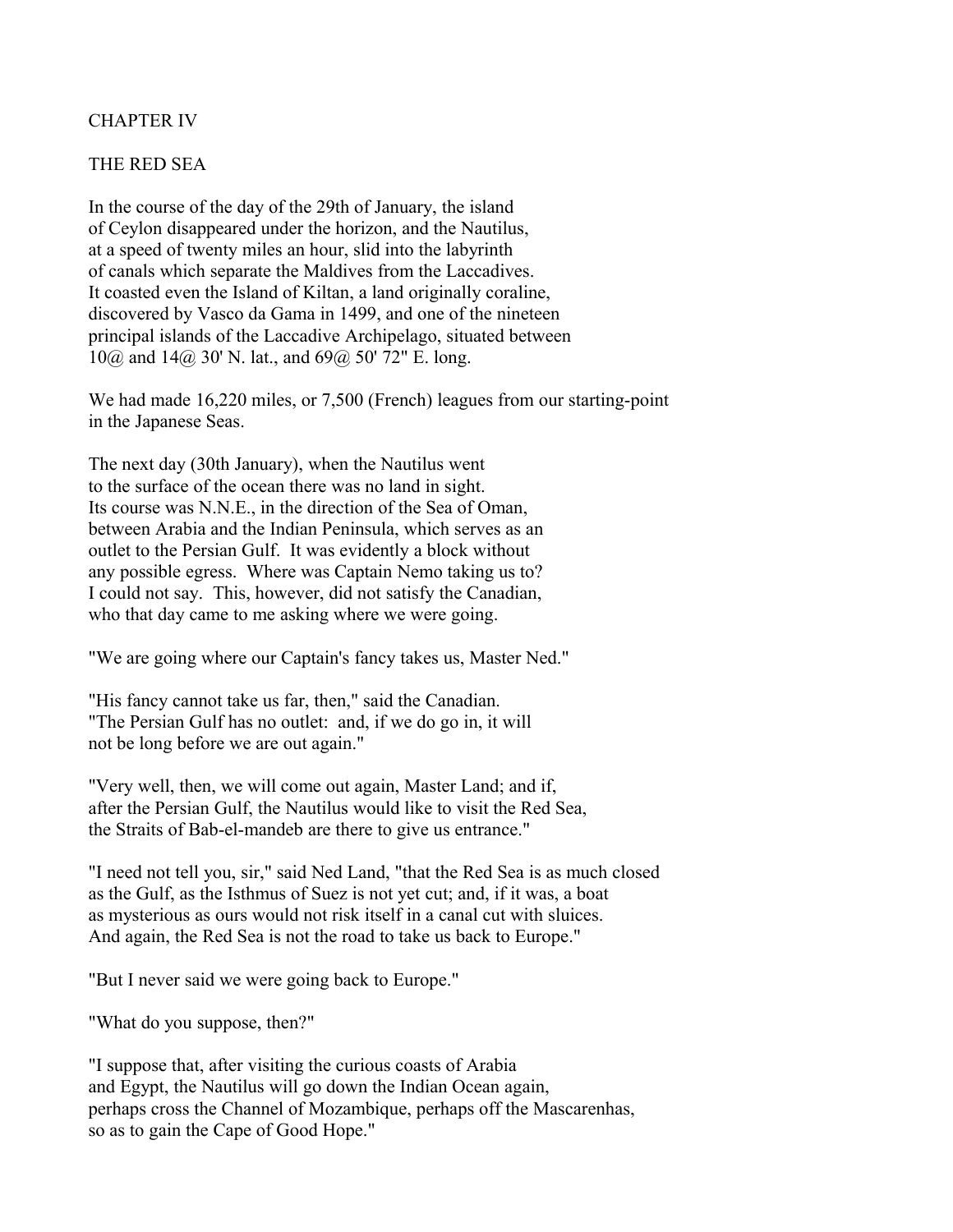"And once at the Cape of Good Hope?" asked the Canadian, with peculiar emphasis.

"Well, we shall penetrate into that Atlantic which we do not yet know. Ah! friend Ned, you are getting tired of this journey under the sea; you are surfeited with the incessantly varying spectacle of submarine wonders. For my part, I shall be sorry to see the end of a voyage which it is given to so few men to make."

For four days, till the 3rd of February, the Nautilus scoured the Sea of Oman, at various speeds and at various depths. It seemed to go at random, as if hesitating as to which road it should follow, but we never passed the Tropic of Cancer.

In quitting this sea we sighted Muscat for an instant, one of the most important towns of the country of Oman. I admired its strange aspect, surrounded by black rocks upon which its white houses and forts stood in relief. I saw the rounded domes of its mosques, the elegant points of its minarets, its fresh and verdant terraces. But it was only a vision! The Nautilus soon sank under the waves of that part of the sea.

We passed along the Arabian coast of Mahrah and Hadramaut, for a distance of six miles, its undulating line of mountains being occasionally relieved by some ancient ruin. The 5th of February we at last entered the Gulf of Aden, a perfect funnel introduced into the neck of Bab-el-mandeb, through which the Indian waters entered the Red Sea.

The 6th of February, the Nautilus floated in sight of Aden, perched upon a promontory which a narrow isthmus joins to the mainland, a kind of inaccessible Gibraltar, the fortifications of which were rebuilt by the English after taking possession in 1839. I caught a glimpse of the octagon minarets of this town, which was at one time the richest commercial magazine on the coast.

I certainly thought that Captain Nemo, arrived at this point, would back out again; but I was mistaken, for he did no such thing, much to my surprise.

The next day, the 7th of February, we entered the Straits of Bab-el-mandeb, the name of which, in the Arab tongue, means The Gate of Tears.

To twenty miles in breadth, it is only thirty-two in length. And for the Nautilus, starting at full speed, the crossing was scarcely the work of an hour. But I saw nothing, not even the Island of Perim,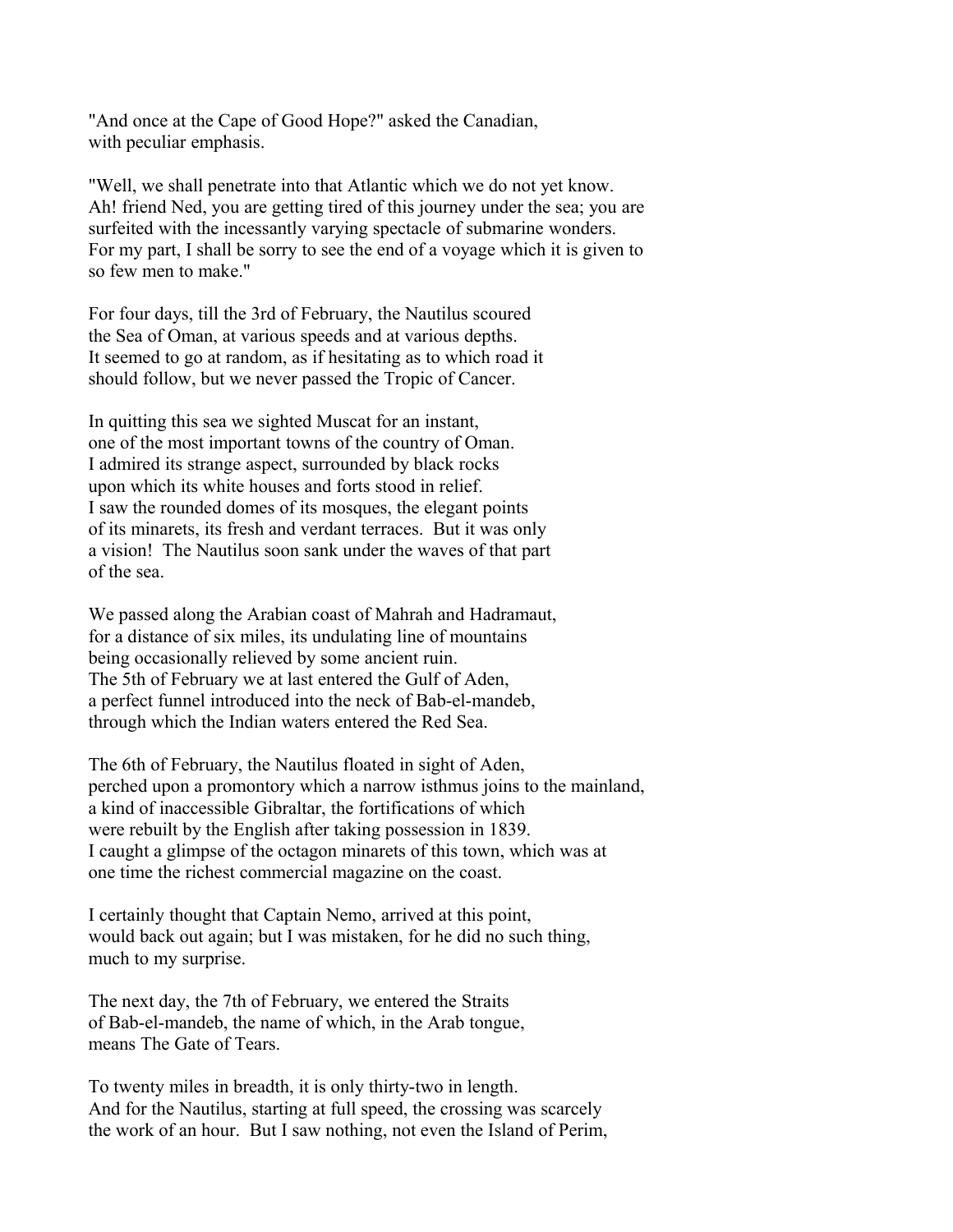with which the British Government has fortified the position of Aden. There were too many English or French steamers of the line of Suez to Bombay, Calcutta to Melbourne, and from Bourbon to the Mauritius, furrowing this narrow passage, for the Nautilus to venture to show itself. So it remained prudently below. At last about noon, we were in the waters of the Red Sea.

I would not even seek to understand the caprice which had decided Captain Nemo upon entering the gulf. But I quite approved of the Nautilus entering it. Its speed was lessened: sometimes it kept on the surface, sometimes it dived to avoid a vessel, and thus I was able to observe the upper and lower parts of this curious sea.

The 8th of February, from the first dawn of day, Mocha came in sight, now a ruined town, whose walls would fall at a gunshot, yet which shelters here and there some verdant date-trees; once an important city, containing six public markets, and twenty-six mosques, and whose walls, defended by fourteen forts, formed a girdle of two miles in circumference.

The Nautilus then approached the African shore, where the depth of the sea was greater. There, between two waters clear as crystal, through the open panels we were allowed to contemplate the beautiful bushes of brilliant coral and large blocks of rock clothed with a splendid fur of green variety of sites and landscapes along these sandbanks and algae and fuci. What an indescribable spectacle, and what variety of sites and landscapes along these sandbanks and volcanic islands which bound the Libyan coast! But where these shrubs appeared in all their beauty was on the eastern coast, which the Nautilus soon gained. It was on the coast of Tehama, for there not only did this display of zoophytes flourish beneath the level of the sea, but they also formed picturesque interlacings which unfolded themselves about sixty feet above the surface, more capricious but less highly coloured than those whose freshness was kept up by the vital power of the waters.

What charming hours I passed thus at the window of the saloon! What new specimens of submarine flora and fauna did I admire under the brightness of our electric lantern!

The 9th of February the Nautilus floated in the broadest part of the Red Sea, which is comprised between Souakin, on the west coast, and Komfidah, on the east coast, with a diameter of ninety miles.

That day at noon, after the bearings were taken, Captain Nemo mounted the platform, where I happened to be, and I was determined not to let him go down again without at least pressing him regarding his ulterior projects. As soon as he saw me he approached and graciously offered me a cigar.

"Well, sir, does this Red Sea please you? Have you sufficiently observed the wonders it covers, its fishes, its zoophytes,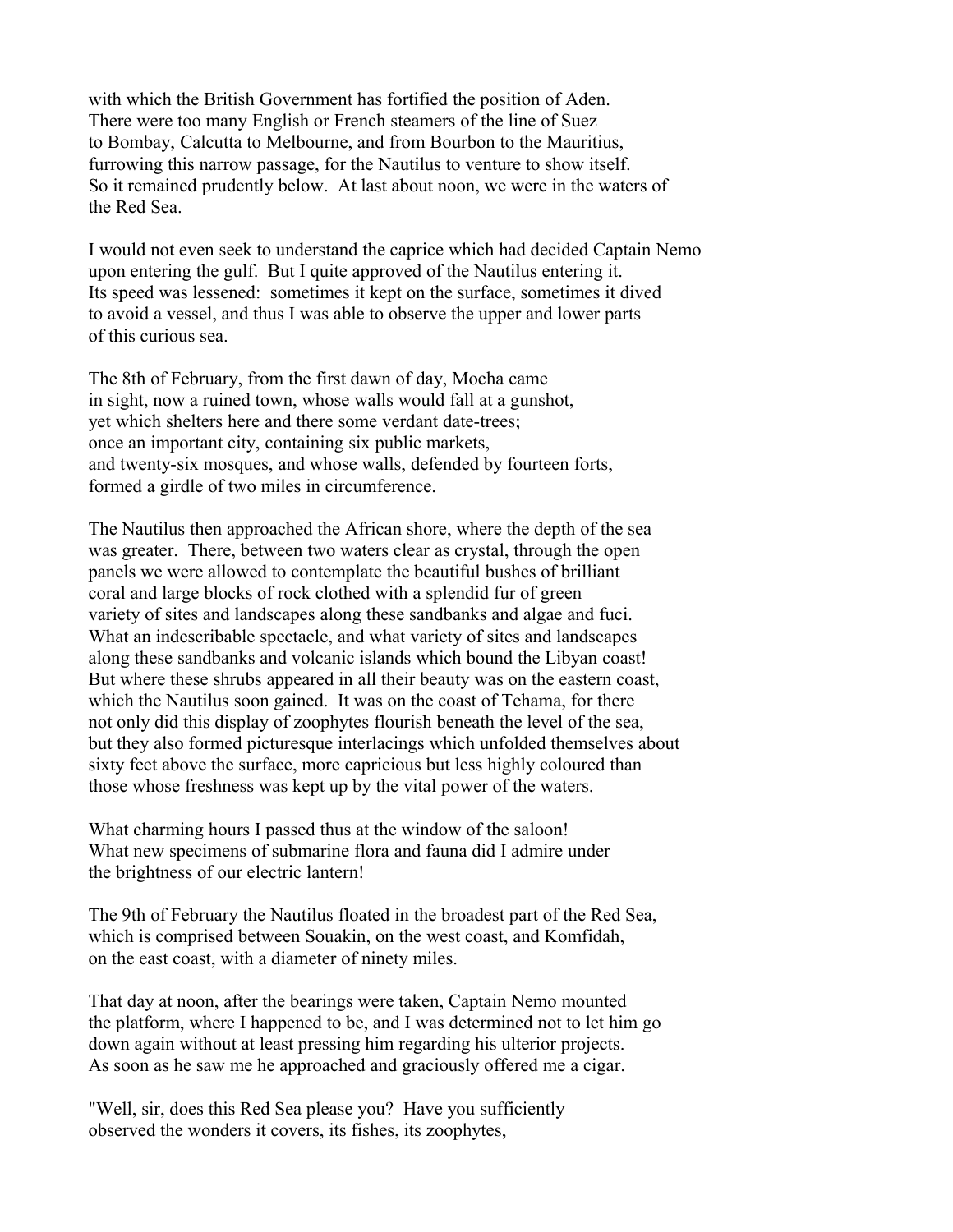its parterres of sponges, and its forests of coral? Did you catch a glimpse of the towns on its borders?"

"Yes, Captain Nemo," I replied; "and the Nautilus is wonderfully fitted for such a study. Ah! it is an intelligent boat!"

"Yes, sir, intelligent and invulnerable. It fears neither the terrible tempests of the Red Sea, nor its currents, nor its sandbanks."

"Certainly," said I, "this sea is quoted as one of the worst, and in the time of the ancients, if I am not mistaken, its reputation was detestable."

"Detestable, M. Aronnax. The Greek and Latin historians do not speak favourably of it, and Strabo says it is very dangerous during the Etesian winds and in the rainy season. The Arabian Edrisi portrays it under the name of the Gulf of Colzoum, and relates that vessels perished there in great numbers on the sandbanks and that no one would risk sailing in the night. It is, he pretends, a sea subject to fearful hurricanes, strewn with inhospitable islands, and `which offers nothing good either on its surface or in its depths.'"

"One may see," I replied, "that these historians never sailed on board the Nautilus."

"Just so," replied the Captain, smiling; "and in that respect moderns are not more advanced than the ancients. It required many ages to find out the mechanical power of steam. Who knows if, in another hundred years, we may not see a second Nautilus? Progress is slow, M. Aronnax."

"It is true," I answered; "your boat is at least a century before its time, perhaps an era. What a misfortune that the secret of such an invention should die with its inventor!"

Captain Nemo did not reply. After some minutes' silence he continued:

"You were speaking of the opinions of ancient historians upon the dangerous navigation of the Red Sea."

"It is true," said I; "but were not their fears exaggerated?"

"Yes and no, M. Aronnax," replied Captain Nemo, who seemed to know the Red Sea by heart. "That which is no longer dangerous for a modern vessel, well rigged, strongly built, and master of its own course, thanks to obedient steam, offered all sorts of perils to the ships of the ancients. Picture to yourself those first navigators venturing in ships made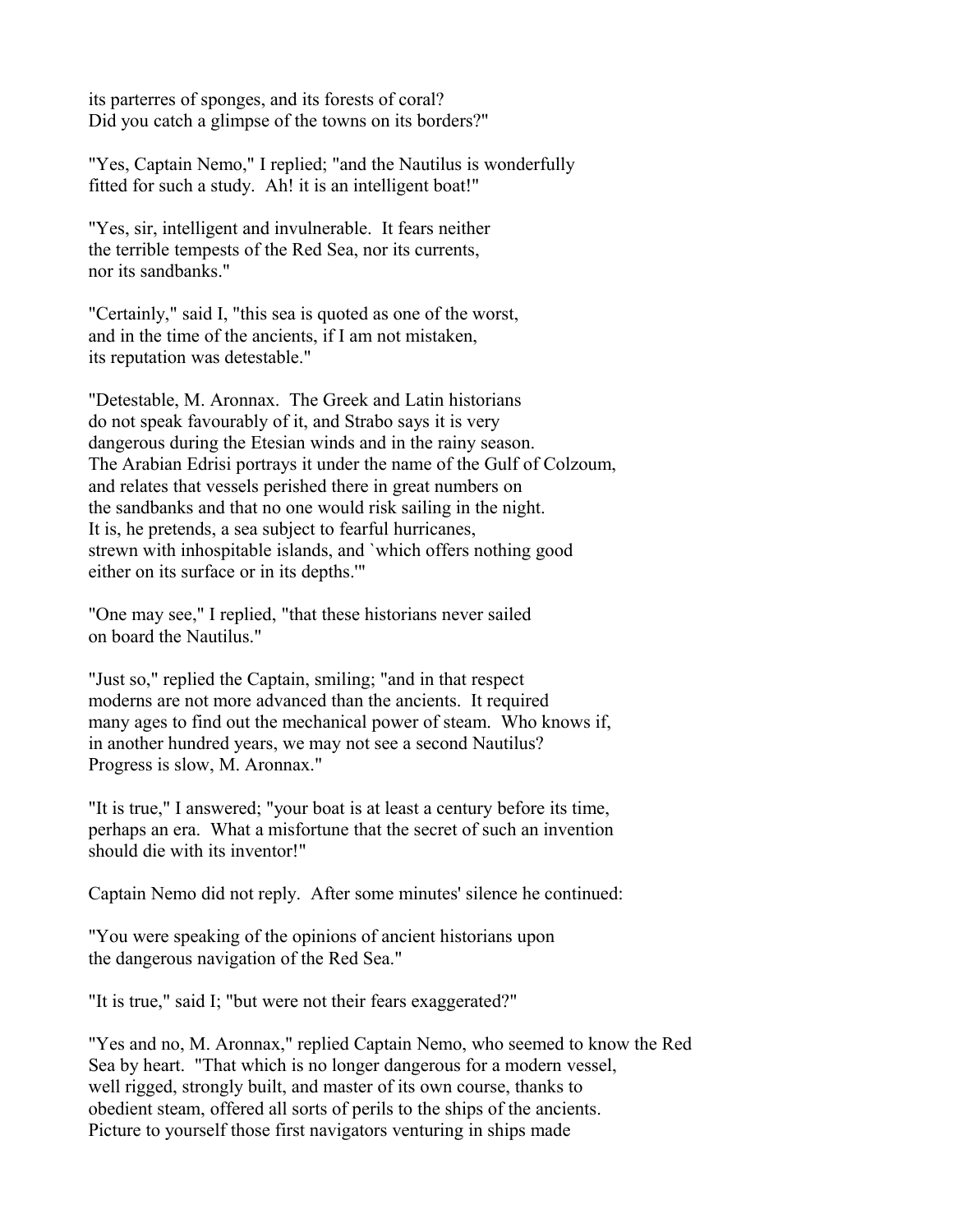of planks sewn with the cords of the palmtree, saturated with the grease of the seadog, and covered with powdered resin! They had not even instruments wherewith to take their bearings, and they went by guess amongst currents of which they scarcely knew anything. Under such conditions shipwrecks were, and must have been, numerous. But in our time, steamers running between Suez and the South Seas have nothing more to fear from the fury of this gulf, in spite of contrary trade-winds. The captain and passengers do not prepare for their departure by offering propitiatory sacrifices; and, on their return, they no longer go ornamented with wreaths and gilt fillets to thank the gods in the neighbouring temple."

"I agree with you," said I; "and steam seems to have killed all gratitude in the hearts of sailors. But, Captain, since you seem to have especially studied this sea, can you tell me the origin of its name?"

"There exist several explanations on the subject, M. Aronnax. Would you like to know the opinion of a chronicler of the fourteenth century?"

"Willingly."

"This fanciful writer pretends that its name was given to it after the passage of the Israelites, when Pharaoh perished in the waves which closed at the voice of Moses."

"A poet's explanation, Captain Nemo," I replied; "but I cannot content myself with that. I ask you for your personal opinion."

"Here it is, M. Aronnax. According to my idea, we must see in this appellation of the Red Sea a translation of the Hebrew word `Edom'; and if the ancients gave it that name, it was on account of the particular colour of its waters."

"But up to this time I have seen nothing but transparent waves and without any particular colour."

"Very likely; but as we advance to the bottom of the gulf, you will see this singular appearance. I remember seeing the Bay of Tor entirely red, like a sea of blood."

"And you attribute this colour to the presence of a microscopic seaweed?"

"Yes."

"So, Captain Nemo, it is not the first time you have overrun the Red Sea on board the Nautilus?"

"No, sir."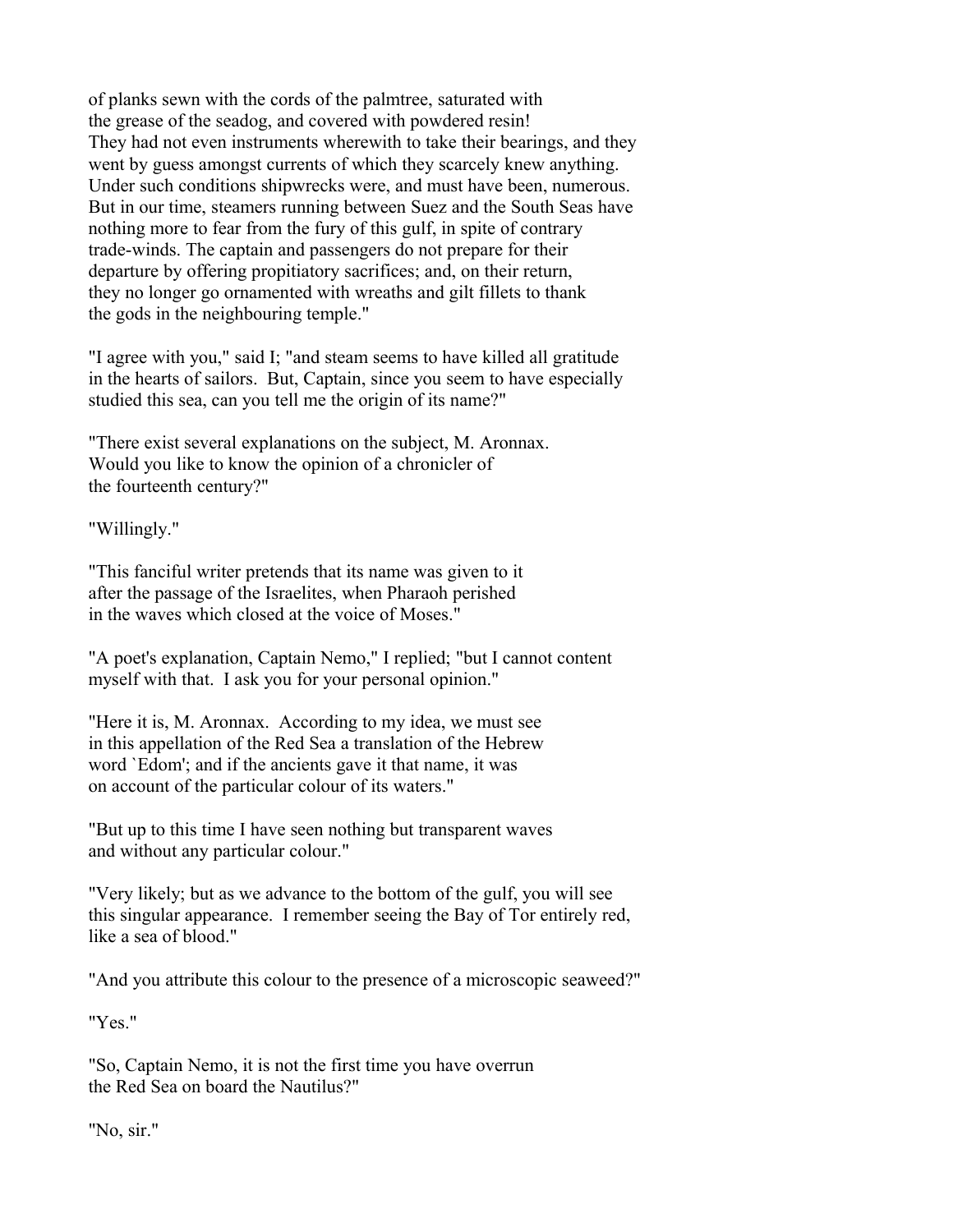"As you spoke a while ago of the passage of the Israelites and of the catastrophe to the Egyptians, I will ask whether you have met with the traces under the water of this great historical fact?"

"No, sir; and for a good reason."

"What is it?"

"It is that the spot where Moses and his people passed is now so blocked up with sand that the camels can barely bathe their legs there. You can well understand that there would not be water enough for my Nautilus."

"And the spot?" I asked.

"The spot is situated a little above the Isthmus of Suez, in the arm which formerly made a deep estuary, when the Red Sea extended to the Salt Lakes. Now, whether this passage were miraculous or not, the Israelites, nevertheless, crossed there to reach the Promised Land, and Pharaoh's army perished precisely on that spot; and I think that excavations made in the middle of the sand would bring to light a large number of arms and instruments of Egyptian origin."

"That is evident," I replied; "and for the sake of archaeologists let us hope that these excavations will be made sooner or later, when new towns are established on the isthmus, after the construction of the Suez Canal; a canal, however, very useless to a vessel like the Nautilus."

"Very likely; but useful to the whole world," said Captain Nemo. "The ancients well understood the utility of a communication between the Red Sea and the Mediterranean for their commercial affairs: but they did not think of digging a canal direct, and took the Nile as an intermediate. Very probably the canal which united the Nile to the Red Sea was begun by Sesostris, if we may believe tradition. One thing is certain, that in the year 615 before Jesus Christ, Necos undertook the works of an alimentary canal to the waters of the Nile across the plain of Egypt, looking towards Arabia. It took four days to go up this canal, and it was so wide that two triremes could go abreast. It was carried on by Darius, the son of Hystaspes, and probably finished by Ptolemy II. Strabo saw it navigated: but its decline from the point of departure, near Bubastes, to the Red Sea was so slight that it was only navigable for a few months in the year. This canal answered all commercial purposes to the age of Antonius, when it was abandoned and blocked up with sand. Restored by order of the Caliph Omar, it was definitely destroyed in 761 or 762 by Caliph Al-Mansor, who wished to prevent the arrival of provisions to Mohammed-ben-Abdallah, who had revolted against him.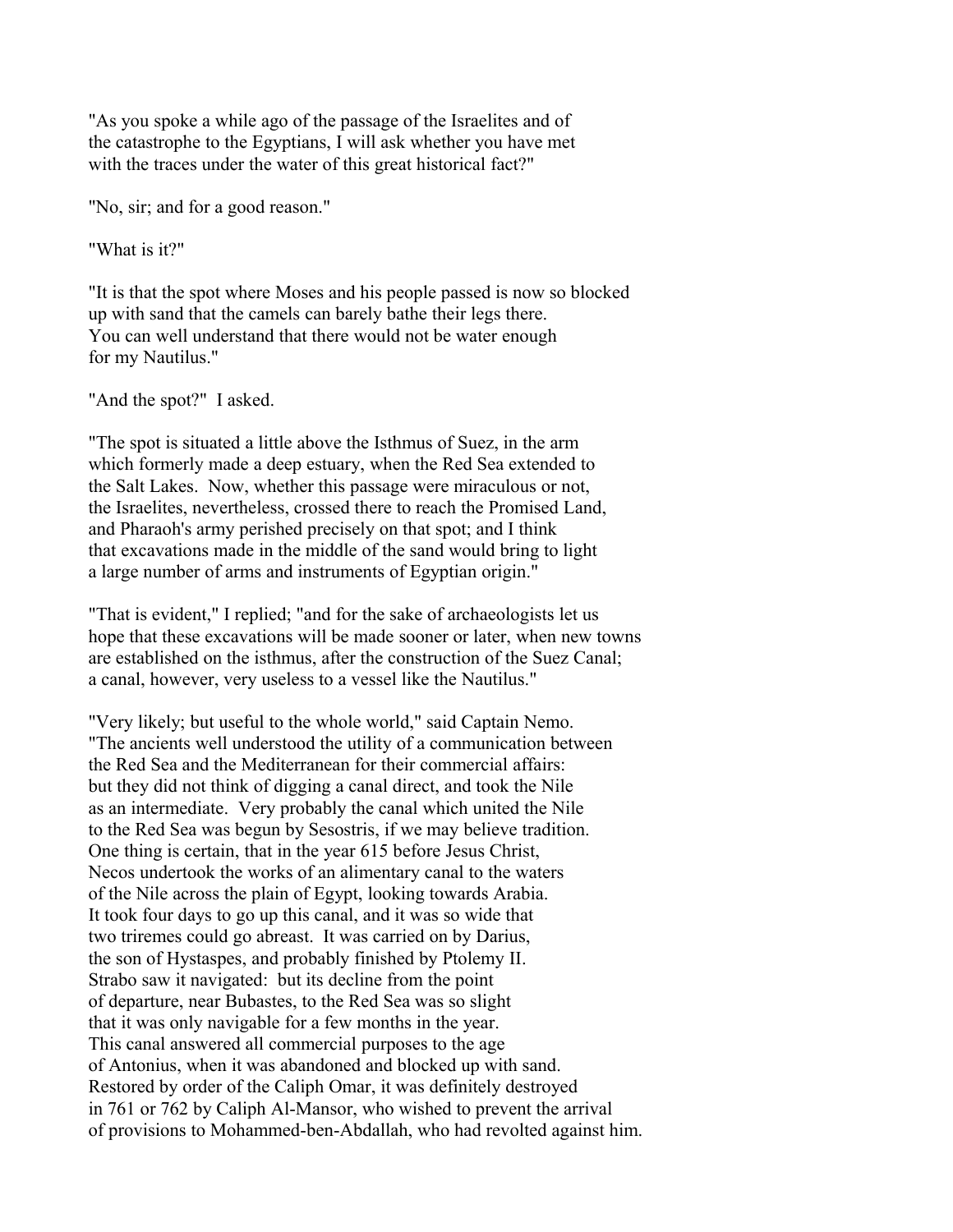During the expedition into Egypt, your General Bonaparte discovered traces of the works in the Desert of Suez; and, surprised by the tide, he nearly perished before regaining Hadjaroth, at the very place where Moses had encamped three thousand years before him."

"Well, Captain, what the ancients dared not undertake, this junction between the two seas, which will shorten the road from Cadiz to India, M. Lesseps has succeeded in doing; and before long he will have changed Africa into an immense island."

"Yes, M. Aronnax; you have the right to be proud of your countryman. Such a man brings more honour to a nation than great captains. He began, like so many others, with disgust and rebuffs; but he has triumphed, for he has the genius of will. And it is sad to think that a work like that, which ought to have been an international work and which would have sufficed to make a reign illustrious, should have succeeded by the energy of one man. All honour to M. Lesseps!"

"Yes! honour to the great citizen," I replied, surprised by the manner in which Captain Nemo had just spoken.

"Unfortunately," he continued, "I cannot take you through the Suez Canal; but you will be able to see the long jetty of Port Said after to-morrow, when we shall be in the Mediterranean."

"The Mediterranean!" I exclaimed.

"Yes, sir; does that astonish you?"

"What astonishes me is to think that we shall be there the day after to-morrow."

"Indeed?"

"Yes, Captain, although by this time I ought to have accustomed myself to be surprised at nothing since I have been on board your boat."

"But the cause of this surprise?"

"Well! it is the fearful speed you will have to put on the Nautilus, if the day after to-morrow she is to be in the Mediterranean, having made the round of Africa, and doubled the Cape of Good Hope!"

"Who told you that she would make the round of Africa and double the Cape of Good Hope, sir?"

"Well, unless the Nautilus sails on dry land, and passes above the isthmus----"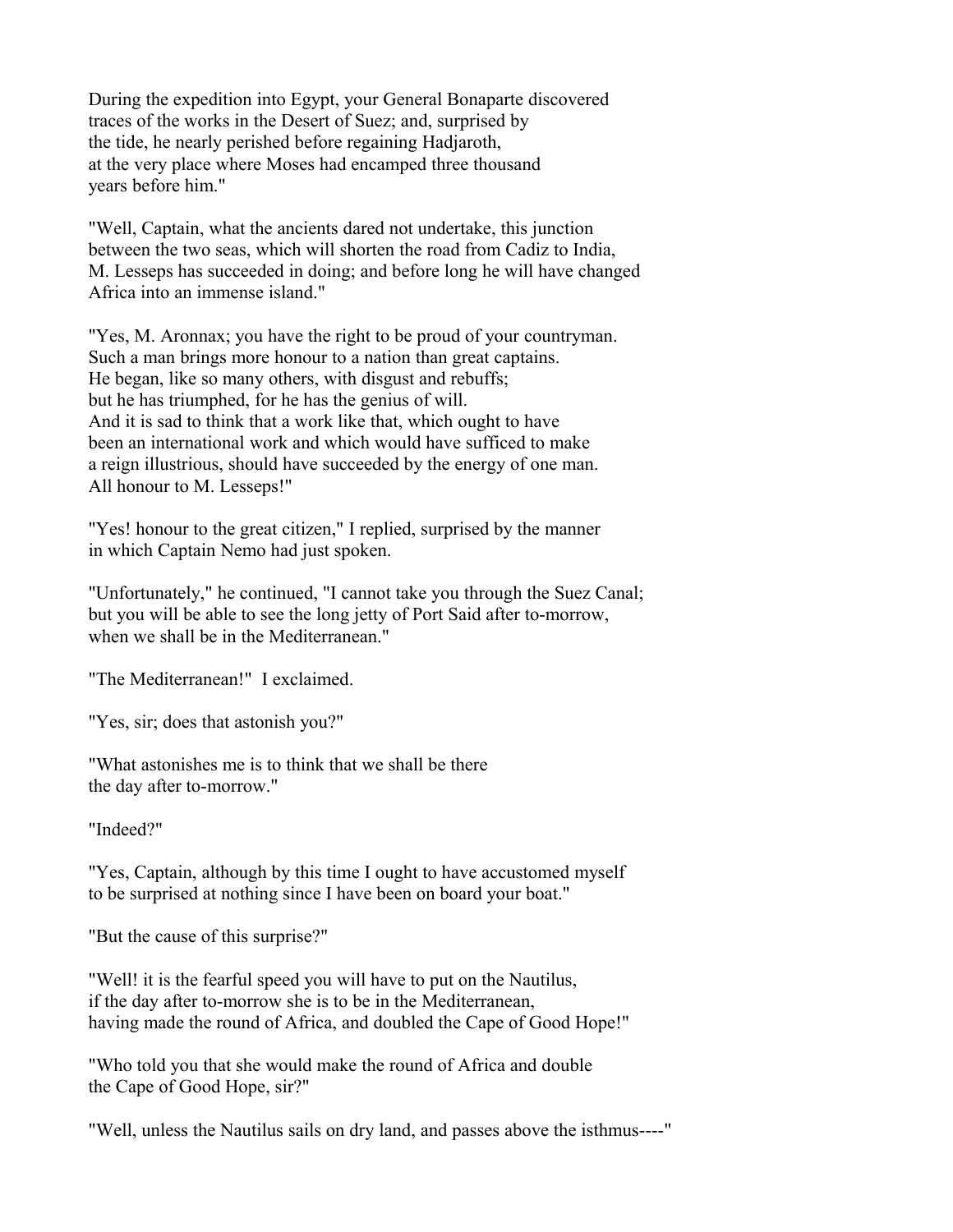"Or beneath it, M. Aronnax."

"Beneath it?"

"Certainly," replied Captain Nemo quietly. "A long time ago Nature made under this tongue of land what man has this day made on its surface."

"What! such a passage exists?"

"Yes; a subterranean passage, which I have named the Arabian Tunnel. It takes us beneath Suez and opens into the Gulf of Pelusium."

"But this isthmus is composed of nothing but quick sands?"

"To a certain depth. But at fifty-five yards only there is a solid layer of rock."

"Did you discover this passage by chance?" I asked more and more surprised.

"Chance and reasoning, sir; and by reasoning even more than by chance. Not only does this passage exist, but I have profited by it several times. Without that I should not have ventured this day into the impassable Red Sea. I noticed that in the Red Sea and in the Mediterranean there existed a certain number of fishes of a kind perfectly identical. Certain of the fact, I asked myself was it possible that there was no communication between the two seas? If there was, the subterranean current must necessarily run from the Red Sea to the Mediterranean, from the sole cause of difference of level. I caught a large number of fishes in the neighbourhood of Suez. I passed a copper ring through their tails, and threw them back into the sea. Some months later, on the coast of Syria, I caught some of my fish ornamented with the ring. Thus the communication between the two was proved. I then sought for it with my Nautilus; I discovered it, ventured into it, and before long, sir, you too will have passed through my Arabian tunnel!"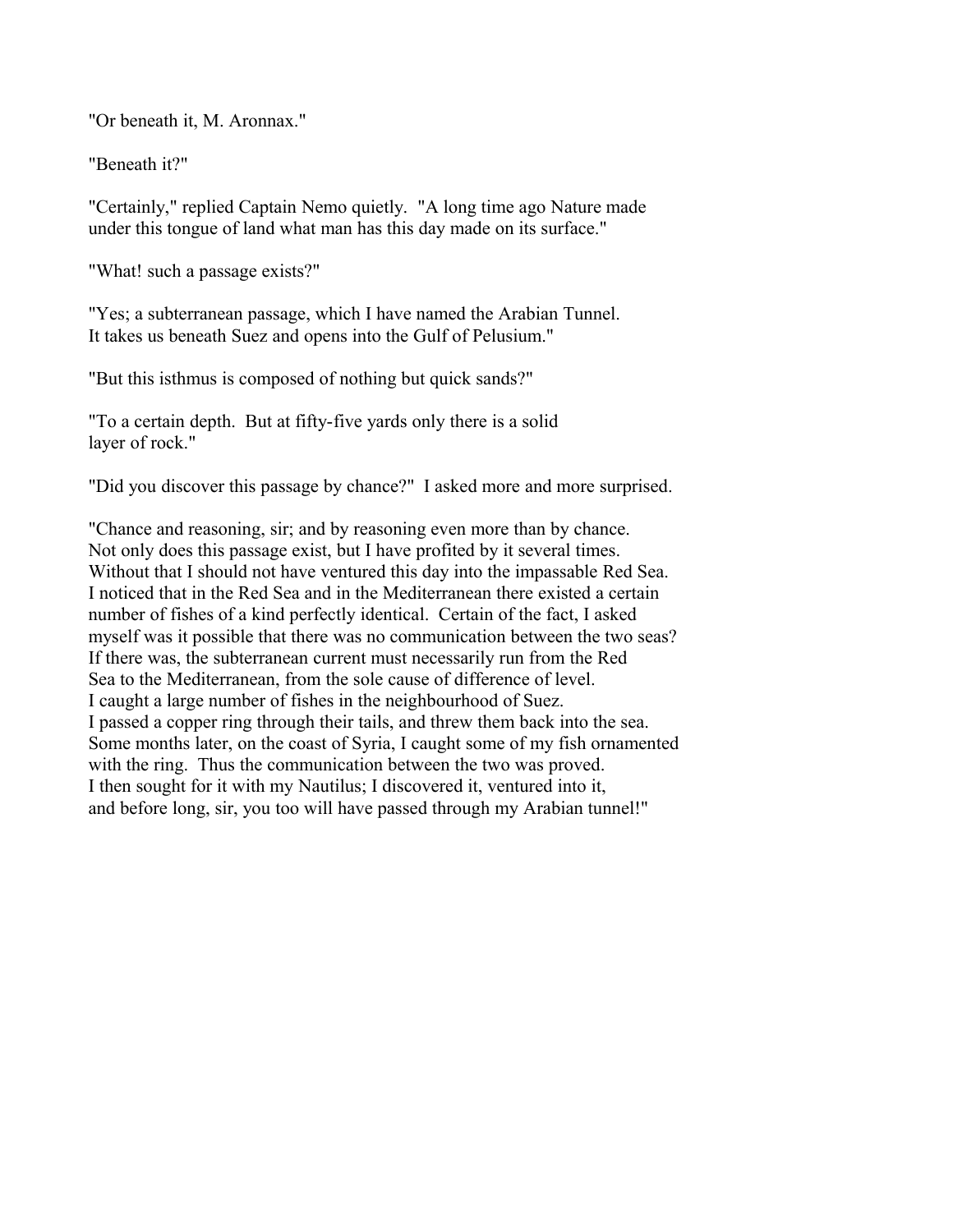### CHAPTER V

#### THE ARABIAN TUNNEL

That same evening, in  $21\omega$ , 30' N. lat., the Nautilus floated on the surface of the sea, approaching the Arabian coast. I saw Djeddah, the most important counting-house of Egypt, Syria, Turkey, and India. I distinguished clearly enough its buildings, the vessels anchored at the quays, and those whose draught of water obliged them to anchor in the roads. The sun, rather low on the horizon, struck full on the houses of the town, bringing out their whiteness. Outside, some wooden cabins, and some made of reeds, showed the quarter inhabited by the Bedouins. Soon Djeddah was shut out from view by the shadows of night, and the Nautilus found herself under water slightly phosphorescent.

The next day, the 10th of February, we sighted several ships running to windward. The Nautilus returned to its submarine navigation; but at noon, when her bearings were taken, the sea being deserted, she rose again to her waterline.

Accompanied by Ned and Conseil, I seated myself on the platform. The coast on the eastern side looked like a mass faintly printed upon a damp fog.

We were leaning on the sides of the pinnace, talking of one thing and another, when Ned Land, stretching out his hand towards a spot on the sea, said:

"Do you see anything there, sir?"

"No, Ned," I replied; "but I have not your eyes, you know."

"Look well," said Ned, "there, on the starboard beam, about the height of the lantern! Do you not see a mass which seems to move?"

"Certainly," said I, after close attention; "I see something like a long black body on the top of the water."

And certainly before long the black object was not more than a mile from us. It looked like a great sandbank deposited in the open sea. It was a gigantic dugong!

Ned Land looked eagerly. His eyes shone with covetousness at the sight of the animal. His hand seemed ready to harpoon it. One would have thought he was awaiting the moment to throw himself into the sea and attack it in its element.

At this instant Captain Nemo appeared on the platform.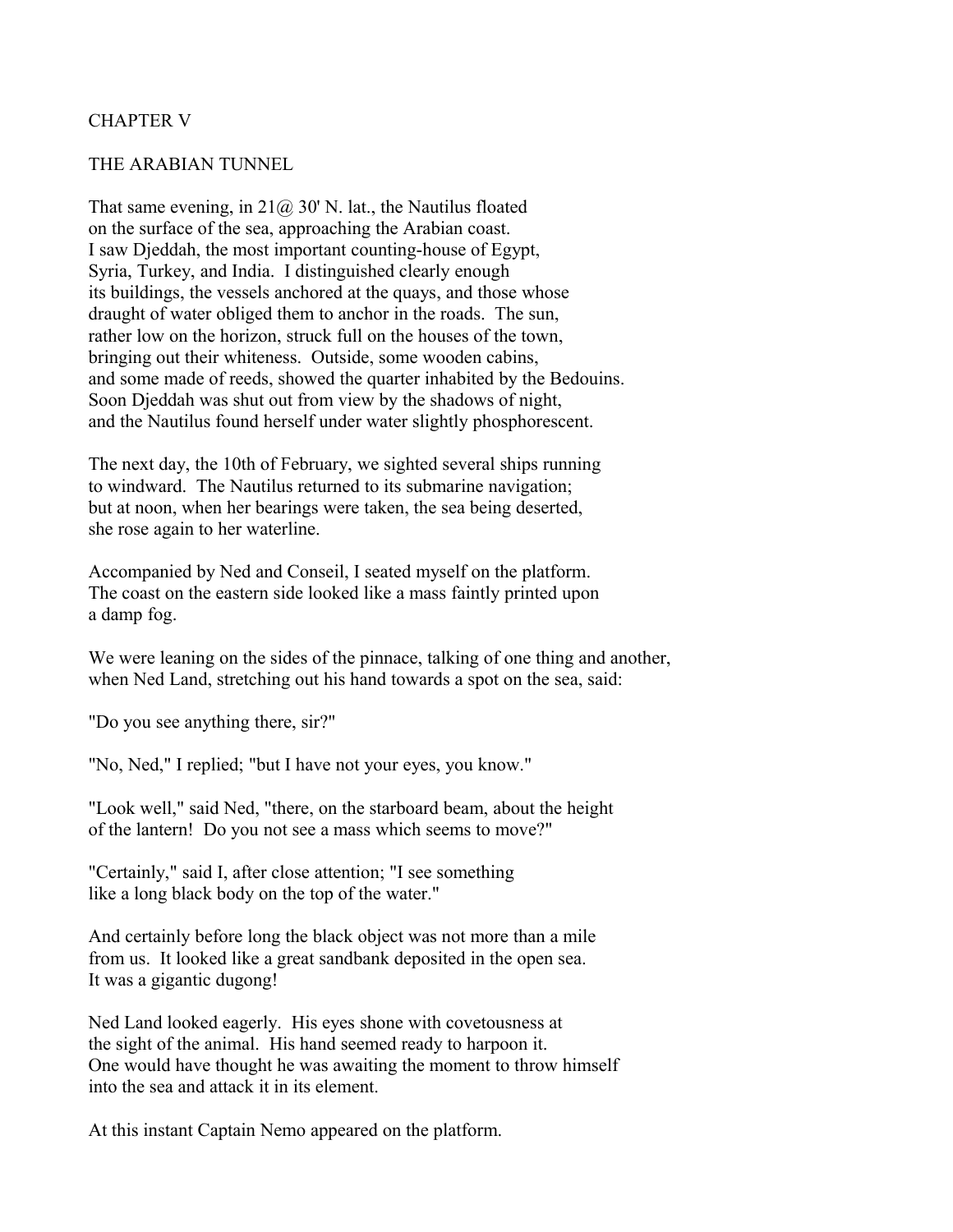He saw the dugong, understood the Canadian's attitude, and, addressing him, said:

"If you held a harpoon just now, Master Land, would it not burn your hand?"

"Just so, sir."

"And you would not be sorry to go back, for one day, to your trade of a fisherman and to add this cetacean to the list of those you have already killed?"

"I should not, sir."

"Well, you can try."

"Thank you, sir," said Ned Land, his eyes flaming.

"Only," continued the Captain, "I advise you for your own sake not to miss the creature."

"Is the dugong dangerous to attack?" I asked, in spite of the Canadian's shrug of the shoulders.

"Yes," replied the Captain; "sometimes the animal turns upon its assailants and overturns their boat. But for Master Land this danger is not to be feared. His eye is prompt, his arm sure."

At this moment seven men of the crew, mute and immovable as ever, mounted the platform. One carried a harpoon and a line similar to those employed in catching whales. The pinnace was lifted from the bridge, pulled from its socket, and let down into the sea. Six oarsmen took their seats, and the coxswain went to the tiller. Ned, Conseil, and I went to the back of the boat.

"You are not coming, Captain?" I asked.

"No, sir; but I wish you good sport."

The boat put off, and, lifted by the six rowers, drew rapidly towards the dugong, which floated about two miles from the Nautilus.

Arrived some cables-length from the cetacean, the speed slackened, and the oars dipped noiselessly into the quiet waters. Ned Land, harpoon in hand, stood in the fore part of the boat. The harpoon used for striking the whale is generally attached to a very long cord which runs out rapidly as the wounded creature draws it after him. But here the cord was not more than ten fathoms long, and the extremity was attached to a small barrel which, by floating,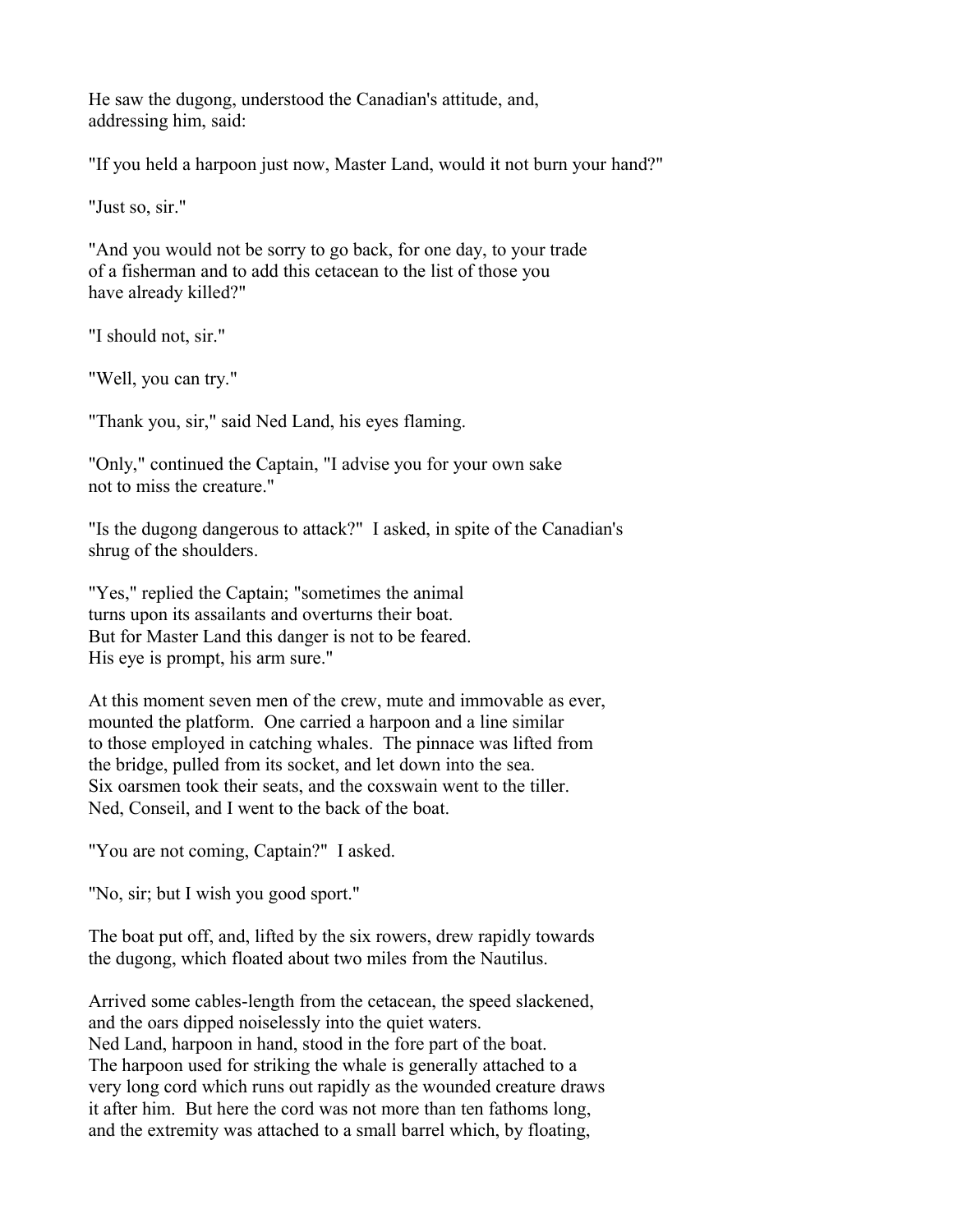was to show the course the dugong took under the water.

I stood and carefully watched the Canadian's adversary. This dugong, which also bears the name of the halicore, closely resembles the manatee; its oblong body terminated in a lengthened tail, and its lateral fins in perfect fingers. Its difference from the manatee consisted in its upper jaw, which was armed with two long and pointed teeth which formed on each side diverging tusks.

This dugong which Ned Land was preparing to attack was of colossal dimensions; it was more than seven yards long. It did not move, and seemed to be sleeping on the waves, which circumstance made it easier to capture.

The boat approached within six yards of the animal. The oars rested on the rowlocks. I half rose. Ned Land, his body thrown a little back, brandished the harpoon in his experienced hand.

Suddenly a hissing noise was heard, and the dugong disappeared. The harpoon, although thrown with great force; had apparently only struck the water.

"Curse it!" exclaimed the Canadian furiously; "I have missed it!"

"No," said I; "the creature is wounded--look at the blood; but your weapon has not stuck in his body."

"My harpoon! my harpoon!" cried Ned Land.

The sailors rowed on, and the coxswain made for the floating barrel. The harpoon regained, we followed in pursuit of the animal.

The latter came now and then to the surface to breathe. Its wound had not weakened it, for it shot onwards with great rapidity.

The boat, rowed by strong arms, flew on its track. Several times it approached within some few yards, and the Canadian was ready to strike, but the dugong made off with a sudden plunge, and it was impossible to reach it.

Imagine the passion which excited impatient Ned Land! He hurled at the unfortunate creature the most energetic expletives in the English tongue. For my part, I was only vexed to see the dugong escape all our attacks.

We pursued it without relaxation for an hour, and I began to think it would prove difficult to capture, when the animal, possessed with the perverse idea of vengeance of which he had cause to repent,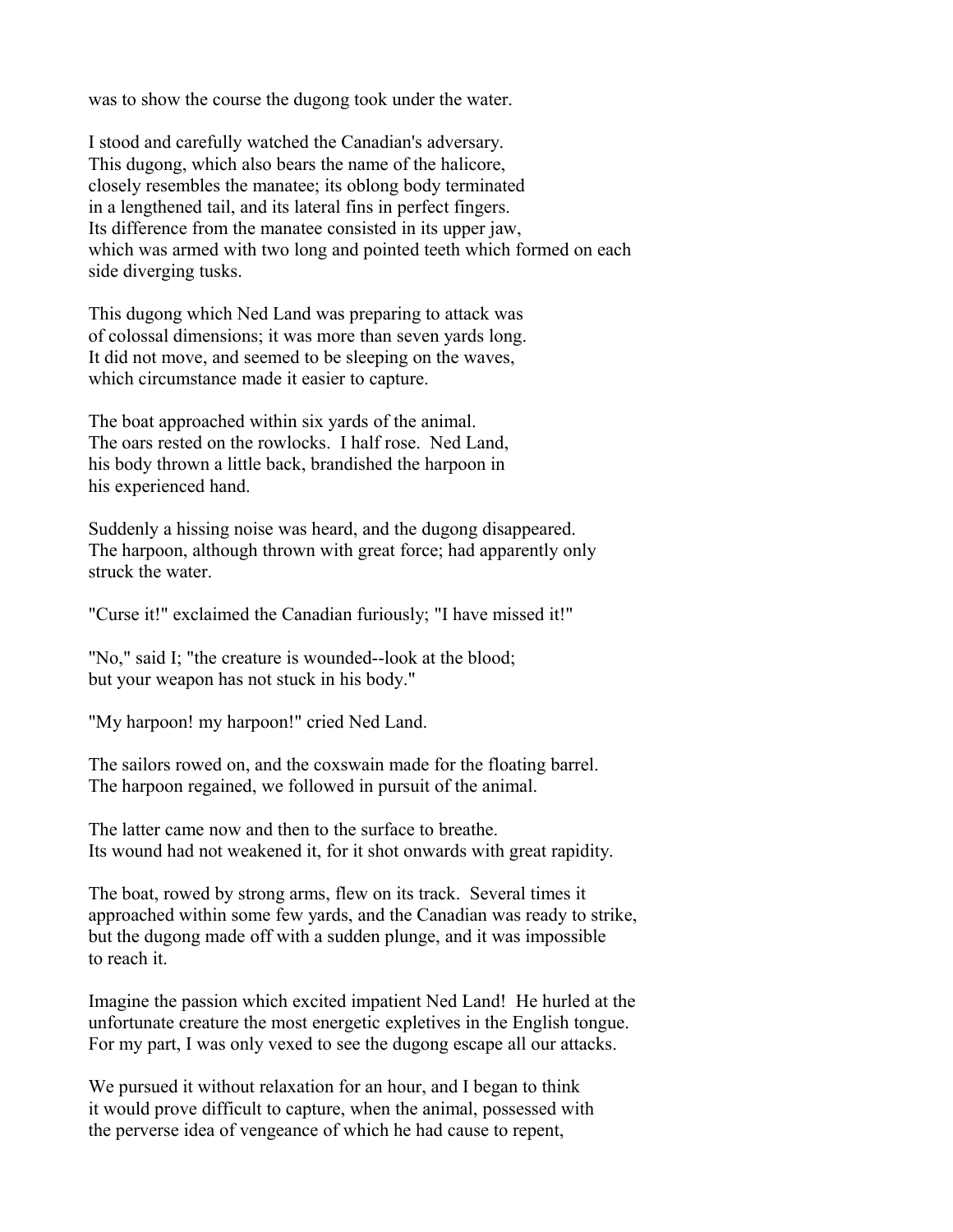turned upon the pinnace and assailed us in its turn.

This manoeuvre did not escape the Canadian.

"Look out!" he cried.

The coxswain said some words in his outlandish tongue, doubtless warning the men to keep on their guard.

The dugong came within twenty feet of the boat, stopped, sniffed the air briskly with its large nostrils (not pierced at the extremity, but in the upper part of its muzzle). Then, taking a spring, he threw himself upon us.

The pinnace could not avoid the shock, and half upset, shipped at least two tons of water, which had to be emptied; but, thanks to the coxswain, we caught it sideways, not full front, so we were not quite overturned. While Ned Land, clinging to the bows, belaboured the gigantic animal with blows from his harpoon, the creature's teeth were buried in the gunwale, and it lifted the whole thing out of the water, as a lion does a roebuck. We were upset over one another, and I know not how the adventure would have ended, if the Canadian, still enraged with the beast, had not struck it to the heart.

I heard its teeth grind on the iron plate, and the dugong disappeared, carrying the harpoon with him. But the barrel soon returned to the surface, and shortly after the body of the animal, turned on its back. The boat came up with it, took it in tow, and made straight for the Nautilus.

It required tackle of enormous strength to hoist the dugong on to the platform. It weighed 10,000 lb.

The next day, 11th February, the larder of the Nautilus was enriched by some more delicate game. A flight of sea-swallows rested on the Nautilus. It was a species of the Sterna nilotica, peculiar to Egypt; its beak is black, head grey and pointed, the eye surrounded by white spots, the back, wings, and tail of a greyish colour, the belly and throat white, and claws red. They also took some dozen of Nile ducks, a wild bird of high flavour, its throat and upper part of the head white with black spots.

About five o'clock in the evening we sighted to the north the Cape of Ras-Mohammed. This cape forms the extremity of Arabia Petraea, comprised between the Gulf of Suez and the Gulf of Acabah.

The Nautilus penetrated into the Straits of Jubal, which leads to the Gulf of Suez. I distinctly saw a high mountain, towering between the two gulfs of Ras-Mohammed. It was Mount Horeb, that Sinai at the top of which Moses saw God face to face.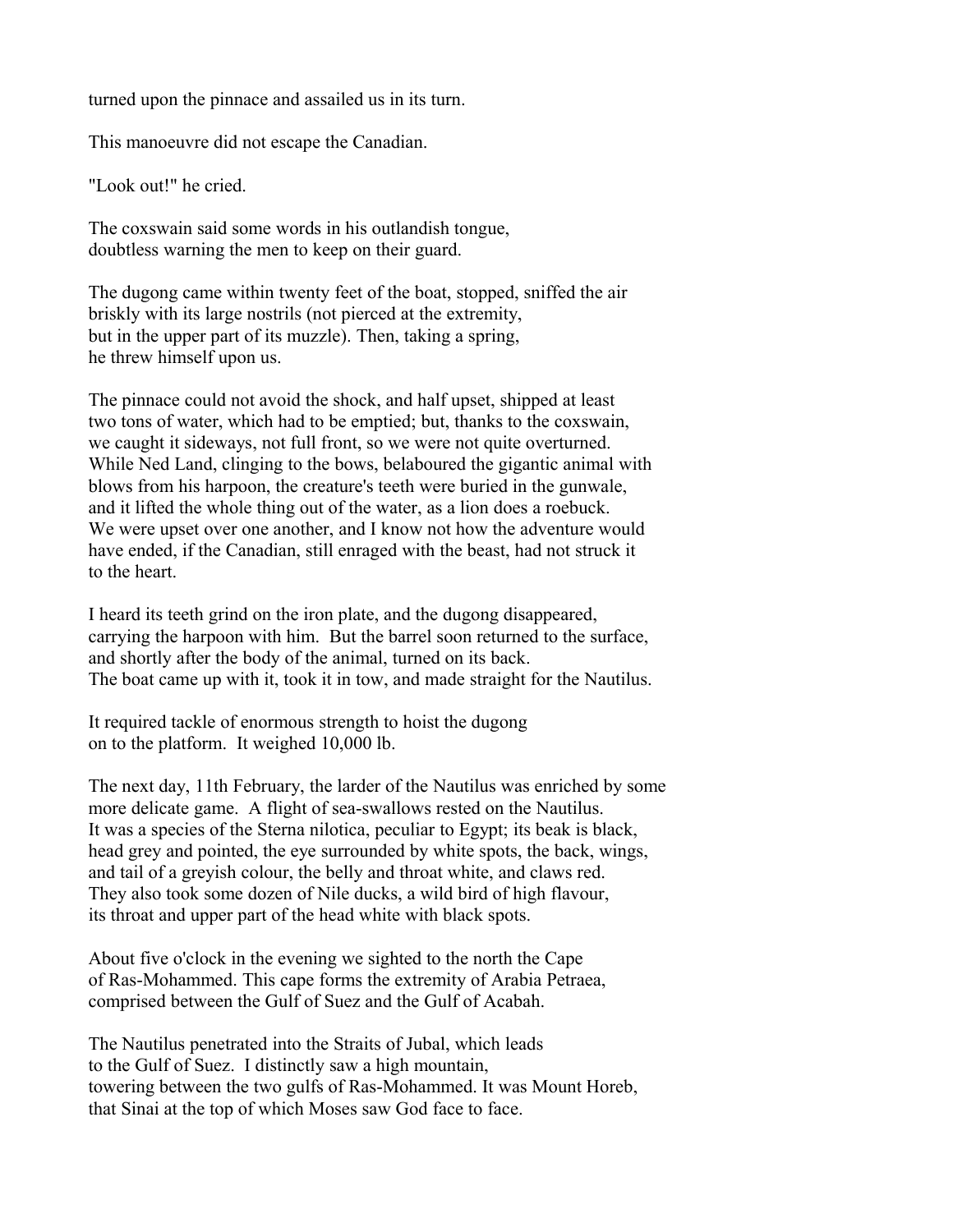At six o'clock the Nautilus, sometimes floating, sometimes immersed, passed some distance from Tor, situated at the end of the bay, the waters of which seemed tinted with red, an observation already made by Captain Nemo. Then night fell in the midst of a heavy silence, sometimes broken by the cries of the pelican and other night-birds, and the noise of the waves breaking upon the shore, chafing against the rocks, or the panting of some far-off steamer beating the waters of the Gulf with its noisy paddles.

From eight to nine o'clock the Nautilus remained some fathoms under the water. According to my calculation we must have been very near Suez. Through the panel of the saloon I saw the bottom of the rocks brilliantly lit up by our electric lamp. We seemed to be leaving the Straits behind us more and more.

At a quarter-past nine, the vessel having returned to the surface, I mounted the platform. Most impatient to pass through Captain Nemo's tunnel, I could not stay in one place, so came to breathe the fresh night air.

Soon in the shadow I saw a pale light, half discoloured by the fog, shining about a mile from us.

"A floating lighthouse!" said someone near me.

I turned, and saw the Captain.

"It is the floating light of Suez," he continued. "It will not be long before we gain the entrance of the tunnel."

"The entrance cannot be easy?"

"No, sir; for that reason I am accustomed to go into the steersman's cage and myself direct our course. And now, if you will go down, M. Aronnax, the Nautilus is going under the waves, and will not return to the surface until we have passed through the Arabian Tunnel."

Captain Nemo led me towards the central staircase; half way down he opened a door, traversed the upper deck, and landed in the pilot's cage, which it may be remembered rose at the extremity of the platform. It was a cabin measuring six feet square, very much like that occupied by the pilot on the steamboats of the Mississippi or Hudson. In the midst worked a wheel, placed vertically, and caught to the tiller-rope, which ran to the back of the Nautilus. Four light-ports with lenticular glasses, let in a groove in the partition of the cabin, allowed the man at the wheel to see in all directions.

This cabin was dark; but soon my eyes accustomed themselves to the obscurity, and I perceived the pilot, a strong man, with his hands resting on the spokes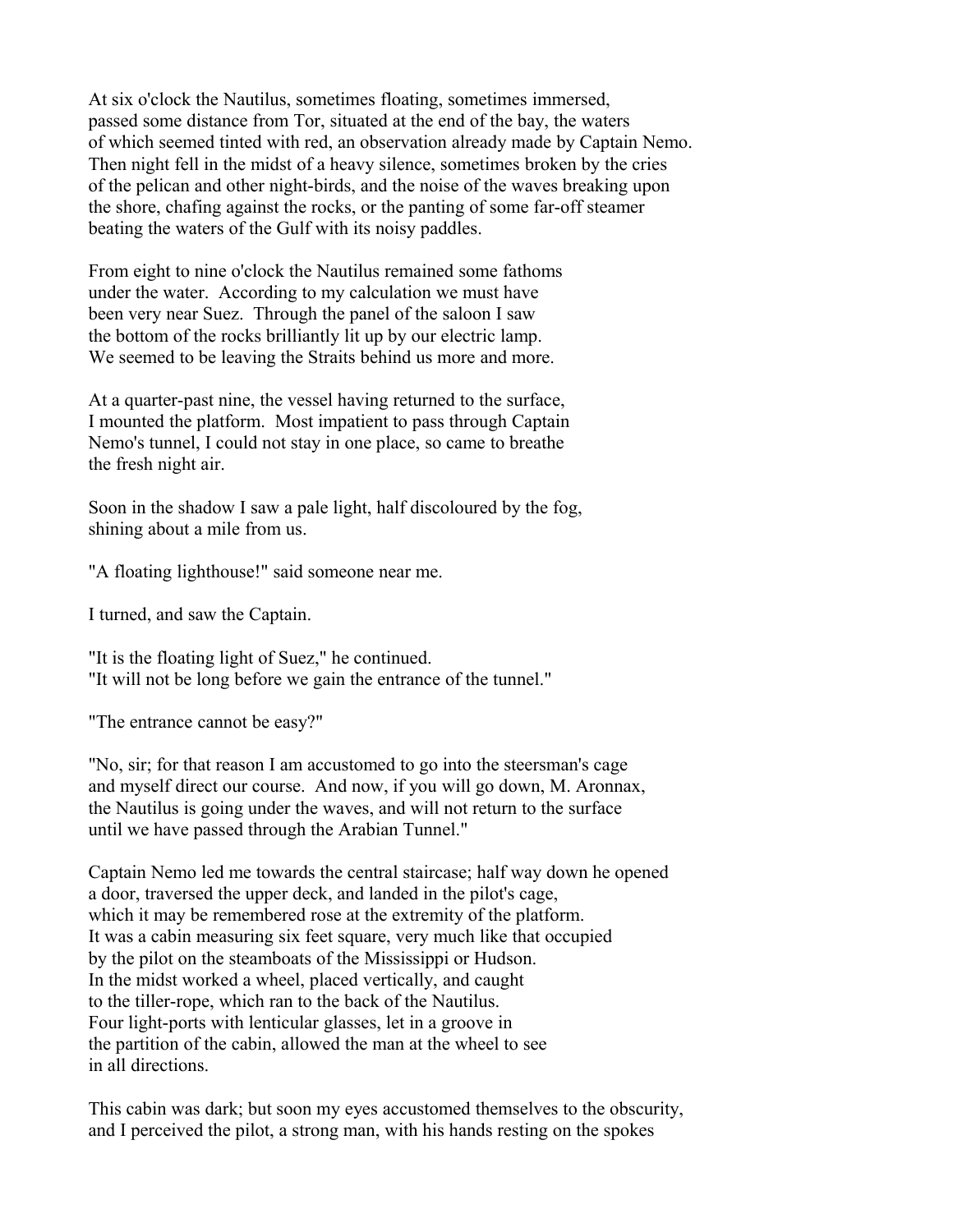of the wheel. Outside, the sea appeared vividly lit up by the lantern, which shed its rays from the back of the cabin to the other extremity of the platform.

"Now," said Captain Nemo, "let us try to make our passage."

Electric wires connected the pilot's cage with the machinery room, and from there the Captain could communicate simultaneously to his Nautilus the direction and the speed. He pressed a metal knob, and at once the speed of the screw diminished.

I looked in silence at the high straight wall we were running by at this moment, the immovable base of a massive sandy coast. We followed it thus for an hour only some few yards off.

Captain Nemo did not take his eye from the knob, suspended by its two concentric circles in the cabin. At a simple gesture, the pilot modified the course of the Nautilus every instant.

I had placed myself at the port-scuttle, and saw some magnificent substructures of coral, zoophytes, seaweed, and fucus, agitating their enormous claws, which stretched out from the fissures of the rock.

At a quarter-past ten, the Captain himself took the helm. A large gallery, black and deep, opened before us. The Nautilus went boldly into it. A strange roaring was heard round its sides. It was the waters of the Red Sea, which the incline of the tunnel precipitated violently towards the Mediterranean. The Nautilus went with the torrent, rapid as an arrow, in spite of the efforts of the machinery, which, in order to offer more effective resistance, beat the waves with reversed screw.

On the walls of the narrow passage I could see nothing but brilliant rays, straight lines, furrows of fire, traced by the great speed, under the brilliant electric light. My heart beat fast.

At thirty-five minutes past ten, Captain Nemo quitted the helm, and, turning to me, said:

"The Mediterranean!"

In less than twenty minutes, the Nautilus, carried along by the torrent, had passed through the Isthmus of Suez.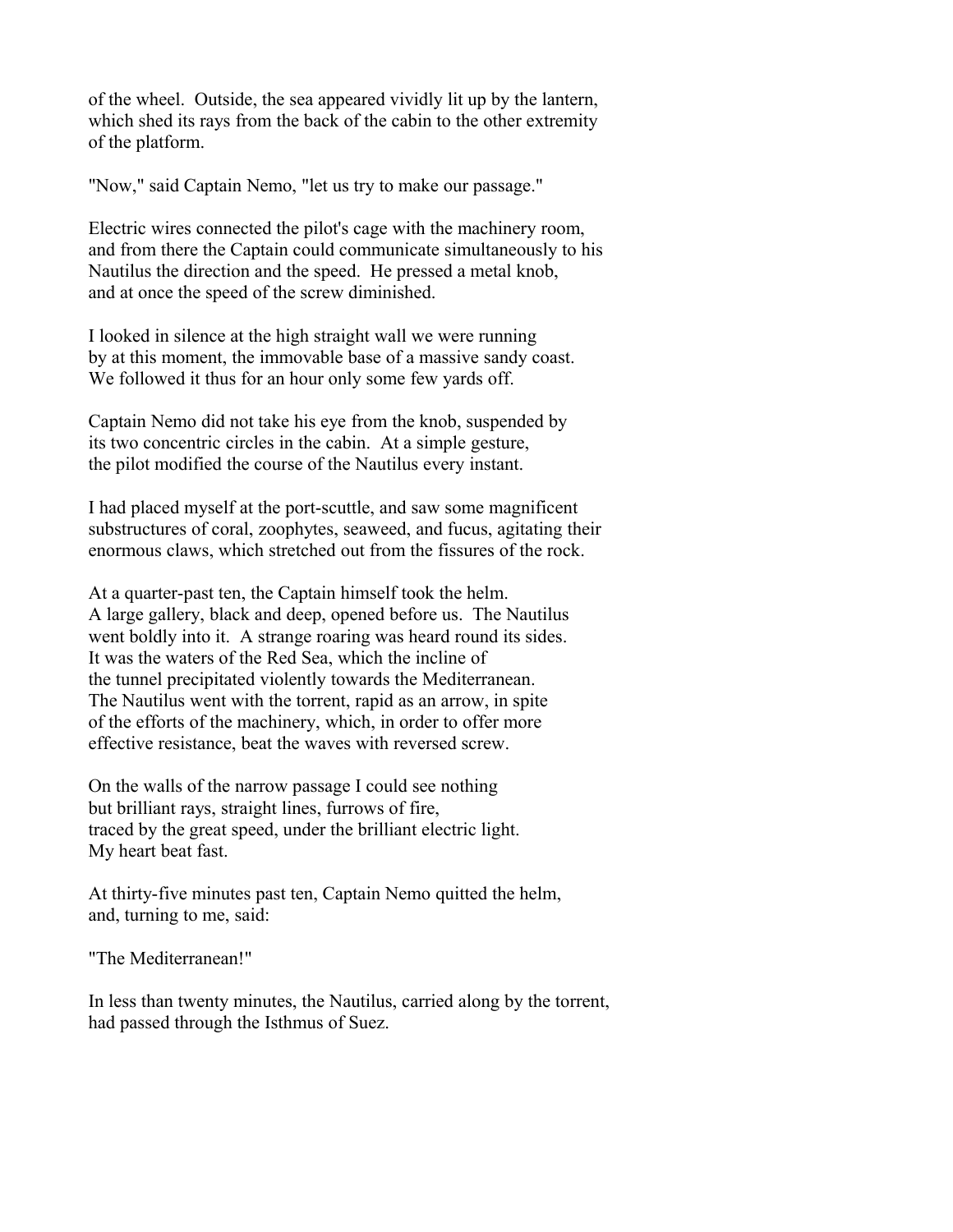# CHAPTER VI

#### THE GRECIAN ARCHIPELAGO

The next day, the 12th of February, at the dawn of day, the Nautilus rose to the surface. I hastened on to the platform. Three miles to the south the dim outline of Pelusium was to be seen. A torrent had carried us from one sea to another. About seven o'clock Ned and Conseil joined me.

"Well, Sir Naturalist," said the Canadian, in a slightly jovial tone, "and the Mediterranean?"

"We are floating on its surface, friend Ned."

"What!" said Conseil, "this very night."

"Yes, this very night; in a few minutes we have passed this impassable isthmus."

"I do not believe it," replied the Canadian.

"Then you are wrong, Master Land," I continued; "this low coast which rounds off to the south is the Egyptian coast. And you who have such good eyes, Ned, you can see the jetty of Port Said stretching into the sea."

The Canadian looked attentively.

"Certainly you are right, sir, and your Captain is a first-rate man. We are in the Mediterranean. Good! Now, if you please, let us talk of our own little affair, but so that no one hears us."

I saw what the Canadian wanted, and, in any case, I thought it better to let him talk, as he wished it; so we all three went and sat down near the lantern, where we were less exposed to the spray of the blades.

"Now, Ned, we listen; what have you to tell us?"

"What I have to tell you is very simple. We are in Europe; and before Captain Nemo's caprices drag us once more to the bottom of the Polar Seas, or lead us into Oceania, I ask to leave the Nautilus."

I wished in no way to shackle the liberty of my companions, but I certainly felt no desire to leave Captain Nemo.

Thanks to him, and thanks to his apparatus, I was each day nearer the completion of my submarine studies; and I was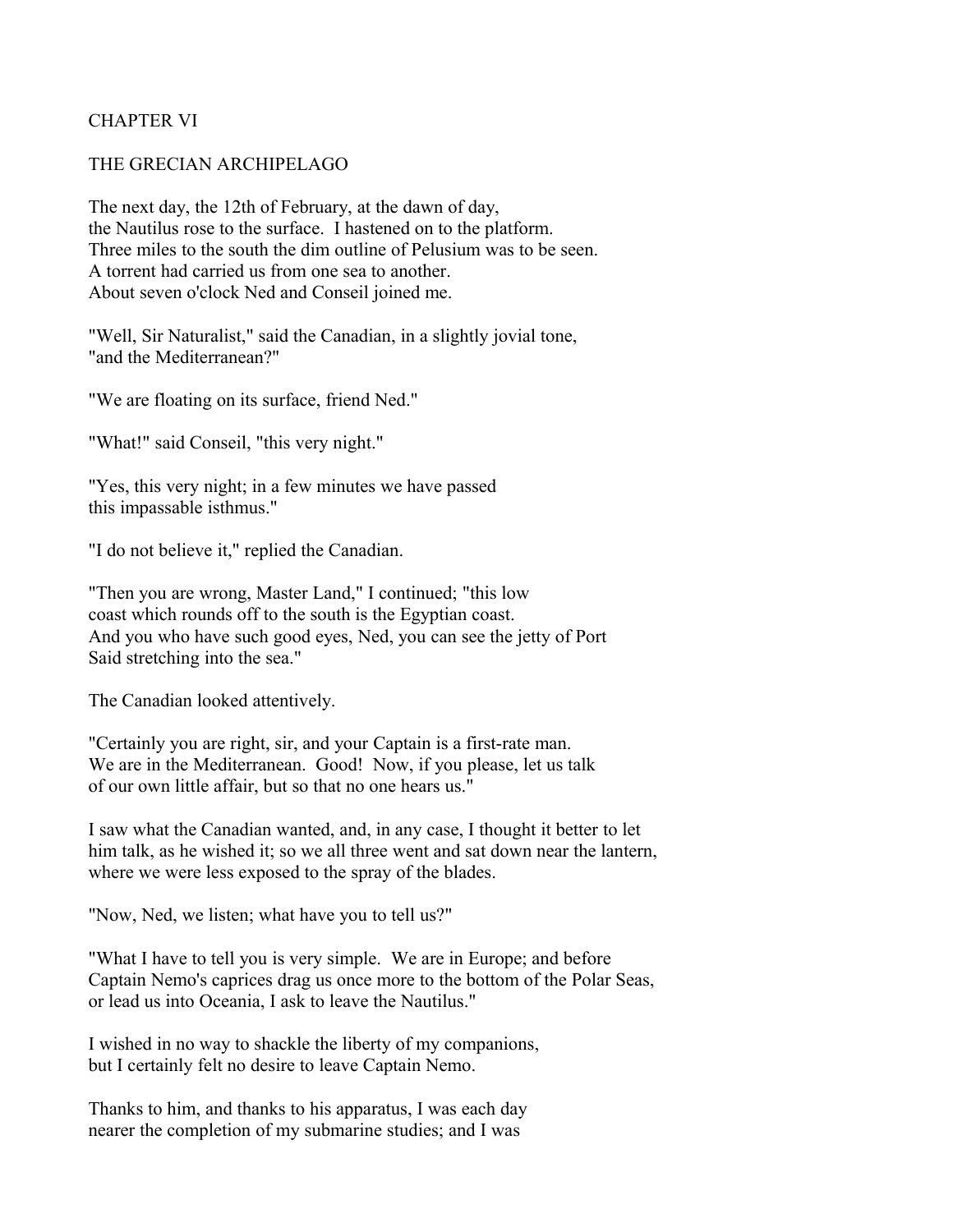rewriting my book of submarine depths in its very element. Should I ever again have such an opportunity of observing the wonders of the ocean? No, certainly not! And I could not bring myself to the idea of abandoning the Nautilus before the cycle of investigation was accomplished.

"Friend Ned, answer me frankly, are you tired of being on board? Are you sorry that destiny has thrown us into Captain Nemo's hands?"

The Canadian remained some moments without answering. Then, crossing his arms, he said:

"Frankly, I do not regret this journey under the seas. I shall be glad to have made it; but, now that it is made, let us have done with it. That is my idea."

"It will come to an end, Ned."

"Where and when?"

"Where I do not know--when I cannot say; or, rather, I suppose it will end when these seas have nothing more to teach us."

"Then what do you hope for?" demanded the Canadian.

"That circumstances may occur as well six months hence as now by which we may and ought to profit."

"Oh!" said Ned Land, "and where shall we be in six months, if you please, Sir Naturalist?"

"Perhaps in China; you know the Nautilus is a rapid traveller. It goes through water as swallows through the air, or as an express on the land. It does not fear frequented seas; who can say that it may not beat the coasts of France, England, or America, on which flight may be attempted as advantageously as here."

"M. Aronnax," replied the Canadian, "your arguments are rotten at the foundation. You speak in the future, `We shall be there! we shall be here!' I speak in the present, `We are here, and we must profit by it.'"

Ned Land's logic pressed me hard, and I felt myself beaten on that ground. I knew not what argument would now tell in my favour.

"Sir," continued Ned, "let us suppose an impossibility: if Captain Nemo should this day offer you your liberty; would you accept it?"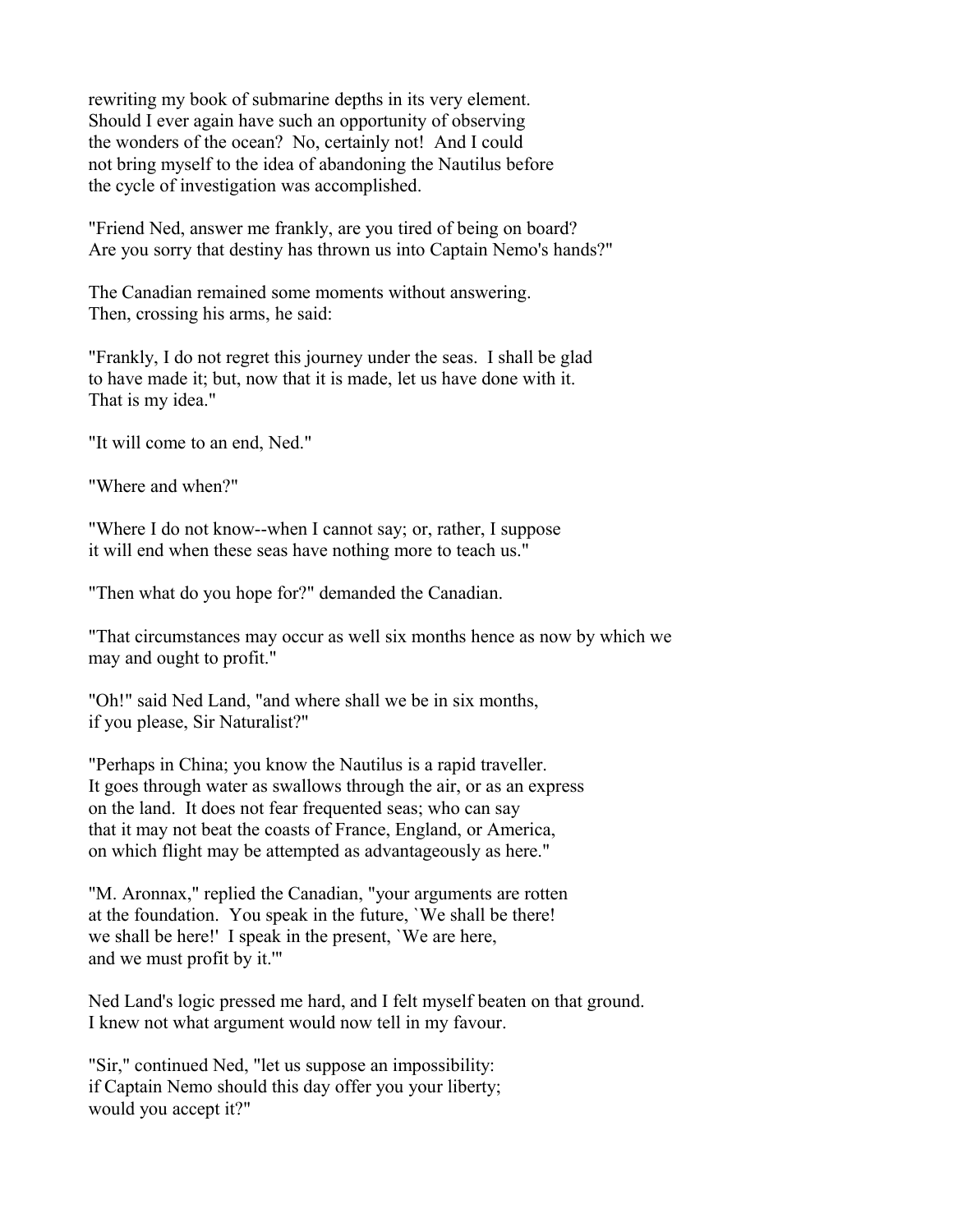"I do not know," I answered.

"And if," he added, "the offer made you this day was never to be renewed, would you accept it?"

"Friend Ned, this is my answer. Your reasoning is against me. We must not rely on Captain Nemo's good-will. Common prudence forbids him to set us at liberty. On the other side, prudence bids us profit by the first opportunity to leave the Nautilus."

"Well, M. Aronnax, that is wisely said."

"Only one observation--just one. The occasion must be serious, and our first attempt must succeed; if it fails, we shall never find another, and Captain Nemo will never forgive us."

"All that is true," replied the Canadian. "But your observation applies equally to all attempts at flight, whether in two years' time, or in two days'. But the question is still this: If a favourable opportunity presents itself, it must be seized."

"Agreed! And now, Ned, will you tell me what you mean by a favourable opportunity?"

"It will be that which, on a dark night, will bring the Nautilus a short distance from some European coast."

"And you will try and save yourself by swimming?"

"Yes, if we were near enough to the bank, and if the vessel was floating at the time. Not if the bank was far away, and the boat was under the water."

"And in that case?"

"In that case, I should seek to make myself master of the pinnace. I know how it is worked. We must get inside, and the bolts once drawn, we shall come to the surface of the water, without even the pilot, who is in the bows, perceiving our flight."

"Well, Ned, watch for the opportunity; but do not forget that a hitch will ruin us."

"I will not forget, sir."

"And now, Ned, would you like to know what I think of your project?"

"Certainly, M. Aronnax."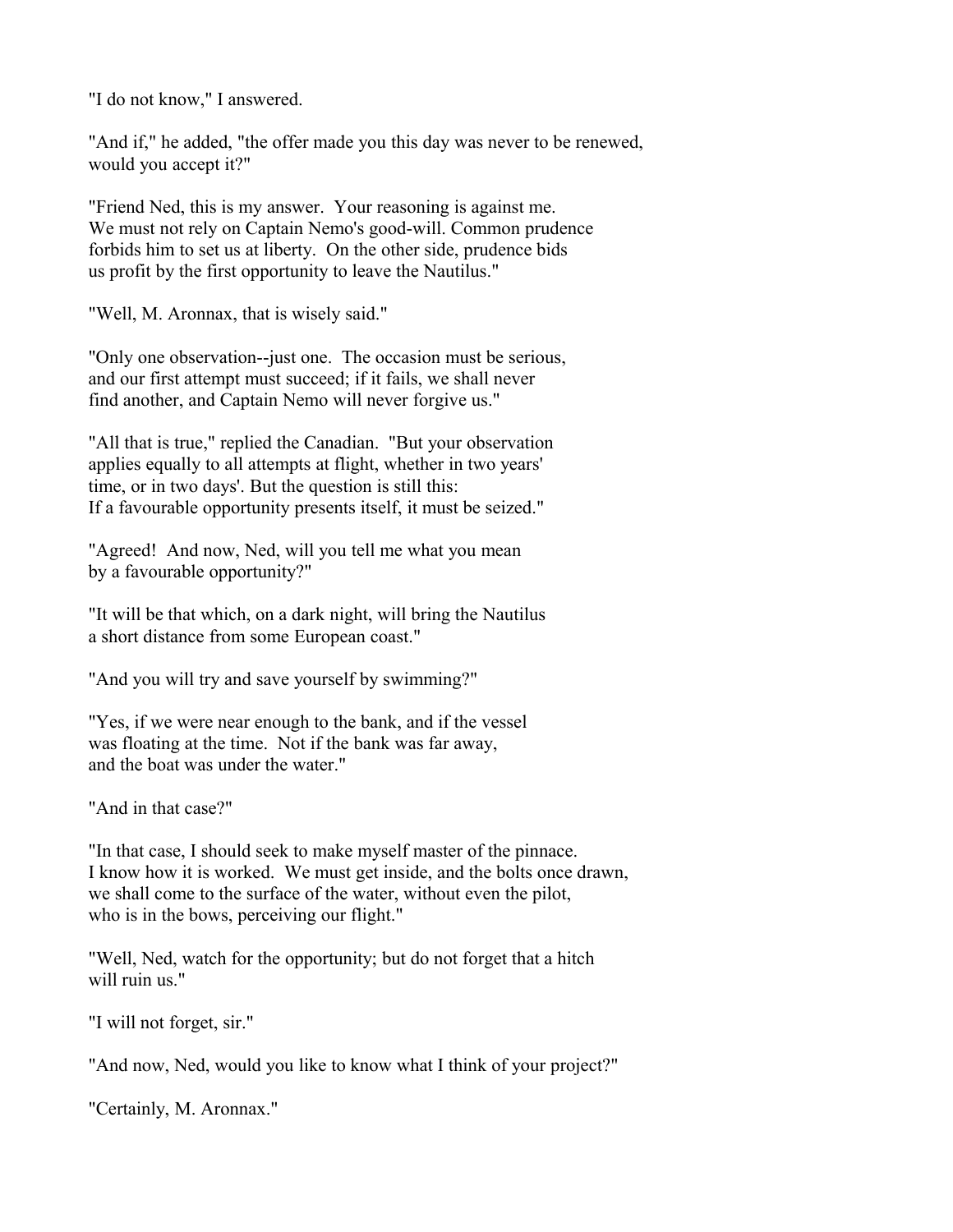"Well, I think--I do not say I hope--I think that this favourable opportunity will never present itself."

"Why not?"

"Because Captain Nemo cannot hide from himself that we have not given up all hope of regaining our liberty, and he will be on his guard, above all, in the seas and in the sight of European coasts."

"We shall see," replied Ned Land, shaking his head determinedly.

"And now, Ned Land," I added, "let us stop here. Not another word on the subject. The day that you are ready, come and let us know, and we will follow you. I rely entirely upon you."

Thus ended a conversation which, at no very distant time, led to such grave results. I must say here that facts seemed to confirm my foresight, to the Canadian's great despair. Did Captain Nemo distrust us in these frequented seas? or did he only wish to hide himself from the numerous vessels, of all nations, which ploughed the Mediterranean? I could not tell; but we were oftener between waters and far from the coast. Or, if the Nautilus did emerge, nothing was to be seen but the pilot's cage; and sometimes it went to great depths, for, between the Grecian Archipelago and Asia Minor we could not touch the bottom by more than a thousand fathoms.

Thus I only knew we were near the Island of Carpathos, one of the Sporades, by Captain Nemo reciting these lines from Virgil:

"Est Carpathio Neptuni gurgite vates, Caeruleus Proteus,"

as he pointed to a spot on the planisphere.

It was indeed the ancient abode of Proteus, the old shepherd of Neptune's flocks, now the Island of Scarpanto, situated between Rhodes and Crete. I saw nothing but the granite base through the glass panels of the saloon.

The next day, the 14th of February, I resolved to employ some hours in studying the fishes of the Archipelago; but for some reason or other the panels remained hermetically sealed. Upon taking the course of the Nautilus, I found that we were going towards Candia, the ancient Isle of Crete. At the time I embarked on the Abraham Lincoln, the whole of this island had risen in insurrection against the despotism of the Turks. But how the insurgents had fared since that time I was absolutely ignorant, and it was not Captain Nemo, deprived of all land communications, who could tell me.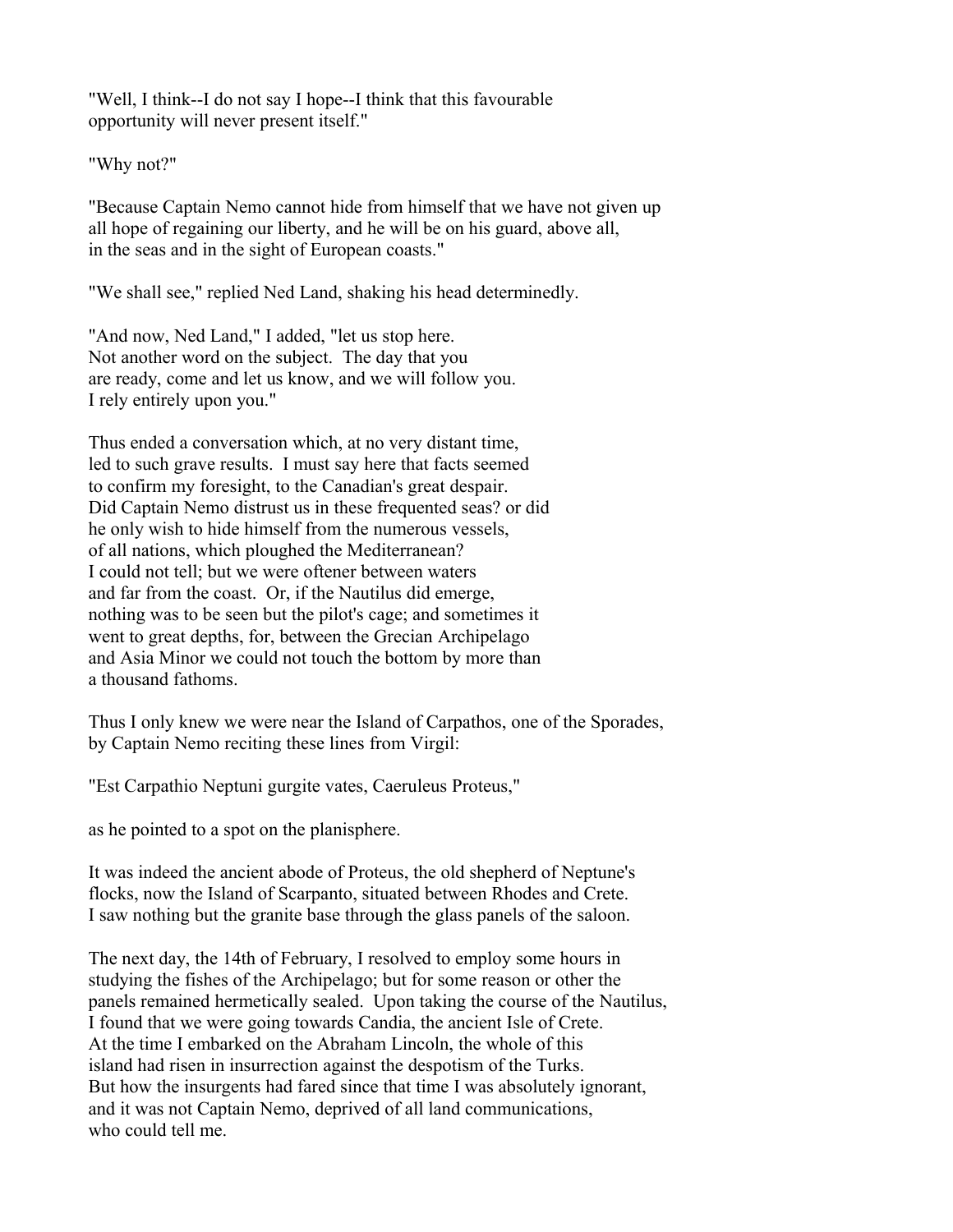I made no allusion to this event when that night I found myself alone with him in the saloon. Besides, he seemed to be taciturn and preoccupied. Then, contrary to his custom, he ordered both panels to be opened, and, going from one to the other, observed the mass of waters attentively. To what end I could not guess; so, on my side, I employed my time in studying the fish passing before my eyes.

In the midst of the waters a man appeared, a diver, carrying at his belt a leathern purse. It was not a body abandoned to the waves; it was a living man, swimming with a strong hand, disappearing occasionally to take breath at the surface.

I turned towards Captain Nemo, and in an agitated voice exclaimed:

"A man shipwrecked! He must be saved at any price!"

The Captain did not answer me, but came and leaned against the panel.

The man had approached, and, with his face flattened against the glass, was looking at us.

To my great amazement, Captain Nemo signed to him. The diver answered with his hand, mounted immediately to the surface of the water, and did not appear again.

"Do not be uncomfortable," said Captain Nemo. "It is Nicholas of Cape Matapan, surnamed Pesca. He is well known in all the Cyclades. A bold diver! water is his element, and he lives more in it than on land, going continually from one island to another, even as far as Crete."

"You know him, Captain?"

"Why not, M. Aronnax?"

Saying which, Captain Nemo went towards a piece of furniture standing near the left panel of the saloon. Near this piece of furniture, I saw a chest bound with iron, on the cover of which was a copper plate, bearing the cypher of the Nautilus with its device.

At that moment, the Captain, without noticing my presence, opened the piece of furniture, a sort of strong box, which held a great many ingots.

They were ingots of gold. From whence came this precious metal, which represented an enormous sum? Where did the Captain gather this gold from? and what was he going to do with it?

I did not say one word. I looked. Captain Nemo took the ingots one by one,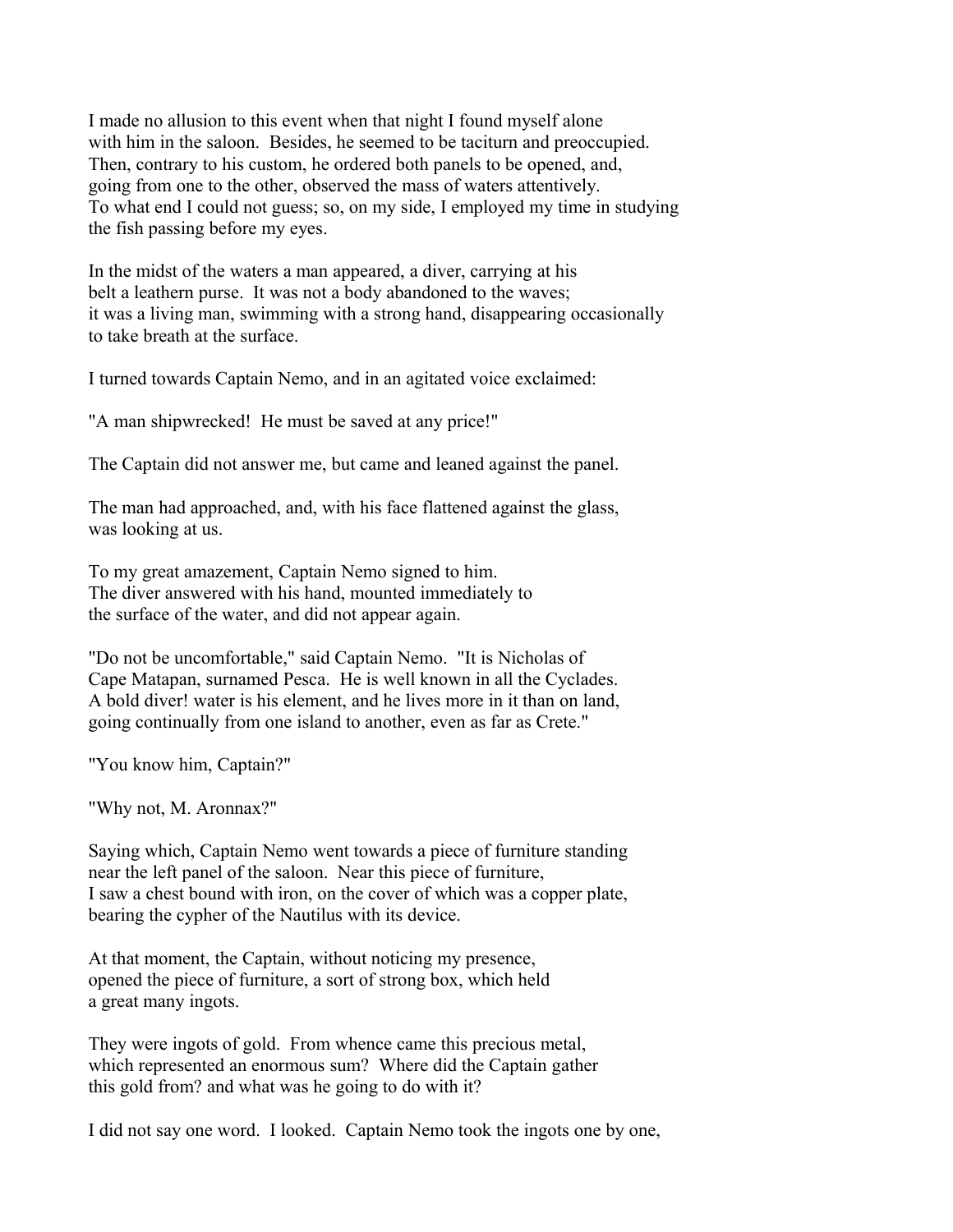and arranged them methodically in the chest, which he filled entirely. I estimated the contents at more than 4,000 lb. weight of gold, that is to say, nearly L200,000.

The chest was securely fastened, and the Captain wrote an address on the lid, in characters which must have belonged to Modern Greece.

This done, Captain Nemo pressed a knob, the wire of which communicated with the quarters of the crew. Four men appeared, and, not without some trouble, pushed the chest out of the saloon. Then I heard them hoisting it up the iron staircase by means of pulleys.

At that moment, Captain Nemo turned to me.

"And you were saying, sir?" said he.

"I was saying nothing, Captain."

"Then, sir, if you will allow me, I will wish you good night."

Whereupon he turned and left the saloon.

I returned to my room much troubled, as one may believe. I vainly tried to sleep--I sought the connecting link between the apparition of the diver and the chest filled with gold. Soon, I felt by certain movements of pitching and tossing that the Nautilus was leaving the depths and returning to the surface.

Then I heard steps upon the platform; and I knew they were unfastening the pinnace and launching it upon the waves. For one instant it struck the side of the Nautilus, then all noise ceased.

Two hours after, the same noise, the same going and coming was renewed; the boat was hoisted on board, replaced in its socket, and the Nautilus again plunged under the waves.

So these millions had been transported to their address. To what point of the continent? Who was Captain Nemo's correspondent?

The next day I related to Conseil and the Canadian the events of the night, which had excited my curiosity to the highest degree. My companions were not less surprised than myself.

"But where does he take his millions to?" asked Ned Land.

To that there was no possible answer. I returned to the saloon after having breakfast and set to work. Till five o'clock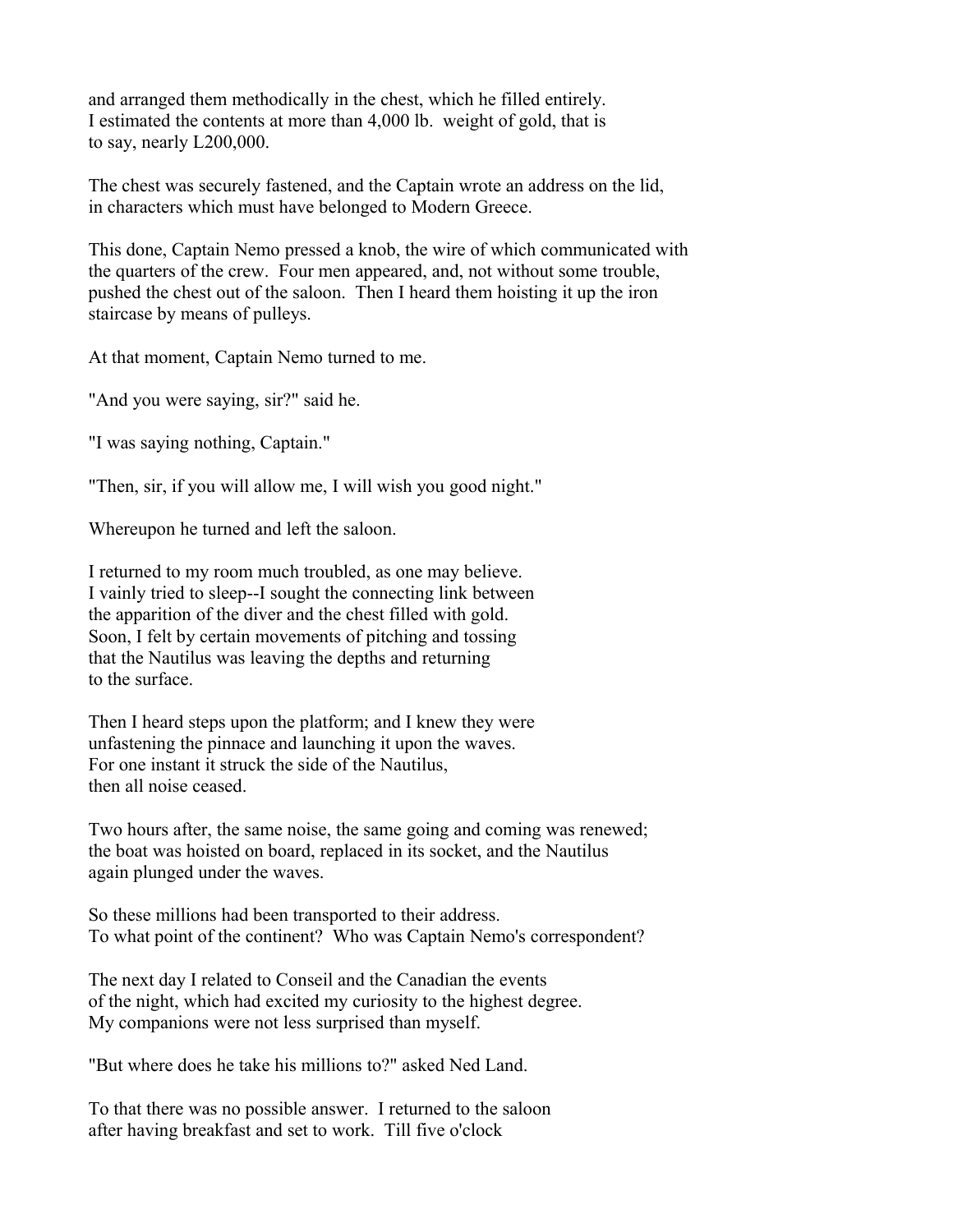in the evening I employed myself in arranging my notes. At that moment--(ought I to attribute it to some peculiar idiosyncrasy)-- I felt so great a heat that I was obliged to take off my coat. It was strange, for we were under low latitudes; and even then the Nautilus, submerged as it was, ought to experience no change of temperature. I looked at the manometer; it showed a depth of sixty feet, to which atmospheric heat could never attain.

I continued my work, but the temperature rose to such a pitch as to be intolerable.

"Could there be fire on board?" I asked myself.

I was leaving the saloon, when Captain Nemo entered; he approached the thermometer, consulted it, and, turning to me, said:

"Forty-two degrees."

"I have noticed it, Captain," I replied; "and if it gets much hotter we cannot bear it."

"Oh, sir, it will not get better if we do not wish it."

"You can reduce it as you please, then?"

"No; but I can go farther from the stove which produces it."

"It is outward, then!"

"Certainly; we are floating in a current of boiling water."

"Is it possible!" I exclaimed.

"Look."

The panels opened, and I saw the sea entirely white all round. A sulphurous smoke was curling amid the waves, which boiled like water in a copper. I placed my hand on one of the panes of glass, but the heat was so great that I quickly took it off again.

"Where are we?" I asked.

"Near the Island of Santorin, sir," replied the Captain. "I wished to give you a sight of the curious spectacle of a submarine eruption."

"I thought," said I, "that the formation of these new islands was ended."

"Nothing is ever ended in the volcanic parts of the sea,"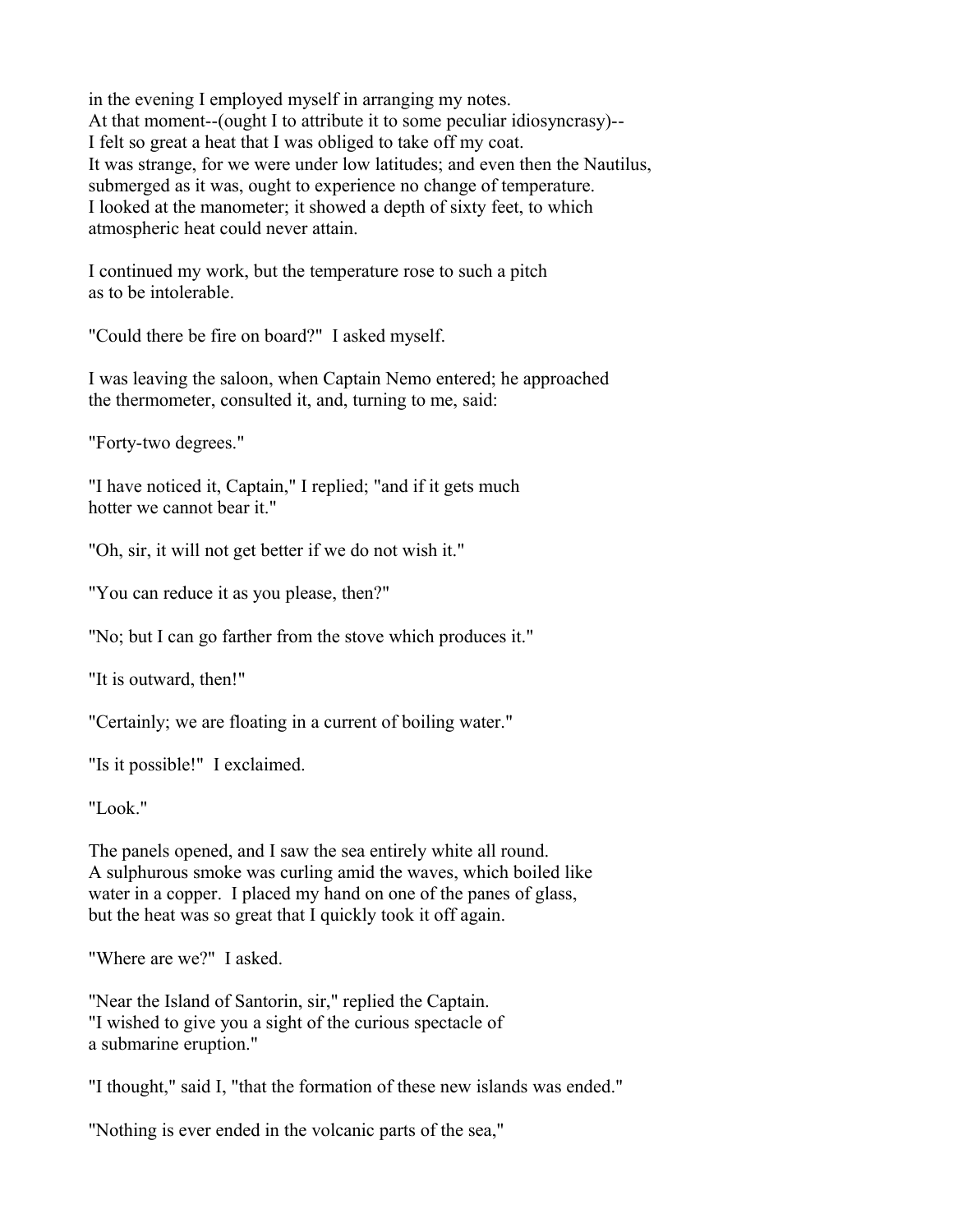replied Captain Nemo; "and the globe is always being worked by subterranean fires. Already, in the nineteenth year of our era, according to Cassiodorus and Pliny, a new island, Theia (the divine), appeared in the very place where these islets have recently been formed. Then they sank under the waves, to rise again in the year 69, when they again subsided. Since that time to our days the Plutonian work has been suspended. But on the 3rd of February, 1866, a new island, which they named George Island, emerged from the midst of the sulphurous vapour near Nea Kamenni, and settled again the 6th of the same month. Seven days after, the 13th of February, the Island of Aphroessa appeared, leaving between Nea Kamenni and itself a canal ten yards broad. I was in these seas when the phenomenon occurred, and I was able therefore to observe all the different phases. The Island of Aphroessa, of round form, measured 300 feet in diameter, and 30 feet in height. It was composed of black and vitreous lava, mixed with fragments of felspar. And lastly, on the 10th of March, a smaller island, called Reka, showed itself near Nea Kamenni, and since then these three have joined together, forming but one and the same island."

"And the canal in which we are at this moment?" I asked.

"Here it is," replied Captain Nemo, showing me a map of the Archipelago. "You see, I have marked the new islands."

I returned to the glass. The Nautilus was no longer moving, the heat was becoming unbearable. The sea, which till now had been white, was red, owing to the presence of salts of iron. In spite of the ship's being hermetically sealed, an insupportable smell of sulphur filled the saloon, and the brilliancy of the electricity was entirely extinguished by bright scarlet flames. I was in a bath, I was choking, I was broiled.

"We can remain no longer in this boiling water," said I to the Captain.

"It would not be prudent," replied the impassive Captain Nemo.

An order was given; the Nautilus tacked about and left the furnace it could not brave with impunity. A quarter of an hour after we were breathing fresh air on the surface. The thought then struck me that, if Ned Land had chosen this part of the sea for our flight, we should never have come alive out of this sea of fire.

The next day, the 16th of February, we left the basin which, between Rhodes and Alexandria, is reckoned about 1,500 fathoms in depth, and the Nautilus, passing some distance from Cerigo, quitted the Grecian Archipelago after having doubled Cape Matapan.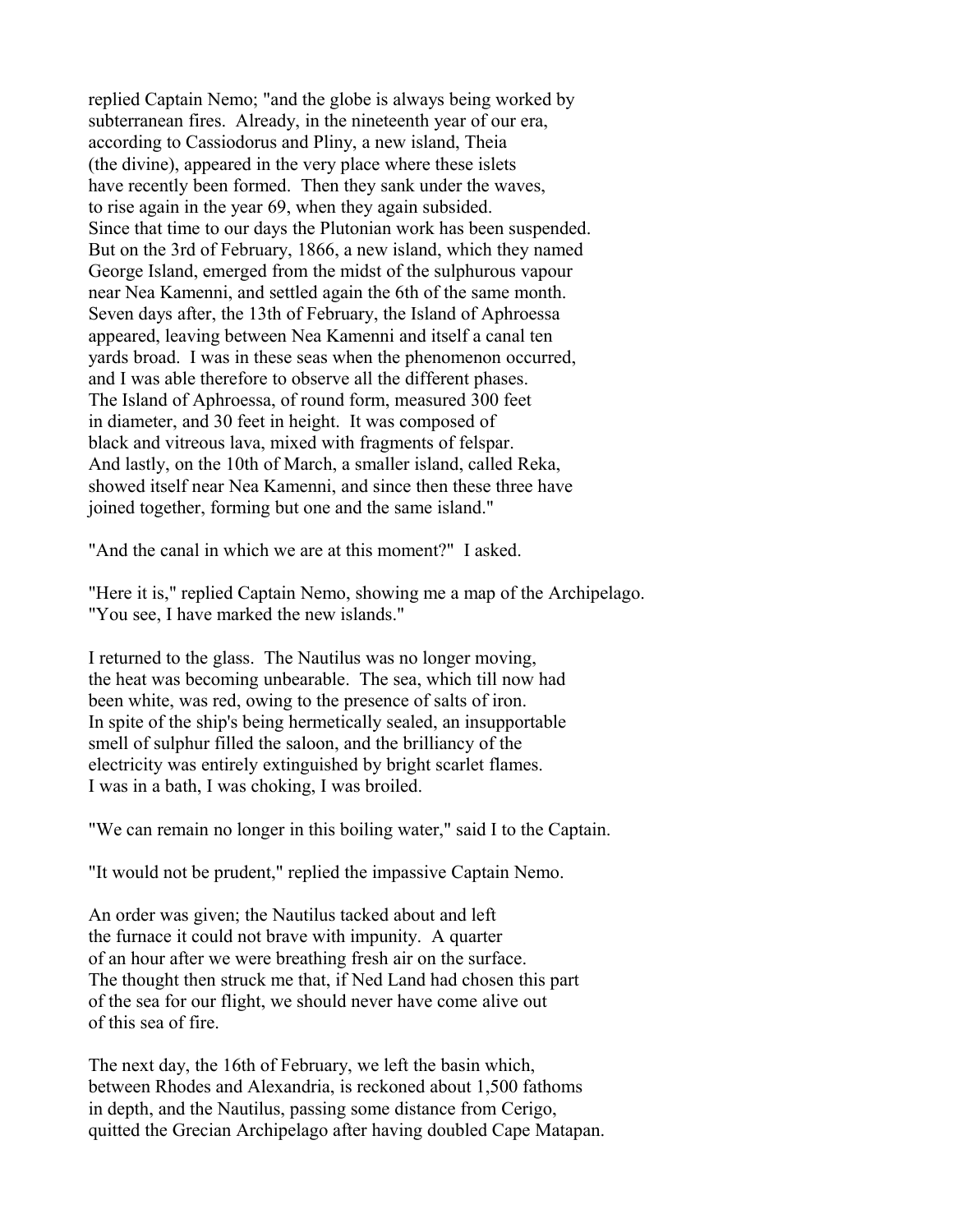# CHAPTER VII

#### THE MEDITERRANEAN IN FORTY-EIGHT HOURS

The Mediterranean, the blue sea par excellence, "the great sea" of the Hebrews, "the sea" of the Greeks, the "mare nostrum" of the Romans, bordered by orange-trees, aloes, cacti, and sea-pines; embalmed with the perfume of the myrtle, surrounded by rude mountains, saturated with pure and transparent air, but incessantly worked by underground fires; a perfect battlefield in which Neptune and Pluto still dispute the empire of the world!

It is upon these banks, and on these waters, says Michelet, that man is renewed in one of the most powerful climates of the globe. But, beautiful as it was, I could only take a rapid glance at the basin whose superficial area is two million of square yards. Even Captain Nemo's knowledge was lost to me, for this puzzling person did not appear once during our passage at full speed. I estimated the course which the Nautilus took under the waves of the sea at about six hundred leagues, and it was accomplished in forty-eight hours. Starting on the morning of the 16th of February from the shores of Greece, we had crossed the Straits of Gibraltar by sunrise on the 18th.

It was plain to me that this Mediterranean, enclosed in the midst of those countries which he wished to avoid, was distasteful to Captain Nemo. Those waves and those breezes brought back too many remembrances, if not too many regrets. Here he had no longer that independence and that liberty of gait which he had when in the open seas, and his Nautilus felt itself cramped between the close shores of Africa and Europe.

Our speed was now twenty-five miles an hour. It may be well understood that Ned Land, to his great disgust, was obliged to renounce his intended flight. He could not launch the pinnace, going at the rate of twelve or thirteen yards every second. To quit the Nautilus under such conditions would be as bad as jumping from a train going at full speed--an imprudent thing, to say the least of it. Besides, our vessel only mounted to the surface of the waves at night to renew its stock of air; it was steered entirely by the compass and the log.

I saw no more of the interior of this Mediterranean than a traveller by express train perceives of the landscape which flies before his eyes; that is to say, the distant horizon, and not the nearer objects which pass like a flash of lightning.

We were then passing between Sicily and the coast of Tunis. In the narrow space between Cape Bon and the Straits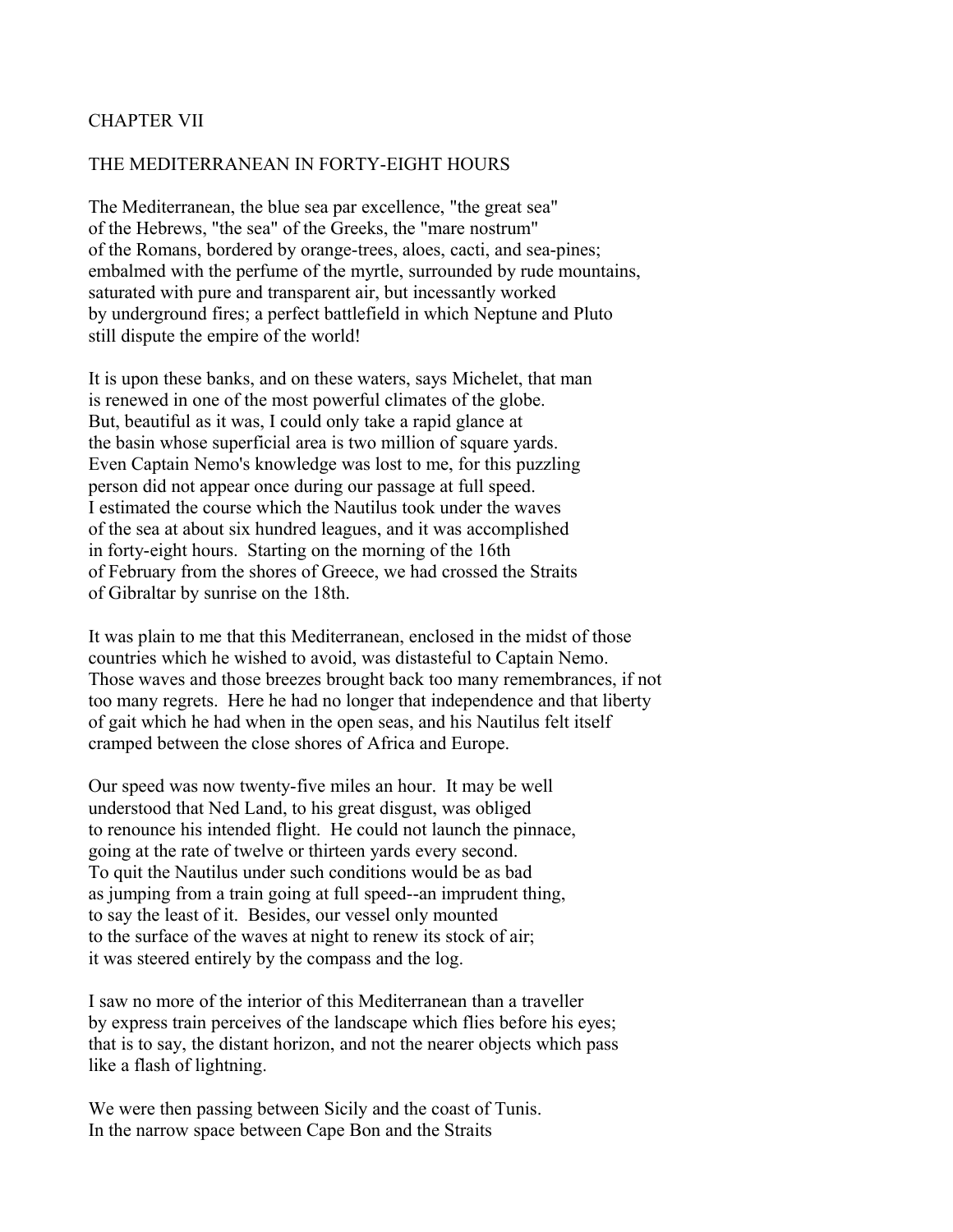of Messina the bottom of the sea rose almost suddenly. There was a perfect bank, on which there was not more than nine fathoms of water, whilst on either side the depth was ninety fathoms.

The Nautilus had to manoeuvre very carefully so as not to strike against this submarine barrier.

I showed Conseil, on the map of the Mediterranean, the spot occupied by this reef.

"But if you please, sir," observed Conseil, "it is like a real isthmus joining Europe to Africa."

"Yes, my boy, it forms a perfect bar to the Straits of Lybia, and the soundings of Smith have proved that in former times the continents between Cape Boco and Cape Furina were joined."

"I can well believe it," said Conseil.

"I will add," I continued, "that a similar barrier exists between Gibraltar and Ceuta, which in geological times formed the entire Mediterranean."

"What if some volcanic burst should one day raise these two barriers above the waves?"

"It is not probable, Conseil."

"Well, but allow me to finish, please, sir; if this phenomenon should take place, it will be troublesome for M. Lesseps, who has taken so much pains to pierce the isthmus."

"I agree with you; but I repeat, Conseil, this phenomenon will never happen. The violence of subterranean force is ever diminishing. Volcanoes, so plentiful in the first days of the world, are being extinguished by degrees; the internal heat is weakened, the temperature of the lower strata of the globe is lowered by a perceptible quantity every century to the detriment of our globe, for its heat is its life."

"But the sun?"

"The sun is not sufficient, Conseil. Can it give heat to a dead body?"

"Not that I know of"

"Well, my friend, this earth will one day be that cold corpse; it will become uninhabitable and uninhabited like the moon, which has long since lost all its vital heat."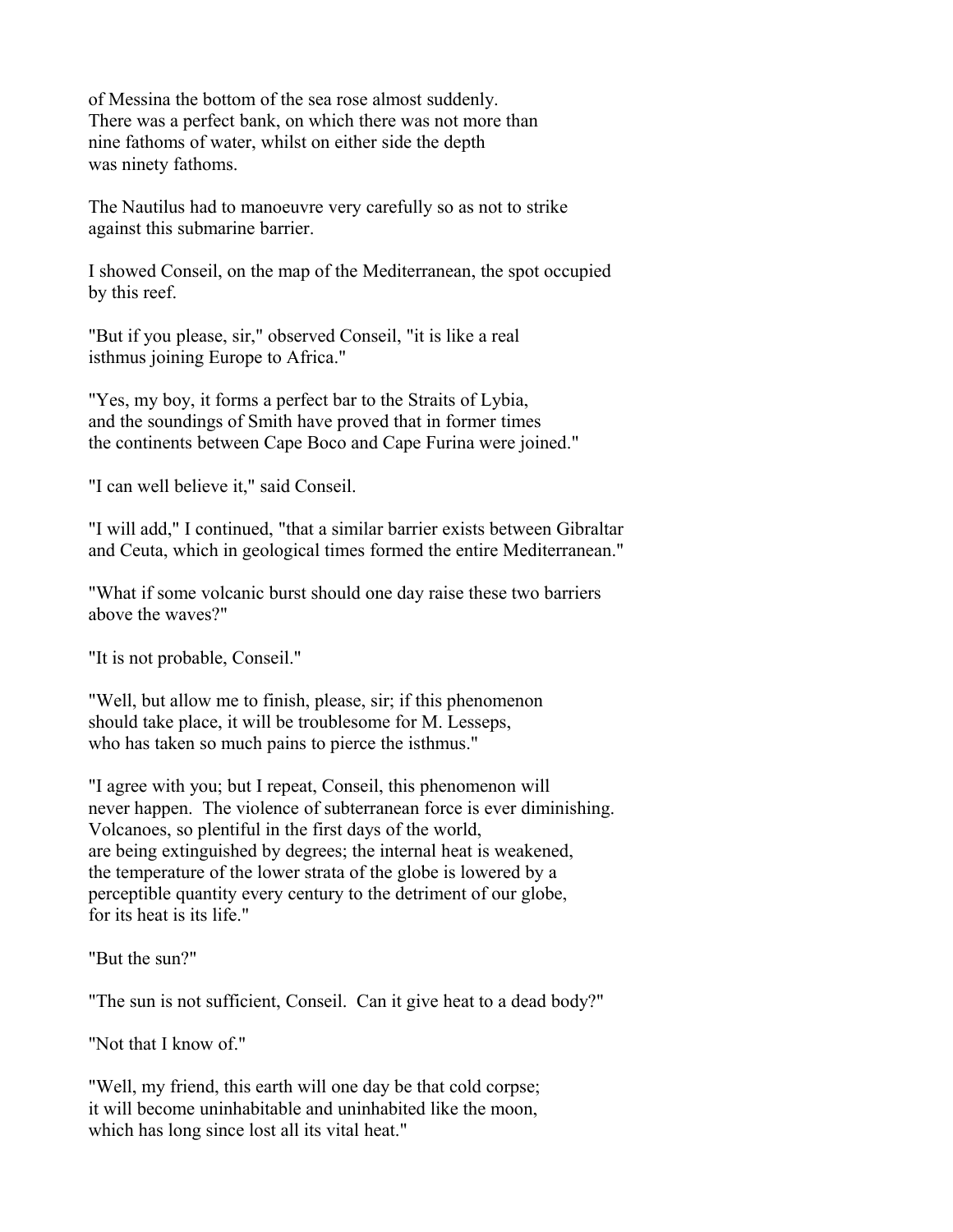"In how many centuries?"

"In some hundreds of thousands of years, my boy."

"Then," said Conseil, "we shall have time to finish our journey- that is, if Ned Land does not interfere with it."

And Conseil, reassured, returned to the study of the bank, which the Nautilus was skirting at a moderate speed.

During the night of the 16th and 17th February we had entered the second Mediterranean basin, the greatest depth of which was 1,450 fathoms. The Nautilus, by the action of its crew, slid down the inclined planes and buried itself in the lowest depths of the sea.

On the 18th of February, about three o'clock in the morning, we were at the entrance of the Straits of Gibraltar. There once existed two currents: an upper one, long since recognised, which conveys the waters of the ocean into the basin of the Mediterranean; and a lower counter-current, which reasoning has now shown to exist. Indeed, the volume of water in the Mediterranean, incessantly added to by the waves of the Atlantic and by rivers falling into it, would each year raise the level of this sea, for its evaporation is not sufficient to restore the equilibrium. As it is not so, we must necessarily admit the existence of an under-current, which empties into the basin of the Atlantic through the Straits of Gibraltar the surplus waters of the Mediterranean. A fact indeed; and it was this counter-current by which the Nautilus profited. It advanced rapidly by the narrow pass. For one instant I caught a glimpse of the beautiful ruins of the temple of Hercules, buried in the ground, according to Pliny, and with the low island which supports it; and a few minutes later we were floating on the Atlantic.

# CHAPTER VIII

#### VIGO BAY

The Atlantic! a vast sheet of water whose superficial area covers twenty-five millions of square miles, the length of which is nine thousand miles, with a mean breadth of two thousand seven hundred- an ocean whose parallel winding shores embrace an immense circumference, watered by the largest rivers of the world, the St. Lawrence, the Mississippi, the Amazon, the Plata, the Orinoco, the Niger, the Senegal, the Elbe, the Loire, and the Rhine, which carry water from the most civilised, as well as from the most savage, countries! Magnificent field of water, incessantly ploughed by vessels of every nation, sheltered by the flags of every nation, and which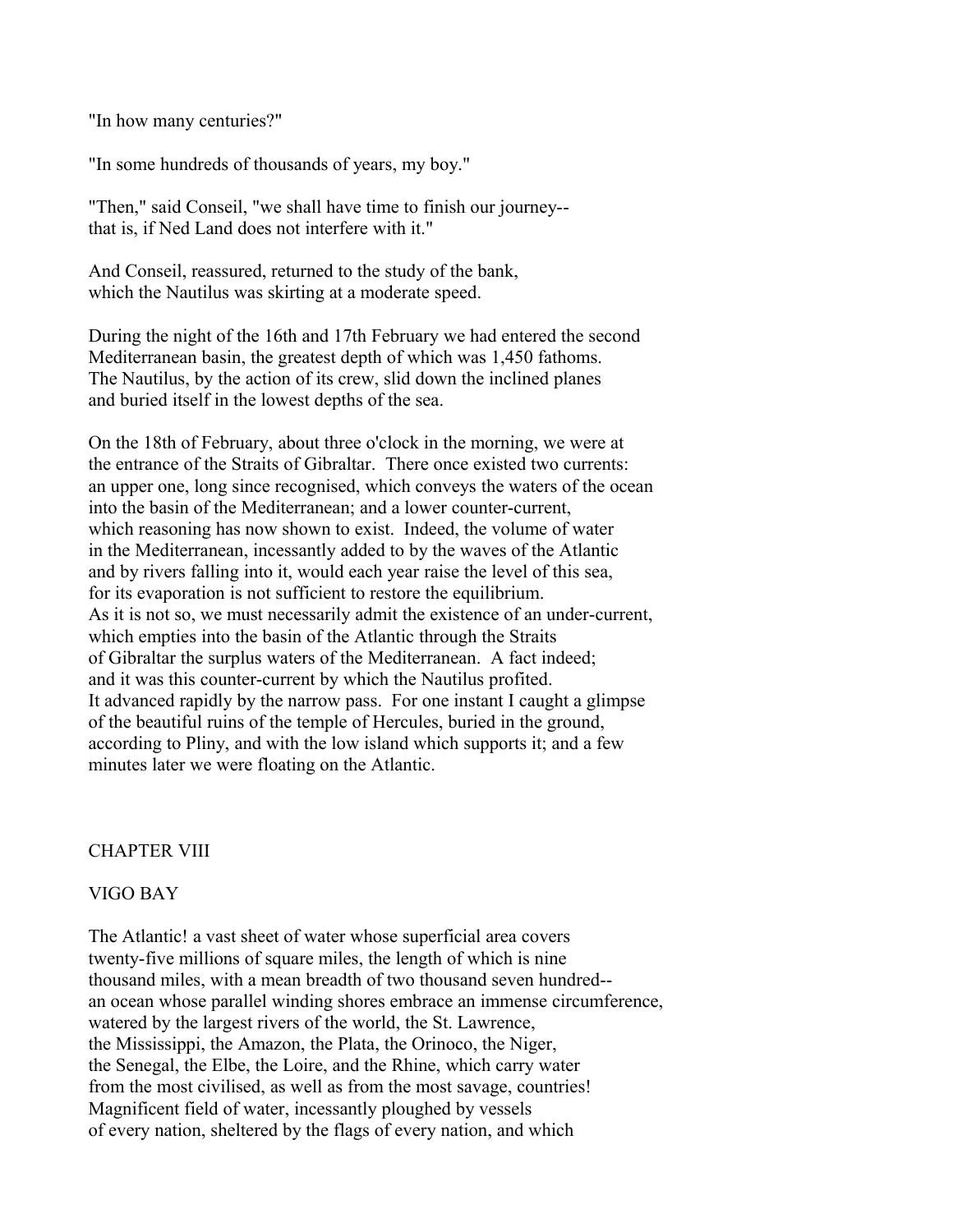terminates in those two terrible points so dreaded by mariners, Cape Horn and the Cape of Tempests.

The Nautilus was piercing the water with its sharp spur, after having accomplished nearly ten thousand leagues in three months and a half, a distance greater than the great circle of the earth. Where were we going now, and what was reserved for the future? The Nautilus, leaving the Straits of Gibraltar, had gone far out. It returned to the surface of the waves, and our daily walks on the platform were restored to us.

I mounted at once, accompanied by Ned Land and Conseil. At a distance of about twelve miles, Cape St. Vincent was dimly to be seen, forming the south-western point of the Spanish peninsula. A strong southerly gale was blowing. The sea was swollen and billowy; it made the Nautilus rock violently. It was almost impossible to keep one's foot on the platform, which the heavy rolls of the sea beat over every instant. So we descended after inhaling some mouthfuls of fresh air.

I returned to my room, Conseil to his cabin; but the Canadian, with a preoccupied air, followed me. Our rapid passage across the Mediterranean had not allowed him to put his project into execution, and he could not help showing his disappointment. When the door of my room was shut, he sat down and looked at me silently.

"Friend Ned," said I, "I understand you; but you cannot reproach yourself. To have attempted to leave the Nautilus under the circumstances would have been folly."

Ned Land did not answer; his compressed lips and frowning brow showed with him the violent possession this fixed idea had taken of his mind.

"Let us see," I continued; "we need not despair yet. We are going up the coast of Portugal again; France and England are not far off, where we can easily find refuge. Now if the Nautilus, on leaving the Straits of Gibraltar, had gone to the south, if it had carried us towards regions where there were no continents, I should share your uneasiness. But we know now that Captain Nemo does not fly from civilised seas, and in some days I think you can act with security."

Ned Land still looked at me fixedly; at length his fixed lips parted, and he said, "It is for to-night."

I drew myself up suddenly. I was, I admit, little prepared for this communication. I wanted to answer the Canadian, but words would not come.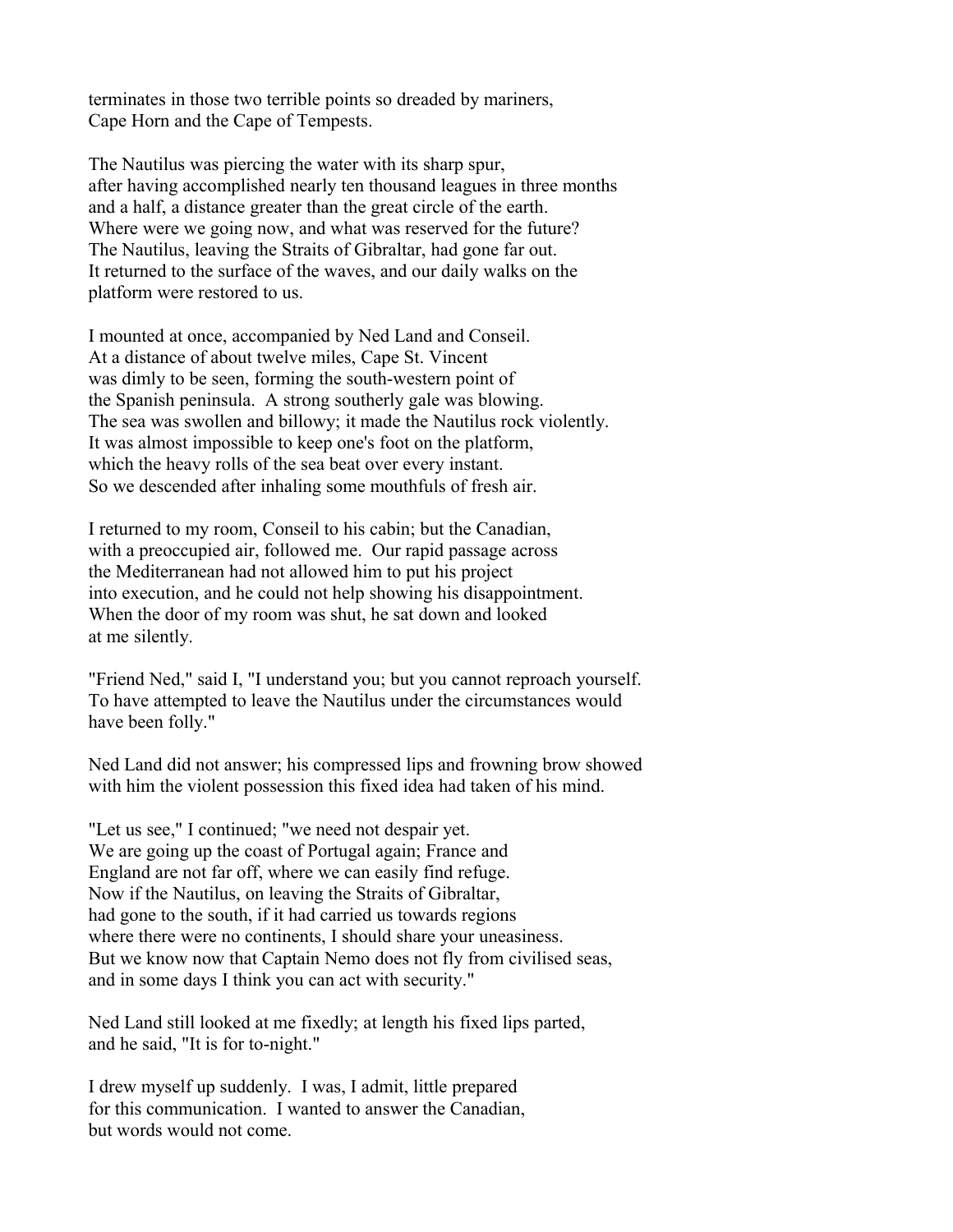"We agreed to wait for an opportunity," continued Ned Land, "and the opportunity has arrived. This night we shall be but a few miles from the Spanish coast. It is cloudy. The wind blows freely. I have your word, M. Aronnax, and I rely upon you."

As I was silent, the Canadian approached me.

"To-night, at nine o'clock," said he. "I have warned Conseil. At that moment Captain Nemo will be shut up in his room, probably in bed. Neither the engineers nor the ship's crew can see us. Conseil and I will gain the central staircase, and you, M. Aronnax, will remain in the library, two steps from us, waiting my signal. The oars, the mast, and the sail are in the canoe. I have even succeeded in getting some provisions. I have procured an English wrench, to unfasten the bolts which attach it to the shell of the Nautilus. So all is ready, till to-night."

"The sea is bad."

"That I allow," replied the Canadian; "but we must risk that. Liberty is worth paying for; besides, the boat is strong, and a few miles with a fair wind to carry us is no great thing. Who knows but by to-morrow we may be a hundred leagues away? Let circumstances only favour us, and by ten or eleven o'clock we shall have landed on some spot of terra firma, alive or dead. But adieu now till to-night."

With these words the Canadian withdrew, leaving me almost dumb. I had imagined that, the chance gone, I should have time to reflect and discuss the matter. My obstinate companion had given me no time; and, after all, what could I have said to him? Ned Land was perfectly right. There was almost the opportunity to profit by. Could I retract my word, and take upon myself the responsibility of compromising the future of my companions? To-morrow Captain Nemo might take us far from all land.

At that moment a rather loud hissing noise told me that the reservoirs were filling, and that the Nautilus was sinking under the waves of the Atlantic.

A sad day I passed, between the desire of regaining my liberty of action and of abandoning the wonderful Nautilus, and leaving my submarine studies incomplete.

What dreadful hours I passed thus! Sometimes seeing myself and companions safely landed, sometimes wishing, in spite of my reason, that some unforeseen circumstance, would prevent the realisation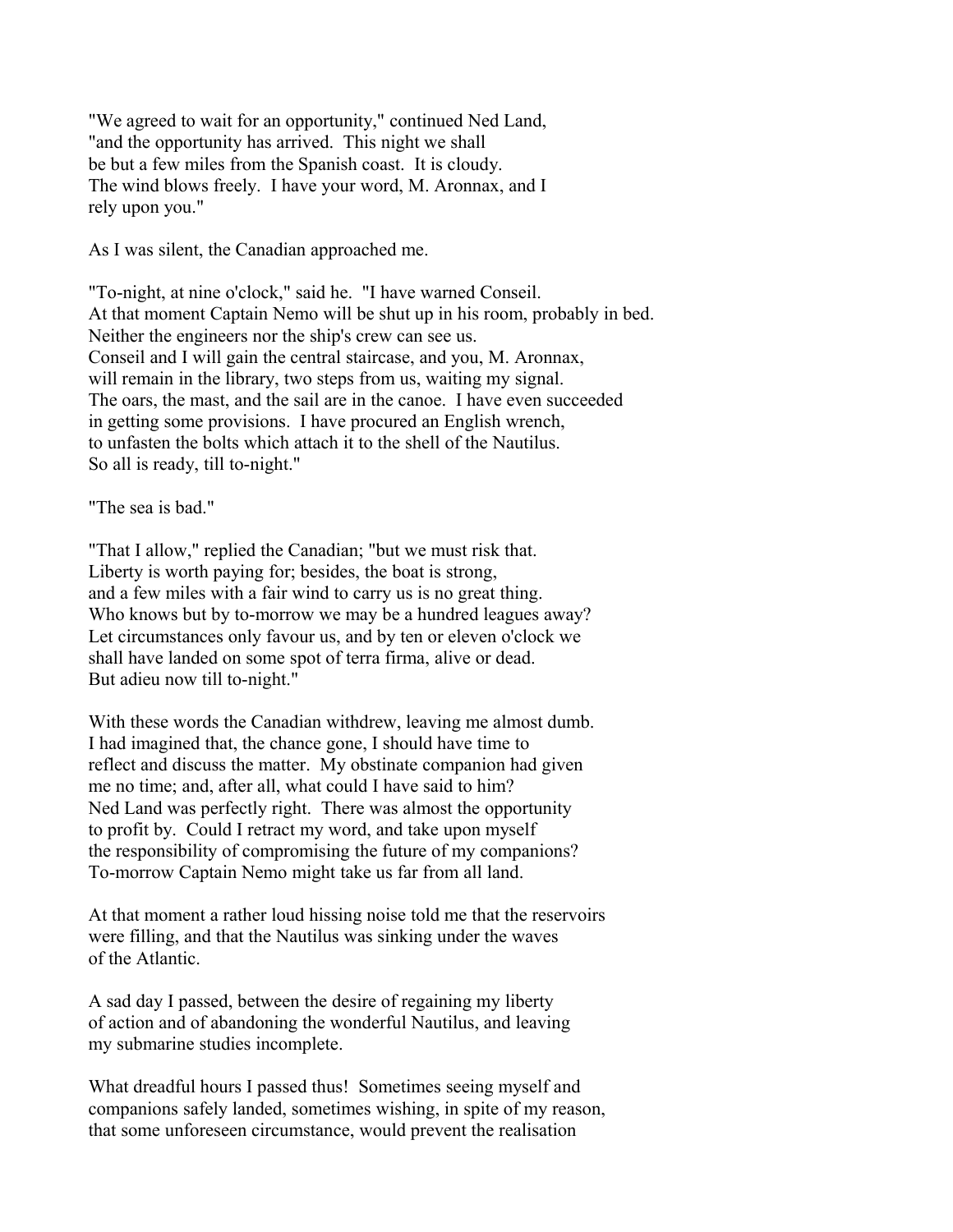of Ned Land's project.

Twice I went to the saloon. I wished to consult the compass. I wished to see if the direction the Nautilus was taking was bringing us nearer or taking us farther from the coast. But no; the Nautilus kept in Portuguese waters.

I must therefore take my part and prepare for flight. My luggage was not heavy; my notes, nothing more.

As to Captain Nemo, I asked myself what he would think of our escape; what trouble, what wrong it might cause him and what he might do in case of its discovery or failure. Certainly I had no cause to complain of him; on the contrary, never was hospitality freer than his. In leaving him I could not be taxed with ingratitude. No oath bound us to him. It was on the strength of circumstances he relied, and not upon our word, to fix us for ever.

I had not seen the Captain since our visit to the Island of Santorin. Would chance bring me to his presence before our departure? I wished it, and I feared it at the same time. I listened if I could hear him walking the room contiguous to mine. No sound reached my ear. I felt an unbearable uneasiness. This day of waiting seemed eternal. Hours struck too slowly to keep pace with my impatience.

My dinner was served in my room as usual. I ate but little; I was too preoccupied. I left the table at seven o'clock. A hundred and twenty minutes (I counted them) still separated me from the moment in which I was to join Ned Land. My agitation redoubled. My pulse beat violently. I could not remain quiet. I went and came, hoping to calm my troubled spirit by constant movement. The idea of failure in our bold enterprise was the least painful of my anxieties; but the thought of seeing our project discovered before leaving the Nautilus, of being brought before Captain Nemo, irritated, or (what was worse) saddened, at my desertion, made my heart beat.

I wanted to see the saloon for the last time. I descended the stairs and arrived in the museum, where I had passed so many useful and agreeable hours. I looked at all its riches, all its treasures, like a man on the eve of an eternal exile, who was leaving never to return.

These wonders of Nature, these masterpieces of art, amongst which for so many days my life had been concentrated, I was going to abandon them for ever! I should like to have taken a last look through the windows of the saloon into the waters of the Atlantic: but the panels were hermetically closed, and a cloak of steel separated me from that ocean which I had not yet explored.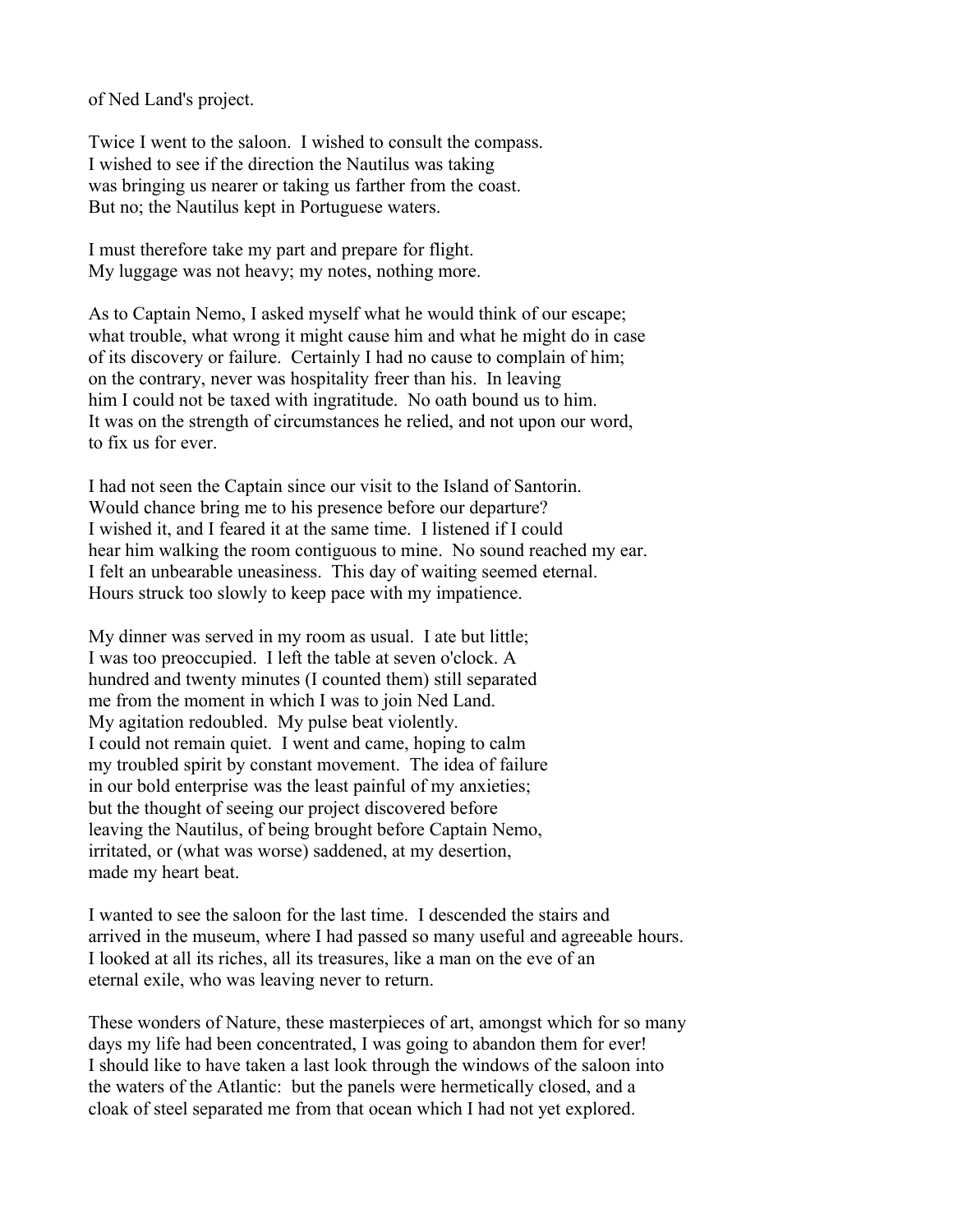In passing through the saloon, I came near the door let into the angle which opened into the Captain's room. To my great surprise, this door was ajar. I drew back involuntarily. If Captain Nemo should be in his room, he could see me. But, hearing no sound, I drew nearer. The room was deserted. I pushed open the door and took some steps forward. Still the same monklike severity of aspect.

Suddenly the clock struck eight. The first beat of the hammer on the bell awoke me from my dreams. I trembled as if an invisible eye had plunged into my most secret thoughts, and I hurried from the room.

There my eye fell upon the compass. Our course was still north. The log indicated moderate speed, the manometer a depth of about sixty feet.

I returned to my room, clothed myself warmly--sea boots, an otterskin cap, a great coat of byssus, lined with sealskin; I was ready, I was waiting. The vibration of the screw alone broke the deep silence which reigned on board. I listened attentively. Would no loud voice suddenly inform me that Ned Land had been surprised in his projected flight. A mortal dread hung over me, and I vainly tried to regain my accustomed coolness.

At a few minutes to nine, I put my ear to the Captain's door. No noise. I left my room and returned to the saloon, which was half in obscurity, but deserted.

I opened the door communicating with the library. The same insufficient light, the same solitude. I placed myself near the door leading to the central staircase, and there waited for Ned Land's signal.

At that moment the trembling of the screw sensibly diminished, then it stopped entirely. The silence was now only disturbed by the beatings of my own heart. Suddenly a slight shock was felt; and I knew that the Nautilus had stopped at the bottom of the ocean. My uneasiness increased. The Canadian's signal did not come. I felt inclined to join Ned Land and beg of him to put off his attempt. I felt that we were not sailing under our usual conditions.

At this moment the door of the large saloon opened, and Captain Nemo appeared. He saw me, and without further preamble began in an amiable tone of voice:

"Ah, sir! I have been looking for you. Do you know the history of Spain?"

Now, one might know the history of one's own country by heart; but in the condition I was at the time, with troubled mind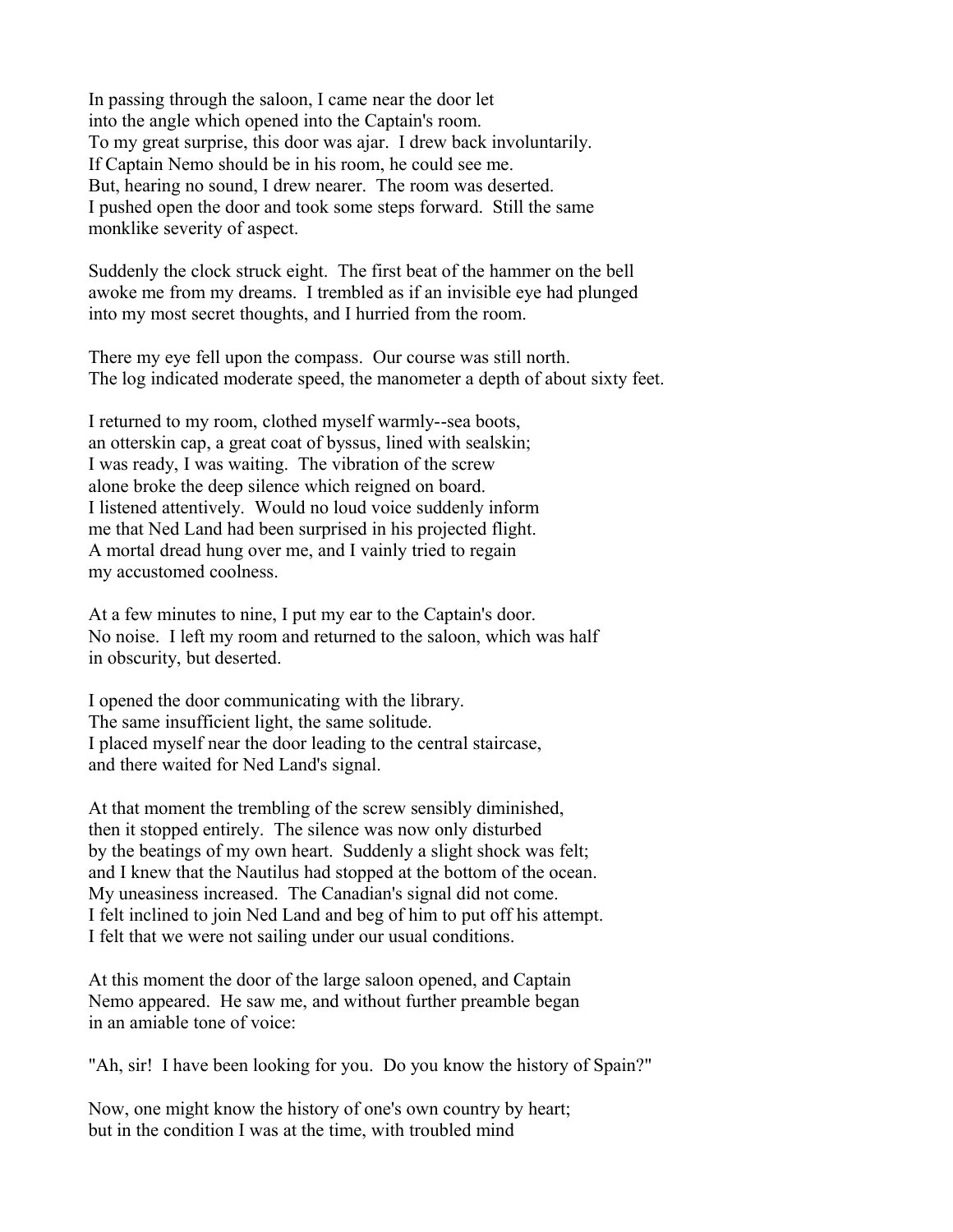and head quite lost, I could not have said a word of it.

"Well," continued Captain Nemo, "you heard my question! Do you know the history of Spain?"

"Very slightly," I answered.

"Well, here are learned men having to learn," said the Captain. "Come, sit down, and I will tell you a curious episode in this history. Sir, listen well," said he; "this history will interest you on one side, for it will answer a question which doubtless you have not been able to solve."

"I listen, Captain," said I, not knowing what my interlocutor was driving at, and asking myself if this incident was bearing on our projected flight.

"Sir, if you have no objection, we will go back to 1702. You cannot be ignorant that your king, Louis XIV, thinking that the gesture of a potentate was sufficient to bring the Pyrenees under his yoke, had imposed the Duke of Anjou, his grandson, on the Spaniards. This prince reigned more or less badly under the name of Philip V, and had a strong party against him abroad. Indeed, the preceding year, the royal houses of Holland, Austria, and England had concluded a treaty of alliance at the Hague, with the intention of plucking the crown of Spain from the head of Philip V, and placing it on that of an archduke to whom they prematurely gave the title of Charles III.

"Spain must resist this coalition; but she was almost entirely unprovided with either soldiers or sailors. However, money would not fail them, provided that their galleons, laden with gold and silver from America, once entered their ports. And about the end of 1702 they expected a rich convoy which France was escorting with a fleet of twenty-three vessels, commanded by Admiral Chateau-Renaud, for the ships of the coalition were already beating the Atlantic. This convoy was to go to Cadiz, but the Admiral, hearing that an English fleet was cruising in those waters, resolved to make for a French port.

"The Spanish commanders of the convoy objected to this decision. They wanted to be taken to a Spanish port, and, if not to Cadiz, into Vigo Bay, situated on the northwest coast of Spain, and which was not blocked.

"Admiral Chateau-Renaud had the rashness to obey this injunction, and the galleons entered Vigo Bay.

"Unfortunately, it formed an open road which could not be defended in any way. They must therefore hasten to unload the galleons before the arrival of the combined fleet;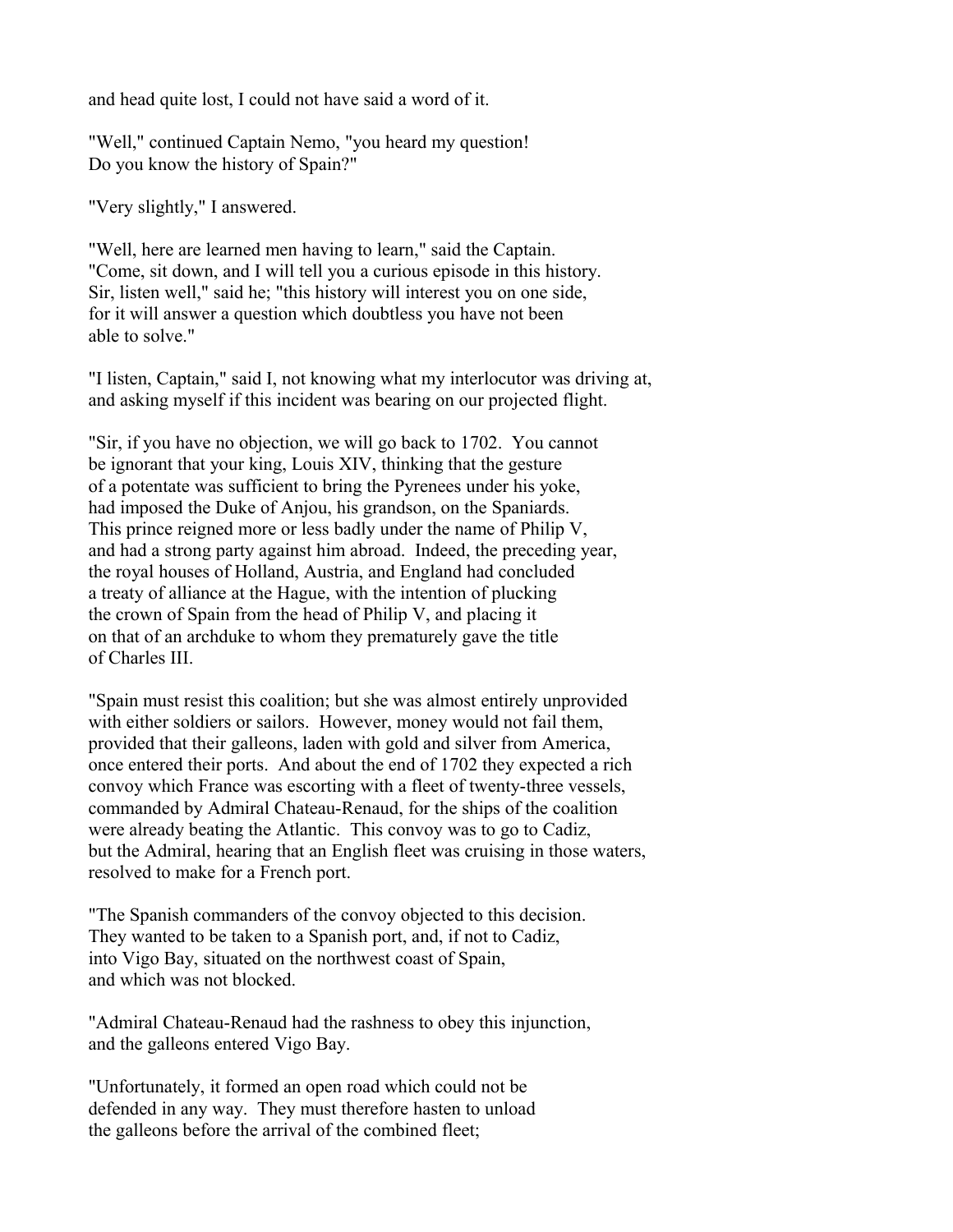and time would not have failed them had not a miserable question of rivalry suddenly arisen.

"You are following the chain of events?" asked Captain Nemo.

"Perfectly," said I, not knowing the end proposed by this historical lesson.

"I will continue. This is what passed. The merchants of Cadiz had a privilege by which they had the right of receiving all merchandise coming from the West Indies. Now, to disembark these ingots at the port of Vigo was depriving them of their rights. They complained at Madrid, and obtained the consent of the weak-minded Philip that the convoy, without discharging its cargo, should remain sequestered in the roads of Vigo until the enemy had disappeared.

"But whilst coming to this decision, on the 22nd of October, 1702, the English vessels arrived in Vigo Bay, when Admiral Chateau-Renaud, in spite of inferior forces, fought bravely. But, seeing that the treasure must fall into the enemy's hands, he burnt and scuttled every galleon, which went to the bottom with their immense riches."

Captain Nemo stopped. I admit I could not see yet why this history should interest me.

"Well?" I asked.

"Well, M. Aronnax," replied Captain Nemo, "we are in that Vigo Bay; and it rests with yourself whether you will penetrate its mysteries."

The Captain rose, telling me to follow him. I had had time to recover. I obeyed. The saloon was dark, but through the transparent glass the waves were sparkling. I looked.

For half a mile around the Nautilus, the waters seemed bathed in electric light. The sandy bottom was clean and bright. Some of the ship's crew in their diving-dresses were clearing away half-rotten barrels and empty cases from the midst of the blackened wrecks. From these cases and from these barrels escaped ingots of gold and silver, cascades of piastres and jewels. The sand was heaped up with them. Laden with their precious booty, the men returned to the Nautilus, disposed of their burden, and went back to this inexhaustible fishery of gold and silver.

I understood now. This was the scene of the battle of the 22nd of October, 1702. Here on this very spot the galleons laden for the Spanish Government had sunk. Here Captain Nemo came, according to his wants, to pack up those millions with which he burdened the Nautilus. It was for him and him alone America had given up her precious metals.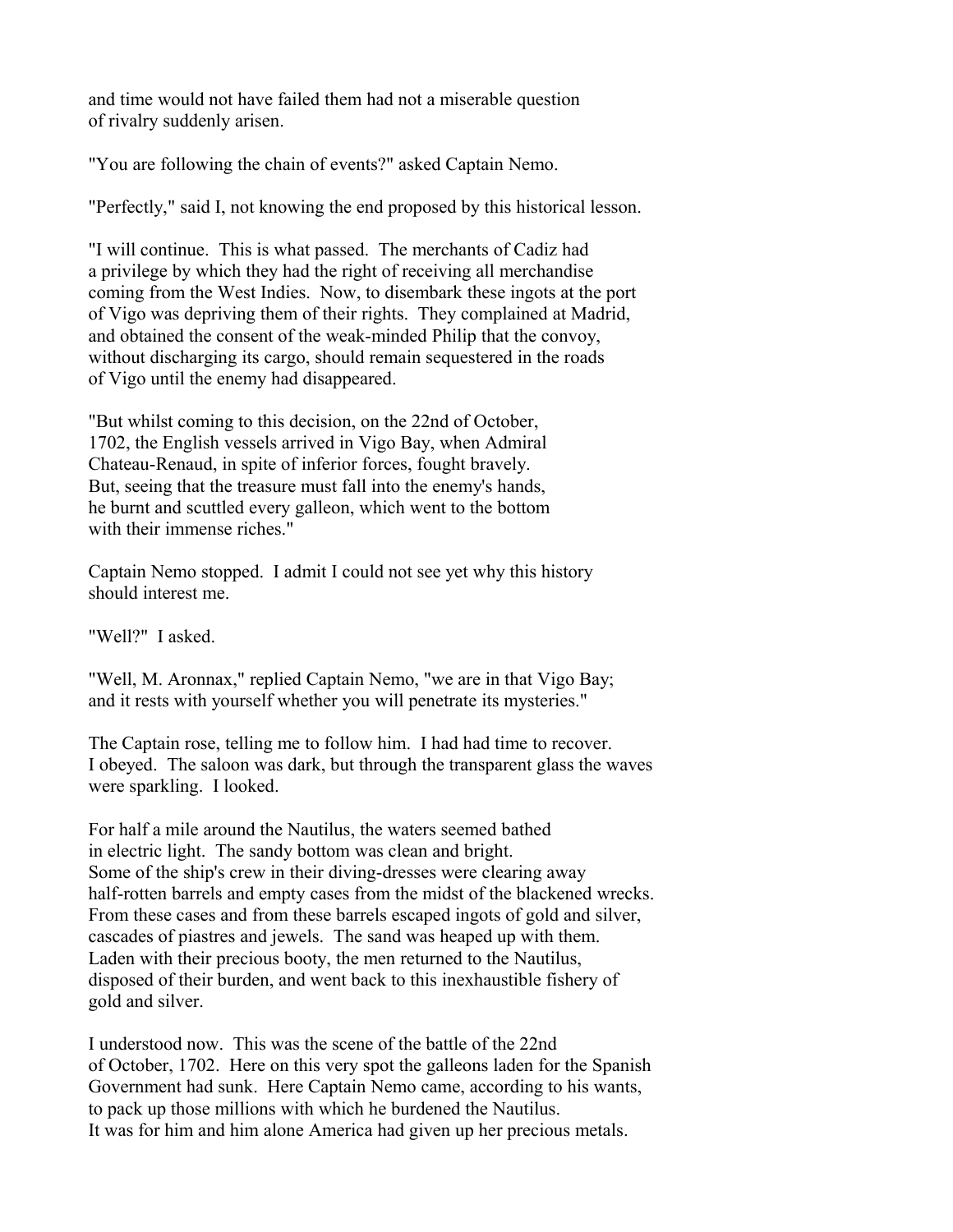He was heir direct, without anyone to share, in those treasures torn from the Incas and from the conquered of Ferdinand Cortez.

"Did you know, sir," he asked, smiling, "that the sea contained such riches?"

"I knew," I answered, "that they value money held in suspension in these waters at two millions."

"Doubtless; but to extract this money the expense would be greater than the profit. Here, on the contrary, I have but to pick up what man has lost--and not only in Vigo Bay, but in a thousand other ports where shipwrecks have happened, and which are marked on my submarine map. Can you understand now the source of the millions I am worth?"

"I understand, Captain. But allow me to tell you that in exploring Vigo Bay you have only been beforehand with a rival society."

"And which?"

"A society which has received from the Spanish Government the privilege of seeking those buried galleons. The shareholders are led on by the allurement of an enormous bounty, for they value these rich shipwrecks at five hundred millions."

"Five hundred millions they were," answered Captain Nemo, "but they are so no longer."

"Just so," said I; "and a warning to those shareholders would be an act of charity. But who knows if it would be well received? What gamblers usually regret above all is less the loss of their money than of their foolish hopes. After all, I pity them less than the thousands of unfortunates to whom so much riches well-distributed would have been profitable, whilst for them they will be for ever barren."

I had no sooner expressed this regret than I felt that it must have wounded Captain Nemo.

"Barren!" he exclaimed, with animation. "Do you think then, sir, that these riches are lost because I gather them? Is it for myself alone, according to your idea, that I take the trouble to collect these treasures? Who told you that I did not make a good use of it? Do you think I am ignorant that there are suffering beings and oppressed races on this earth, miserable creatures to console, victims to avenge? Do you not understand?"

Captain Nemo stopped at these last words, regretting perhaps that he had spoken so much. But I had guessed that,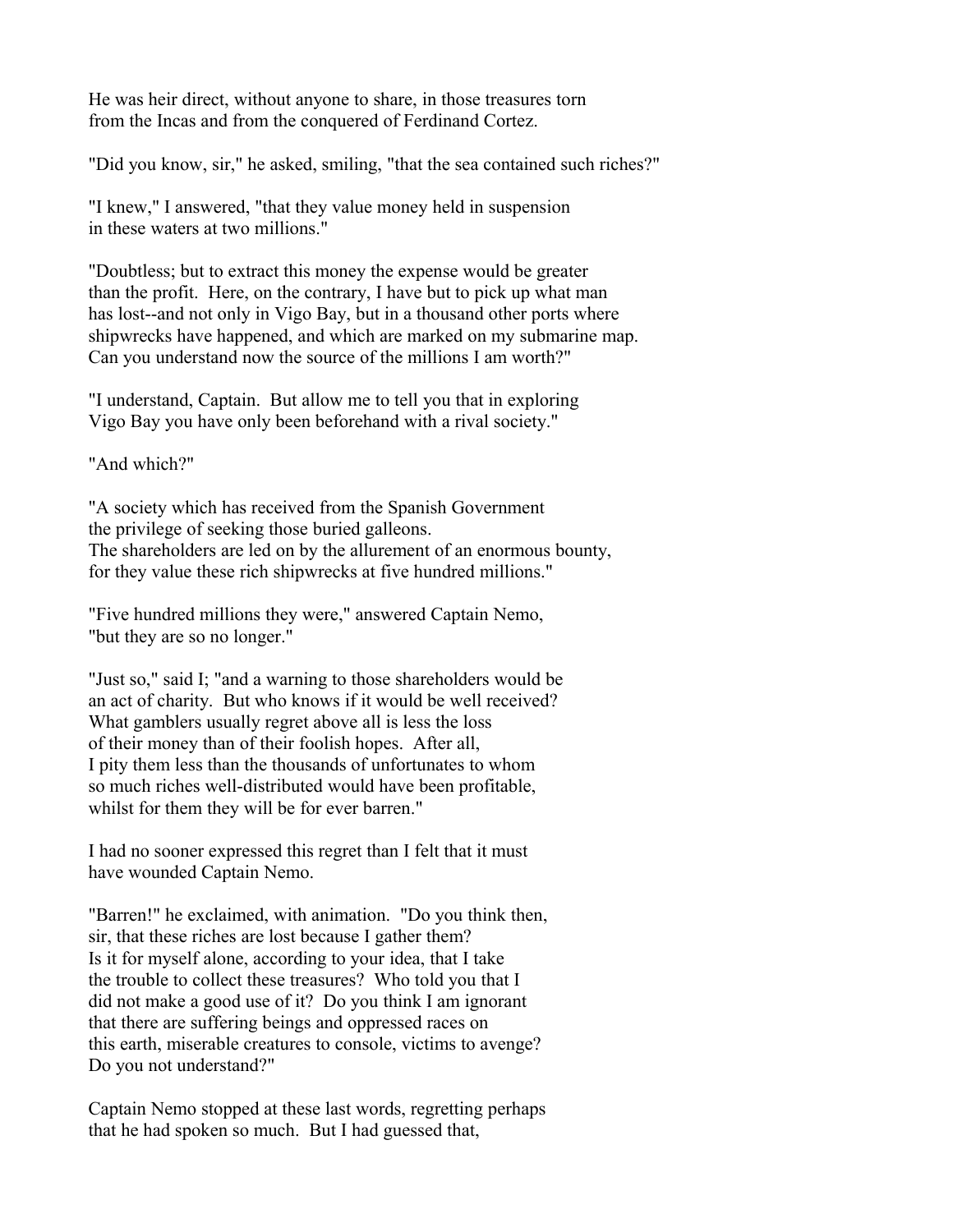whatever the motive which had forced him to seek independence under the sea, it had left him still a man, that his heart still beat for the sufferings of humanity, and that his immense charity was for oppressed races as well as individuals. And I then understood for whom those millions were destined which were forwarded by Captain Nemo when the Nautilus was cruising in the waters of Crete.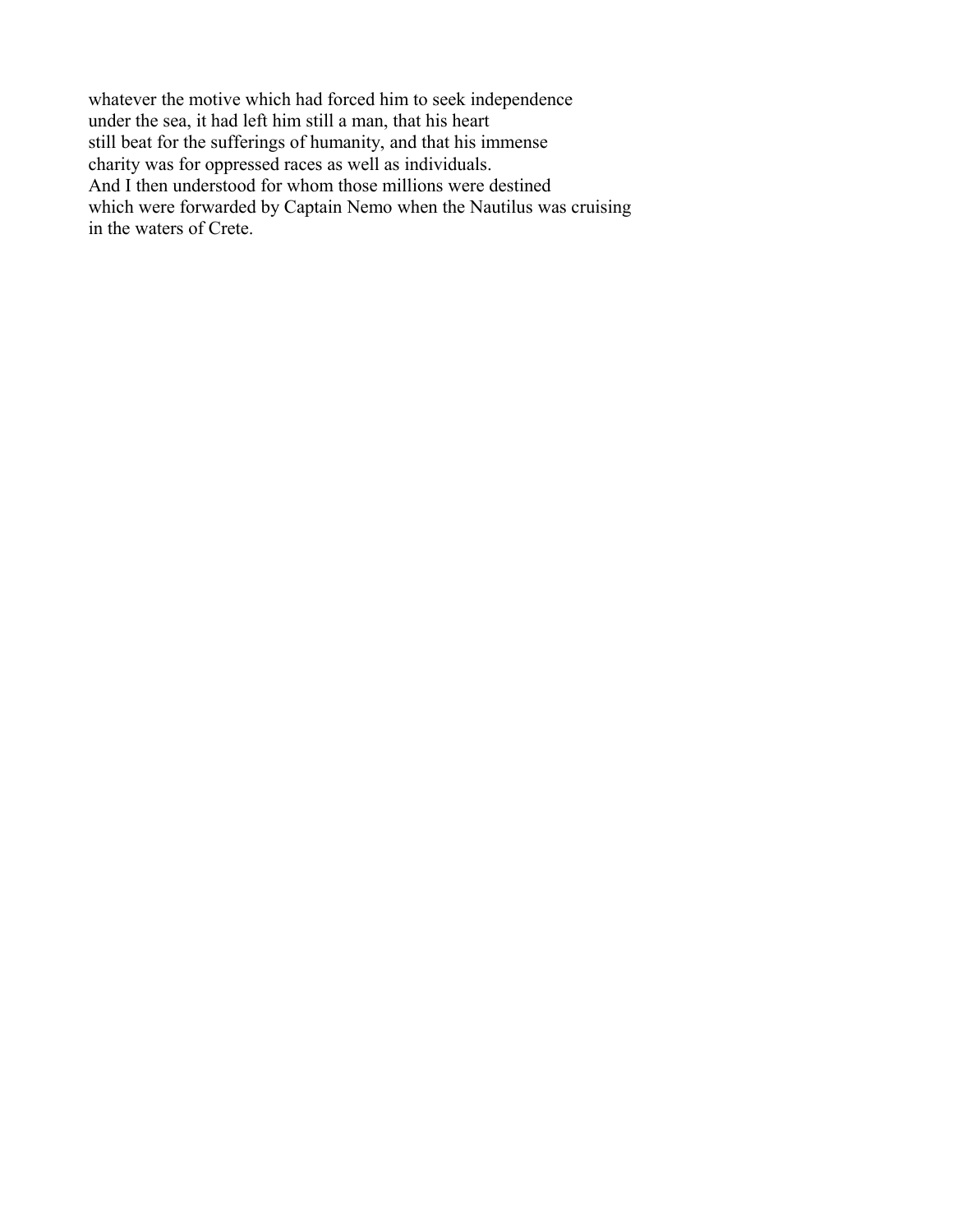# CHAPTER IX

#### A VANISHED CONTINENT

The next morning, the 19th of February, I saw the Canadian enter my room. I expected this visit. He looked very disappointed.

"Well, sir?" said he.

"Well, Ned, fortune was against us yesterday."

"Yes; that Captain must needs stop exactly at the hour we intended leaving his vessel."

"Yes, Ned, he had business at his bankers."

"His bankers!"

"Or rather his banking-house; by that I mean the ocean, where his riches are safer than in the chests of the State."

I then related to the Canadian the incidents of the preceding night, hoping to bring him back to the idea of not abandoning the Captain; but my recital had no other result than an energetically expressed regret from Ned that he had not been able to take a walk on the battlefield of Vigo on his own account.

"However," said he, "all is not ended. It is only a blow of the harpoon lost. Another time we must succeed; and to-night, if necessary----"

"In what direction is the Nautilus going?" I asked.

"I do not know," replied Ned.

"Well, at noon we shall see the point."

The Canadian returned to Conseil. As soon as I was dressed, I went into the saloon. The compass was not reassuring. The course of the Nautilus was S.S.W. We were turning our backs on Europe.

I waited with some impatience till the ship's place was pricked on the chart. At about half-past eleven the reservoirs were emptied, and our vessel rose to the surface of the ocean. I rushed towards the platform. Ned Land had preceded me. No more land in sight. Nothing but an immense sea. Some sails on the horizon, doubtless those going to San Roque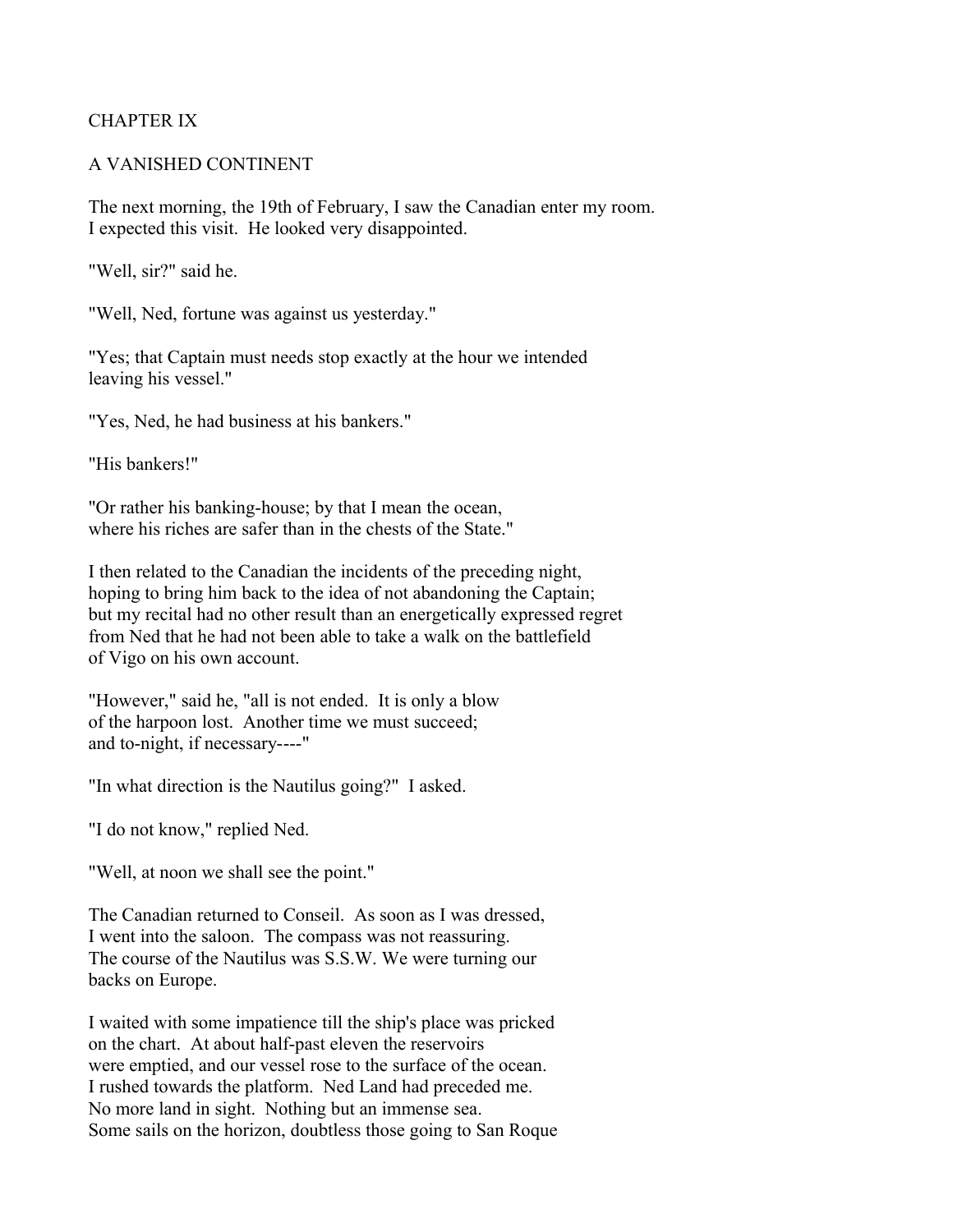in search of favourable winds for doubling the Cape of Good Hope. The weather was cloudy. A gale of wind was preparing. Ned raved, and tried to pierce the cloudy horizon. He still hoped that behind all that fog stretched the land he so longed for.

At noon the sun showed itself for an instant. The second profited by this brightness to take its height. Then, the sea becoming more billowy, we descended, and the panel closed.

An hour after, upon consulting the chart, I saw the position of the Nautilus was marked at  $16\omega$  17' long., and  $33\omega$  22' lat., at 150 leagues from the nearest coast. There was no means of flight, and I leave you to imagine the rage of the Canadian when I informed him of our situation.

For myself, I was not particularly sorry. I felt lightened of the load which had oppressed me, and was able to return with some degree of calmness to my accustomed work.

That night, about eleven o'clock, I received a most unexpected visit from Captain Nemo. He asked me very graciously if I felt fatigued from my watch of the preceding night. I answered in the negative.

"Then, M. Aronnax, I propose a curious excursion."

"Propose, Captain?"

"You have hitherto only visited the submarine depths by daylight, under the brightness of the sun. Would it suit you to see them in the darkness of the night?"

"Most willingly."

"I warn you, the way will be tiring. We shall have far to walk, and must climb a mountain. The roads are not well kept."

"What you say, Captain, only heightens my curiosity; I am ready to follow you."

"Come then, sir, we will put on our diving-dresses."

Arrived at the robing-room, I saw that neither of my companions nor any of the ship's crew were to follow us on this excursion. Captain Nemo had not even proposed my taking with me either Ned or Conseil.

In a few moments we had put on our diving-dresses; they placed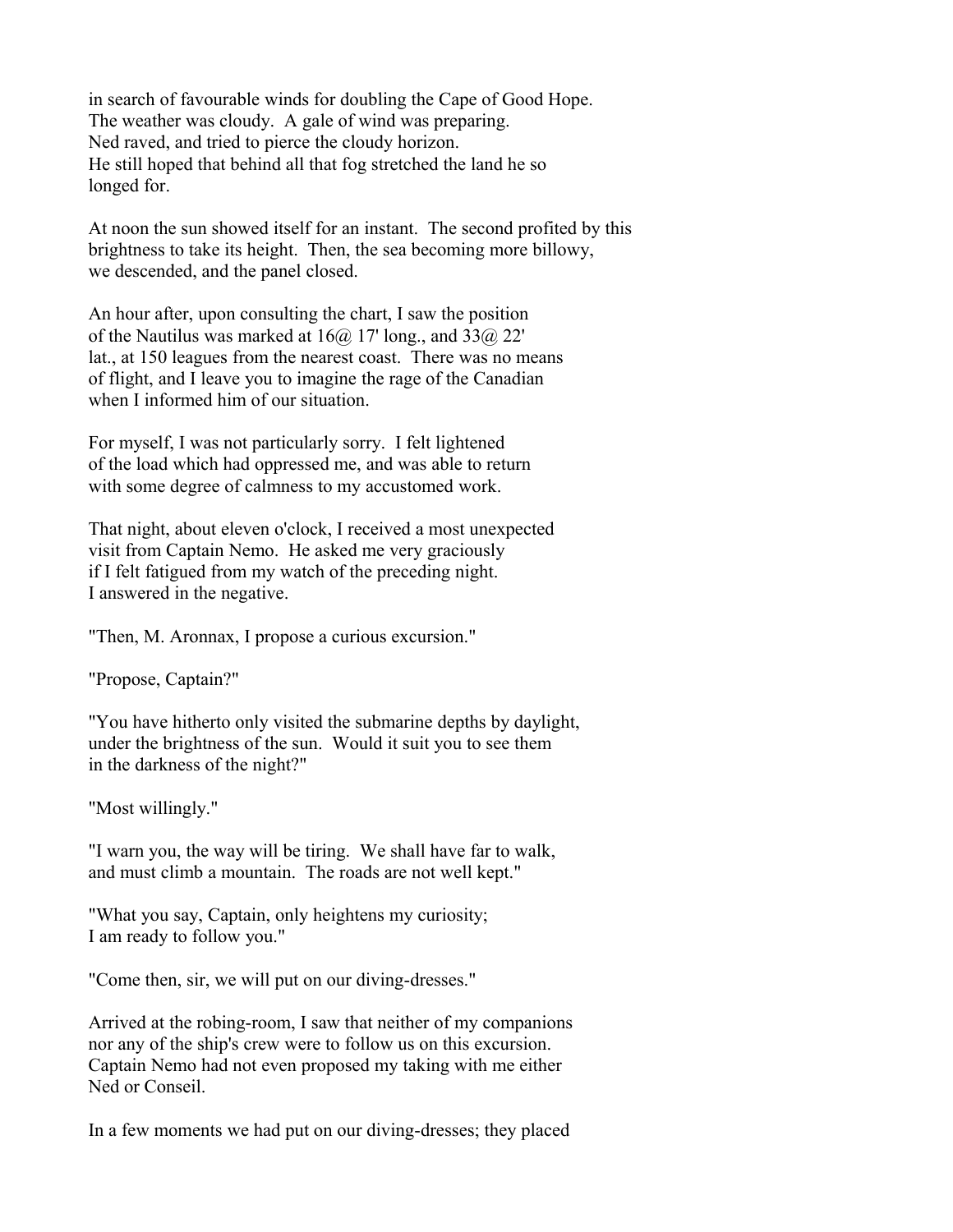on our backs the reservoirs, abundantly filled with air, but no electric lamps were prepared. I called the Captain's attention to the fact.

"They will be useless," he replied.

I thought I had not heard aright, but I could not repeat my observation, for the Captain's head had already disappeared in its metal case. I finished harnessing myself. I felt them put an iron-pointed stick into my hand, and some minutes later, after going through the usual form, we set foot on the bottom of the Atlantic at a depth of 150 fathoms. Midnight was near. The waters were profoundly dark, but Captain Nemo pointed out in the distance a reddish spot, a sort of large light shining brilliantly about two miles from the Nautilus. What this fire might be, what could feed it, why and how it lit up the liquid mass, I could not say. In any case, it did light our way, vaguely, it is true, but I soon accustomed myself to the peculiar darkness, and I understood, under such circumstances, the uselessness of the Ruhmkorff apparatus.

As we advanced, I heard a kind of pattering above my head. The noise redoubling, sometimes producing a continual shower, I soon understood the cause. It was rain falling violently, and crisping the surface of the waves. Instinctively the thought flashed across my mind that I should be wet through! By the water! in the midst of the water! I could not help laughing at the odd idea. But, indeed, in the thick diving-dress, the liquid element is no longer felt, and one only seems to be in an atmosphere somewhat denser than the terrestrial atmosphere. Nothing more.

After half an hour's walk the soil became stony. Medusae, microscopic crustacea, and pennatules lit it slightly with their phosphorescent gleam. I caught a glimpse of pieces of stone covered with millions of zoophytes and masses of sea weed. My feet often slipped upon this sticky carpet of sea weed, and without my iron-tipped stick I should have fallen more than once. In turning round, I could still see the whitish lantern of the Nautilus beginning to pale in the distance.

But the rosy light which guided us increased and lit up the horizon. The presence of this fire under water puzzled me in the highest degree. Was I going towards a natural phenomenon as yet unknown to the savants of the earth? Or even (for this thought crossed my brain) had the hand of man aught to do with this conflagration? Had he fanned this flame? Was I to meet in these depths companions and friends of Captain Nemo whom he was going to visit, and who, like him, led this strange existence? Should I find down there a whole colony of exiles who, weary of the miseries of this earth, had sought and found independence in the deep ocean? All these foolish and unreasonable ideas pursued me. And in this condition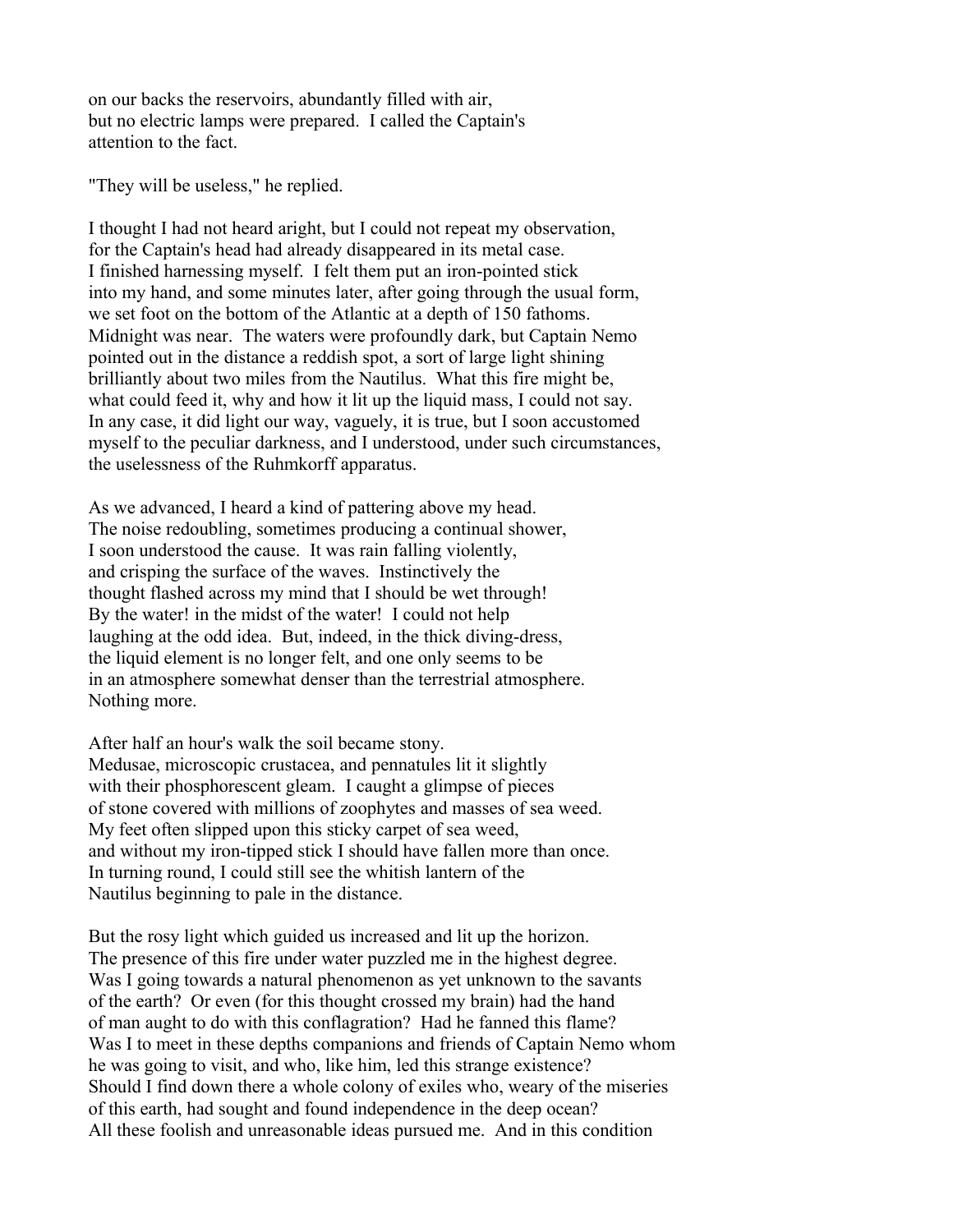of mind, over-excited by the succession of wonders continually passing before my eyes, I should not have been surprised to meet at the bottom of the sea one of those submarine towns of which Captain Nemo dreamed.

Our road grew lighter and lighter. The white glimmer came in rays from the summit of a mountain about 800 feet high. But what I saw was simply a reflection, developed by the clearness of the waters. The source of this inexplicable light was a fire on the opposite side of the mountain.

In the midst of this stony maze furrowing the bottom of the Atlantic, Captain Nemo advanced without hesitation. He knew this dreary road. Doubtless he had often travelled over it, and could not lose himself. I followed him with unshaken confidence. He seemed to me like a genie of the sea; and, as he walked before me, I could not help admiring his stature, which was outlined in black on the luminous horizon.

It was one in the morning when we arrived at the first slopes of the mountain; but to gain access to them we must venture through the difficult paths of a vast copse.

Yes; a copse of dead trees, without leaves, without sap, trees petrified by the action of the water and here and there overtopped by gigantic pines. It was like a coal-pit still standing, holding by the roots to the broken soil, and whose branches, like fine black paper cuttings, showed distinctly on the watery ceiling. Picture to yourself a forest in the Hartz hanging on to the sides of the mountain, but a forest swallowed up. The paths were encumbered with seaweed and fucus, between which grovelled a whole world of crustacea. I went along, climbing the rocks, striding over extended trunks, breaking the sea bind-weed which hung from one tree to the other; and frightening the fishes, which flew from branch to branch. Pressing onward, I felt no fatigue. I followed my guide, who was never tired. What a spectacle! How can I express it? how paint the aspect of those woods and rocks in this medium--their under parts dark and wild, the upper coloured with red tints, by that light which the reflecting powers of the waters doubled? We climbed rocks which fell directly after with gigantic bounds and the low growling of an avalanche. To right and left ran long, dark galleries, where sight was lost. Here opened vast glades which the hand of man seemed to have worked; and I sometimes asked myself if some inhabitant of these submarine regions would not suddenly appear to me.

But Captain Nemo was still mounting. I could not stay behind. I followed boldly. My stick gave me good help. A false step would have been dangerous on the narrow passes sloping down to the sides of the gulfs; but I walked with firm step, without feeling any giddiness. Now I jumped a crevice, the depth of which would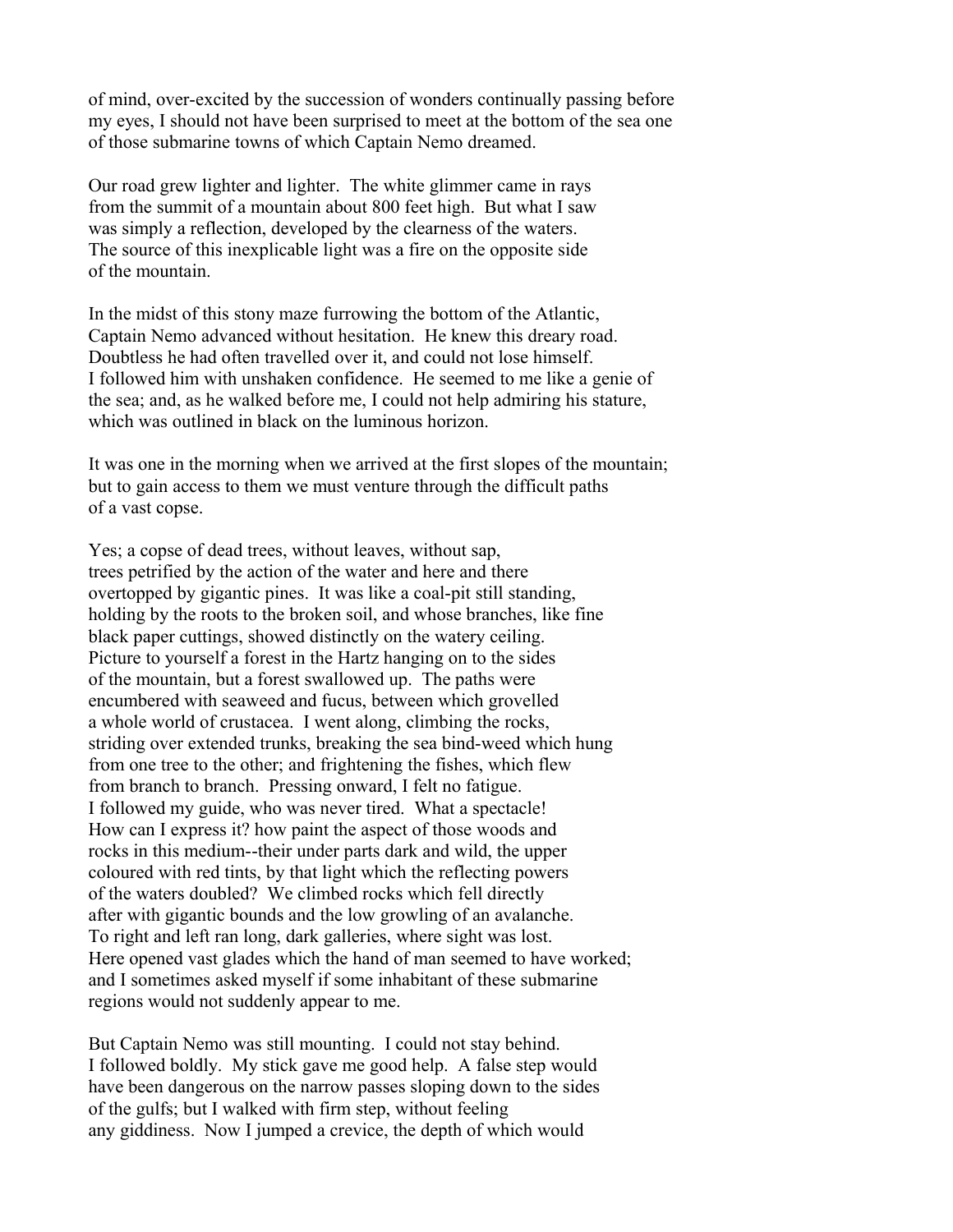have made me hesitate had it been among the glaciers on the land; now I ventured on the unsteady trunk of a tree thrown across from one abyss to the other, without looking under my feet, having only eyes to admire the wild sites of this region.

There, monumental rocks, leaning on their regularly-cut bases, seemed to defy all laws of equilibrium. From between their stony knees trees sprang, like a jet under heavy pressure, and upheld others which upheld them. Natural towers, large scarps, cut perpendicularly, like a "curtain," inclined at an angle which the laws of gravitation could never have tolerated in terrestrial regions.

Two hours after quitting the Nautilus we had crossed the line of trees, and a hundred feet above our heads rose the top of the mountain, which cast a shadow on the brilliant irradiation of the opposite slope. Some petrified shrubs ran fantastically here and there. Fishes got up under our feet like birds in the long grass. The massive rocks were rent with impenetrable fractures, deep grottos, and unfathomable holes, at the bottom of which formidable creatures might be heard moving. My blood curdled when I saw enormous antennae blocking my road, or some frightful claw closing with a noise in the shadow of some cavity. Millions of luminous spots shone brightly in the midst of the darkness. They were the eyes of giant crustacea crouched in their holes; giant lobsters setting themselves up like halberdiers, and moving their claws with the clicking sound of pincers; titanic crabs, pointed like a gun on its carriage; and frightful-looking poulps, interweaving their tentacles like a living nest of serpents.

We had now arrived on the first platform, where other surprises awaited me. Before us lay some picturesque ruins, which betrayed the hand of man and not that of the Creator. There were vast heaps of stone, amongst which might be traced the vague and shadowy forms of castles and temples, clothed with a world of blossoming zoophytes, and over which, instead of ivy, sea-weed and fucus threw a thick vegetable mantle. But what was this portion of the globe which had been swallowed by cataclysms? Who had placed those rocks and stones like cromlechs of prehistoric times? Where was I? Whither had Captain Nemo's fancy hurried me?

I would fain have asked him; not being able to, I stopped him-- I seized his arm. But, shaking his head, and pointing to the highest point of the mountain, he seemed to say:

"Come, come along; come higher!"

I followed, and in a few minutes I had climbed to the top, which for a circle of ten yards commanded the whole mass of rock.

I looked down the side we had just climbed. The mountain did not rise more than seven or eight hundred feet above the level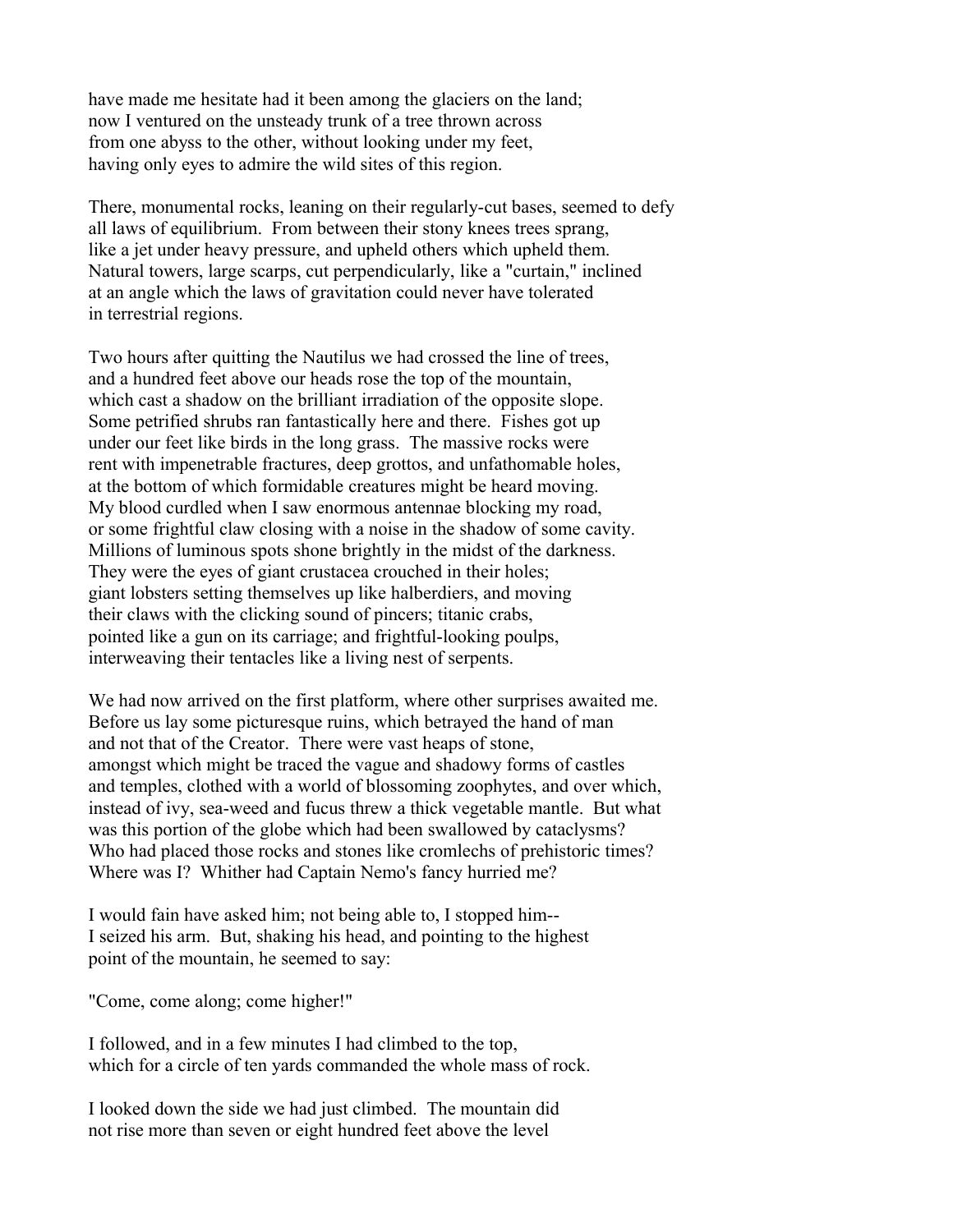of the plain; but on the opposite side it commanded from twice that height the depths of this part of the Atlantic. My eyes ranged far over a large space lit by a violent fulguration. In fact, the mountain was a volcano.

At fifty feet above the peak, in the midst of a rain of stones and scoriae, a large crater was vomiting forth torrents of lava which fell in a cascade of fire into the bosom of the liquid mass. Thus situated, this volcano lit the lower plain like an immense torch, even to the extreme limits of the horizon. I said that the submarine crater threw up lava, but no flames. Flames require the oxygen of the air to feed upon and cannot be developed under water; but streams of lava, having in themselves the principles of their incandescence, can attain a white heat, fight vigorously against the liquid element, and turn it to vapour by contact.

Rapid currents bearing all these gases in diffusion and torrents of lava slid to the bottom of the mountain like an eruption of Vesuvius on another Terra del Greco.

There indeed under my eyes, ruined, destroyed, lay a town- its roofs open to the sky, its temples fallen, its arches dislocated, its columns lying on the ground, from which one would still recognise the massive character of Tuscan architecture. Further on, some remains of a gigantic aqueduct; here the high base of an Acropolis, with the floating outline of a Parthenon; there traces of a quay, as if an ancient port had formerly abutted on the borders of the ocean, and disappeared with its merchant vessels and its war-galleys. Farther on again, long lines of sunken walls and broad, deserted streets- a perfect Pompeii escaped beneath the waters. Such was the sight that Captain Nemo brought before my eyes!

Where was I? Where was I? I must know at any cost. I tried to speak, but Captain Nemo stopped me by a gesture, and, picking up a piece of chalk-stone, advanced to a rock of black basalt, and traced the one word:

## ATLANTIS

What a light shot through my mind! Atlantis! the Atlantis of Plato, that continent denied by Origen and Humbolt, who placed its disappearance amongst the legendary tales. I had it there now before my eyes, bearing upon it the unexceptionable testimony of its catastrophe. The region thus engulfed was beyond Europe, Asia, and Lybia,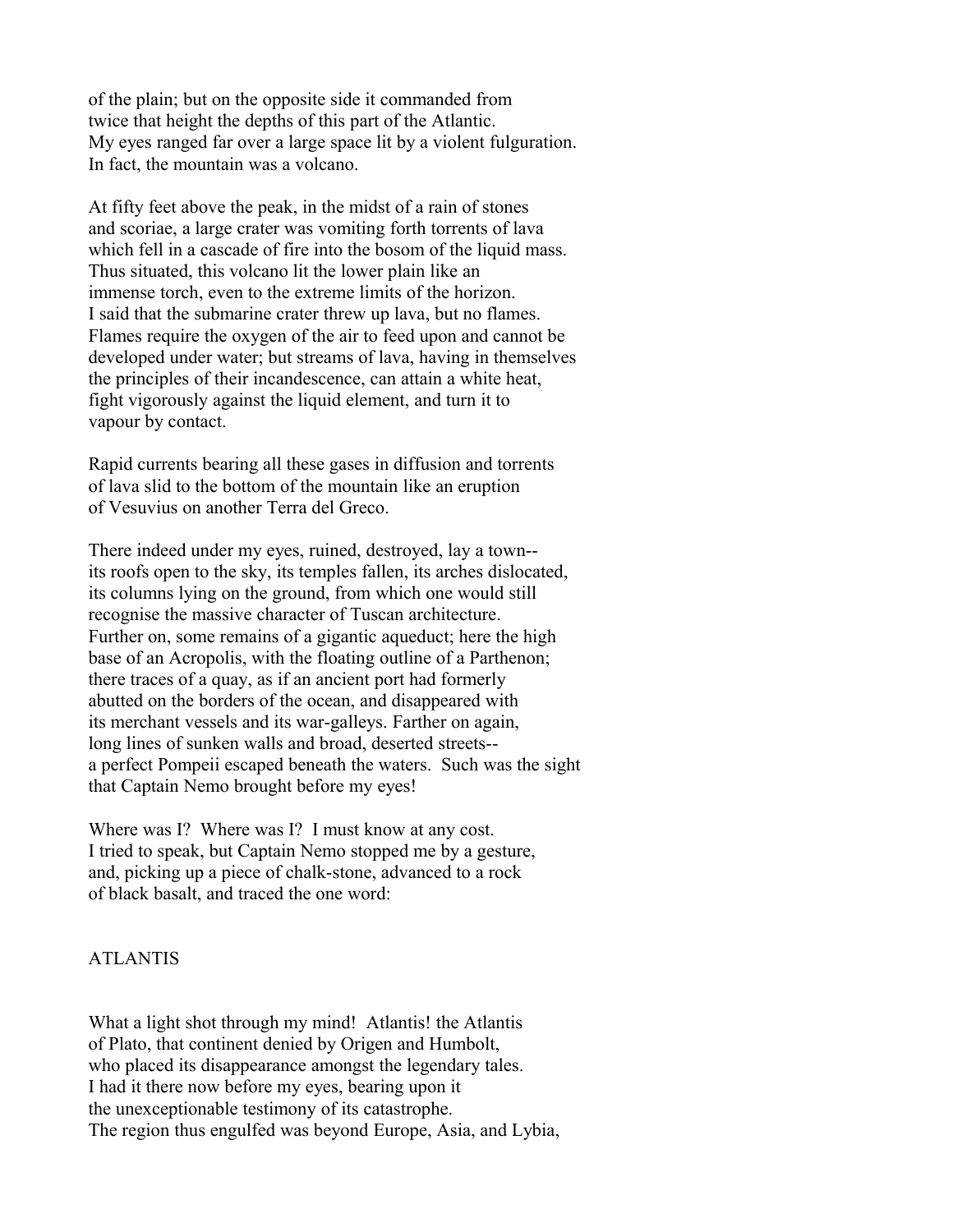beyond the columns of Hercules, where those powerful people, the Atlantides, lived, against whom the first wars of ancient Greeks were waged.

Thus, led by the strangest destiny, I was treading under foot the mountains of this continent, touching with my hand those ruins a thousand generations old and contemporary with the geological epochs. I was walking on the very spot where the contemporaries of the first man had walked.

Whilst I was trying to fix in my mind every detail of this grand landscape, Captain Nemo remained motionless, as if petrified in mute ecstasy, leaning on a mossy stone. Was he dreaming of those generations long since disappeared? Was he asking them the secret of human destiny? Was it here this strange man came to steep himself in historical recollections, and live again this ancient life--he who wanted no modern one? What would I not have given to know his thoughts, to share them, to understand them! We remained for an hour at this place, contemplating the vast plains under the brightness of the lava, which was some times wonderfully intense. Rapid tremblings ran along the mountain caused by internal bubblings, deep noise, distinctly transmitted through the liquid medium were echoed with majestic grandeur. At this moment the moon appeared through the mass of waters and threw her pale rays on the buried continent. It was but a gleam, but what an indescribable effect! The Captain rose, cast one last look on the immense plain, and then bade me follow him.

We descended the mountain rapidly, and, the mineral forest once passed, I saw the lantern of the Nautilus shining like a star. The Captain walked straight to it, and we got on board as the first rays of light whitened the surface of the ocean.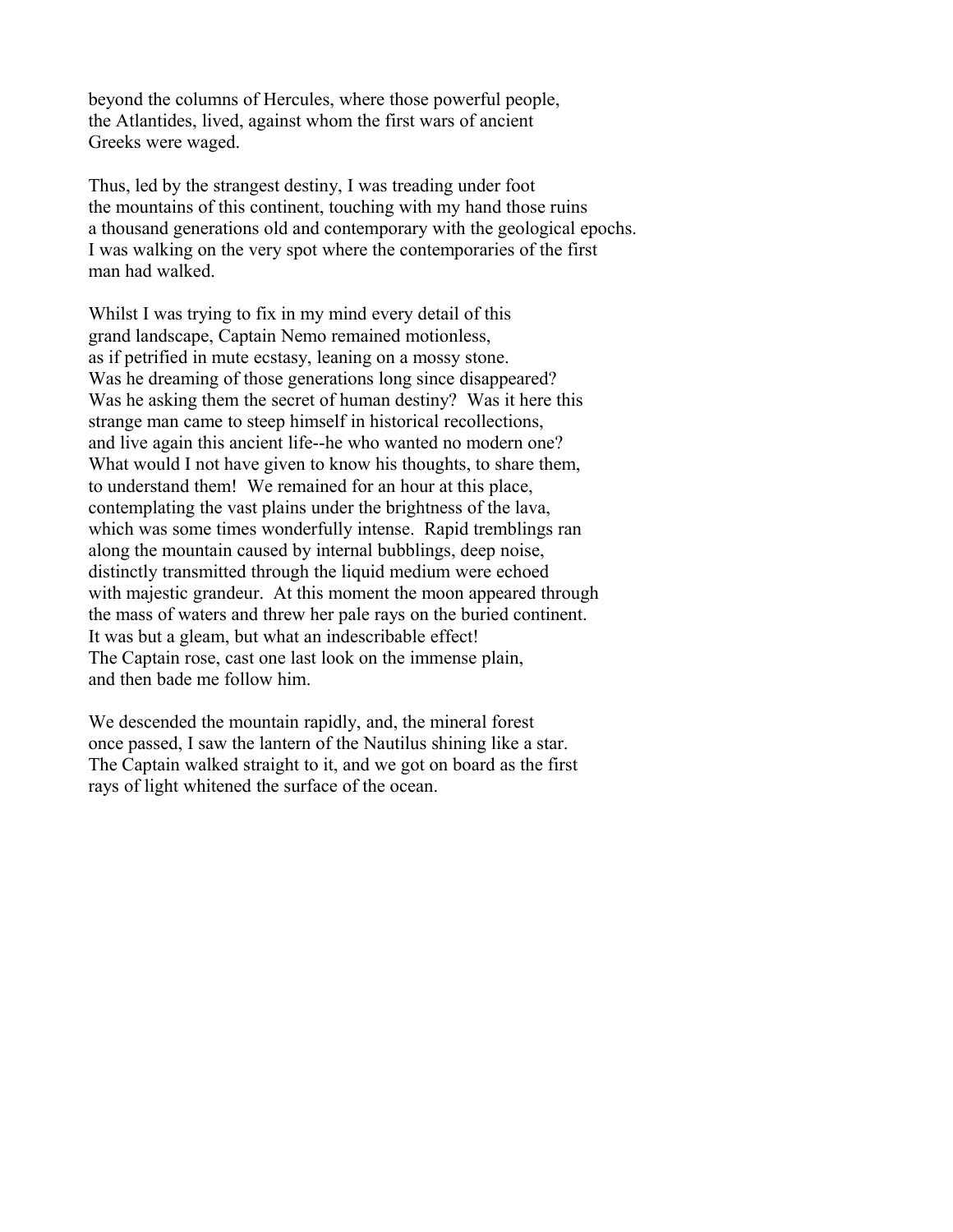## CHAPTER X

#### THE SUBMARINE COAL-MINES

The next day, the 20th of February, I awoke very late: the fatigues of the previous night had prolonged my sleep until eleven o'clock. I dressed quickly, and hastened to find the course the Nautilus was taking. The instruments showed it to be still toward the south, with a speed of twenty miles an hour and a depth of fifty fathoms.

The species of fishes here did not differ much from those already noticed. There were rays of giant size, five yards long, and endowed with great muscular strength, which enabled them to shoot above the waves; sharks of many kinds; amongst others, one fifteen feet long, with triangular sharp teeth, and whose transparency rendered it almost invisible in the water.

Amongst bony fish Conseil noticed some about three yards long, armed at the upper jaw with a piercing sword; other bright-coloured creatures, known in the time of Aristotle by the name of the sea-dragon, which are dangerous to capture on account of the spikes on their back.

About four o'clock, the soil, generally composed of a thick mud mixed with petrified wood, changed by degrees, and it became more stony, and seemed strewn with conglomerate and pieces of basalt, with a sprinkling of lava. I thought that a mountainous region was succeeding the long plains; and accordingly, after a few evolutions of the Nautilus, I saw the southerly horizon blocked by a high wall which seemed to close all exit. Its summit evidently passed the level of the ocean. It must be a continent, or at least an island--one of the Canaries, or of the Cape Verde Islands. The bearings not being yet taken, perhaps designedly, I was ignorant of our exact position. In any case, such a wall seemed to me to mark the limits of that Atlantis, of which we had in reality passed over only the smallest part.

Much longer should I have remained at the window admiring the beauties of sea and sky, but the panels closed. At this moment the Nautilus arrived at the side of this high, perpendicular wall. What it would do, I could not guess. I returned to my room; it no longer moved. I laid myself down with the full intention of waking after a few hours' sleep; but it was eight o'clock the next day when I entered the saloon. I looked at the manometer. It told me that the Nautilus was floating on the surface of the ocean. Besides, I heard steps on the platform. I went to the panel. It was open; but, instead of broad daylight, as I expected, I was surrounded by profound darkness. Where were we? Was I mistaken? Was it still night? No; not a star was shining and night has not that utter darkness.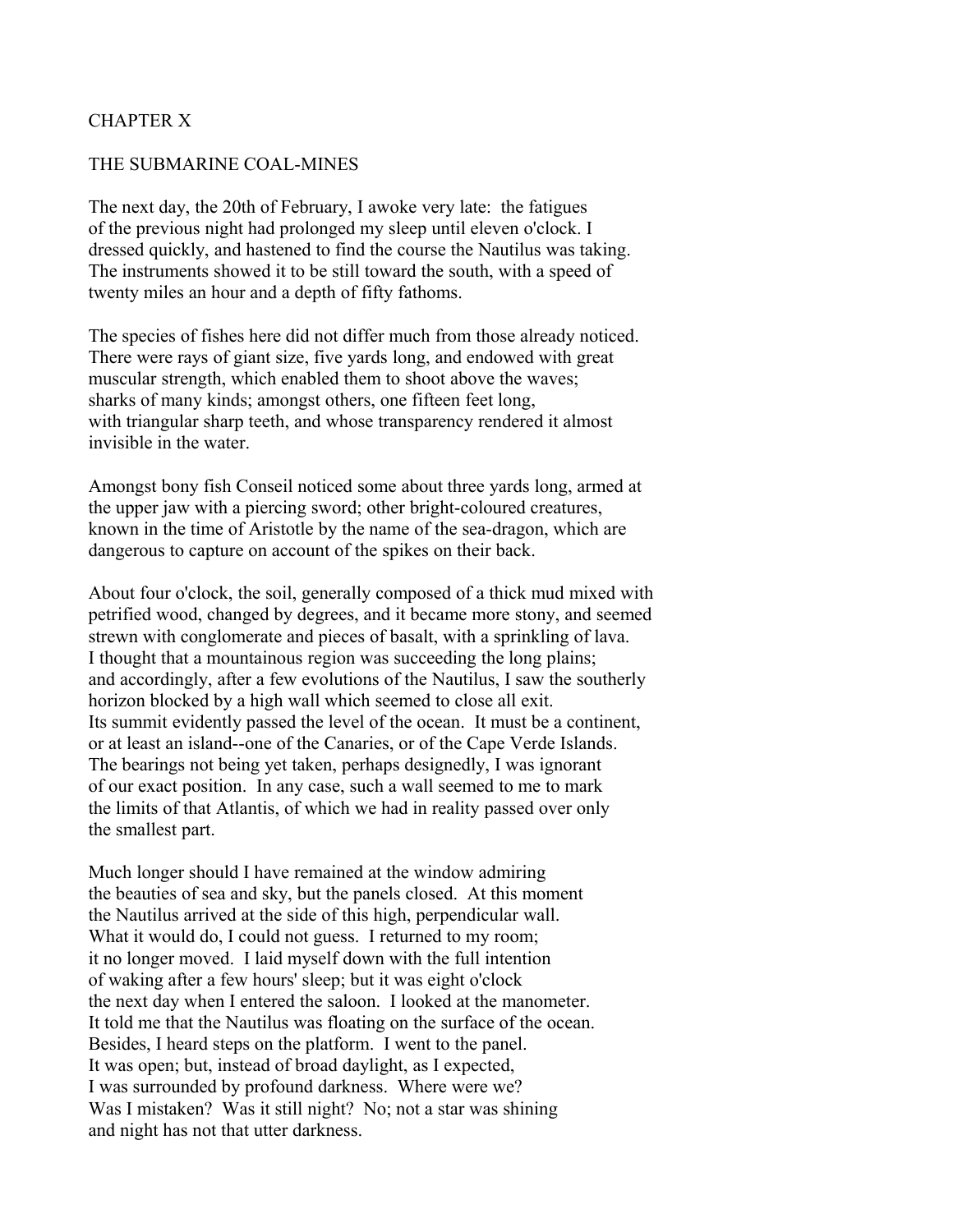I knew not what to think, when a voice near me said:

"Is that you, Professor?"

"Ah! Captain," I answered, "where are we?"

"Underground, sir."

"Underground!" I exclaimed. "And the Nautilus floating still?"

"It always floats."

"But I do not understand."

"Wait a few minutes, our lantern will be lit, and, if you like light places, you will be satisfied."

I stood on the platform and waited. The darkness was so complete that I could not even see Captain Nemo; but, looking to the zenith, exactly above my head, I seemed to catch an undecided gleam, a kind of twilight filling a circular hole. At this instant the lantern was lit, and its vividness dispelled the faint light. I closed my dazzled eyes for an instant, and then looked again. The Nautilus was stationary, floating near a mountain which formed a sort of quay. The lake, then, supporting it was a lake imprisoned by a circle of walls, measuring two miles in diameter and six in circumference. Its level (the manometer showed) could only be the same as the outside level, for there must necessarily be a communication between the lake and the sea. The high partitions, leaning forward on their base, grew into a vaulted roof bearing the shape of an immense funnel turned upside down, the height being about five or six hundred yards. At the summit was a circular orifice, by which I had caught the slight gleam of light, evidently daylight.

"Where are we?" I asked.

"In the very heart of an extinct volcano, the interior of which has been invaded by the sea, after some great convulsion of the earth. Whilst you were sleeping, Professor, the Nautilus penetrated to this lagoon by a natural canal, which opens about ten yards beneath the surface of the ocean. This is its harbour of refuge, a sure, commodious, and mysterious one, sheltered from all gales. Show me, if you can, on the coasts of any of your continents or islands, a road which can give such perfect refuge from all storms."

"Certainly," I replied, "you are in safety here, Captain Nemo. Who could reach you in the heart of a volcano? But did I not see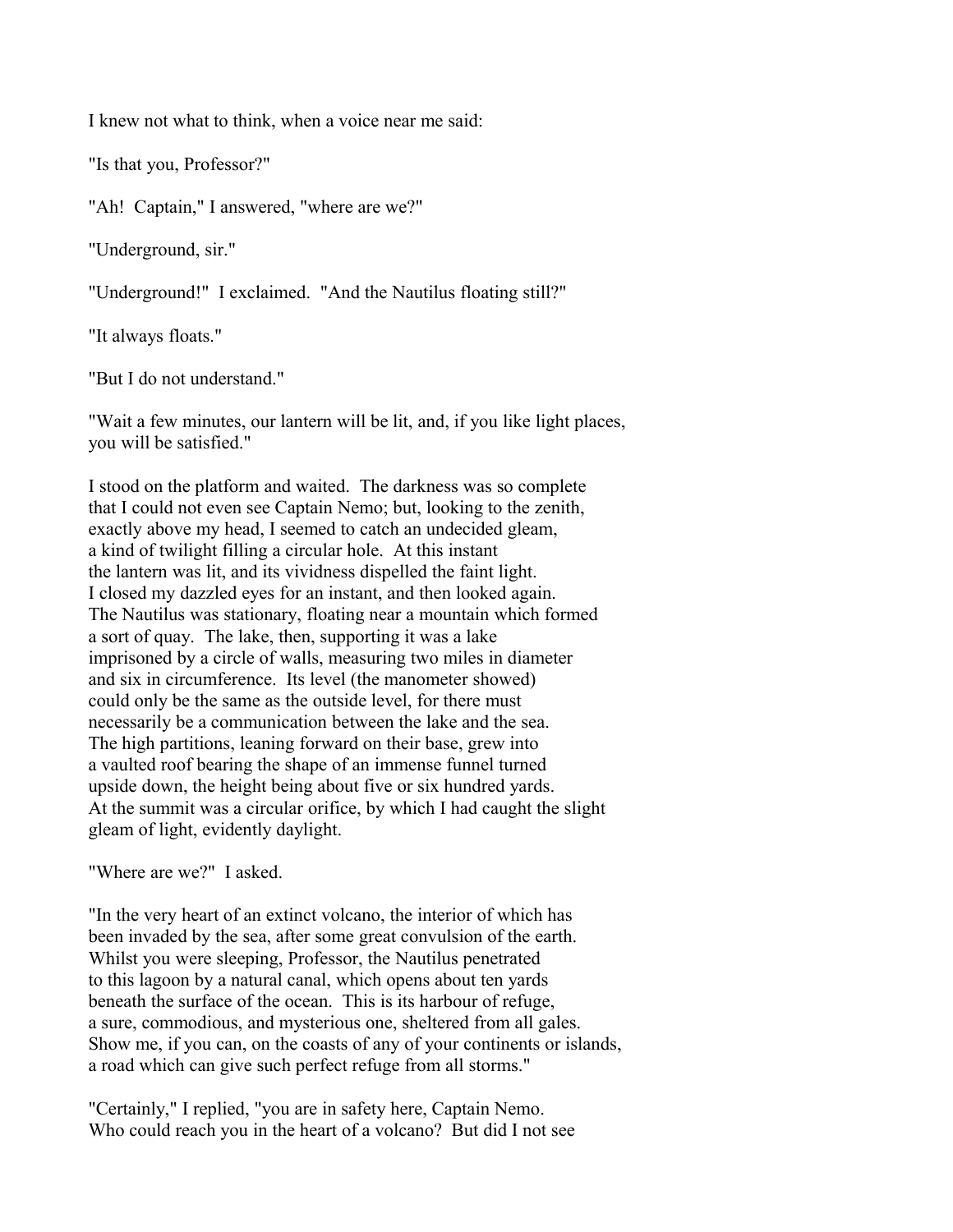an opening at its summit?"

"Yes; its crater, formerly filled with lava, vapour, and flames, and which now gives entrance to the life-giving air we breathe."

"But what is this volcanic mountain?"

"It belongs to one of the numerous islands with which this sea is strewn--to vessels a simple sandbank--to us an immense cavern. Chance led me to discover it, and chance served me well."

"But of what use is this refuge, Captain? The Nautilus wants no port."

"No, sir; but it wants electricity to make it move, and the wherewithal to make the electricity--sodium to feed the elements, coal from which to get the sodium, and a coal-mine to supply the coal. And exactly on this spot the sea covers entire forests embedded during the geological periods, now mineralised and transformed into coal; for me they are an inexhaustible mine."

"Your men follow the trade of miners here, then, Captain?"

"Exactly so. These mines extend under the waves like the mines of Newcastle. Here, in their diving-dresses, pick axe and shovel in hand, my men extract the coal, which I do not even ask from the mines of the earth. When I burn this combustible for the manufacture of sodium, the smoke, escaping from the crater of the mountain, gives it the appearance of a still-active volcano."

"And we shall see your companions at work?"

"No; not this time at least; for I am in a hurry to continue our submarine tour of the earth. So I shall content myself with drawing from the reserve of sodium I already possess. The time for loading is one day only, and we continue our voyage. So, if you wish to go over the cavern and make the round of the lagoon, you must take advantage of to-day, M. Aronnax."

I thanked the Captain and went to look for my companions, who had not yet left their cabin. I invited them to follow me without saying where we were. They mounted the platform. Conseil, who was astonished at nothing, seemed to look upon it as quite natural that he should wake under a mountain, after having fallen asleep under the waves. But Ned Land thought of nothing but finding whether the cavern had any exit. After breakfast, about ten o'clock, we went down on to the mountain.

"Here we are, once more on land," said Conseil.

"I do not call this land," said the Canadian. "And besides,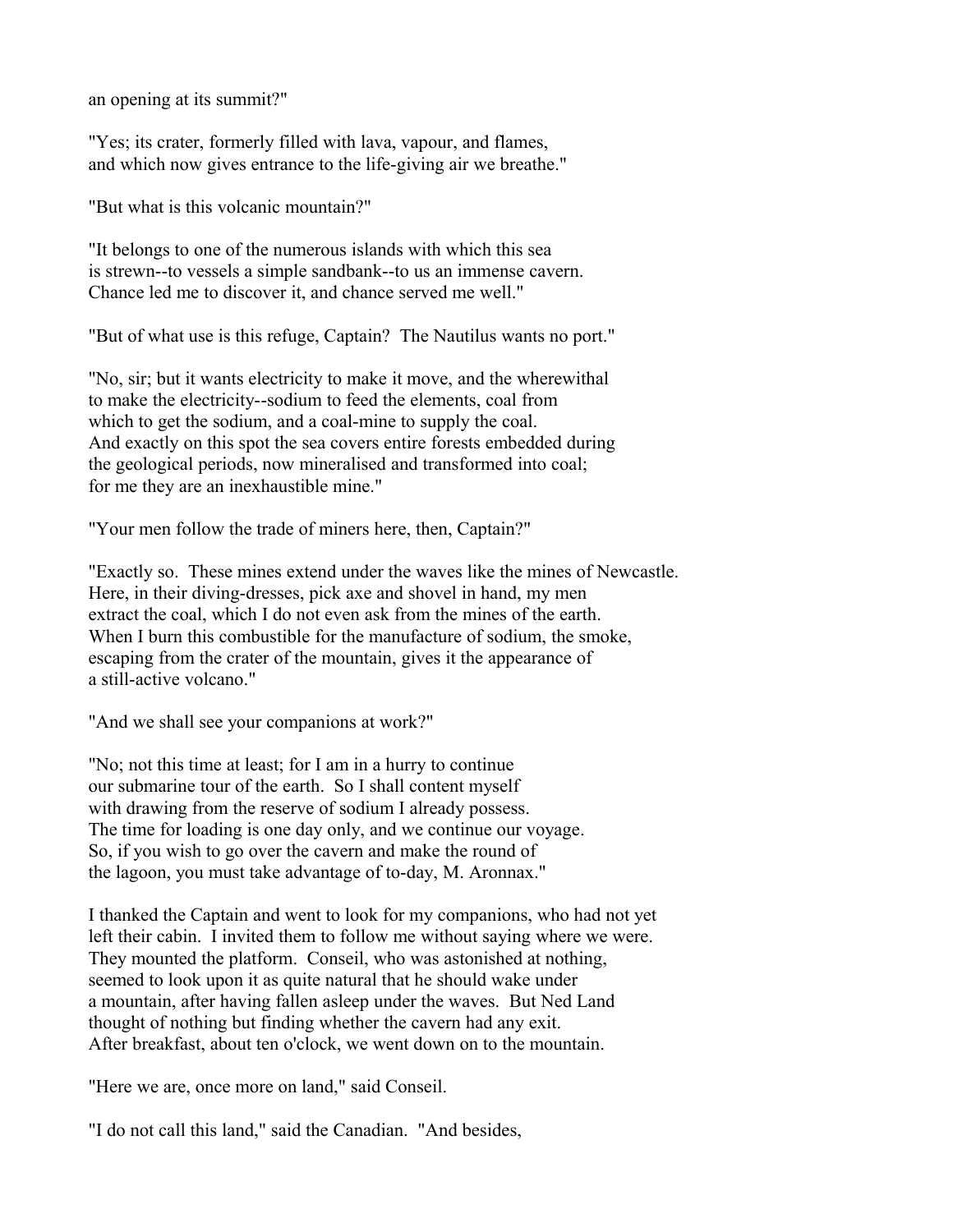we are not on it, but beneath it."

Between the walls of the mountains and the waters of the lake lay a sandy shore which, at its greatest breadth, measured five hundred feet. On this soil one might easily make the tour of the lake. But the base of the high partitions was stony ground, with volcanic locks and enormous pumice-stones lying in picturesque heaps. All these detached masses, covered with enamel, polished by the action of the subterraneous fires, shone resplendent by the light of our electric lantern. The mica dust from the shore, rising under our feet, flew like a cloud of sparks. The bottom now rose sensibly, and we soon arrived at long circuitous slopes, or inclined planes, which took us higher by degrees; but we were obliged to walk carefully among these conglomerates, bound by no cement, the feet slipping on the glassy crystal, felspar, and quartz.

The volcanic nature of this enormous excavation was confirmed on all sides, and I pointed it out to my companions.

"Picture to yourselves," said I, "what this crater must have been when filled with boiling lava, and when the level of the incandescent liquid rose to the orifice of the mountain, as though melted on the top of a hot plate."

"I can picture it perfectly," said Conseil. "But, sir, will you tell me why the Great Architect has suspended operations, and how it is that the furnace is replaced by the quiet waters of the lake?"

"Most probably, Conseil, because some convulsion beneath the ocean produced that very opening which has served as a passage for the Nautilus. Then the waters of the Atlantic rushed into the interior of the mountain. There must have been a terrible struggle between the two elements, a struggle which ended in the victory of Neptune. But many ages have run out since then, and the submerged volcano is now a peaceable grotto."

"Very well," replied Ned Land; "I accept the explanation, sir; but, in our own interests, I regret that the opening of which you speak was not made above the level of the sea."

"But, friend Ned," said Conseil, "if the passage had not been under the sea, the Nautilus could not have gone through it."

We continued ascending. The steps became more and more perpendicular and narrow. Deep excavations, which we were obliged to cross, cut them here and there; sloping masses had to be turned. We slid upon our knees and crawled along. But Conseil's dexterity and the Canadian's strength surmounted all obstacles. At a height of about 31 feet the nature of the ground changed without becoming more practicable. To the conglomerate and trachyte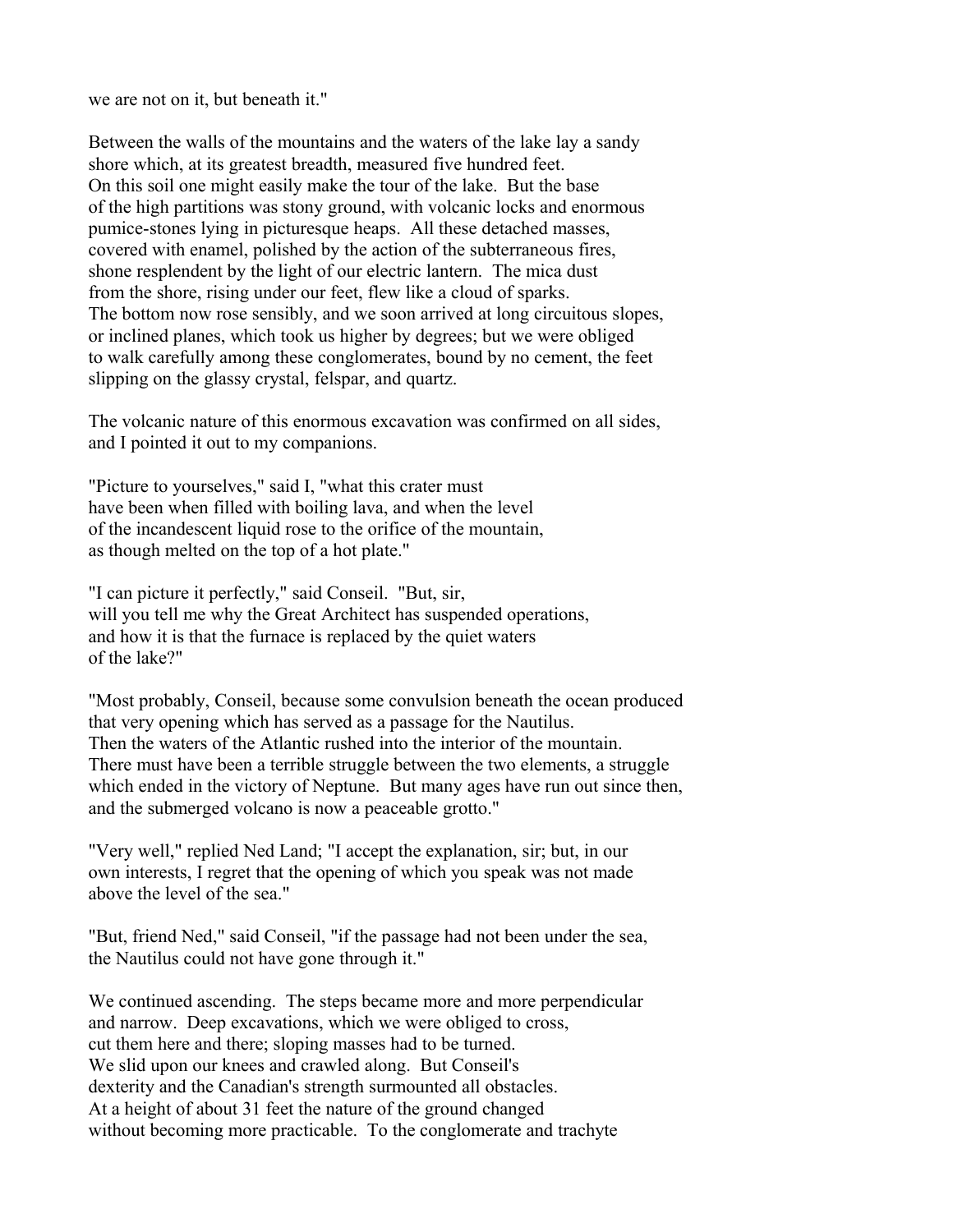succeeded black basalt, the first dispread in layers full of bubbles, the latter forming regular prisms, placed like a colonnade supporting the spring of the immense vault, an admirable specimen of natural architecture. Between the blocks of basalt wound long streams of lava, long since grown cold, encrusted with bituminous rays; and in some places there were spread large carpets of sulphur. A more powerful light shone through the upper crater, shedding a vague glimmer over these volcanic depressions for ever buried in the bosom of this extinguished mountain. But our upward march was soon stopped at a height of about two hundred and fifty feet by impassable obstacles. There was a complete vaulted arch overhanging us, and our ascent was changed to a circular walk. At the last change vegetable life began to struggle with the mineral. Some shrubs, and even some trees, grew from the fractures of the walls. I recognised some euphorbias, with the caustic sugar coming from them; heliotropes, quite incapable of justifying their name, sadly drooped their clusters of flowers, both their colour and perfume half gone. Here and there some chrysanthemums grew timidly at the foot of an aloe with long, sickly-looking leaves. But between the streams of lava, I saw some little violets still slightly perfumed, and I admit that I smelt them with delight. Perfume is the soul of the flower, and sea-flowers have no soul.

We had arrived at the foot of some sturdy dragon-trees, which had pushed aside the rocks with their strong roots, when Ned Land exclaimed:

"Ah! sir, a hive! a hive!"

"A hive!" I replied, with a gesture of incredulity.

"Yes, a hive," repeated the Canadian, "and bees humming round it."

I approached, and was bound to believe my own eyes. There at a hole bored in one of the dragon-trees were some thousands of these ingenious insects, so common in all the Canaries, and whose produce is so much esteemed. Naturally enough, the Canadian wished to gather the honey, and I could not well oppose his wish. A quantity of dry leaves, mixed with sulphur, he lit with a spark from his flint, and he began to smoke out the bees. The humming ceased by degrees, and the hive eventually yielded several pounds of the sweetest honey, with which Ned Land filled his haversack.

"When I have mixed this honey with the paste of the bread-fruit," said he, "I shall be able to offer you a succulent cake."

{`bread-fruit' has been substituted for `artocarpus' in this ed.}

"'Pon my word," said Conseil, "it will be gingerbread."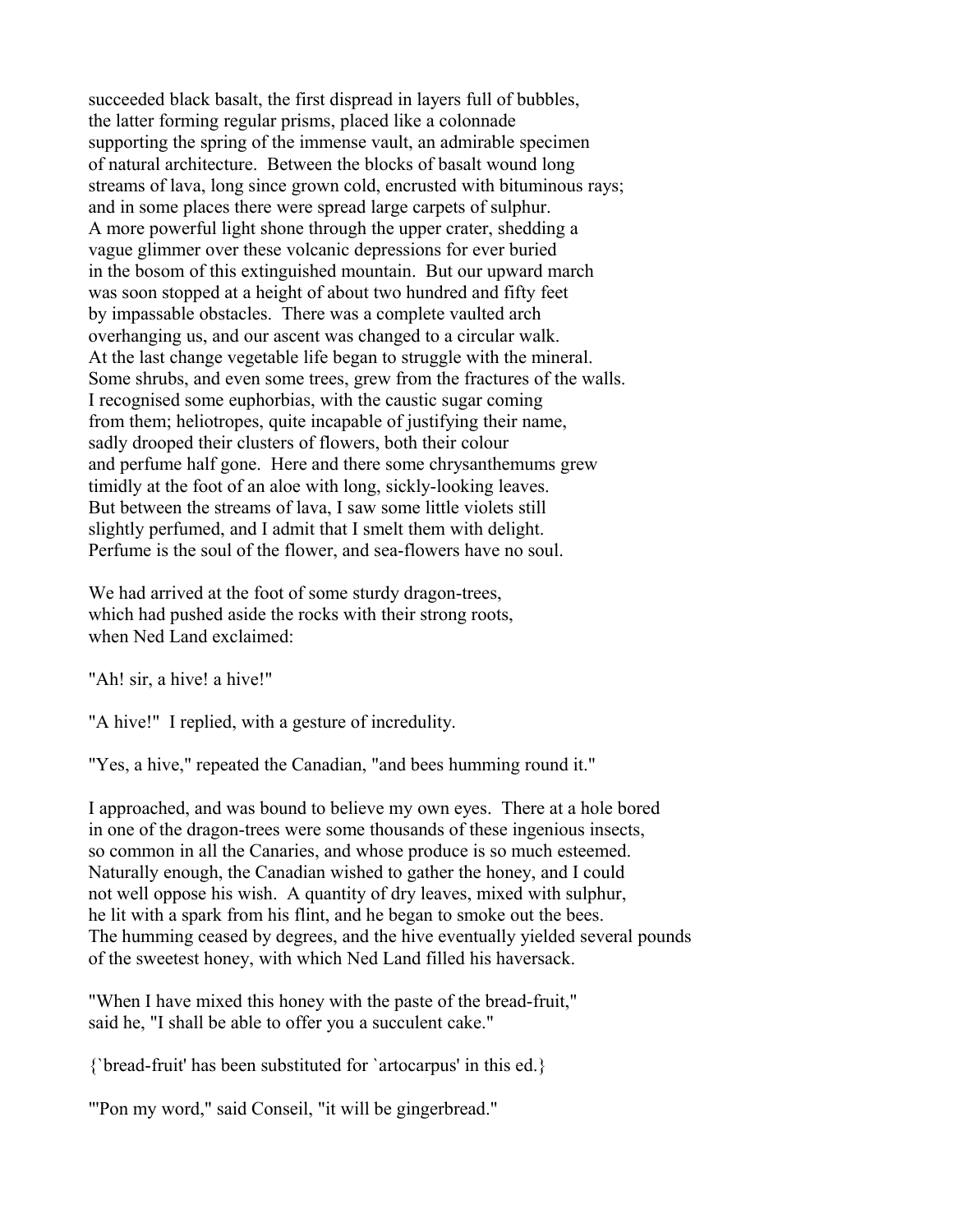"Never mind the gingerbread," said I; "let us continue our interesting walk."

At every turn of the path we were following, the lake appeared in all its length and breadth. The lantern lit up the whole of its peaceable surface, which knew neither ripple nor wave. The Nautilus remained perfectly immovable. On the platform, and on the mountain, the ship's crew were working like black shadows clearly carved against the luminous atmosphere. We were now going round the highest crest of the first layers of rock which upheld the roof. I then saw that bees were not the only representatives of the animal kingdom in the interior of this volcano. Birds of prey hovered here and there in the shadows, or fled from their nests on the top of the rocks. There were sparrow hawks, with white breasts, and kestrels, and down the slopes scampered, with their long legs, several fine fat bustards. I leave anyone to imagine the covetousness of the Canadian at the sight of this savoury game, and whether he did not regret having no gun. But he did his best to replace the lead by stones, and, after several fruitless attempts, he succeeded in wounding a magnificent bird. To say that he risked his life twenty times before reaching it is but the truth; but he managed so well that the creature joined the honey-cakes in his bag. We were now obliged to descend toward the shore, the crest becoming impracticable. Above us the crater seemed to gape like the mouth of a well. From this place the sky could be clearly seen, and clouds, dissipated by the west wind, leaving behind them, even on the summit of the mountain, their misty remnants--certain proof that they were only moderately high, for the volcano did not rise more than eight hundred feet above the level of the ocean. Half an hour after the Canadian's last exploit we had regained the inner shore. Here the flora was represented by large carpets of marine crystal, a little umbelliferous plant very good to pickle, which also bears the name of pierce-stone and sea-fennel. Conseil gathered some bundles of it. As to the fauna, it might be counted by thousands of crustacea of all sorts, lobsters, crabs, spider-crabs, chameleon shrimps, and a large number of shells, rockfish, and limpets. Three-quarters of an hour later we had finished our circuitous walk and were on board. The crew had just finished loading the sodium, and the Nautilus could have left that instant. But Captain Nemo gave no order. Did he wish to wait until night, and leave the submarine passage secretly? Perhaps so. Whatever it might be, the next day, the Nautilus, having left its port, steered clear of all land at a few yards beneath the waves of the Atlantic.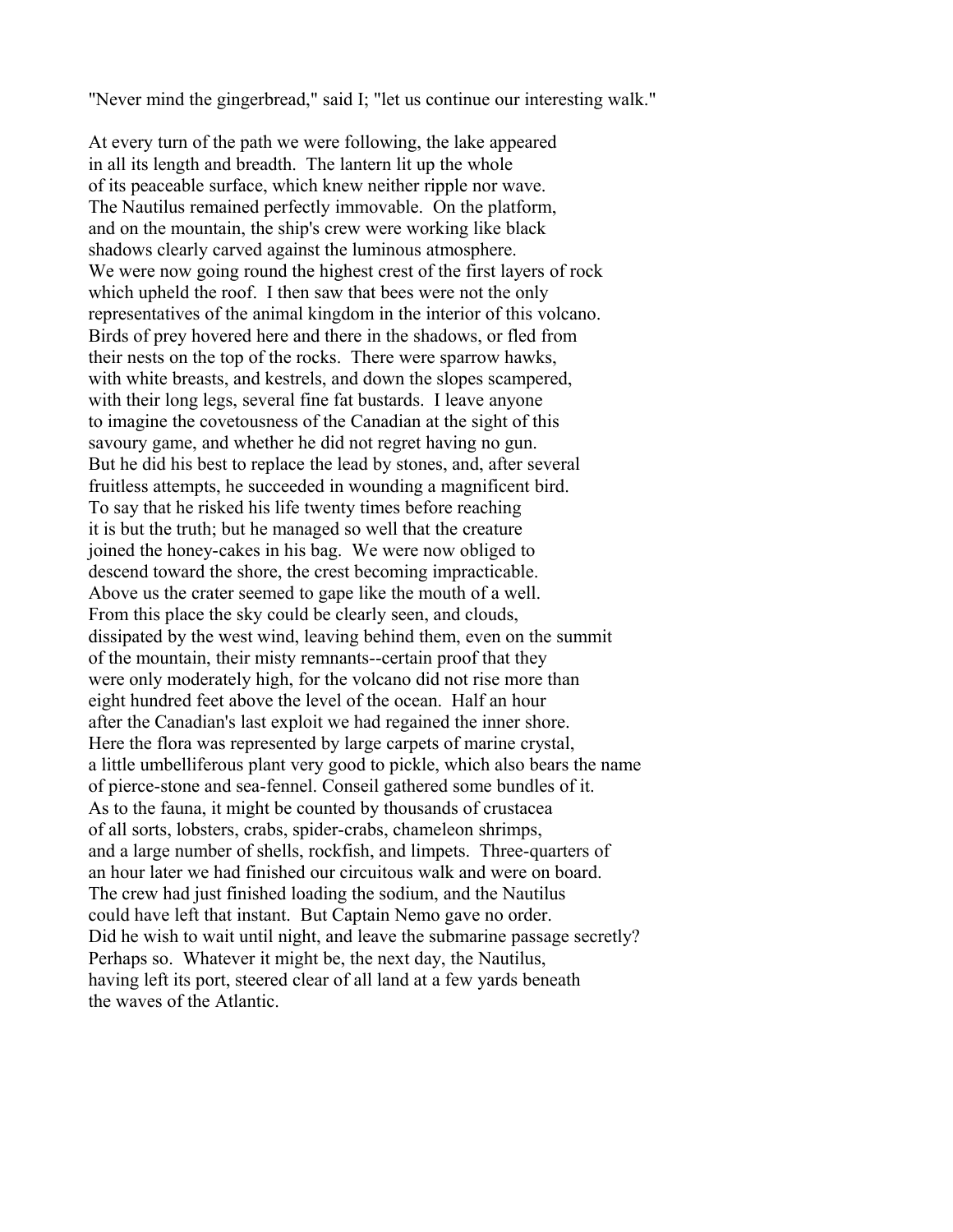### CHAPTER XI

#### THE SARGASSO SEA

That day the Nautilus crossed a singular part of the Atlantic Ocean. No one can be ignorant of the existence of a current of warm water known by the name of the Gulf Stream. After leaving the Gulf of Florida, we went in the direction of Spitzbergen. But before entering the Gulf of Mexico, about  $45\omega$  of N. lat., this current divides into two arms, the principal one going towards the coast of Ireland and Norway, whilst the second bends to the south about the height of the Azores; then, touching the African shore, and describing a lengthened oval, returns to the Antilles. This second arm--it is rather a collar than an arm--surrounds with its circles of warm water that portion of the cold, quiet, immovable ocean called the Sargasso Sea, a perfect lake in the open Atlantic: it takes no less than three years for the great current to pass round it. Such was the region the Nautilus was now visiting, a perfect meadow, a close carpet of seaweed, fucus, and tropical berries, so thick and so compact that the stem of a vessel could hardly tear its way through it. And Captain Nemo, not wishing to entangle his screw in this herbaceous mass, kept some yards beneath the surface of the waves. The name Sargasso comes from the Spanish word "sargazzo" which signifies kelp. This kelp, or berry-plant, is the principal formation of this immense bank. And this is the reason why these plants unite in the peaceful basin of the Atlantic. The only explanation which can be given, he says, seems to me to result from the experience known to all the world. Place in a vase some fragments of cork or other floating body, and give to the water in the vase a circular movement, the scattered fragments will unite in a group in the centre of the liquid surface, that is to say, in the part least agitated. In the phenomenon we are considering, the Atlantic is the vase, the Gulf Stream the circular current, and the Sargasso Sea the central point at which the floating bodies unite.

I share Maury's opinion, and I was able to study the phenomenon in the very midst, where vessels rarely penetrate. Above us floated products of all kinds, heaped up among these brownish plants; trunks of trees torn from the Andes or the Rocky Mountains, and floated by the Amazon or the Mississippi; numerous wrecks, remains of keels, or ships' bottoms, side-planks stove in, and so weighted with shells and barnacles that they could not again rise to the surface. And time will one day justify Maury's other opinion, that these substances thus accumulated for ages will become petrified by the action of the water and will then form inexhaustible coal-mines- a precious reserve prepared by far-seeing Nature for the moment when men shall have exhausted the mines of continents.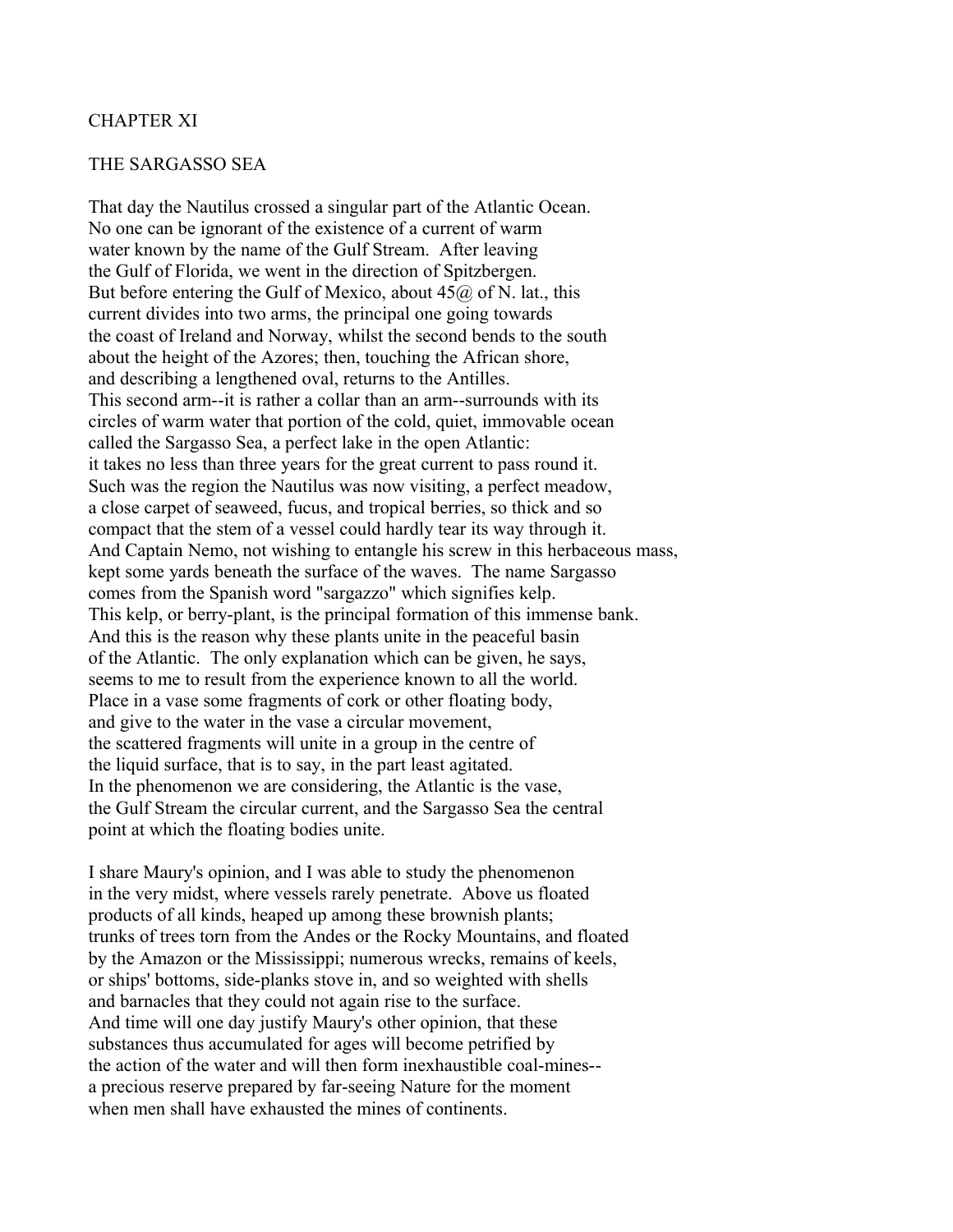In the midst of this inextricable mass of plants and sea weed, I noticed some charming pink halcyons and actiniae, with their long tentacles trailing after them, and medusae, green, red, and blue.

All the day of the 22nd of February we passed in the Sargasso Sea, where such fish as are partial to marine plants find abundant nourishment. The next, the ocean had returned to its accustomed aspect. From this time for nineteen days, from the 23rd of February to the 12th of March, the Nautilus kept in the middle of the Atlantic, carrying us at a constant speed of a hundred leagues in twenty-four hours. Captain Nemo evidently intended accomplishing his submarine programme, and I imagined that he intended, after doubling Cape Horn, to return to the Australian seas of the Pacific. Ned Land had cause for fear. In these large seas, void of islands, we could not attempt to leave the boat. Nor had we any means of opposing Captain Nemo's will. Our only course was to submit; but what we could neither gain by force nor cunning, I liked to think might be obtained by persuasion. This voyage ended, would he not consent to restore our liberty, under an oath never to reveal his existence?--an oath of honour which we should have religiously kept. But we must consider that delicate question with the Captain. But was I free to claim this liberty? Had he not himself said from the beginning, in the firmest manner, that the secret of his life exacted from him our lasting imprisonment on board the Nautilus? And would not my four months' silence appear to him a tacit acceptance of our situation? And would not a return to the subject result in raising suspicions which might be hurtful to our projects, if at some future time a favourable opportunity offered to return to them?

During the nineteen days mentioned above, no incident of any kind happened to signalise our voyage. I saw little of the Captain; he was at work. In the library I often found his books left open, especially those on natural history. My work on submarine depths, conned over by him, was covered with marginal notes, often contradicting my theories and systems; but the Captain contented himself with thus purging my work; it was very rare for him to discuss it with me. Sometimes I heard the melancholy tones of his organ; but only at night, in the midst of the deepest obscurity, when the Nautilus slept upon the deserted ocean. During this part of our voyage we sailed whole days on the surface of the waves. The sea seemed abandoned. A few sailing-vessels, on the road to India, were making for the Cape of Good Hope. One day we were followed by the boats of a whaler, who, no doubt, took us for some enormous whale of great price; but Captain Nemo did not wish the worthy fellows to lose their time and trouble, so ended the chase by plunging under the water. Our navigation continued until the 13th of March; that day the Nautilus was employed in taking soundings,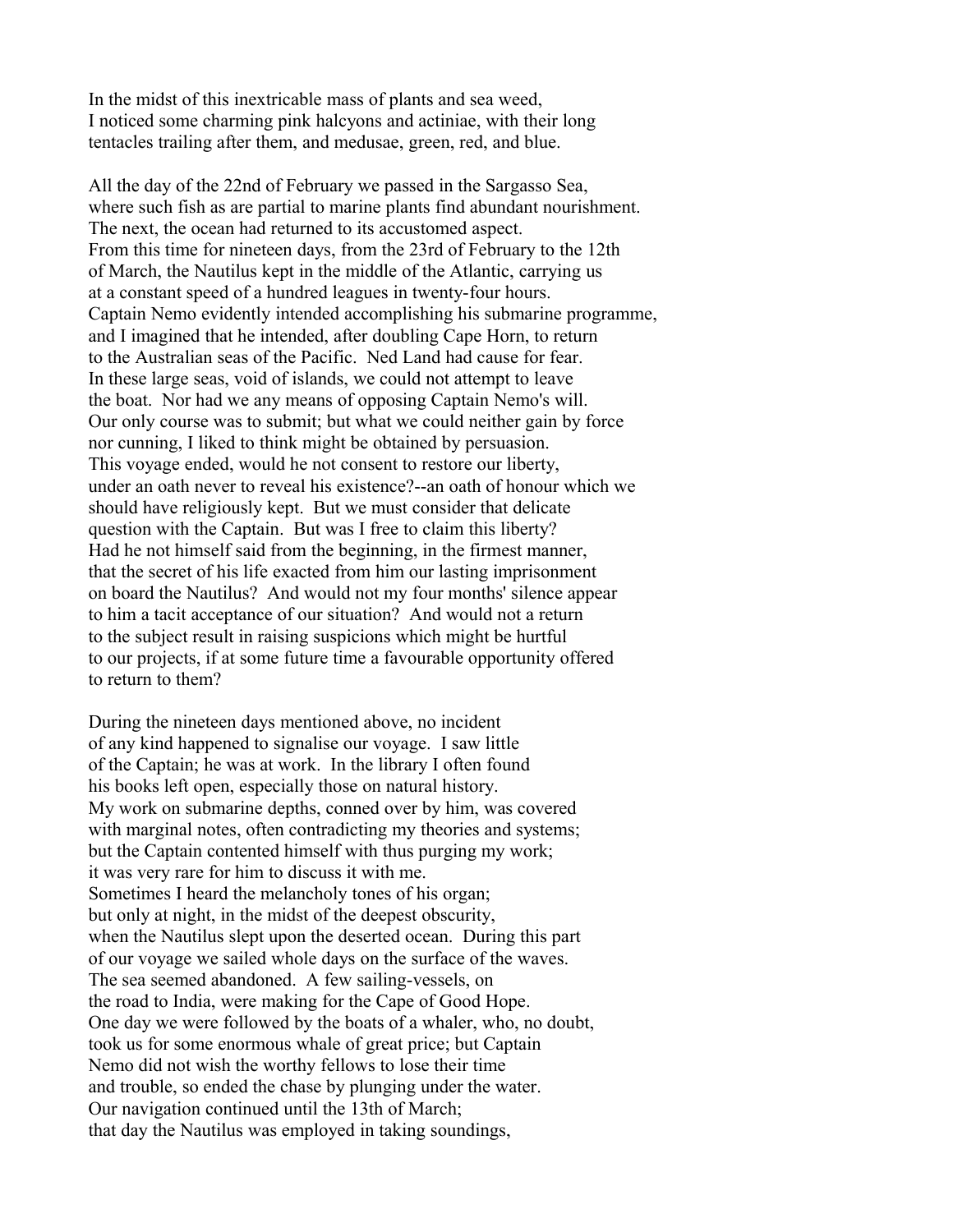which greatly interested me. We had then made about 13,000 leagues since our departure from the high seas of the Pacific. The bearings gave us  $45\omega$  37' S. lat., and  $37\omega$  53' W. long. It was the same water in which Captain Denham of the Herald sounded 7,000 fathoms without finding the bottom. There, too, Lieutenant Parker, of the American frigate Congress, could not touch the bottom with 15,140 fathoms. Captain Nemo intended seeking the bottom of the ocean by a diagonal sufficiently lengthened by means of lateral planes placed at an angle of  $45\omega$  with the water-line of the Nautilus. Then the screw set to work at its maximum speed, its four blades beating the waves with in describable force. Under this powerful pressure, the hull of the Nautilus quivered like a sonorous chord and sank regularly under the water.

At 7,000 fathoms I saw some blackish tops rising from the midst of the waters; but these summits might belong to high mountains like the Himalayas or Mont Blanc, even higher; and the depth of the abyss remained incalculable. The Nautilus descended still lower, in spite of the great pressure. I felt the steel plates tremble at the fastenings of the bolts; its bars bent, its partitions groaned; the windows of the saloon seemed to curve under the pressure of the waters. And this firm structure would doubtless have yielded, if, as its Captain had said, it had not been capable of resistance like a solid block. We had attained a depth of 16,000 yards (four leagues), and the sides of the Nautilus then bore a pressure of 1,600 atmospheres, that is to say, 3,200 lb. to each square two-fifths of an inch of its surface.

"What a situation to be in!" I exclaimed. "To overrun these deep regions where man has never trod! Look, Captain, look at these magnificent rocks, these uninhabited grottoes, these lowest receptacles of the globe, where life is no longer possible! What unknown sights are here! Why should we be unable to preserve a remembrance of them?"

"Would you like to carry away more than the remembrance?" said Captain Nemo.

"What do you mean by those words?"

"I mean to say that nothing is easier than to make a photographic view of this submarine region."

I had not time to express my surprise at this new proposition, when, at Captain Nemo's call, an objective was brought into the saloon. Through the widely-opened panel, the liquid mass was bright with electricity, which was distributed with such uniformity that not a shadow, not a gradation, was to be seen in our manufactured light. The Nautilus remained motionless, the force of its screw subdued by the inclination of its planes: the instrument was propped on the bottom of the oceanic site, and in a few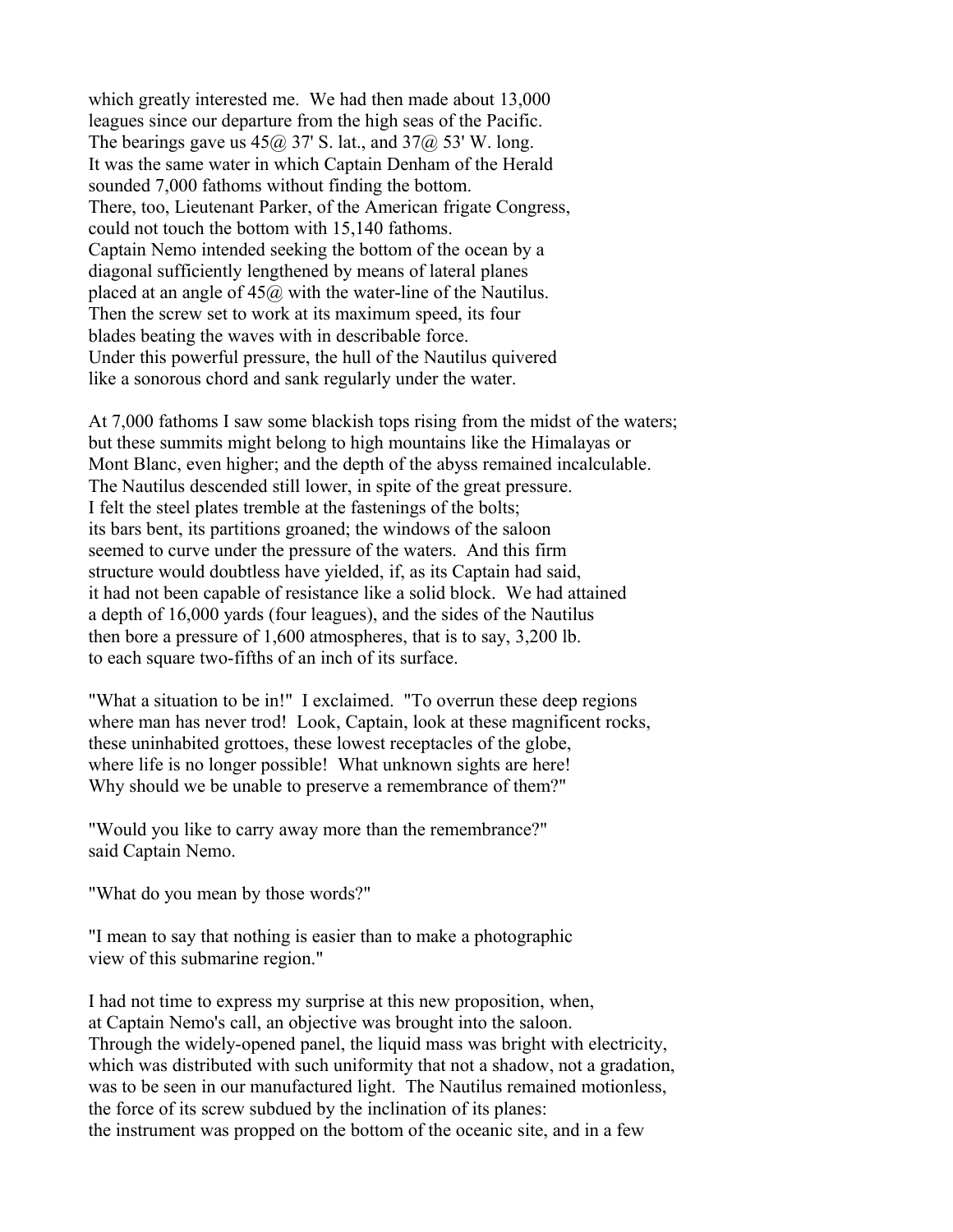seconds we had obtained a perfect negative.

But, the operation being over, Captain Nemo said, "Let us go up; we must not abuse our position, nor expose the Nautilus too long to such great pressure."

"Go up again!" I exclaimed.

"Hold well on."

I had not time to understand why the Captain cautioned me thus, when I was thrown forward on to the carpet. At a signal from the Captain, its screw was shipped, and its blades raised vertically; the Nautilus shot into the air like a balloon, rising with stunning rapidity, and cutting the mass of waters with a sonorous agitation. Nothing was visible; and in four minutes it had shot through the four leagues which separated it from the ocean, and, after emerging like a flying-fish, fell, making the waves rebound to an enormous height.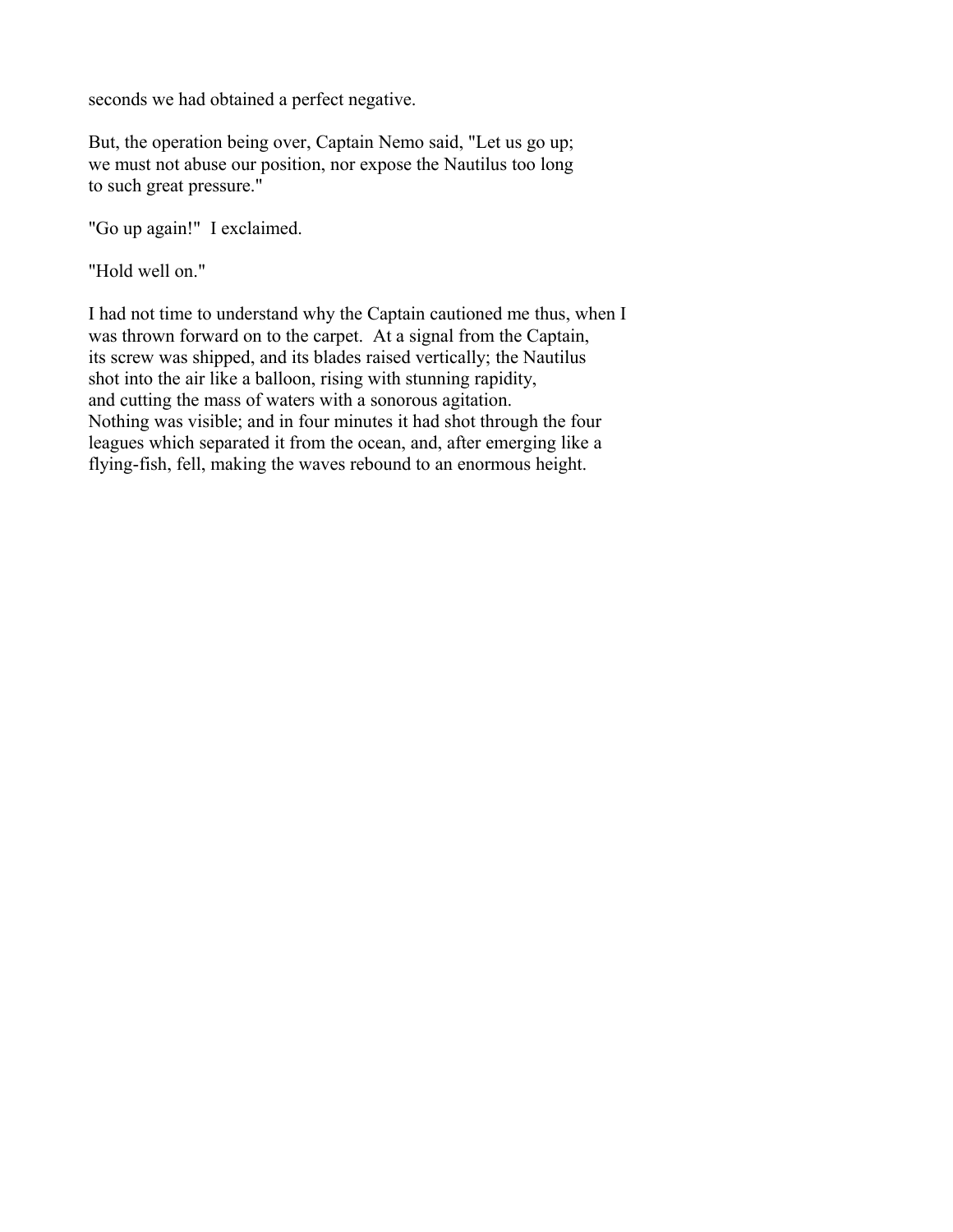# CHAPTER XII

#### CACHALOTS AND WHALES

During the nights of the 13th and 14th of March, the Nautilus returned to its southerly course. I fancied that, when on a level with Cape Horn, he would turn the helm westward, in order to beat the Pacific seas, and so complete the tour of the world. He did nothing of the kind, but continued on his way to the southern regions. Where was he going to? To the pole? It was madness! I began to think that the Captain's temerity justified Ned Land's fears. For some time past the Canadian had not spoken to me of his projects of flight; he was less communicative, almost silent. I could see that this lengthened imprisonment was weighing upon him, and I felt that rage was burning within him. When he met the Captain, his eyes lit up with suppressed anger; and I feared that his natural violence would lead him into some extreme. That day, the 14th of March, Conseil and he came to me in my room. I inquired the cause of their visit.

"A simple question to ask you, sir," replied the Canadian.

"Speak, Ned."

"How many men are there on board the Nautilus, do you think?"

"I cannot tell, my friend."

"I should say that its working does not require a large crew."

"Certainly, under existing conditions, ten men, at the most, ought to be enough."

"Well, why should there be any more?"

"Why?" I replied, looking fixedly at Ned Land, whose meaning was easy to guess. "Because," I added, "if my surmises are correct, and if I have well understood the Captain's existence, the Nautilus is not only a vessel: it is also a place of refuge for those who, like its commander, have broken every tie upon earth."

"Perhaps so," said Conseil; "but, in any case, the Nautilus can only contain a certain number of men. Could not you, sir, estimate their maximum?"

"How, Conseil?"

"By calculation; given the size of the vessel, which you know, sir, and consequently the quantity of air it contains, knowing also how much each man expends at a breath, and comparing these results with the fact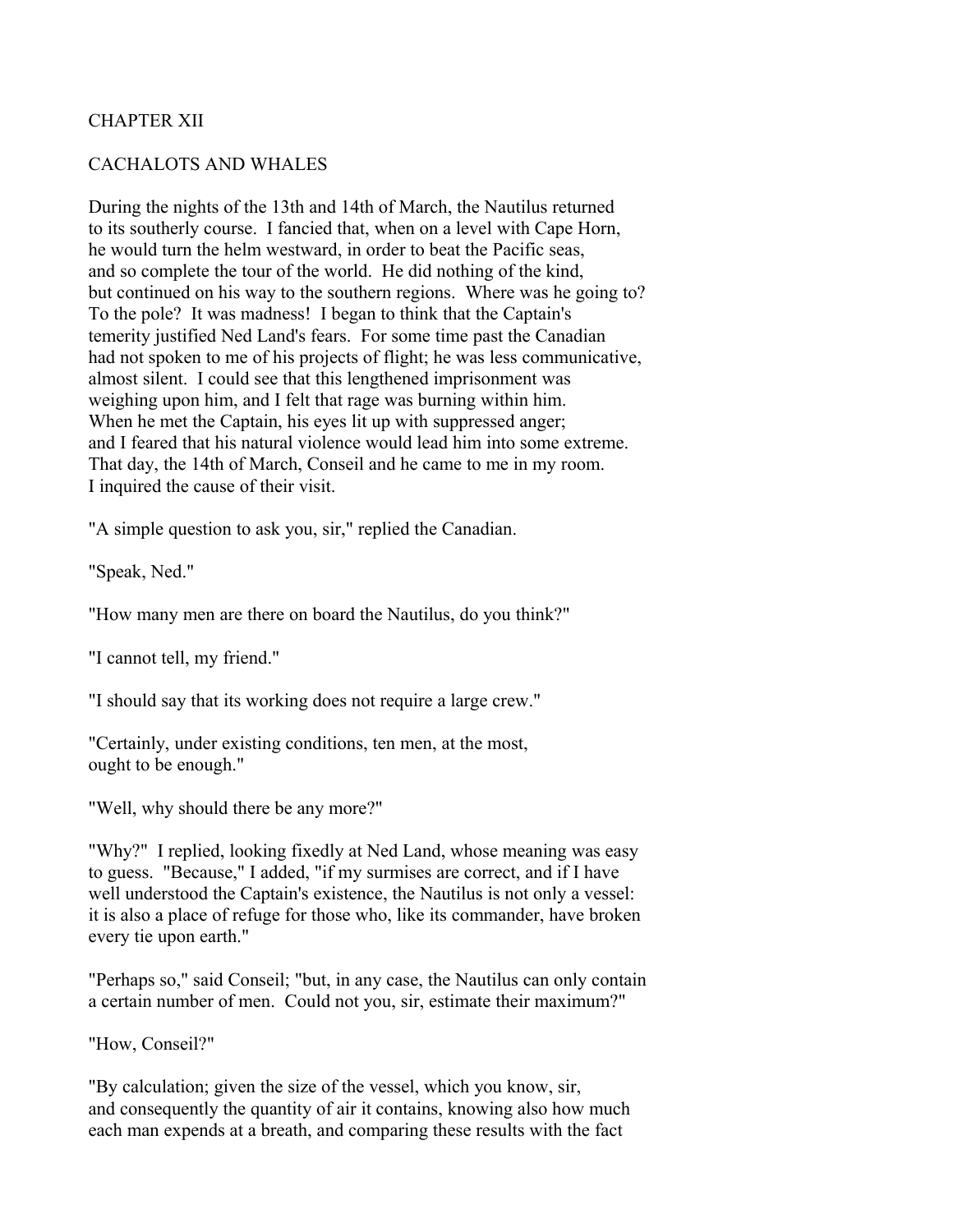that the Nautilus is obliged to go to the surface every twenty-four hours."

Conseil had not finished the sentence before I saw what he was driving at.

"I understand," said I; "but that calculation, though simple enough, can give but a very uncertain result."

"Never mind," said Ned Land urgently.

"Here it is, then," said I. "In one hour each man consumes the oxygen contained in twenty gallons of air; and in twenty-four, that contained in 480 gallons. We must, therefore find how many times 480 gallons of air the Nautilus contains."

"Just so," said Conseil.

"Or," I continued, "the size of the Nautilus being 1,500 tons; and one ton holding 200 gallons, it contains 300,000 gallons of air, which, divided by 480, gives a quotient of 625. Which means to say, strictly speaking, that the air contained in the Nautilus would suffice for 625 men for twenty-four hours."

"Six hundred and twenty-five!" repeated Ned.

"But remember that all of us, passengers, sailors, and officers included, would not form a tenth part of that number."

"Still too many for three men," murmured Conseil.

The Canadian shook his head, passed his hand across his forehead, and left the room without answering.

"Will you allow me to make one observation, sir?" said Conseil. "Poor Ned is longing for everything that he can not have. His past life is always present to him; everything that we are forbidden he regrets. His head is full of old recollections. And we must understand him. What has he to do here? Nothing; he is not learned like you, sir; and has not the same taste for the beauties of the sea that we have. He would risk everything to be able to go once more into a tavern in his own country."

Certainly the monotony on board must seem intolerable to the Canadian, accustomed as he was to a life of liberty and activity. Events were rare which could rouse him to any show of spirit; but that day an event did happen which recalled the bright days of the harpooner. About eleven in the morning, being on the surface of the ocean, the Nautilus fell in with a troop of whales--an encounter which did not astonish me, knowing that these creatures, hunted to death, had taken refuge in high latitudes.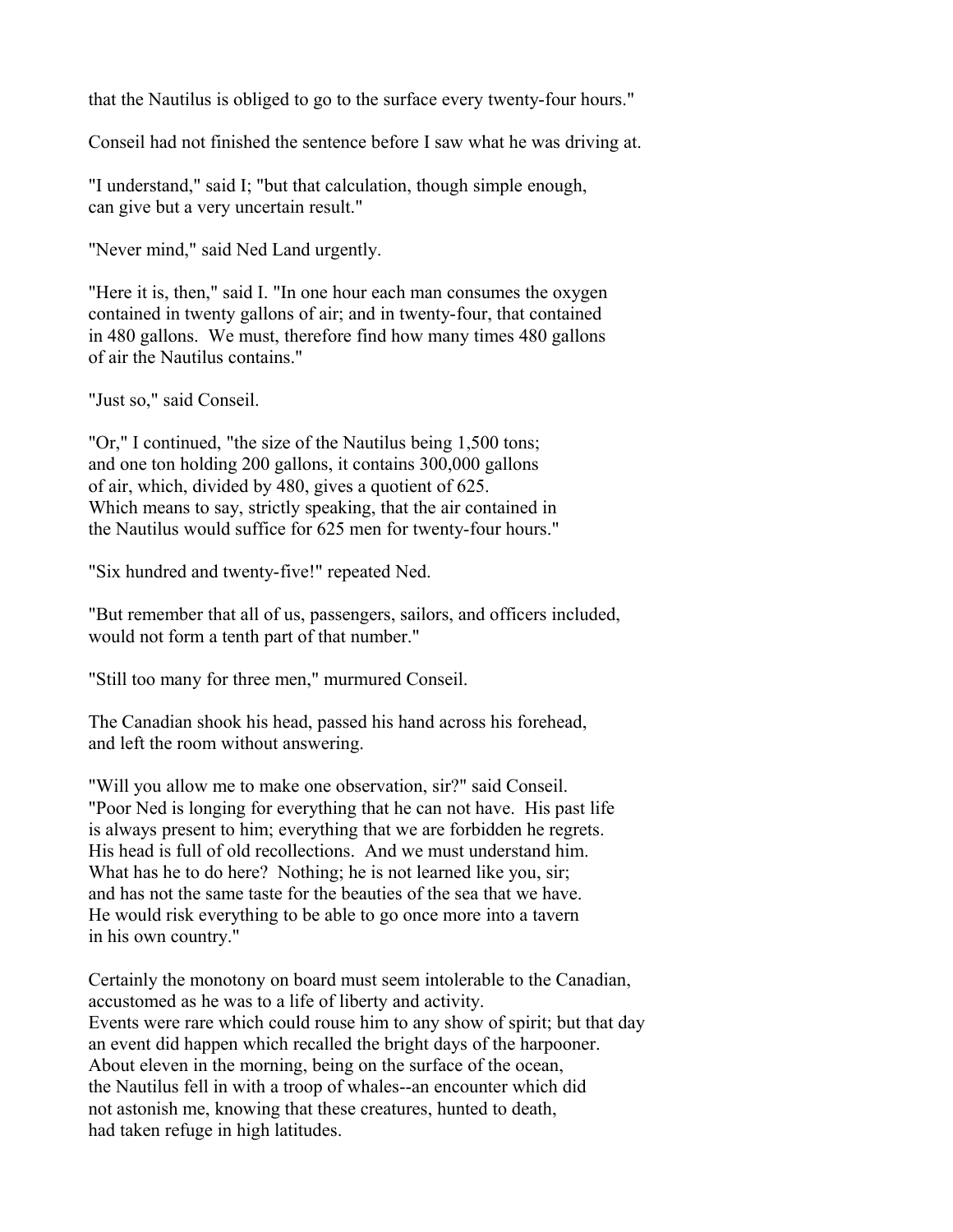We were seated on the platform, with a quiet sea. The month of October in those latitudes gave us some lovely autumnal days. It was the Canadian- he could not be mistaken--who signalled a whale on the eastern horizon. Looking attentively, one might see its black back rise and fall with the waves five miles from the Nautilus.

"Ah!" exclaimed Ned Land, "if I was on board a whaler, now such a meeting would give me pleasure. It is one of large size. See with what strength its blow-holes throw up columns of air an steam! Confound it, why am I bound to these steel plates?"

"What, Ned," said I, "you have not forgotten your old ideas of fishing?"

"Can a whale-fisher ever forget his old trade, sir? Can he ever tire of the emotions caused by such a chase?"

"You have never fished in these seas, Ned?"

"Never, sir; in the northern only, and as much in Behring as in Davis Straits."

"Then the southern whale is still unknown to you. It is the Greenland whale you have hunted up to this time, and that would not risk passing through the warm waters of the equator. Whales are localised, according to their kinds, in certain seas which they never leave. And if one of these creatures went from Behring to Davis Straits, it must be simply because there is a passage from one sea to the other, either on the American or the Asiatic side."

"In that case, as I have never fished in these seas, I do not know the kind of whale frequenting them!"

"I have told you, Ned."

"A greater reason for making their acquaintance," said Conseil.

"Look! look!" exclaimed the Canadian, "they approach: they aggravate me; they know that I cannot get at them!"

Ned stamped his feet. His hand trembled, as he grasped an imaginary harpoon.

"Are these cetaceans as large as those of the northern seas?" asked he.

"Very nearly, Ned."

"Because I have seen large whales, sir, whales measuring a hundred feet. I have even been told that those of Hullamoch and Umgallick, of the Aleutian Islands, are sometimes a hundred and fifty feet long."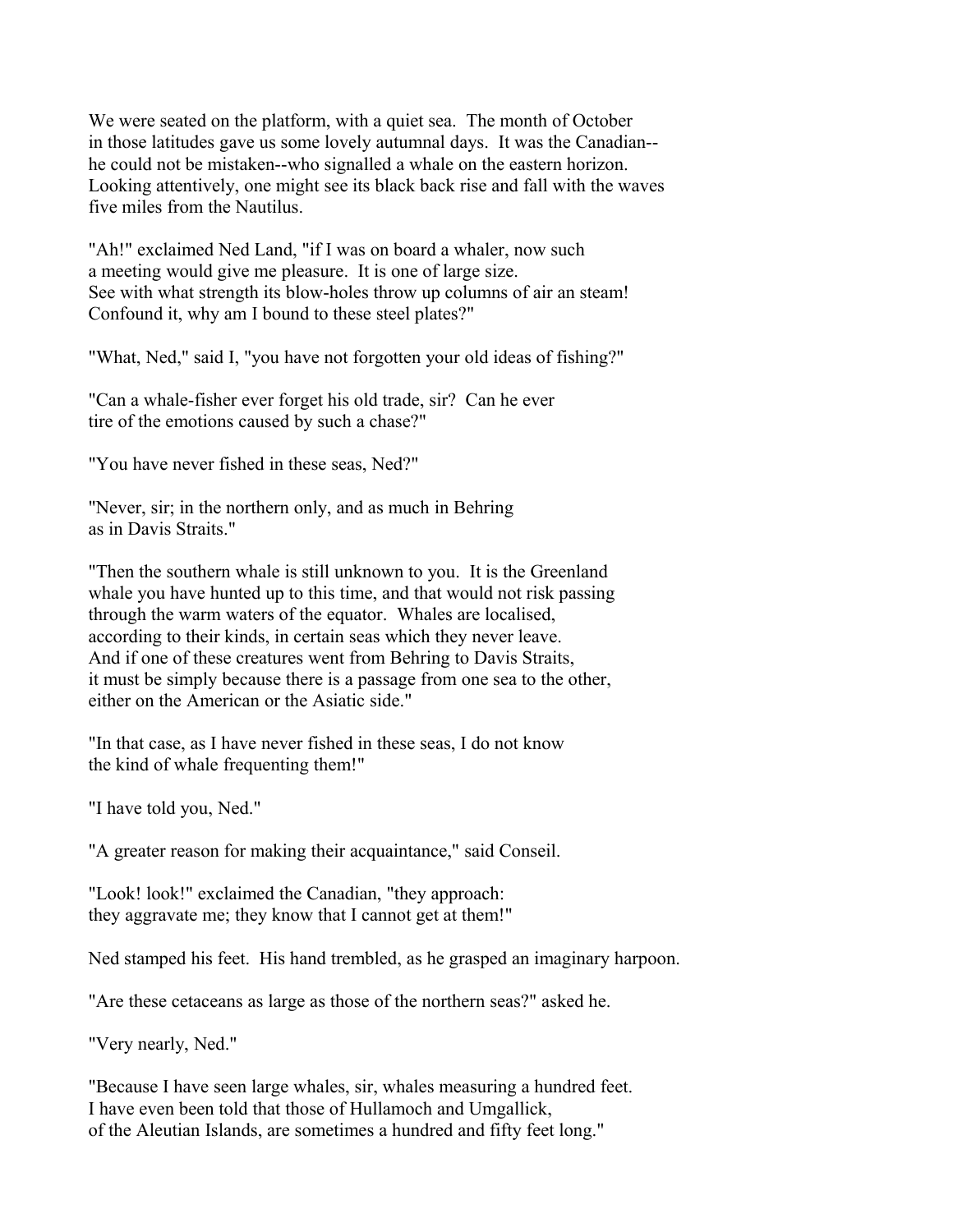"That seems to me exaggeration. These creatures are generally much smaller than the Greenland whale." {this paragraph has been edited}

"Ah!" exclaimed the Canadian, whose eyes had never left the ocean, "they are coming nearer; they are in the same water as the Nautilus."

Then, returning to the conversation, he said:

"You spoke of the cachalot as a small creature. I have heard of gigantic ones. They are intelligent cetacea. It is said of some that they cover themselves with seaweed and fucus, and then are taken for islands. People encamp upon them, and settle there; lights a fire----"

"And build houses," said Conseil.

"Yes, joker," said Ned Land. "And one fine day the creature plunges, carrying with it all the inhabitants to the bottom of the sea."

"Something like the travels of Sinbad the Sailor," I replied, laughing.

"Ah!" suddenly exclaimed Ned Land, "it is not one whale; there are ten--there are twenty--it is a whole troop! And I not able to do anything! hands and feet tied!"

"But, friend Ned," said Conseil, "why do you not ask Captain Nemo's permission to chase them?"

Conseil had not finished his sentence when Ned Land had lowered himself through the panel to seek the Captain. A few minutes afterwards the two appeared together on the platform.

Captain Nemo watched the troop of cetacea playing on the waters about a mile from the Nautilus.

"They are southern whales," said he; "there goes the fortune of a whole fleet of whalers."

"Well, sir," asked the Canadian, "can I not chase them, if only to remind me of my old trade of harpooner?"

"And to what purpose?" replied Captain Nemo; "only to destroy! We have nothing to do with the whale-oil on board."

"But, sir," continued the Canadian, "in the Red Sea you allowed us to follow the dugong."

"Then it was to procure fresh meat for my crew. Here it would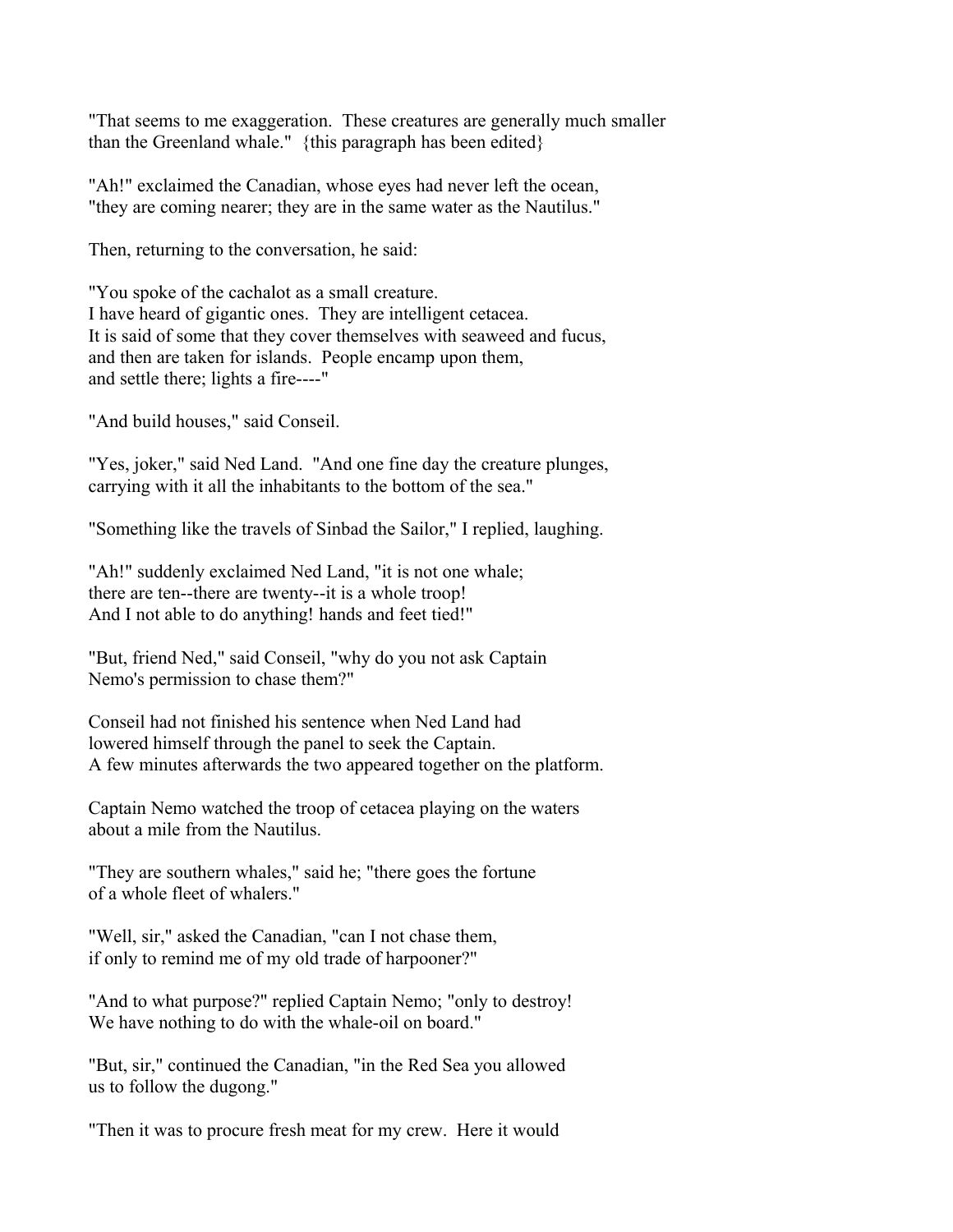be killing for killing's sake. I know that is a privilege reserved for man, but I do not approve of such murderous pastime. In destroying the southern whale (like the Greenland whale, an inoffensive creature), your traders do a culpable action, Master Land. They have already depopulated the whole of Baffin's Bay, and are annihilating a class of useful animals. Leave the unfortunate cetacea alone. They have plenty of natural enemies--cachalots, swordfish, and sawfish- without you troubling them."

The Captain was right. The barbarous and inconsiderate greed of these fishermen will one day cause the disappearance of the last whale in the ocean. Ned Land whistled "Yankee-doodle" between his teeth, thrust his hands into his pockets, and turned his back upon us. But Captain Nemo watched the troop of cetacea, and, addressing me, said:

"I was right in saying that whales had natural enemies enough, without counting man. These will have plenty to do before long. Do you see, M. Aronnax, about eight miles to leeward, those blackish moving points?"

"Yes, Captain," I replied.

"Those are cachalots--terrible animals, which I have met in troops of two or three hundred. As to those, they are cruel, mischievous creatures; they would be right in exterminating them."

The Canadian turned quickly at the last words.

"Well, Captain," said he, "it is still time, in the interest of the whales."

"It is useless to expose one's self, Professor. The Nautilus will disperse them. It is armed with a steel spur as good as Master Land's harpoon, I imagine."

The Canadian did not put himself out enough to shrug his shoulders. Attack cetacea with blows of a spur! Who had ever heard of such a thing?

"Wait, M. Aronnax," said Captain Nemo. "We will show you something you have never yet seen. We have no pity for these ferocious creatures. They are nothing but mouth and teeth."

Mouth and teeth! No one could better describe the macrocephalous cachalot, which is sometimes more than seventy-five feet long. Its enormous head occupies one-third of its entire body. Better armed than the whale, whose upper jaw is furnished only with whalebone, it is supplied with twenty-five large tusks, about eight inches long, cylindrical and conical at the top,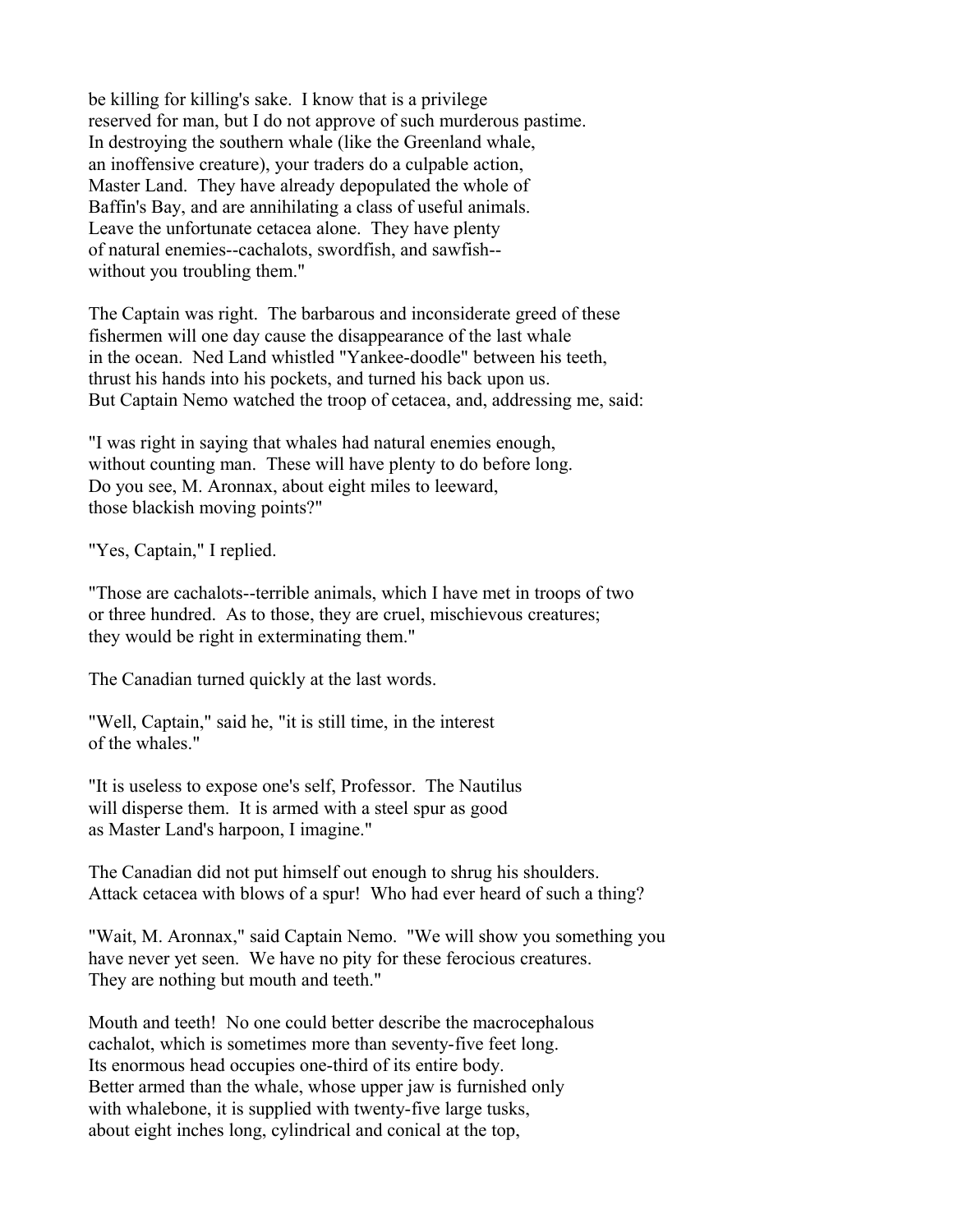each weighing two pounds. It is in the upper part of this enormous head, in great cavities divided by cartilages, that is to be found from six to eight hundred pounds of that precious oil called spermaceti. The cachalot is a disagreeable creature, more tadpole than fish, according to Fredol's description. It is badly formed, the whole of its left side being (if we may say it), a "failure," and being only able to see with its right eye. But the formidable troop was nearing us. They had seen the whales and were preparing to attack them. One could judge beforehand that the cachalots would be victorious, not only because they were better built for attack than their inoffensive adversaries, but also because they could remain longer under water without coming to the surface. There was only just time to go to the help of the whales. The Nautilus went under water. Conseil, Ned Land, and I took our places before the window in the saloon, and Captain Nemo joined the pilot in his cage to work his apparatus as an engine of destruction. Soon I felt the beatings of the screw quicken, and our speed increased. The battle between the cachalots and the whales had already begun when the Nautilus arrived. They did not at first show any fear at the sight of this new monster joining in the conflict. But they soon had to guard against its blows. What a battle! The Nautilus was nothing but a formidable harpoon, brandished by the hand of its Captain. It hurled itself against the fleshy mass, passing through from one part to the other, leaving behind it two quivering halves of the animal. It could not feel the formidable blows from their tails upon its sides, nor the shock which it produced itself, much more. One cachalot killed, it ran at the next, tacked on the spot that it might not miss its prey, going forwards and backwards, answering to its helm, plunging when the cetacean dived into the deep waters, coming up with it when it returned to the surface, striking it front or sideways, cutting or tearing in all directions and at any pace, piercing it with its terrible spur. What carnage! What a noise on the surface of the waves! What sharp hissing, and what snorting peculiar to these enraged animals! In the midst of these waters, generally so peaceful, their tails made perfect billows. For one hour this wholesale massacre continued, from which the cachalots could not escape. Several times ten or twelve united tried to crush the Nautilus by their weight. From the window we could see their enormous mouths, studded with tusks, and their formidable eyes. Ned Land could not contain himself; he threatened and swore at them. We could feel them clinging to our vessel like dogs worrying a wild boar in a copse. But the Nautilus, working its screw, carried them here and there, or to the upper levels of the ocean, without caring for their enormous weight, nor the powerful strain on the vessel.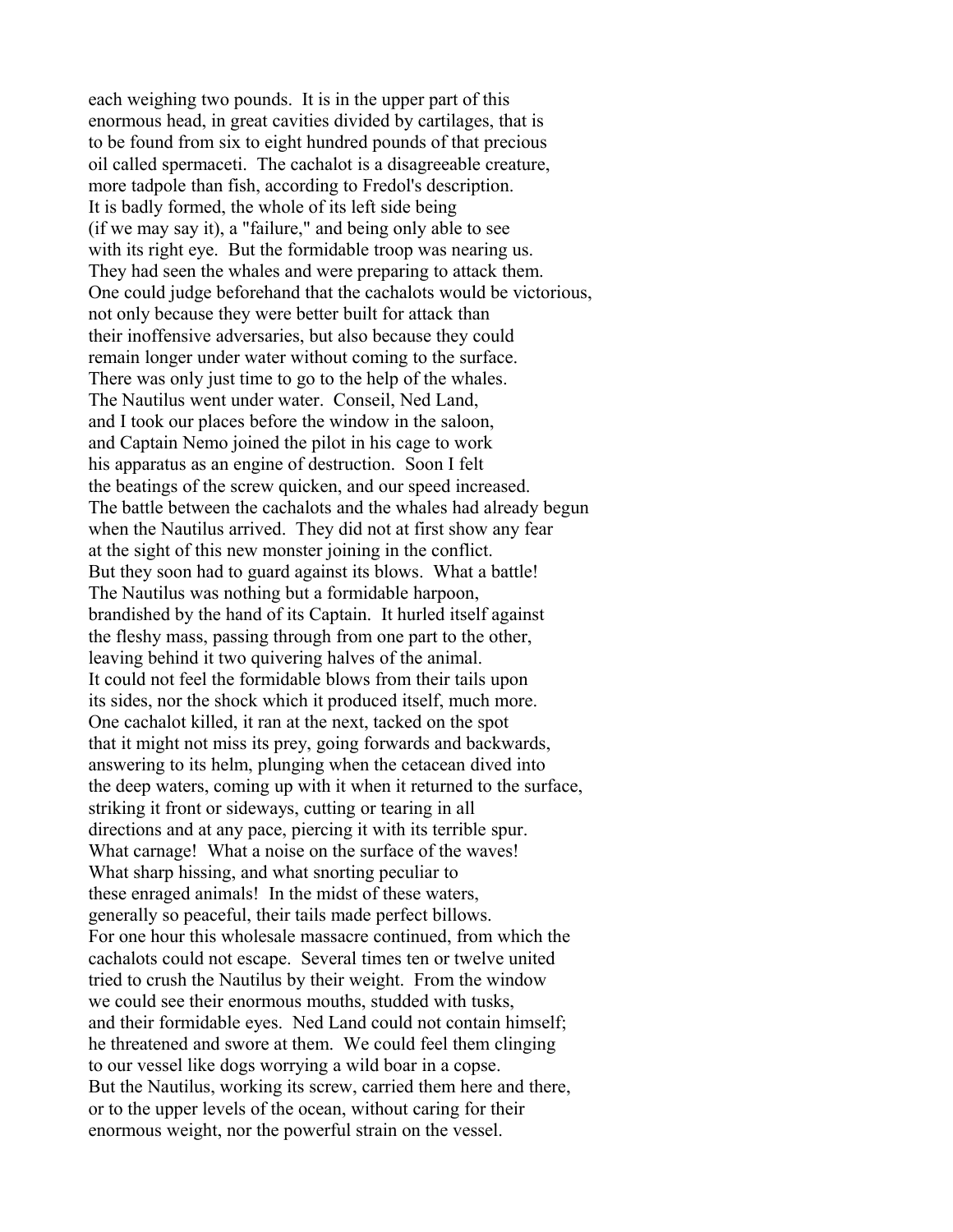At length the mass of cachalots broke up, the waves became quiet, and I felt that we were rising to the surface. The panel opened, and we hurried on to the platform. The sea was covered with mutilated bodies. A formidable explosion could not have divided and torn this fleshy mass with more violence. We were floating amid gigantic bodies, bluish on the back and white underneath, covered with enormous protuberances. Some terrified cachalots were flying towards the horizon. The waves were dyed red for several miles, and the Nautilus floated in a sea of blood: Captain Nemo joined us.

"Well, Master Land?" said he.

"Well, sir," replied the Canadian, whose enthusiasm had somewhat calmed; "it is a terrible spectacle, certainly. But I am not a butcher. I am a hunter, and I call this a butchery."

"It is a massacre of mischievous creatures," replied the Captain; "and the Nautilus is not a butcher's knife."

"I like my harpoon better," said the Canadian.

"Every one to his own," answered the Captain, looking fixedly at Ned Land.

I feared he would commit some act of violence, which would end in sad consequences. But his anger was turned by the sight of a whale which the Nautilus had just come up with. The creature had not quite escaped from the cachalot's teeth. I recognised the southern whale by its flat head, which is entirely black. Anatomically, it is distinguished from the white whale and the North Cape whale by the seven cervical vertebrae, and it has two more ribs than its congeners. The unfortunate cetacean was lying on its side, riddled with holes from the bites, and quite dead. From its mutilated fin still hung a young whale which it could not save from the massacre. Its open mouth let the water flow in and out, murmuring like the waves breaking on the shore. Captain Nemo steered close to the corpse of the creature. Two of his men mounted its side, and I saw, not without surprise, that they were drawing from its breasts all the milk which they contained, that is to say, about two or three tons. The Captain offered me a cup of the milk, which was still warm. I could not help showing my repugnance to the drink; but he assured me that it was excellent, and not to be distinguished from cow's milk. I tasted it, and was of his opinion. It was a useful reserve to us, for in the shape of salt butter or cheese it would form an agreeable variety from our ordinary food.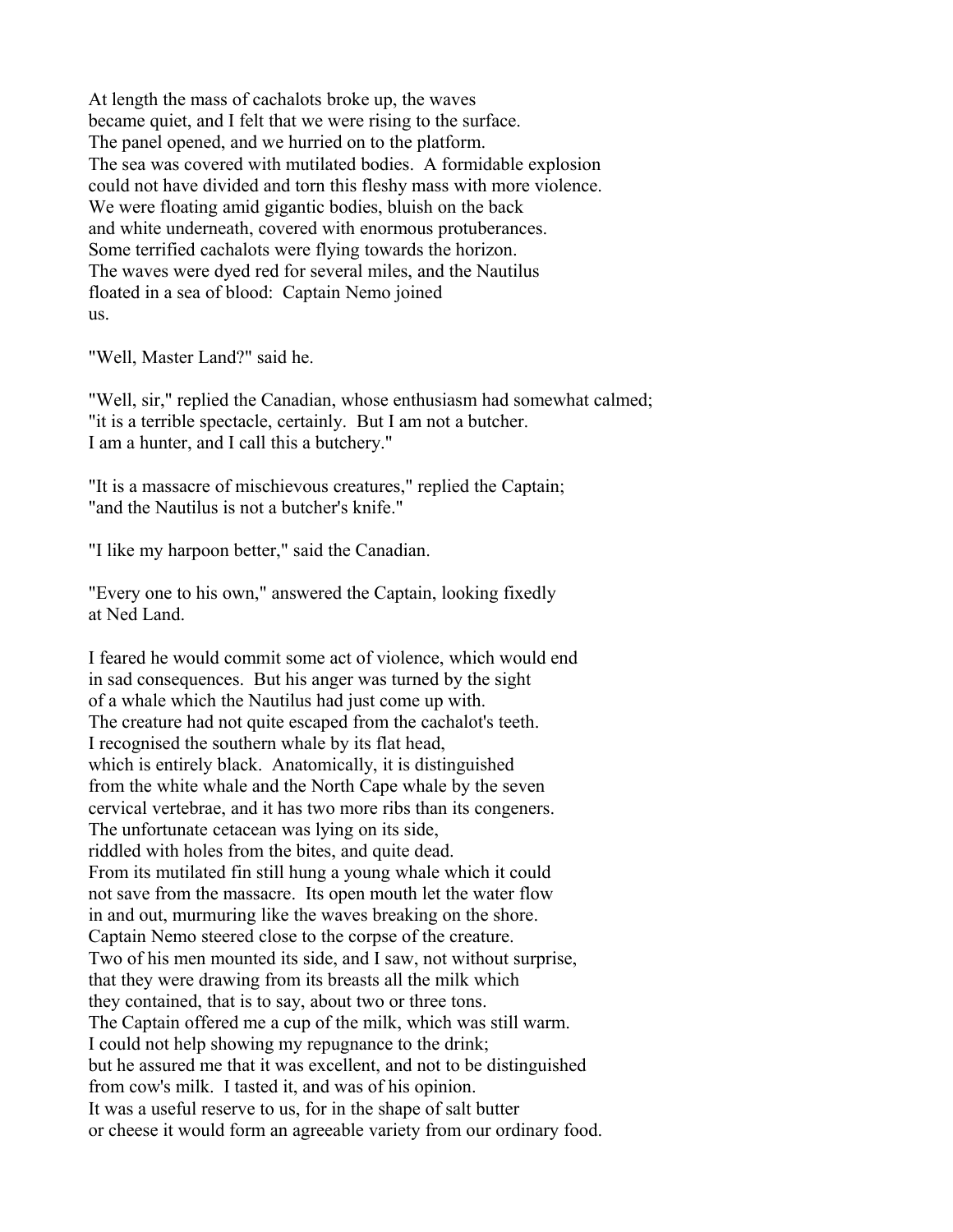From that day I noticed with uneasiness that Ned Land's ill-will towards Captain Nemo increased, and I resolved to watch the Canadian's gestures closely.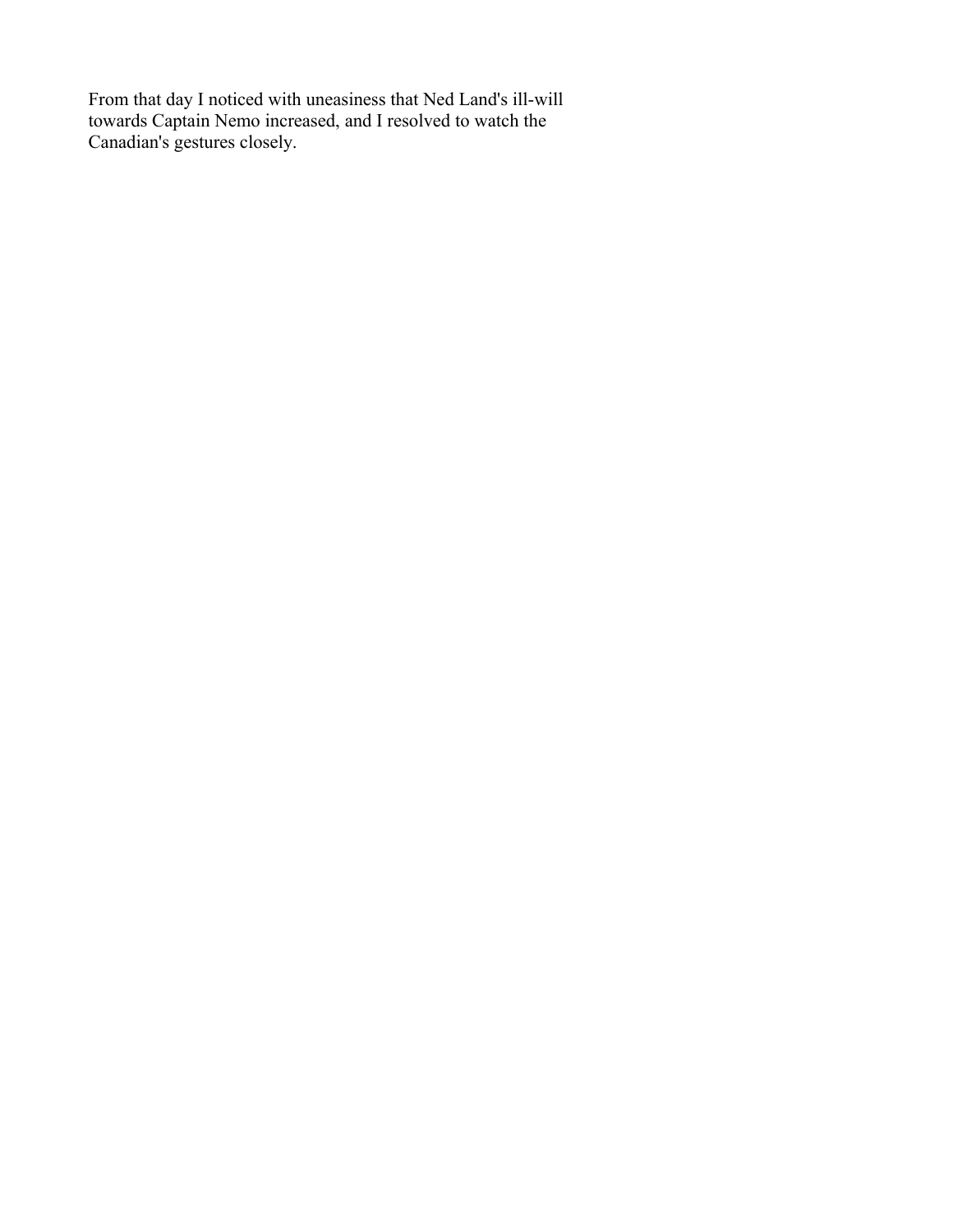### CHAPTER VIII

#### THE ICEBERG

The Nautilus was steadily pursuing its southerly course, following the fiftieth meridian with considerable speed. Did he wish to reach the pole? I did not think so, for every attempt to reach that point had hitherto failed. Again, the season was far advanced, for in the Antarctic regions the 13th of March corresponds with the 13th of September of northern regions, which begin at the equinoctial season. On the 14th of March I saw floating ice in latitude  $55\omega$ , merely pale bits of debris from twenty to twenty-five feet long, forming banks over which the sea curled. The Nautilus remained on the surface of the ocean. Ned Land, who had fished in the Arctic Seas, was familiar with its icebergs; but Conseil and I admired them for the first time. In the atmosphere towards the southern horizon stretched a white dazzling band. English whalers have given it the name of "ice blink." However thick the clouds may be, it is always visible, and announces the presence of an ice pack or bank. Accordingly, larger blocks soon appeared, whose brilliancy changed with the caprices of the fog. Some of these masses showed green veins, as if long undulating lines had been traced with sulphate of copper; others resembled enormous amethysts with the light shining through them. Some reflected the light of day upon a thousand crystal facets. Others shaded with vivid calcareous reflections resembled a perfect town of marble. The more we neared the south the more these floating islands increased both in number and importance.

At 60@ lat. every pass had disappeared. But, seeking carefully, Captain Nemo soon found a narrow opening, through which he boldly slipped, knowing, however, that it would close behind him. Thus, guided by this clever hand, the Nautilus passed through all the ice with a precision which quite charmed Conseil; icebergs or mountains, ice-fields or smooth plains, seeming to have no limits, drift-ice or floating ice-packs, plains broken up, called palchs when they are circular, and streams when they are made up of long strips. The temperature was very low; the thermometer exposed to the air marked  $2\omega$  or  $3\omega$  below zero, but we were warmly clad with fur, at the expense of the sea-bear and seal. The interior of the Nautilus, warmed regularly by its electric apparatus, defied the most intense cold. Besides, it would only have been necessary to go some yards beneath the waves to find a more bearable temperature. Two months earlier we should have had perpetual daylight in these latitudes; but already we had had three or four hours of night, and by and by there would be six months of darkness in these circumpolar regions. On the 15th of March we were in the latitude of New Shetland and South Orkney.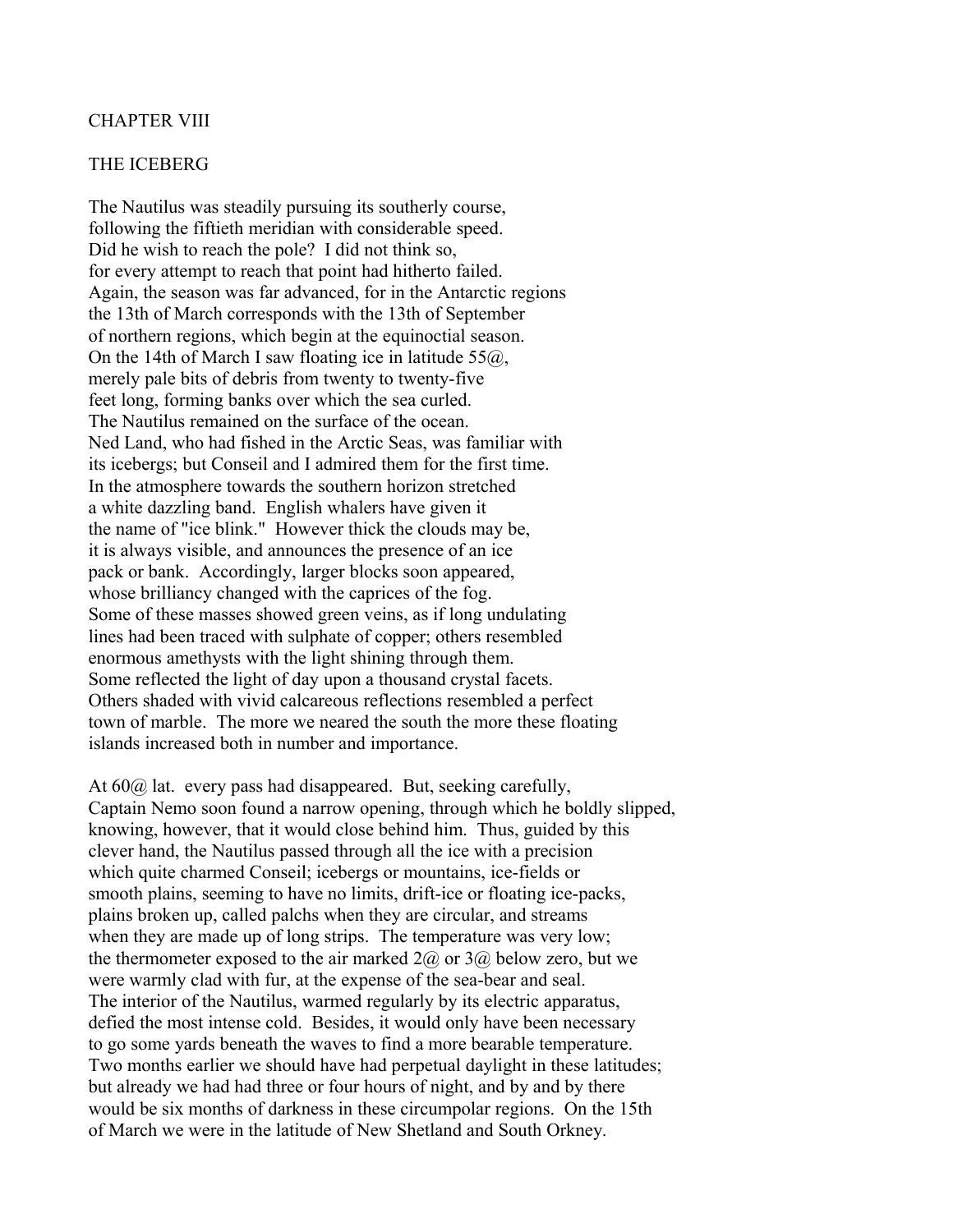The Captain told me that formerly numerous tribes of seals inhabited them; but that English and American whalers, in their rage for destruction, massacred both old and young; thus, where there was once life and animation, they had left silence and death.

About eight o'clock on the morning of the 16th of March the Nautilus, following the fifty-fifth meridian, cut the Antarctic polar circle. Ice surrounded us on all sides, and closed the horizon. But Captain Nemo went from one opening to another, still going higher. I cannot express my astonishment at the beauties of these new regions. The ice took most surprising forms. Here the grouping formed an oriental town, with innumerable mosques and minarets; there a fallen city thrown to the earth, as it were, by some convulsion of nature. The whole aspect was constantly changed by the oblique rays of the sun, or lost in the greyish fog amidst hurricanes of snow. Detonations and falls were heard on all sides, great overthrows of icebergs, which altered the whole landscape like a diorama. Often seeing no exit, I thought we were definitely prisoners; but, instinct guiding him at the slightest indication, Captain Nemo would discover a new pass. He was never mistaken when he saw the thin threads of bluish water trickling along the ice-fields; and I had no doubt that he had already ventured into the midst of these Antarctic seas before. On the 16th of March, however, the ice-fields absolutely blocked our road. It was not the iceberg itself, as yet, but vast fields cemented by the cold. But this obstacle could not stop Captain Nemo: he hurled himself against it with frightful violence. The Nautilus entered the brittle mass like a wedge, and split it with frightful crackings. It was the battering ram of the ancients hurled by infinite strength. The ice, thrown high in the air, fell like hail around us. By its own power of impulsion our apparatus made a canal for itself; some times carried away by its own impetus, it lodged on the ice-field, crushing it with its weight, and sometimes buried beneath it, dividing it by a simple pitching movement, producing large rents in it. Violent gales assailed us at this time, accompanied by thick fogs, through which, from one end of the platform to the other, we could see nothing. The wind blew sharply from all parts of the compass, and the snow lay in such hard heaps that we had to break it with blows of a pickaxe. The temperature was always at  $5\omega$  below zero; every outward part of the Nautilus was covered with ice. A rigged vessel would have been entangled in the blocked up gorges. A vessel without sails, with electricity for its motive power, and wanting no coal, could alone brave such high latitudes. At length, on the 18th of March, after many useless assaults, the Nautilus was positively blocked. It was no longer either streams, packs, or ice-fields, but an interminable and immovable barrier, formed by mountains soldered together.

"An iceberg!" said the Canadian to me.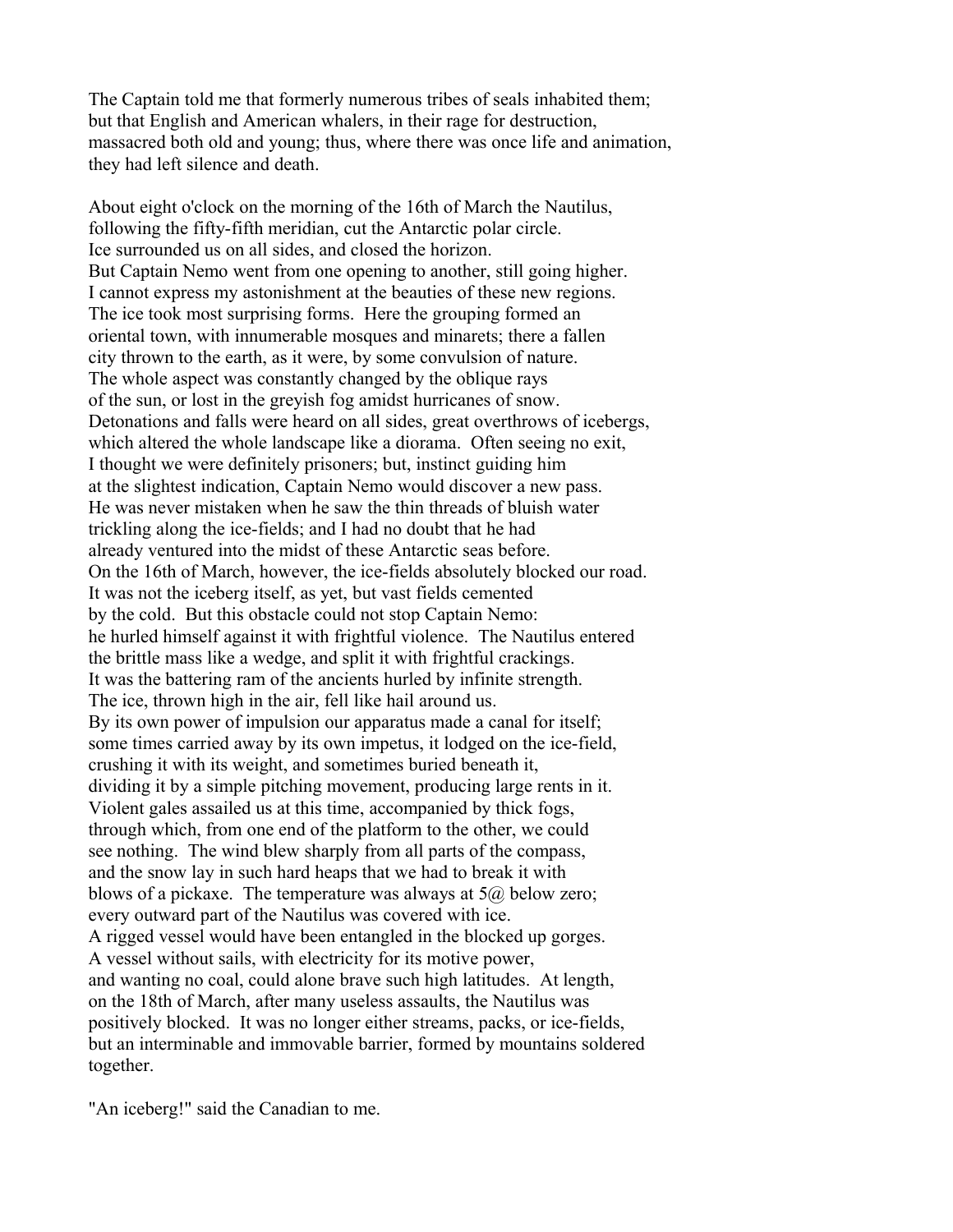I knew that to Ned Land, as well as to all other navigators who had preceded us, this was an inevitable obstacle. The sun appearing for an instant at noon, Captain Nemo took an observation as near as possible, which gave our situation at  $51\omega$ , 30' long. and  $67\omega$ , 39' of S. lat. We had advanced one degree more in this Antarctic region. Of the liquid surface of the sea there was no longer a glimpse. Under the spur of the Nautilus lay stretched a vast plain, entangled with confused blocks. Here and there sharp points and slender needles rising to a height of 200 feet; further on a steep shore, hewn as it were with an axe and clothed with greyish tints; huge mirrors, reflecting a few rays of sunshine, half drowned in the fog. And over this desolate face of nature a stern silence reigned, scarcely broken by the flapping of the wings of petrels and puffins. Everything was frozen--even the noise. The Nautilus was then obliged to stop in its adventurous course amid these fields of ice. In spite of our efforts, in spite of the powerful means employed to break up the ice, the Nautilus remained immovable. Generally, when we can proceed no further, we have return still open to us; but here return was as impossible as advance, for every pass had closed behind us; and for the few moments when we were stationary, we were likely to be entirely blocked, which did indeed happen about two o'clock in the afternoon, the fresh ice forming around its sides with astonishing rapidity. I was obliged to admit that Captain Nemo was more than imprudent. I was on the platform at that moment. The Captain had been observing our situation for some time past, when he said to me:

"Well, sir, what do you think of this?"

"I think that we are caught, Captain."

"So, M. Aronnax, you really think that the Nautilus cannot disengage itself?"

"With difficulty, Captain; for the season is already too far advanced for you to reckon on the breaking of the ice."

"Ah! sir," said Captain Nemo, in an ironical tone, "you will always be the same. You see nothing but difficulties and obstacles. I affirm that not only can the Nautilus disengage itself, but also that it can go further still."

"Further to the South?" I asked, looking at the Captain.

"Yes, sir; it shall go to the pole."

"To the pole!" I exclaimed, unable to repress a gesture of incredulity.

"Yes," replied the Captain, coldly, "to the Antarctic pole- to that unknown point from whence springs every meridian of the globe.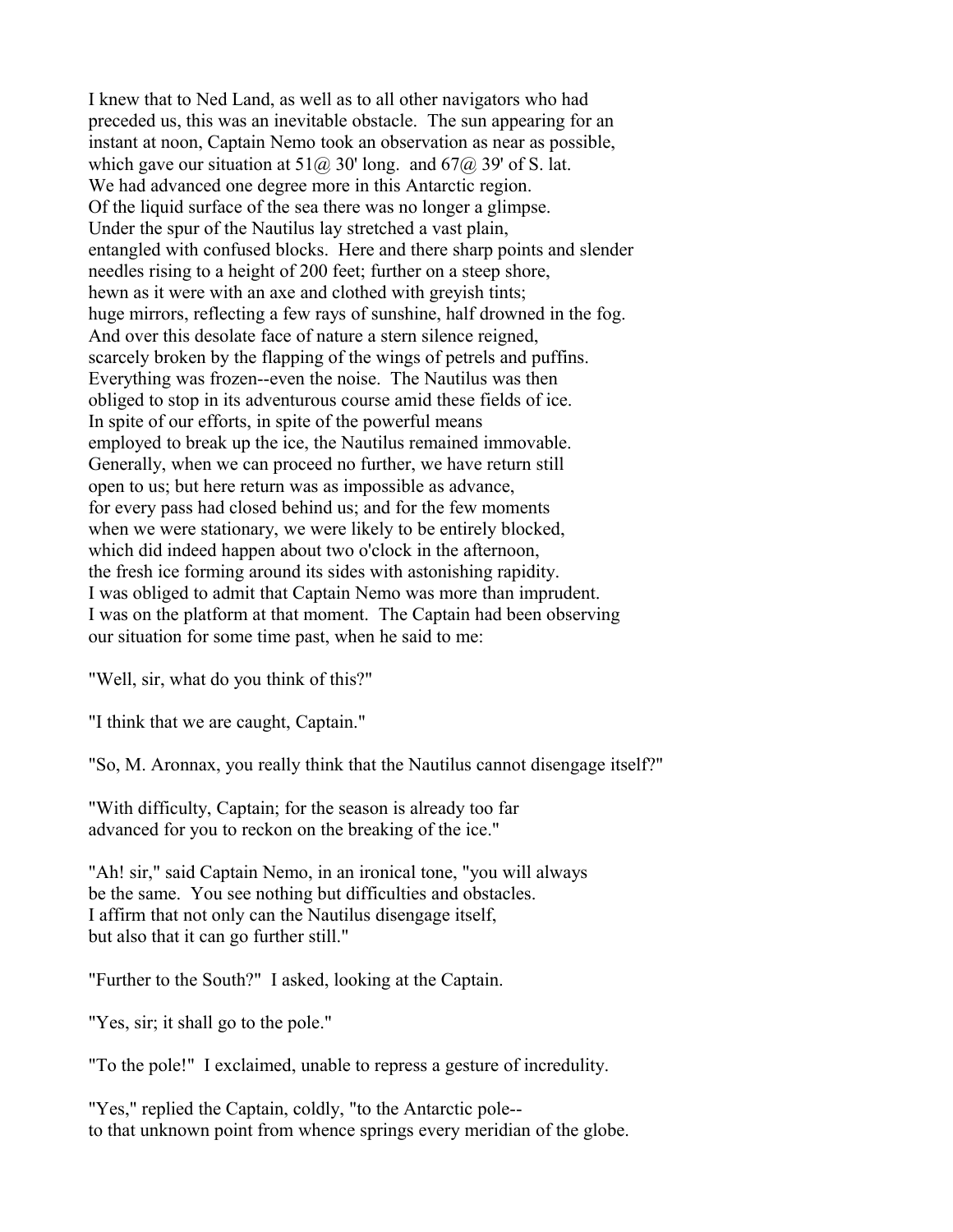You know whether I can do as I please with the Nautilus!"

Yes, I knew that. I knew that this man was bold, even to rashness. But to conquer those obstacles which bristled round the South Pole, rendering it more inaccessible than the North, which had not yet been reached by the boldest navigators--was it not a mad enterprise, one which only a maniac would have conceived? It then came into my head to ask Captain Nemo if he had ever discovered that pole which had never yet been trodden by a human creature?

"No, sir," he replied; "but we will discover it together. Where others have failed, I will not fail. I have never yet led my Nautilus so far into southern seas; but, I repeat, it shall go further yet."

"I can well believe you, Captain," said I, in a slightly ironical tone. "I believe you! Let us go ahead! There are no obstacles for us! Let us smash this iceberg! Let us blow it up; and, if it resists, let us give the Nautilus wings to fly over it!"

"Over it, sir!" said Captain Nemo, quietly; "no, not over it, but under it!"

"Under it!" I exclaimed, a sudden idea of the Captain's projects flashing upon my mind. I understood; the wonderful qualities of the Nautilus were going to serve us in this superhuman enterprise.

"I see we are beginning to understand one another, sir," said the Captain, half smiling. "You begin to see the possibility--I should say the success- of this attempt. That which is impossible for an ordinary vessel is easy to the Nautilus. If a continent lies before the pole, it must stop before the continent; but if, on the contrary, the pole is washed by open sea, it will go even to the pole."

"Certainly," said I, carried away by the Captain's reasoning; "if the surface of the sea is solidified by the ice, the lower depths are free by the Providential law which has placed the maximum of density of the waters of the ocean one degree higher than freezing-point; and, if I am not mistaken, the portion of this iceberg which is above the water is as one to four to that which is below."

"Very nearly, sir; for one foot of iceberg above the sea there are three below it. If these ice mountains are not more than 300 feet above the surface, they are not more than 900 beneath. And what are 900 feet to the Nautilus?"

"Nothing, sir."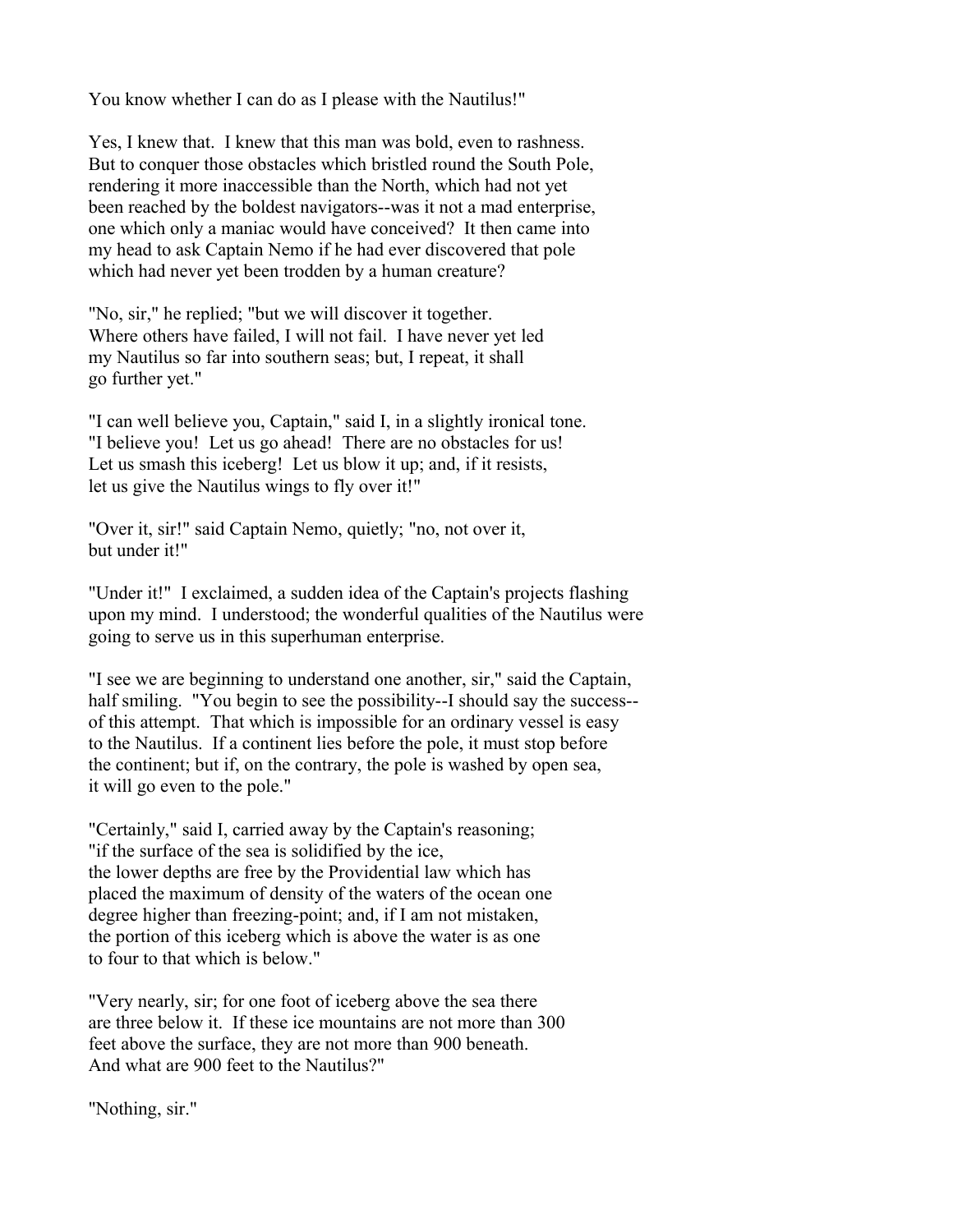"It could even seek at greater depths that uniform temperature of sea-water, and there brave with impunity the thirty or forty degrees of surface cold."

"Just so, sir--just so," I replied, getting animated.

"The only difficulty," continued Captain Nemo, "is that of remaining several days without renewing our provision of air."

"Is that all? The Nautilus has vast reservoirs; we can fill them, and they will supply us with all the oxygen we want."

"Well thought of, M. Aronnax," replied the Captain, smiling. "But, not wishing you to accuse me of rashness, I will first give you all my objections."

"Have you any more to make?"

"Only one. It is possible, if the sea exists at the South Pole, that it may be covered; and, consequently, we shall be unable to come to the surface."

"Good, sir! but do you forget that the Nautilus is armed with a powerful spur, and could we not send it diagonally against these fields of ice, which would open at the shocks."

"Ah! sir, you are full of ideas to-day."

"Besides, Captain," I added, enthusiastically, "why should we not find the sea open at the South Pole as well as at the North? The frozen poles of the earth do not coincide, either in the southern or in the northern regions; and, until it is proved to the contrary, we may suppose either a continent or an ocean free from ice at these two points of the globe."

"I think so too, M. Aronnax," replied Captain Nemo. "I only wish you to observe that, after having made so many objections to my project, you are now crushing me with arguments in its favour!"

The preparations for this audacious attempt now began. The powerful pumps of the Nautilus were working air into the reservoirs and storing it at high pressure. About four o'clock, Captain Nemo announced the closing of the panels on the platform. I threw one last look at the massive iceberg which we were going to cross. The weather was clear, the atmosphere pure enough, the cold very great, being  $12\omega$  below zero; but, the wind having gone down, this temperature was not so unbearable. About ten men mounted the sides of the Nautilus, armed with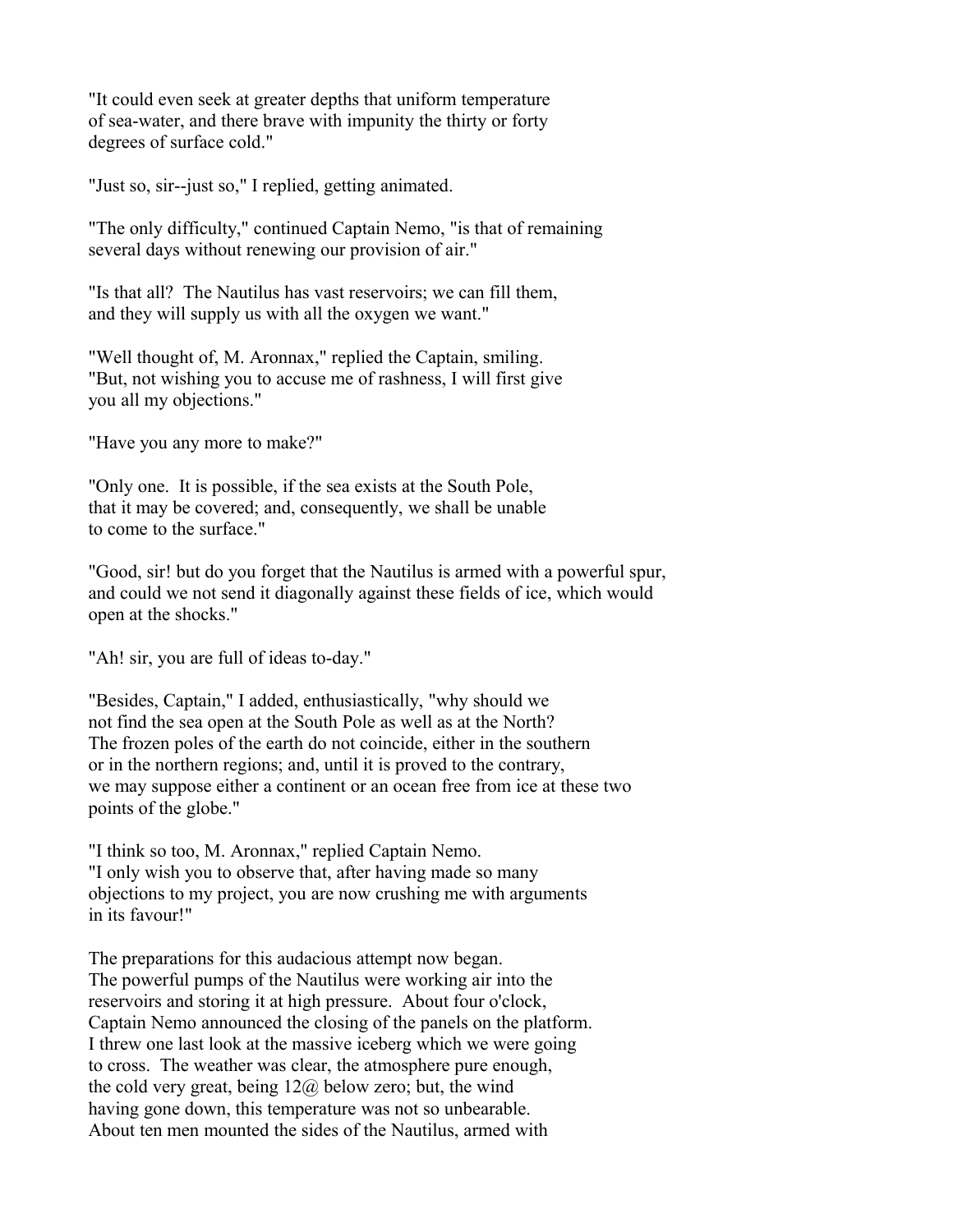pickaxes to break the ice around the vessel, which was soon free. The operation was quickly performed, for the fresh ice was still very thin. We all went below. The usual reservoirs were filled with the newly-liberated water, and the Nautilus soon descended. I had taken my place with Conseil in the saloon; through the open window we could see the lower beds of the Southern Ocean. The thermometer went up, the needle of the compass deviated on the dial. At about 900 feet, as Captain Nemo had foreseen, we were floating beneath the undulating bottom of the iceberg. But the Nautilus went lower still--it went to the depth of four hundred fathoms. The temperature of the water at the surface showed twelve degrees, it was now only ten; we had gained two. I need not say the temperature of the Nautilus was raised by its heating apparatus to a much higher degree; every manoeuvre was accomplished with wonderful precision.

"We shall pass it, if you please, sir," said Conseil.

"I believe we shall," I said, in a tone of firm conviction.

In this open sea, the Nautilus had taken its course direct to the pole, without leaving the fifty-second meridian. From  $67\omega$  30' to 90 $\omega$ , twenty-two degrees and a half of latitude remained to travel; that is, about five hundred leagues. The Nautilus kept up a mean speed of twenty-six miles an hour- the speed of an express train. If that was kept up, in forty hours we should reach the pole.

For a part of the night the novelty of the situation kept us at the window. The sea was lit with the electric lantern; but it was deserted; fishes did not sojourn in these imprisoned waters; they only found there a passage to take them from the Antarctic Ocean to the open polar sea. Our pace was rapid; we could feel it by the quivering of the long steel body. About two in the morning I took some hours' repose, and Conseil did the same. In crossing the waist I did not meet Captain Nemo: I supposed him to be in the pilot's cage. The next morning, the 19th of March, I took my post once more in the saloon. The electric log told me that the speed of the Nautilus had been slackened. It was then going towards the surface; but prudently emptying its reservoirs very slowly. My heart beat fast. Were we going to emerge and regain the open polar atmosphere? No! A shock told me that the Nautilus had struck the bottom of the iceberg, still very thick, judging from the deadened sound. We had in deed "struck," to use a sea expression, but in an inverse sense, and at a thousand feet deep. This would give three thousand feet of ice above us; one thousand being above the water-mark. The iceberg was then higher than at its borders--not a very reassuring fact.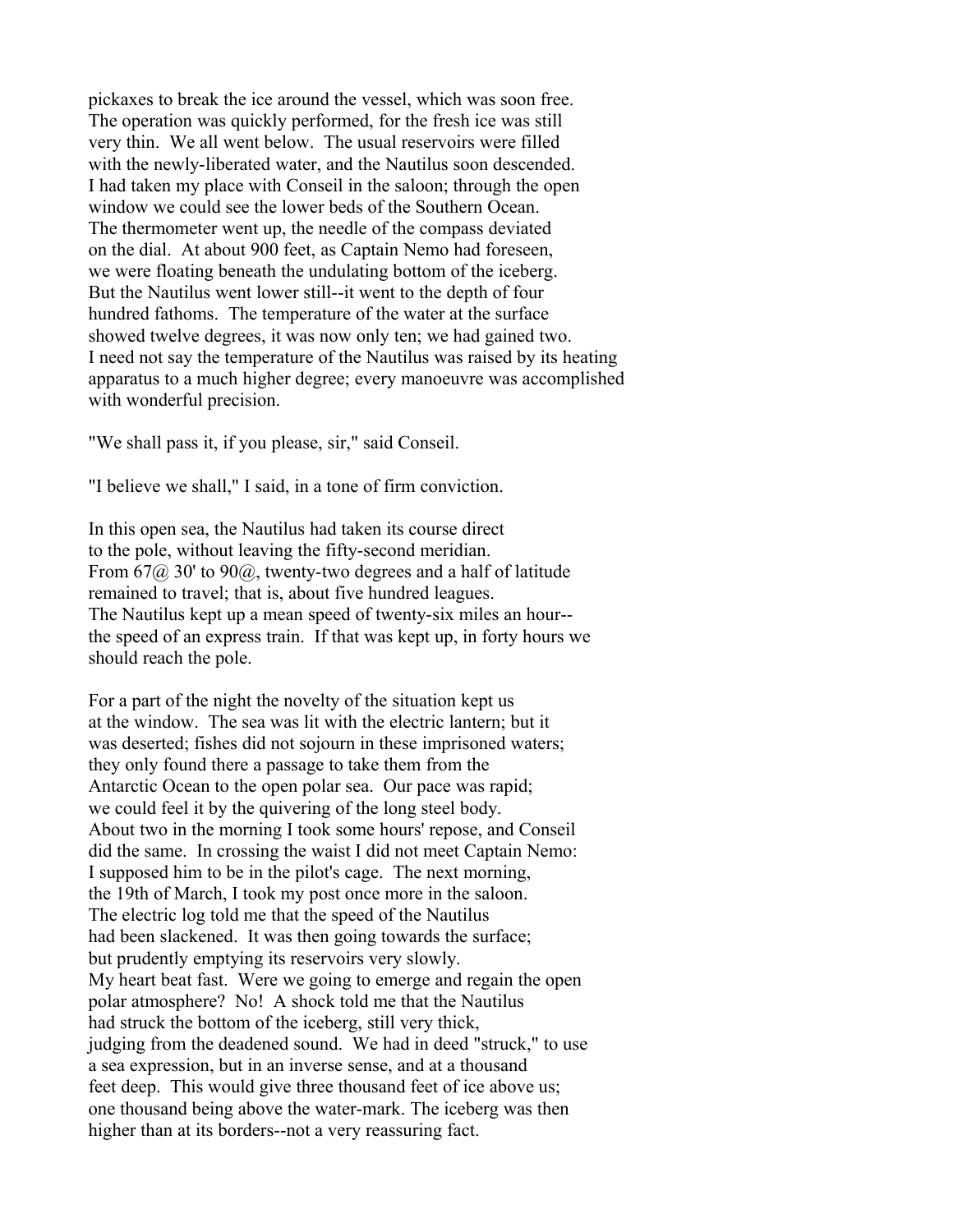Several times that day the Nautilus tried again, and every time it struck the wall which lay like a ceiling above it. Sometimes it met with but 900 yards, only 200 of which rose above the surface. It was twice the height it was when the Nautilus had gone under the waves. I carefully noted the different depths, and thus obtained a submarine profile of the chain as it was developed under the water. That night no change had taken place in our situation. Still ice between four and five hundred yards in depth! It was evidently diminishing, but, still, what a thickness between us and the surface of the ocean! It was then eight. According to the daily custom on board the Nautilus, its air should have been renewed four hours ago; but I did not suffer much, although Captain Nemo had not yet made any demand upon his reserve of oxygen. My sleep was painful that night; hope and fear besieged me by turns: I rose several times. The groping of the Nautilus continued. About three in the morning, I noticed that the lower surface of the iceberg was only about fifty feet deep. One hundred and fifty feet now separated us from the surface of the waters. The iceberg was by degrees becoming an ice-field, the mountain a plain. My eyes never left the manometer. We were still rising diagonally to the surface, which sparkled under the electric rays. The iceberg was stretching both above and beneath into lengthening slopes; mile after mile it was getting thinner. At length, at six in the morning of that memorable day, the 19th of March, the door of the saloon opened, and Captain Nemo appeared.

"The sea is open!!" was all he said.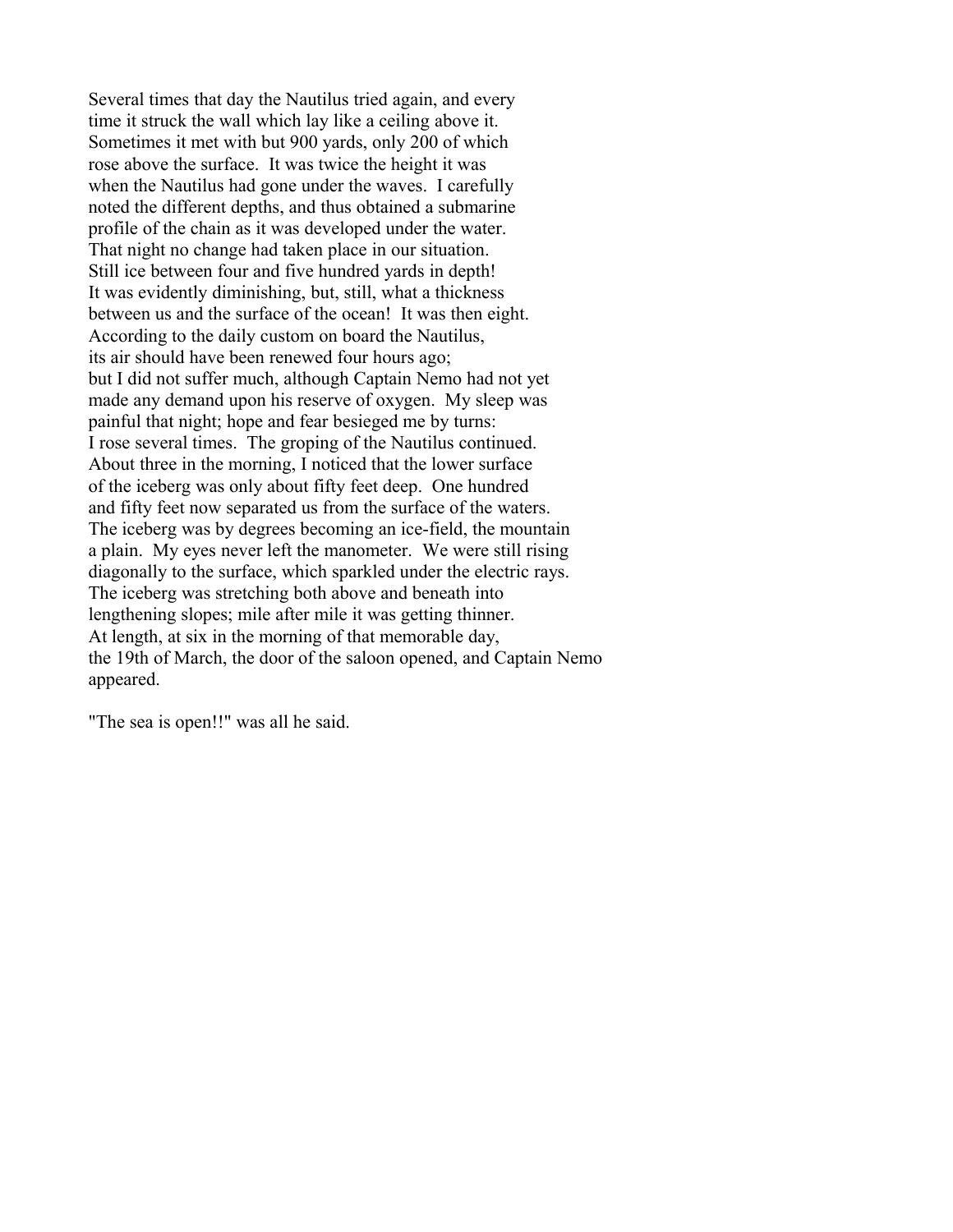# CHAPTER XIV

### THE SOUTH POLE

I rushed on to the platform. Yes! the open sea, with but a few scattered pieces of ice and moving icebergs--a long stretch of sea; a world of birds in the air, and myriads of fishes under those waters, which varied from intense blue to olive green, according to the bottom. The thermometer marked  $3\omega$  C. above zero. It was comparatively spring, shut up as we were behind this iceberg, whose lengthened mass was dimly seen on our northern horizon.

"Are we at the pole?" I asked the Captain, with a beating heart.

"I do not know," he replied. "At noon I will take our bearings."

"But will the sun show himself through this fog?" said I, looking at the leaden sky.

"However little it shows, it will be enough," replied the Captain.

About ten miles south a solitary island rose to a height of one hundred and four yards. We made for it, but carefully, for the sea might be strewn with banks. One hour afterwards we had reached it, two hours later we had made the round of it. It measured four or five miles in circumference. A narrow canal separated it from a considerable stretch of land, perhaps a continent, for we could not see its limits. The existence of this land seemed to give some colour to Maury's theory. The ingenious American has remarked that, between the South Pole and the sixtieth parallel, the sea is covered with floating ice of enormous size, which is never met with in the North Atlantic. From this fact he has drawn the conclusion that the Antarctic Circle encloses considerable continents, as icebergs cannot form in open sea, but only on the coasts. According to these calculations, the mass of ice surrounding the southern pole forms a vast cap, the circumference of which must be, at least, 2,500 miles. But the Nautilus, for fear of running aground, had stopped about three cable-lengths from a strand over which reared a superb heap of rocks. The boat was launched; the Captain, two of his men, bearing instruments, Conseil, and myself were in it. It was ten in the morning. I had not seen Ned Land. Doubtless the Canadian did not wish to admit the presence of the South Pole. A few strokes of the oar brought us to the sand, where we ran ashore. Conseil was going to jump on to the land, when I held him back.

"Sir," said I to Captain Nemo, "to you belongs the honour of first setting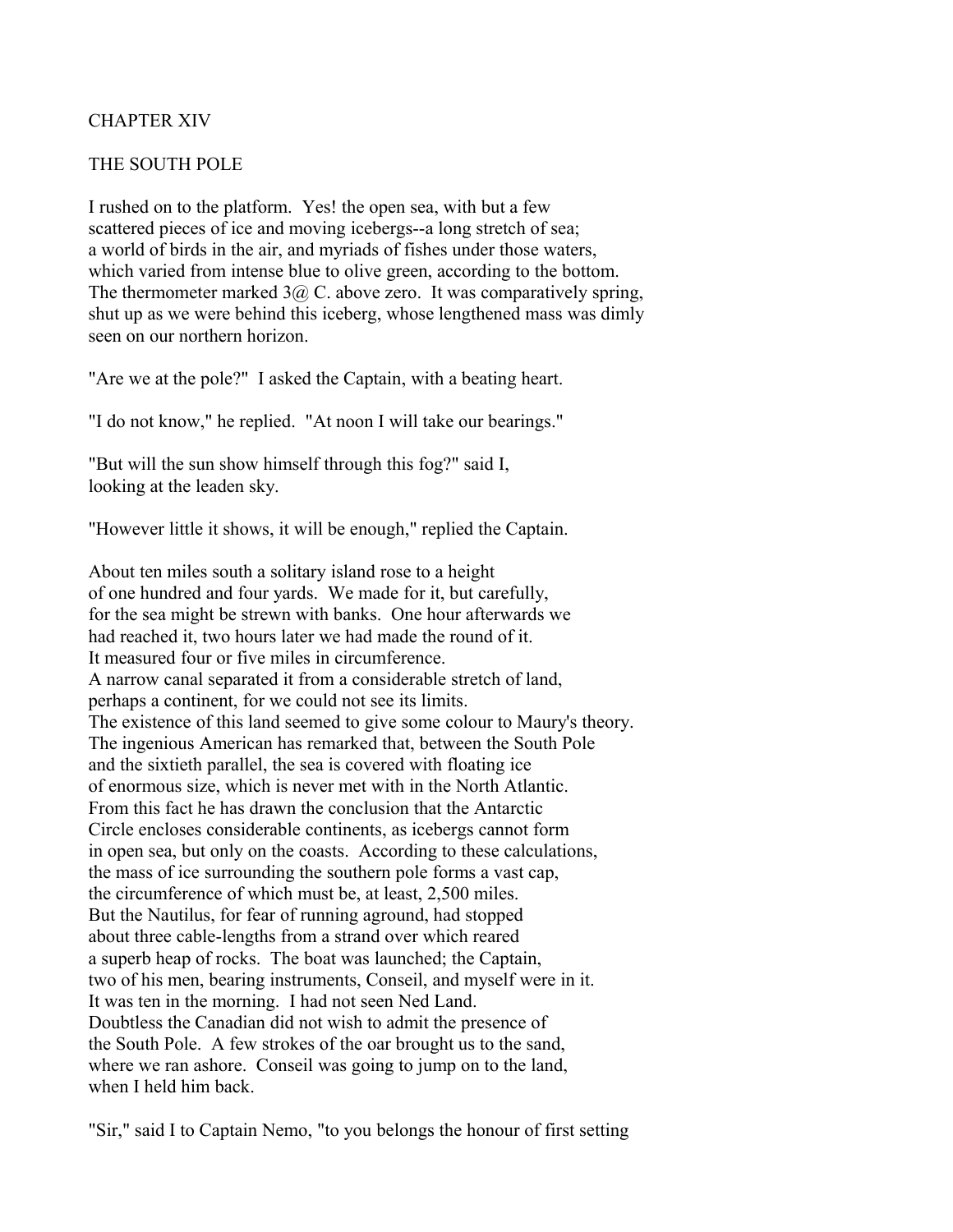foot on this land."

"Yes, sir," said the Captain, "and if I do not hesitate to tread this South Pole, it is because, up to this time, no human being has left a trace there."

Saying this, he jumped lightly on to the sand. His heart beat with emotion. He climbed a rock, sloping to a little promontory, and there, with his arms crossed, mute and motionless, and with an eager look, he seemed to take possession of these southern regions. After five minutes passed in this ecstasy, he turned to us.

#### "When you like, sir."

I landed, followed by Conseil, leaving the two men in the boat. For a long way the soil was composed of a reddish sandy stone, something like crushed brick, scoriae, streams of lava, and pumice-stones. One could not mistake its volcanic origin. In some parts, slight curls of smoke emitted a sulphurous smell, proving that the internal fires had lost nothing of their expansive powers, though, having climbed a high acclivity, I could see no volcano for a radius of several miles. We know that in those Antarctic countries. James Ross found two craters, the Erebus and Terror, in full activity, on the 167th meridian, latitude  $77\omega$ , 32'. The vegetation of this desolate continent seemed to me much restricted. Some lichens lay upon the black rocks; some microscopic plants, rudimentary diatomas, a kind of cells placed between two quartz shells; long purple and scarlet weed, supported on little swimming bladders, which the breaking of the waves brought to the shore. These constituted the meagre flora of this region. The shore was strewn with molluscs, little mussels, and limpets. I also saw myriads of northern clios, one-and-a-quarter inches long, of which a whale would swallow a whole world at a mouthful; and some perfect sea-butterflies, animating the waters on the skirts of the shore.

There appeared on the high bottoms some coral shrubs, of the kind which, according to James Ross, live in the Antarctic seas to the depth of more than 1,000 yards. Then there were little kingfishers and starfish studding the soil. But where life abounded most was in the air. There thousands of birds fluttered and flew of all kinds, deafening us with their cries; others crowded the rock, looking at us as we passed by without fear, and pressing familiarly close by our feet. There were penguins, so agile in the water, heavy and awkward as they are on the ground; they were uttering harsh cries, a large assembly, sober in gesture, but extravagant in clamour. Albatrosses passed in the air, the expanse of their wings being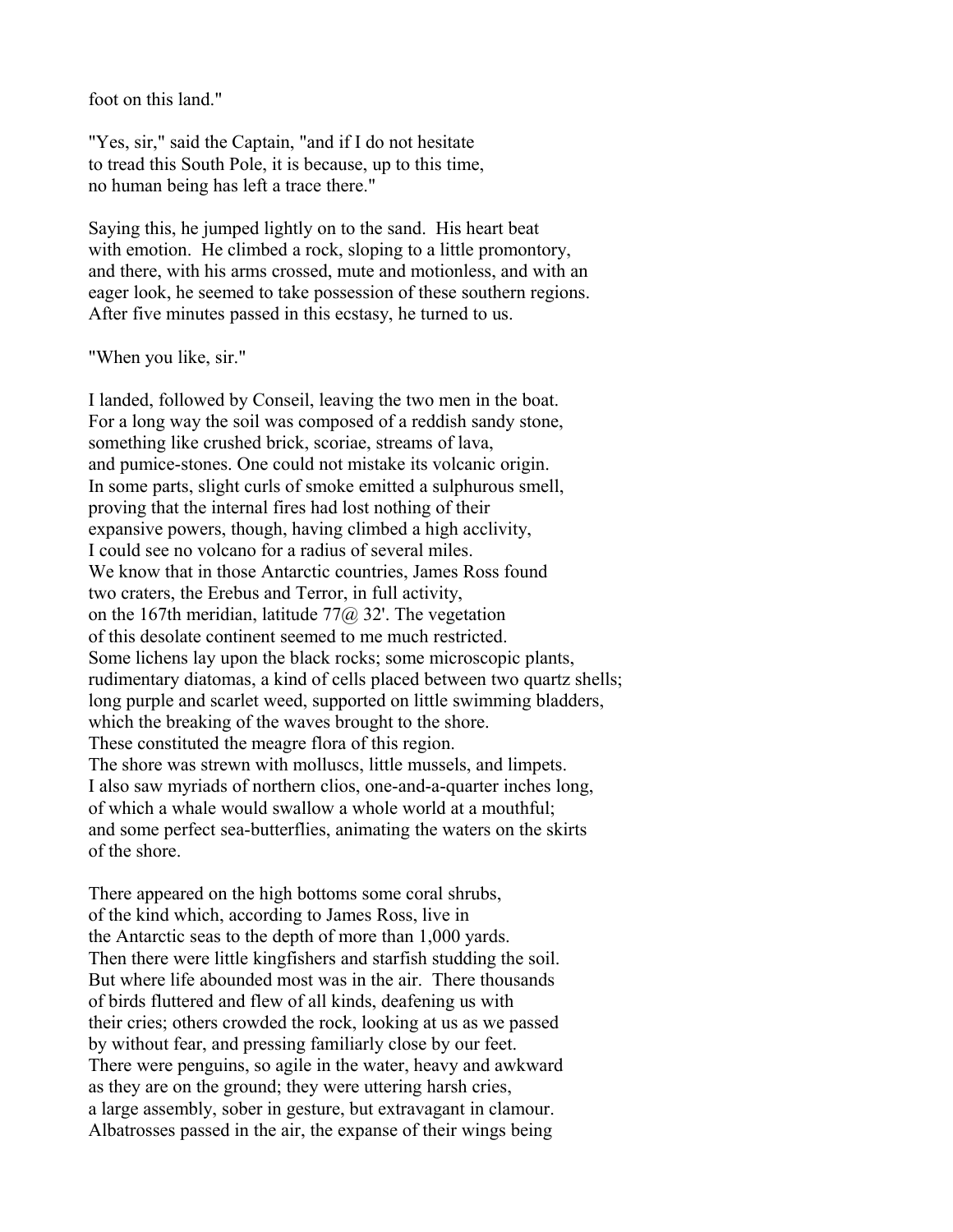at least four yards and a half, and justly called the vultures of the ocean; some gigantic petrels, and some damiers, a kind of small duck, the underpart of whose body is black and white; then there were a whole series of petrels, some whitish, with brown-bordered wings, others blue, peculiar to the Antarctic seas, and so oily, as I told Conseil, that the inhabitants of the Ferroe Islands had nothing to do before lighting them but to put a wick in.

"A little more," said Conseil, "and they would be perfect lamps! After that, we cannot expect Nature to have previously furnished them with wicks!"

About half a mile farther on the soil was riddled with ruffs' nests, a sort of laying-ground, out of which many birds were issuing. Captain Nemo had some hundreds hunted. They uttered a cry like the braying of an ass, were about the size of a goose, slate-colour on the body, white beneath, with a yellow line round their throats; they allowed themselves to be killed with a stone, never trying to escape. But the fog did not lift, and at eleven the sun had not yet shown itself. Its absence made me uneasy. Without it no observations were possible. How, then, could we decide whether we had reached the pole? When I rejoined Captain Nemo, I found him leaning on a piece of rock, silently watching the sky. He seemed impatient and vexed. But what was to be done? This rash and powerful man could not command the sun as he did the sea. Noon arrived without the orb of day showing itself for an instant. We could not even tell its position behind the curtain of fog; and soon the fog turned to snow.

"Till to-morrow," said the Captain, quietly, and we returned to the Nautilus amid these atmospheric disturbances.

The tempest of snow continued till the next day. It was impossible to remain on the platform. From the saloon, where I was taking notes of incidents happening during this excursion to the polar continent, I could hear the cries of petrels and albatrosses sporting in the midst of this violent storm. The Nautilus did not remain motionless, but skirted the coast, advancing ten miles more to the south in the half-light left by the sun as it skirted the edge of the horizon. The next day, the 20th of March, the snow had ceased. The cold was a little greater, the thermometer showing  $2\omega$ below zero. The fog was rising, and I hoped that that day our observations might be taken. Captain Nemo not having yet appeared, the boat took Conseil and myself to land. The soil was still of the same volcanic nature; everywhere were traces of lava, scoriae, and basalt; but the crater which had vomited them I could not see. Here, as lower down, this continent was alive with myriads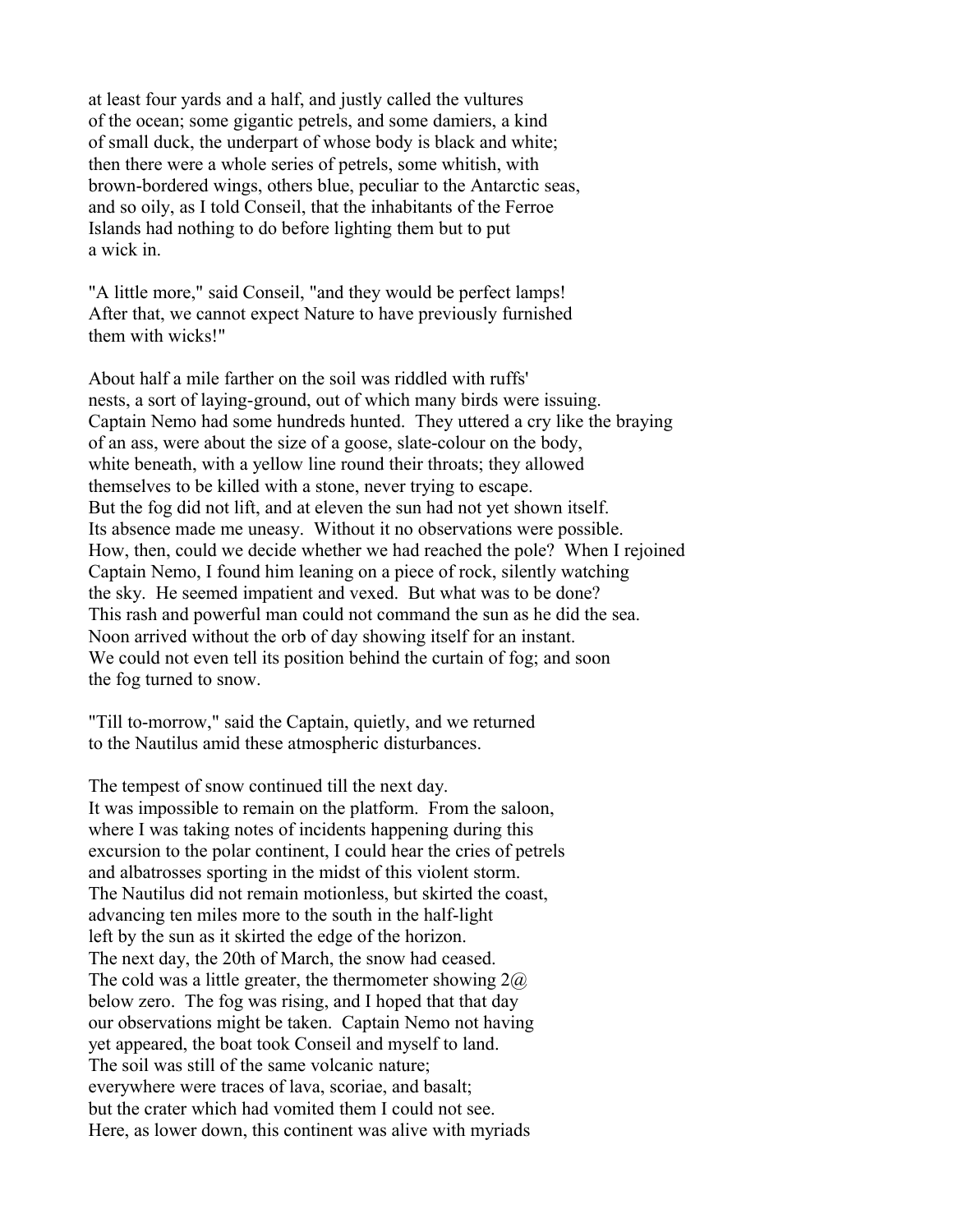of birds. But their rule was now divided with large troops of sea-mammals, looking at us with their soft eyes. There were several kinds of seals, some stretched on the earth, some on flakes of ice, many going in and out of the sea. They did not flee at our approach, never having had anything to do with man; and I reckoned that there were provisions there for hundreds of vessels.

"Sir," said Conseil, "will you tell me the names of these creatures?"

"They are seals and morses."

It was now eight in the morning. Four hours remained to us before the sun could be observed with advantage. I directed our steps towards a vast bay cut in the steep granite shore. There, I can aver that earth and ice were lost to sight by the numbers of sea-mammals covering them, and I involuntarily sought for old Proteus, the mythological shepherd who watched these immense flocks of Neptune. There were more seals than anything else, forming distinct groups, male and female, the father watching over his family, the mother suckling her little ones, some already strong enough to go a few steps. When they wished to change their place, they took little jumps, made by the contraction of their bodies, and helped awkwardly enough by their imperfect fin, which, as with the lamantin, their cousins, forms a perfect forearm. I should say that, in the water, which is their element--the spine of these creatures is flexible; with smooth and close skin and webbed feet--they swim admirably. In resting on the earth they take the most graceful attitudes. Thus the ancients, observing their soft and expressive looks, which cannot be surpassed by the most beautiful look a woman can give, their clear voluptuous eyes, their charming positions, and the poetry of their manners, metamorphosed them, the male into a triton and the female into a mermaid. I made Conseil notice the considerable development of the lobes of the brain in these interesting cetaceans. No mammal, except man, has such a quantity of brain matter; they are also capable of receiving a certain amount of education, are easily domesticated, and I think, with other naturalists, that if properly taught they would be of great service as fishing-dogs. The greater part of them slept on the rocks or on the sand. Amongst these seals, properly so called, which have no external ears (in which they differ from the otter, whose ears are prominent), I noticed several varieties of seals about three yards long, with a white coat, bulldog heads, armed with teeth in both jaws, four incisors at the top and four at the bottom, and two large canine teeth in the shape of a fleur-de-lis. Amongst them glided sea-elephants, a kind of seal, with short, flexible trunks. The giants of this species measured twenty feet round and ten yards and a half in length; but they did not move as we approached.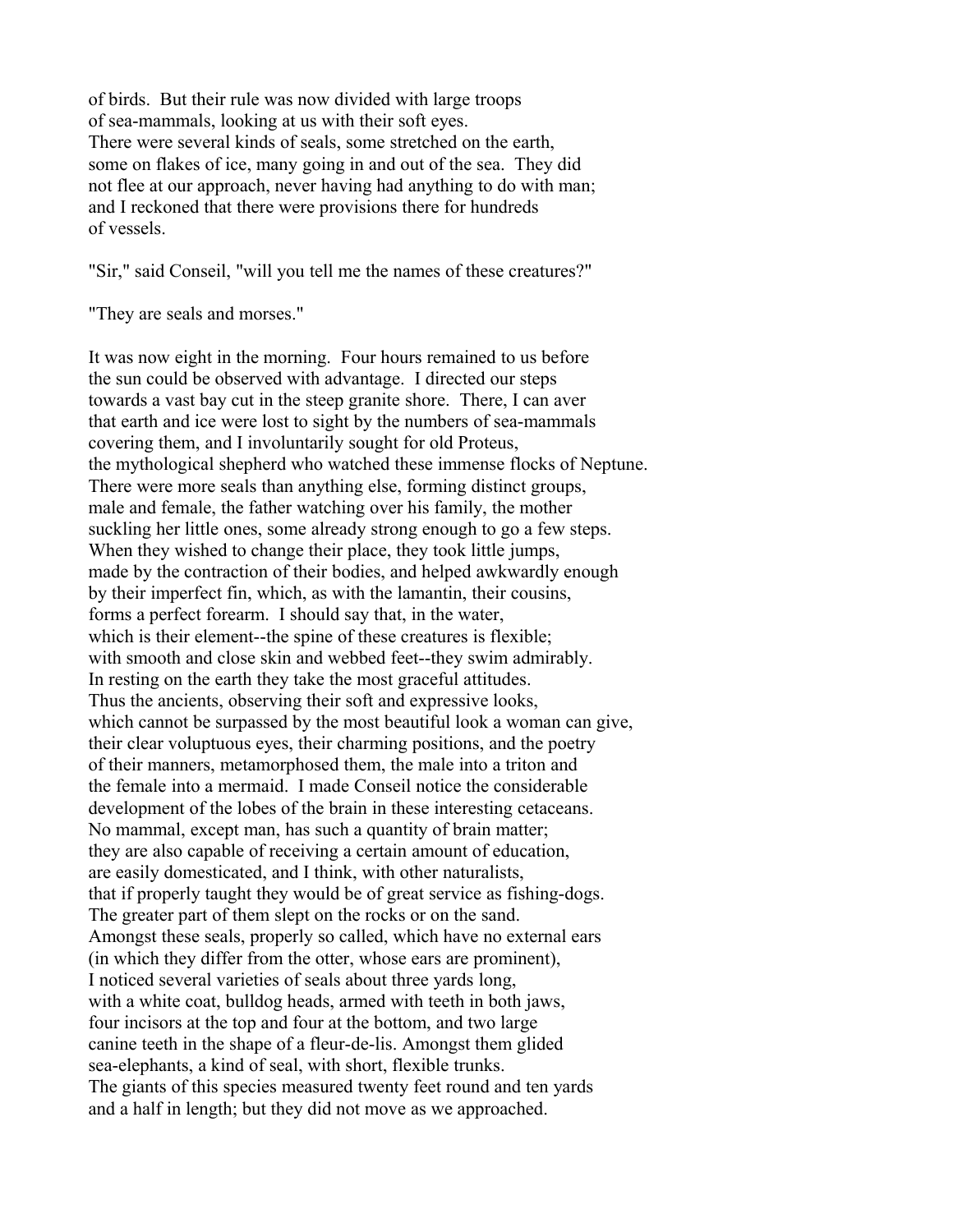"These creatures are not dangerous?" asked Conseil.

"No; not unless you attack them. When they have to defend their young their rage is terrible, and it is not uncommon for them to break the fishing-boats to pieces."

"They are quite right," said Conseil.

"I do not say they are not."

Two miles farther on we were stopped by the promontory which shelters the bay from the southerly winds. Beyond it we heard loud bellowings such as a troop of ruminants would produce.

"Good!" said Conseil; "a concert of bulls!"

"No; a concert of morses."

"They are fighting!"

"They are either fighting or playing."

We now began to climb the blackish rocks, amid unforeseen stumbles, and over stones which the ice made slippery. More than once I rolled over at the expense of my loins. Conseil, more prudent or more steady, did not stumble, and helped me up, saying:

"If, sir, you would have the kindness to take wider steps, you would preserve your equilibrium better."

Arrived at the upper ridge of the promontory, I saw a vast white plain covered with morses. They were playing amongst themselves, and what we heard were bellowings of pleasure, not of anger.

As I passed these curious animals I could examine them leisurely, for they did not move. Their skins were thick and rugged, of a yellowish tint, approaching to red; their hair was short and scant. Some of them were four yards and a quarter long. Quieter and less timid than their cousins of the north, they did not, like them, place sentinels round the outskirts of their encampment. After examining this city of morses, I began to think of returning. It was eleven o'clock, and, if Captain Nemo found the conditions favourable for observations, I wished to be present at the operation. We followed a narrow pathway running along the summit of the steep shore. At half-past eleven we had reached the place where we landed. The boat had run aground, bringing the Captain. I saw him standing on a block of basalt, his instruments near him, his eyes fixed on the northern horizon, near which the sun was then describing a lengthened curve. I took my place beside him, and waited without speaking. Noon arrived, and, as before,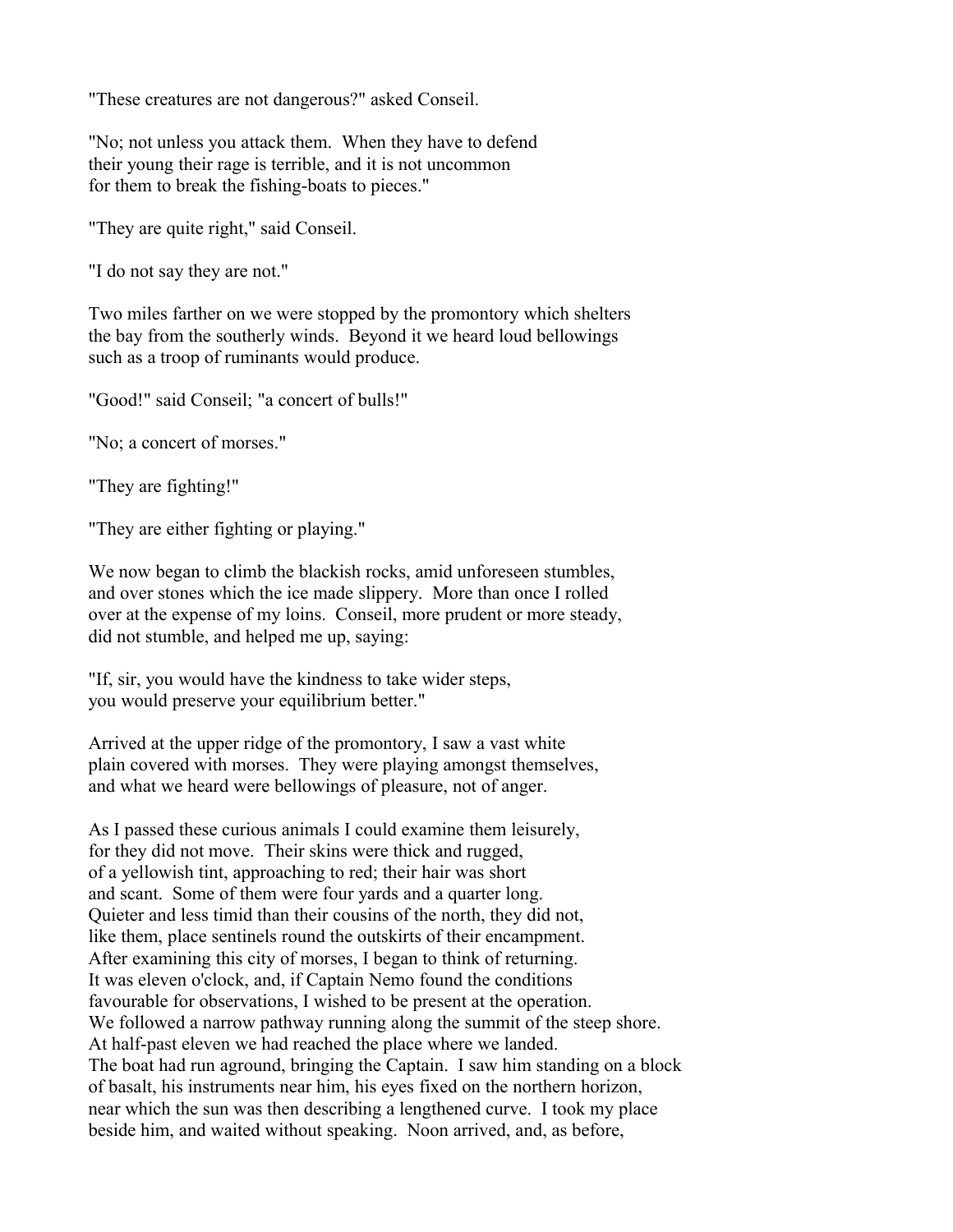the sun did not appear. It was a fatality. Observations were still wanting. If not accomplished to-morrow, we must give up all idea of taking any. We were indeed exactly at the 20th of March. To-morrow, the 21st, would be the equinox; the sun would disappear behind the horizon for six months, and with its disappearance the long polar night would begin. Since the September equinox it had emerged from the northern horizon, rising by lengthened spirals up to the 21st of December. At this period, the summer solstice of the northern regions, it had begun to descend; and to-morrow was to shed its last rays upon them. I communicated my fears and observations to Captain Nemo.

"You are right, M. Aronnax," said he; "if to-morrow I cannot take the altitude of the sun, I shall not be able to do it for six months. But precisely because chance has led me into these seas on the 21st of March, my bearings will be easy to take, if at twelve we can see the sun."

"Why, Captain?"

"Because then the orb of day described such lengthened curves that it is difficult to measure exactly its height above the horizon, and grave errors may be made with instruments."

"What will you do then?"

"I shall only use my chronometer," replied Captain Nemo. "If to-morrow, the 21st of March, the disc of the sun, allowing for refraction, is exactly cut by the northern horizon, it will show that I am at the South Pole."

"Just so," said I. "But this statement is not mathematically correct, because the equinox does not necessarily begin at noon."

"Very likely, sir; but the error will not be a hundred yards and we do not want more. Till to-morrow, then!"

Captain Nemo returned on board. Conseil and I remained to survey the shore, observing and studying until five o'clock. Then I went to bed, not, however, without invoking, like the Indian, the favour of the radiant orb. The next day, the 21st of March, at five in the morning, I mounted the platform. I found Captain Nemo there.

"The weather is lightening a little," said he. "I have some hope. After breakfast we will go on shore and choose a post for observation."

That point settled, I sought Ned Land. I wanted to take him with me. But the obstinate Canadian refused, and I saw that his taciturnity and his bad humour grew day by day. After all, I was not sorry for his obstinacy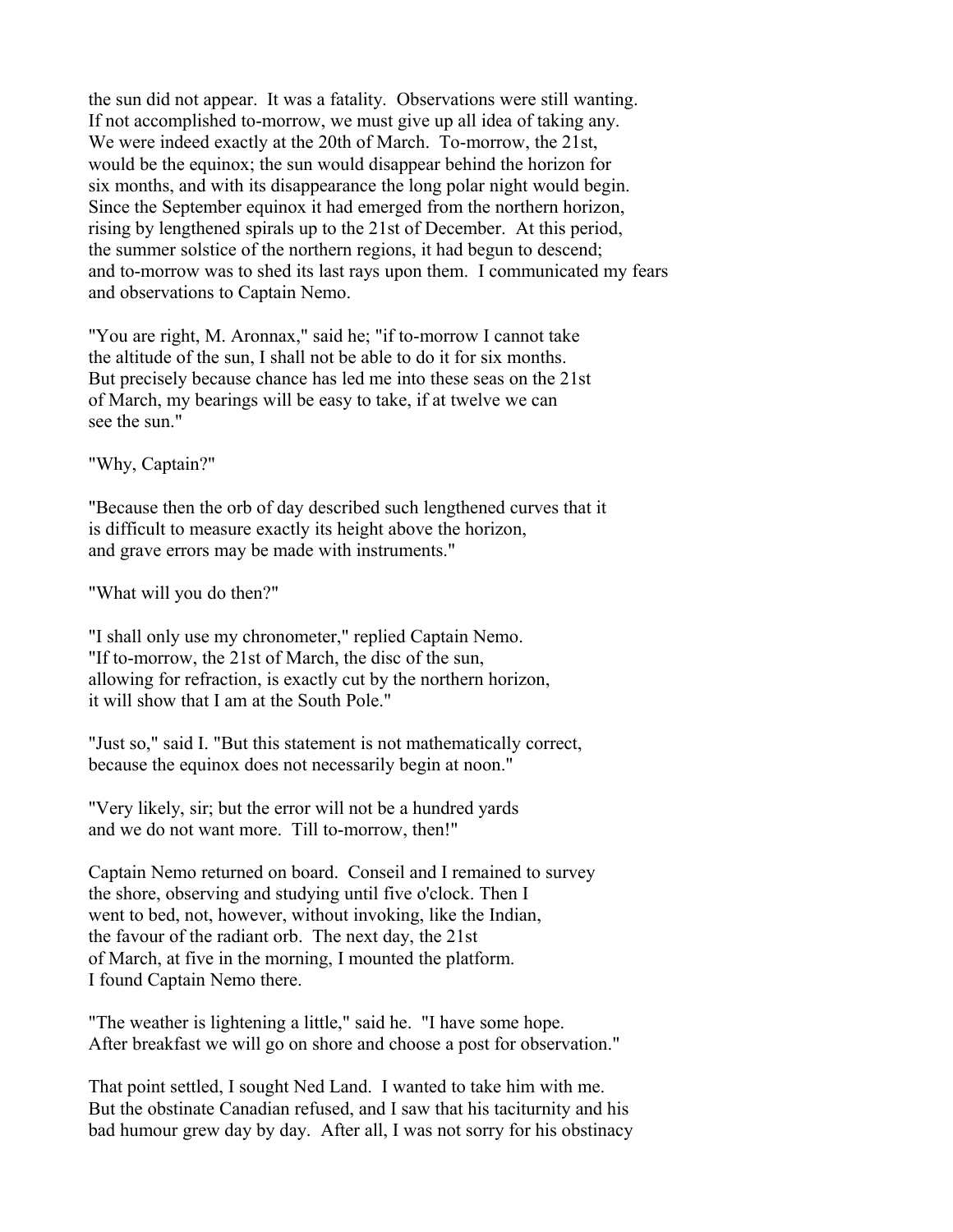under the circumstances. Indeed, there were too many seals on shore, and we ought not to lay such temptation in this unreflecting fisherman's way. Breakfast over, we went on shore. The Nautilus had gone some miles further up in the night. It was a whole league from the coast, above which reared a sharp peak about five hundred yards high. The boat took with me Captain Nemo, two men of the crew, and the instruments, which consisted of a chronometer, a telescope, and a barometer. While crossing, I saw numerous whales belonging to the three kinds peculiar to the southern seas; the whale, or the English "right whale," which has no dorsal fin; the "humpback," with reeved chest and large, whitish fins, which, in spite of its name, do not form wings; and the fin-back, of a yellowish brown, the liveliest of all the cetacea. This powerful creature is heard a long way off when he throws to a great height columns of air and vapour, which look like whirlwinds of smoke. These different mammals were disporting themselves in troops in the quiet waters; and I could see that this basin of the Antarctic Pole serves as a place of refuge to the cetacea too closely tracked by the hunters. I also noticed large medusae floating between the reeds.

At nine we landed; the sky was brightening, the clouds were flying to the south, and the fog seemed to be leaving the cold surface of the waters. Captain Nemo went towards the peak, which he doubtless meant to be his observatory. It was a painful ascent over the sharp lava and the pumice-stones, in an atmosphere often impregnated with a sulphurous smell from the smoking cracks. For a man unaccustomed to walk on land, the Captain climbed the steep slopes with an agility I never saw equalled and which a hunter would have envied. We were two hours getting to the summit of this peak, which was half porphyry and half basalt. From thence we looked upon a vast sea which, towards the north, distinctly traced its boundary line upon the sky. At our feet lay fields of dazzling whiteness. Over our heads a pale azure, free from fog. To the north the disc of the sun seemed like a ball of fire, already horned by the cutting of the horizon. From the bosom of the water rose sheaves of liquid jets by hundreds. In the distance lay the Nautilus like a cetacean asleep on the water. Behind us, to the south and east, an immense country and a chaotic heap of rocks and ice, the limits of which were not visible. On arriving at the summit Captain Nemo carefully took the mean height of the barometer, for he would have to consider that in taking his observations. At a quarter to twelve the sun, then seen only by refraction, looked like a golden disc shedding its last rays upon this deserted continent and seas which never man had yet ploughed. Captain Nemo, furnished with a lenticular glass which, by means of a mirror, corrected the refraction, watched the orb sinking below the horizon by degrees, following a lengthened diagonal. I held the chronometer. My heart beat fast. If the disappearance of the half-disc of the sun coincided with twelve o'clock on the chronometer, we were at the pole itself.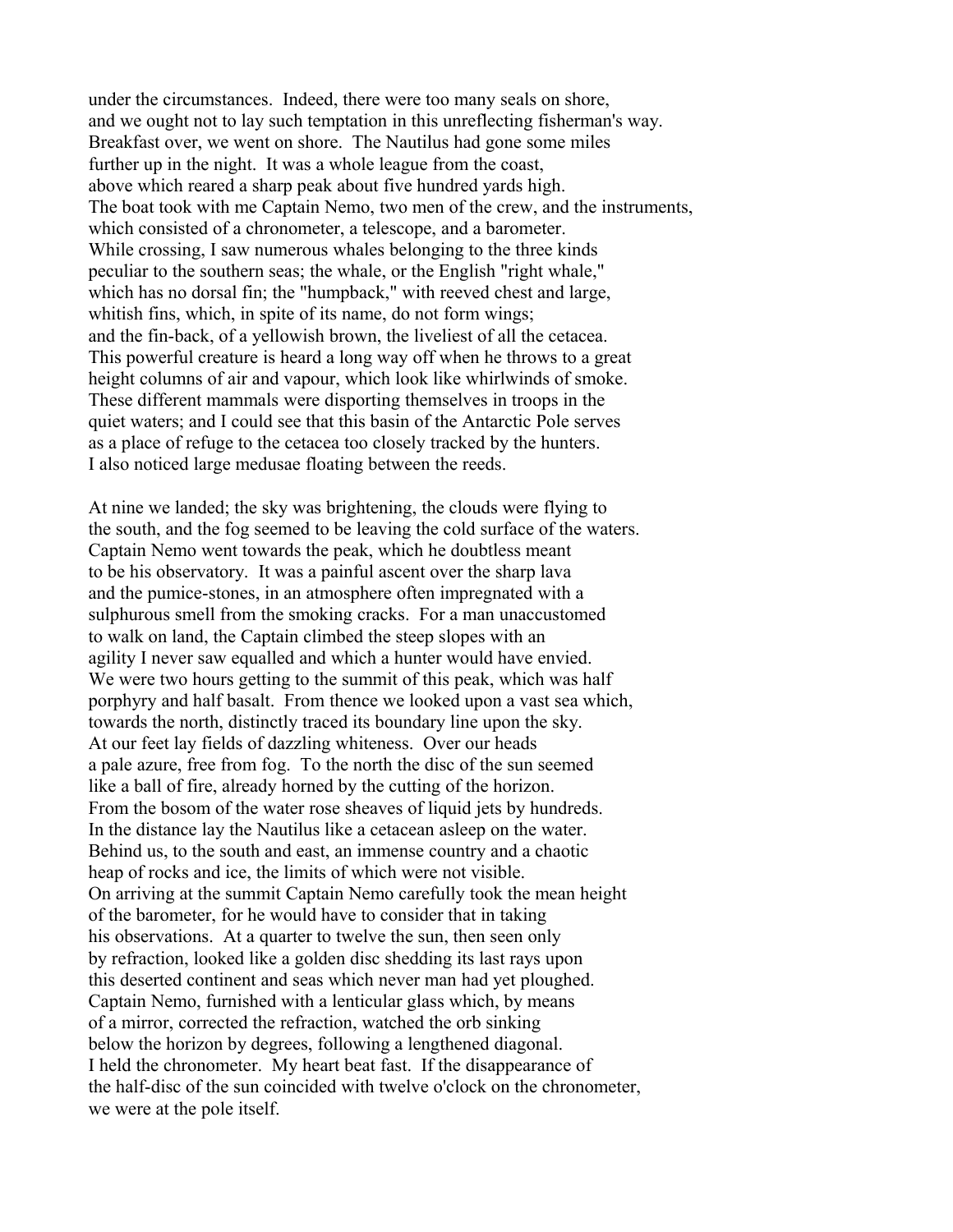"Twelve!" I exclaimed.

"The South Pole!" replied Captain Nemo, in a grave voice, handing me the glass, which showed the orb cut in exactly equal parts by the horizon.

I looked at the last rays crowning the peak, and the shadows mounting by degrees up its slopes. At that moment Captain Nemo, resting with his hand on my shoulder, said:

"I, Captain Nemo, on this 21st day of March, 1868, have reached the South Pole on the ninetieth degree; and I take possession of this part of the globe, equal to one-sixth of the known continents."

"In whose name, Captain?"

"In my own, sir!"

Saying which, Captain Nemo unfurled a black banner, bearing an "N" in gold quartered on its bunting. Then, turning towards the orb of day, whose last rays lapped the horizon of the sea, he exclaimed:

"Adieu, sun! Disappear, thou radiant orb! rest beneath this open sea, and let a night of six months spread its shadows over my new domains!"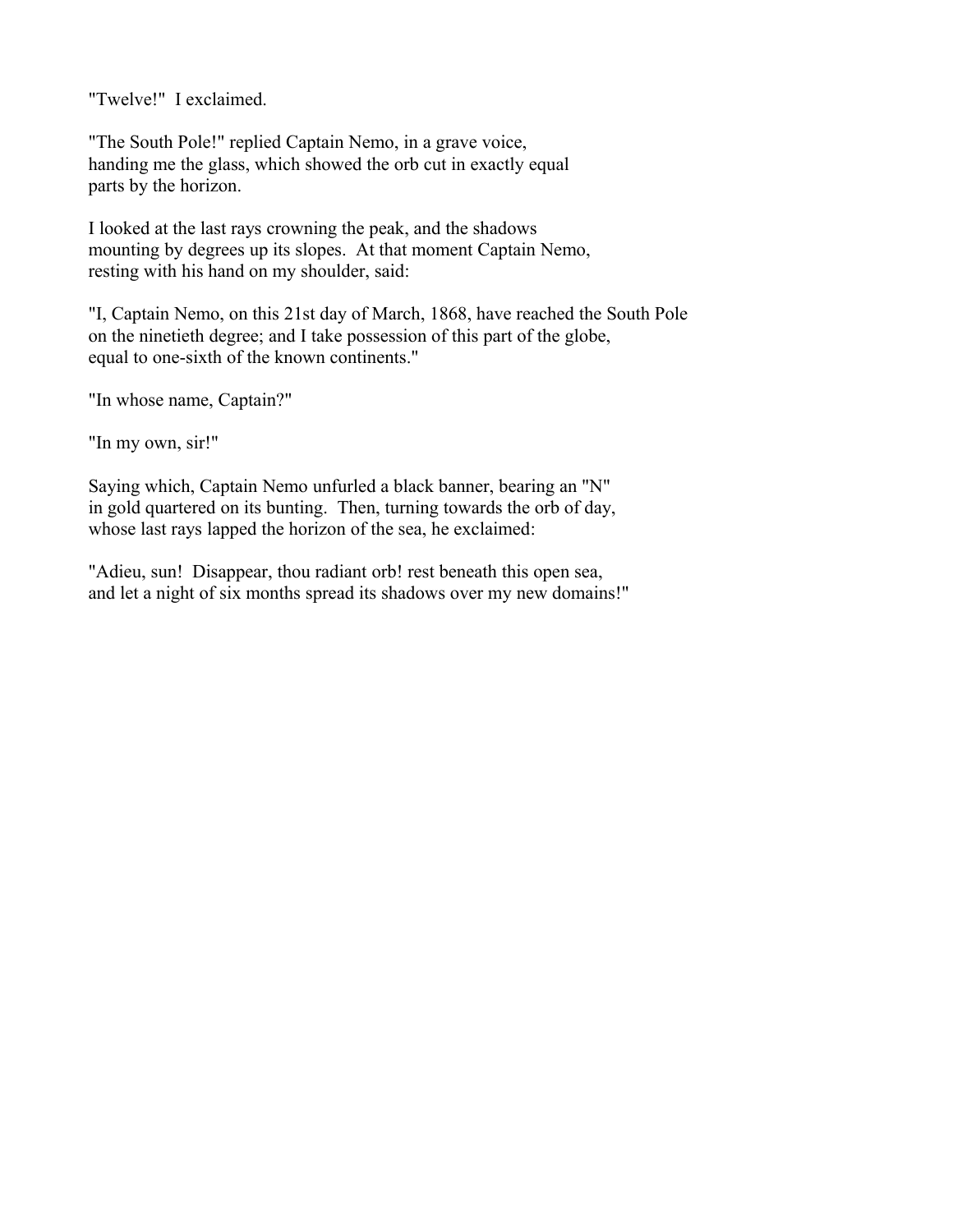#### CHAPTER XV

### ACCIDENT OR INCIDENT?

The next day, the 22nd of March, at six in the morning, preparations for departure were begun. The last gleams of twilight were melting into night. The cold was great, the constellations shone with wonderful intensity. In the zenith glittered that wondrous Southern Cross- the polar bear of Antarctic regions. The thermometer showed 120 below zero, and when the wind freshened it was most biting. Flakes of ice increased on the open water. The sea seemed everywhere alike. Numerous blackish patches spread on the surface, showing the formation of fresh ice. Evidently the southern basin, frozen during the six winter months, was absolutely inaccessible. What became of the whales in that time? Doubtless they went beneath the icebergs, seeking more practicable seas. As to the seals and morses, accustomed to live in a hard climate, they remained on these icy shores. These creatures have the instinct to break holes in the ice-field and to keep them open. To these holes they come for breath; when the birds, driven away by the cold, have emigrated to the north, these sea mammals remain sole masters of the polar continent. But the reservoirs were filling with water, and the Nautilus was slowly descending. At 1,000 feet deep it stopped; its screw beat the waves, and it advanced straight towards the north at a speed of fifteen miles an hour. Towards night it was already floating under the immense body of the iceberg. At three in the morning I was awakened by a violent shock. I sat up in my bed and listened in the darkness, when I was thrown into the middle of the room. The Nautilus, after having struck, had rebounded violently. I groped along the partition, and by the staircase to the saloon, which was lit by the luminous ceiling. The furniture was upset. Fortunately the windows were firmly set, and had held fast. The pictures on the starboard side, from being no longer vertical, were clinging to the paper, whilst those of the port side were hanging at least a foot from the wall. The Nautilus was lying on its starboard side perfectly motionless. I heard footsteps, and a confusion of voices; but Captain Nemo did not appear. As I was leaving the saloon, Ned Land and Conseil entered.

"What is the matter?" said I, at once.

"I came to ask you, sir," replied Conseil.

"Confound it!" exclaimed the Canadian, "I know well enough!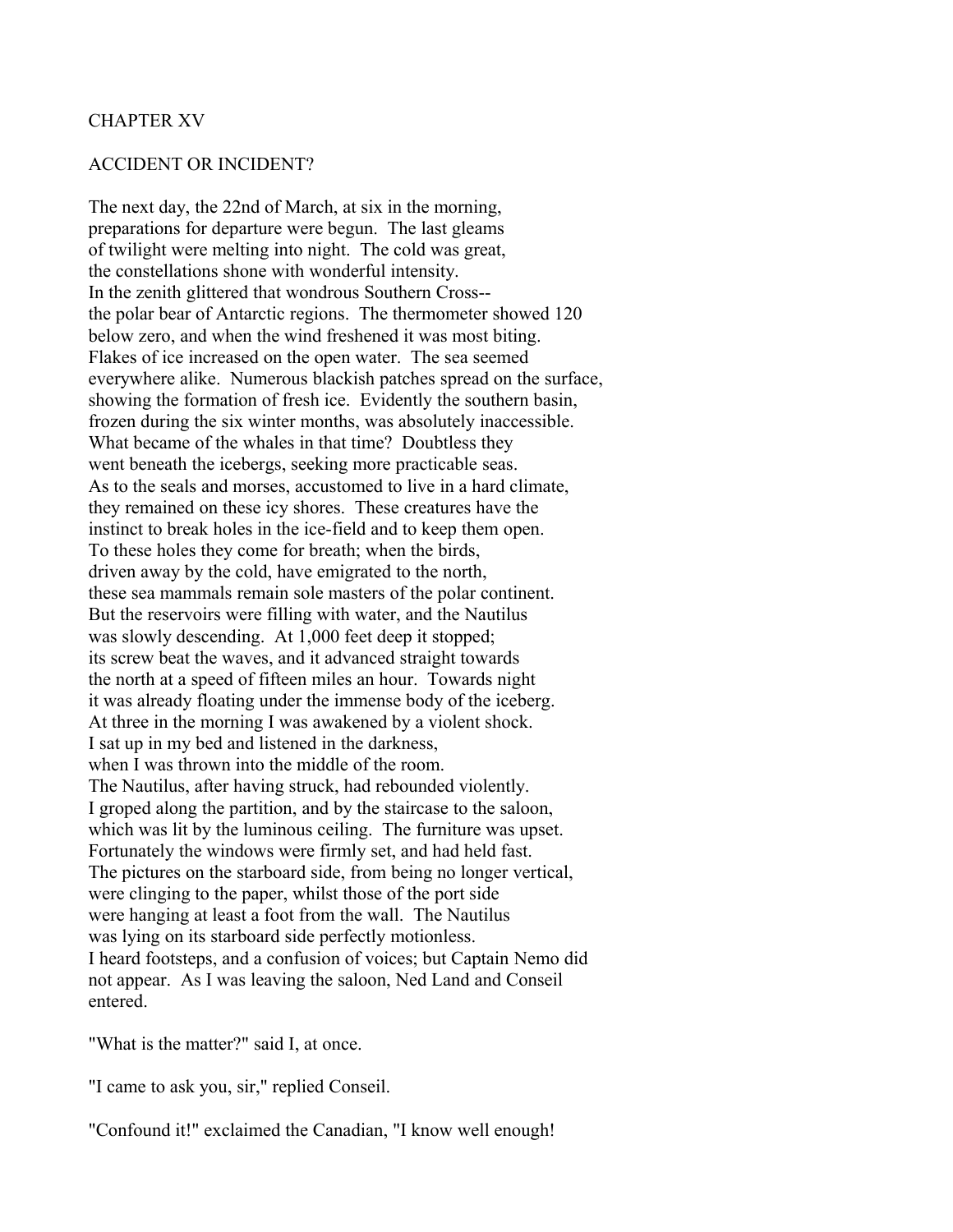The Nautilus has struck; and, judging by the way she lies, I do not think she will right herself as she did the first time in Torres Straits."

"But," I asked, "has she at least come to the surface of the sea?"

"We do not know," said Conseil.

"It is easy to decide," I answered. I consulted the manometer. To my great surprise, it showed a depth of more than 180 fathoms. "What does that mean?" I exclaimed.

"We must ask Captain Nemo," said Conseil.

"But where shall we find him?" said Ned Land.

"Follow me," said I, to my companions.

We left the saloon. There was no one in the library. At the centre staircase, by the berths of the ship's crew, there was no one. I thought that Captain Nemo must be in the pilot's cage. It was best to wait. We all returned to the saloon. For twenty minutes we remained thus, trying to hear the slightest noise which might be made on board the Nautilus, when Captain Nemo entered. He seemed not to see us; his face, generally so impassive, showed signs of uneasiness. He watched the compass silently, then the manometer; and, going to the planisphere, placed his finger on a spot representing the southern seas. I would not interrupt him; but, some minutes later, when he turned towards me, I said, using one of his own expressions in the Torres Straits:

"An incident, Captain?"

"No, sir; an accident this time."

"Serious?"

"Perhaps."

"Is the danger immediate?"

"No."

"The Nautilus has stranded?"

"Yes."

"And this has happened--how?"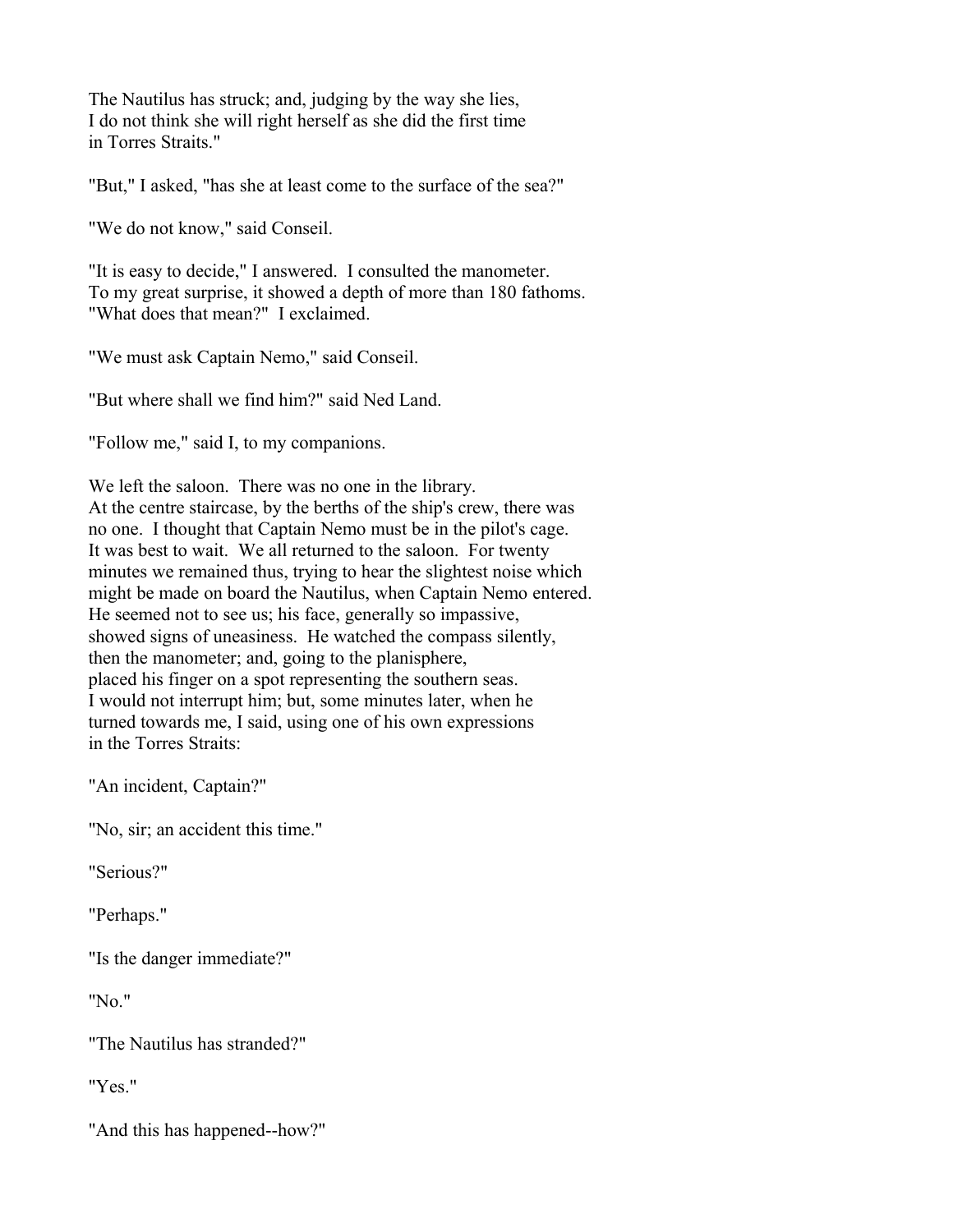"From a caprice of nature, not from the ignorance of man. Not a mistake has been made in the working. But we cannot prevent equilibrium from producing its effects. We may brave human laws, but we cannot resist natural ones."

Captain Nemo had chosen a strange moment for uttering this philosophical reflection. On the whole, his answer helped me little.

"May I ask, sir, the cause of this accident?"

"An enormous block of ice, a whole mountain, has turned over," he replied. "When icebergs are undermined at their base by warmer water or reiterated shocks their centre of gravity rises, and the whole thing turns over. This is what has happened; one of these blocks, as it fell, struck the Nautilus, then, gliding under its hull, raised it with irresistible force, bringing it into beds which are not so thick, where it is lying on its side."

"But can we not get the Nautilus off by emptying its reservoirs, that it might regain its equilibrium?"

"That, sir, is being done at this moment. You can hear the pump working. Look at the needle of the manometer; it shows that the Nautilus is rising, but the block of ice is floating with it; and, until some obstacle stops its ascending motion, our position cannot be altered."

Indeed, the Nautilus still held the same position to starboard; doubtless it would right itself when the block stopped. But at this moment who knows if we may not be frightfully crushed between the two glassy surfaces? I reflected on all the consequences of our position. Captain Nemo never took his eyes off the manometer. Since the fall of the iceberg, the Nautilus had risen about a hundred and fifty feet, but it still made the same angle with the perpendicular. Suddenly a slight movement was felt in the hold. Evidently it was righting a little. Things hanging in the saloon were sensibly returning to their normal position. The partitions were nearing the upright. No one spoke. With beating hearts we watched and felt the straightening. The boards became horizontal under our feet. Ten minutes passed.

"At last we have righted!" I exclaimed.

"Yes," said Captain Nemo, going to the door of the saloon.

"But are we floating?" I asked.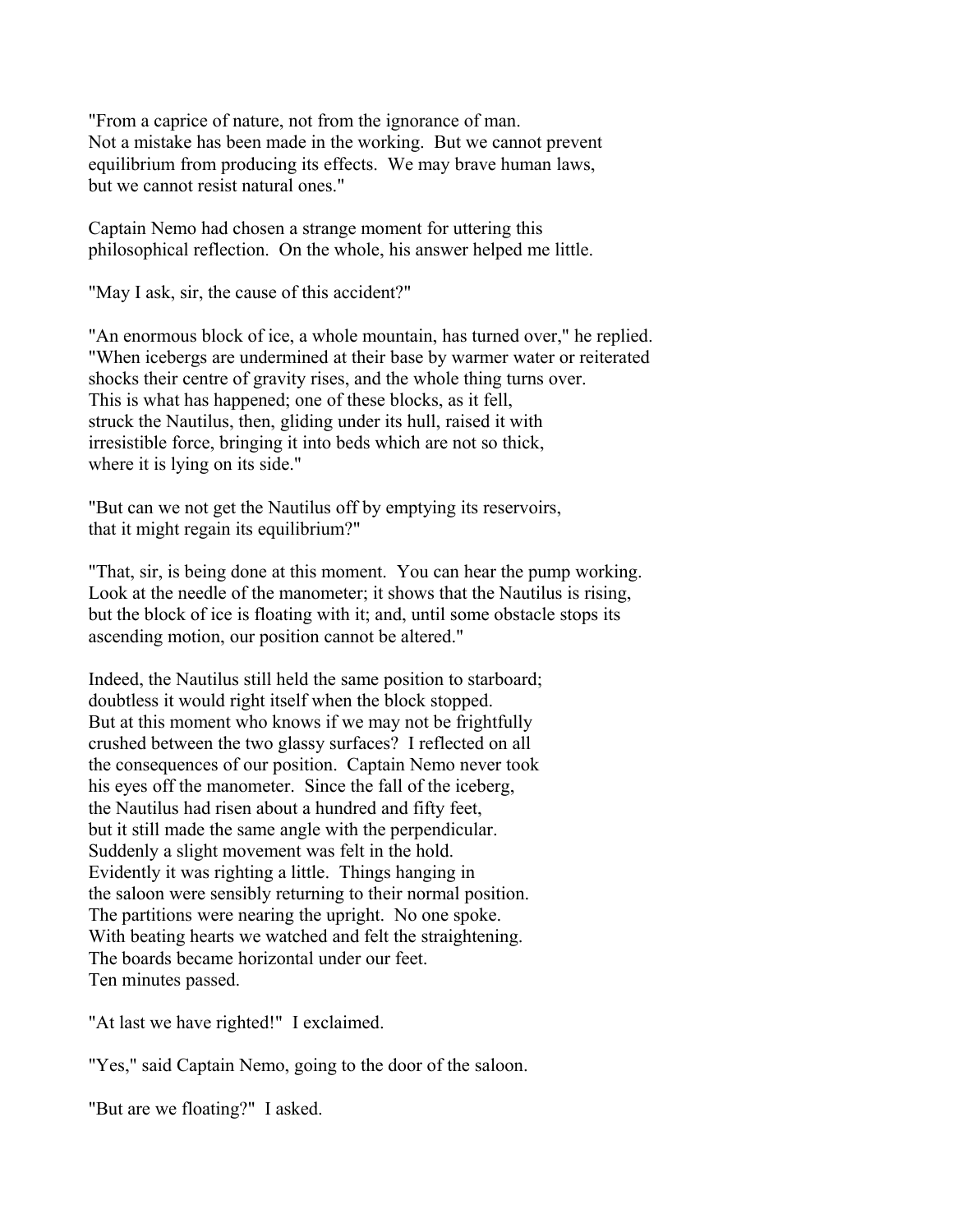"Certainly," he replied; "since the reservoirs are not empty; and, when empty, the Nautilus must rise to the surface of the sea."

We were in open sea; but at a distance of about ten yards, on either side of the Nautilus, rose a dazzling wall of ice. Above and beneath the same wall. Above, because the lower surface of the iceberg stretched over us like an immense ceiling. Beneath, because the overturned block, having slid by degrees, had found a resting-place on the lateral walls, which kept it in that position. The Nautilus was really imprisoned in a perfect tunnel of ice more than twenty yards in breadth, filled with quiet water. It was easy to get out of it by going either forward or backward, and then make a free passage under the iceberg, some hundreds of yards deeper. The luminous ceiling had been extinguished, but the saloon was still resplendent with intense light. It was the powerful reflection from the glass partition sent violently back to the sheets of the lantern. I cannot describe the effect of the voltaic rays upon the great blocks so capriciously cut; upon every angle, every ridge, every facet was thrown a different light, according to the nature of the veins running through the ice; a dazzling mine of gems, particularly of sapphires, their blue rays crossing with the green of the emerald. Here and there were opal shades of wonderful softness, running through bright spots like diamonds of fire, the brilliancy of which the eye could not bear. The power of the lantern seemed increased a hundredfold, like a lamp through the lenticular plates of a first-class lighthouse.

"How beautiful! how beautiful!" cried Conseil.

"Yes," I said, "it is a wonderful sight. Is it not, Ned?"

"Yes, confound it! Yes," answered Ned Land, "it is superb! I am mad at being obliged to admit it. No one has ever seen anything like it; but the sight may cost us dear. And, if I must say all, I think we are seeing here things which God never intended man to see."

Ned was right, it was too beautiful. Suddenly a cry from Conseil made me turn.

"What is it?" I asked.

"Shut your eyes, sir! Do not look, sir!" Saying which, Conseil clapped his hands over his eyes.

"But what is the matter, my boy?"

"I am dazzled, blinded."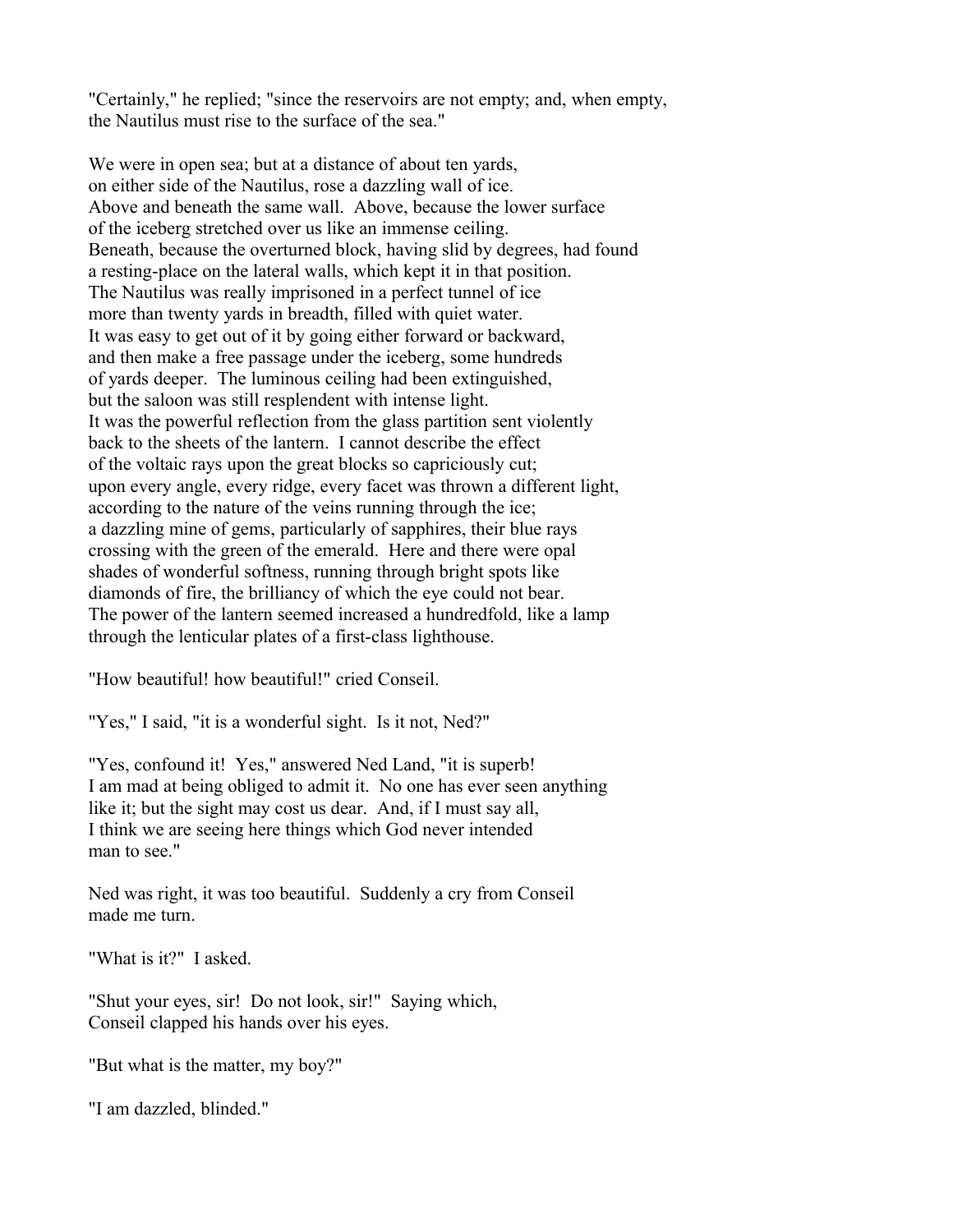My eyes turned involuntarily towards the glass, but I could not stand the fire which seemed to devour them. I understood what had happened. The Nautilus had put on full speed. All the quiet lustre of the ice-walls was at once changed into flashes of lightning. The fire from these myriads of diamonds was blinding. It required some time to calm our troubled looks. At last the hands were taken down.

"Faith, I should never have believed it," said Conseil.

It was then five in the morning; and at that moment a shock was felt at the bows of the Nautilus. I knew that its spur had struck a block of ice. It must have been a false manoeuvre, for this submarine tunnel, obstructed by blocks, was not very easy navigation. I thought that Captain Nemo, by changing his course, would either turn these obstacles or else follow the windings of the tunnel. In any case, the road before us could not be entirely blocked. But, contrary to my expectations, the Nautilus took a decided retrograde motion.

"We are going backwards?" said Conseil.

"Yes," I replied. "This end of the tunnel can have no egress."

"And then?"

"Then," said I, "the working is easy. We must go back again, and go out at the southern opening. That is all."

In speaking thus, I wished to appear more confident than I really was. But the retrograde motion of the Nautilus was increasing; and, reversing the screw, it carried us at great speed.

"It will be a hindrance," said Ned.

"What does it matter, some hours more or less, provided we get out at last?"

"Yes," repeated Ned Land, "provided we do get out at last!"

For a short time I walked from the saloon to the library. My companions were silent. I soon threw myself on an ottoman, and took a book, which my eyes overran mechanically. A quarter of an hour after, Conseil, approaching me, said, "Is what you are reading very interesting, sir?"

"Very interesting!" I replied.

"I should think so, sir. It is your own book you are reading."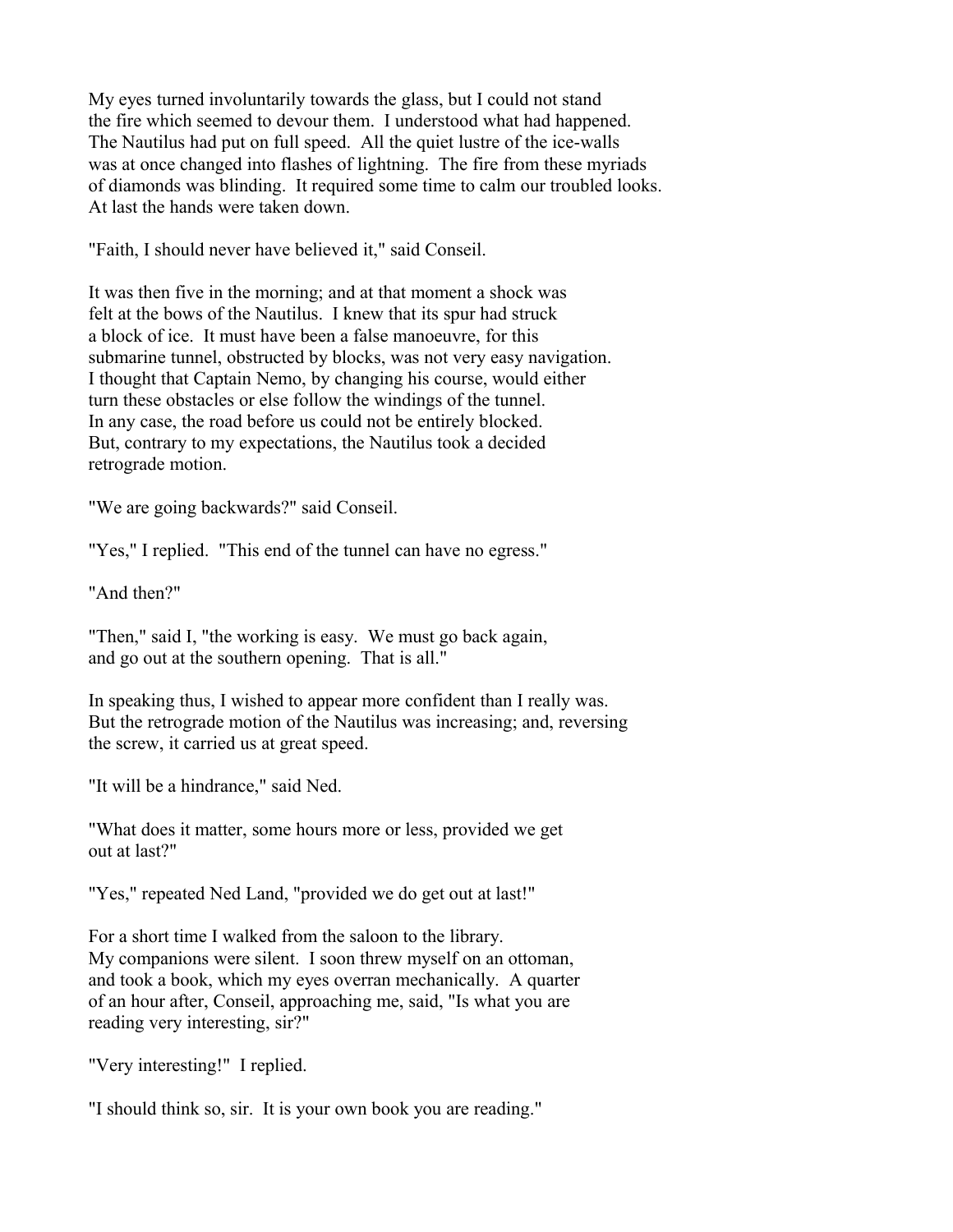"My book?"

And indeed I was holding in my hand the work on the Great Submarine Depths. I did not even dream of it. I closed the book and returned to my walk. Ned and Conseil rose to go.

"Stay here, my friends," said I, detaining them. "Let us remain together until we are out of this block."

"As you please, sir," Conseil replied.

Some hours passed. I often looked at the instruments hanging from the partition. The manometer showed that the Nautilus kept at a constant depth of more than three hundred yards; the compass still pointed to south; the log indicated a speed of twenty miles an hour, which, in such a cramped space, was very great. But Captain Nemo knew that he could not hasten too much, and that minutes were worth ages to us. At twenty-five minutes past eight a second shock took place, this time from behind. I turned pale. My companions were close by my side. I seized Conseil's hand. Our looks expressed our feelings better than words. At this moment the Captain entered the saloon. I went up to him.

"Our course is barred southward?" I asked.

"Yes, sir. The iceberg has shifted and closed every outlet."

"We are blocked up then?"

"Yes."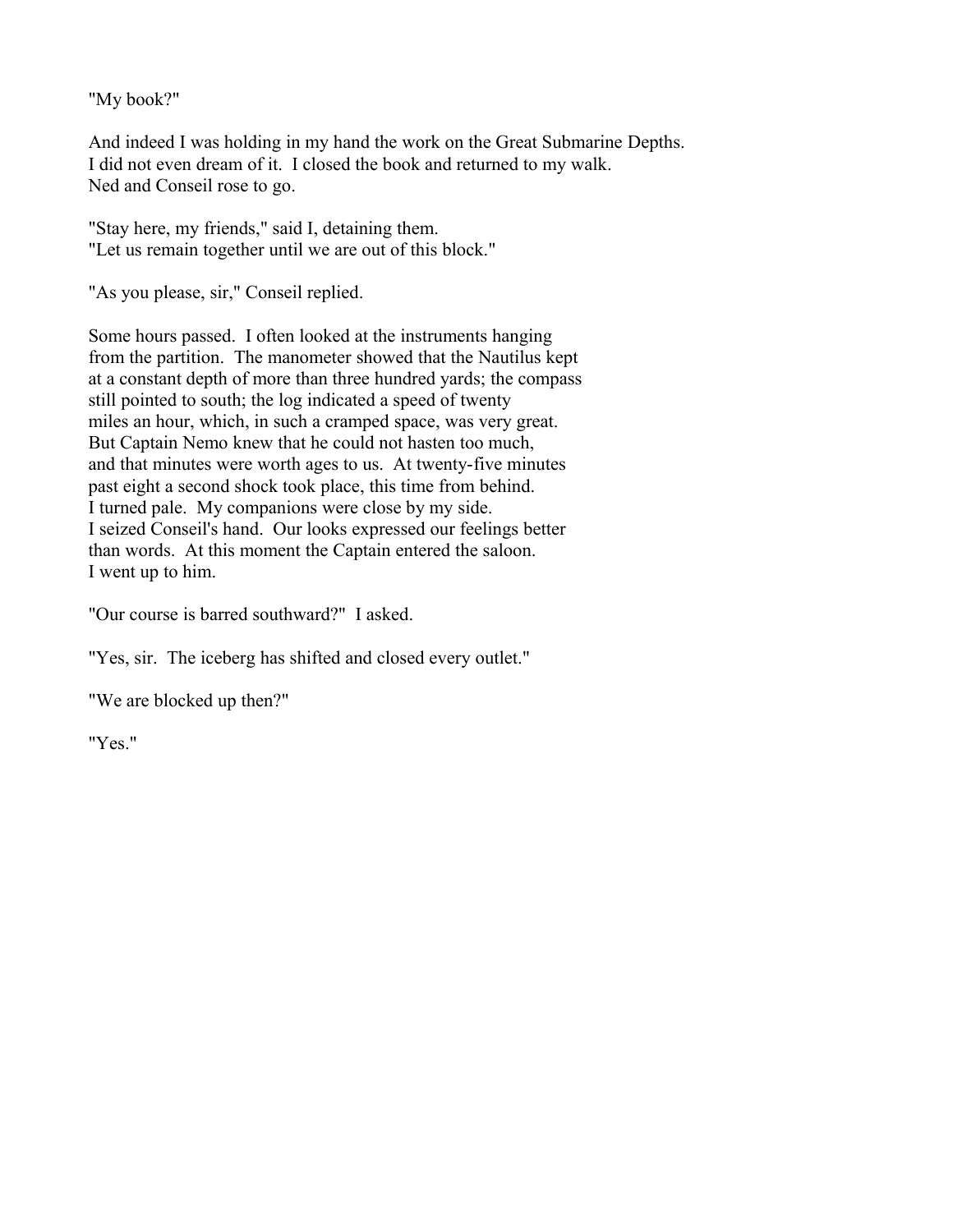# CHAPTER XVI

### WANT OF AIR

Thus around the Nautilus, above and below, was an impenetrable wall of ice. We were prisoners to the iceberg. I watched the Captain. His countenance had resumed its habitual imperturbability.

"Gentlemen," he said calmly, "there are two ways of dying in the circumstances in which we are placed." (This puzzling person had the air of a mathematical professor lecturing to his pupils.) "The first is to be crushed; the second is to die of suffocation. I do not speak of the possibility of dying of hunger, for the supply of provisions in the Nautilus will certainly last longer than we shall. Let us, then, calculate our chances."

"As to suffocation, Captain," I replied, "that is not to be feared, because our reservoirs are full."

"Just so; but they will only yield two days' supply of air. Now, for thirty-six hours we have been hidden under the water, and already the heavy atmosphere of the Nautilus requires renewal. In forty-eight hours our reserve will be exhausted."

"Well, Captain, can we be delivered before forty-eight hours?"

"We will attempt it, at least, by piercing the wall that surrounds us."

"On which side?"

"Sound will tell us. I am going to run the Nautilus aground on the lower bank, and my men will attack the iceberg on the side that is least thick."

Captain Nemo went out. Soon I discovered by a hissing noise that the water was entering the reservoirs. The Nautilus sank slowly, and rested on the ice at a depth of 350 yards, the depth at which the lower bank was immersed.

"My friends," I said, "our situation is serious, but I rely on your courage and energy."

"Sir," replied the Canadian, "I am ready to do anything for the general safety."

"Good! Ned," and I held out my hand to the Canadian.

"I will add," he continued, "that, being as handy with the pickaxe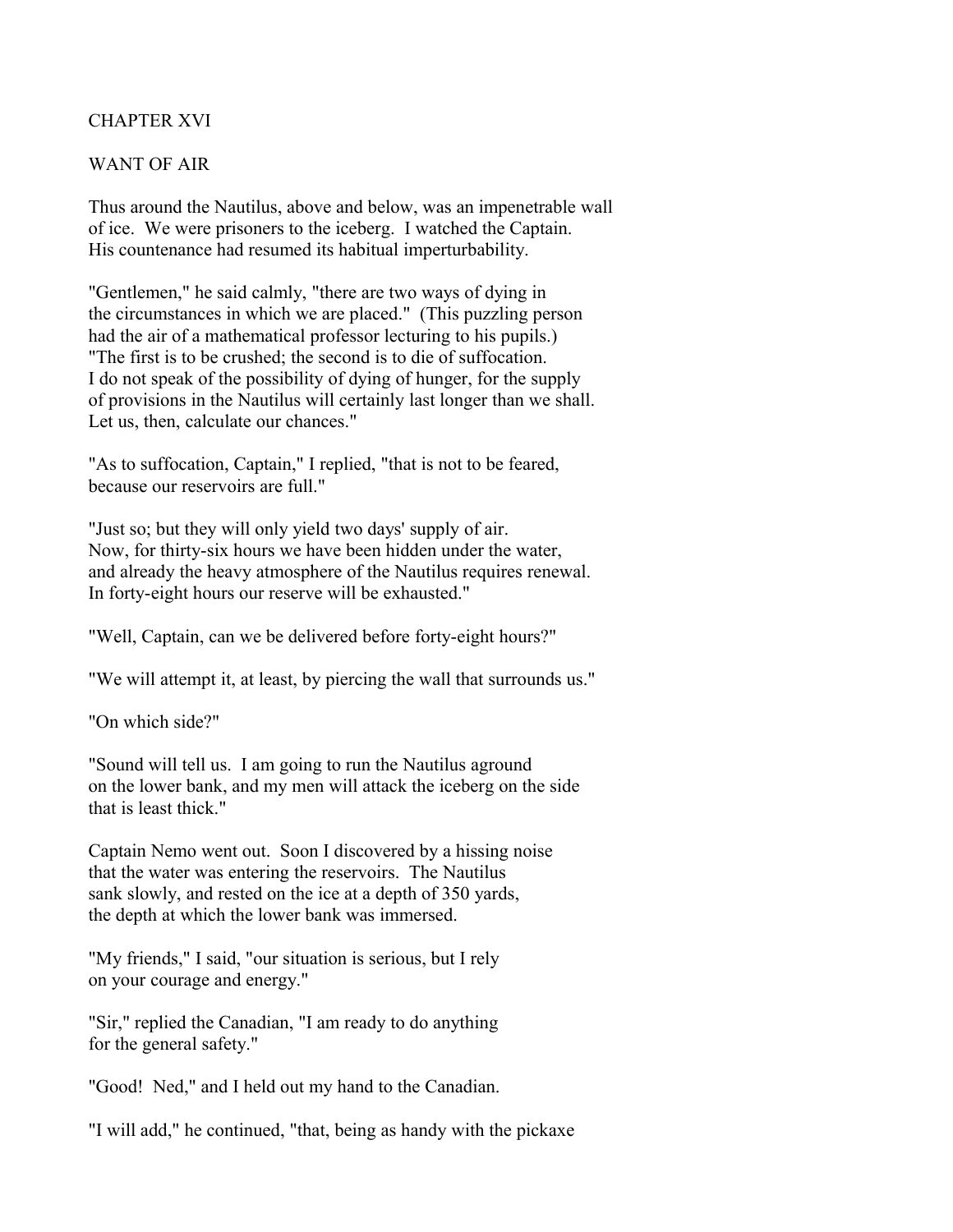as with the harpoon, if I can be useful to the Captain, he can command my services."

"He will not refuse your help. Come, Ned!"

I led him to the room where the crew of the Nautilus were putting on their cork-jackets. I told the Captain of Ned's proposal, which he accepted. The Canadian put on his sea-costume, and was ready as soon as his companions. When Ned was dressed, I re-entered the drawing-room, where the panes of glass were open, and, posted near Conseil, I examined the ambient beds that supported the Nautilus. Some instants after, we saw a dozen of the crew set foot on the bank of ice, and among them Ned Land, easily known by his stature. Captain Nemo was with them. Before proceeding to dig the walls, he took the soundings, to be sure of working in the right direction. Long sounding lines were sunk in the side walls, but after fifteen yards they were again stopped by the thick wall. It was useless to attack it on the ceiling-like surface, since the iceberg itself measured more than 400 yards in height. Captain Nemo then sounded the lower surface. There ten yards of wall separated us from the water, so great was the thickness of the ice-field. It was necessary, therefore, to cut from it a piece equal in extent to the waterline of the Nautilus. There were about 6,000 cubic yards to detach, so as to dig a hole by which we could descend to the ice-field. The work had begun immediately and carried on with indefatigable energy. Instead of digging round the Nautilus which would have involved greater difficulty, Captain Nemo had an immense trench made at eight yards from the port-quarter. Then the men set to work simultaneously with their screws on several points of its circumference. Presently the pickaxe attacked this compact matter vigorously, and large blocks were detached from the mass. By a curious effect of specific gravity, these blocks, lighter than water, fled, so to speak, to the vault of the tunnel, that increased in thickness at the top in proportion as it diminished at the base. But that mattered little, so long as the lower part grew thinner. After two hours' hard work, Ned Land came in exhausted. He and his comrades were replaced by new workers, whom Conseil and I joined. The second lieutenant of the Nautilus superintended us. The water seemed singularly cold, but I soon got warm handling the pickaxe. My movements were free enough, although they were made under a pressure of thirty atmospheres. When I re-entered, after working two hours, to take some food and rest, I found a perceptible difference between the pure fluid with which the Rouquayrol engine supplied me and the atmosphere of the Nautilus, already charged with carbonic acid. The air had not been renewed for forty-eight hours, and its vivifying qualities were considerably enfeebled. However, after a lapse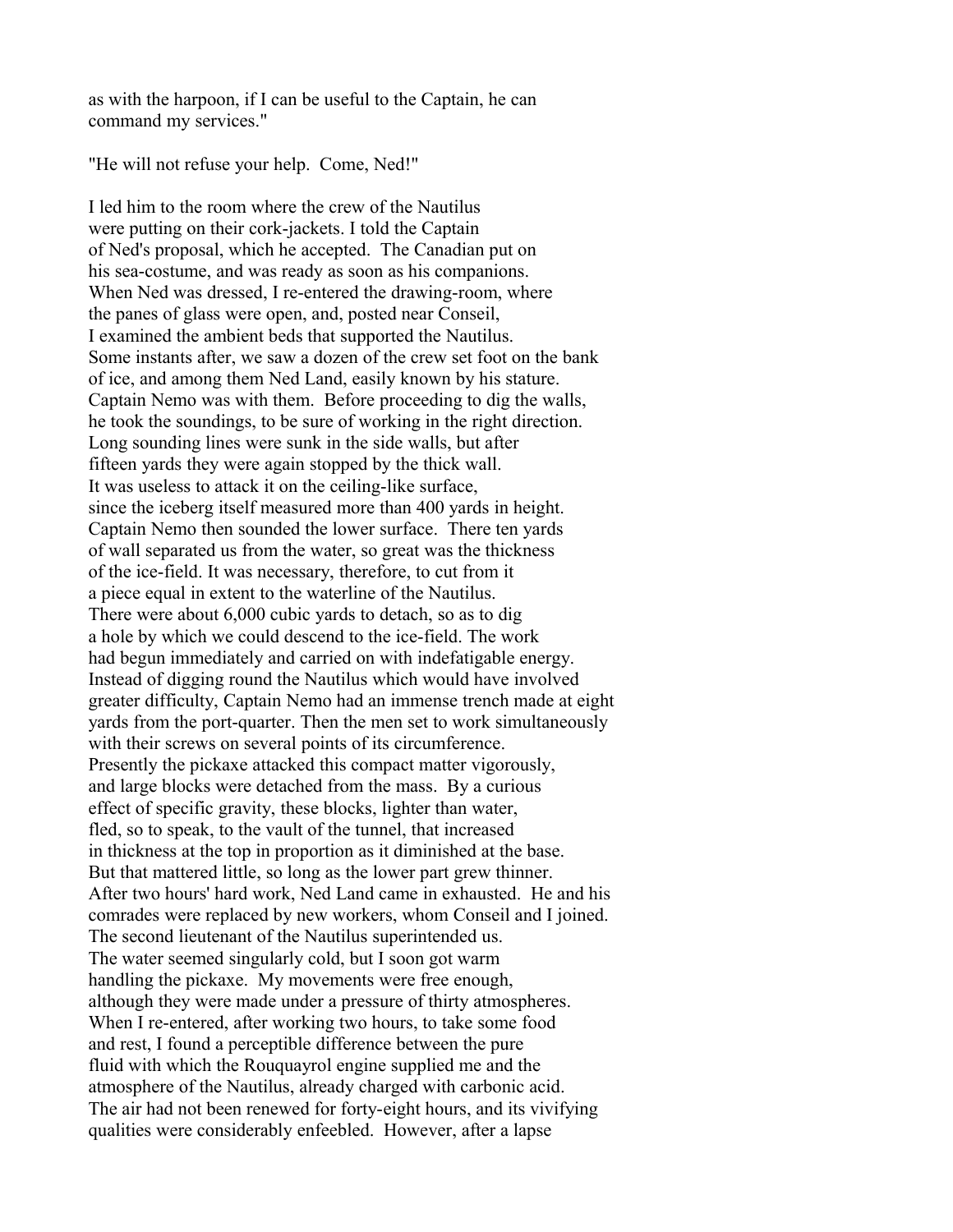of twelve hours, we had only raised a block of ice one yard thick, on the marked surface, which was about 600 cubic yards! Reckoning that it took twelve hours to accomplish this much it would take five nights and four days to bring this enterprise to a satisfactory conclusion. Five nights and four days! And we have only air enough for two days in the reservoirs! "Without taking into account," said Ned, "that, even if we get out of this infernal prison, we shall also be imprisoned under the iceberg, shut out from all possible communication with the atmosphere." True enough! Who could then foresee the minimum of time necessary for our deliverance? We might be suffocated before the Nautilus could regain the surface of the waves? Was it destined to perish in this ice-tomb, with all those it enclosed? The situation was terrible. But everyone had looked the danger in the face, and each was determined to do his duty to the last.

As I expected, during the night a new block a yard square was carried away, and still further sank the immense hollow. But in the morning when, dressed in my cork-jacket, I traversed the slushy mass at a temperature of six or seven degrees below zero, I remarked that the side walls were gradually closing in. The beds of water farthest from the trench, that were not warmed by the men's work, showed a tendency to solidification. In presence of this new and imminent danger, what would become of our chances of safety, and how hinder the solidification of this liquid medium, that would burst the partitions of the Nautilus like glass?

I did not tell my companions of this new danger. What was the good of damping the energy they displayed in the painful work of escape? But when I went on board again, I told Captain Nemo of this grave complication.

"I know it," he said, in that calm tone which could counteract the most terrible apprehensions. "It is one danger more; but I see no way of escaping it; the only chance of safety is to go quicker than solidification. We must be beforehand with it, that is all."

On this day for several hours I used my pickaxe vigorously. The work kept me up. Besides, to work was to quit the Nautilus, and breathe directly the pure air drawn from the reservoirs, and supplied by our apparatus, and to quit the impoverished and vitiated atmosphere. Towards evening the trench was dug one yard deeper. When I returned on board, I was nearly suffocated by the carbonic acid with which the air was filled--ah! if we had only the chemical means to drive away this deleterious gas. We had plenty of oxygen; all this water contained a considerable quantity, and by dissolving it with our powerful piles, it would restore the vivifying fluid.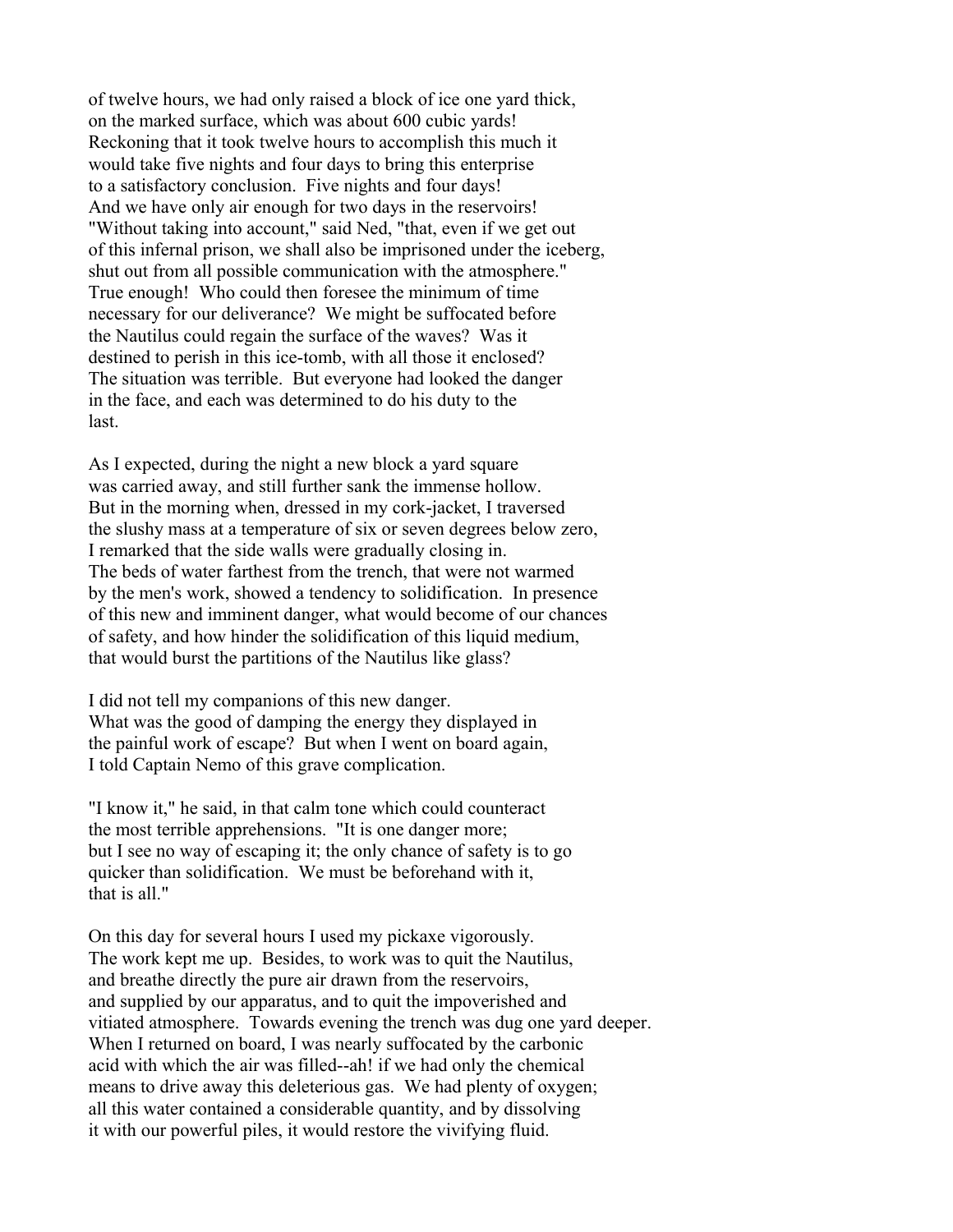I had thought well over it; but of what good was that, since the carbonic acid produced by our respiration had invaded every part of the vessel? To absorb it, it was necessary to fill some jars with caustic potash, and to shake them incessantly. Now this substance was wanting on board, and nothing could replace it. On that evening, Captain Nemo ought to open the taps of his reservoirs, and let some pure air into the interior of the Nautilus; without this precaution we could not get rid of the sense of suffocation. The next day, March 26th, I resumed my miner's work in beginning the fifth yard. The side walls and the lower surface of the iceberg thickened visibly. It was evident that they would meet before the Nautilus was able to disengage itself. Despair seized me for an instant; my pickaxe nearly fell from my hands. What was the good of digging if I must be suffocated, crushed by the water that was turning into stone?--a punishment that the ferocity of the savages even would not have invented! Just then Captain Nemo passed near me. I touched his hand and showed him the walls of our prison. The wall to port had advanced to at least four yards from the hull of the Nautilus. The Captain understood me, and signed me to follow him. We went on board. I took off my cork-jacket and accompanied him into the drawing-room.

"M. Aronnax, we must attempt some desperate means, or we shall be sealed up in this solidified water as in cement."

"Yes; but what is to be done?"

"Ah! if my Nautilus were strong enough to bear this pressure without being crushed!"

"Well?" I asked, not catching the Captain's idea.

"Do you not understand," he replied, "that this congelation of water will help us? Do you not see that by its solidification, it would burst through this field of ice that imprisons us, as, when it freezes, it bursts the hardest stones? Do you not perceive that it would be an agent of safety instead of destruction?"

"Yes, Captain, perhaps. But, whatever resistance to crushing the Nautilus possesses, it could not support this terrible pressure, and would be flattened like an iron plate."

"I know it, sir. Therefore we must not reckon on the aid of nature, but on our own exertions. We must stop this solidification. Not only will the side walls be pressed together; but there is not ten feet of water before or behind the Nautilus. The congelation gains on us on all sides."

"How long will the air in the reservoirs last for us to breathe on board?"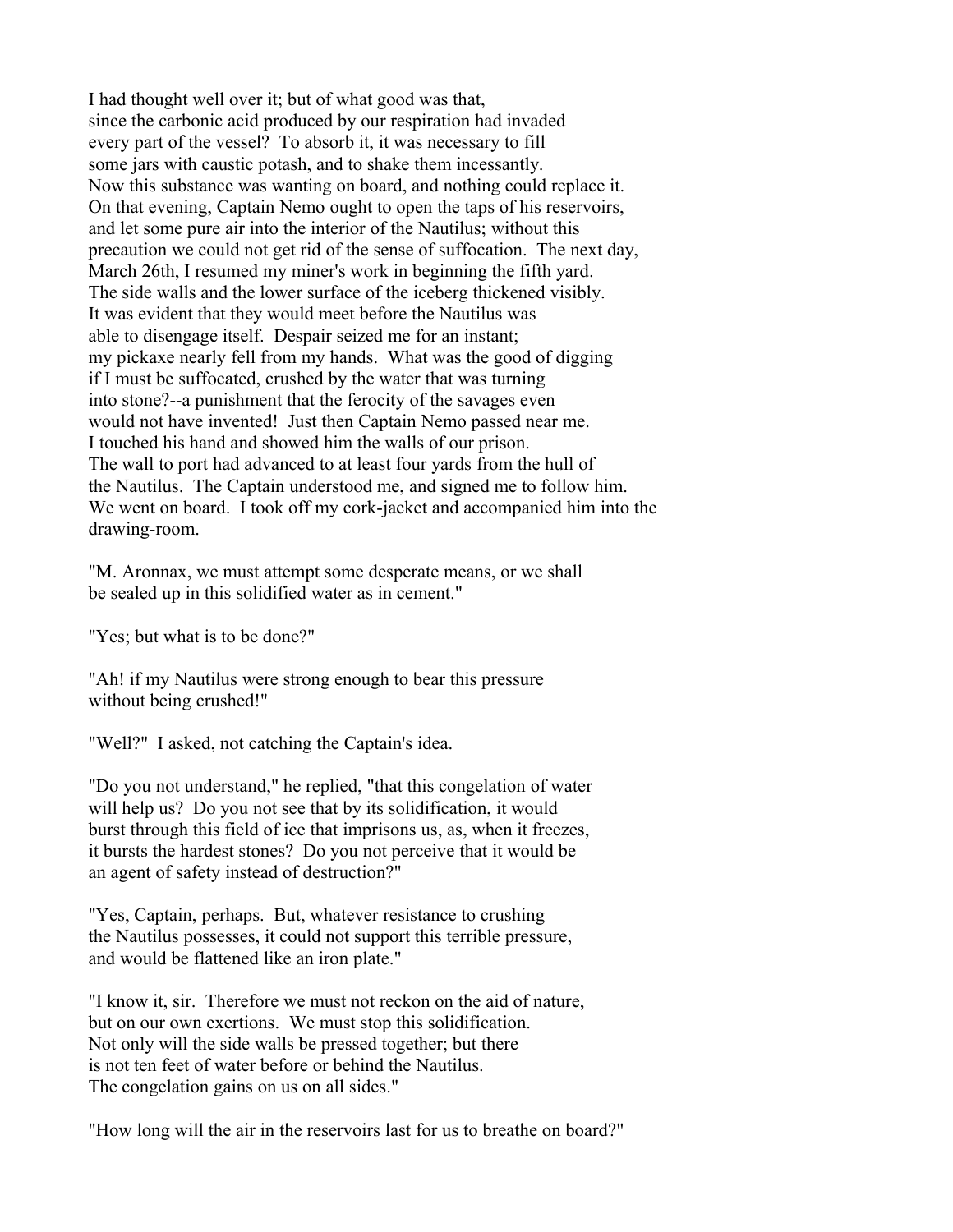The Captain looked in my face. "After to-morrow they will be empty!"

A cold sweat came over me. However, ought I to have been astonished at the answer? On March 22, the Nautilus was in the open polar seas. We were at  $26\omega$ . For five days we had lived on the reserve on board. And what was left of the respirable air must be kept for the workers. Even now, as I write, my recollection is still so vivid that an involuntary terror seizes me and my lungs seem to be without air. Meanwhile, Captain Nemo reflected silently, and evidently an idea had struck him; but he seemed to reject it. At last, these words escaped his lips:

"Boiling water!" he muttered.

"Boiling water?" I cried.

"Yes, sir. We are enclosed in a space that is relatively confined. Would not jets of boiling water, constantly injected by the pumps, raise the temperature in this part and stay the congelation?"

"Let us try it," I said resolutely.

"Let us try it, Professor."

The thermometer then stood at  $7\omega$  outside. Captain Nemo took me to the galleys, where the vast distillatory machines stood that furnished the drinkable water by evaporation. They filled these with water, and all the electric heat from the piles was thrown through the worms bathed in the liquid. In a few minutes this water reached  $100\omega$ . It was directed towards the pumps, while fresh water replaced it in proportion. The heat developed by the troughs was such that cold water, drawn up from the sea after only having gone through the machines, came boiling into the body of the pump. The injection was begun, and three hours after the thermometer marked  $6\omega$ , below zero outside. One degree was gained. Two hours later the thermometer only marked  $4\omega$ .

"We shall succeed," I said to the Captain, after having anxiously watched the result of the operation.

"I think," he answered, "that we shall not be crushed. We have no more suffocation to fear."

During the night the temperature of the water rose to  $1\omega$  below zero. The injections could not carry it to a higher point. But, as the congelation of the sea-water produces at least  $2(a)$ , I was at least reassured against the dangers of solidification.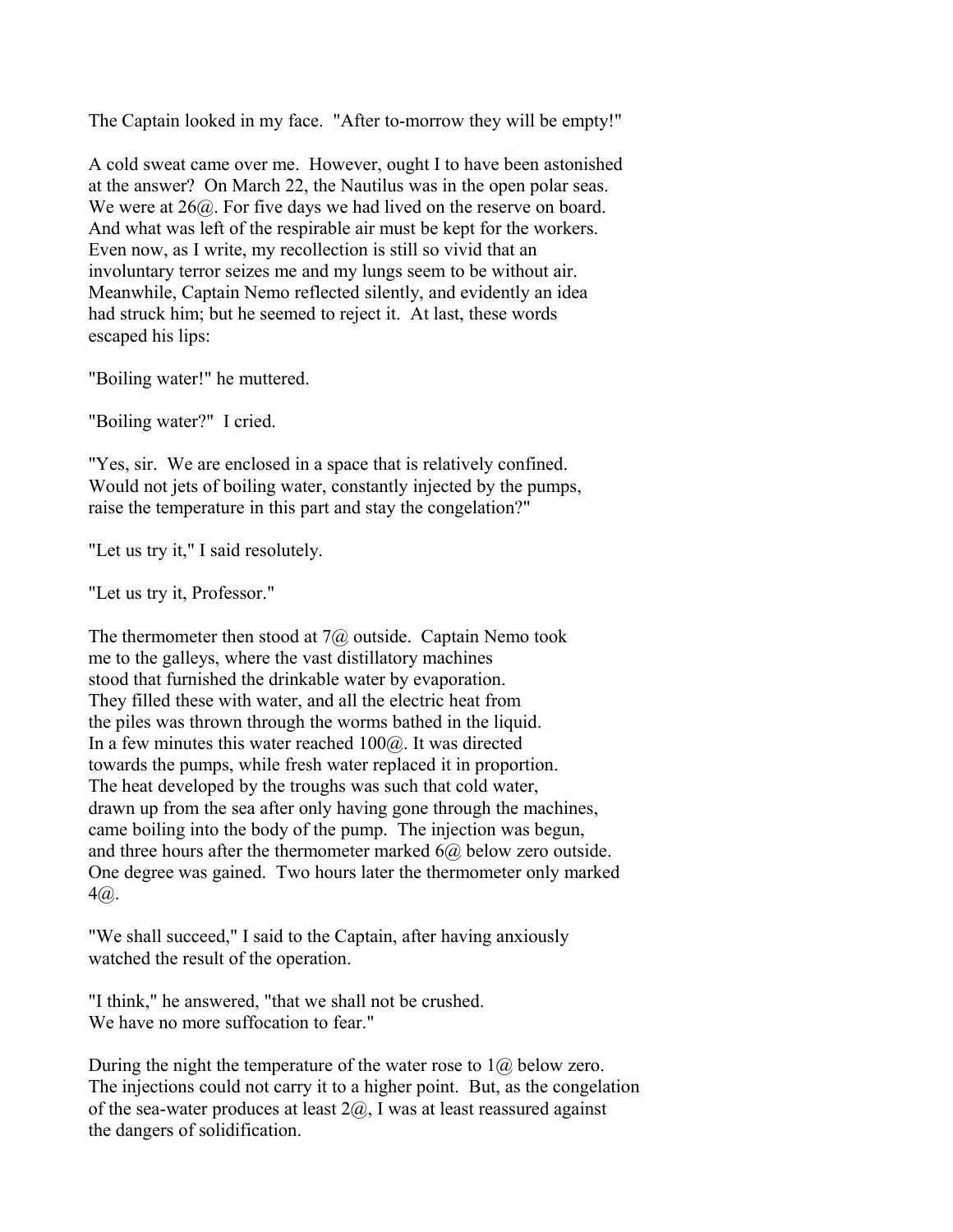The next day, March 27th, six yards of ice had been cleared, twelve feet only remaining to be cleared away. There was yet forty-eight hours' work. The air could not be renewed in the interior of the Nautilus. And this day would make it worse. An intolerable weight oppressed me. Towards three o'clock in the evening this feeling rose to a violent degree. Yawns dislocated my jaws. My lungs panted as they inhaled this burning fluid, which became rarefied more and more. A moral torpor took hold of me. I was powerless, almost unconscious. My brave Conseil, though exhibiting the same symptoms and suffering in the same manner, never left me. He took my hand and encouraged me, and I heard him murmur, "Oh! if I could only not breathe, so as to leave more air for my master!"

Tears came into my eyes on hearing him speak thus. If our situation to all was intolerable in the interior, with what haste and gladness would we put on our cork-jackets to work in our turn! Pickaxes sounded on the frozen ice-beds. Our arms ached, the skin was torn off our hands. But what were these fatigues, what did the wounds matter? Vital air came to the lungs! We breathed! we breathed!

All this time no one prolonged his voluntary task beyond the prescribed time. His task accomplished, each one handed in turn to his panting companions the apparatus that supplied him with life. Captain Nemo set the example, and submitted first to this severe discipline. When the time came, he gave up his apparatus to another and returned to the vitiated air on board, calm, unflinching, unmurmuring.

On that day the ordinary work was accomplished with unusual vigour. Only two yards remained to be raised from the surface. Two yards only separated us from the open sea. But the reservoirs were nearly emptied of air. The little that remained ought to be kept for the workers; not a particle for the Nautilus. When I went back on board, I was half suffocated. What a night! I know not how to describe it. The next day my breathing was oppressed. Dizziness accompanied the pain in my head and made me like a drunken man. My companions showed the same symptoms. Some of the crew had rattling in the throat.

On that day, the sixth of our imprisonment, Captain Nemo, finding the pickaxes work too slowly, resolved to crush the ice-bed that still separated us from the liquid sheet. This man's coolness and energy never forsook him. He subdued his physical pains by moral force.

By his orders the vessel was lightened, that is to say, raised from the ice-bed by a change of specific gravity. When it floated they towed it so as to bring it above the immense trench made on the level of the water-line. Then,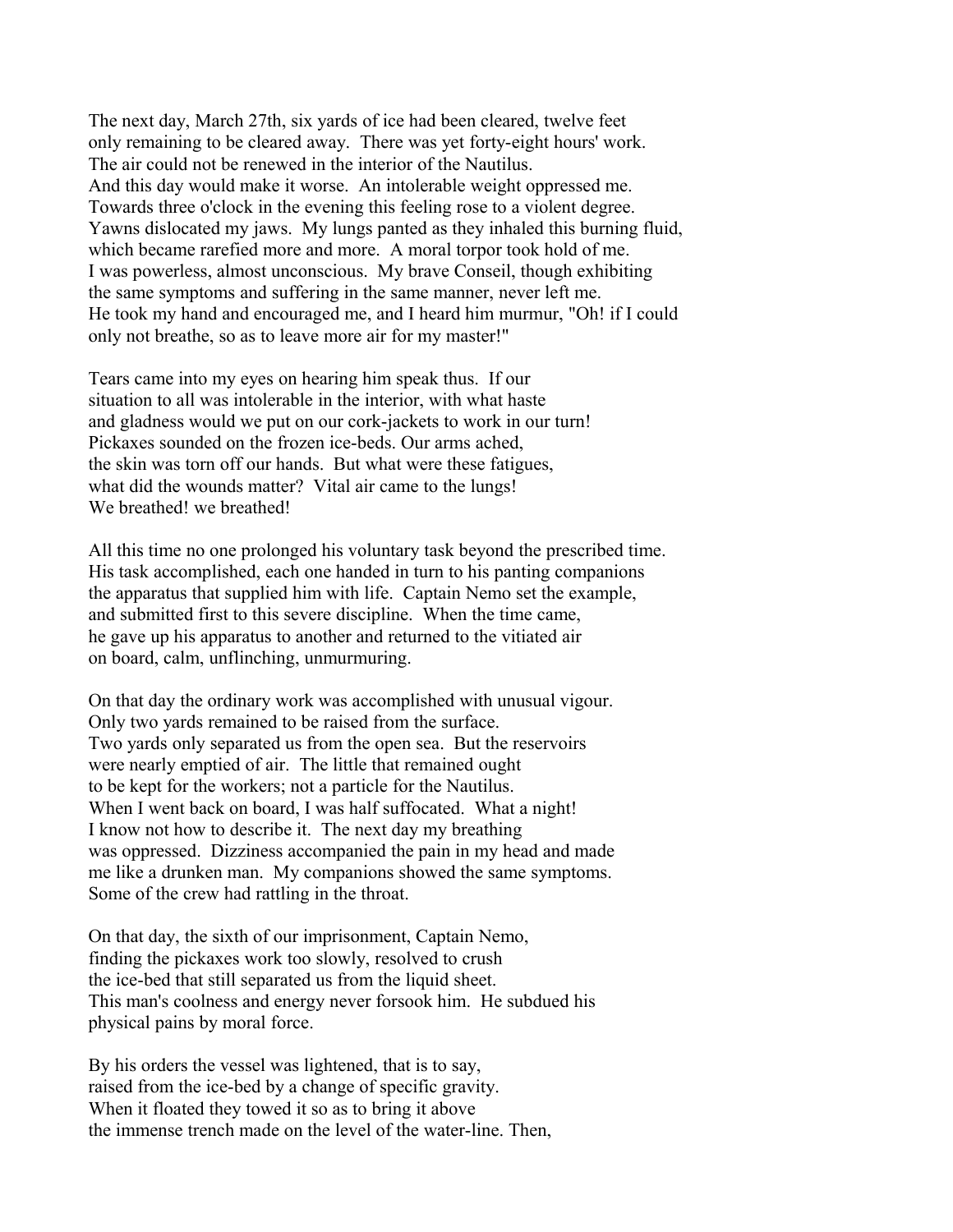filling his reservoirs of water, he descended and shut himself up in the hole.

Just then all the crew came on board, and the double door of communication was shut. The Nautilus then rested on the bed of ice, which was not one yard thick, and which the sounding leads had perforated in a thousand places. The taps of the reservoirs were then opened, and a hundred cubic yards of water was let in, increasing the weight of the Nautilus to 1,800 tons. We waited, we listened, forgetting our sufferings in hope. Our safety depended on this last chance. Notwithstanding the buzzing in my head, I soon heard the humming sound under the hull of the Nautilus. The ice cracked with a singular noise, like tearing paper, and the Nautilus sank.

"We are off!" murmured Conseil in my ear.

I could not answer him. I seized his hand, and pressed it convulsively. All at once, carried away by its frightful overcharge, the Nautilus sank like a bullet under the waters, that is to say, it fell as if it was in a vacuum. Then all the electric force was put on the pumps, that soon began to let the water out of the reservoirs. After some minutes, our fall was stopped. Soon, too, the manometer indicated an ascending movement. The screw, going at full speed, made the iron hull tremble to its very bolts and drew us towards the north. But if this floating under the iceberg is to last another day before we reach the open sea, I shall be dead first.

Half stretched upon a divan in the library, I was suffocating. My face was purple, my lips blue, my faculties suspended. I neither saw nor heard. All notion of time had gone from my mind. My muscles could not contract. I do not know how many hours passed thus, but I was conscious of the agony that was coming over me. I felt as if I was going to die. Suddenly I came to. Some breaths of air penetrated my lungs. Had we risen to the surface of the waves? Were we free of the iceberg? No! Ned and Conseil, my two brave friends, were sacrificing themselves to save me. Some particles of air still remained at the bottom of one apparatus. Instead of using it, they had kept it for me, and, while they were being suffocated, they gave me life, drop by drop. I wanted to push back the thing; they held my hands, and for some moments I breathed freely. I looked at the clock; it was eleven in the morning. It ought to be the 28th of March. The Nautilus went at a frightful pace, forty miles an hour. It literally tore through the water. Where was Captain Nemo? Had he succumbed? Were his companions dead with him? At the moment the manometer indicated that we were not more than twenty feet from the surface. A mere plate of ice separated us from the atmosphere. Could we not break it? Perhaps. In any case the Nautilus was going to attempt it. I felt that it was in an oblique position, lowering the stern, and raising the bows. The introduction of water had been the means of disturbing its equilibrium. Then, impelled by its powerful screw,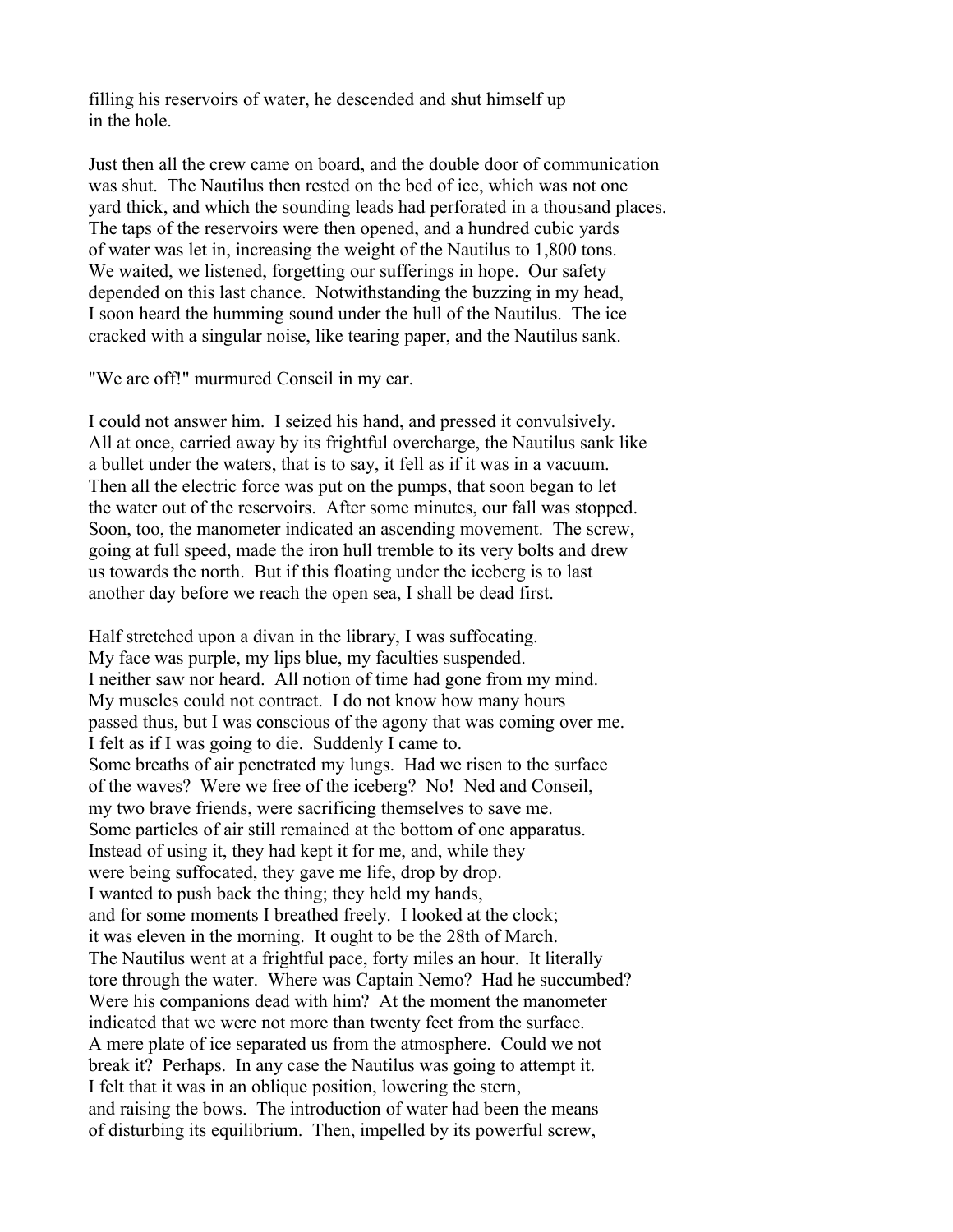it attacked the ice-field from beneath like a formidable battering-ram. It broke it by backing and then rushing forward against the field, which gradually gave way; and at last, dashing suddenly against it, shot forwards on the ice-field, that crushed beneath its weight. The panel was opened--one might say torn off--and the pure air came in in abundance to all parts of the Nautilus.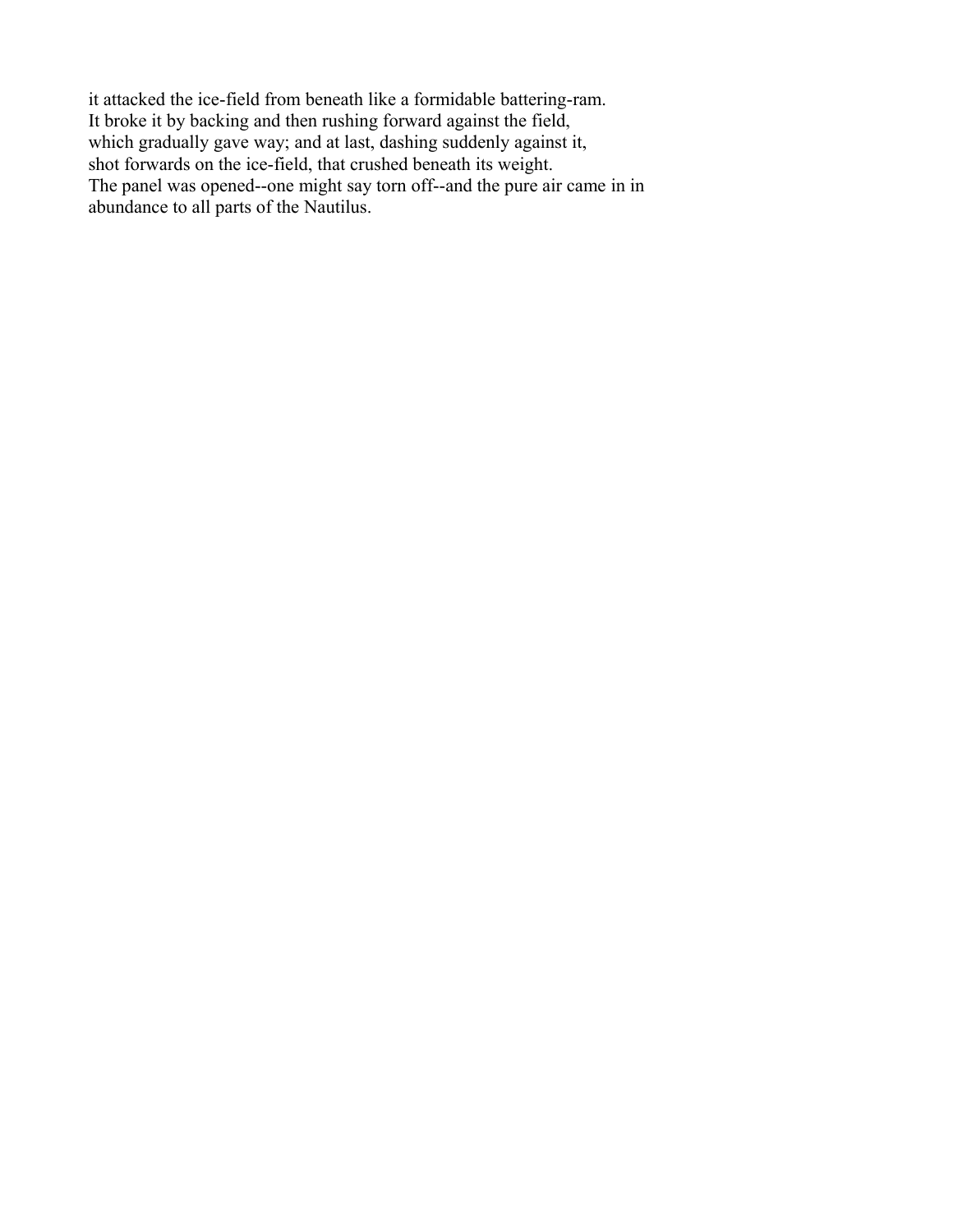# CHAPTER XVII

### FROM CAPE HORN TO THE AMAZON

How I got on to the platform, I have no idea; perhaps the Canadian had carried me there. But I breathed, I inhaled the vivifying sea-air. My two companions were getting drunk with the fresh particles. The other unhappy men had been so long without food, that they could not with impunity indulge in the simplest aliments that were given them. We, on the contrary, had no end to restrain ourselves; we could draw this air freely into our lungs, and it was the breeze, the breeze alone, that filled us with this keen enjoyment.

"Ah!" said Conseil, "how delightful this oxygen is! Master need not fear to breathe it. There is enough for everybody."

Ned Land did not speak, but he opened his jaws wide enough to frighten a shark. Our strength soon returned, and, when I looked round me, I saw we were alone on the platform. The foreign seamen in the Nautilus were contented with the air that circulated in the interior; none of them had come to drink in the open air.

The first words I spoke were words of gratitude and thankfulness to my two companions. Ned and Conseil had prolonged my life during the last hours of this long agony. All my gratitude could not repay such devotion.

"My friends," said I, "we are bound one to the other for ever, and I am under infinite obligations to you."

"Which I shall take advantage of," exclaimed the Canadian.

"What do you mean?" said Conseil.

"I mean that I shall take you with me when I leave this infernal Nautilus."

"Well," said Conseil, "after all this, are we going right?"

"Yes," I replied, "for we are going the way of the sun, and here the sun is in the north."

"No doubt," said Ned Land; "but it remains to be seen whether he will bring the ship into the Pacific or the Atlantic Ocean, that is, into frequented or deserted seas."

I could not answer that question, and I feared that Captain Nemo would rather take us to the vast ocean that touches the coasts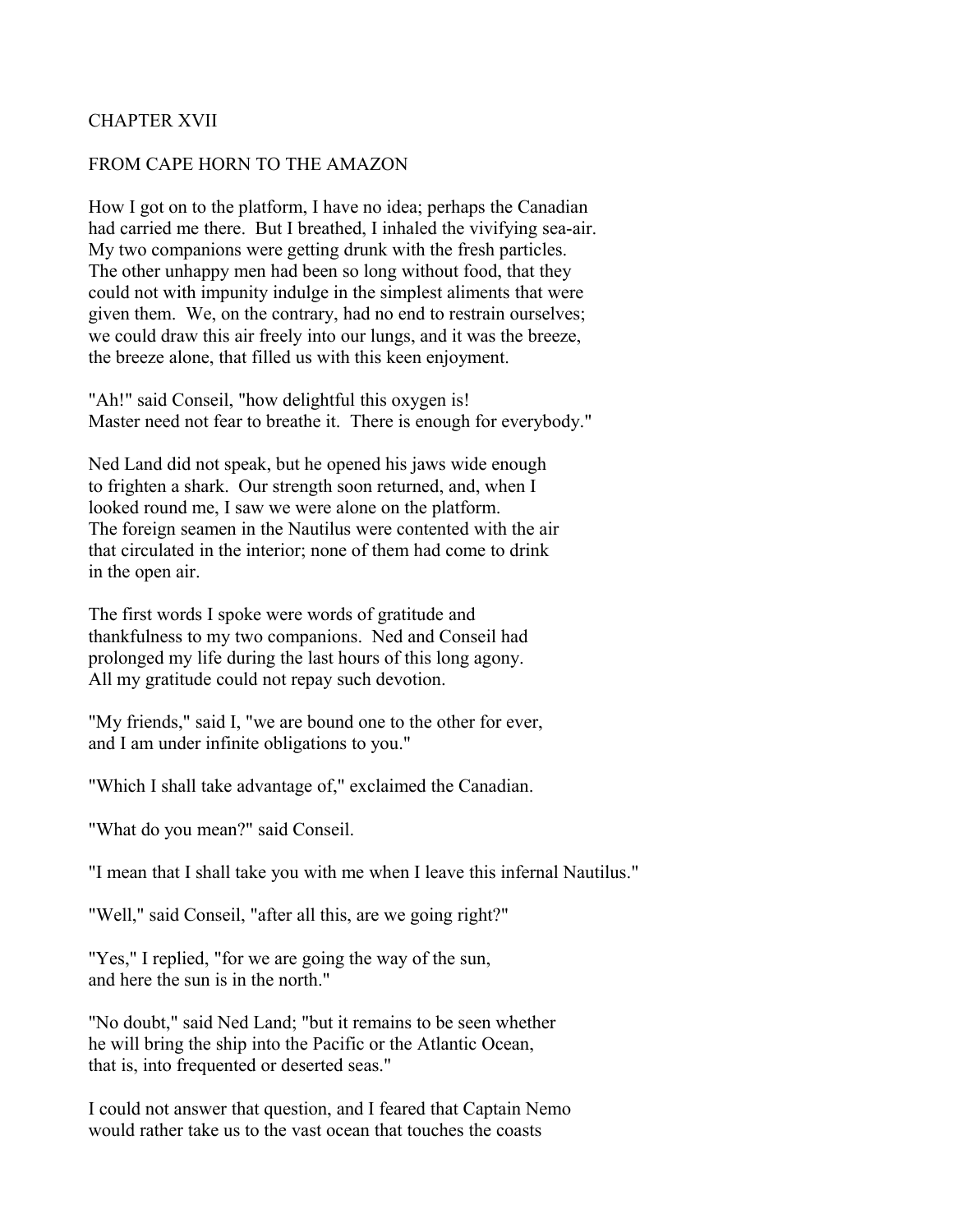of Asia and America at the same time. He would thus complete the tour round the submarine world, and return to those waters in which the Nautilus could sail freely. We ought, before long, to settle this important point. The Nautilus went at a rapid pace. The polar circle was soon passed, and the course shaped for Cape Horn. We were off the American point, March 31st, at seven o'clock in the evening. Then all our past sufferings were forgotten. The remembrance of that imprisonment in the ice was effaced from our minds. We only thought of the future. Captain Nemo did not appear again either in the drawing-room or on the platform. The point shown each day on the planisphere, and, marked by the lieutenant, showed me the exact direction of the Nautilus. Now, on that evening, it was evident, to, my great satisfaction, that we were going back to the North by the Atlantic. The next day, April 1st, when the Nautilus ascended to the surface some minutes before noon, we sighted land to the west. It was Terra del Fuego, which the first navigators named thus from seeing the quantity of smoke that rose from the natives' huts. The coast seemed low to me, but in the distance rose high mountains. I even thought I had a glimpse of Mount Sarmiento, that rises 2,070 yards above the level of the sea, with a very pointed summit, which, according as it is misty or clear, is a sign of fine or of wet weather. At this moment the peak was clearly defined against the sky. The Nautilus, diving again under the water, approached the coast, which was only some few miles off. From the glass windows in the drawing-room, I saw long seaweeds and gigantic fuci and varech, of which the open polar sea contains so many specimens, with their sharp polished filaments; they measured about 300 yards in length- real cables, thicker than one's thumb; and, having great tenacity, they are often used as ropes for vessels. Another weed known as velp, with leaves four feet long, buried in the coral concretions, hung at the bottom. It served as nest and food for myriads of crustacea and molluscs, crabs, and cuttlefish. There seals and otters had splendid repasts, eating the flesh of fish with sea-vegetables, according to the English fashion. Over this fertile and luxuriant ground the Nautilus passed with great rapidity. Towards evening it approached the Falkland group, the rough summits of which I recognised the following day. The depth of the sea was moderate. On the shores our nets brought in beautiful specimens of sea weed, and particularly a certain fucus, the roots of which were filled with the best mussels in the world. Geese and ducks fell by dozens on the platform, and soon took their places in the pantry on board.

When the last heights of the Falklands had disappeared from the horizon, the Nautilus sank to between twenty and twenty-five yards, and followed the American coast. Captain Nemo did not show himself. Until the 3rd of April we did not quit the shores of Patagonia, sometimes under the ocean,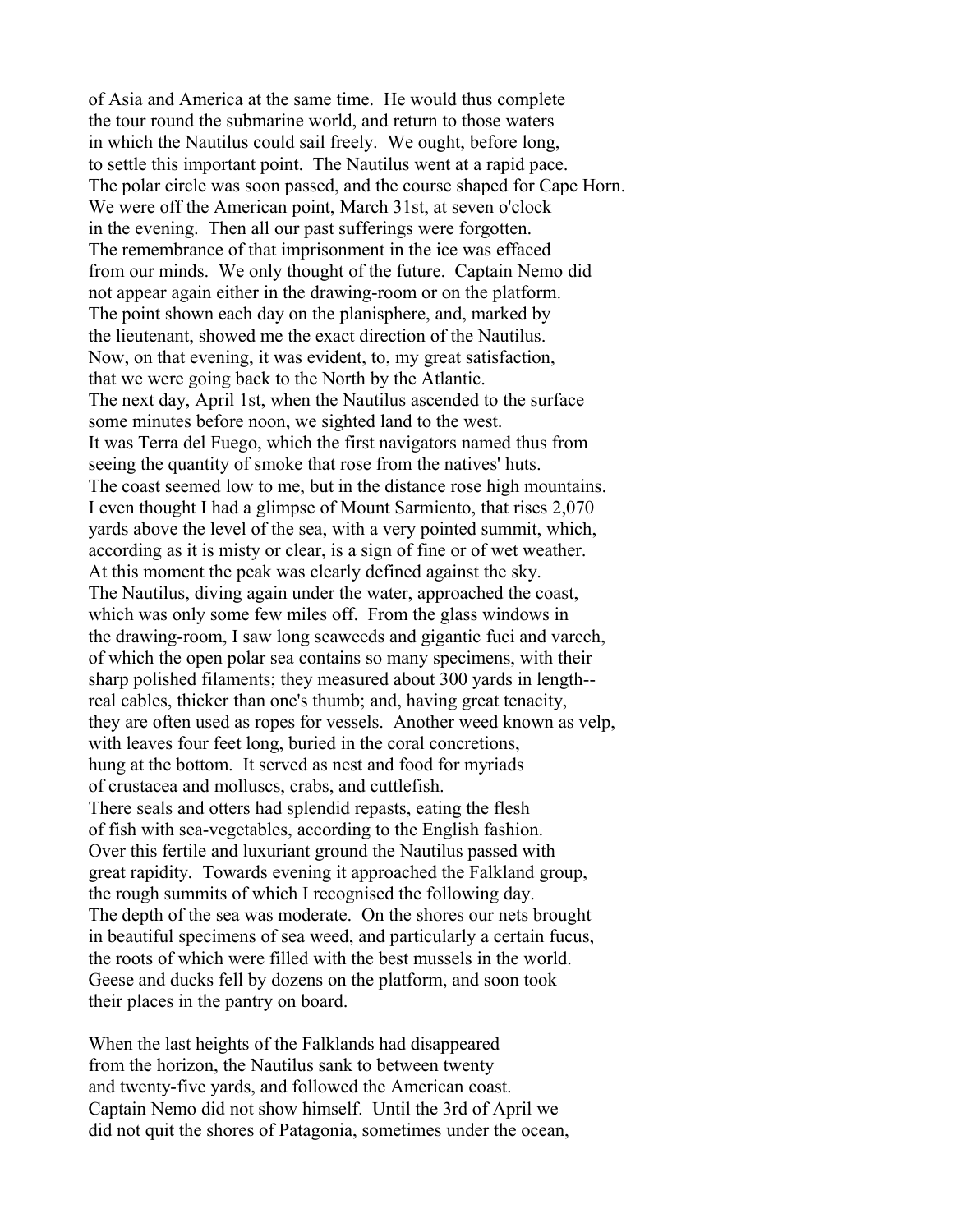sometimes at the surface. The Nautilus passed beyond the large estuary formed by the Uraguay. Its direction was northwards, and followed the long windings of the coast of South America. We had then made 1,600 miles since our embarkation in the seas of Japan. About eleven o'clock in the morning the Tropic of Capricorn was crossed on the thirty-seventh meridian, and we passed Cape Frio standing out to sea. Captain Nemo, to Ned Land's great displeasure, did not like the neighbourhood of the inhabited coasts of Brazil, for we went at a giddy speed. Not a fish, not a bird of the swiftest kind could follow us, and the natural curiosities of these seas escaped all observation.

This speed was kept up for several days, and in the evening of the 9th of April we sighted the most westerly point of South America that forms Cape San Roque. But then the Nautilus swerved again, and sought the lowest depth of a submarine valley which is between this Cape and Sierra Leone on the African coast. This valley bifurcates to the parallel of the Antilles, and terminates at the mouth by the enormous depression of 9,000 yards. In this place, the geological basin of the ocean forms, as far as the Lesser Antilles, a cliff to three and a half miles perpendicular in height, and, at the parallel of the Cape Verde Islands, an other wall not less considerable, that encloses thus all the sunk continent of the Atlantic. The bottom of this immense valley is dotted with some mountains, that give to these submarine places a picturesque aspect. I speak, moreover, from the manuscript charts that were in the library of the Nautilus--charts evidently due to Captain Nemo's hand, and made after his personal observations. For two days the desert and deep waters were visited by means of the inclined planes. The Nautilus was furnished with long diagonal broadsides which carried it to all elevations. But on the 11th of April it rose suddenly, and land appeared at the mouth of the Amazon River, a vast estuary, the embouchure of which is so considerable that it freshens the sea-water for the distance of several leagues. {8 paragraphs are deleted from this edition}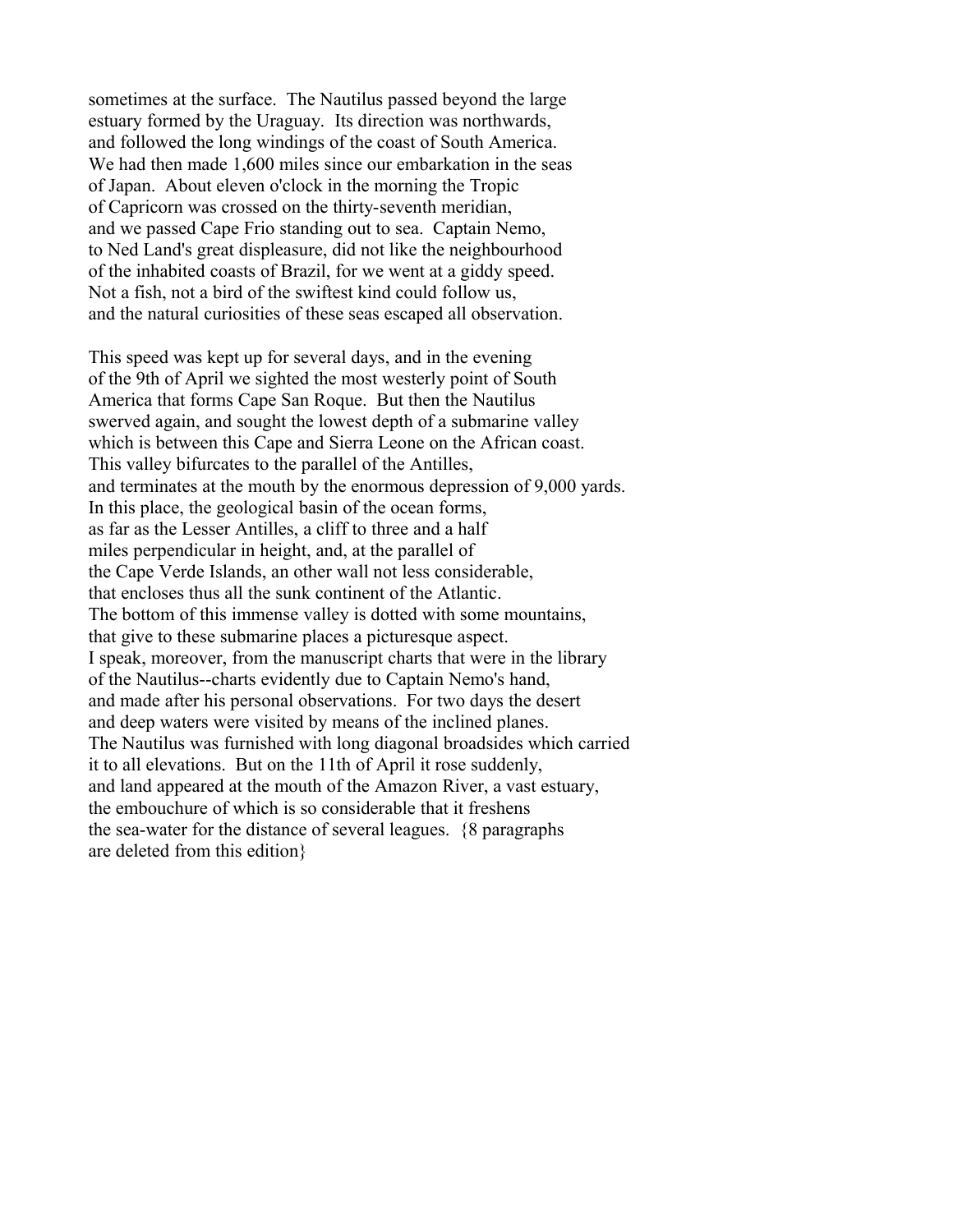# CHAPTER XVIII

### THE POULPS

For several days the Nautilus kept off from the American coast. Evidently it did not wish to risk the tides of the Gulf of Mexico or of the sea of the Antilles. April 16th, we sighted Martinique and Guadaloupe from a distance of about thirty miles. I saw their tall peaks for an instant. The Canadian, who counted on carrying out his projects in the Gulf, by either landing or hailing one of the numerous boats that coast from one island to another, was quite disheartened. Flight would have been quite practicable, if Ned Land had been able to take possession of the boat without the Captain's knowledge. But in the open sea it could not be thought of. The Canadian, Conseil, and I had a long conversation on this subject. For six months we had been prisoners on board the Nautilus. We had travelled 17,000 leagues; and, as Ned Land said, there was no reason why it should come to an end. We could hope nothing from the Captain of the Nautilus, but only from ourselves. Besides, for some time past he had become graver, more retired, less sociable. He seemed to shun me. I met him rarely. Formerly he was pleased to explain the submarine marvels to me; now he left me to my studies, and came no more to the saloon. What change had come over him? For what cause? For my part, I did not wish to bury with me my curious and novel studies. I had now the power to write the true book of the sea; and this book, sooner or later, I wished to see daylight. The land nearest us was the archipelago of the Bahamas. There rose high submarine cliffs covered with large weeds. It was about eleven o'clock when Ned Land drew my attention to a formidable pricking, like the sting of an ant, which was produced by means of large seaweeds.

"Well," I said, "these are proper caverns for poulps, and I should not be astonished to see some of these monsters."

"What!" said Conseil; "cuttlefish, real cuttlefish of the cephalopod class?"

"No," I said, "poulps of huge dimensions."

"I will never believe that such animals exist," said Ned.

"Well," said Conseil, with the most serious air in the world, "I remember perfectly to have seen a large vessel drawn under the waves by an octopus's arm."

"You saw that?" said the Canadian.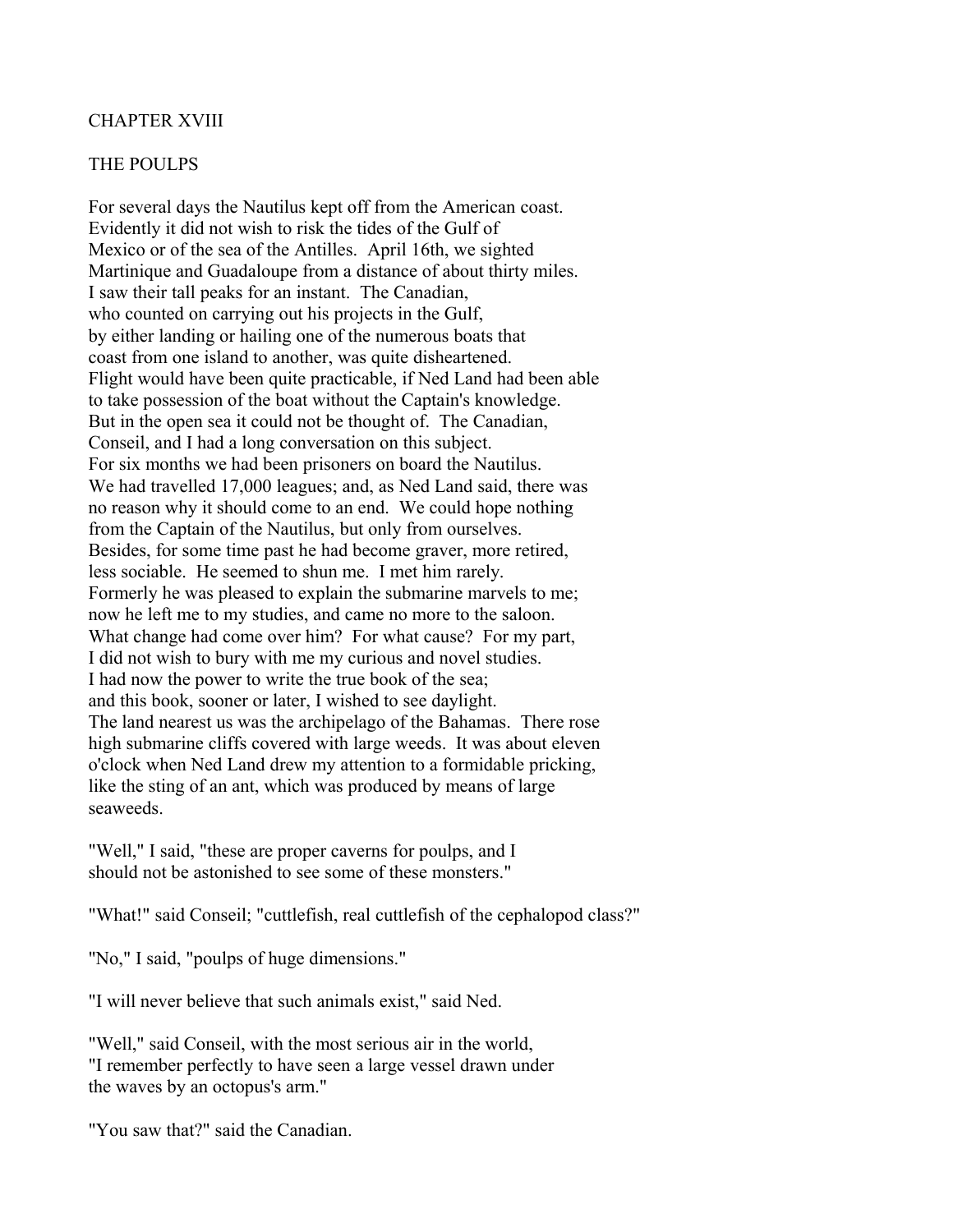"Yes, Ned."

"With your own eyes?"

"With my own eyes."

"Where, pray, might that be?"

"At St. Malo," answered Conseil.

"In the port?" said Ned, ironically.

"No; in a church," replied Conseil.

"In a church!" cried the Canadian.

"Yes; friend Ned. In a picture representing the poulp in question."

"Good!" said Ned Land, bursting out laughing.

"He is quite right," I said. "I have heard of this picture; but the subject represented is taken from a legend, and you know what to think of legends in the matter of natural history. Besides, when it is a question of monsters, the imagination is apt to run wild. Not only is it supposed that these poulps can draw down vessels, but a certain Olaus Magnus speaks of an octopus a mile long that is more like an island than an animal. It is also said that the Bishop of Nidros was building an altar on an immense rock. Mass finished, the rock began to walk, and returned to the sea. The rock was a poulp. Another Bishop, Pontoppidan, speaks also of a poulp on which a regiment of cavalry could manoeuvre. Lastly, the ancient naturalists speak of monsters whose mouths were like gulfs, and which were too large to pass through the Straits of Gibraltar."

"But how much is true of these stories?" asked Conseil.

"Nothing, my friends; at least of that which passes the limit of truth to get to fable or legend. Nevertheless, there must be some ground for the imagination of the story-tellers. One cannot deny that poulps and cuttlefish exist of a large species, inferior, however, to the cetaceans. Aristotle has stated the dimensions of a cuttlefish as five cubits, or nine feet two inches. Our fishermen frequently see some that are more than four feet long. Some skeletons of poulps are preserved in the museums of Trieste and Montpelier, that measure two yards in length. Besides, according to the calculations of some naturalists, one of these animals only six feet long would have tentacles twenty-seven feet long. That would suffice to make a formidable monster."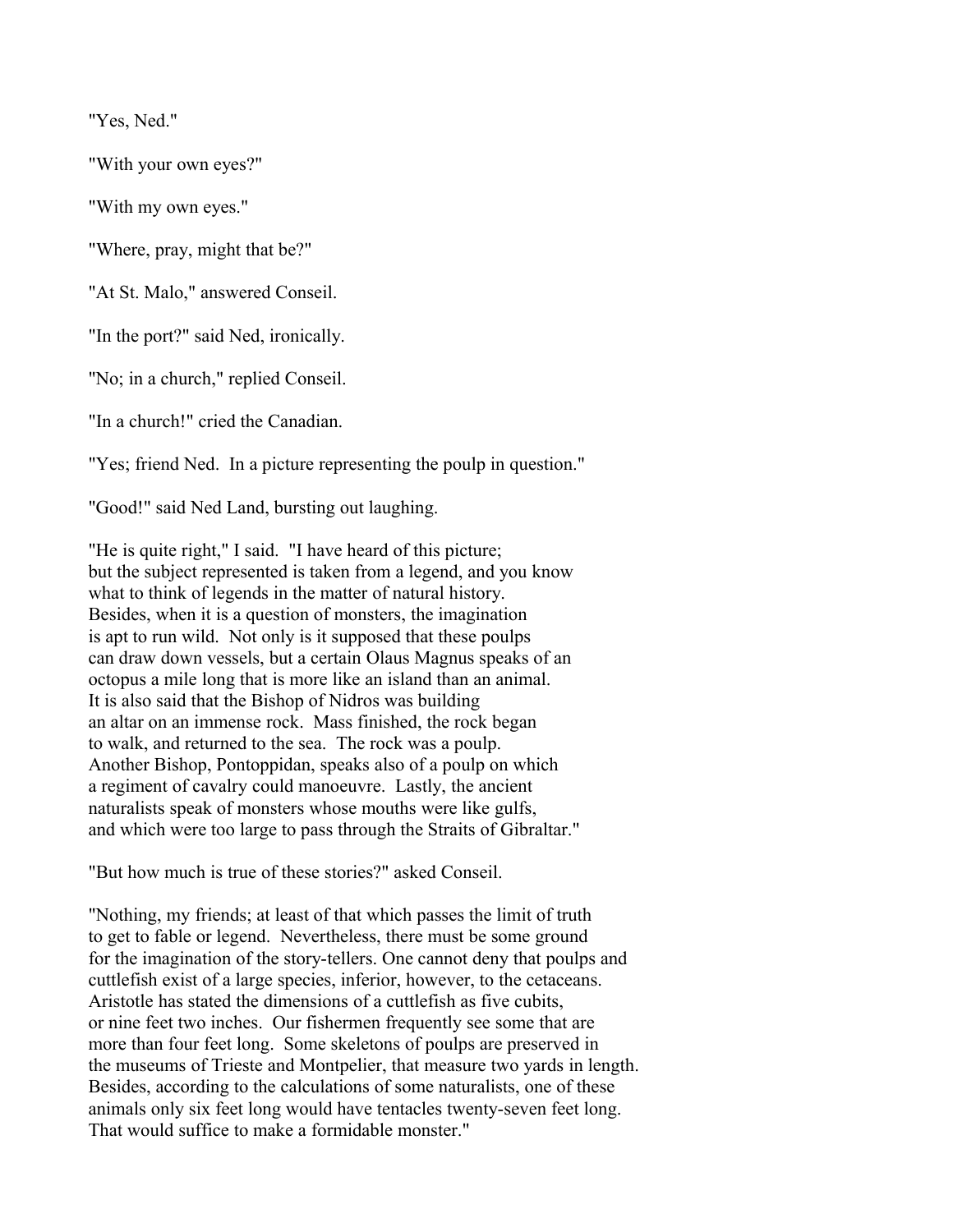"Do they fish for them in these days?" asked Ned.

"If they do not fish for them, sailors see them at least. One of my friends, Captain Paul Bos of Havre, has often affirmed that he met one of these monsters of colossal dimensions in the Indian seas. But the most astonishing fact, and which does not permit of the denial of the existence of these gigantic animals, happened some years ago, in 1861."

"What is the fact?" asked Ned Land.

"This is it. In 1861, to the north-east of Teneriffe, very nearly in the same latitude we are in now, the crew of the despatch-boat Alector perceived a monstrous cuttlefish swimming in the waters. Captain Bouguer went near to the animal, and attacked it with harpoon and guns, without much success, for balls and harpoons glided over the soft flesh. After several fruitless attempts the crew tried to pass a slip-knot round the body of the mollusc. The noose slipped as far as the tail fins and there stopped. They tried then to haul it on board, but its weight was so considerable that the tightness of the cord separated the tail from the body, and, deprived of this ornament, he disappeared under the water."

"Indeed! is that a fact?"

"An indisputable fact, my good Ned. They proposed to name this poulp `Bouguer's cuttlefish.'"

"What length was it?" asked the Canadian.

"Did it not measure about six yards?" said Conseil, who, posted at the window, was examining again the irregular windings of the cliff.

"Precisely," I replied.

"Its head," rejoined Conseil, "was it not crowned with eight tentacles, that beat the water like a nest of serpents?"

"Precisely."

"Had not its eyes, placed at the back of its head, considerable development?"

"Yes, Conseil."

"And was not its mouth like a parrot's beak?"

"Exactly, Conseil."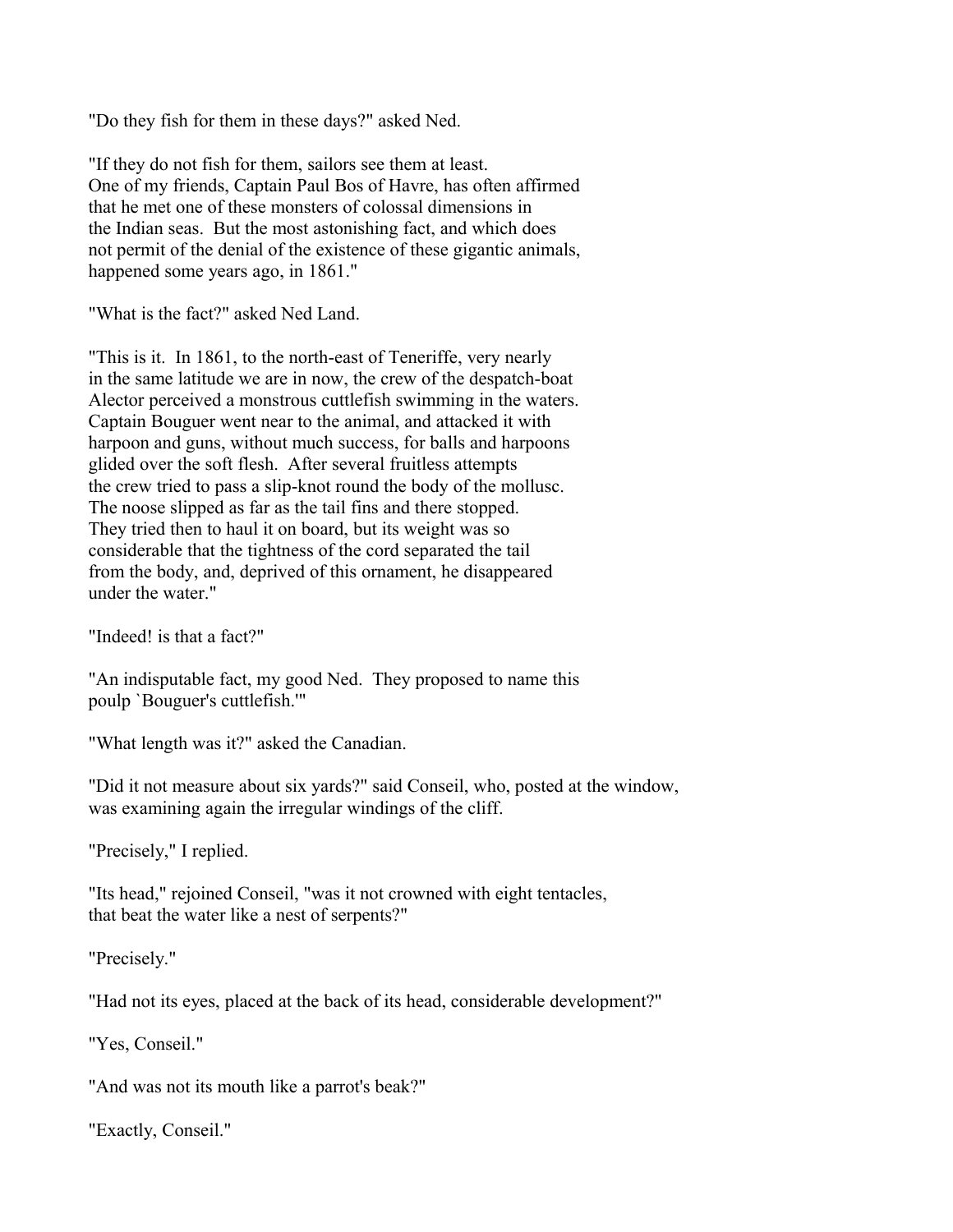"Very well! no offence to master," he replied, quietly; "if this is not Bouguer's cuttlefish, it is, at least, one of its brothers."

I looked at Conseil. Ned Land hurried to the window.

"What a horrible beast!" he cried.

I looked in my turn, and could not repress a gesture of disgust. Before my eyes was a horrible monster worthy to figure in the legends of the marvellous. It was an immense cuttlefish, being eight yards long. It swam crossways in the direction of the Nautilus with great speed, watching us with its enormous staring green eyes. Its eight arms, or rather feet, fixed to its head, that have given the name of cephalopod to these animals, were twice as long as its body, and were twisted like the furies' hair. One could see the 250 air holes on the inner side of the tentacles. The monster's mouth, a horned beak like a parrot's, opened and shut vertically. Its tongue, a horned substance, furnished with several rows of pointed teeth, came out quivering from this veritable pair of shears. What a freak of nature, a bird's beak on a mollusc! Its spindle-like body formed a fleshy mass that might weigh 4,000 to 5,000 lb.; the, varying colour changing with great rapidity, according to the irritation of the animal, passed successively from livid grey to reddish brown. What irritated this mollusc? No doubt the presence of the Nautilus, more formidable than itself, and on which its suckers or its jaws had no hold. Yet, what monsters these poulps are! what vitality the Creator has given them! what vigour in their movements! and they possess three hearts! Chance had brought us in presence of this cuttlefish, and I did not wish to lose the opportunity of carefully studying this specimen of cephalopods. I overcame the horror that inspired me, and, taking a pencil, began to draw it.

"Perhaps this is the same which the Alector saw," said Conseil.

"No," replied the Canadian; "for this is whole, and the other had lost its tail."

"That is no reason," I replied. "The arms and tails of these animals are re-formed by renewal; and in seven years the tail of Bouguer's cuttlefish has no doubt had time to grow."

By this time other poulps appeared at the port light. I counted seven. They formed a procession after the Nautilus, and I heard their beaks gnashing against the iron hull. I continued my work. These monsters kept in the water with such precision that they seemed immovable. Suddenly the Nautilus stopped. A shock made it tremble in every plate.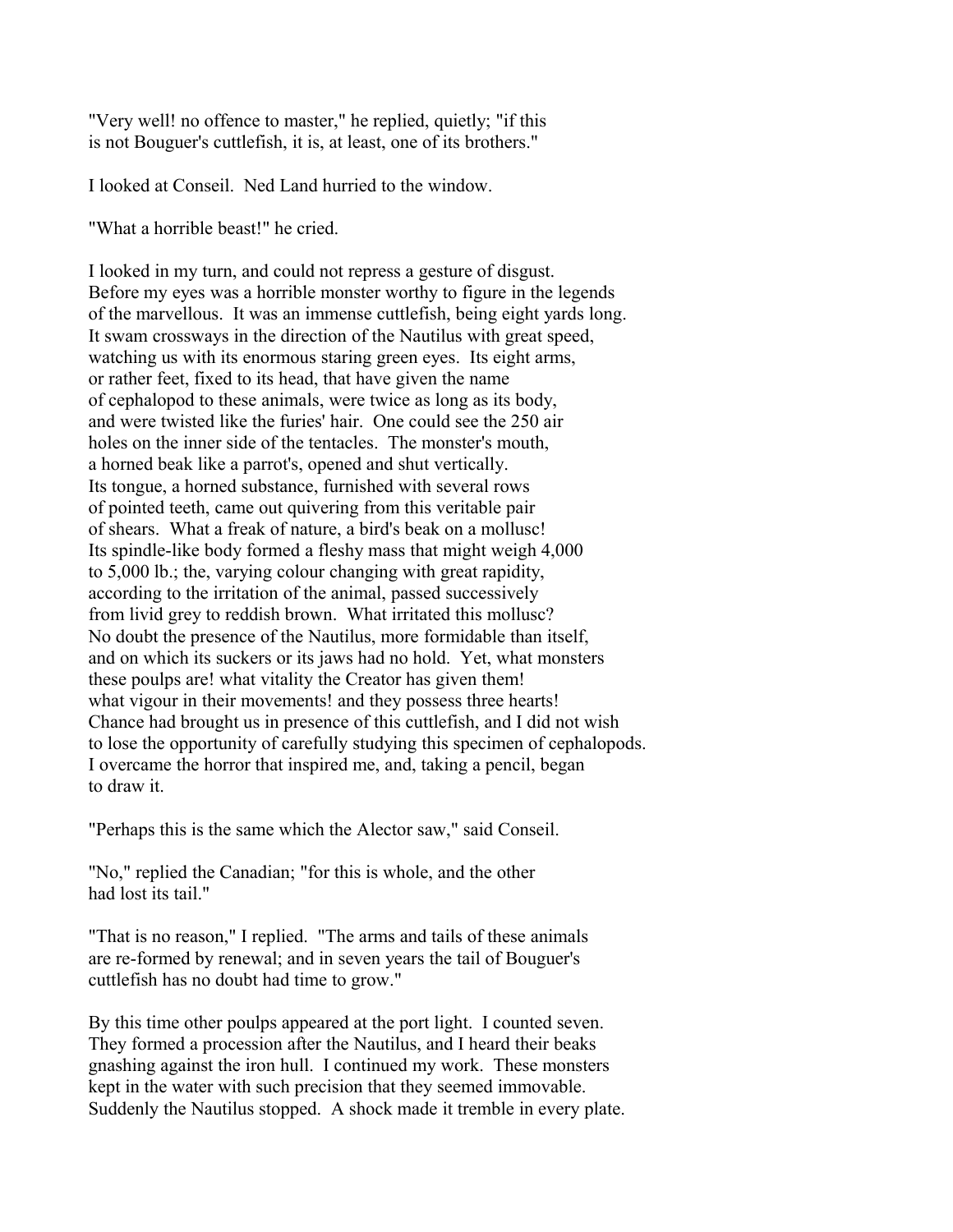"Have we struck anything?" I asked.

"In any case," replied the Canadian, "we shall be free, for we are floating."

The Nautilus was floating, no doubt, but it did not move. A minute passed. Captain Nemo, followed by his lieutenant, entered the drawing-room. I had not seen him for some time. He seemed dull. Without noticing or speaking to us, he went to the panel, looked at the poulps, and said something to his lieutenant. The latter went out. Soon the panels were shut. The ceiling was lighted. I went towards the Captain.

"A curious collection of poulps?" I said.

"Yes, indeed, Mr. Naturalist," he replied; "and we are going to fight them, man to beast."

I looked at him. I thought I had not heard aright.

"Man to beast?" I repeated.

"Yes, sir. The screw is stopped. I think that the horny jaws of one of the cuttlefish is entangled in the blades. That is what prevents our moving."

"What are you going to do?"

"Rise to the surface, and slaughter this vermin."

"A difficult enterprise."

"Yes, indeed. The electric bullets are powerless against the soft flesh, where they do not find resistance enough to go off. But we shall attack them with the hatchet."

"And the harpoon, sir," said the Canadian, "if you do not refuse my help."

"I will accept it, Master Land."

"We will follow you," I said, and, following Captain Nemo, we went towards the central staircase.

There, about ten men with boarding-hatchets were ready for the attack. Conseil and I took two hatchets; Ned Land seized a harpoon. The Nautilus had then risen to the surface. One of the sailors, posted on the top ladderstep, unscrewed the bolts of the panels. But hardly were the screws loosed, when the panel rose with great violence, evidently drawn by the suckers of a poulp's arm.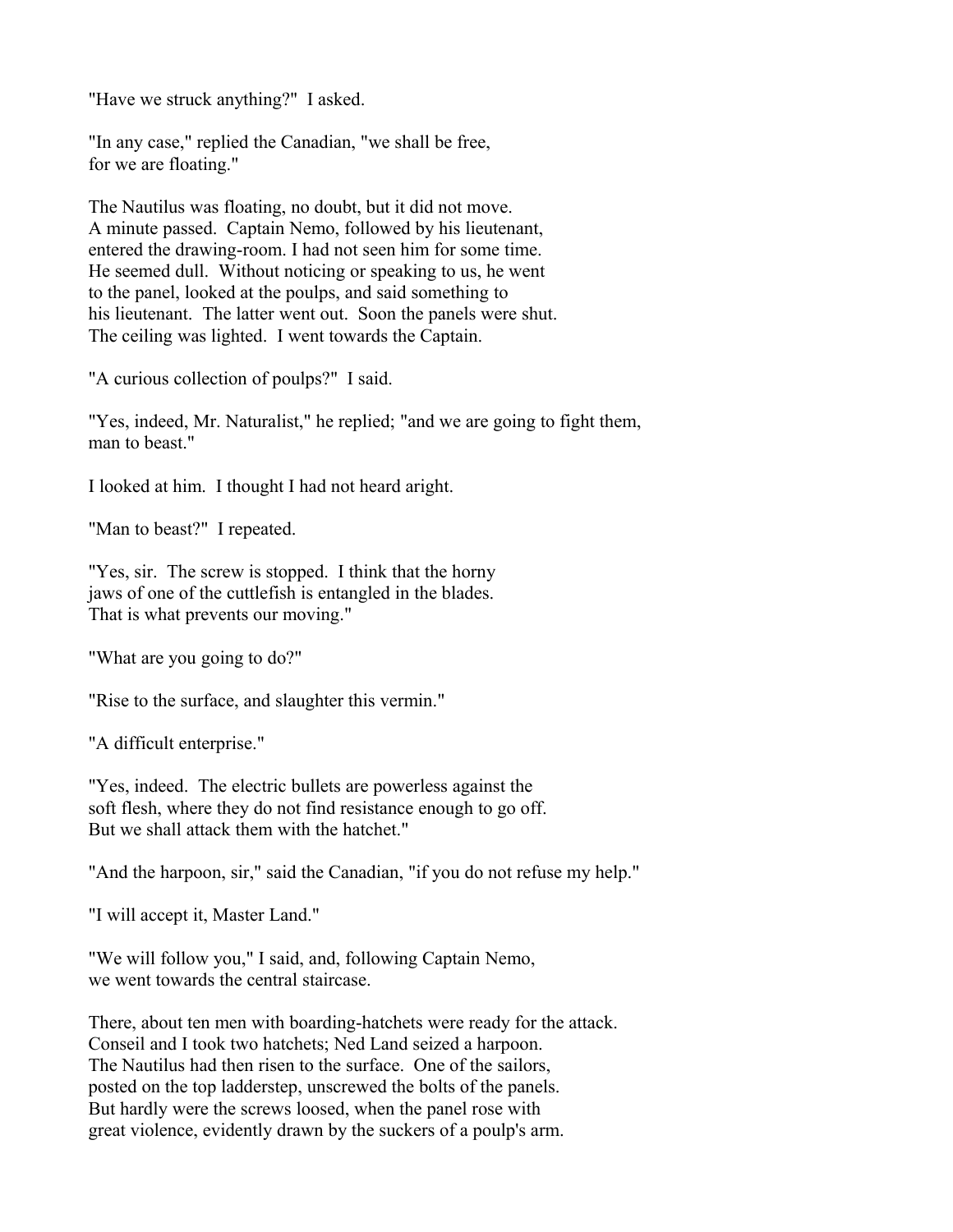Immediately one of these arms slid like a serpent down the opening and twenty others were above. With one blow of the axe, Captain Nemo cut this formidable tentacle, that slid wriggling down the ladder. Just as we were pressing one on the other to reach the platform, two other arms, lashing the air, came down on the seaman placed before Captain Nemo, and lifted him up with irresistible power. Captain Nemo uttered a cry, and rushed out. We hurried after him.

What a scene! The unhappy man, seized by the tentacle and fixed to the suckers, was balanced in the air at the caprice of this enormous trunk. He rattled in his throat, he was stifled, he cried, "Help! help!" These words, spoken in French, startled me! I had a fellow-countryman on board, perhaps several! That heart-rending cry! I shall hear it all my life. The unfortunate man was lost. Who could rescue him from that powerful pressure? However, Captain Nemo had rushed to the poulp, and with one blow of the axe had cut through one arm. His lieutenant struggled furiously against other monsters that crept on the flanks of the Nautilus. The crew fought with their axes. The Canadian, Conseil, and I buried our weapons in the fleshy masses; a strong smell of musk penetrated the atmosphere. It was horrible!

For one instant, I thought the unhappy man, entangled with the poulp, would be torn from its powerful suction. Seven of the eight arms had been cut off. One only wriggled in the air, brandishing the victim like a feather. But just as Captain Nemo and his lieutenant threw themselves on it, the animal ejected a stream of black liquid. We were blinded with it. When the cloud dispersed, the cuttlefish had disappeared, and my unfortunate countryman with it. Ten or twelve poulps now invaded the platform and sides of the Nautilus. We rolled pell-mell into the midst of this nest of serpents, that wriggled on the platform in the waves of blood and ink. It seemed as though these slimy tentacles sprang up like the hydra's heads. Ned Land's harpoon, at each stroke, was plunged into the staring eyes of the cuttle fish. But my bold companion was suddenly overturned by the tentacles of a monster he had not been able to avoid.

Ah! how my heart beat with emotion and horror! The formidable beak of a cuttlefish was open over Ned Land. The unhappy man would be cut in two. I rushed to his succour. But Captain Nemo was before me; his axe disappeared between the two enormous jaws, and, miraculously saved, the Canadian, rising, plunged his harpoon deep into the triple heart of the poulp.

"I owed myself this revenge!" said the Captain to the Canadian.

Ned bowed without replying. The combat had lasted a quarter of an hour. The monsters, vanquished and mutilated, left us at last, and disappeared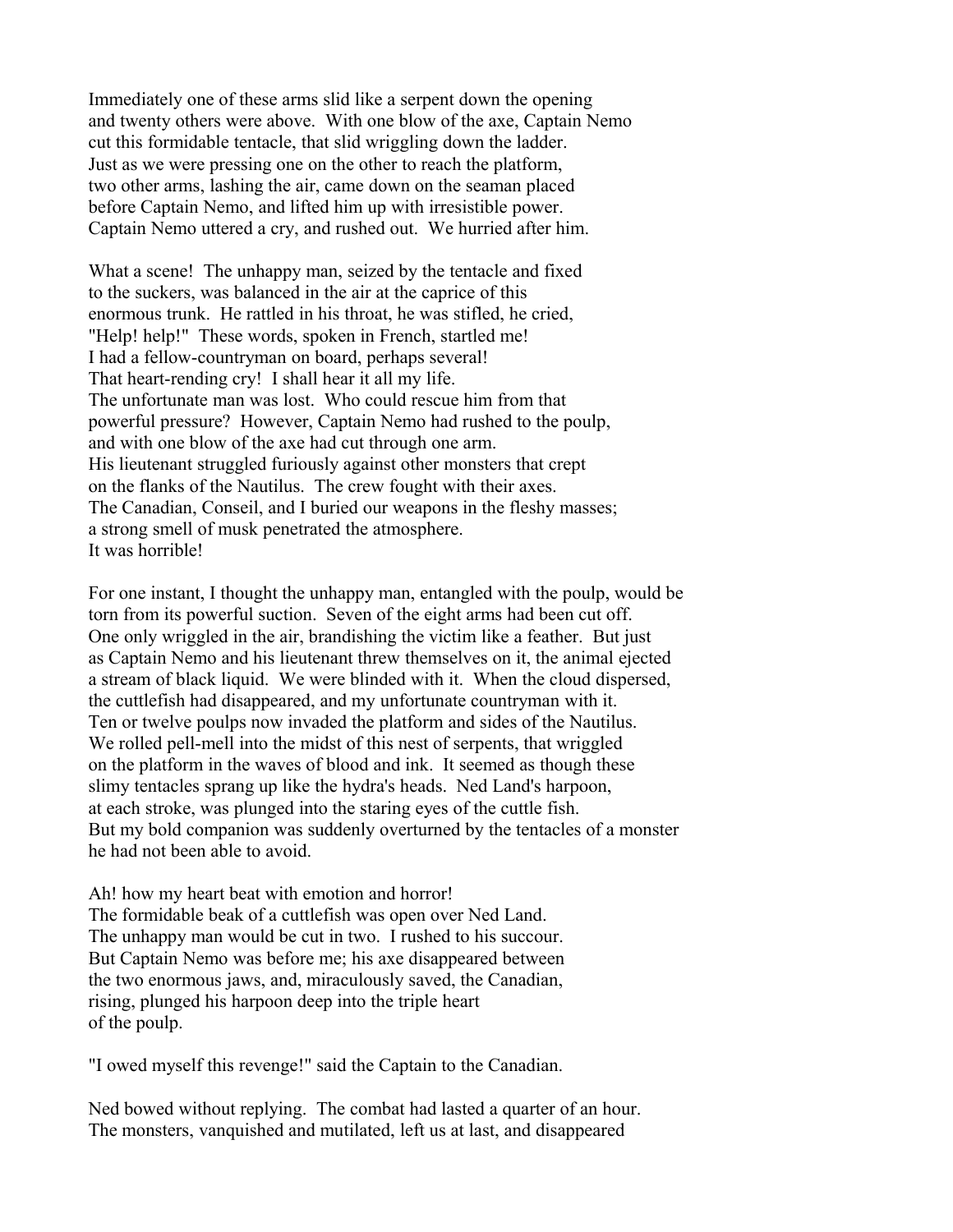under the waves. Captain Nemo, covered with blood, nearly exhausted, gazed upon the sea that had swallowed up one of his companions, and great tears gathered in his eyes.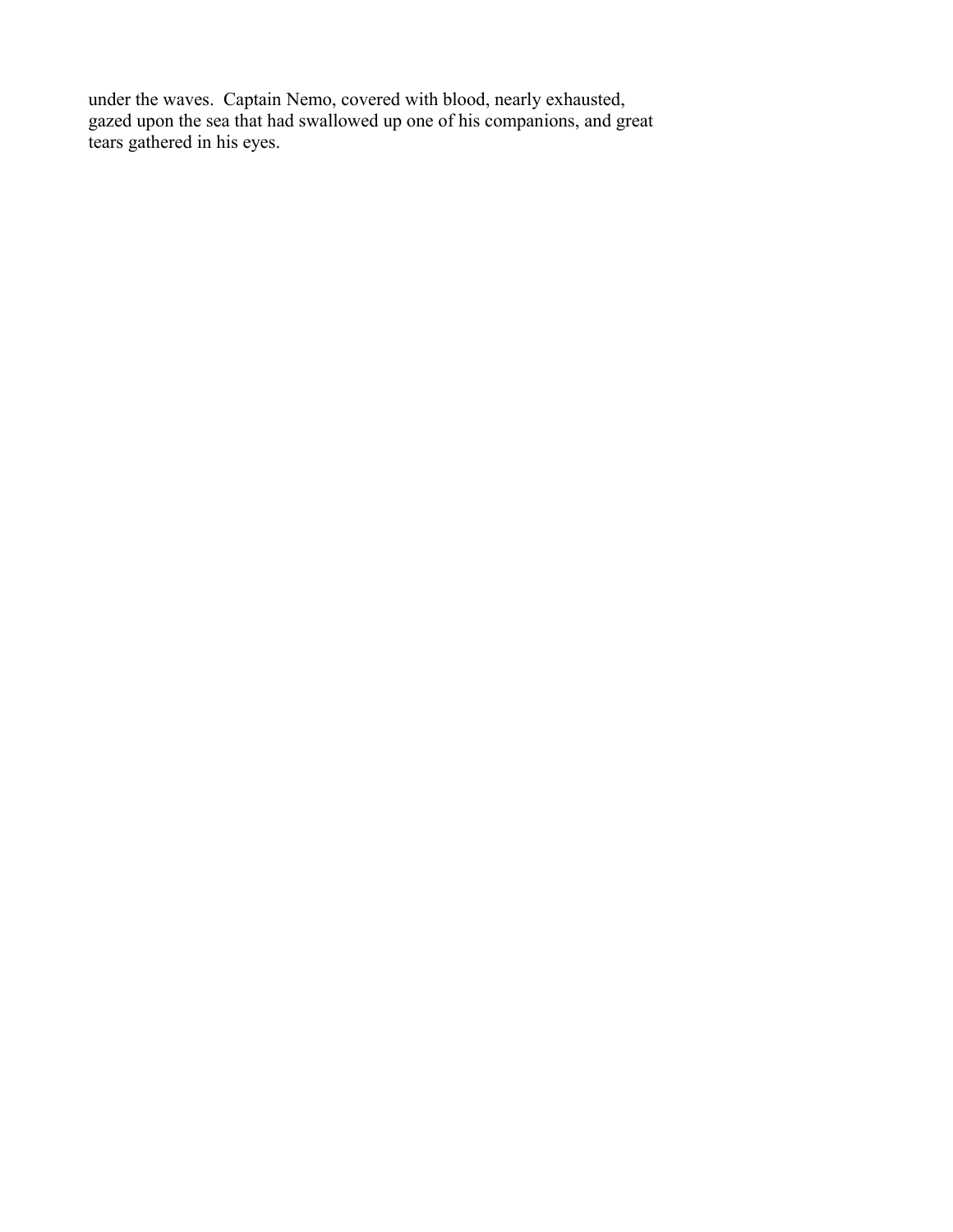# CHAPTER XIX

### THE GULF STREAM

This terrible scene of the 20th of April none of us can ever forget. I have written it under the influence of violent emotion. Since then I have revised the recital; I have read it to Conseil and to the Canadian. They found it exact as to facts, but insufficient as to effect. To paint such pictures, one must have the pen of the most illustrious of our poets, the author of The Toilers of the Deep.

I have said that Captain Nemo wept while watching the waves; his grief was great. It was the second companion he had lost since our arrival on board, and what a death! That friend, crushed, stifled, bruised by the dreadful arms of a poulp, pounded by his iron jaws, would not rest with his comrades in the peaceful coral cemetery! In the midst of the struggle, it was the despairing cry uttered by the unfortunate man that had torn my heart. The poor Frenchman, forgetting his conventional language, had taken to his own mother tongue, to utter a last appeal! Amongst the crew of the Nautilus, associated with the body and soul of the Captain, recoiling like him from all contact with men, I had a fellow-countryman. Did he alone represent France in this mysterious association, evidently composed of individuals of divers nationalities? It was one of these insoluble problems that rose up unceasingly before my mind!

Captain Nemo entered his room, and I saw him no more for some time. But that he was sad and irresolute I could see by the vessel, of which he was the soul, and which received all his impressions. The Nautilus did not keep on in its settled course; it floated about like a corpse at the will of the waves. It went at random. He could not tear himself away from the scene of the last struggle, from this sea that had devoured one of his men. Ten days passed thus. It was not till the 1st of May that the Nautilus resumed its northerly course, after having sighted the Bahamas at the mouth of the Bahama Canal. We were then following the current from the largest river to the sea, that has its banks, its fish, and its proper temperatures. I mean the Gulf Stream. It is really a river, that flows freely to the middle of the Atlantic, and whose waters do not mix with the ocean waters. It is a salt river, salter than the surrounding sea. Its mean depth is 1,500 fathoms, its mean breadth ten miles. In certain places the current flows with the speed of two miles and a half an hour. The body of its waters is more considerable than that of all the rivers in the globe. It was on this ocean river that the Nautilus then sailed.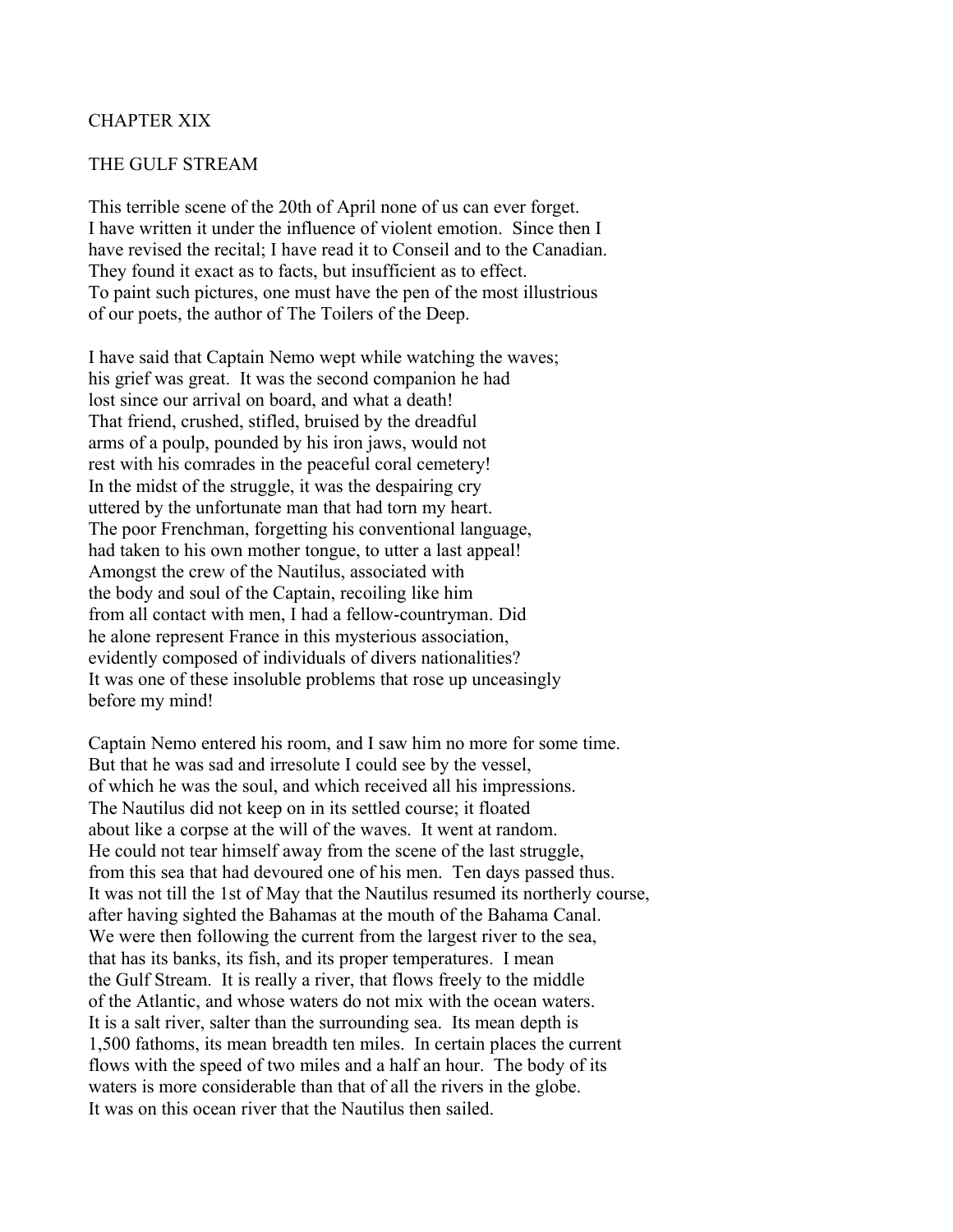I must add that, during the night, the phosphorescent waters of the Gulf Stream rivalled the electric power of our watch-light, especially in the stormy weather that threatened us so frequently. May 8th, we were still crossing Cape Hatteras, at the height of the North Caroline. The width of the Gulf Stream there is seventy-five miles, and its depth 210 yards. The Nautilus still went at random; all supervision seemed abandoned. I thought that, under these circumstances, escape would be possible. Indeed, the inhabited shores offered anywhere an easy refuge. The sea was incessantly ploughed by the steamers that ply between New York or Boston and the Gulf of Mexico, and overrun day and night by the little schooners coasting about the several parts of the American coast. We could hope to be picked up. It was a favourable opportunity, notwithstanding the thirty miles that separated the Nautilus from the coasts of the Union. One unfortunate circumstance thwarted the Canadian's plans. The weather was very bad. We were nearing those shores where tempests are so frequent, that country of waterspouts and cyclones actually engendered by the current of the Gulf Stream. To tempt the sea in a frail boat was certain destruction. Ned Land owned this himself. He fretted, seized with nostalgia that flight only could cure.

"Master," he said that day to me, "this must come to an end. I must make a clean breast of it. This Nemo is leaving land and going up to the north. But I declare to you that I have had enough of the South Pole, and I will not follow him to the North."

"What is to be done, Ned, since flight is impracticable just now?"

"We must speak to the Captain," said he; "you said nothing when we were in your native seas. I will speak, now we are in mine. When I think that before long the Nautilus will be by Nova Scotia, and that there near New foundland is a large bay, and into that bay the St. Lawrence empties itself, and that the St. Lawrence is my river, the river by Quebec, my native town--when I think of this, I feel furious, it makes my hair stand on end. Sir, I would rather throw myself into the sea! I will not stay here! I am stifled!"

The Canadian was evidently losing all patience.

His vigorous nature could not stand this prolonged imprisonment. His face altered daily; his temper became more surly. I knew what he must suffer, for I was seized with home-sickness myself. Nearly seven months had passed without our having had any news from land; Captain Nemo's isolation, his altered spirits, especially since the fight with the poulps, his taciturnity, all made me view things in a different light.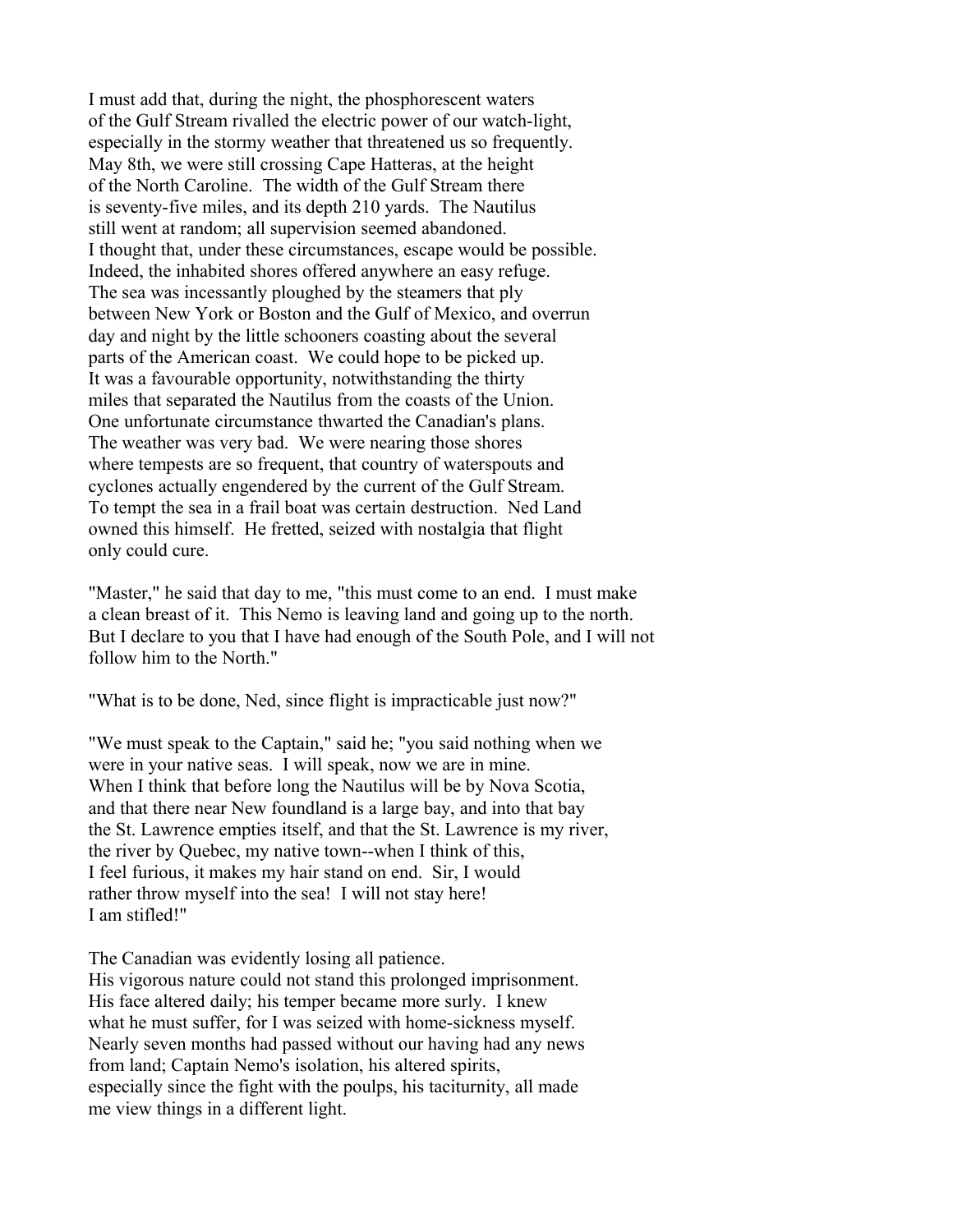"Well, sir?" said Ned, seeing I did not reply.

"Well, Ned, do you wish me to ask Captain Nemo his intentions concerning us?"

"Yes, sir."

"Although he has already made them known?"

"Yes; I wish it settled finally. Speak for me, in my name only, if you like."

"But I so seldom meet him. He avoids me."

"That is all the more reason for you to go to see him."

I went to my room. From thence I meant to go to Captain Nemo's. It would not do to let this opportunity of meeting him slip. I knocked at the door. No answer. I knocked again, then turned the handle. The door opened, I went in. The Captain was there. Bending over his work-table, he had not heard me. Resolved not to go without having spoken, I approached him. He raised his head quickly, frowned, and said roughly, "You here! What do you want?"

"To speak to you, Captain."

"But I am busy, sir; I am working. I leave you at liberty to shut yourself up; cannot I be allowed the same?"

This reception was not encouraging; but I was determined to hear and answer everything.

"Sir," I said coldly, "I have to speak to you on a matter that admits of no delay."

"What is that, sir?" he replied, ironically. "Have you discovered something that has escaped me, or has the sea delivered up any new secrets?"

We were at cross-purposes. But, before I could reply, he showed me an open manuscript on his table, and said, in a more serious tone, "Here, M. Aronnax, is a manuscript written in several languages. It contains the sum of my studies of the sea; and, if it please God, it shall not perish with me. This manuscript, signed with my name, complete with the history of my life, will be shut up in a little floating case. The last survivor of all of us on board the Nautilus will throw this case into the sea, and it will go whither it is borne by the waves."

This man's name! his history written by himself!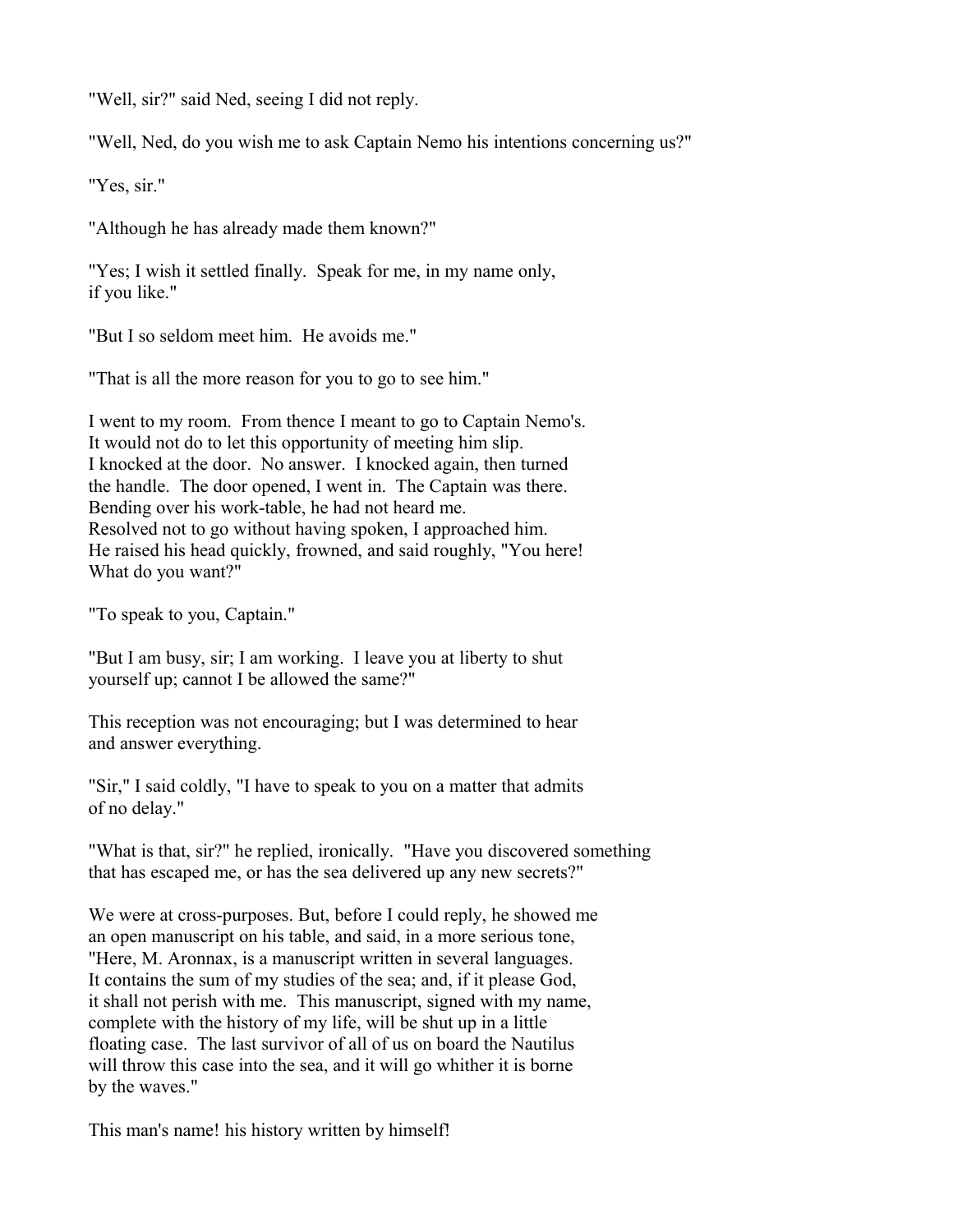His mystery would then be revealed some day.

"Captain," I said, "I can but approve of the idea that makes you act thus. The result of your studies must not be lost. But the means you employ seem to me to be primitive. Who knows where the winds will carry this case, and in whose hands it will fall? Could you not use some other means? Could not you, or one of yours----"

"Never, sir!" he said, hastily interrupting me.

"But I and my companions are ready to keep this manuscript in store; and, if you will put us at liberty----"

"At liberty?" said the Captain, rising.

"Yes, sir; that is the subject on which I wish to question you. For seven months we have been here on board, and I ask you to-day, in the name of my companions and in my own, if your intention is to keep us here always?"

"M. Aronnax, I will answer you to-day as I did seven months ago: Whoever enters the Nautilus, must never quit it."

"You impose actual slavery upon us!"

"Give it what name you please."

"But everywhere the slave has the right to regain his liberty."

"Who denies you this right? Have I ever tried to chain you with an oath?"

He looked at me with his arms crossed.

"Sir," I said, "to return a second time to this subject will be neither to your nor to my taste; but, as we have entered upon it, let us go through with it. I repeat, it is not only myself whom it concerns. Study is to me a relief, a diversion, a passion that could make me forget everything. Like you, I am willing to live obscure, in the frail hope of bequeathing one day, to future time, the result of my labours. But it is otherwise with Ned Land. Every man, worthy of the name, deserves some consideration. Have you thought that love of liberty, hatred of slavery, can give rise to schemes of revenge in a nature like the Canadian's; that he could think, attempt, and try----"

I was silenced; Captain Nemo rose.

"Whatever Ned Land thinks of, attempts, or tries, what does it matter to me? I did not seek him! It is not for my pleasure that I keep him on board!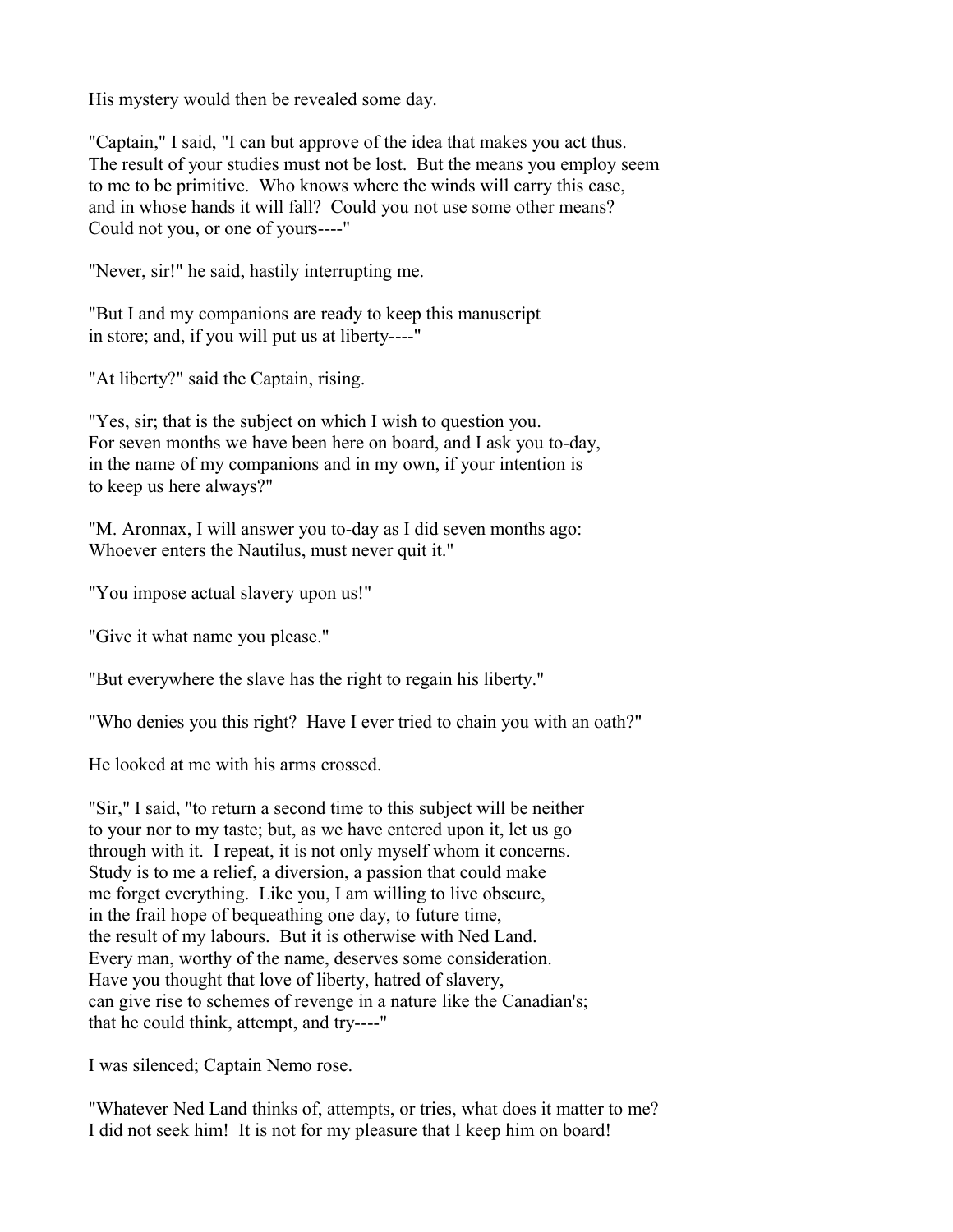As for you, M. Aronnax, you are one of those who can understand everything, even silence. I have nothing more to say to you. Let this first time you have come to treat of this subject be the last, for a second time I will not listen to you."

I retired. Our situation was critical. I related my conversation to my two companions.

"We know now," said Ned, "that we can expect nothing from this man. The Nautilus is nearing Long Island. We will escape, whatever the weather may be."

But the sky became more and more threatening. Symptoms of a hurricane became manifest. The atmosphere was becoming white and misty. On the horizon fine streaks of cirrhous clouds were succeeded by masses of cumuli. Other low clouds passed swiftly by. The swollen sea rose in huge billows. The birds disappeared with the exception of the petrels, those friends of the storm. The barometer fell sensibly, and indicated an extreme extension of the vapours. The mixture of the storm glass was decomposed under the influence of the electricity that pervaded the atmosphere. The tempest burst on the 18th of May, just as the Nautilus was floating off Long Island, some miles from the port of New York. I can describe this strife of the elements! for, instead of fleeing to the depths of the sea, Captain Nemo, by an unaccountable caprice, would brave it at the surface. The wind blew from the south-west at first. Captain Nemo, during the squalls, had taken his place on the platform. He had made himself fast, to prevent being washed overboard by the monstrous waves. I had hoisted myself up, and made myself fast also, dividing my admiration between the tempest and this extraordinary man who was coping with it. The raging sea was swept by huge cloud-drifts, which were actually saturated with the waves. The Nautilus, sometimes lying on its side, sometimes standing up like a mast, rolled and pitched terribly. About five o'clock a torrent of rain fell, that lulled neither sea nor wind. The hurri cane blew nearly forty leagues an hour. It is under these conditions that it overturns houses, breaks iron gates, displaces twenty-four pounders. However, the Nautilus, in the midst of the tempest, confirmed the words of a clever engineer, "There is no well-constructed hull that cannot defy the sea." This was not a resisting rock; it was a steel spindle, obedient and movable, without rigging or masts, that braved its fury with impunity. However, I watched these raging waves attentively. They measured fifteen feet in height, and 150 to 175 yards long, and their speed of propagation was thirty feet per second. Their bulk and power increased with the depth of the water. Such waves as these, at the Hebrides, have displaced a mass weighing 8,400 lb. They are they which, in the tempest of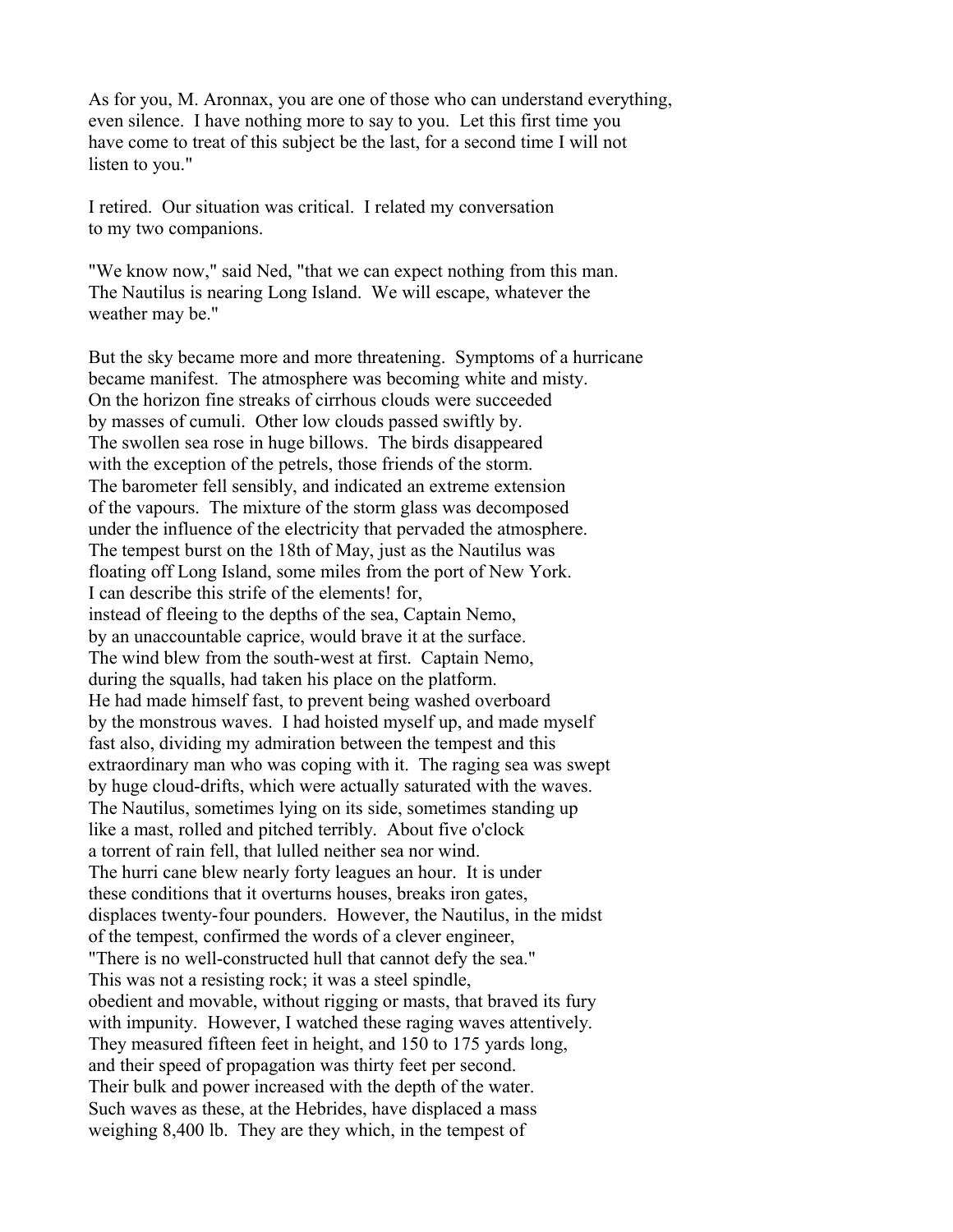December 23rd, 1864, after destroying the town of Yeddo, in Japan, broke the same day on the shores of America. The intensity of the tempest increased with the night. The barometer, as in 1860 at Reunion during a cyclone, fell seven-tenths at the close of day. I saw a large vessel pass the horizon struggling painfully. She was trying to lie to under half steam, to keep up above the waves. It was probably one of the steamers of the line from New York to Liverpool, or Havre. It soon disappeared in the gloom. At ten o'clock in the evening the sky was on fire. The atmosphere was streaked with vivid lightning. I could not bear the brightness of it; while the captain, looking at it, seemed to envy the spirit of the tempest. A terrible noise filled the air, a complex noise, made up of the howls of the crushed waves, the roaring of the wind, and the claps of thunder. The wind veered suddenly to all points of the horizon; and the cyclone, rising in the east, returned after passing by the north, west, and south, in the inverse course pursued by the circular storm of the southern hemisphere. Ah, that Gulf Stream! It deserves its name of the King of Tempests. It is that which causes those formidable cyclones, by the difference of temperature between its air and its currents. A shower of fire had succeeded the rain. The drops of water were changed to sharp spikes. One would have thought that Captain Nemo was courting a death worthy of himself, a death by lightning. As the Nautilus, pitching dreadfully, raised its steel spur in the air, it seemed to act as a conductor, and I saw long sparks burst from it. Crushed and without strength I crawled to the panel, opened it, and descended to the saloon. The storm was then at its height. It was impossible to stand upright in the interior of the Nautilus. Captain Nemo came down about twelve. I heard the reservoirs filling by degrees, and the Nautilus sank slowly beneath the waves. Through the open windows in the saloon I saw large fish terrified, passing like phantoms in the water. Some were struck before my eyes. The Nautilus was still descending. I thought that at about eight fathoms deep we should find a calm. But no! the upper beds were too violently agitated for that. We had to seek repose at more than twenty-five fathoms in the bowels of the deep. But there, what quiet, what silence, what peace! Who could have told that such a hurricane had been let loose on the surface of that ocean?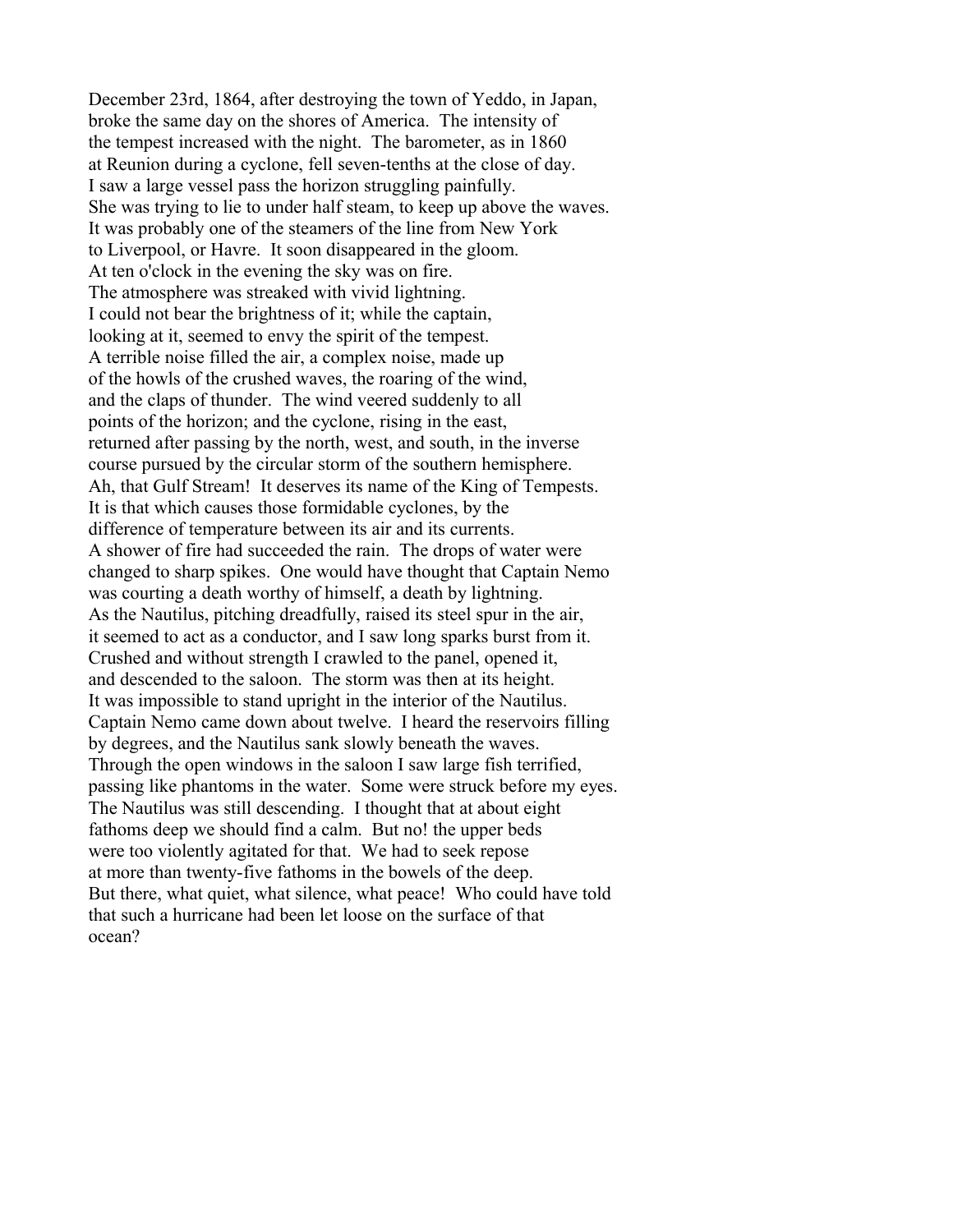# CHAPTER XX

### FROM LATITUDE 47@ 24' TO LONGITUDE 17@ 28'

In consequence of the storm, we had been thrown eastward once more. All hope of escape on the shores of New York or St. Lawrence had faded away; and poor Ned, in despair, had isolated himself like Captain Nemo. Conseil and I, however, never left each other. I said that the Nautilus had gone aside to the east. I should have said (to be more exact) the north-east. For some days, it wandered first on the surface, and then beneath it, amid those fogs so dreaded by sailors. What accidents are due to these thick fogs! What shocks upon these reefs when the wind drowns the breaking of the waves! What collisions between vessels, in spite of their warning lights, whistles, and alarm bells! And the bottoms of these seas look like a field of battle, where still lie all the conquered of the ocean; some old and already encrusted, others fresh and reflecting from their iron bands and copper plates the brilliancy of our lantern.

On the 15th of May we were at the extreme south of the Bank of Newfoundland. This bank consists of alluvia, or large heaps of organic matter, brought either from the Equator by the Gulf Stream, or from the North Pole by the counter-current of cold water which skirts the American coast. There also are heaped up those erratic blocks which are carried along by the broken ice; and close by, a vast charnel-house of molluscs, which perish here by millions. The depth of the sea is not great at Newfoundland--not more than some hundreds of fathoms; but towards the south is a depression of 1,500 fathoms. There the Gulf Stream widens. It loses some of its speed and some of its temperature, but it becomes a sea.

It was on the 17th of May, about 500 miles from Heart's Content, at a depth of more than 1,400 fathoms, that I saw the electric cable lying on the bottom. Conseil, to whom I had not mentioned it, thought at first that it was a gigantic sea-serpent. But I undeceived the worthy fellow, and by way of consolation related several particulars in the laying of this cable. The first one was laid in the years 1857 and 1858; but, after transmitting about 400 telegrams, would not act any longer. In 1863 the engineers constructed an other one, measuring 2,000 miles in length, and weighing 4,500 tons, which was embarked on the Great Eastern. This attempt also failed.

On the 25th of May the Nautilus, being at a depth of more than 1,918 fathoms, was on the precise spot where the rupture occurred which ruined the enterprise. It was within 638 miles of the coast of Ireland; and at half-past two in the afternoon they discovered that communication with Europe had ceased. The electricians on board resolved to cut the cable before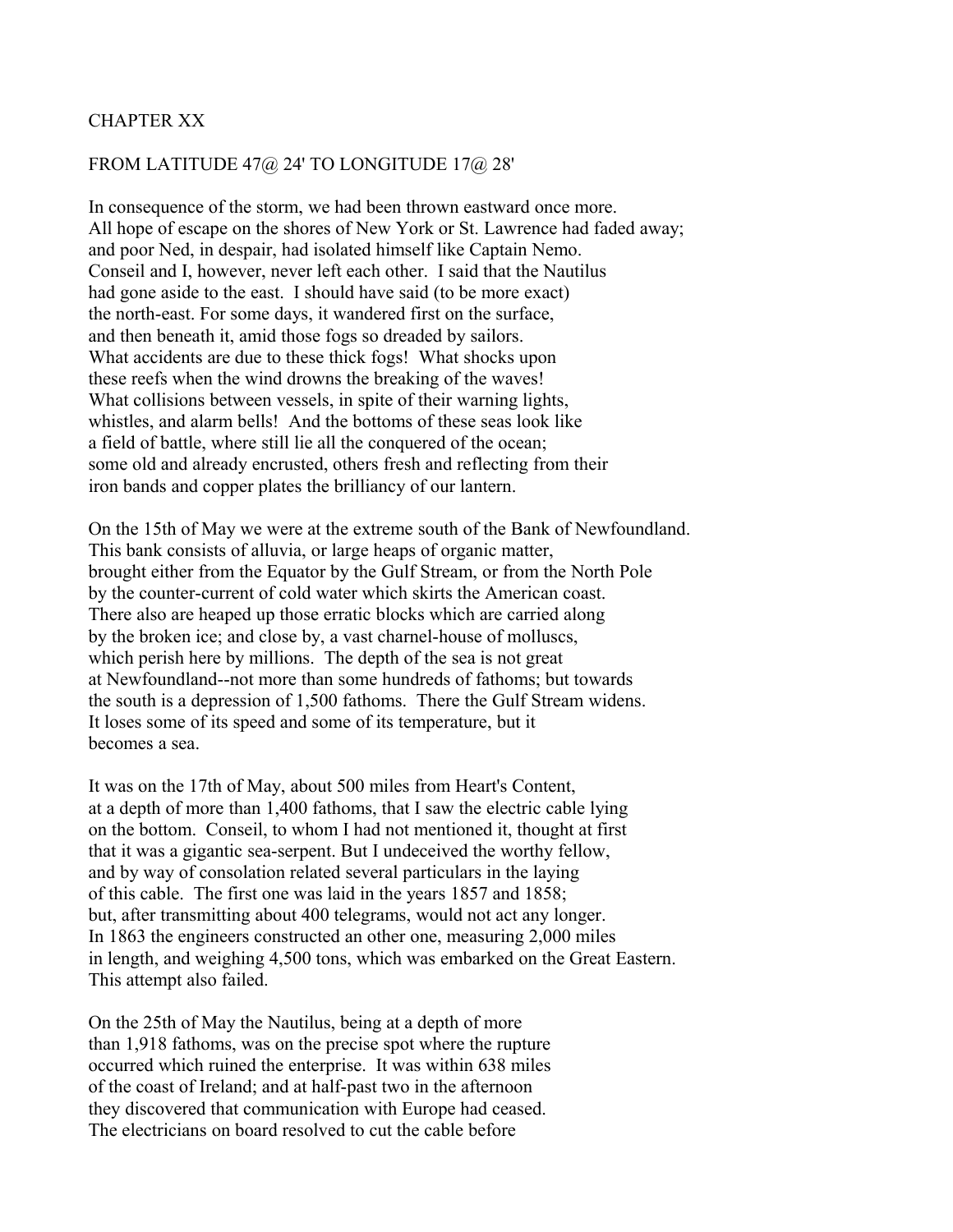fishing it up, and at eleven o'clock at night they had recovered the damaged part. They made another point and spliced it, and it was once more submerged. But some days after it broke again, and in the depths of the ocean could not be recaptured. The Americans, however, were not discouraged. Cyrus Field, the bold promoter of the enterprise, as he had sunk all his own fortune, set a new subscription on foot, which was at once answered, and another cable was constructed on better principles. The bundles of conducting wires were each enveloped in gutta-percha, and protected by a wadding of hemp, contained in a metallic covering. The Great Eastern sailed on the 13th of July, 1866. The operation worked well. But one incident occurred. Several times in unrolling the cable they observed that nails had recently been forced into it, evidently with the motive of destroying it. Captain Anderson, the officers, and engineers consulted together, and had it posted up that, if the offender was surprised on board, he would be thrown without further trial into the sea. From that time the criminal attempt was never repeated.

On the 23rd of July the Great Eastern was not more than 500 miles from Newfoundland, when they telegraphed from Ireland the news of the armistice concluded between Prussia and Austria after Sadowa. On the 27th, in the midst of heavy fogs, they reached the port of Heart's Content. The enterprise was successfully terminated; and for its first despatch, young America addressed old Europe in these words of wisdom, so rarely understood: "Glory to God in the highest, and on earth peace, goodwill towards men."

I did not expect to find the electric cable in its primitive state, such as it was on leaving the manufactory. The long serpent, covered with the remains of shells, bristling with foraminiferae, was encrusted with a strong coating which served as a protection against all boring molluscs. It lay quietly sheltered from the motions of the sea, and under a favourable pressure for the transmission of the electric spark which passes from Europe to America in .32 of a second. Doubtless this cable will last for a great length of time, for they find that the gutta-percha covering is improved by the sea-water. Besides, on this level, so well chosen, the cable is never so deeply submerged as to cause it to break. The Nautilus followed it to the lowest depth, which was more than 2,212 fathoms, and there it lay without any anchorage; and then we reached the spot where the accident had taken place in 1863. The bottom of the ocean then formed a valley about 100 miles broad, in which Mont Blanc might have been placed without its summit appearing above the waves. This valley is closed at the east by a perpendicular wall more than 2,000 yards high. We arrived there on the 28th of May, and the Nautilus was then not more than 120 miles from Ireland.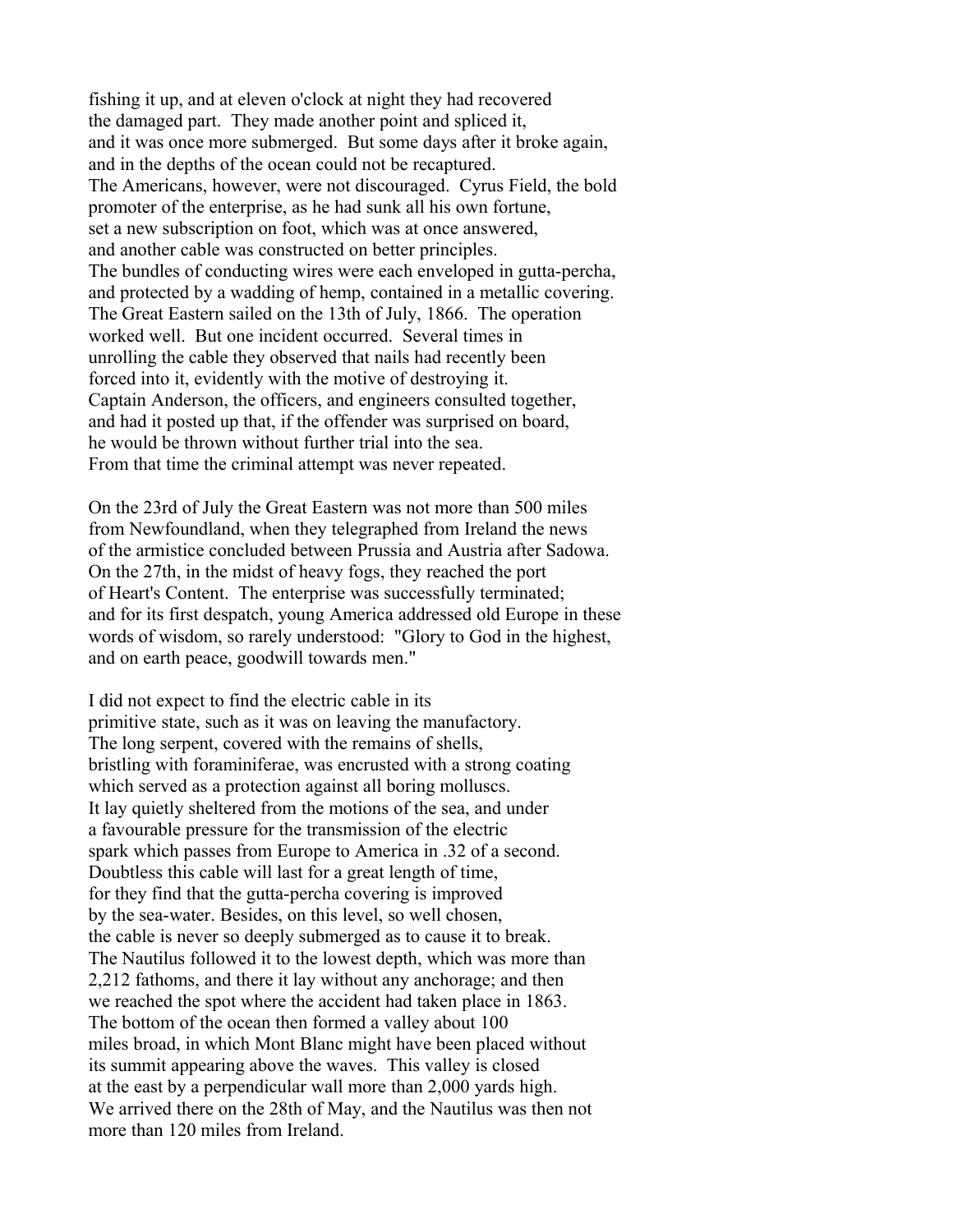Was Captain Nemo going to land on the British Isles? No. To my great surprise he made for the south, once more coming back towards European seas. In rounding the Emerald Isle, for one instant I caught sight of Cape Clear, and the light which guides the thousands of vessels leaving Glasgow or Liverpool. An important question then arose in my mind. Did the Nautilus dare entangle itself in the Manche? Ned Land, who had re-appeared since we had been nearing land, did not cease to question me. How could I answer? Captain Nemo reminded invisible. After having shown the Canadian a glimpse of American shores, was he going to show me the coast of France?

But the Nautilus was still going southward. On the 30th of May, it passed in sight of Land's End, between the extreme point of England and the Scilly Isles, which were left to starboard. If we wished to enter the Manche, he must go straight to the east. He did not do so.

During the whole of the 31st of May, the Nautilus described a series of circles on the water, which greatly interested me. It seemed to be seeking a spot it had some trouble in finding. At noon, Captain Nemo himself came to work the ship's log. He spoke no word to me, but seemed gloomier than ever. What could sadden him thus? Was it his proxim ity to European shores? Had he some recollections of his abandoned country? If not, what did he feel? Remorse or regret? For a long while this thought haunted my mind, and I had a kind of presentiment that before long chance would betray the captain's secrets.

The next day, the 1st of June, the Nautilus continued the same process. It was evidently seeking some particular spot in the ocean. Captain Nemo took the sun's altitude as he had done the day before. The sea was beautiful, the sky clear. About eight miles to the east, a large steam vessel could be discerned on the horizon. No flag fluttered from its mast, and I could not discover its nationality. Some minutes before the sun passed the meridian, Captain Nemo took his sextant, and watched with great attention. The perfect rest of the water greatly helped the operation. The Nautilus was motionless; it neither rolled nor pitched.

I was on the platform when the altitude was taken, and the Captain pronounced these words: "It is here."

He turned and went below. Had he seen the vessel which was changing its course and seemed to be nearing us? I could not tell. I returned to the saloon. The panels closed, I heard the hissing of the water in the reservoirs.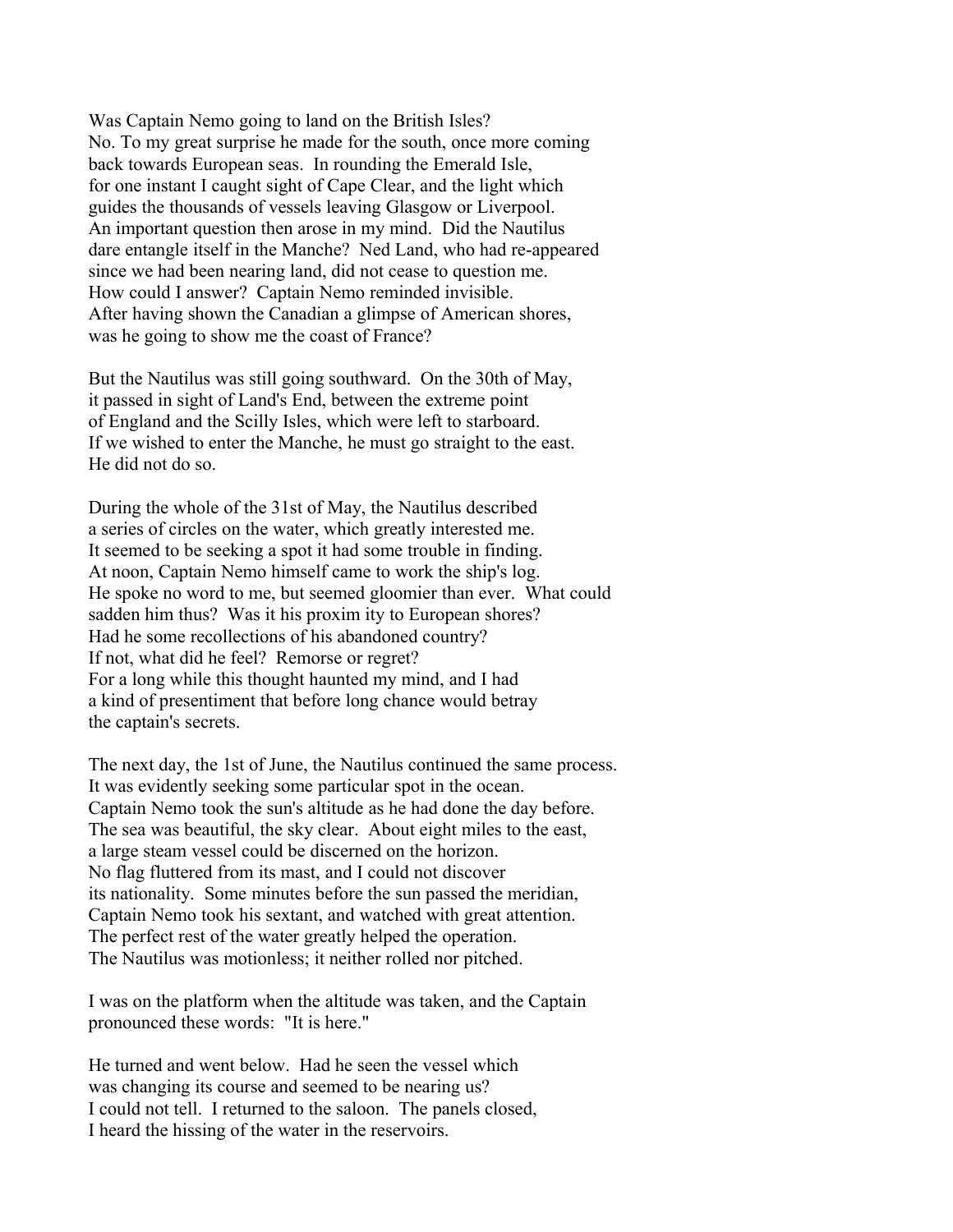The Nautilus began to sink, following a vertical line, for its screw communicated no motion to it. Some minutes later it stopped at a depth of more than 420 fathoms, resting on the ground. The luminous ceiling was darkened, then the panels were opened, and through the glass I saw the sea brilliantly illuminated by the rays of our lantern for at least half a mile round us.

I looked to the port side, and saw nothing but an immensity of quiet waters. But to starboard, on the bottom appeared a large protuberance, which at once attracted my attention. One would have thought it a ruin buried under a coating of white shells, much resembling a covering of snow. Upon examining the mass attentively, I could recognise the ever-thickening form of a vessel bare of its masts, which must have sunk. It certainly belonged to past times. This wreck, to be thus encrusted with the lime of the water, must already be able to count many years passed at the bottom of the ocean.

What was this vessel? Why did the Nautilus visit its tomb? Could it have been aught but a shipwreck which had drawn it under the water? I knew not what to think, when near me in a slow voice I heard Captain Nemo say:

"At one time this ship was called the Marseillais. It carried seventy-four guns, and was launched in 1762. In 1778, the 13th of August, commanded by La Poype-Ver trieux, it fought boldly against the Preston. In 1779, on the 4th of July, it was at the taking of Grenada, with the squadron of Admiral Estaing. In 1781, on the 5th of September, it took part in the battle of Comte de Grasse, in Chesapeake Bay. In 1794, the French Republic changed its name. On the 16th of April, in the same year, it joined the squadron of Villaret Joyeuse, at Brest, being entrusted with the escort of a cargo of corn coming from America, under the command of Admiral Van Stebel. On the 11th and 12th Prairal of the second year, this squadron fell in with an English vessel. Sir, to-day is the 13th Prairal, the first of June, 1868. It is now seventy-four years ago, day for day on this very spot, in latitude  $47\omega$ 24', longitude  $17\omega$  28', that this vessel, after fighting heroically, losing its three masts, with the water in its hold, and the third of its crew disabled, preferred sinking with its 356 sailors to surrendering; and, nailing its colours to the poop, disappeared under the waves to the cry of `Long live the Republic!'"

"The Avenger!" I exclaimed.

"Yes, sir, the Avenger! A good name!" muttered Captain Nemo, crossing his arms.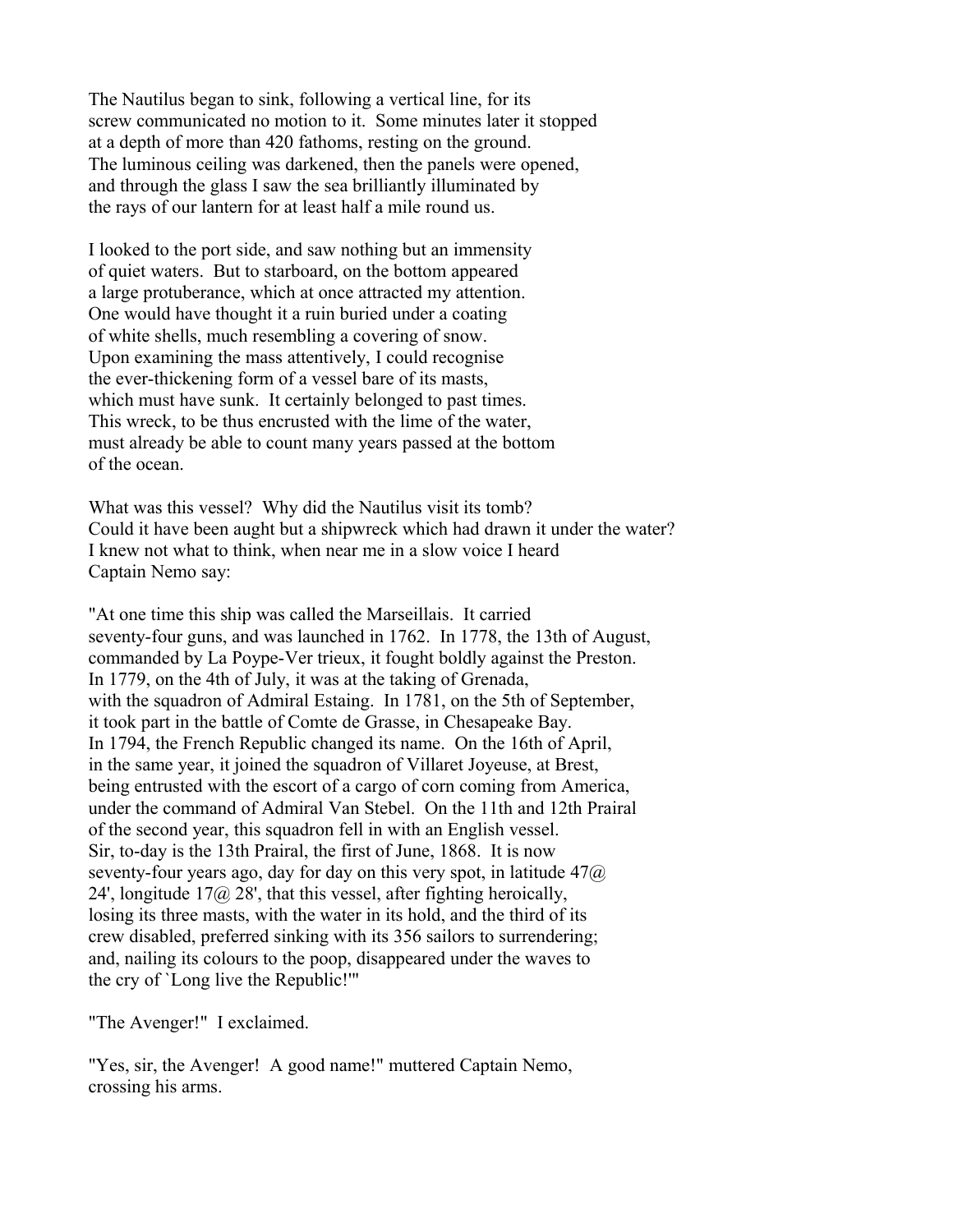# CHAPTER XXI

### A HECATOMB

The way of describing this unlooked-for scene, the history of the patriot ship, told at first so coldly, and the emotion with which this strange man pronounced the last words, the name of the Avenger, the significance of which could not escape me, all impressed itself deeply on my mind. My eyes did not leave the Captain, who, with his hand stretched out to sea, was watching with a glowing eye the glorious wreck. Perhaps I was never to know who he was, from whence he came, or where he was going to, but I saw the man move, and apart from the savant. It was no common misanthropy which had shut Captain Nemo and his companions within the Nautilus, but a hatred, either monstrous or sublime, which time could never weaken. Did this hatred still seek for vengeance? The future would soon teach me that. But the Nautilus was rising slowly to the surface of the sea, and the form of the Avenger disappeared by degrees from my sight. Soon a slight rolling told me that we were in the open air. At that moment a dull boom was heard. I looked at the Captain. He did not move.

"Captain?" said I.

He did not answer. I left him and mounted the platform. Conseil and the Canadian were already there.

"Where did that sound come from?" I asked.

"It was a gunshot," replied Ned Land.

I looked in the direction of the vessel I had already seen. It was nearing the Nautilus, and we could see that it was putting on steam. It was within six miles of us.

"What is that ship, Ned?"

"By its rigging, and the height of its lower masts," said the Canadian, "I bet she is a ship-of-war. May it reach us; and, if necessary, sink this cursed Nautilus."

"Friend Ned," replied Conseil, "what harm can it do to the Nautilus? Can it attack it beneath the waves? Can its cannonade us at the bottom of the sea?"

"Tell me, Ned," said I, "can you recognise what country she belongs to?"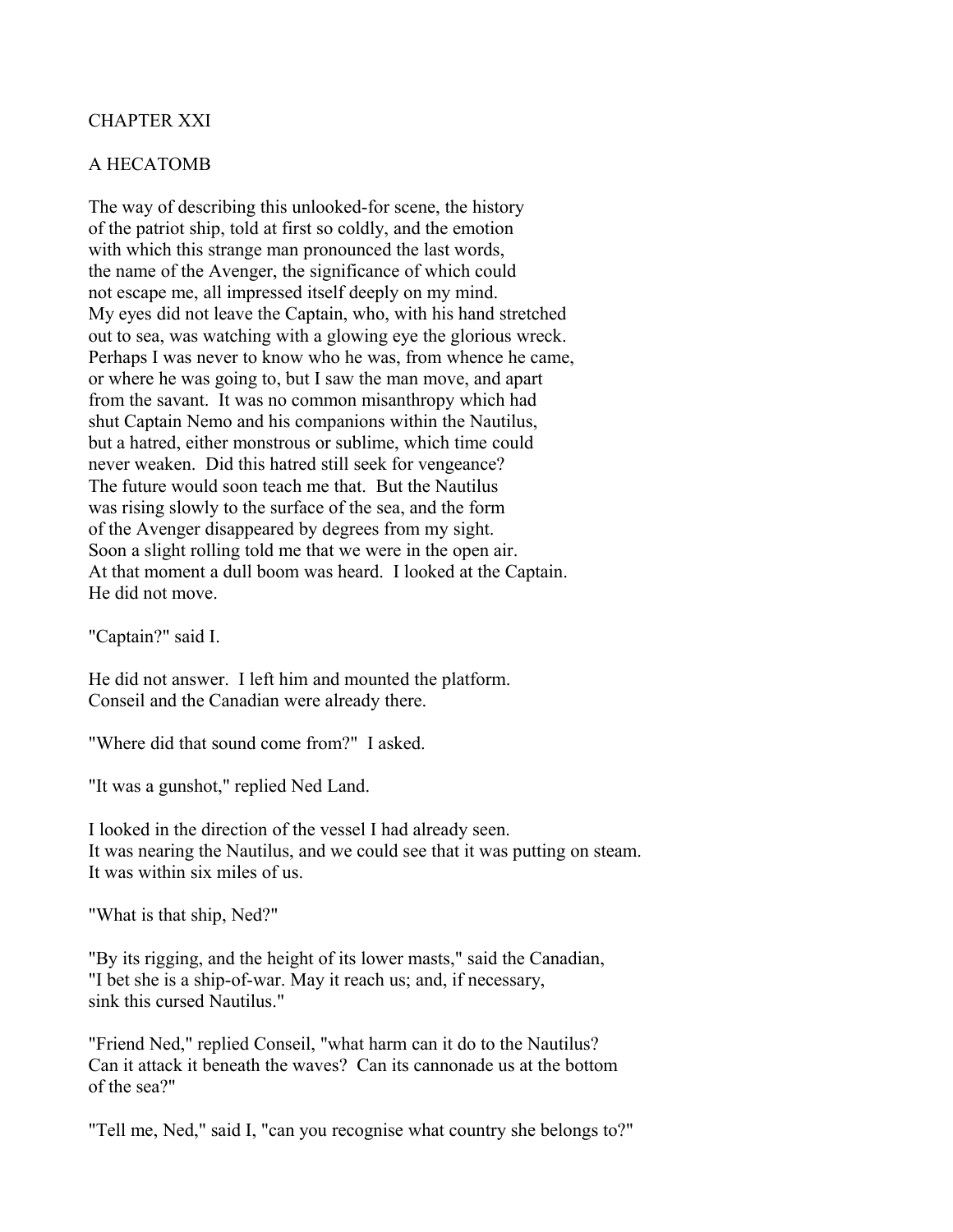The Canadian knitted his eyebrows, dropped his eyelids, and screwed up the corners of his eyes, and for a few moments fixed a piercing look upon the vessel.

"No, sir," he replied; "I cannot tell what nation she belongs to, for she shows no colours. But I can declare she is a man-of-war, for a long pennant flutters from her main mast."

For a quarter of an hour we watched the ship which was steaming towards us. I could not, however, believe that she could see the Nautilus from that distance; and still less that she could know what this submarine engine was. Soon the Canadian informed me that she was a large, armoured, two-decker ram. A thick black smoke was pouring from her two funnels. Her closely-furled sails were stopped to her yards. She hoisted no flag at her mizzen-peak. The distance prevented us from distinguishing the colours of her pennant, which floated like a thin ribbon. She advanced rapidly. If Captain Nemo allowed her to approach, there was a chance of salvation for us.

"Sir," said Ned Land, "if that vessel passes within a mile of us I shall throw myself into the sea, and I should advise you to do the same."

I did not reply to the Canadian's suggestion, but continued watching the ship. Whether English, French, American, or Russian, she would be sure to take us in if we could only reach her. Presently a white smoke burst from the fore part of the vessel; some seconds after, the water, agitated by the fall of a heavy body, splashed the stern of the Nautilus, and shortly afterwards a loud explosion struck my ear.

"What! they are firing at us!" I exclaimed.

"So please you, sir," said Ned, "they have recognised the unicorn, and they are firing at us."

"But," I exclaimed, "surely they can see that there are men in the case?"

"It is, perhaps, because of that," replied Ned Land, looking at me.

A whole flood of light burst upon my mind. Doubtless they knew now how to believe the stories of the pretended monster. No doubt, on board the Abraham Lincoln, when the Canadian struck it with the harpoon, Commander Farragut had recognised in the supposed narwhal a submarine vessel, more dangerous than a supernatural cetacean. Yes, it must have been so; and on every sea they were now seeking this engine of destruction. Terrible indeed! if, as we supposed, Captain Nemo employed the Nautilus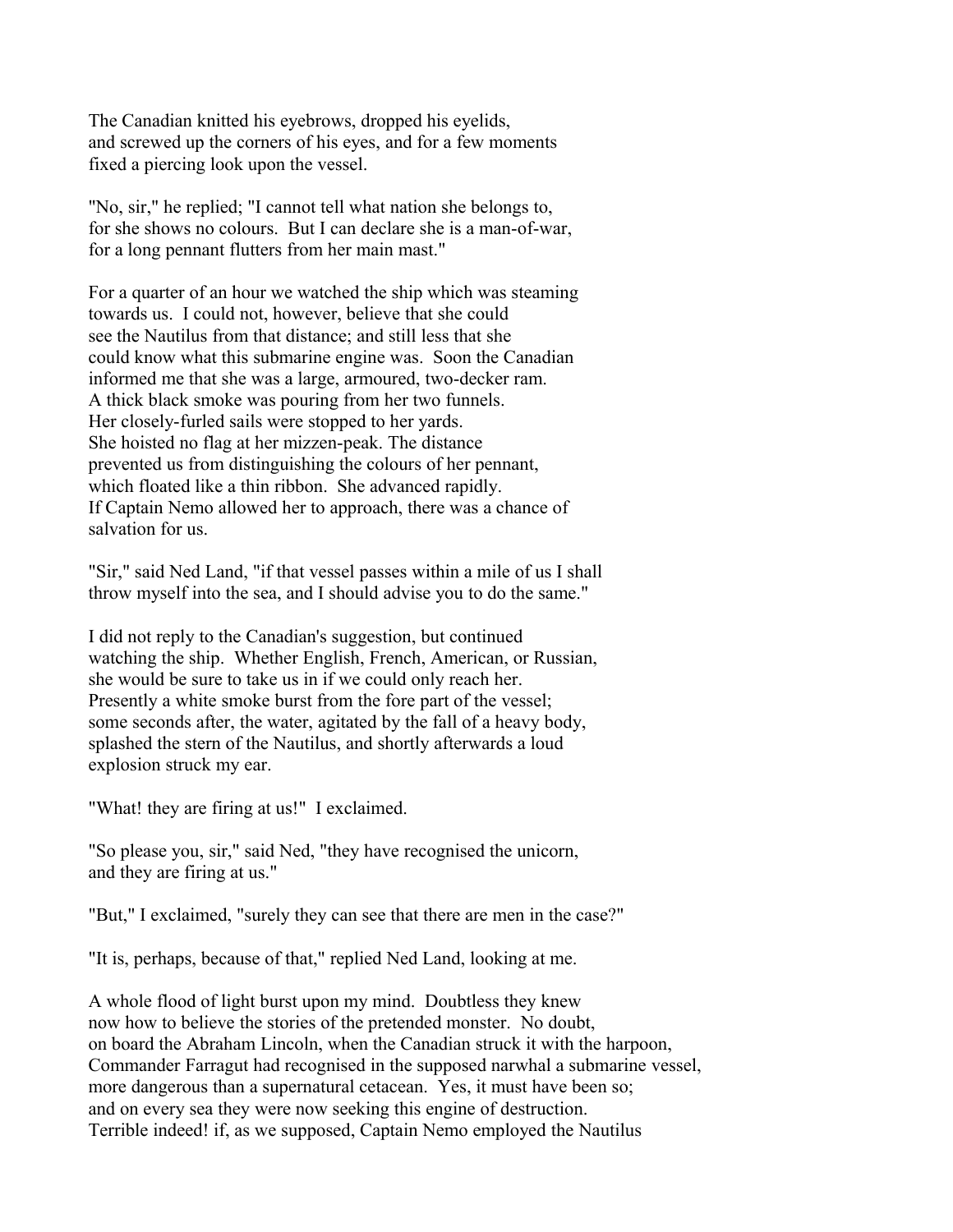in works of vengeance. On the night when we were imprisoned in that cell, in the midst of the Indian Ocean, had he not attacked some vessel? The man buried in the coral cemetery, had he not been a victim to the shock caused by the Nautilus? Yes, I repeat it, it must be so. One part of the mysterious existence of Captain Nemo had been unveiled; and, if his identity had not been recognised, at least, the nations united against him were no longer hunting a chimerical creature, but a man who had vowed a deadly hatred against them. All the formidable past rose before me. Instead of meeting friends on board the approaching ship, we could only expect pitiless enemies. But the shot rattled about us. Some of them struck the sea and ricochetted, losing themselves in the distance. But none touched the Nautilus. The vessel was not more than three miles from us. In spite of the serious cannonade, Captain Nemo did not appear on the platform; but, if one of the conical projectiles had struck the shell of the Nautilus, it would have been fatal. The Canadian then said, "Sir, we must do all we can to get out of this dilemma. Let us signal them. They will then, perhaps, understand that we are honest folks."

Ned Land took his handkerchief to wave in the air; but he had scarcely displayed it, when he was struck down by an iron hand, and fell, in spite of his great strength, upon the deck.

"Fool!" exclaimed the Captain, "do you wish to be pierced by the spur of the Nautilus before it is hurled at this vessel?"

Captain Nemo was terrible to hear; he was still more terrible to see. His face was deadly pale, with a spasm at his heart. For an instant it must have ceased to beat. His pupils were fearfully contracted. He did not speak, he roared, as, with his body thrown forward, he wrung the Canadian's shoulders. Then, leaving him, and turning to the ship of war, whose shot was still raining around him, he exclaimed, with a powerful voice, "Ah, ship of an accursed nation, you know who I am! I do not want your colours to know you by! Look! and I will show you mine!"

And on the fore part of the platform Captain Nemo unfurled a black flag, similar to the one he had placed at the South Pole. At that moment a shot struck the shell of the Nautilus obliquely, without piercing it; and, rebounding near the Captain, was lost in the sea. He shrugged his shoulders; and, addressing me, said shortly, "Go down, you and your companions, go down!"

"Sir," I cried, "are you going to attack this vessel?"

"Sir, I am going to sink it."

"You will not do that?"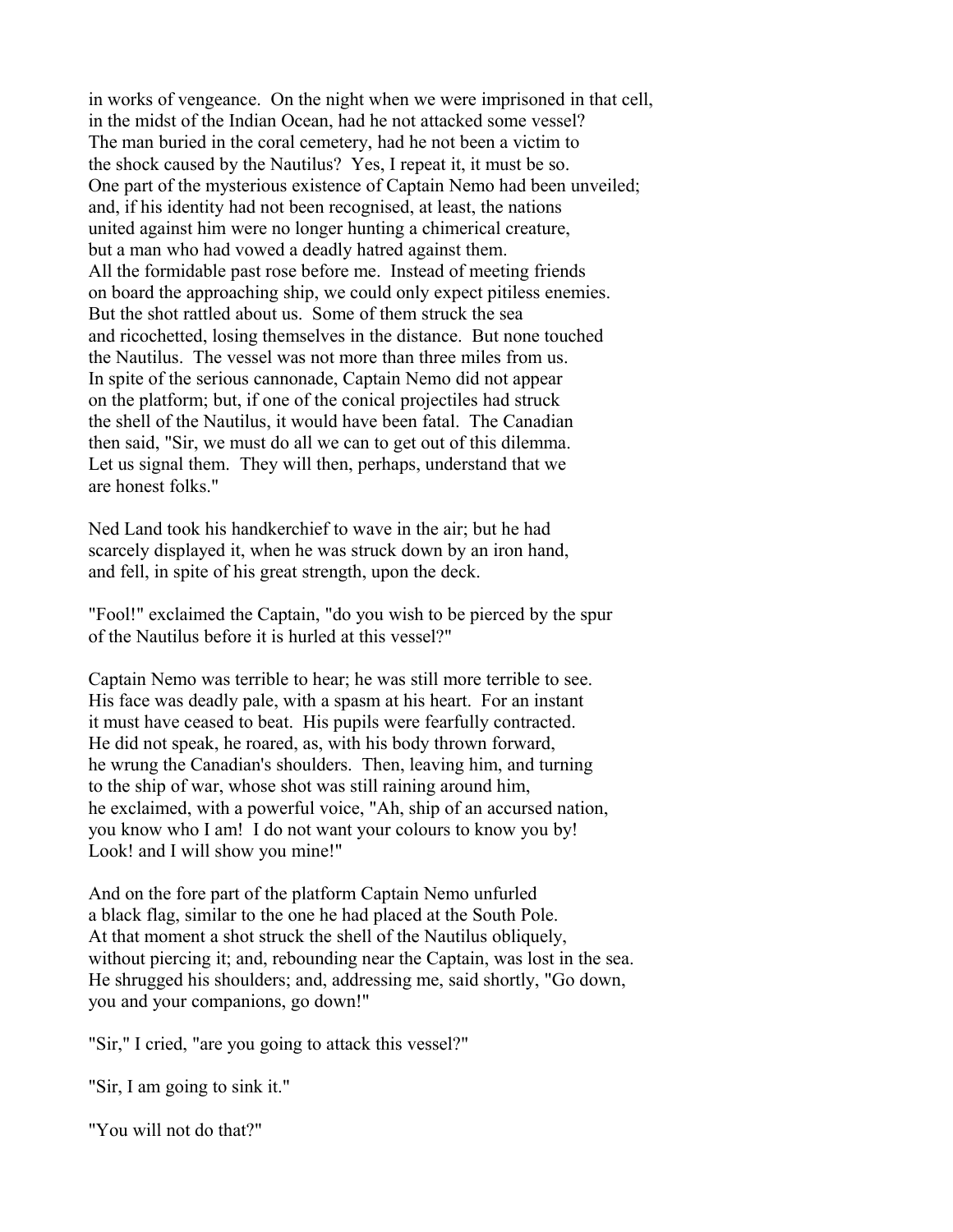"I shall do it," he replied coldly. "And I advise you not to judge me, sir. Fate has shown you what you ought not to have seen. The attack has begun; go down."

"What is this vessel?"

"You do not know? Very well! so much the better! Its nationality to you, at least, will be a secret. Go down!"

We could but obey. About fifteen of the sailors surrounded the Captain, looking with implacable hatred at the vessel nearing them. One could feel that the same desire of vengeance animated every soul. I went down at the moment another projectile struck the Nautilus, and I heard the Captain exclaim:

"Strike, mad vessel! Shower your useless shot! And then, you will not escape the spur of the Nautilus. But it is not here that you shall perish! I would not have your ruins mingle with those of the Avenger!"

I reached my room. The Captain and his second had remained on the platform. The screw was set in motion, and the Nautilus, moving with speed, was soon beyond the reach of the ship's guns. But the pursuit continued, and Captain Nemo contented himself with keeping his distance.

About four in the afternoon, being no longer able to contain my impatience, I went to the central staircase. The panel was open, and I ventured on to the platform. The Captain was still walking up and down with an agitated step. He was looking at the ship, which was five or six miles to leeward.

He was going round it like a wild beast, and, drawing it eastward, he allowed them to pursue. But he did not attack. Perhaps he still hesitated? I wished to mediate once more. But I had scarcely spoken, when Captain Nemo imposed silence, saying:

"I am the law, and I am the judge! I am the oppressed, and there is the oppressor! Through him I have lost all that I loved, cherished, and venerated--country, wife, children, father, and mother. I saw all perish! All that I hate is there! Say no more!"

I cast a last look at the man-of-war, which was putting on steam, and rejoined Ned and Conseil.

"We will fly!" I exclaimed.

"Good!" said Ned. "What is this vessel?"

"I do not know; but, whatever it is, it will be sunk before night.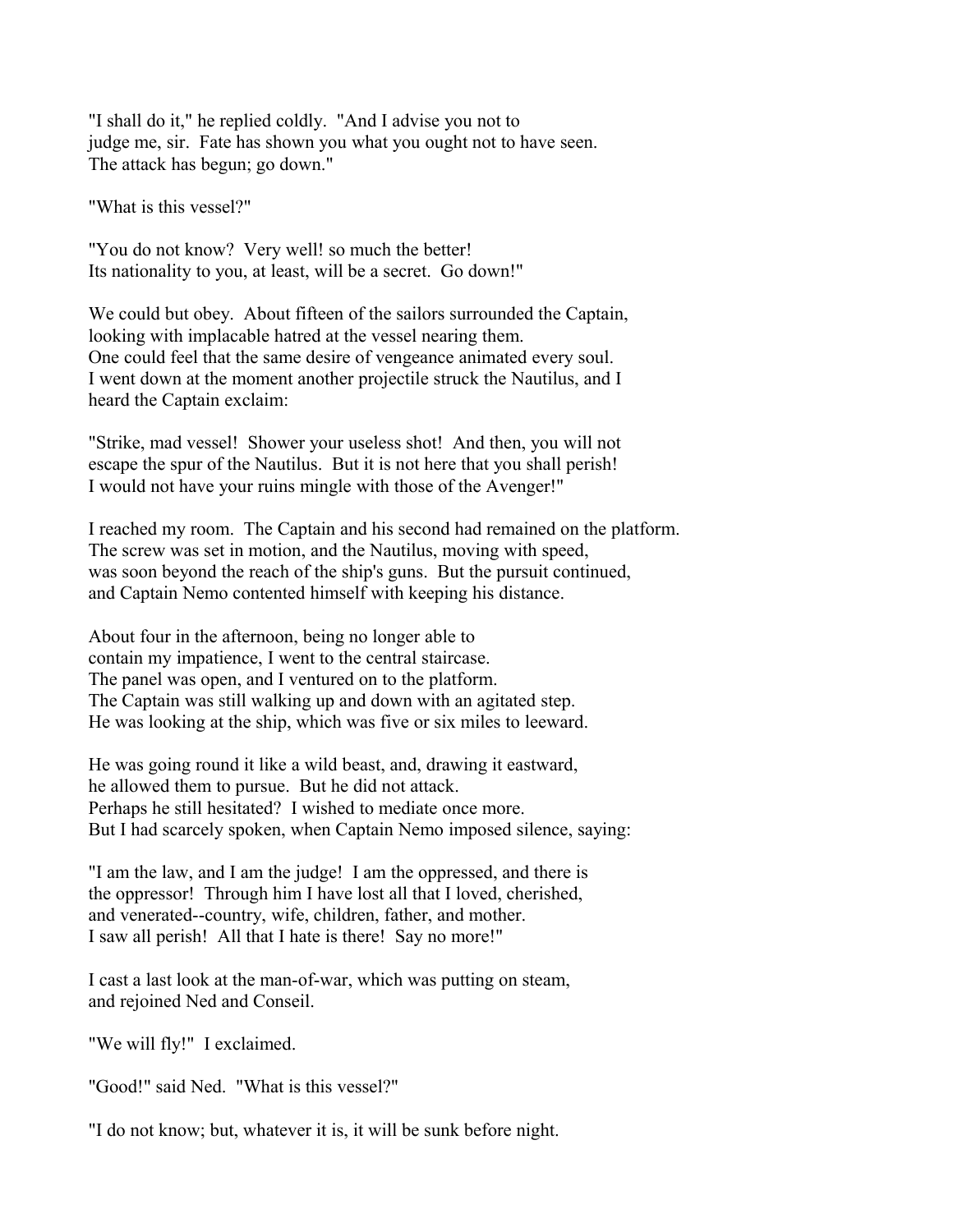In any case, it is better to perish with it, than be made accomplices in a retaliation the justice of which we cannot judge."

"That is my opinion too," said Ned Land, coolly. "Let us wait for night."

Night arrived. Deep silence reigned on board. The compass showed that the Nautilus had not altered its course. It was on the surface, rolling slightly. My companions and I resolved to fly when the vessel should be near enough either to hear us or to see us; for the moon, which would be full in two or three days, shone brightly. Once on board the ship, if we could not prevent the blow which threatened it, we could, at least we would, do all that circumstances would allow. Several times I thought the Nautilus was preparing for attack; but Captain Nemo contented himself with allowing his adversary to approach, and then fled once more before it.

Part of the night passed without any incident. We watched the opportunity for action. We spoke little, for we were too much moved. Ned Land would have thrown himself into the sea, but I forced him to wait. According to my idea, the Nautilus would attack the ship at her waterline, and then it would not only be possible, but easy to fly.

At three in the morning, full of uneasiness, I mounted the platform. Captain Nemo had not left it. He was standing at the fore part near his flag, which a slight breeze displayed above his head. He did not take his eyes from the vessel. The intensity of his look seemed to attract, and fascinate, and draw it onward more surely than if he had been towing it. The moon was then passing the meridian. Jupiter was rising in the east. Amid this peaceful scene of nature, sky and ocean rivalled each other in tranquillity, the sea offering to the orbs of night the finest mirror they could ever have in which to reflect their image. As I thought of the deep calm of these elements, compared with all those passions brooding imperceptibly within the Nautilus, I shuddered.

The vessel was within two miles of us. It was ever nearing that phosphorescent light which showed the presence of the Nautilus. I could see its green and red lights, and its white lantern hanging from the large foremast. An indistinct vibration quivered through its rigging, showing that the furnaces were heated to the uttermost. Sheaves of sparks and red ashes flew from the funnels, shining in the atmosphere like stars.

I remained thus until six in the morning, without Captain Nemo noticing me. The ship stood about a mile and a half from us, and with the first dawn of day the firing began afresh. The moment could not be far off when, the Nautilus attacking its adversary, my companions and myself should for ever leave this man. I was preparing to go down to remind them, when the second mounted the platform, accompanied by several sailors.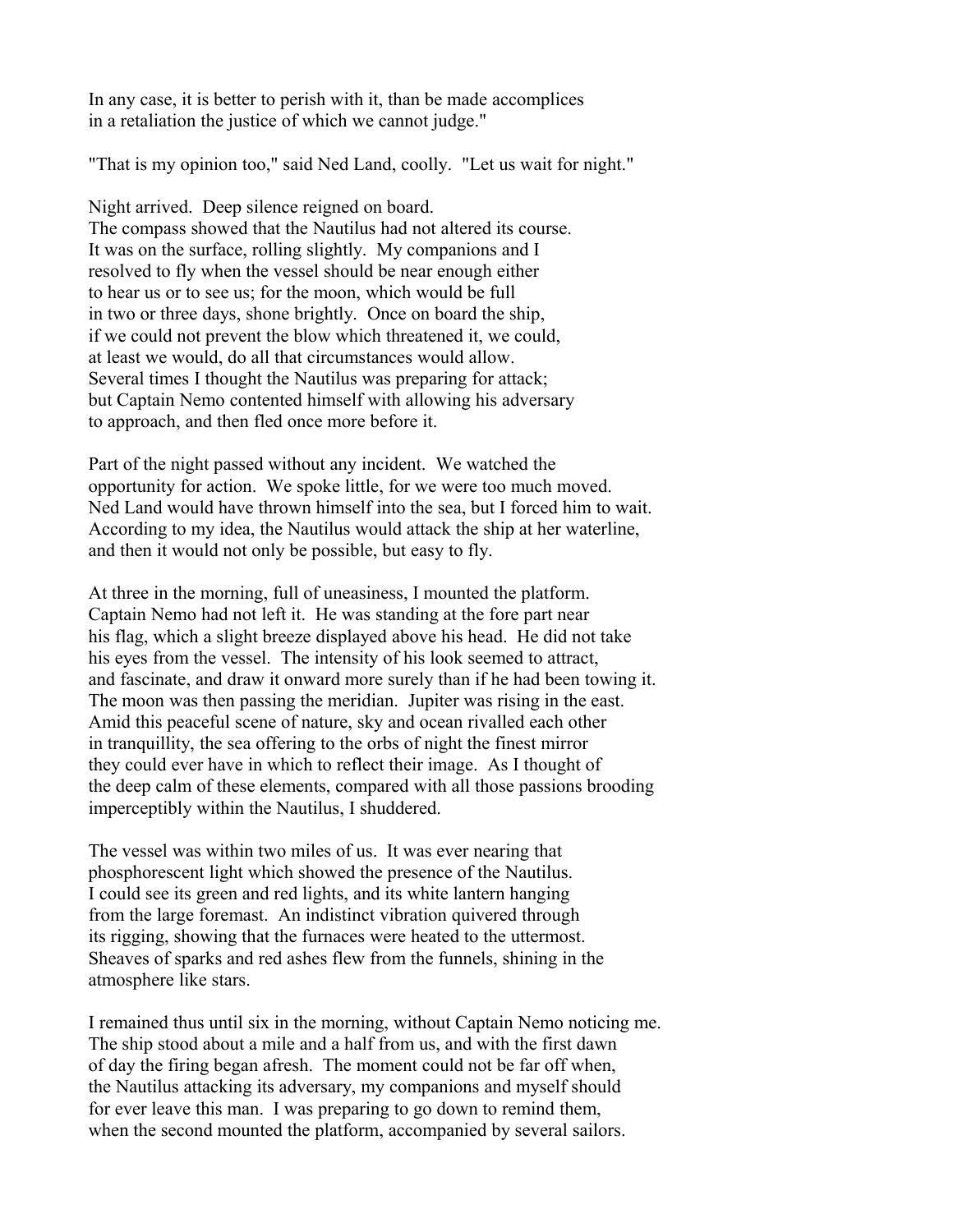Captain Nemo either did not or would not see them. Some steps were taken which might be called the signal for action. They were very simple. The iron balustrade around the platform was lowered, and the lantern and pilot cages were pushed within the shell until they were flush with the deck. The long surface of the steel cigar no longer offered a single point to check its manoeuvres. I returned to the saloon. The Nautilus still floated; some streaks of light were filtering through the liquid beds. With the undulations of the waves the windows were brightened by the red streaks of the rising sun, and this dreadful day of the 2nd of June had dawned.

At five o'clock, the log showed that the speed of the Nautilus was slackening, and I knew that it was allowing them to draw nearer. Besides, the reports were heard more distinctly, and the projectiles, labouring through the ambient water, were extinguished with a strange hissing noise.

"My friends," said I, "the moment is come. One grasp of the hand, and may God protect us!"

Ned Land was resolute, Conseil calm, myself so nervous that I knew not how to contain myself. We all passed into the library; but the moment I pushed the door opening on to the central staircase, I heard the upper panel close sharply. The Canadian rushed on to the stairs, but I stopped him. A well-known hissing noise told me that the water was running into the reservoirs, and in a few minutes the Nautilus was some yards beneath the surface of the waves. I understood the manoeuvre. It was too late to act. The Nautilus did not wish to strike at the impenetrable cuirass, but below the water-line, where the metallic covering no longer protected it.

We were again imprisoned, unwilling witnesses of the dreadful drama that was preparing. We had scarcely time to reflect; taking refuge in my room, we looked at each other without speaking. A deep stupor had taken hold of my mind: thought seemed to stand still. I was in that painful state of expectation preceding a dreadful report. I waited, I listened, every sense was merged in that of hearing! The speed of the Nautilus was accelerated. It was preparing to rush. The whole ship trembled. Suddenly I screamed. I felt the shock, but comparatively light. I felt the penetrating power of the steel spur. I heard rattlings and scrapings. But the Nautilus, carried along by its propelling power, passed through the mass of the vessel like a needle through sailcloth!

I could stand it no longer. Mad, out of my mind, I rushed from my room into the saloon. Captain Nemo was there, mute, gloomy, implacable; he was looking through the port panel.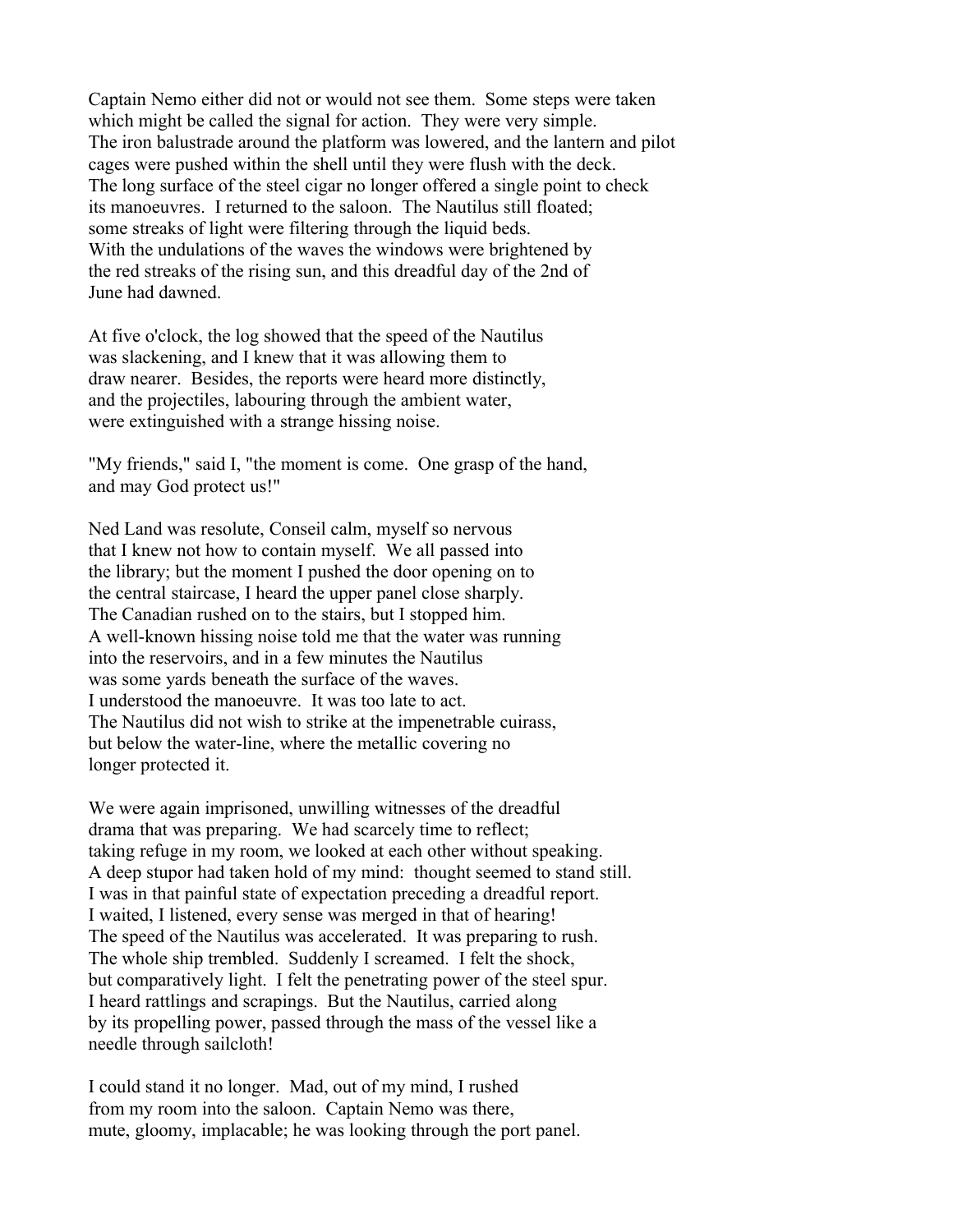A large mass cast a shadow on the water; and, that it might lose nothing of her agony, the Nautilus was going down into the abyss with her. Ten yards from me I saw the open shell, through which the water was rushing with the noise of thunder, then the double line of guns and the netting. The bridge was covered with black, agitated shadows.

The water was rising. The poor creatures were crowding the ratlines, clinging to the masts, struggling under the water. It was a human ant-heap overtaken by the sea. Paralysed, stiffened with anguish, my hair standing on end, with eyes wide open, panting, without breath, and without voice, I too was watching! An irresistible attraction glued me to the glass! Suddenly an explosion took place. The compressed air blew up her decks, as if the magazines had caught fire. Then the unfortunate vessel sank more rapidly. Her topmast, laden with victims, now appeared; then her spars, bending under the weight of men; and, last of all, the top of her mainmast. Then the dark mass disappeared, and with it the dead crew, drawn down by the strong eddy.

I turned to Captain Nemo. That terrible avenger, a perfect archangel of hatred, was still looking. When all was over, he turned to his room, opened the door, and entered. I followed him with my eyes. On the end wall beneath his heroes, I saw the portrait of a woman, still young, and two little children. Captain Nemo looked at them for some moments, stretched his arms towards them, and, kneeling down, burst into deep sobs.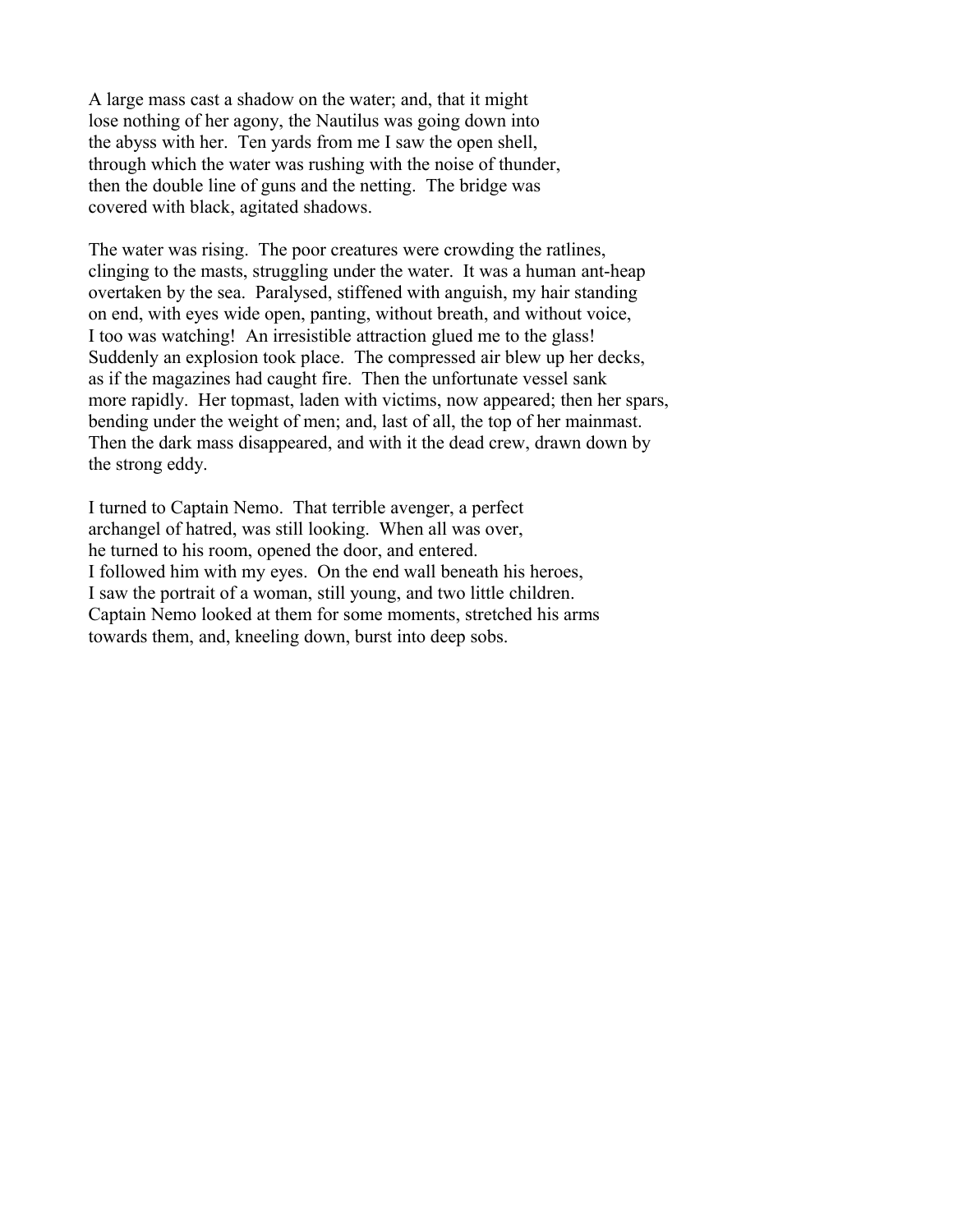## CHAPTER XXII

## THE LAST WORDS OF CAPTAIN NEMO

The panels had closed on this dreadful vision, but light had not returned to the saloon: all was silence and darkness within the Nautilus. At wonderful speed, a hundred feet beneath the water, it was leaving this desolate spot. Whither was it going? To the north or south? Where was the man flying to after such dreadful retaliation? I had returned to my room, where Ned and Conseil had remained silent enough. I felt an insurmountable horror for Captain Nemo. Whatever he had suffered at the hands of these men, he had no right to punish thus. He had made me, if not an accomplice, at least a witness of his vengeance. At eleven the electric light reappeared. I passed into the saloon. It was deserted. I consulted the different instruments. The Nautilus was flying northward at the rate of twenty-five miles an hour, now on the surface, and now thirty feet below it. On taking the bearings by the chart, I saw that we were passing the mouth of the Manche, and that our course was hurrying us towards the northern seas at a frightful speed. That night we had crossed two hundred leagues of the Atlantic. The shadows fell, and the sea was covered with darkness until the rising of the moon. I went to my room, but could not sleep. I was troubled with dreadful nightmare. The horrible scene of destruction was continually before my eyes. From that day, who could tell into what part of the North Atlantic basin the Nautilus would take us? Still with unaccountable speed. Still in the midst of these northern fogs. Would it touch at Spitzbergen, or on the shores of Nova Zembla? Should we explore those unknown seas, the White Sea, the Sea of Kara, the Gulf of Obi, the Archipelago of Liarrov, and the unknown coast of Asia? I could not say. I could no longer judge of the time that was passing. The clocks had been stopped on board. It seemed, as in polar countries, that night and day no longer followed their regular course. I felt myself being drawn into that strange region where the foundered imagination of Edgar Poe roamed at will. Like the fabulous Gordon Pym, at every moment I expected to see "that veiled human figure, of larger proportions than those of any inhabitant of the earth, thrown across the cataract which defends the approach to the pole." I estimated (though, perhaps, I may be mistaken)--I estimated this adventurous course of the Nautilus to have lasted fifteen or twenty days. And I know not how much longer it might have lasted, had it not been for the catastrophe which ended this voyage. Of Captain Nemo I saw nothing whatever now, nor of his second. Not a man of the crew was visible for an instant. The Nautilus was almost incessantly under water. When we came to the surface to renew the air, the panels opened and shut mechanically. There were no more marks on the planisphere. I knew not where we were. And the Canadian, too, his strength and patience at an end, appeared no more. Conseil could not draw a word from him; and, fearing that, in a dreadful fit of madness, he might kill himself, watched him with constant devotion. One morning (what date it was I could not say) I had fallen into a heavy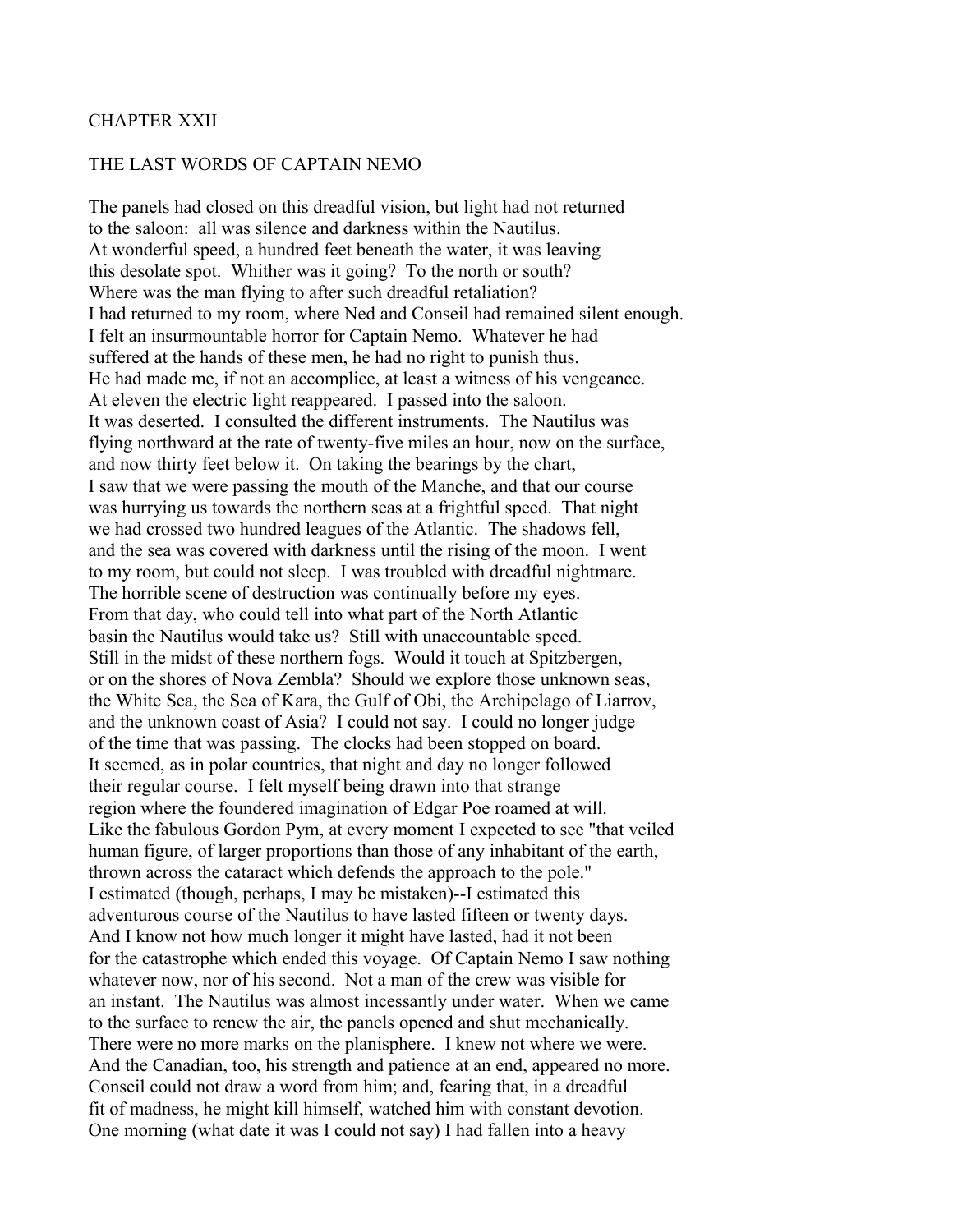sleep towards the early hours, a sleep both painful and unhealthy, when I suddenly awoke. Ned Land was leaning over me, saying, in a low voice, "We are going to fly." I sat up.

"When shall we go?" I asked.

"To-night. All inspection on board the Nautilus seems to have ceased. All appear to be stupefied. You will be ready, sir?"

"Yes; where are we?"

"In sight of land. I took the reckoning this morning in the fog- twenty miles to the east."

"What country is it?"

"I do not know; but, whatever it is, we will take refuge there."

"Yes, Ned, yes. We will fly to-night, even if the sea should swallow us up."

"The sea is bad, the wind violent, but twenty miles in that light boat of the Nautilus does not frighten me. Unknown to the crew, I have been able to procure food and some bottles of water."

"I will follow you."

"But," continued the Canadian, "if I am surprised, I will defend myself; I will force them to kill me."

"We will die together, friend Ned."

I had made up my mind to all. The Canadian left me. I reached the platform, on which I could with difficulty support myself against the shock of the waves. The sky was threatening; but, as land was in those thick brown shadows, we must fly. I returned to the saloon, fearing and yet hoping to see Captain Nemo, wishing and yet not wishing to see him. What could I have said to him? Could I hide the involuntary horror with which he inspired me? No. It was better that I should not meet him face to face; better to forget him. And yet---- How long seemed that day, the last that I should pass in the Nautilus. I remained alone. Ned Land and Conseil avoided speaking, for fear of betraying themselves. At six I dined, but I was not hungry; I forced myself to eat in spite of my disgust, that I might not weaken myself. At half-past six Ned Land came to my room, saying, "We shall not see each other again before our departure. At ten the moon will not be risen. We will profit by the darkness. Come to the boat; Conseil and I will wait for you."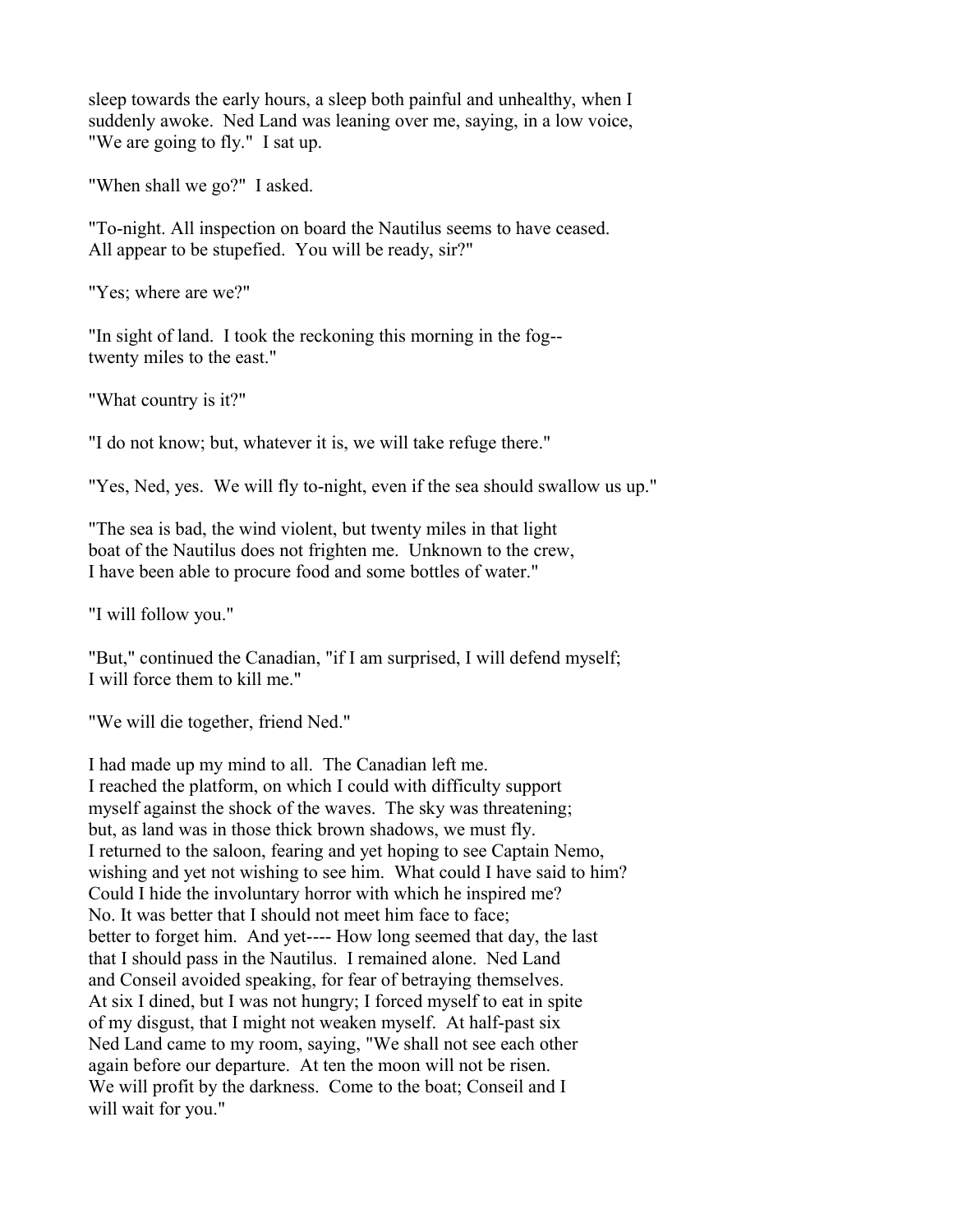The Canadian went out without giving me time to answer. Wishing to verify the course of the Nautilus, I went to the saloon. We were running N.N.E. at frightful speed, and more than fifty yards deep. I cast a last look on these wonders of nature, on the riches of art heaped up in this museum, upon the unrivalled collection destined to perish at the bottom of the sea, with him who had formed it. I wished to fix an indelible impression of it in my mind. I remained an hour thus, bathed in the light of that luminous ceiling, and passing in review those treasures shining under their glasses. Then I returned to my room.

I dressed myself in strong sea clothing. I collected my notes, placing them carefully about me. My heart beat loudly. I could not check its pulsations. Certainly my trouble and agitation would have betrayed me to Captain Nemo's eyes. What was he doing at this moment? I listened at the door of his room. I heard steps. Captain Nemo was there. He had not gone to rest. At every moment I expected to see him appear, and ask me why I wished to fly. I was constantly on the alert. My imagination magnified everything. The impression became at last so poignant that I asked myself if it would not be better to go to the Captain's room, see him face to face, and brave him with look and gesture.

It was the inspiration of a madman; fortunately I resisted the desire, and stretched myself on my bed to quiet my bodily agitation. My nerves were somewhat calmer, but in my excited brain I saw over again all my existence on board the Nautilus; every incident, either happy or unfortunate, which had happened since my disappearance from the Abraham Lincoln--the submarine hunt, the Torres Straits, the savages of Papua, the running ashore, the coral cemetery, the passage of Suez, the Island of Santorin, the Cretan diver, Vigo Bay, Atlantis, the iceberg, the South Pole, the imprisonment in the ice, the fight among the poulps, the storm in the Gulf Stream, the Avenger, and the horrible scene of the vessel sunk with all her crew. All these events passed before my eyes like scenes in a drama. Then Captain Nemo seemed to grow enormously, his features to assume superhuman proportions. He was no longer my equal, but a man of the waters, the genie of the sea.

It was then half-past nine. I held my head between my hands to keep it from bursting. I closed my eyes; I would not think any longer. There was another half-hour to wait, another half-hour of a nightmare, which might drive me mad.

At that moment I heard the distant strains of the organ, a sad harmony to an undefinable chant, the wail of a soul longing to break these earthly bonds. I listened with every sense, scarcely breathing; plunged, like Captain Nemo, in that musical ecstasy, which was drawing him in spirit to the end of life.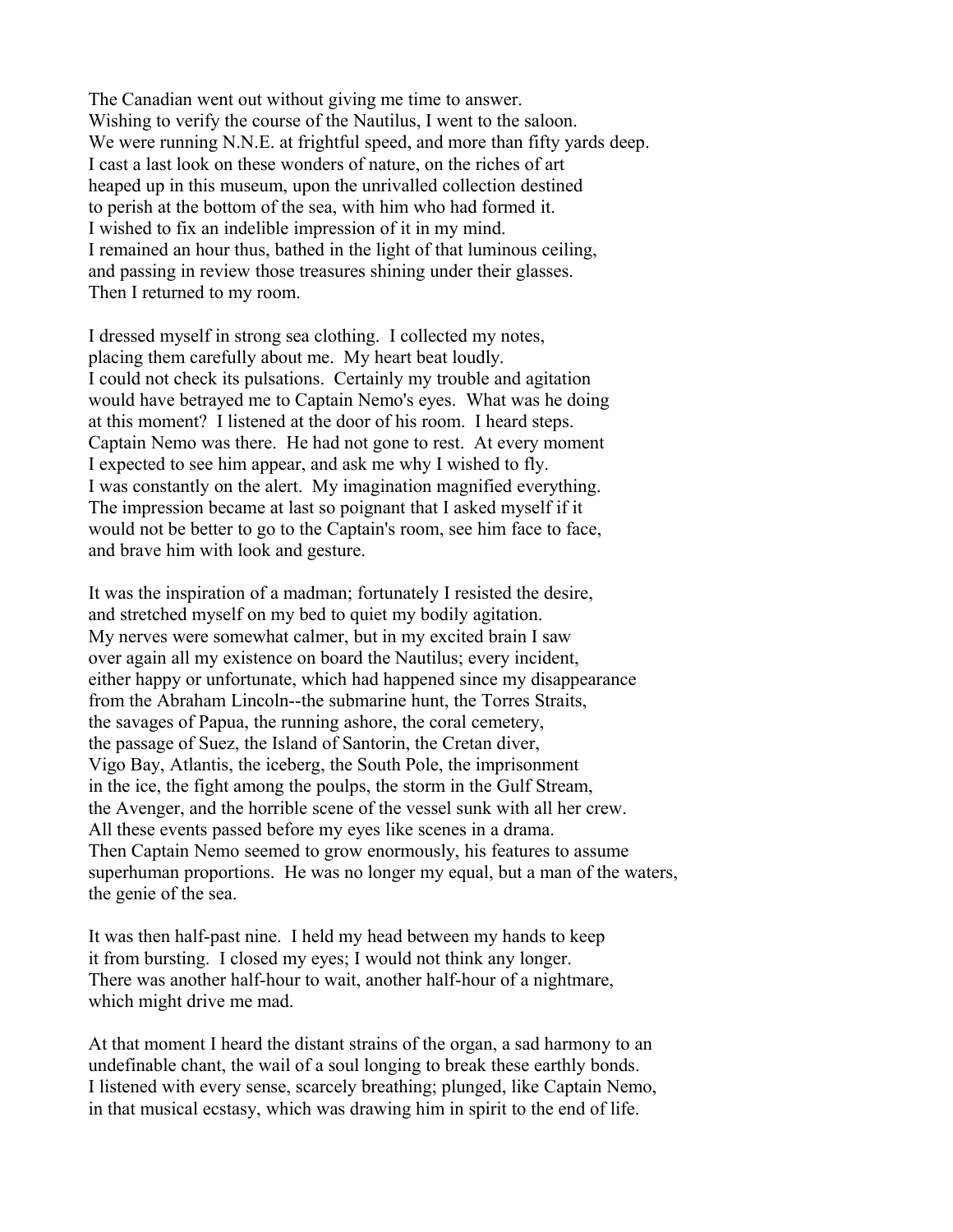Then a sudden thought terrified me. Captain Nemo had left his room. He was in the saloon, which I must cross to fly. There I should meet him for the last time. He would see me, perhaps speak to me. A gesture of his might destroy me, a single word chain me on board.

But ten was about to strike. The moment had come for me to leave my room, and join my companions.

I must not hesitate, even if Captain Nemo himself should rise before me. I opened my door carefully; and even then, as it turned on its hinges, it seemed to me to make a dreadful noise. Perhaps it only existed in my own imagination.

I crept along the dark stairs of the Nautilus, stopping at each step to check the beating of my heart. I reached the door of the saloon, and opened it gently. It was plunged in profound darkness. The strains of the organ sounded faintly. Captain Nemo was there. He did not see me. In the full light I do not think he would have noticed me, so entirely was he absorbed in the ecstasy.

I crept along the carpet, avoiding the slightest sound which might betray my presence. I was at least five minutes reaching the door, at the opposite side, opening into the library.

I was going to open it, when a sigh from Captain Nemo nailed me to the spot. I knew that he was rising. I could even see him, for the light from the library came through to the saloon. He came towards me silently, with his arms crossed, gliding like a spectre rather than walking. His breast was swelling with sobs; and I heard him murmur these words (the last which ever struck my ear):

"Almighty God! enough! enough!"

Was it a confession of remorse which thus escaped from this man's conscience?

In desperation, I rushed through the library, mounted the central staircase, and, following the upper flight, reached the boat. I crept through the opening, which had already admitted my two companions.

"Let us go! let us go!" I exclaimed.

"Directly!" replied the Canadian.

The orifice in the plates of the Nautilus was first closed, and fastened down by means of a false key, with which Ned Land had provided himself; the opening in the boat was also closed. The Canadian began to loosen the bolts which still held us to the submarine boat.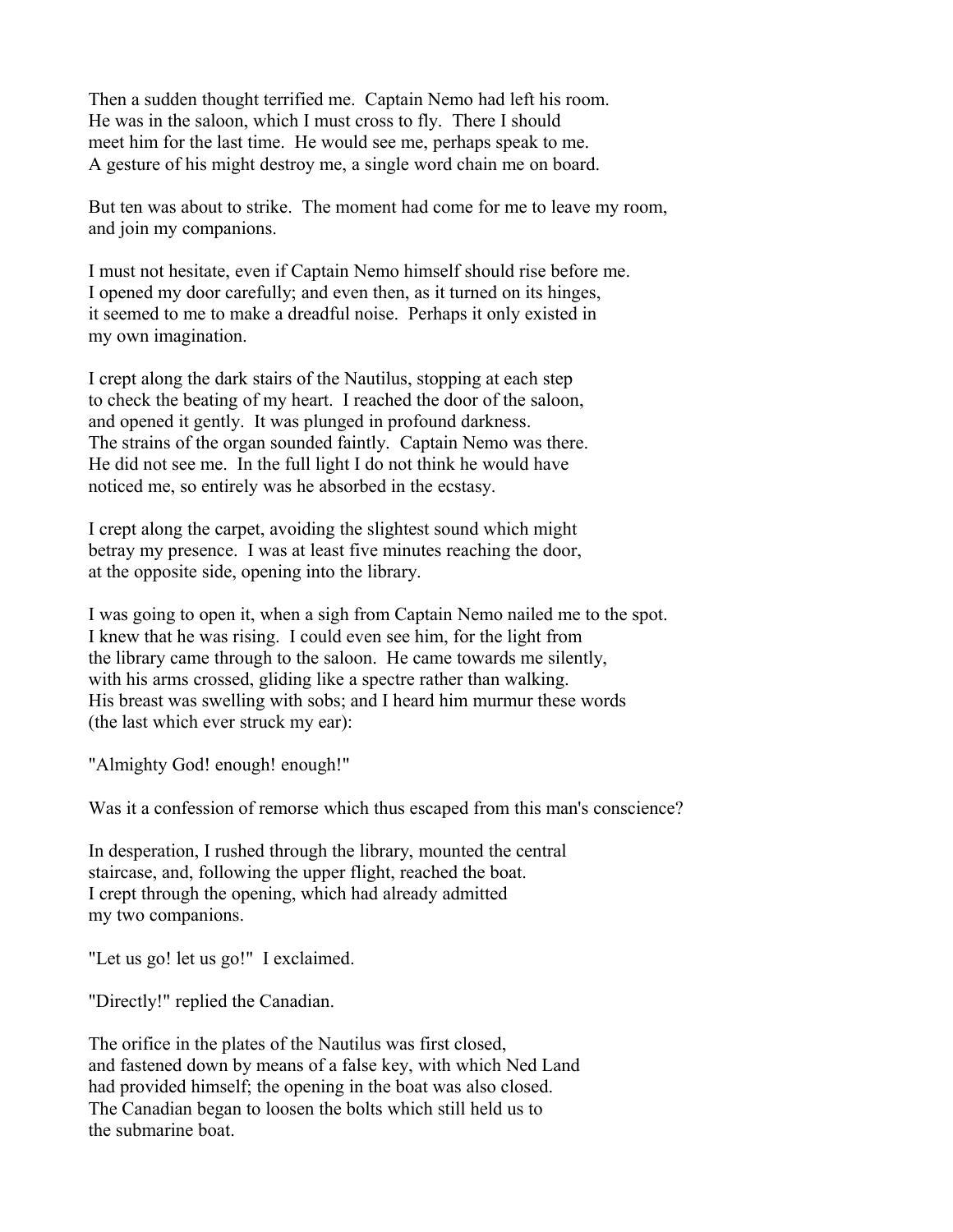Suddenly a noise was heard. Voices were answering each other loudly. What was the matter? Had they discovered our flight? I felt Ned Land slipping a dagger into my hand.

"Yes," I murmured, "we know how to die!"

The Canadian had stopped in his work. But one word many times repeated, a dreadful word, revealed the cause of the agitation spreading on board the Nautilus. It was not we the crew were looking after!

"The maelstrom! the maelstrom!" Could a more dreadful word in a more dreadful situation have sounded in our ears! We were then upon the dangerous coast of Norway. Was the Nautilus being drawn into this gulf at the moment our boat was going to leave its sides? We knew that at the tide the pent-up waters between the islands of Ferroe and Loffoden rush with irresistible violence, forming a whirlpool from which no vessel ever escapes. From every point of the horizon enormous waves were meeting, forming a gulf justly called the "Navel of the Ocean," whose power of attraction extends to a distance of twelve miles. There, not only vessels, but whales are sacrificed, as well as white bears from the northern regions.

It is thither that the Nautilus, voluntarily or involuntarily, had been run by the Captain.

It was describing a spiral, the circumference of which was lessening by degrees, and the boat, which was still fastened to its side, was carried along with giddy speed. I felt that sickly giddiness which arises from long-continued whirling round.

We were in dread. Our horror was at its height, circulation had stopped, all nervous influence was annihilated, and we were covered with cold sweat, like a sweat of agony! And what noise around our frail bark! What roarings repeated by the echo miles away! What an uproar was that of the waters broken on the sharp rocks at the bottom, where the hardest bodies are crushed, and trees worn away, "with all the fur rubbed off," according to the Norwegian phrase!

What a situation to be in! We rocked frightfully. The Nautilus defended itself like a human being. Its steel muscles cracked. Sometimes it seemed to stand upright, and we with it!

"We must hold on," said Ned, "and look after the bolts. We may still be saved if we stick to the Nautilus."

He had not finished the words, when we heard a crashing noise, the bolts gave way, and the boat, torn from its groove, was hurled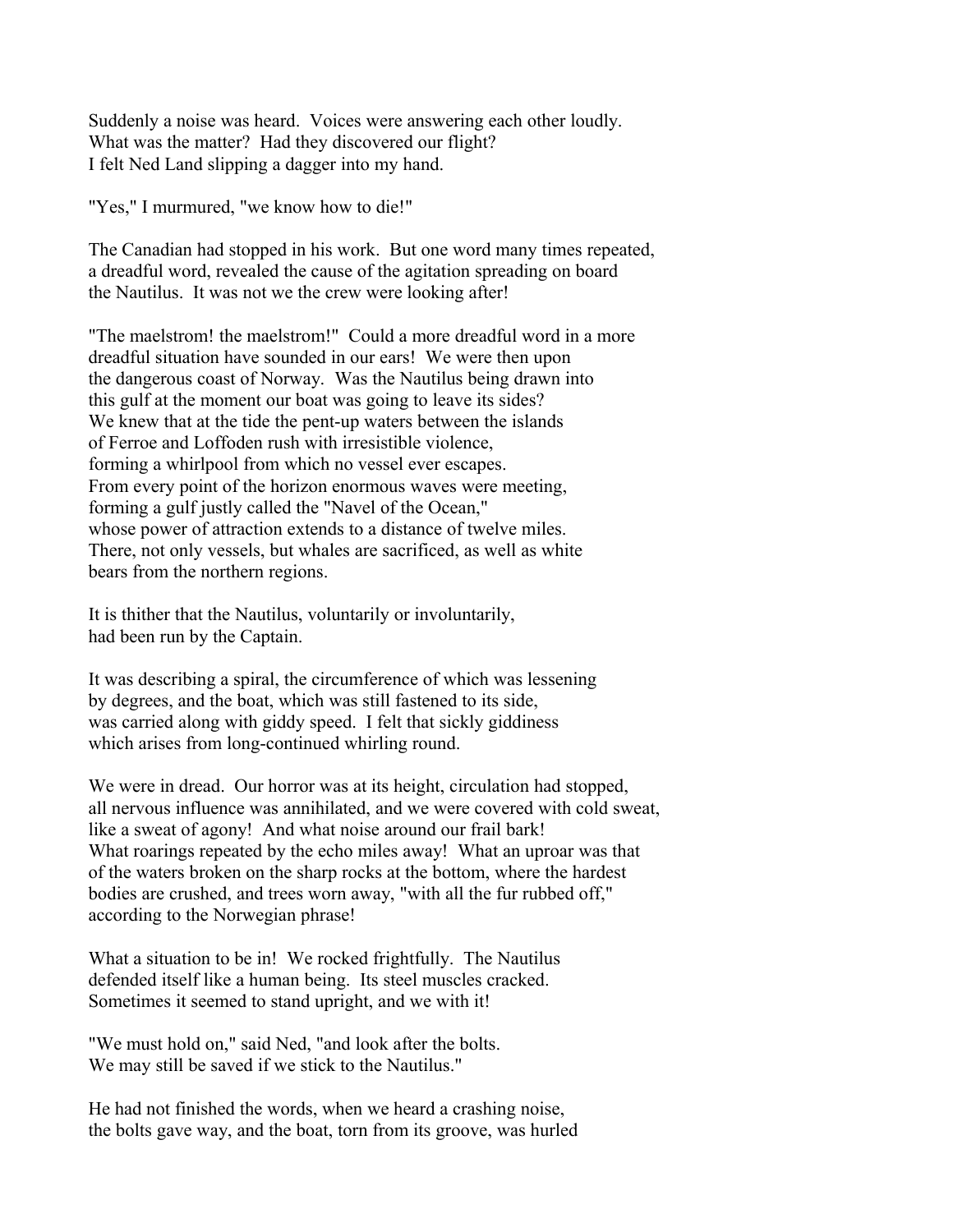like a stone from a sling into the midst of the whirlpool.

My head struck on a piece of iron, and with the violent shock I lost all consciousness.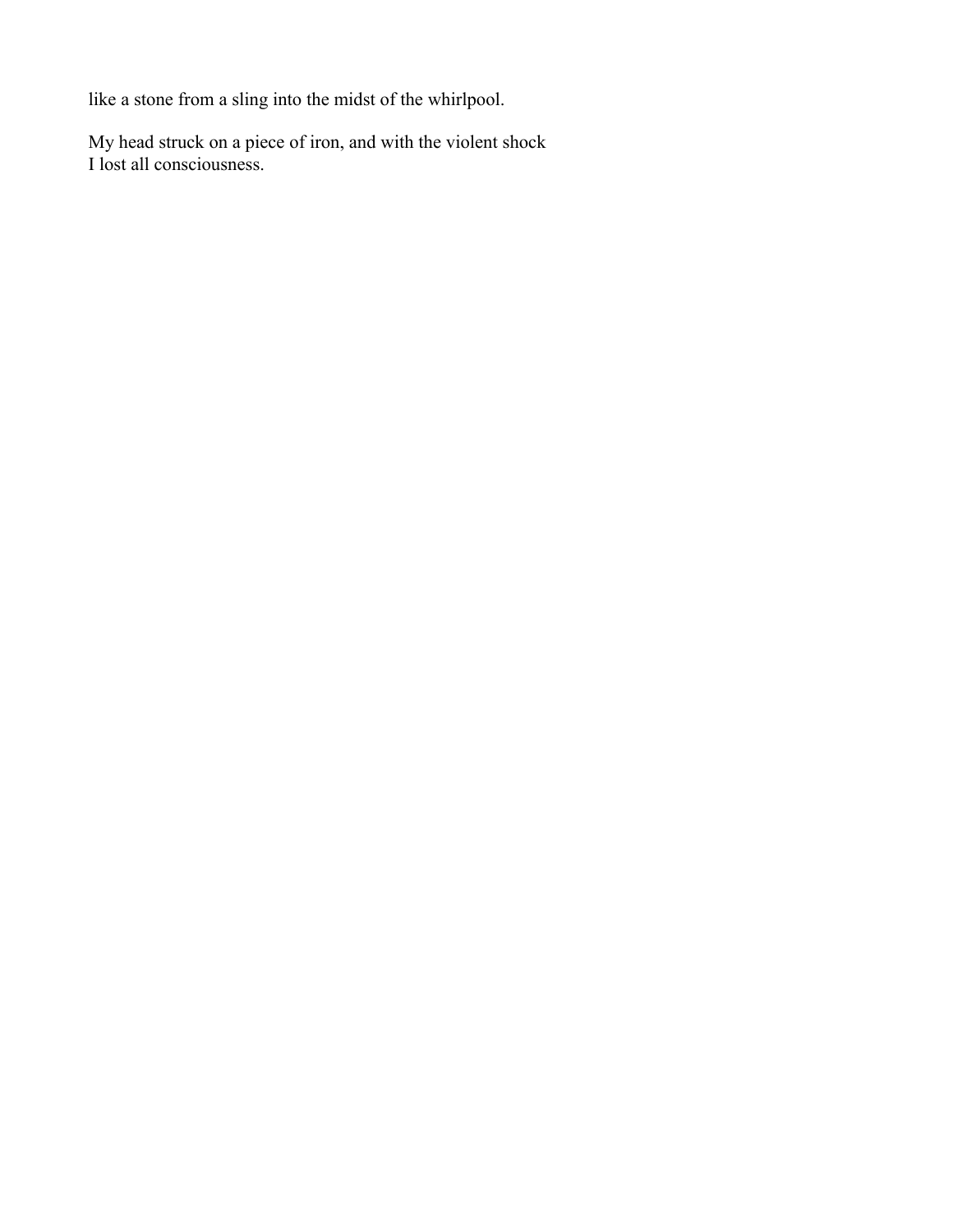## CHAPTER XXIII

## **CONCLUSION**

Thus ends the voyage under the seas. What passed during that night- how the boat escaped from the eddies of the maelstrom- how Ned Land, Conseil, and myself ever came out of the gulf, I cannot tell.

But when I returned to consciousness, I was lying in a fisherman's hut, on the Loffoden Isles. My two companions, safe and sound, were near me holding my hands. We embraced each other heartily.

At that moment we could not think of returning to France. The means of communication between the north of Norway and the south are rare. And I am therefore obliged to wait for the steamboat running monthly from Cape North.

And, among the worthy people who have so kindly received us, I revise my record of these adventures once more. Not a fact has been omitted, not a detail exaggerated. It is a faithful narrative of this incredible expedition in an element inaccessible to man, but to which Progress will one day open a road.

Shall I be believed? I do not know. And it matters little, after all. What I now affirm is, that I have a right to speak of these seas, under which, in less than ten months, I have crossed 20,000 leagues in that submarine tour of the world, which has revealed so many wonders.

But what has become of the Nautilus? Did it resist the pressure of the maelstrom? Does Captain Nemo still live? And does he still follow under the ocean those frightful retaliations? Or, did he stop after the last hecatomb?

Will the waves one day carry to him this manuscript containing the history of his life? Shall I ever know the name of this man? Will the missing vessel tell us by its nationality that of Captain Nemo?

I hope so. And I also hope that his powerful vessel has conquered the sea at its most terrible gulf, and that the Nautilus has survived where so many other vessels have been lost! If it be so--if Captain Nemo still inhabits the ocean, his adopted country, may hatred be appeased in that savage heart! May the contemplation of so many wonders extinguish for ever the spirit of vengeance! May the judge disappear, and the philosopher continue the peaceful exploration of the sea! If his destiny be strange, it is also sublime. Have I not understood it myself? Have I not lived ten months of this unnatural life?